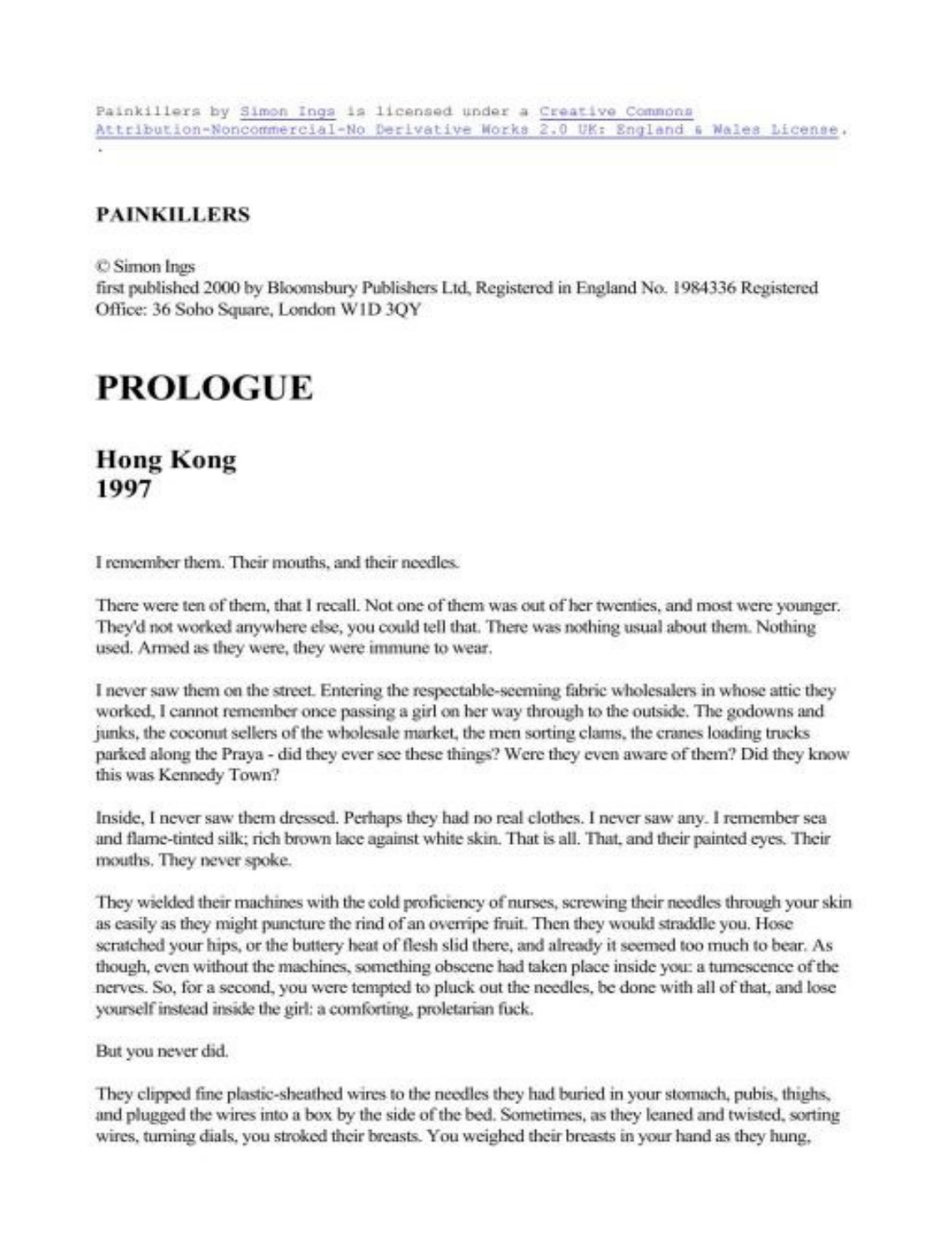Painkillers by Simon Ings is licensed under a Creative Commons Attribution-Noncommercial-No Derivative Works 2.0 UK: England & Wales License.

### **PAINKILLERS**

.

© Simon Ings first published 2000 by Bloomsbury Publishers Ltd, Registered in England No. 1984336 Registered Office: 36 Soho Square, London W1D 3QY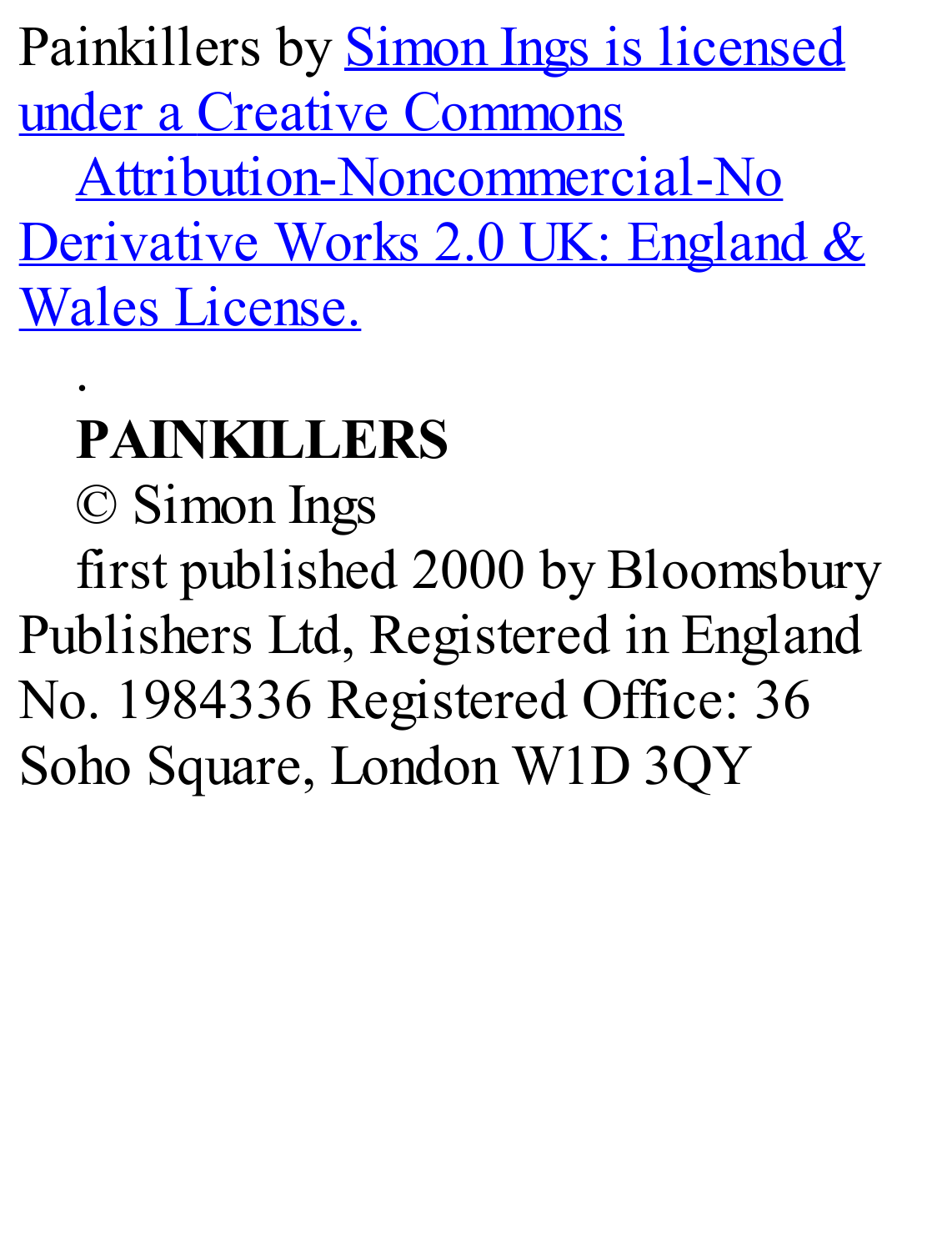# **PROLOGUE**

### **Hong Kong 1997**

I remember them. Their mouths, and their needles.

There were ten of them, that I recall. Not one of them was out of her twenties, and most were younger. They'd not worked anywhere else, you could tell that. There was nothing usual about them. Nothing used. Armed as they were, they were immune to wear.

I never saw them on the street. Entering the respectable-seeming fabric wholesalers in whose attic they worked, I cannot remember once passing a girl on her way through to the outside. The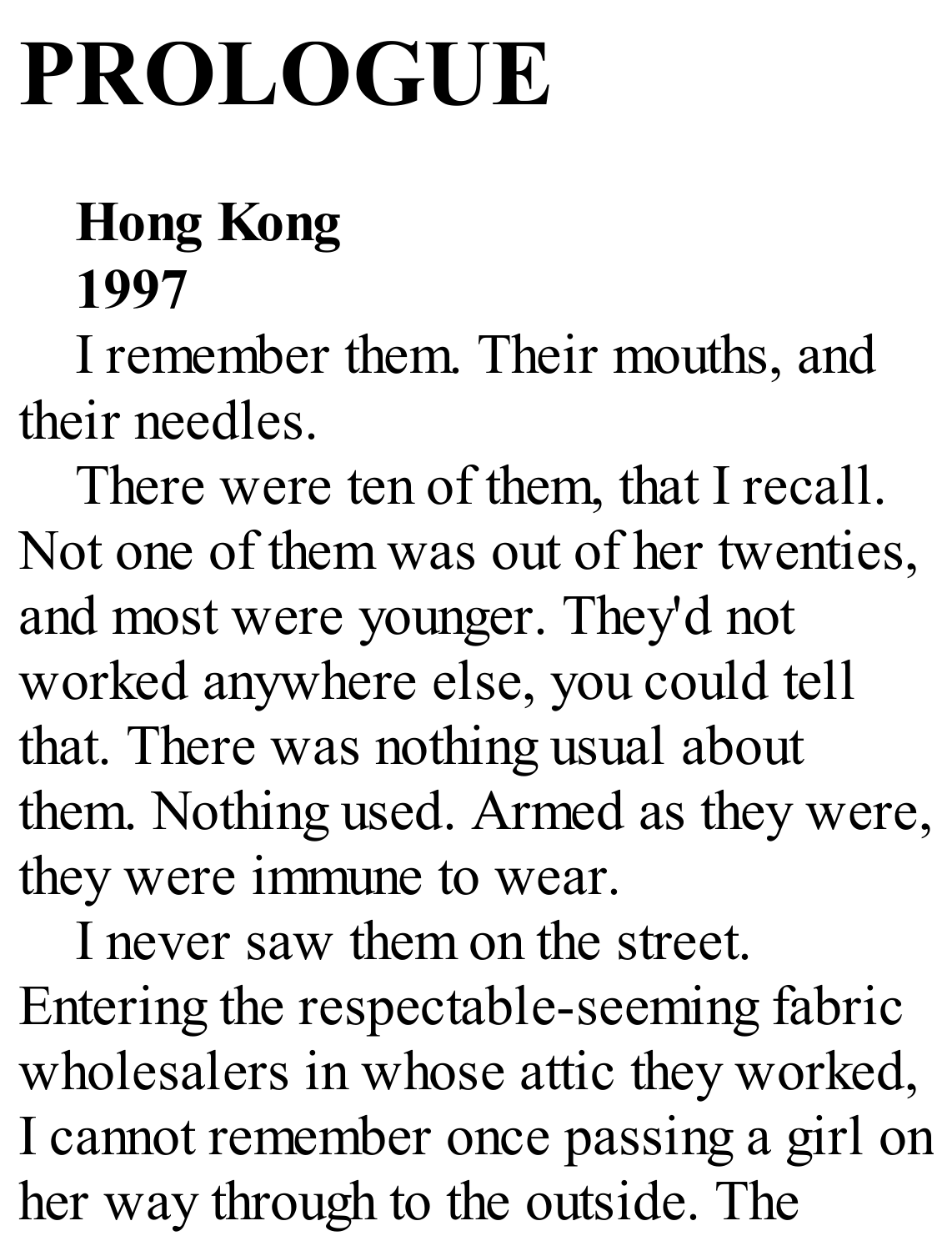godowns and junks, the coconut sellers of the wholesale market, the men sorting clams, the cranes loading trucks parked along the Praya - did they ever see these things? Were they even aware of them? Did they know this was Kennedy Town?

Inside, I never saw them dressed. Perhaps they had no real clothes. I never saw any. I remember sea and flametinted silk; rich brown lace against white skin. That is all. That, and their painted eyes. Their mouths. They never spoke.

They wielded their machines with the cold proficiency of nurses, screwing their needles through your skin as easily as they might puncture the rind of an overripe fruit. Then they would straddle you. Hose scratched your hips, or the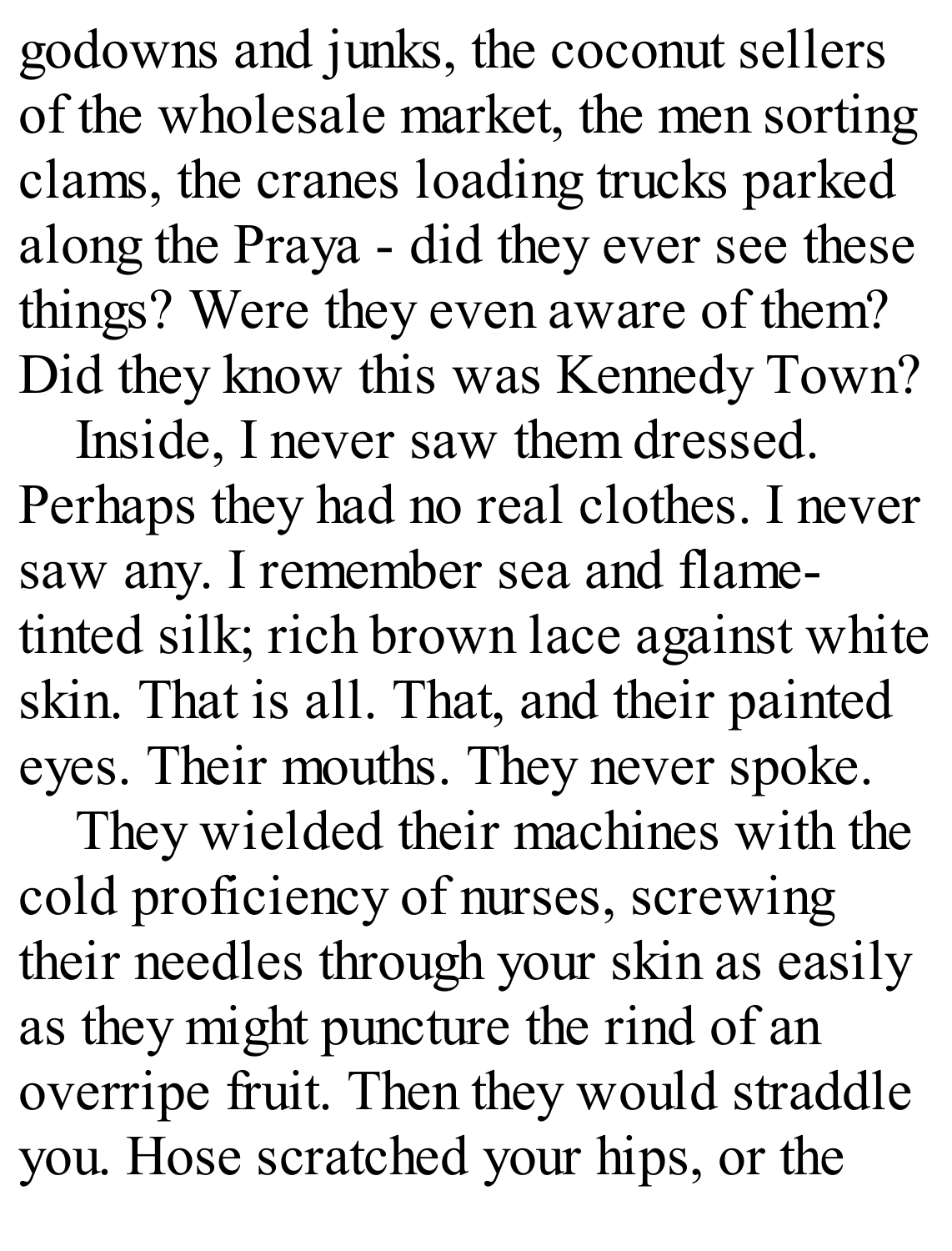buttery heat of flesh slid there, and already it seemed too much to bear. As though, even without the machines, something obscene had taken place inside you: a tumescence of the nerves. So, for a second, you were tempted to pluck out the needles, be done with all of that, and lose yourself instead inside the girl: a comforting, proletarian fuck. But you never did.

They clipped fine plastic-sheathed wires to the needles they had buried in your stomach, pubis, thighs, and plugged the wires into a box by the side of the bed. Sometimes, as they leaned and twisted, sorting wires, turning dials, you stroked their breasts. You weighed their breasts in your hand as they hung,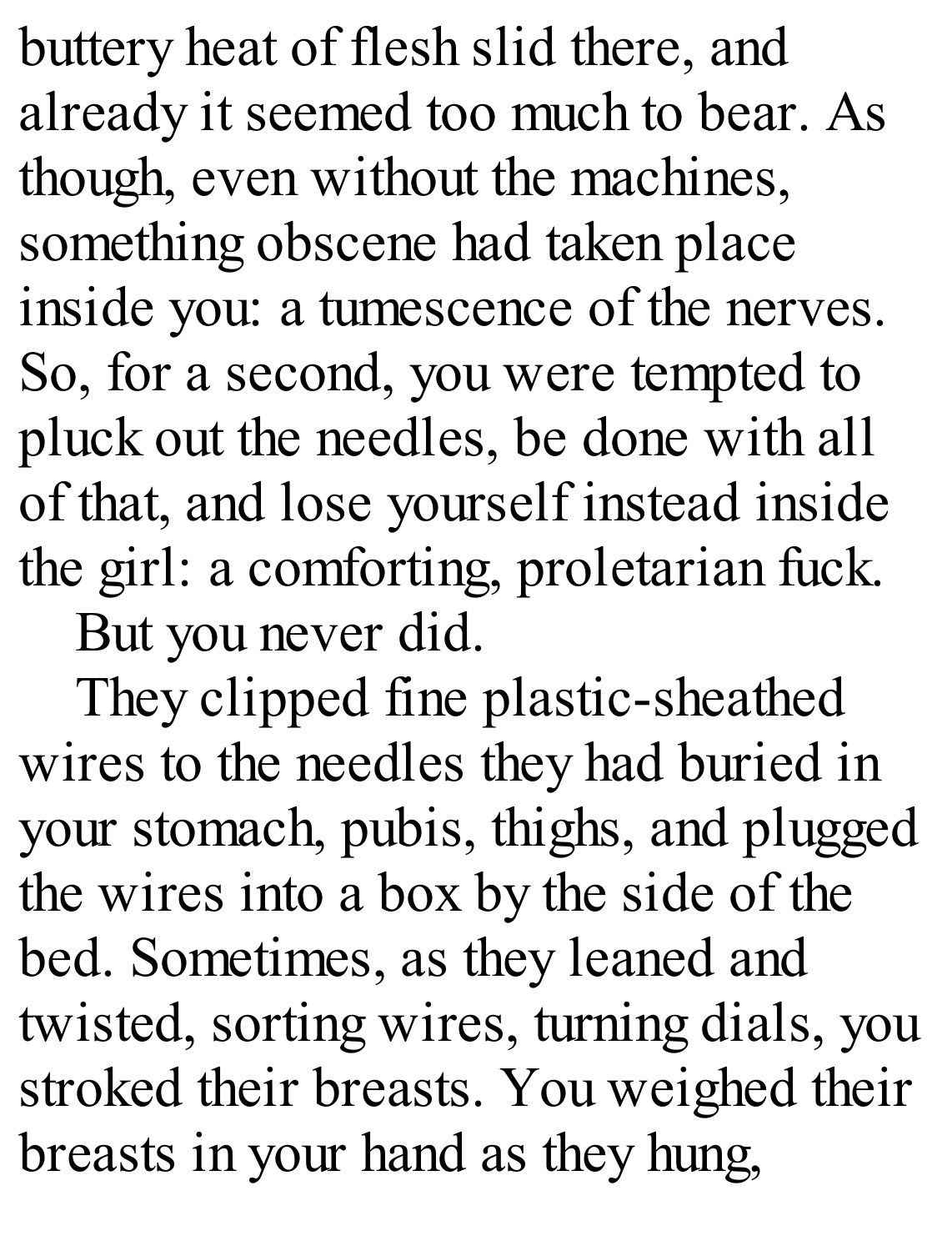straining the embroidered cups of a bra or sliding wetly about against a silk slip. You could gently pinch a nipple, or maybe tug a strap free, and the flesh would slip like mercury out of its sheer container and into your sweating hand. You could do that, but it wouldn't make any difference. Sooner or later, she would turn that dial.

They were merciless.

Eva thought I was having an affair. Someone from work, she thought: a young ambitious business graduate, arcing her taut body so her hips met mine a clear foot above the sheets, and her well-thumbed mobile phone purred rhythmically beneath the damp pillows of our motel bed. In the day, alone with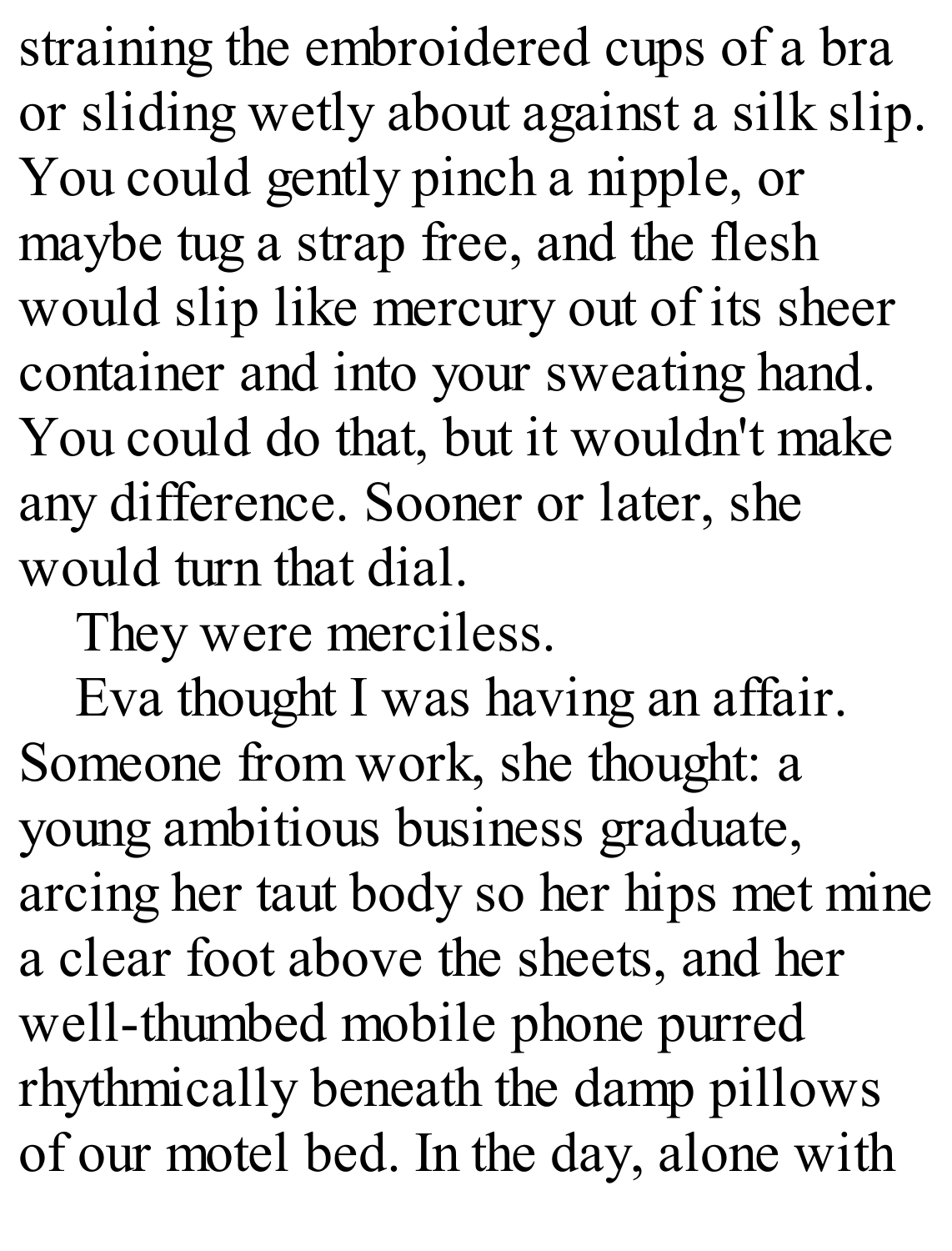her imagination, Eva wept. In the evening, when we went out, fashion shades hid the pinkness of her eyes.

She did what she could to keep me solely hers. She went through my pockets while I was in the shower. When I made a phone call from our apartment she would hover behind the door, listening - and she ordered itemised bills that told her nothing she didn't already know. She dressed up for me. Gucci. Donna Karan. Alexander McQueen. I remember the night I came in pissed from Frank Hamley's birthday party. She stepped out of the bedroom in a new Stella McCartney slip dress and let me take it off her, very slowly. She did not make love to me. She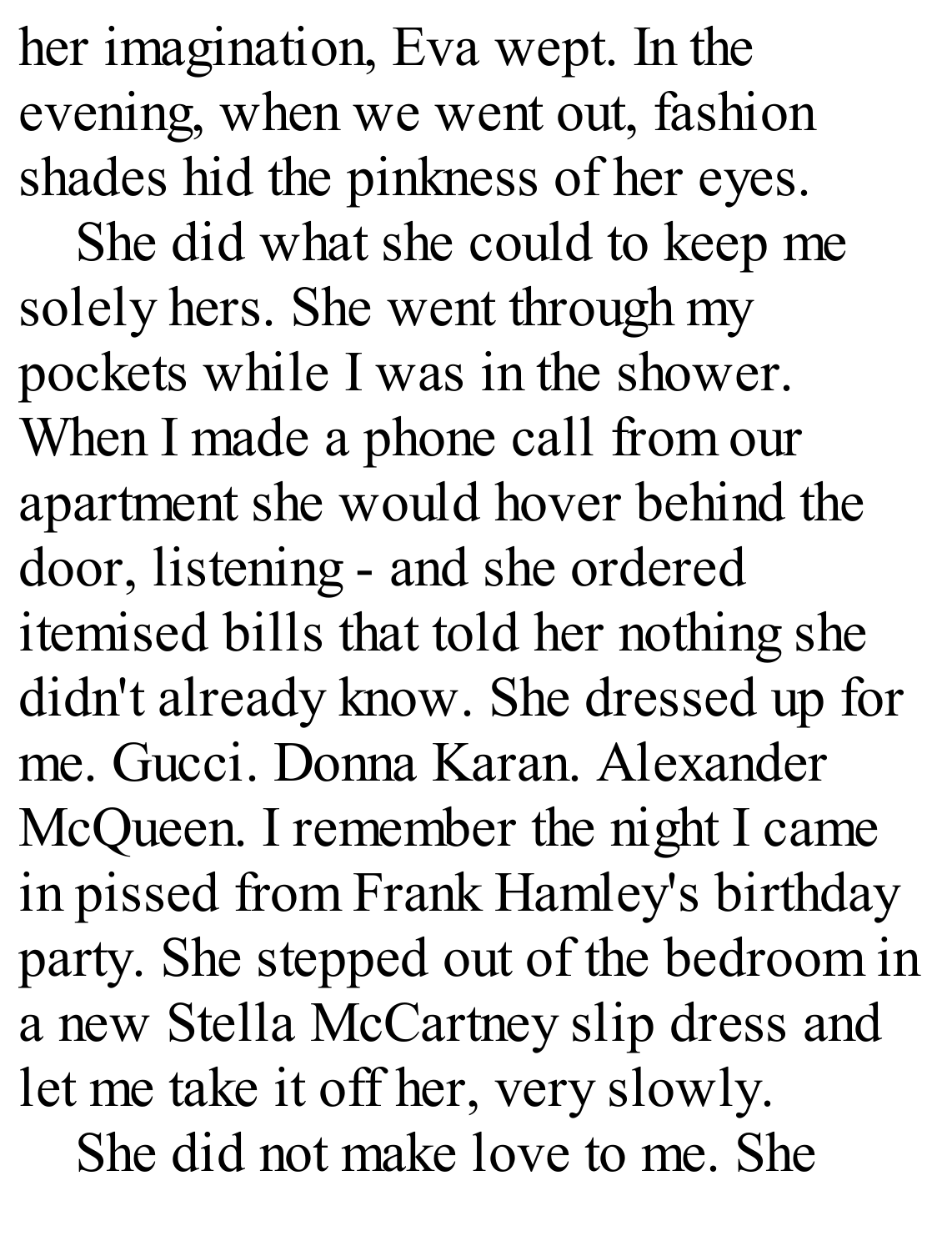simply couldn't. The shame had eaten too deep. It had ruined her. She made home instead. She studied World of Interiors and House and Garden. She hired designers. She bought expensive originals. She browsed for homewares in Seibu and Daimaru. (What would her grand-daddy think, whose head had rolled on Stanley Beach some fifty years before, as he surveyed all this Nipponese extravagance from his frame by the kitchen door?)

She rang me late at the office to ensure I was really there. I always was. Kennedy Town was a very occasional, and strictly daytime, affair: the single release I allowed myself. Anything more ordinary, more human, would have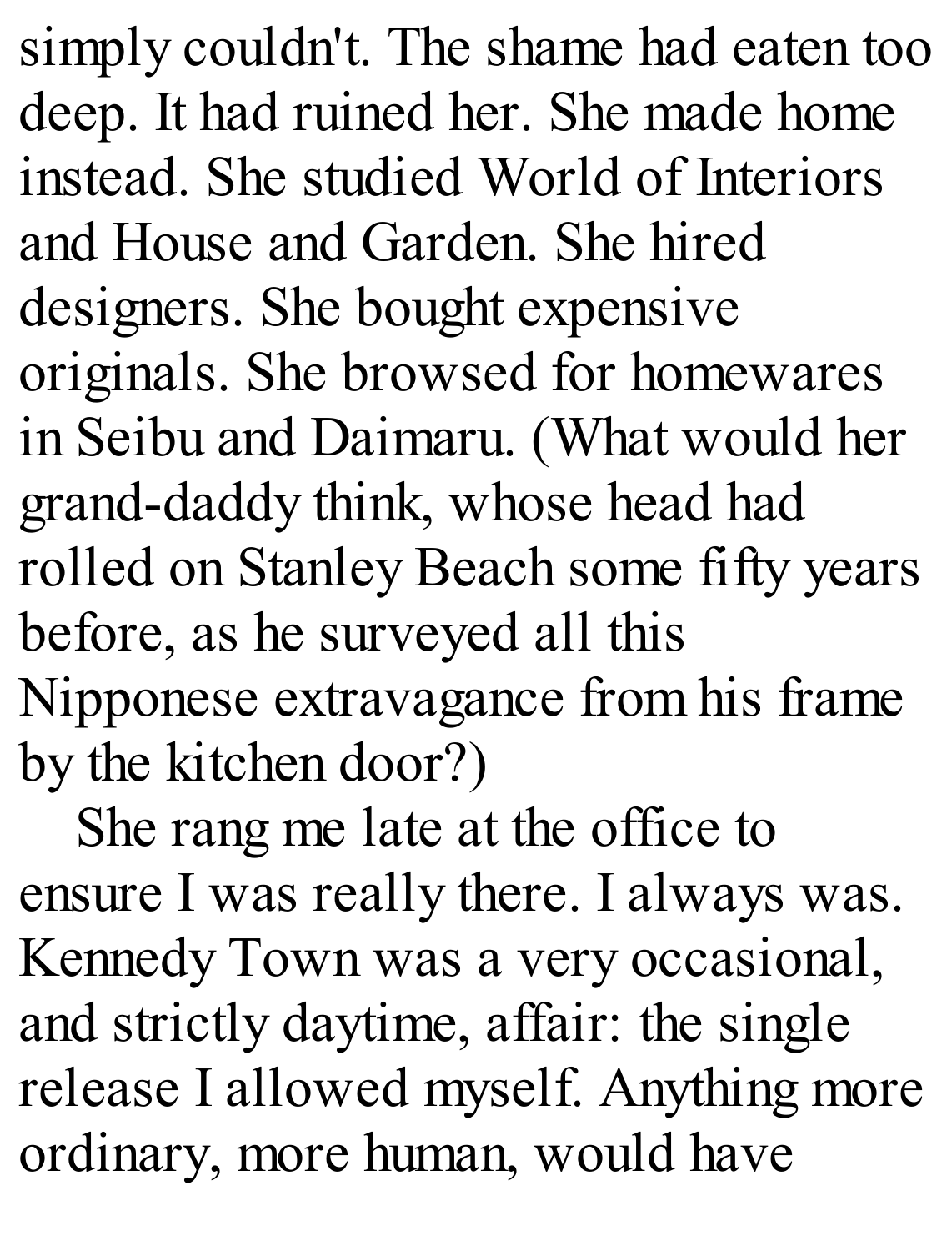probably finished me off.

Sending Justin to the Higashi school in Tokyo was costing me about £70,000 a year. Then there was the luxury to which Eva was accustomed. Her mother had been swaddling her in Chanel since her fourteenth birthday, and had substituted cash for compassion the moment our son was diagnosed. 'Why can't you treat him properly?' she'd say, and more: unmothering the daughter she had never loved. To start with, Eva used her allowance to help pay for his therapy. But when at last I threw her mother out the house, the cheques dried up. Justin was still living with us then. He was in the room with us, that evening of the final row, banging his head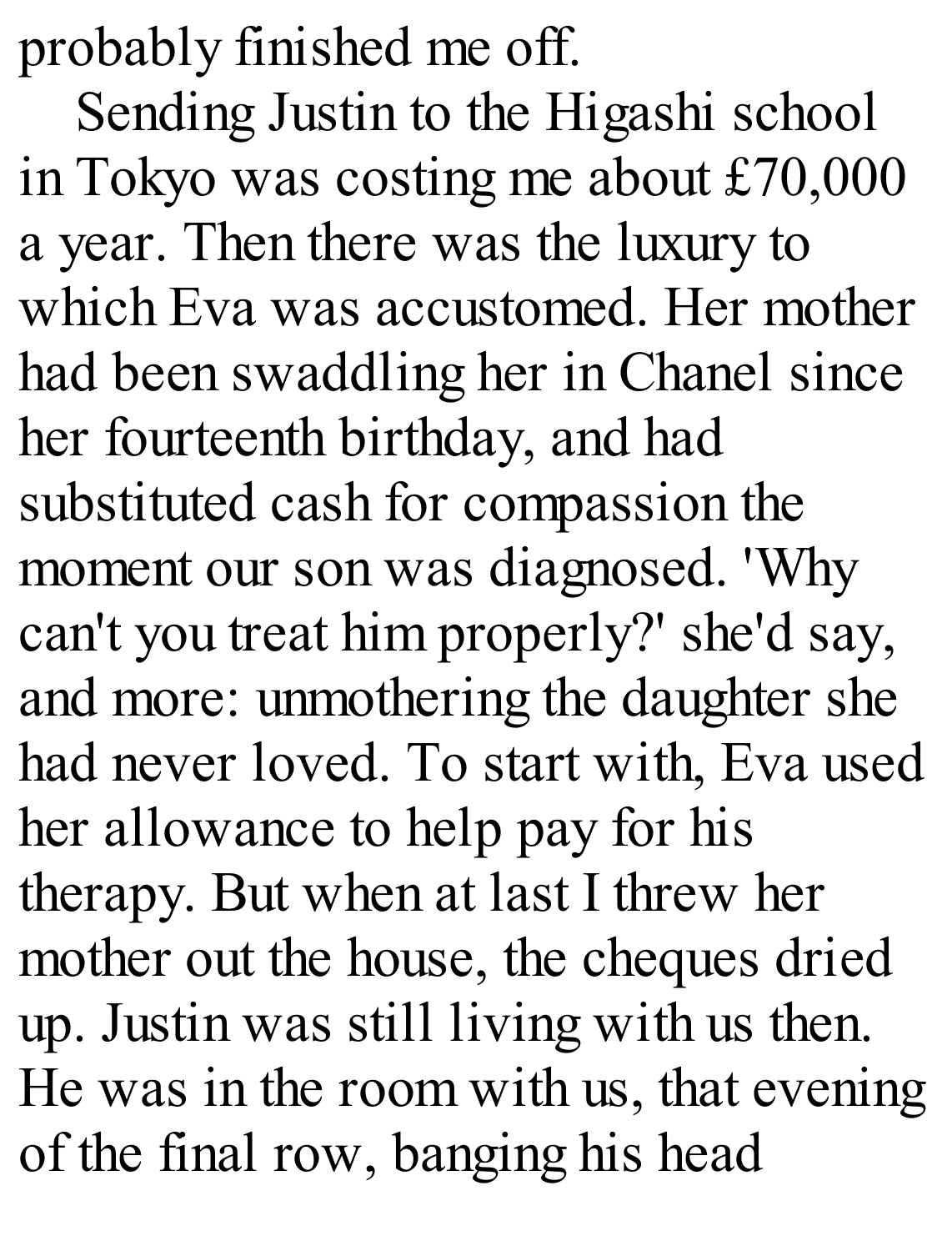steadily and with increasing force against the leg of a Franck Evennou chair.

The last I saw of the Kennedy Town girls, they were on TV. I was sitting at the bar in the Big Apple on Luard Road, trying to tune out an early-evening Mr Bean rerun, when the picture on the heavy JVC

hanging above the optiks yawed and span and the TVB Pearl newsroom came up; and after that a shot of Kwai Chung.

The camera was looking inland from the anonymous centre of the container port. Smuggler's Ridge was a grey line above Kwai Chung's brutal grey apartment blocks. In the foreground, police boats were gathering around an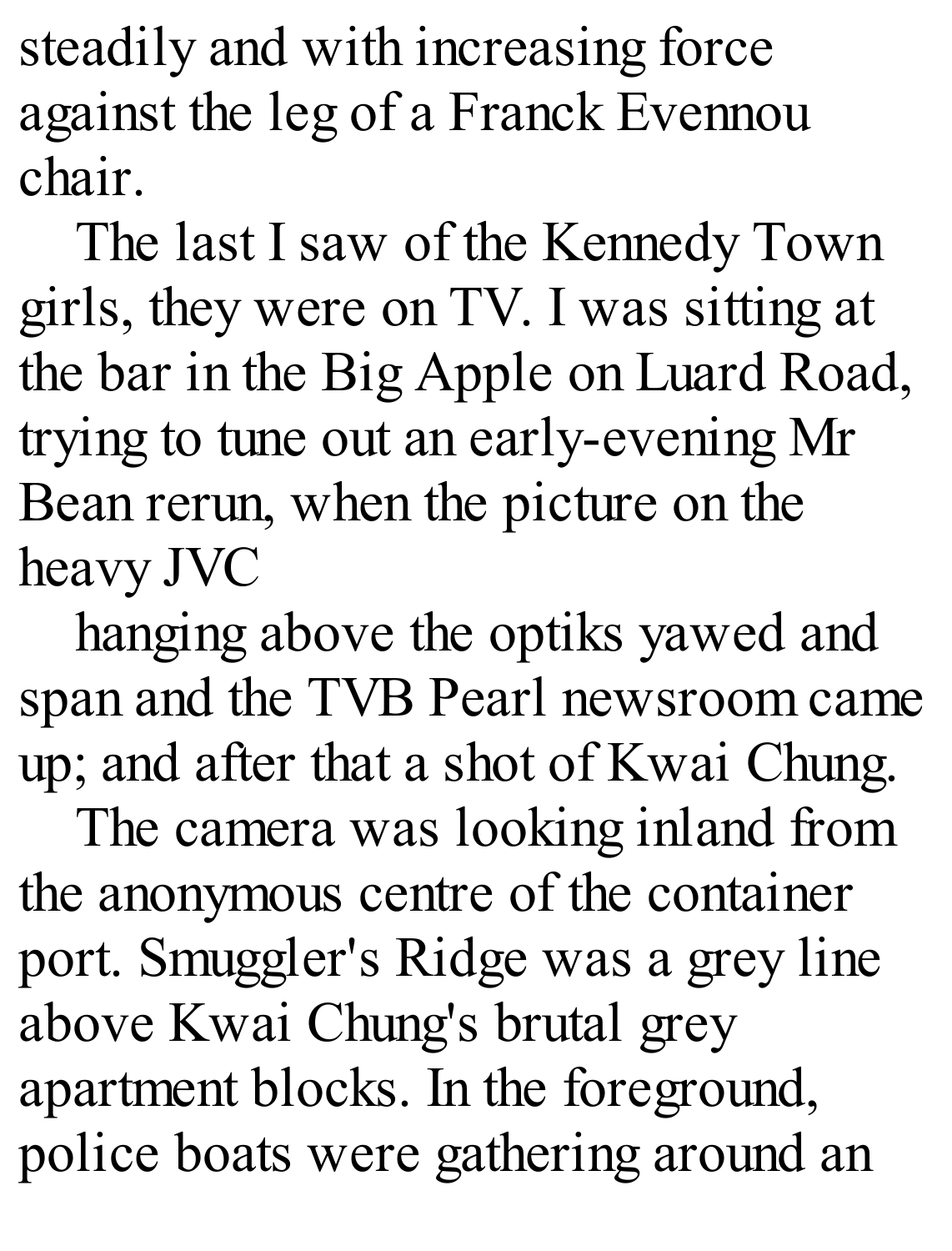antique Saab junk, retrofitted for salvage work. The junk swung about. The gears at the top of the derrick juddered spasmodically.

It was lifting a container from the shallow water: one of those long steel boxes you see being loaded here by their hundreds onto ships bound for Taiwan and Nagasaki. When I looked again they had lowered it onto a concrete jetty. There were no markings on the box's sides; no identifying plates. Trapped sea-water sprayed from the door's seams, drenching the four policemen who were hammering away at the latch. When the door came free the outflow knocked one of them over. I grinned, ordered another bourbon. Then they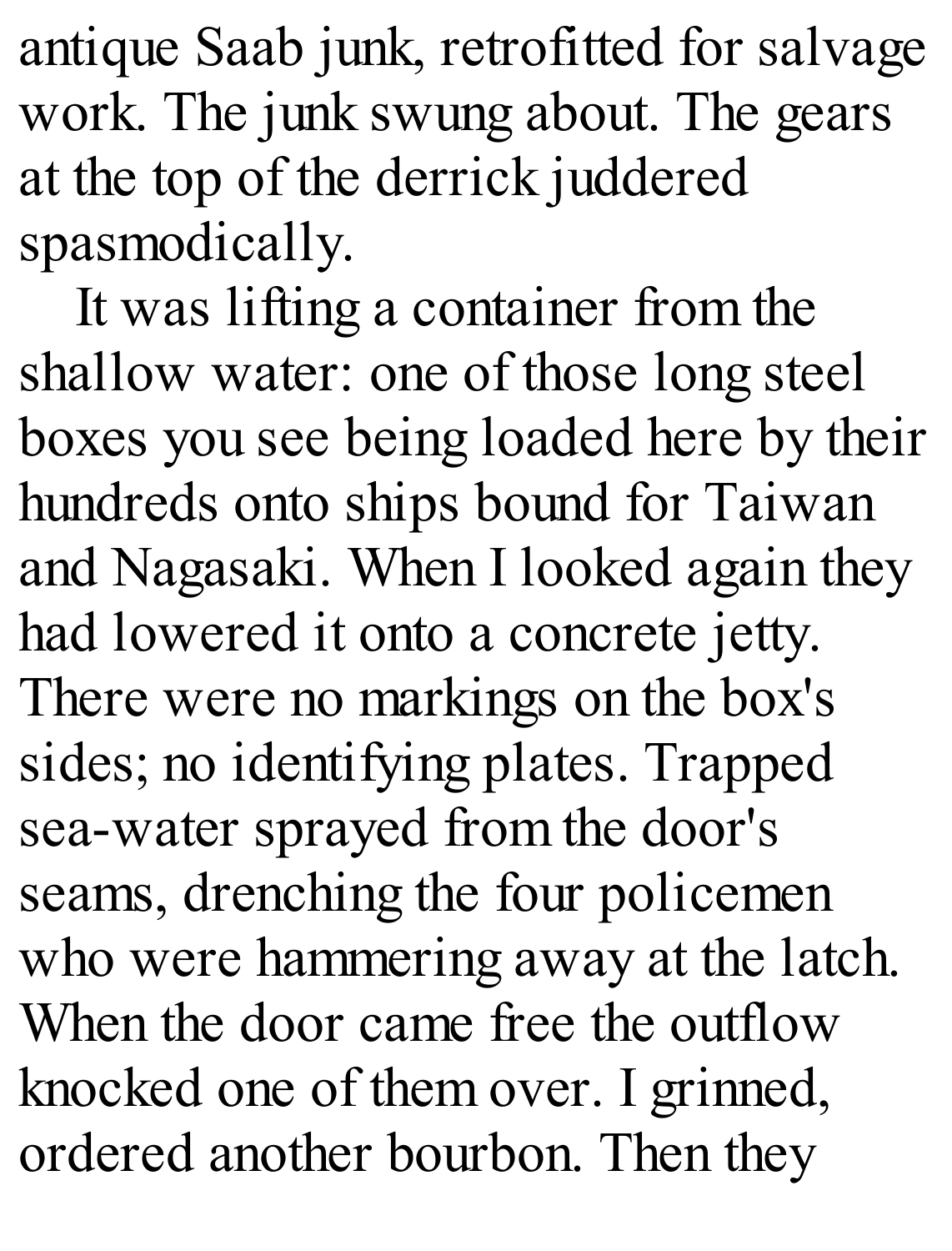opened the door.

Horror isn't dressed up here; it's an ordinary part of life. On Reclamation Street, men chop live turtles to pieces. Calves' heads bleed into the gutters. Later, on the portable TV at a nearby dai pai dong, I once saw a policeman slipping the dismembered remains of a shark victim into individual plastic bags. Once, a car had burst into flame on the Eastern Corridor; the tabloid photographer used a telephoto lens to capture the way the driver's hair, caught in the searing updraught, ballooned and sprung away from her crisping scalp.

The way it's all displayed so openly you never quite get used to it. It wasn't much before eight when the TV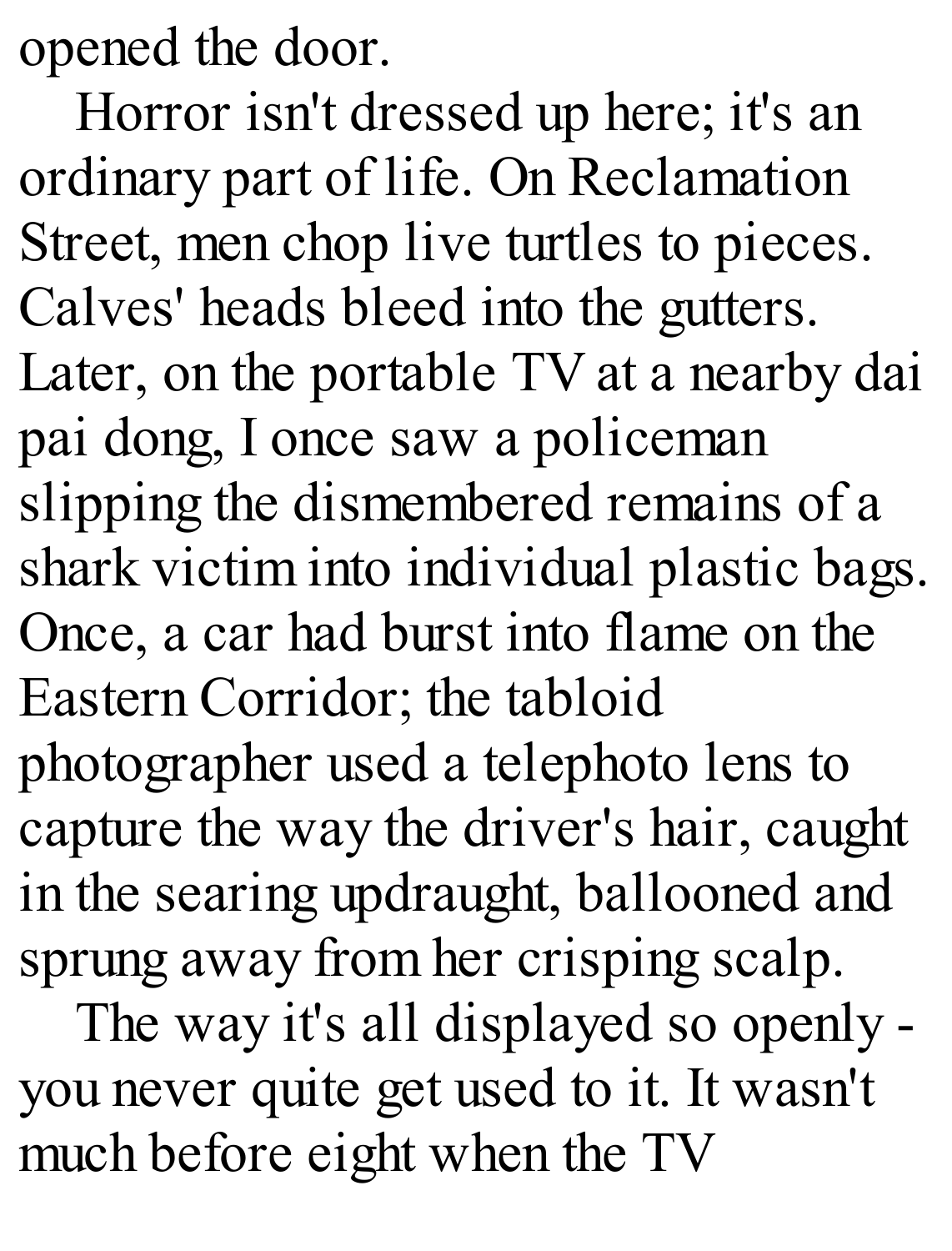displayed the contents of the container.

The police had cordoned off North Street by the time I got there. I stood watching over the heads of a curious crowd of restaurateurs and market traders as the police carried box after box, crate after crate, out of the fabric store. I guessed they were taking away the girls' effects. It couldn't have been anything other than perfume, lipstick, underwear, a little cannabis if they were lucky. Certainly no heroin, no small arms or haul of dirty money. It wasn't that sort of establishment.

I thought about their little black boxes: the dials, the pins and the wires. The scent of rose talcum. I realised I was crying.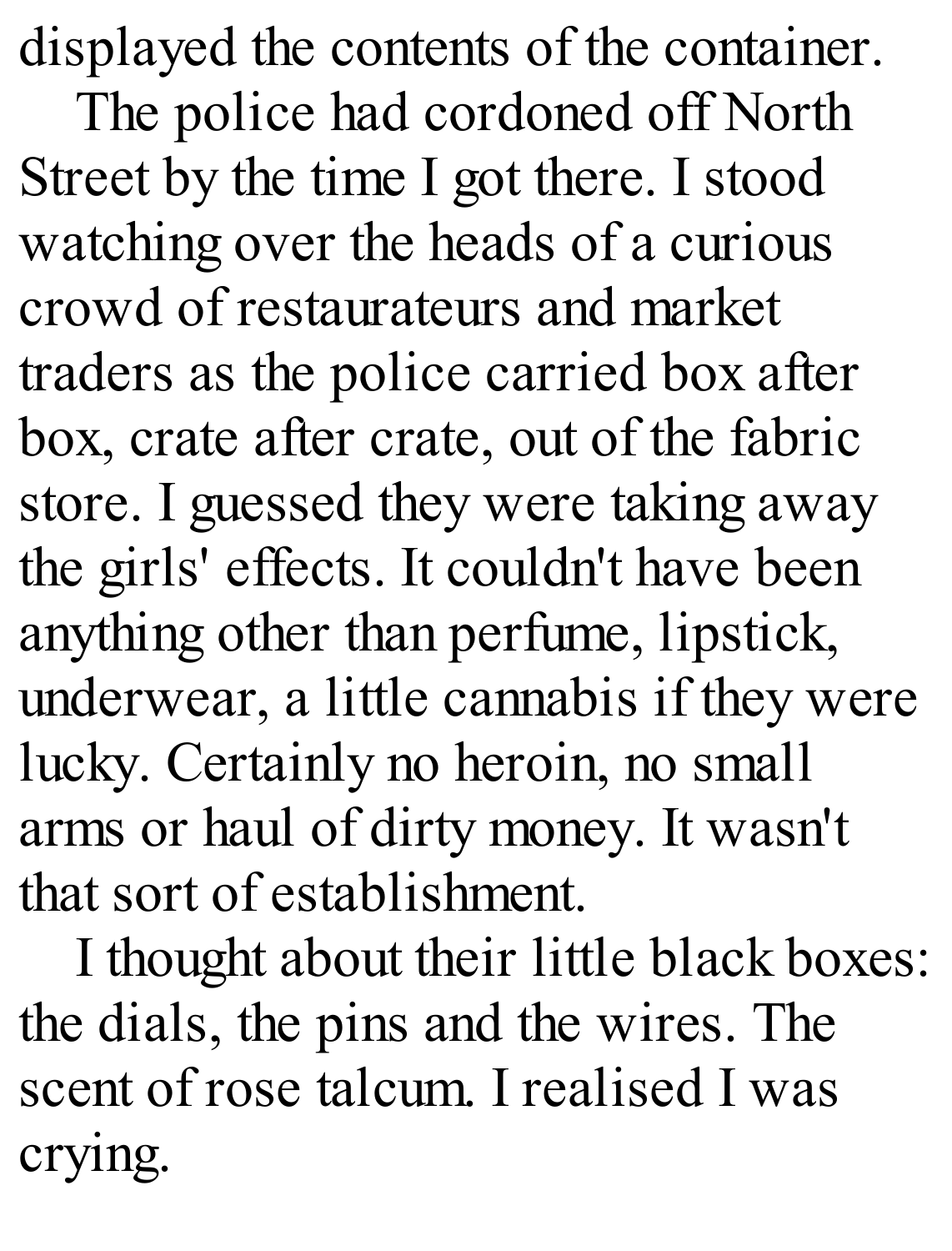Hamley wasn't at home and he'd switched off his mobile. I caught the tram into Central and crawled the bars pretending to look for him until I was good and plastered. I hoped he was safe. If he wasn't, then neither was I. The little black boxes, the women with their shiny, silent mouths. Hamley had introduced me to them, but he knew no more about them than I did. Less. Someone had decided to erase the experiment. Did the erasure extend as far as the punters?

I rang his flat again from a phone box off Citibank Plaza; this time I woke up his girlfriend. I was only making things worse. I crossed Garden Road and waved down a cab.

We lived above Magazine Gap, high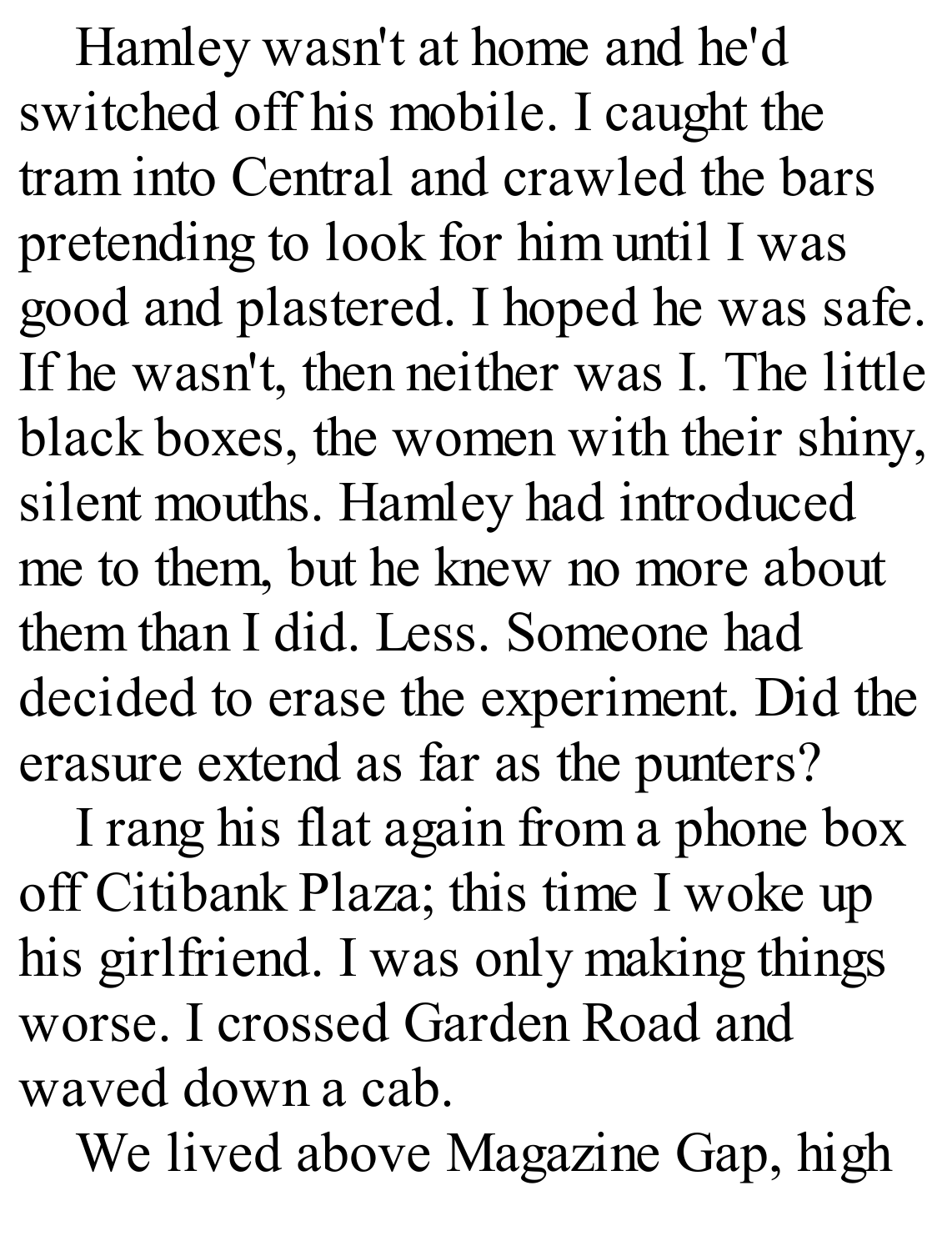up the Peak, where the Japanese had erected their Temple of the Divine Wind during the occupation. They never got around to completing it, the British eventually blew it up, and now, from an eighth-floor apartment in nearby Cameron Buildings, Eva's martyred grandfather looked out from his gilt frame on one of the most commanding views in Asia. I let myself into the apartment as quietly as I could, but I needn't have worried. Eva was out for the count. I swallowed a handful of vitamin B with a glass of tapwater and slipped under the duvet beside her. I lay there, stroking her, stroking her fingers, tracing the elegant curve of her nails, the slight dryness over her knuckles, the hot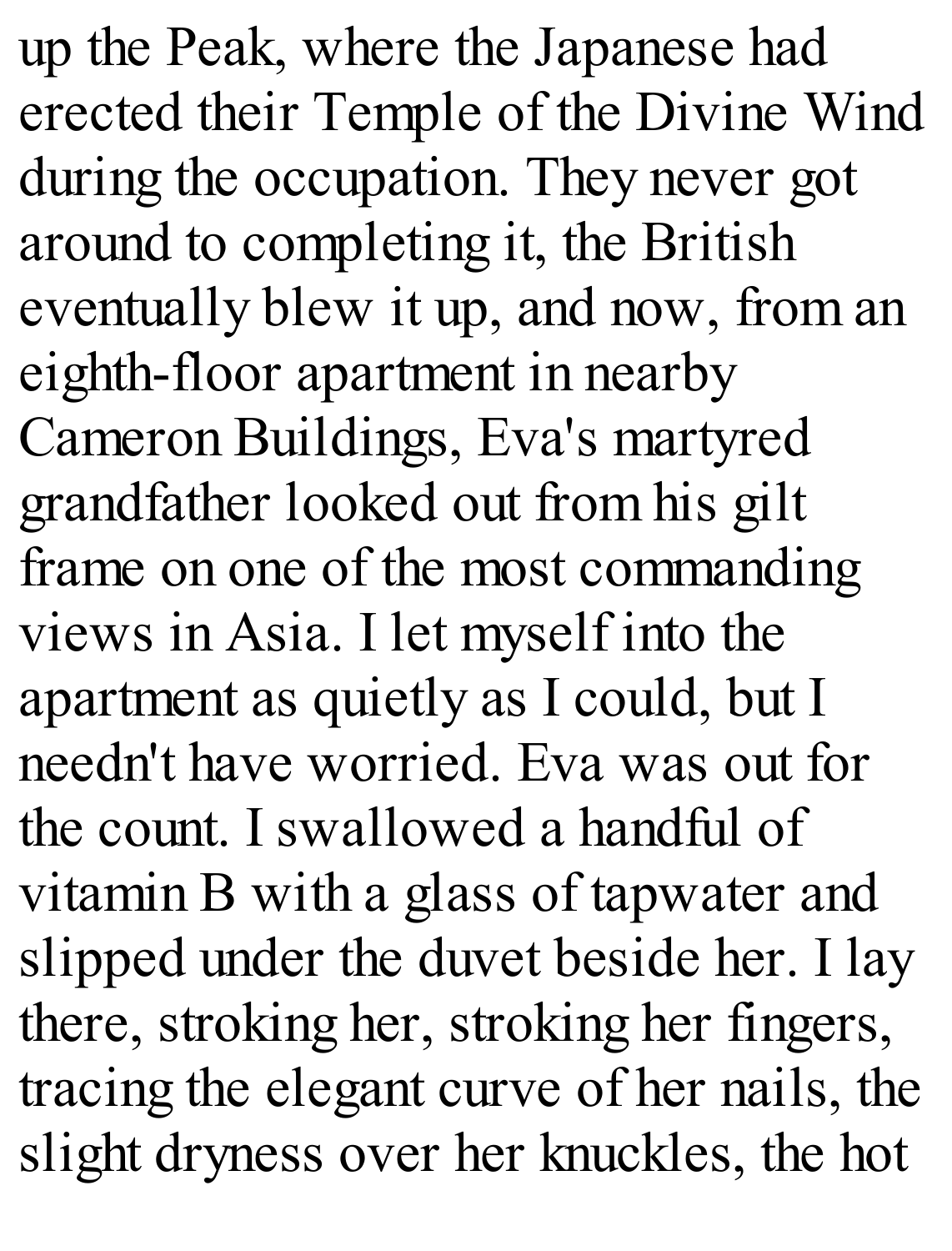square of her palm. A little, childlike part of her came alive, just long enough to squeeze my hand. Then I lost her again.

It turned out Hamley had seen the same news report I had. The next day he phoned me at the office, from Macau. He had an onward flight already booked.

'Lisbon?' I said. 'What the hell are you going to do in Lisbon?'

He didn't know. He had no plans. He was just too frightened to stay. 'I mean, Adam, Christ, their fingers...'

'Yes,' I said.

'Why the hell would someone do that to their fingers?'

'They did it themselves,' I told him. 'Trying to force the door.'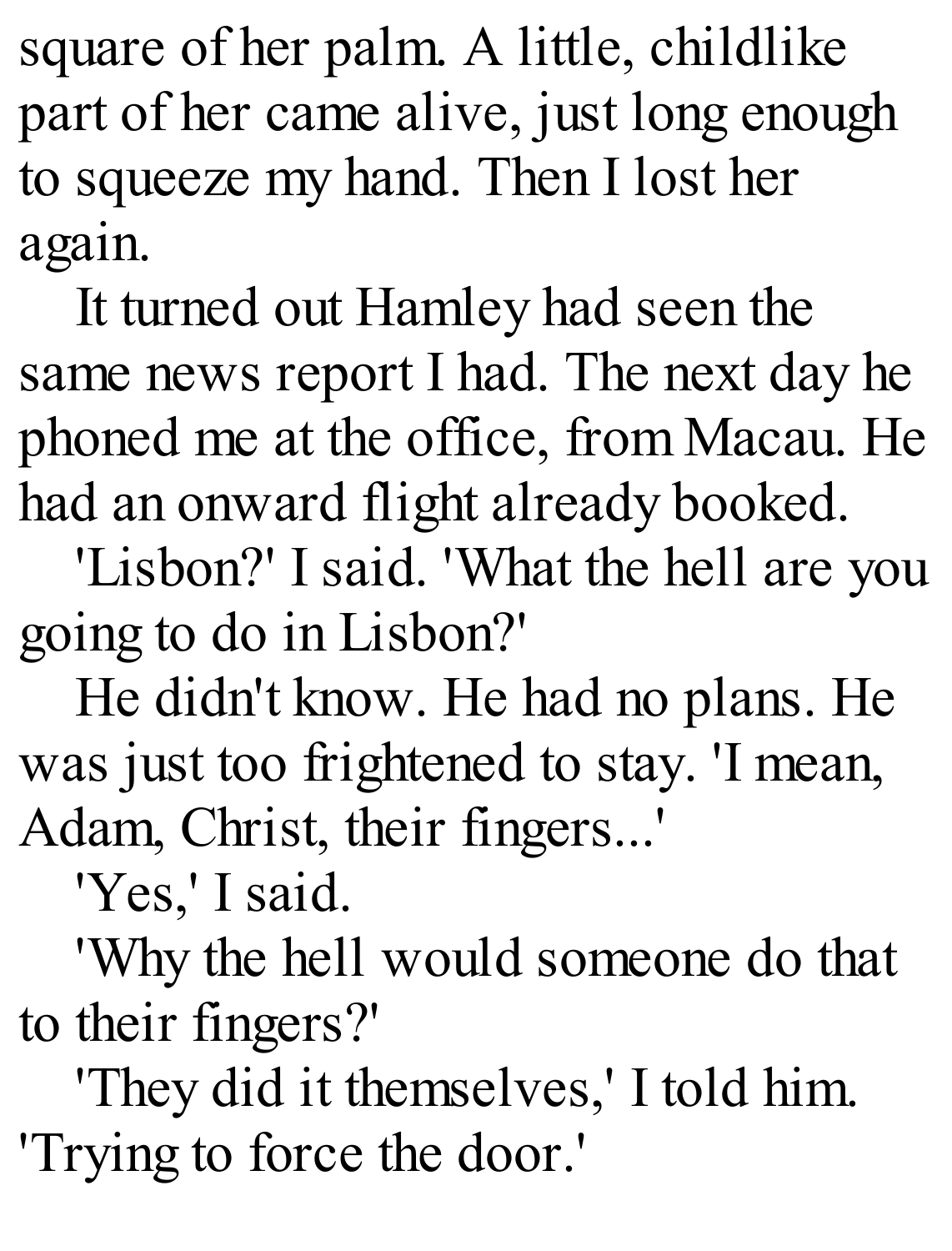'You reckon?'

'A school-friend of mine saw it once.' Dimly, it occurred to me that I was making it worse. 'A fire on board a ship he was serving on. The hatches lock automatically. Steam pours in. A rating got trapped in a compartment and tried to claw his way out.'

'I'll call you from Lisbon,' Hamley said. But he never did.

**ONE**

**London**

## **Spring, 1998**

**1.**

The next time I saw Hamley - the last time - was last spring. Eva and I were back in London by then, running a small cafe by Southwark Market. If you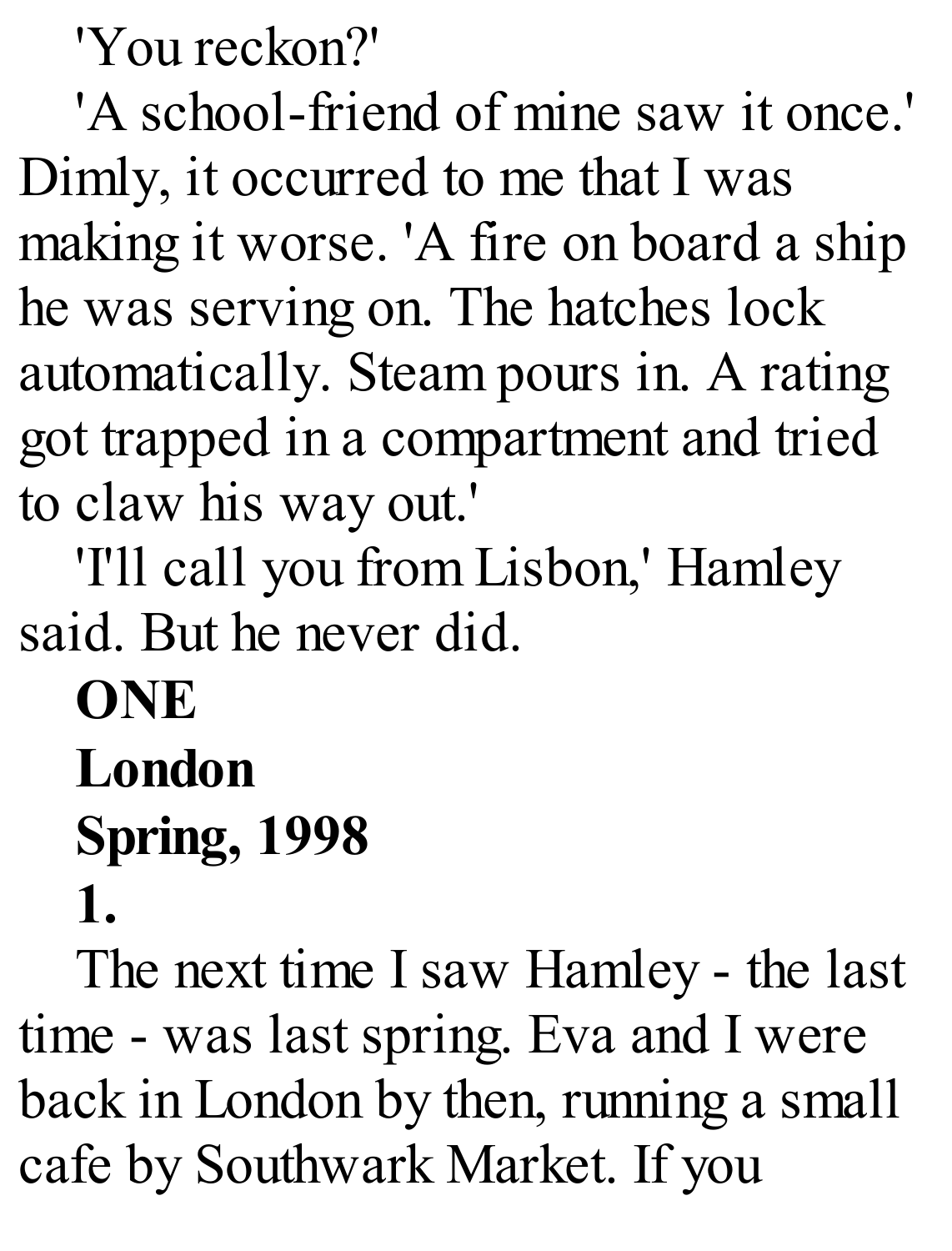weren't told about us, you'd never have found us; we were squashed in between on one side a specialist fabric

wholesaler who opened maybe one day in the week if the elderly owner could be bothered, and on the other, a glorified garage full of broken barrow wheels and boxes of fluorescent tubing.

Nevertheless, the day had been hectic. A bunch of public relations people from the Tate's Bankside development had adopted us, and someone had put the word around about us at IPC tower, which housed something like a hundred magazine titles. Hannah had to go out twice to buy more bread. I thought we had enough chorizo and pecorino to last us the rest of the week, and we were left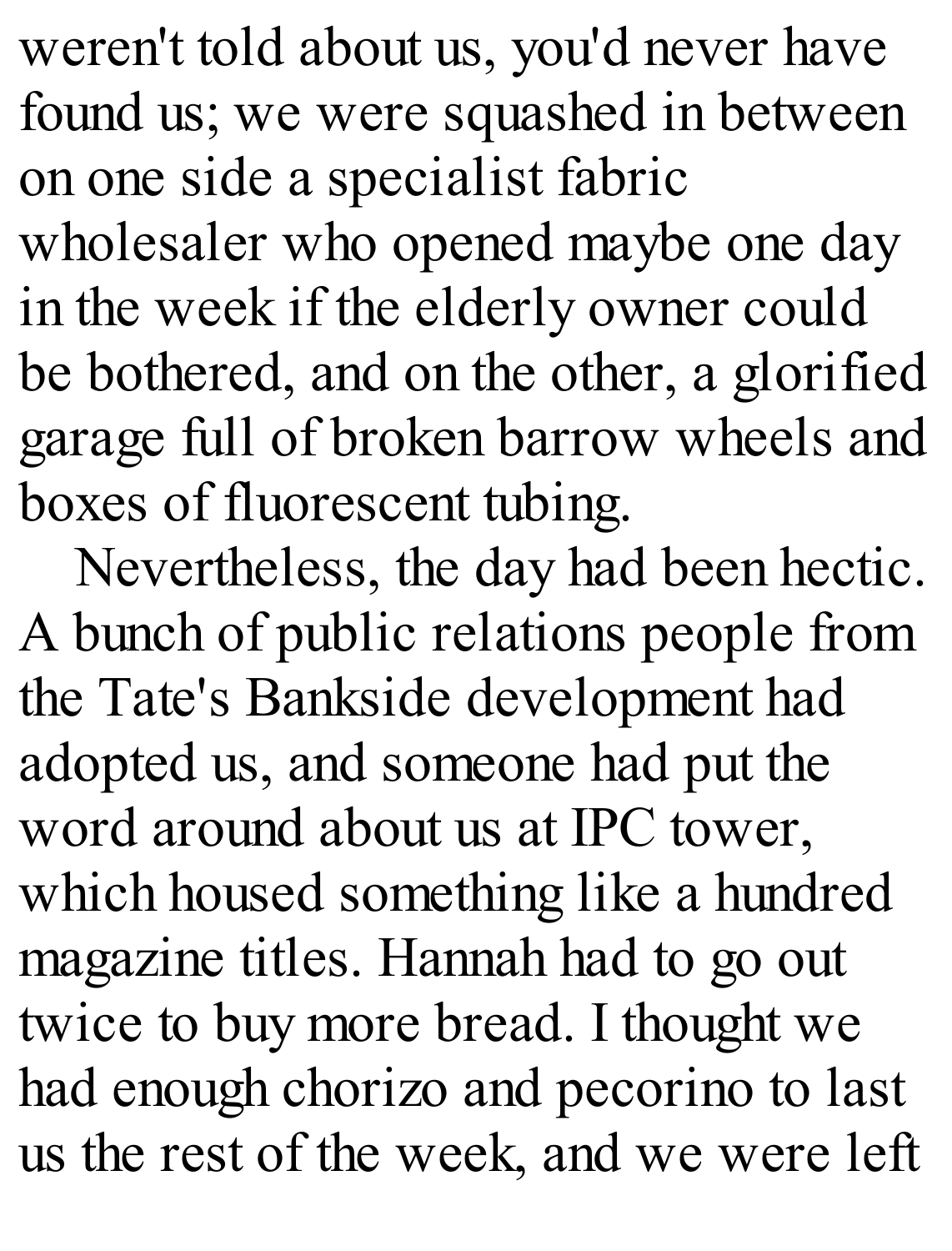with about half a day's supply.

I kicked the last of our customers out around five forty-five. Hannah offered to stay and help clear up but it was her early night so I didn't take advantage. I was stuck here until seven anyway, when Eva arrived with the next week's stock.

I set about sweeping the floorboards clear of crumbs and dropped receipts. In the kitchen, hot water spilled from the tap into a bucket plashed with Dettol, and the antiseptic smell of it was just now cutting under the fug of coffee and burnt sugar and melted cheese. I reached for the handle of the front door so I could sweep the step, when it opened by itself. 'We're closed,' I said - then I registered who it was. I asked him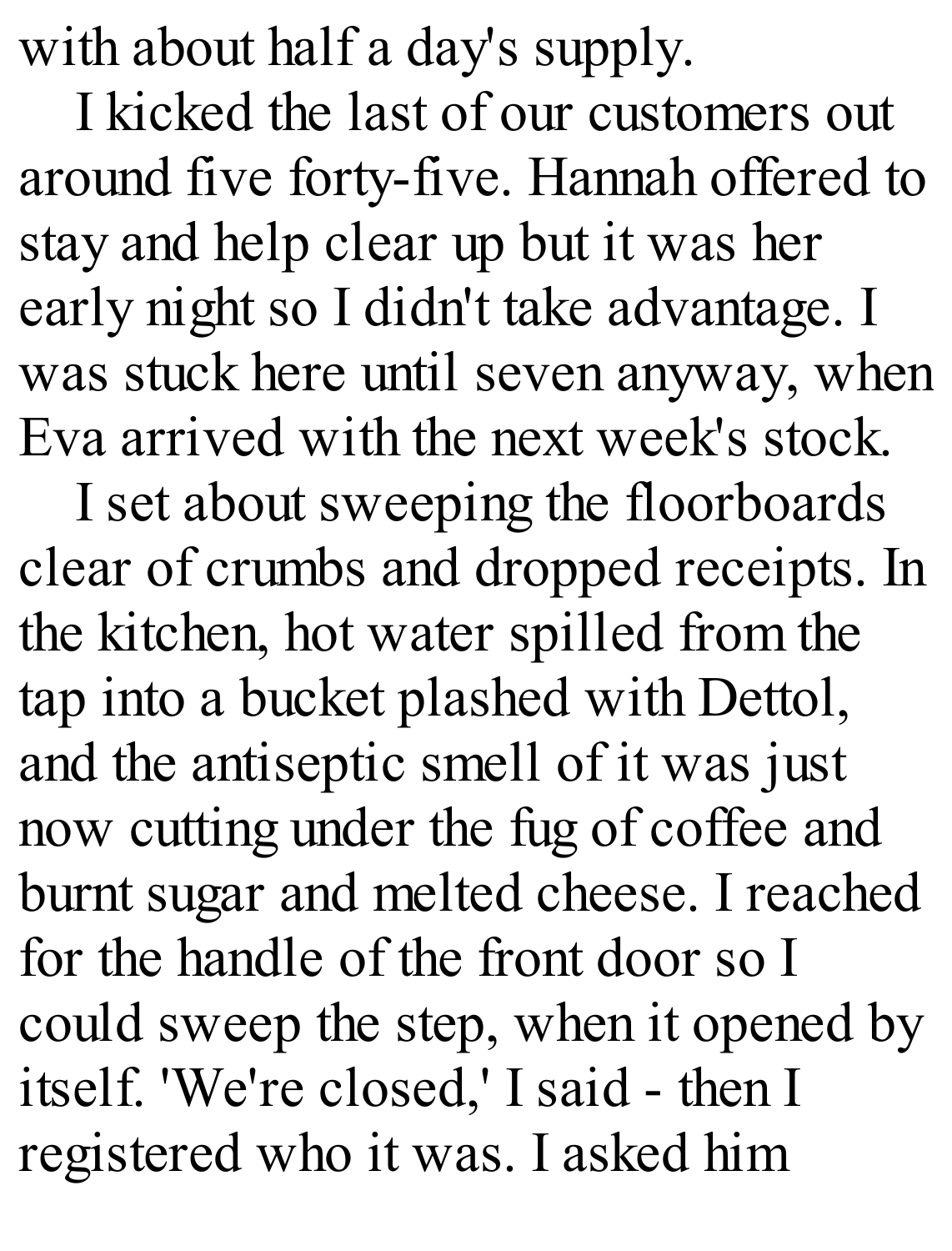where he'd been, what he'd been doing with himself, and he said he'd kill for a cup of coffee. The pressure had gone out of the Gaggia but I had a jar of instant in the kitchen. When I got there the bucket was overflowing and a fine skein of spray had fanned the polished plaster behind the sink. The floor tiles were sodden.

Hamley followed me in.

I reached for the mop. 'This won't take a second,' I said.

He closed the door behind him.

It was only now I saw how old he had become - and strange. His shoes, which had that weird, squared-off toe fashionable among the Italians, were scuffed down to the leather. His green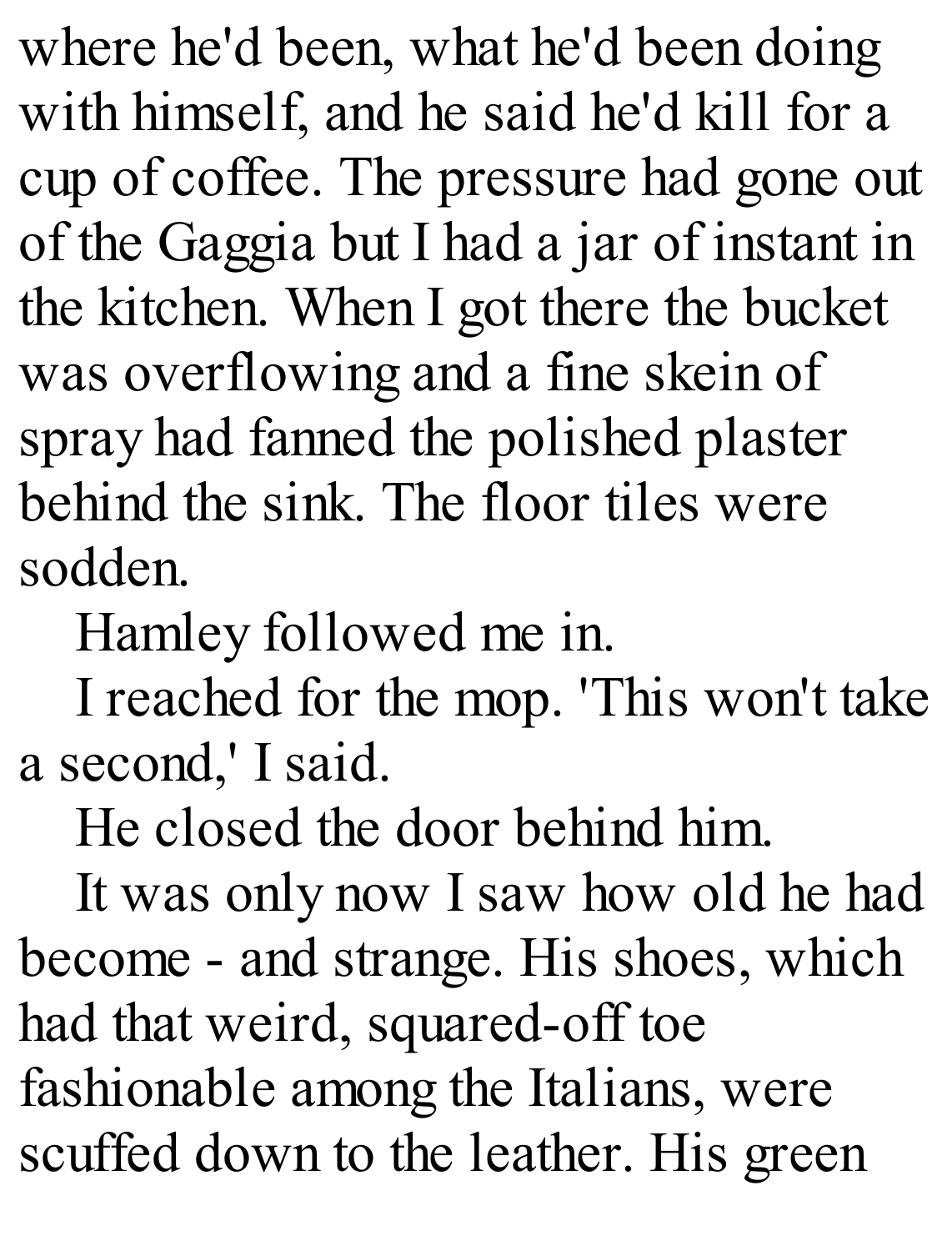wool pleated trousers had lost their crease, and there was a large greasestain on the right lapel of his nasty brown-pink check sports jacket. A cheap blue-and-white stripe shirt was open at his neck, and white chest hairs poked luxuriously up through the gap. They grew so thickly, I imagined they'd run seamlessly into his beard, if he had one; but his face was so smooth and pink he might have shaved only an hour ago.

He said, 'You'd better pray I'm going to prison.'

'What?'

'The day I come out is the day I'm coming after you. Cunt.' The word sat clumsily in his mouth; he had no practice, saying that sort of thing.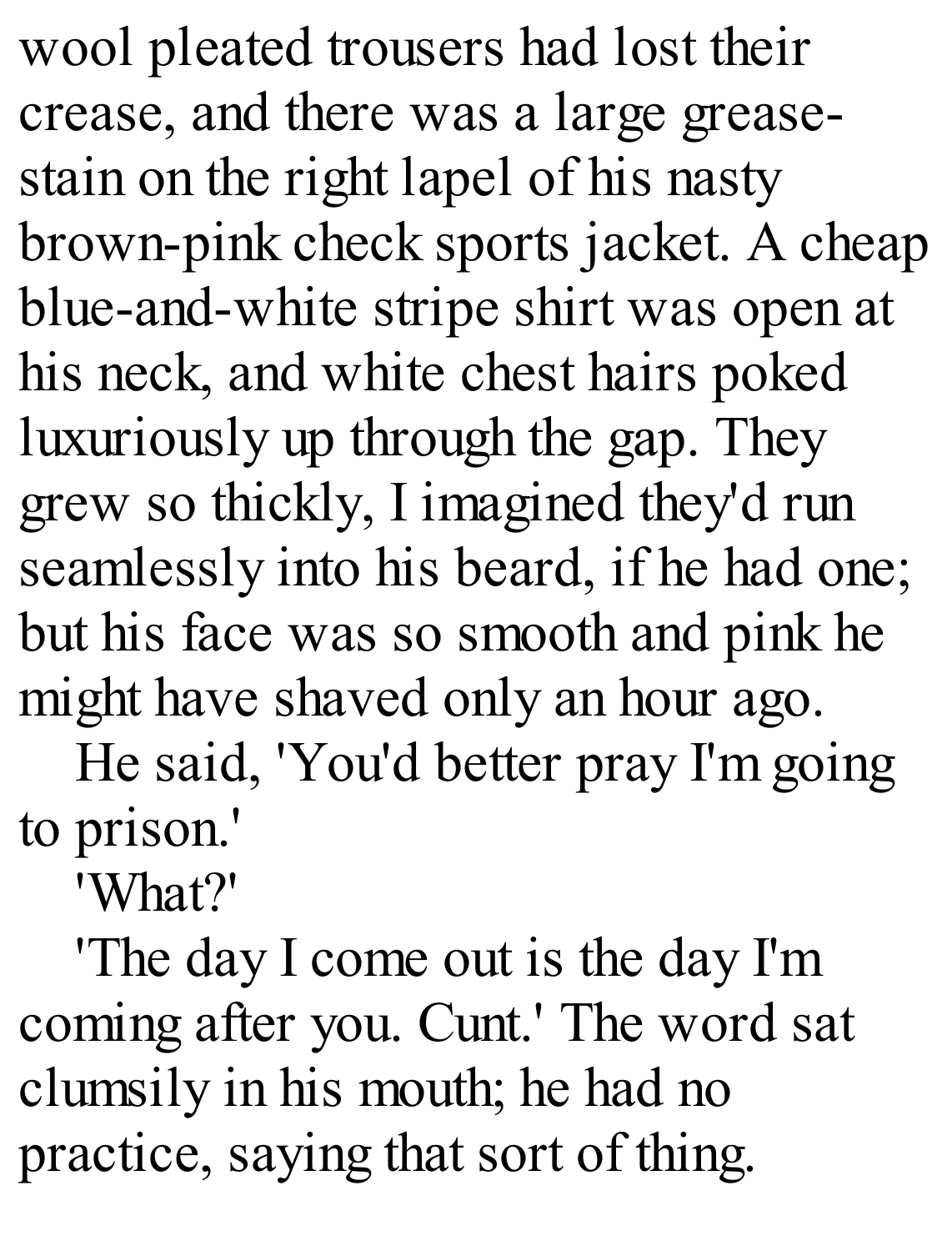'I don't understand why you're so upset,' I said.

He swallowed, broke eye contact. I thought maybe he was going to leave, as suddenly and inexplicably as he had arrived, but he just stood there, staring off into the middle distance like a bored life model. He had a face that had lost personality as it aged: his sunken eyes had nothing to say. His cheeks had grown jowly, and taken together with the unremarkable line of his chin, they leant him an air of weakness.

'Frank?'

He reached into his jacket and pulled out a letter for me to read.

It was from Hong Kong. The Top Luck inquiry had subpoenaed him.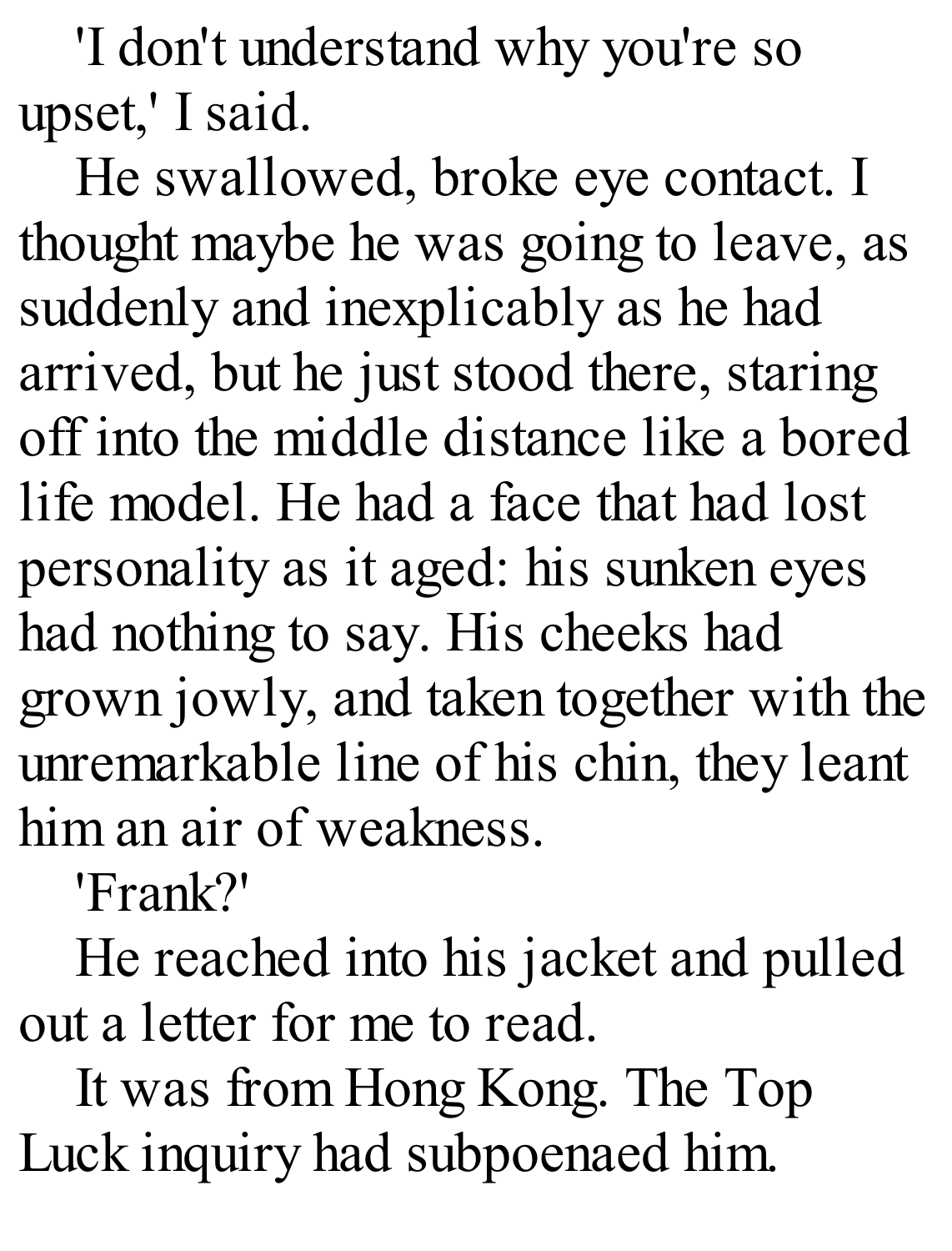I folded it up and handed it back. I said, 'This hasn't got anything to do with me.'

I said, 'I don't know what it is you think you're running from.'

Not strictly true: in May 1997 an investigation into the murder of senior Hong Kong movie executive James Yau Sau-Lan stumbled across a money laundering operation.

Yau's company, Top Luck Investments, was established in 1989 to finance Cantonese film production in Hong Kong. In 1992 Top Luck floated its film interests on the Hong Kong stock exchange. They even made movies: an output one film critic called 'preeminently forgettable, but pure box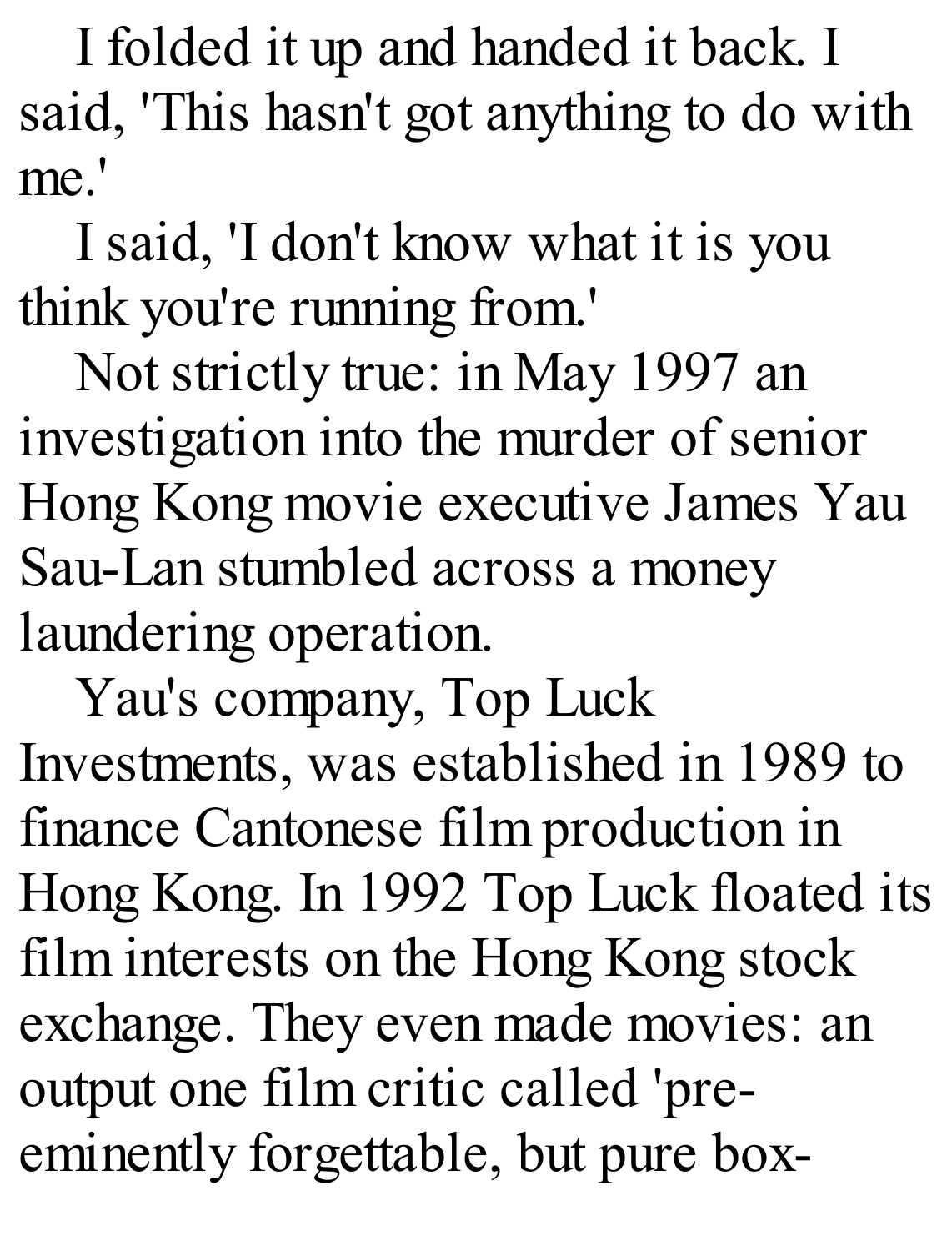office'. So far, so good. The problem came when you looked at the company's annual turnover. 50 million unaccountedfor US dollars passed through Top Luck's books every year.

It wasn't the first time difficult questions had been asked of Top Luck. As long ago as 1991, an audit report had been ordered on the company at the offices of the Serious Crime Group. The report, which I had compiled and Hamley countersigned, drew only the most ambiguous and tentative conclusions, however, and Top Luck was left free to trade.

The shocking and violent death of its managing director ended Top Luck's run of remarkable - well luck. When it was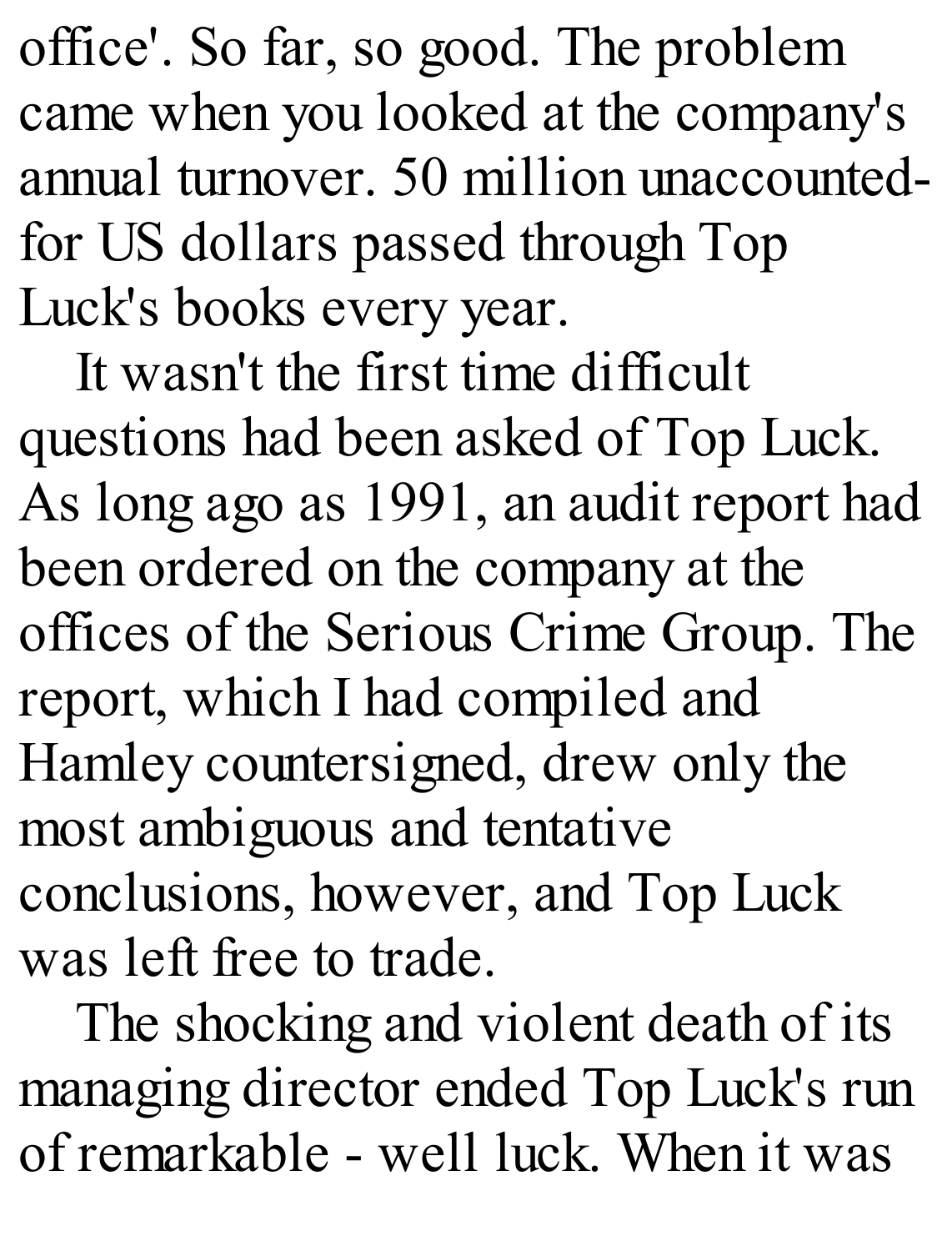revealed in court just how gently Hong Kong law enforcement had treated the company over the years, an enquiry was inevitable.

True, it should have been me giving evidence at the inquiry. But nothing in my behaviour since could possibly arouse suspicion. I served out my time, as shabby and undistinguished as countless others. Come the handover of the colony to the People's Republic, I handed in my badge and slogged my way over to Chek Lap Kok with the rest of the aparatchiks.

It was Hamley, my superior, who had fled so suddenly and inexplicably, and several months before his time, and it was hardly surprising that the enquiry's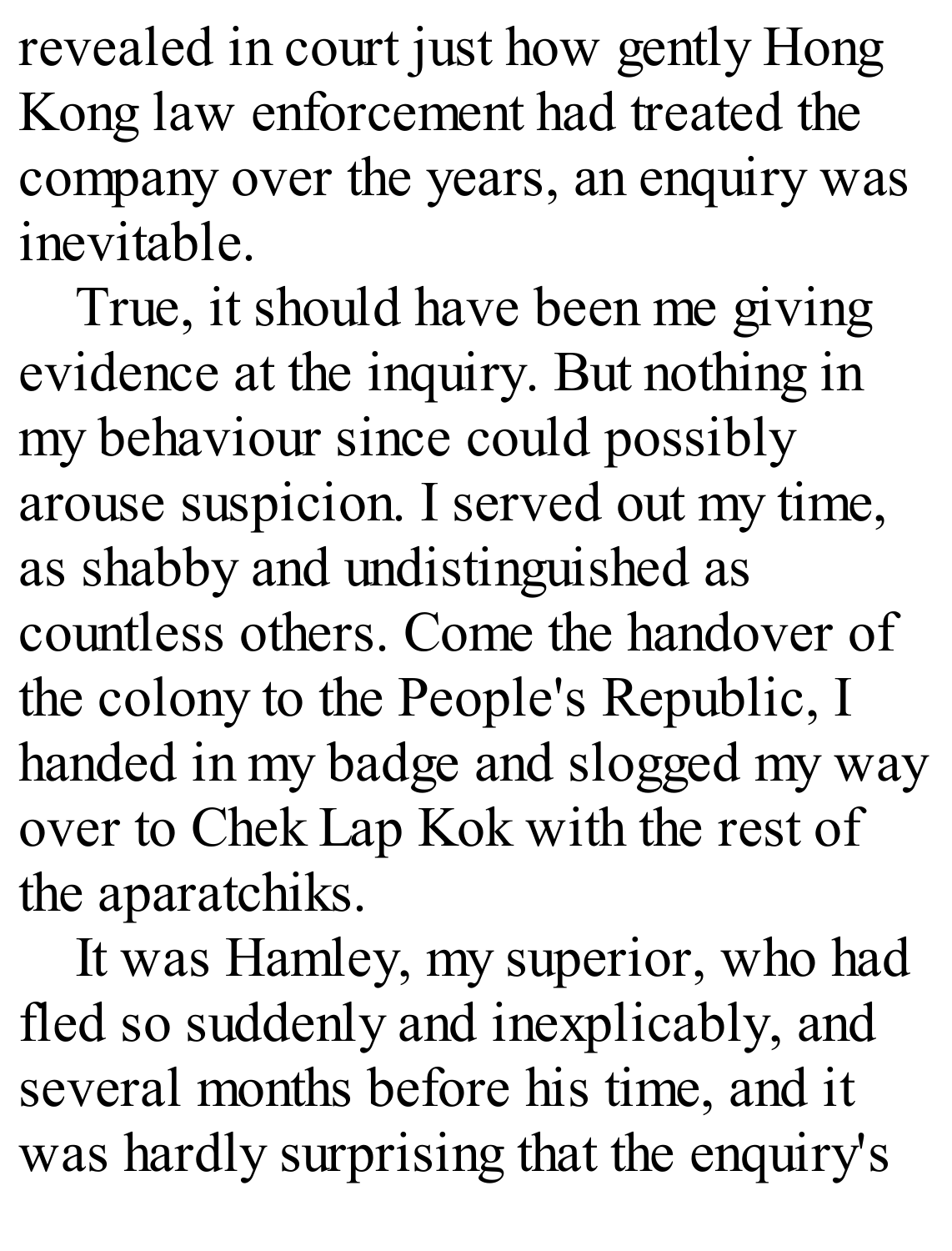suspicions had fallen first on him. I tried pointing this out to him, but it didn't do any good. He wasn't much interested in talking. I don't know what he expected to get out of this meeting, and I don't think he knew either, which of course could made him even more frustrated. I don't remember much about what happened next, except that it got physical. In the end I had to throw the Dettol in his face.

I ran water in the sink for him to bathe his eyes, then I went and looked out a towel for him in the cupboard under the stairs. When I got back I found the kitchen empty and the water still sloshing about weakly in the sink. I heard a car pulling away from the kerb. I ran to the door in time to see the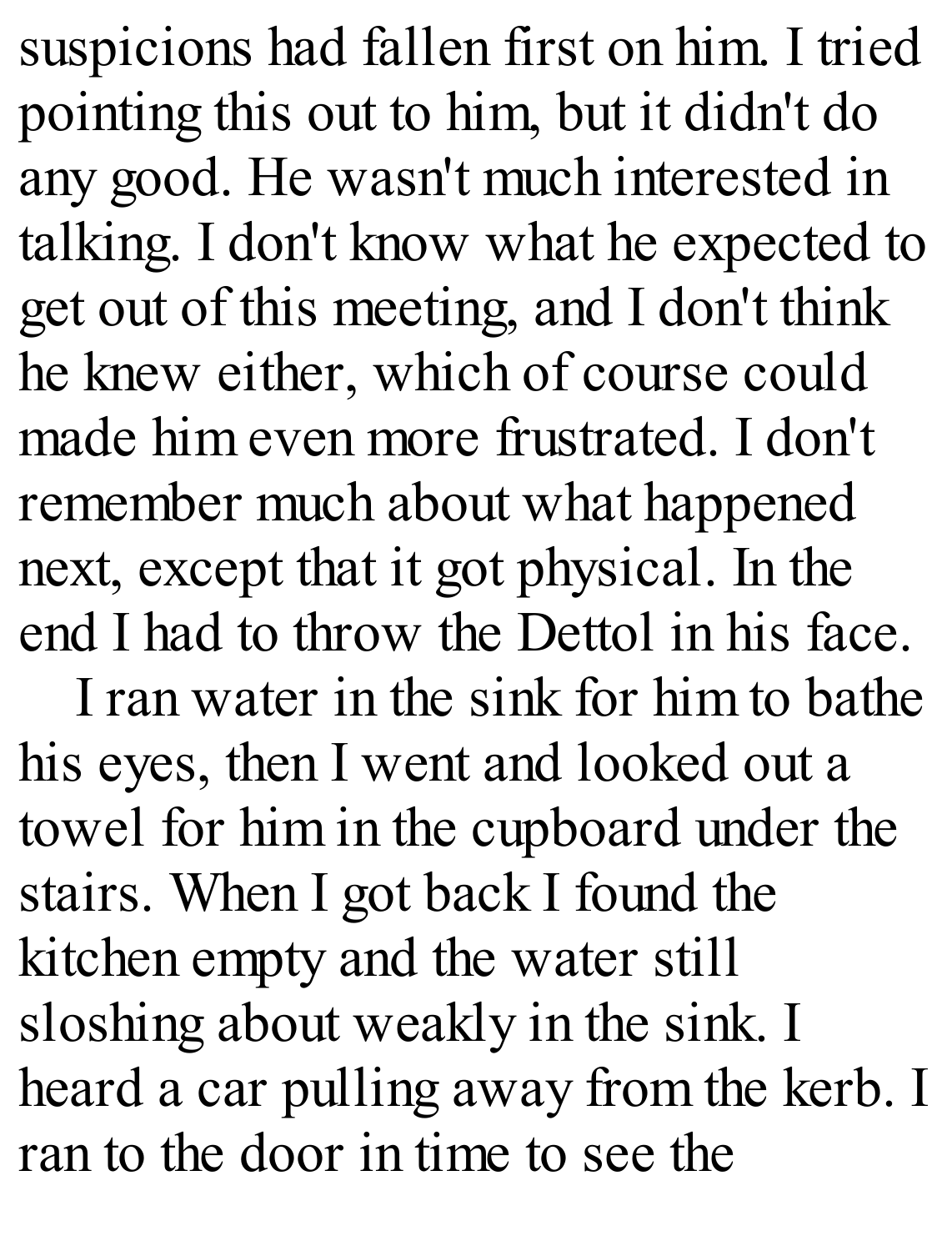reflections of his brake lights gutter and die in the puddles of the opposite pavement. I rubbed my neck. I thought maybe he'd twisted it, but it felt okay now. I went back inside and fished the Wray & Nephew out of the hole in the back of the cupboard under the sink. The bottle was half full. I looked at my watch: I had about half an hour before Eva turned up. So I finished it.

**2.**

By the time she arrived I'd wiped down the tables, mopped the floors, and arranged the packet teas in attractive pyramids in front of the window. But I hadn't even begun to clear the paper liners from out the counter, and I'd clean forgotten to scrub out the juicer. Carrot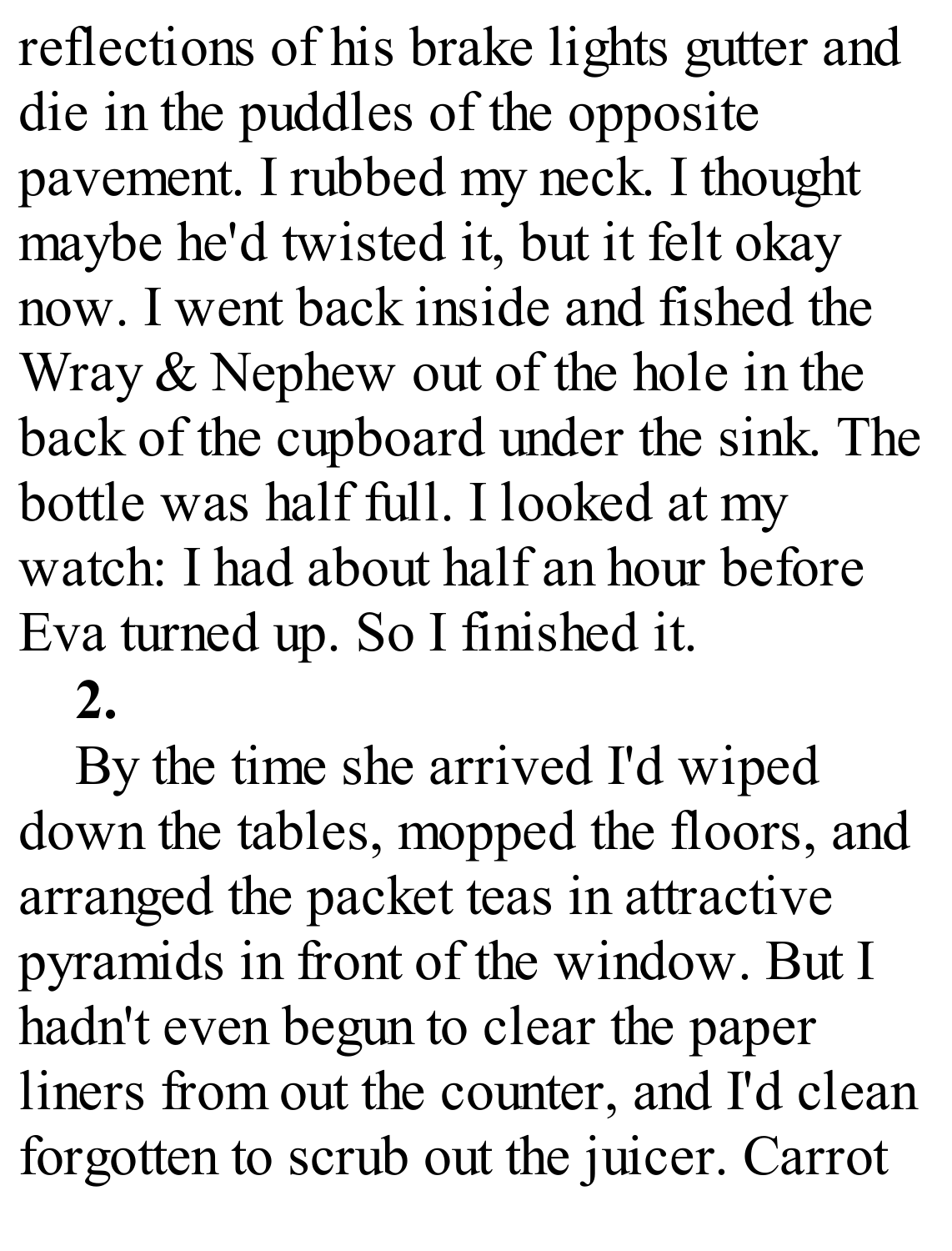sediment had dribbled and set on the chrome in dirty orange streaks.

'I can't leave you to do any bloody thing,' she said, scrubbing the sheen off the metal with a scourer.

'Leave it to soak for a couple of minutes, darling.'

She dropped it into the sink, knocked the remaining pieces in after it, and tore off her gloves. Her eyes darted about the kitchen, as she hunted for signs of catastrophe.

'I washed the floor in here,' I offered.

'I didn't think it needed it,' she said.

'It was busy today. We're nearly out of sausage.'

'I told you to buy more last Saturday.' 'How were the roads?'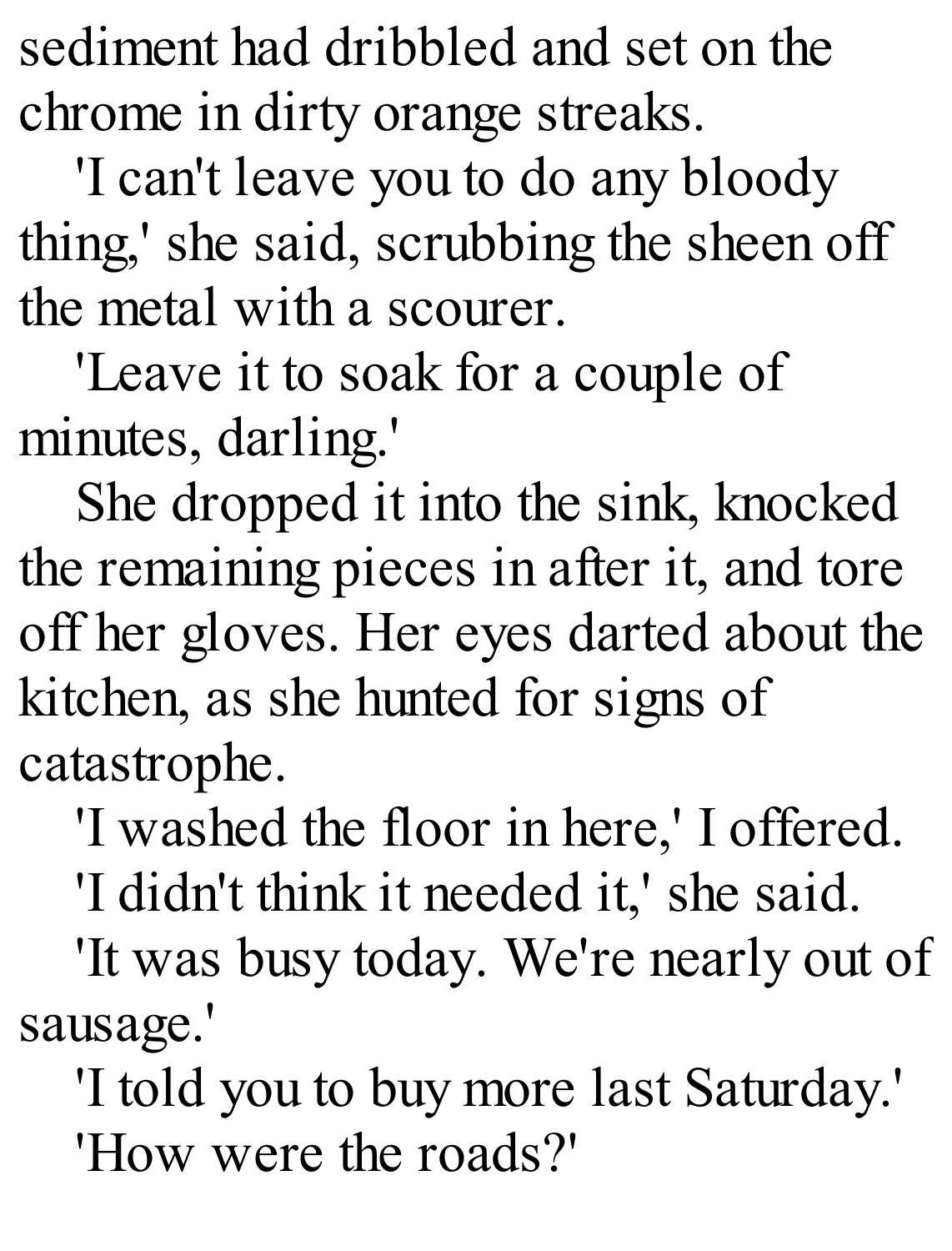She went back to the till. 'Haven't you cashed up yet?'

'I haven't had the chance,' I said, hating the whine in my voice.

She started scooping change out of the till and onto the worktop in short, compulsive jerks. She scraped pennies into her palm, counting them much like a Macanese croupier deals cards in the Jai-Alai: with an expression somewhere between boredom and contempt. I watched her fingers curl and jerk. She wore her nails short now, and even so one of them had torn. The skin on that side of her finger was inflamed.

'That can wait,' I said, wanting her to look at me, even if it meant a confrontation.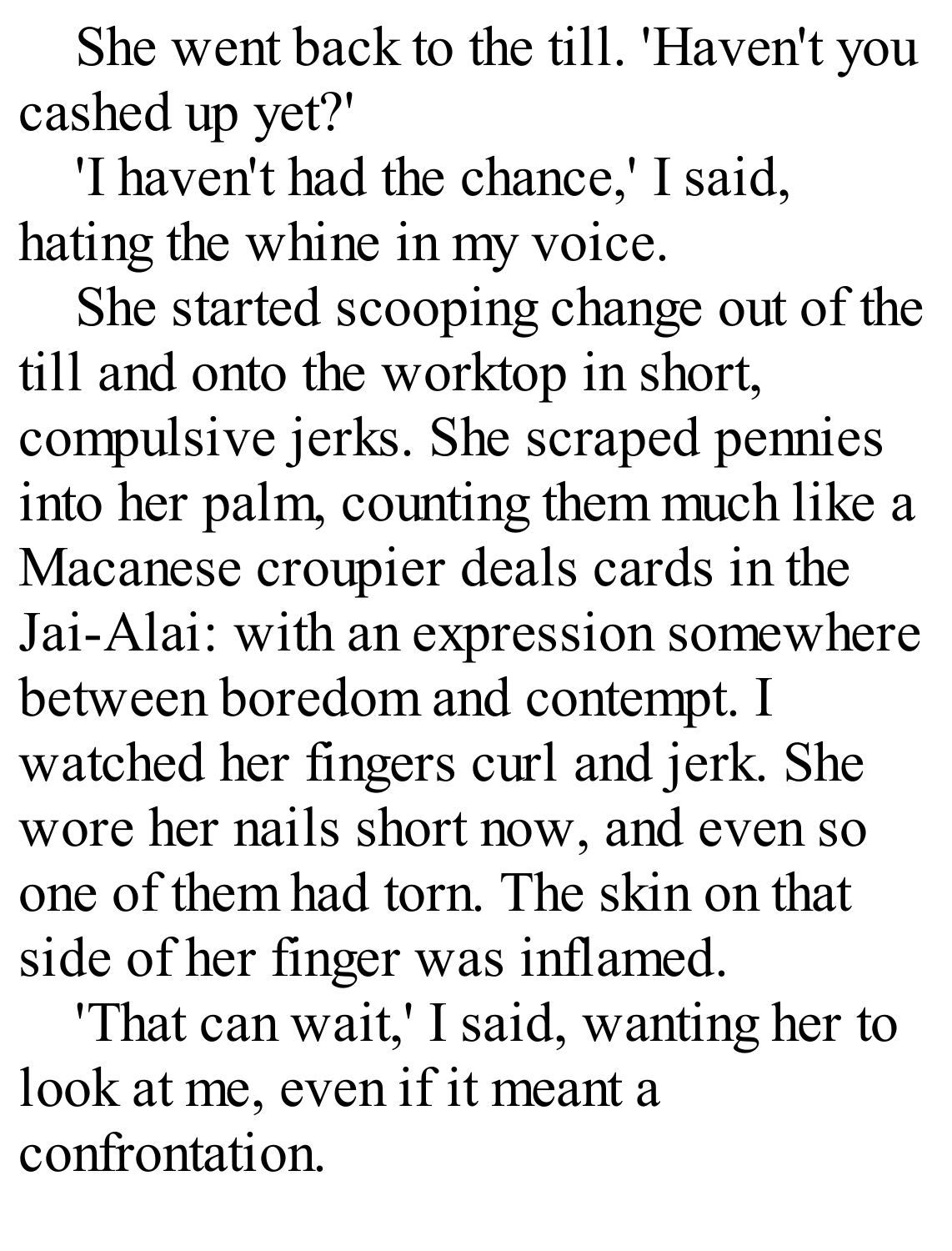'Don't tell me what to do.' 'Look at me,' I said.

She looked at me. 'What?' she said. She was my age: twenty-six when we first met. But nothing that had happened in the years since had changed her the way it had changed me, or Hamley. The crows' feet at the corners of her almond eyes were still the suggestive, bedroomy hints I remembered from our first meeting. Her skin was still sound and white: the proverbial porcelain of Orientalist fantasy. Only her hands had changed, coarsened by her work at the cafe - but that was nothing a little cream and a return to our old life wouldn't cure.

'What?'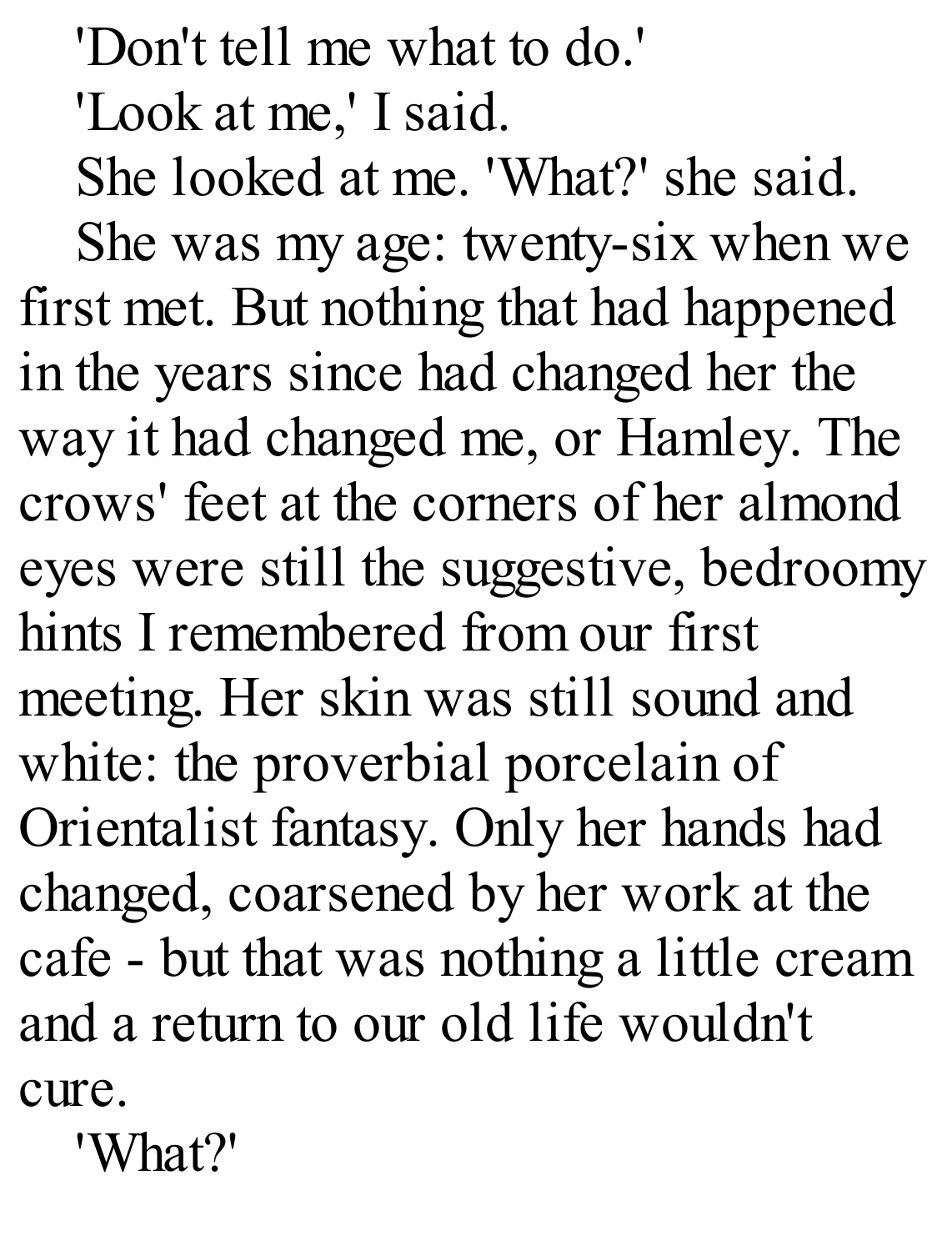Her mouth was small, her lips full and puckered: when she was younger she used a dark lipstick to make them appear bruised, an eruption of something absurdly sensual at the centre of that perfect sloe-eyed mask.

I said, 'I think the Japs must have put us in a guide. They like our teas.'

She started counting the silver.

'They come here after matinees at the Globe.'

'I'm counting,' she said.

'Twelve,' I said, plucking a number out of the air.

She flapped a hand at me to shut up. 'Six,' I shouted. 'Twenty-four. Plus three.'

'The cakes are in the boot,' she said,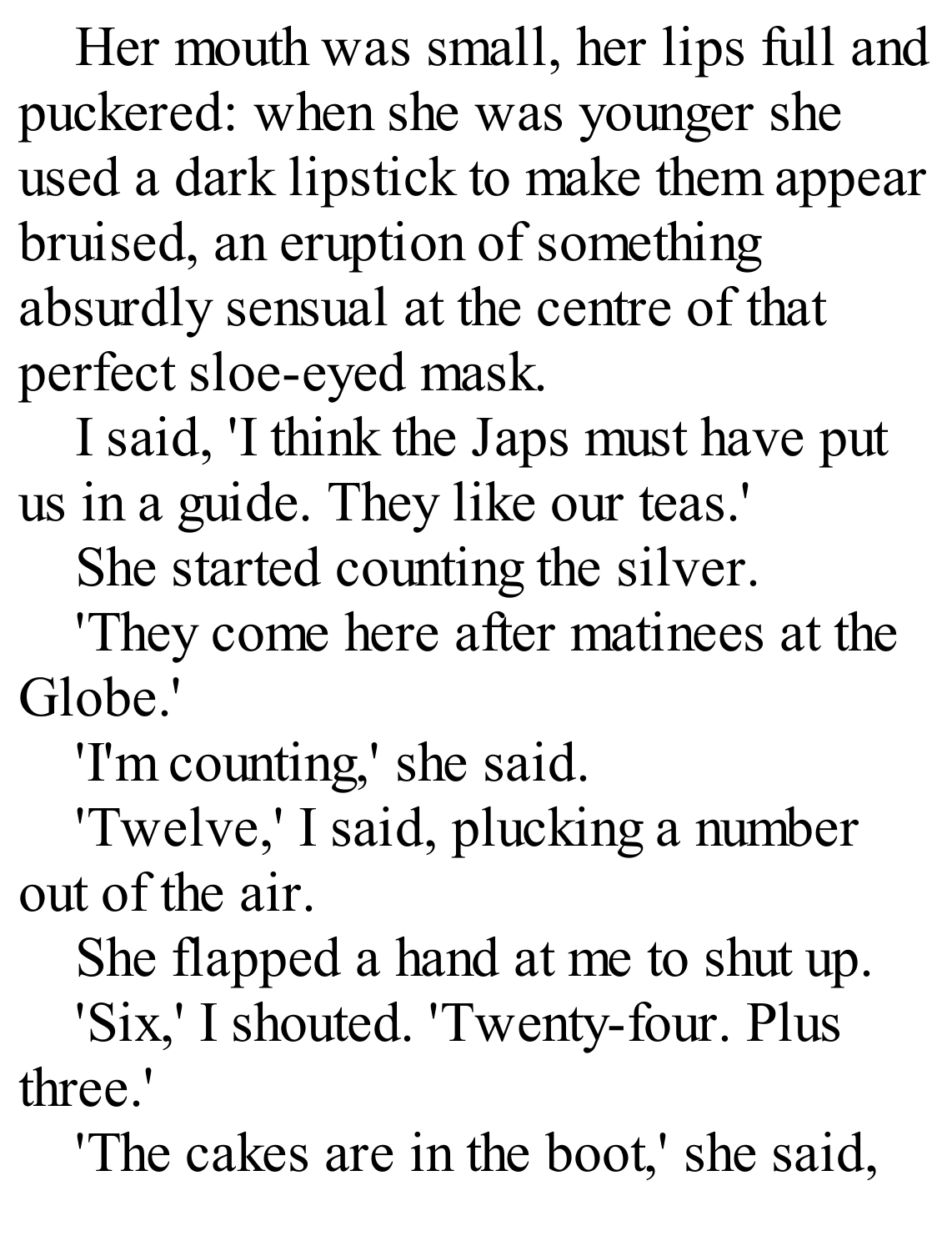not missing a beat. 'Let's not be here all night.'

Our Mazda Xedos was parked opposite. Its silver skin, so striking in the day, reflected back the sodium-lit surfaces of the street like a fly-spotted mirror. I got all the way to the boot before I remembered the keys. Eva had them. Had she watched me, traipsing out here like an idiot? I went back inside. 'I need the keys.'

'Oh - ' She pressed a fistful of coins to her forehead, as though the close contact might help her remember what they came to. But it had gone out of her head. She slapped the coins back on the counter with a bang. Several went spinning off and disappeared behind the worktop.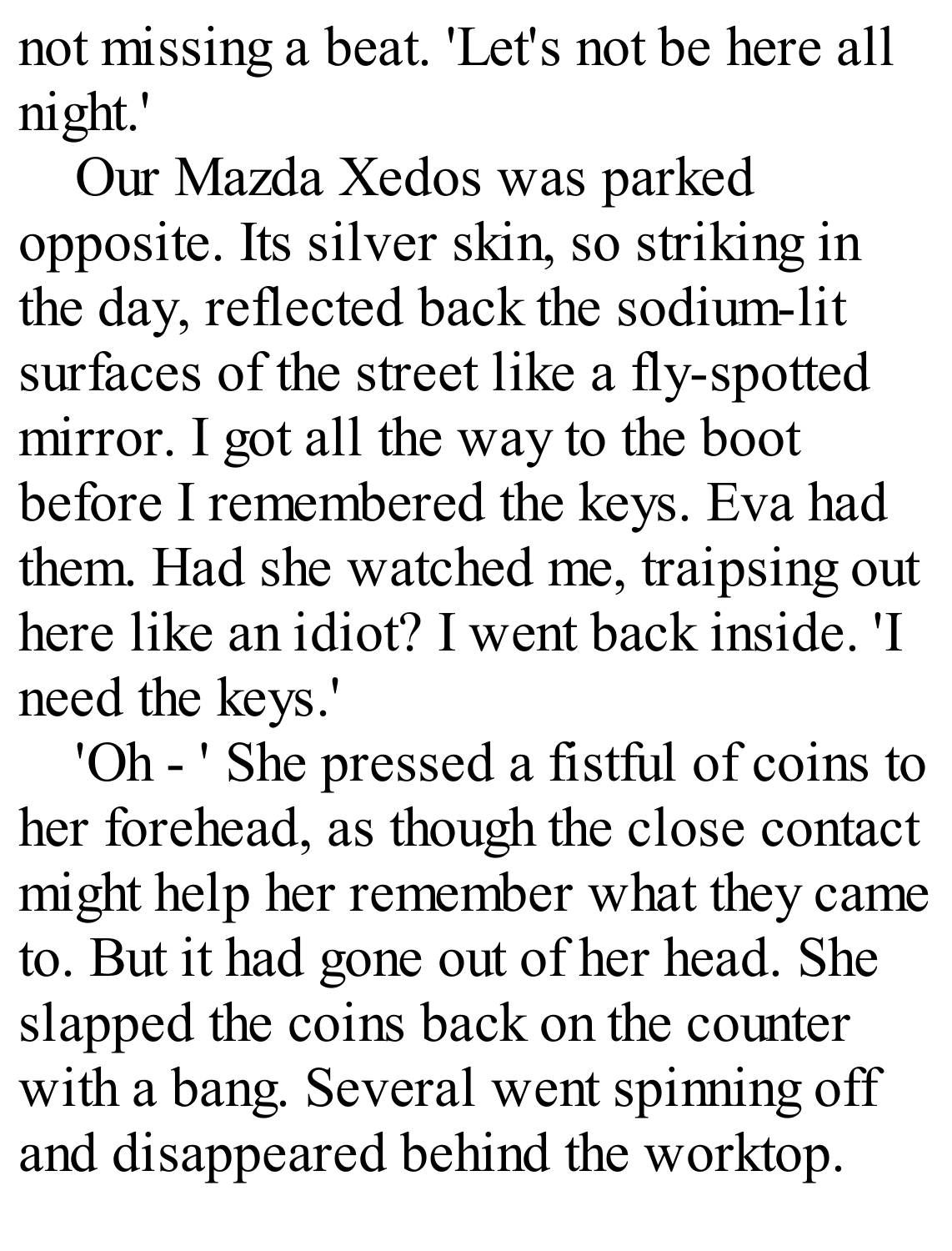'Sorry,' I said.

She fished in her pocket and threw her keys in my general direction. 'Ta,' I said, for all the good it did. In the boot there were stacks of flat square boxes: the sturdy, corrugated cardboard ones contained pecan pies and apple tartins and carrot cakes so juicy and fatty you could hardly cut them without the whole thing collapsing into a gooey mess. The thin white ones held rounds of brie. There was a carrier full of large paper packets of coffee beans, and the smell coming out of it was so heady and spicy I stuck my head in the bag for thirty seconds of pleasurable hyperventilation. I slung the carrier round my wrist and carried the brie in on top of a stack of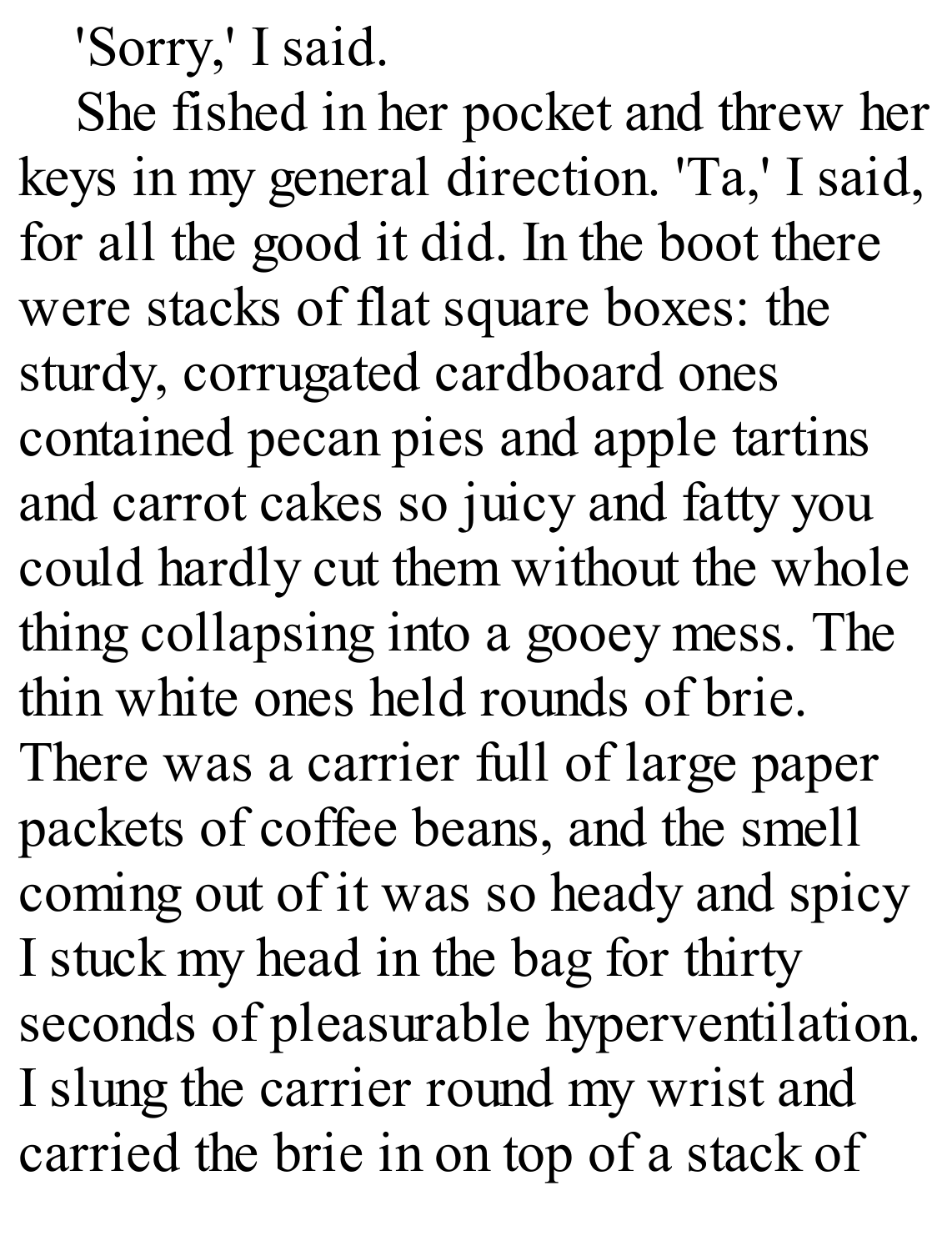cake boxes.

Eva was bagging up the money at last. I dropped the boxes and the bag on the worktop beside her. She walked past me and out into the road. I followed her. 'I'm quite happy to unload,' I said. She reached into the boot, took hold of a stack and then stuck there. 'Oh fuck it,' she said.

'What?'

'Ugh.'

'What?'

She hoisted the boxes out of the boot and made for the cafe. She was holding them away from her as though they were dirty. They wobbled precariously.

'Let me,' I said. I made to take them from her.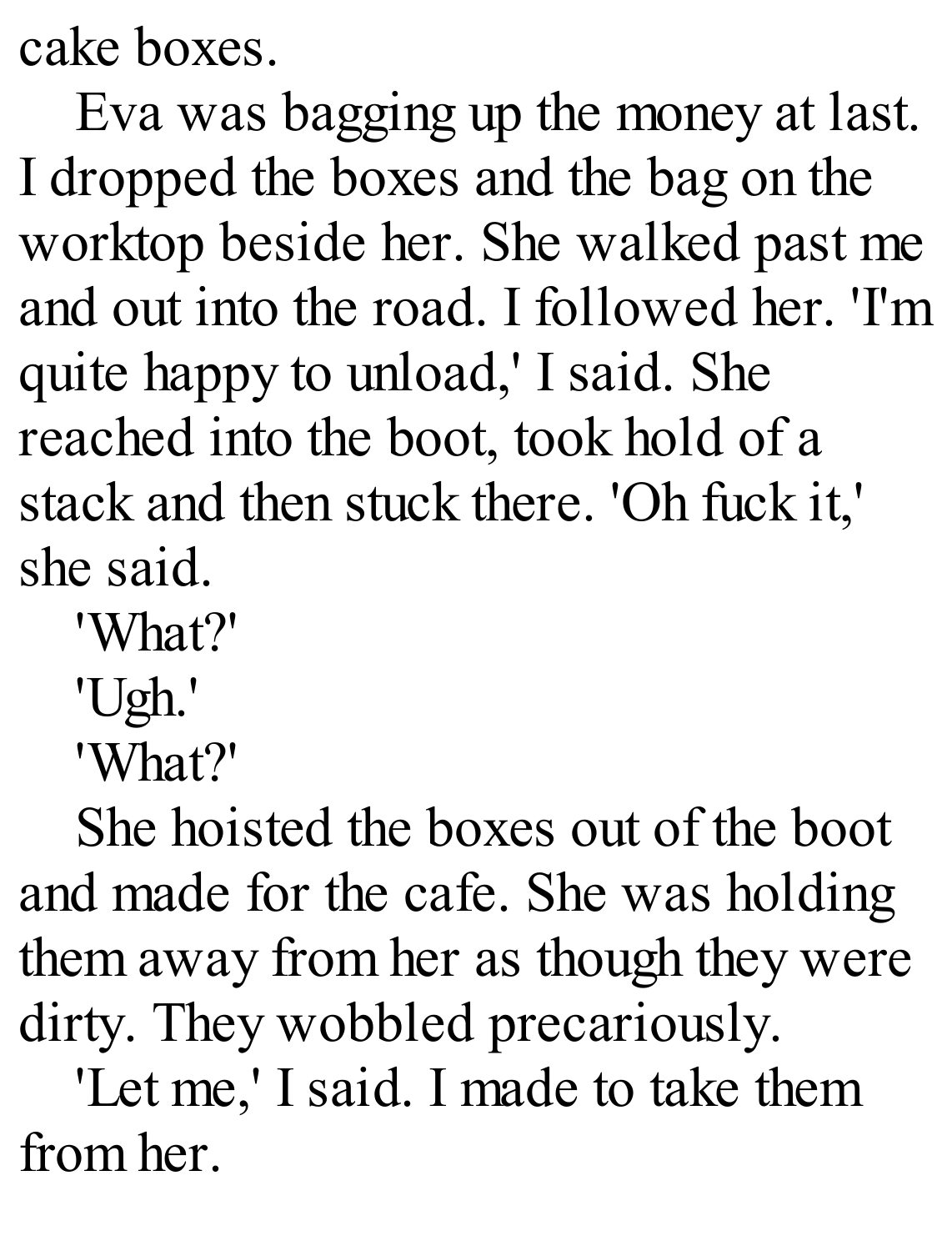She swerved to avoid me, staggering to keep the pile upright.

'Eva?'

'I can manage.'

I glanced into the boot. Something had leaked onto the plastic sheet lining the boot. I ran my finger through the goo and licked it. It was honey.

When I got back inside, Eva had gone through to the kitchen. I looked for an excuse to follow her. The coffee needed decanting so I took the carrier of beans through. Eva was scrubbing her hands under the hot tap. I edged around her to get to the shelf with the coffee jars. Normally I used the little stepladder but Eva was in the way. I reached up on tiptoe for the first tin. But there was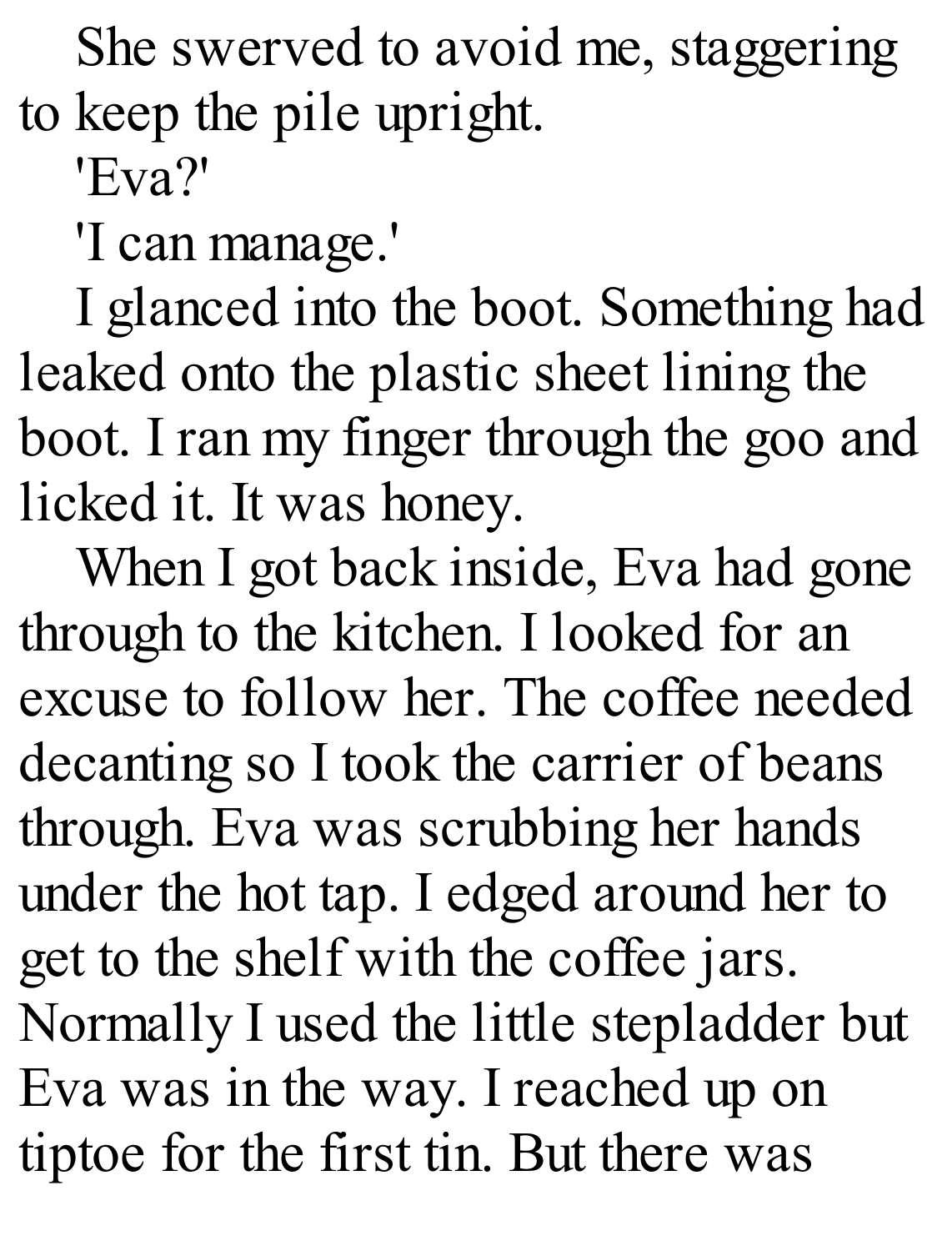more in it than I expected; it came down too fast and I dropped it. It bounced once. The lid sprang off. Beans shot all over the floor. Foam span off Eva's hands as she wheeled around. 'You bloody oaf.'

I knelt and felt under the sink for the dustpan and brush. They weren't in the usual corner. I reached further in.

Eva stepped towards me, poised for the kill. 'Needing another tipple?' she said. I backed out the cupboard and looked up at her.

She said, 'I know where you keep it.' 'I'm simply looking for the dustpan and brush,' I said.

She laughed: it was the closest she ever came to screaming. 'Adam, I can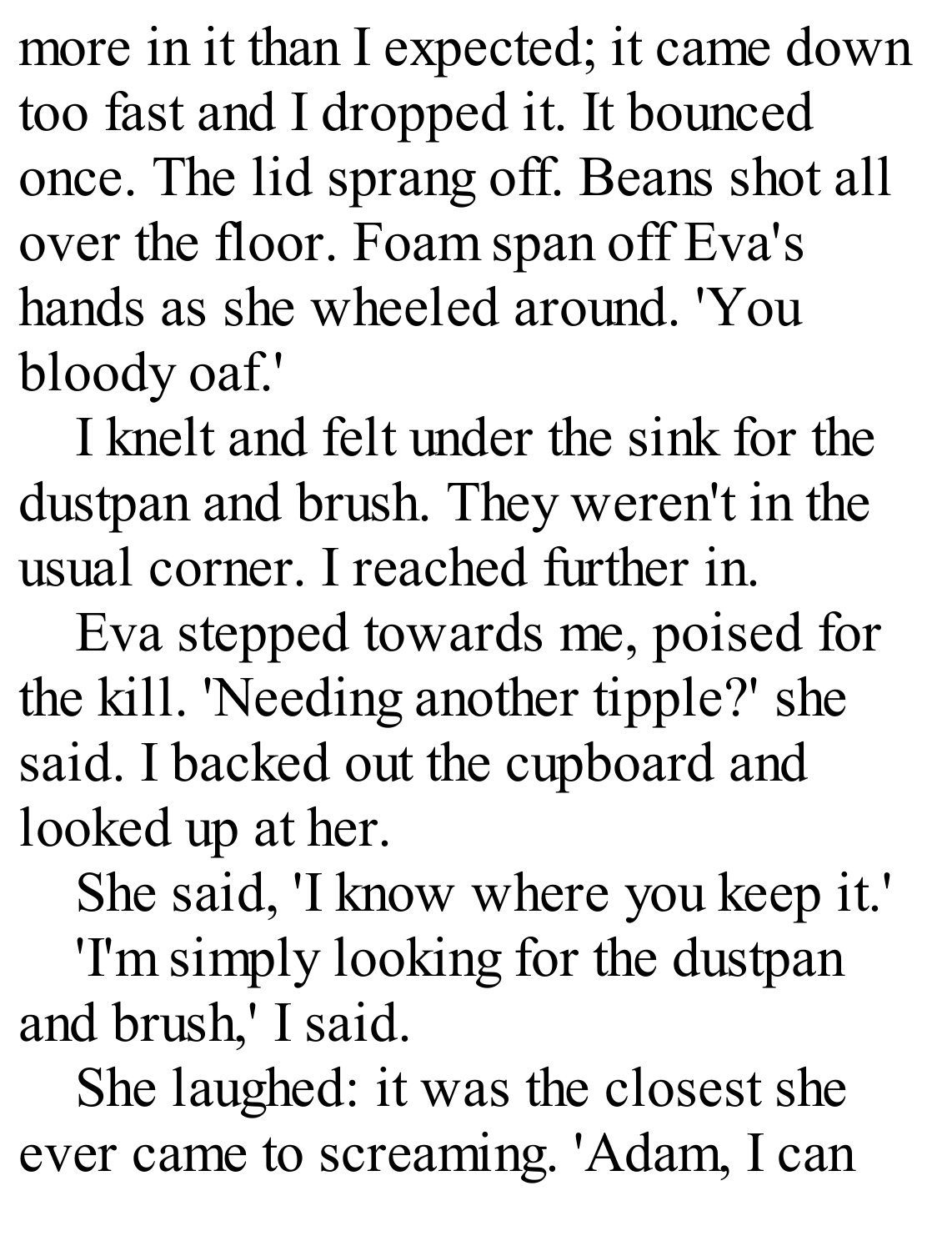smell it on your breath.' I watched her, showing nothing, until she had to look away. She looked up at the ceiling instead, haughty as a Noel Coward heroine. 'At least have the decency to switch to something tasteless,' she said.

'Vodka. Now isn't that what people usually do?'

Eva turned everything that pained her into social comedy. It made it hard to take her seriously. I got out the dustpan and brush. Eva went back to bagging up day's takings. When she finally returned, arms laden with little plastic bags of change, I was pouring the beans I'd rescued back into the tin.

'I told you I washed the floor,' I said. 'What's the problem?'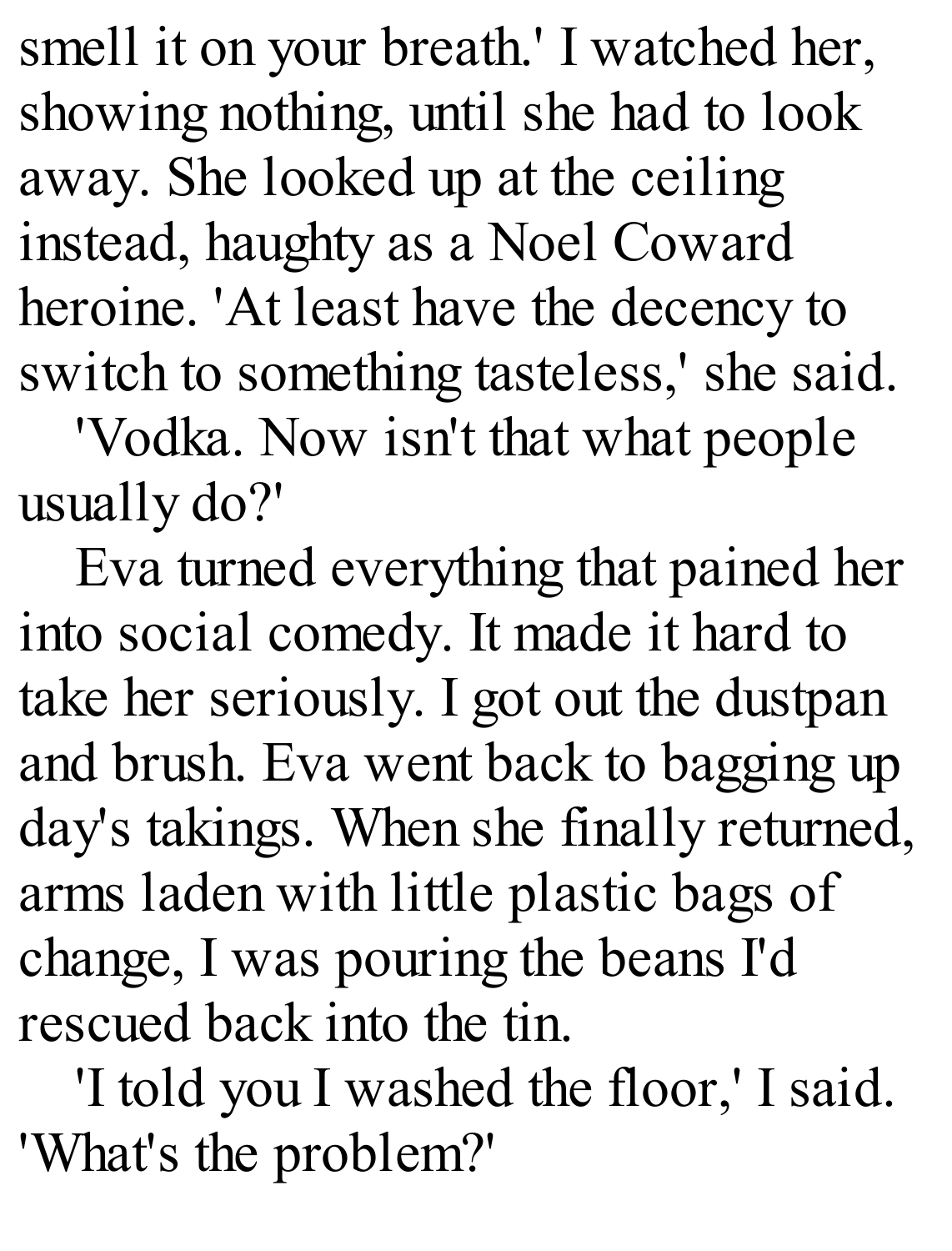'Adam.'

Back home, as usual, Boots got under my feet. I sat at the kitchen table with the day's post, kicking him out of the way. He took it well. What a game! Scrabbling for purchase on the terracotta, chewing my shoelaces...

'Oh for fuck's - '

'Bootsie! Come here.' Eva knelt at the foot of the stairs, arms extended towards him. He ignored her. He growled, terrorising my shoe.

It was all junk mail. I tore it up and threw it in the bin, turned and tripped over the dog.

'Oh for God's sake feed him, can't you see he's hungry?' Eva straightened up. Her hand shook as she gripped the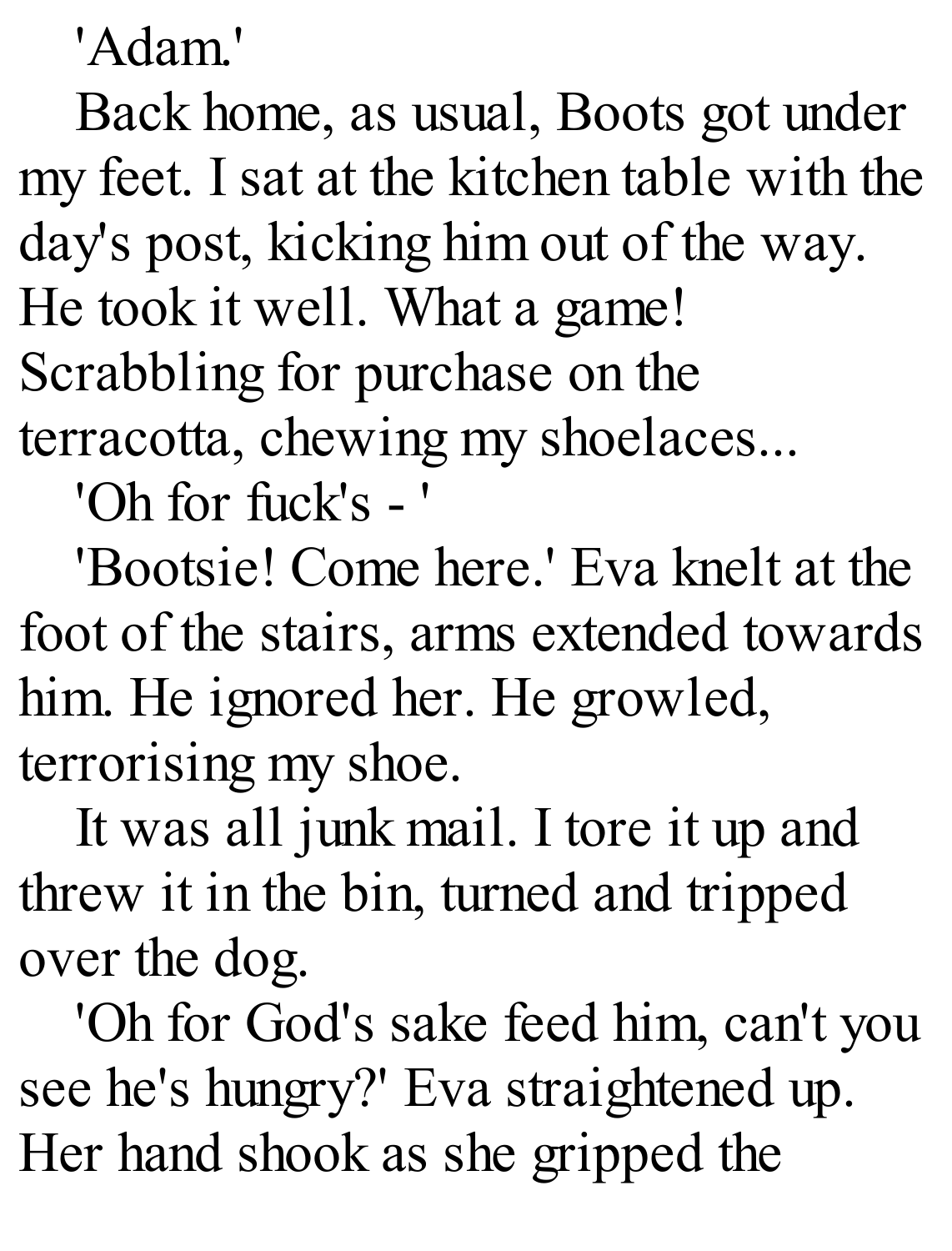banister. 'I'm going up to change.'

Boots gave her a cursory glance as she climbed the stairs, heels clicking on the unpolished boards.

'Stupid sod,' I told him, when she was gone. 'You're supposed to be hers.' Boots wagged his tail. I went over to the fridge and took a half-empty can of shit from the door. He scampered over to his bowl and looked up at me with his big cow eyes, ready for our Big Bonding Experience. I emptied out the can into the bowl. He let go a big grateful fart.

I poured myself a Coke and, hearing Eva ascend the carpeted stairs to our bedroom, spiked it with rum from the bottle on top of the Welsh dresser. I sat back down at the table, drank off half,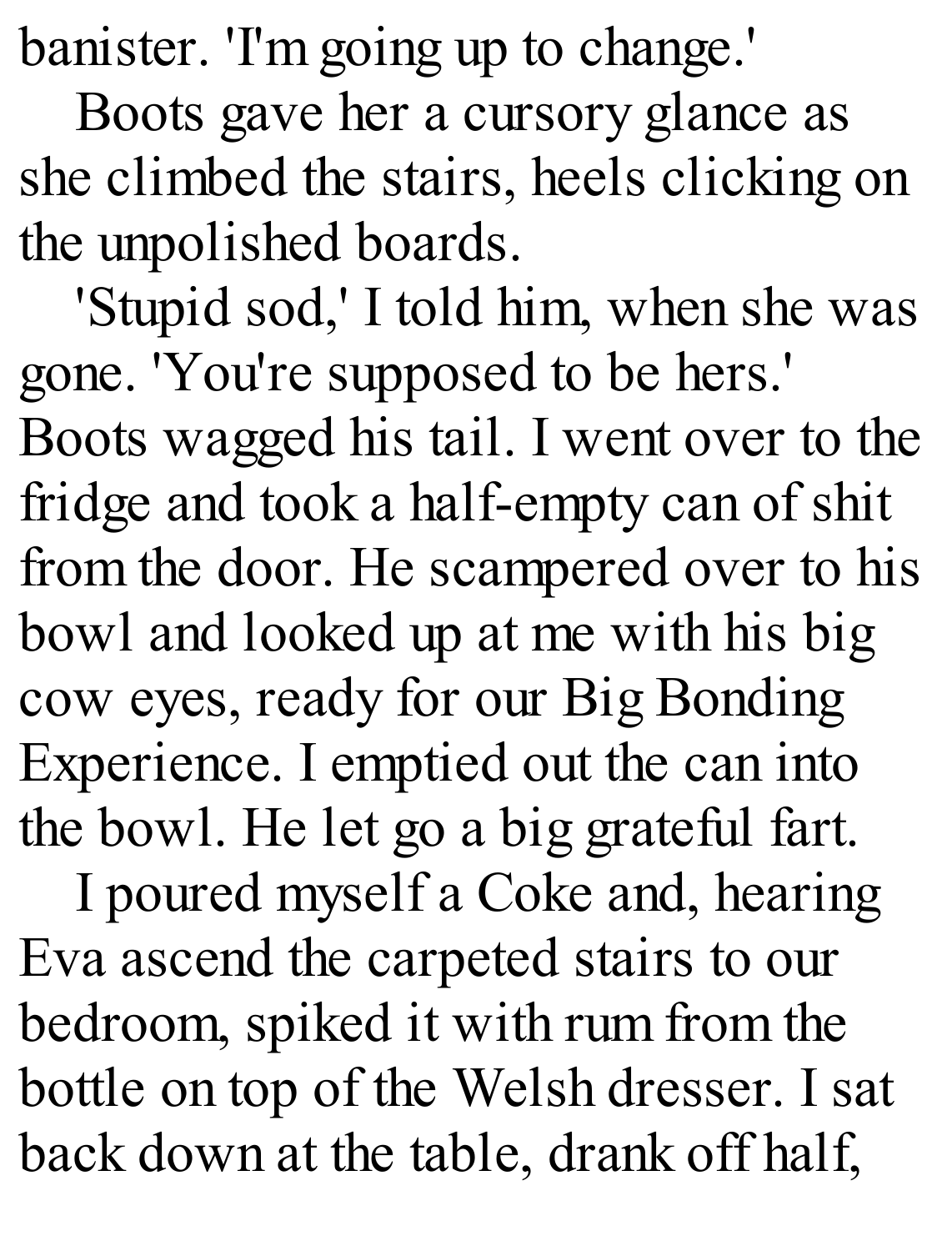and tried to put my head back together. Even Boots got bored, I sat there so long, and eventually he hauled his way out of the room.

I watched him go, scratching up the wooden staircase Dad and I had built. Out in the garage, wrapped in greaseproof paper in the drawer of an old chest, sat the beeswax blocks we had bought, the day we had hammered in the last nail. We figured it would take about a week to rub all that wax into the raw pine, and give Eva the antique effect that she wanted. From where I was sitting, I could see the shiny pool where my dad had started the job.

'Adam?'

I came to with a start. I hadn't heard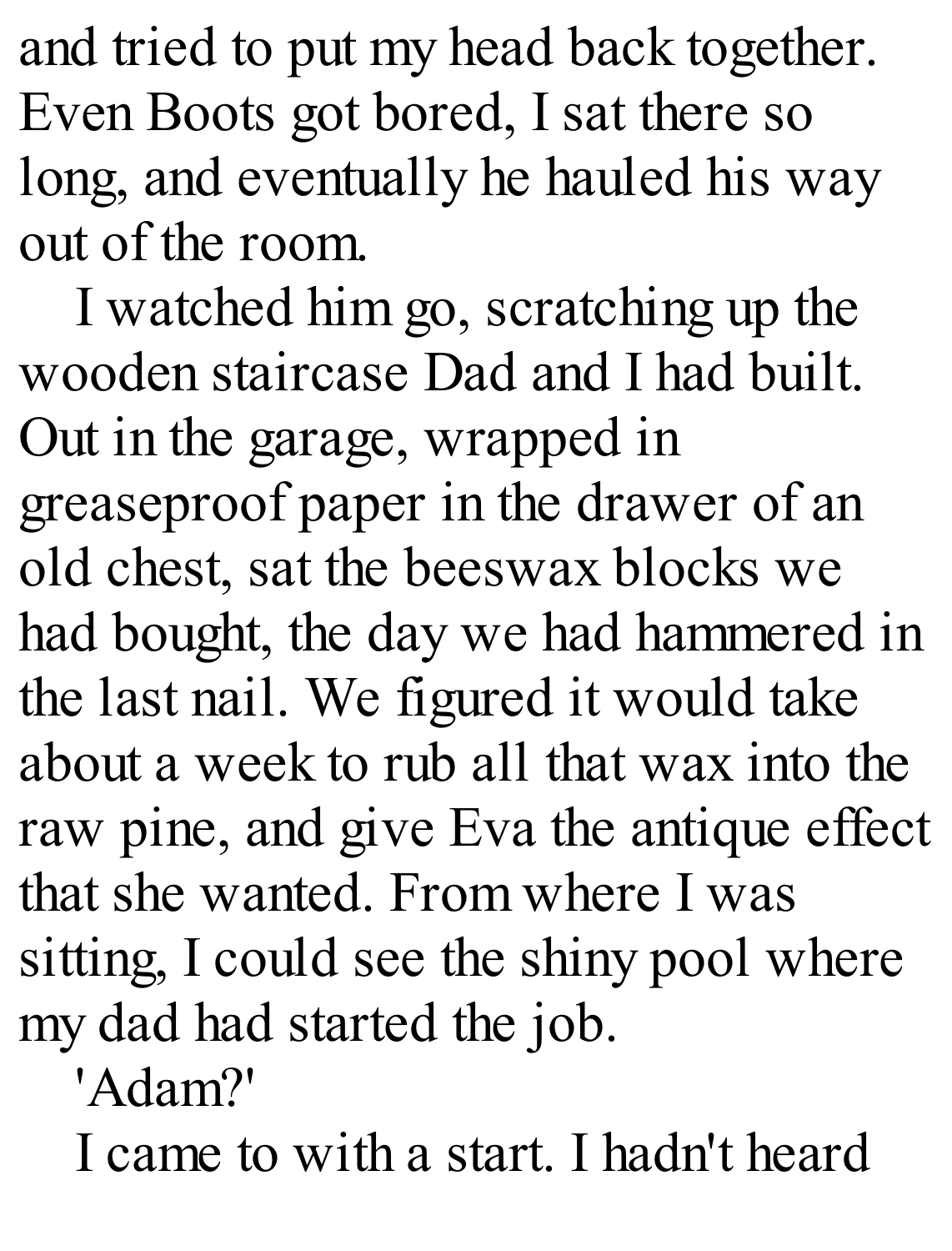her come down. I was lost in memories, she had taken off her shoes, and besides, we'd done too good a job, Dad and I not a board on that staircase that squeaked. I turned and read the clock over the fridge. It was half past midnight. She came over, took the bottle from the table and screwed the cap on. 'Where does this one live?'

I nodded at the dresser.

Maybe she figured something really was wrong; maybe she was just too tired to fight. She didn't say anything, just put the bottle back where it belonged, then folded up a couple of jumpers that were drying on chairs near the washing machine. She folded them up and dropped them onto the bottom step,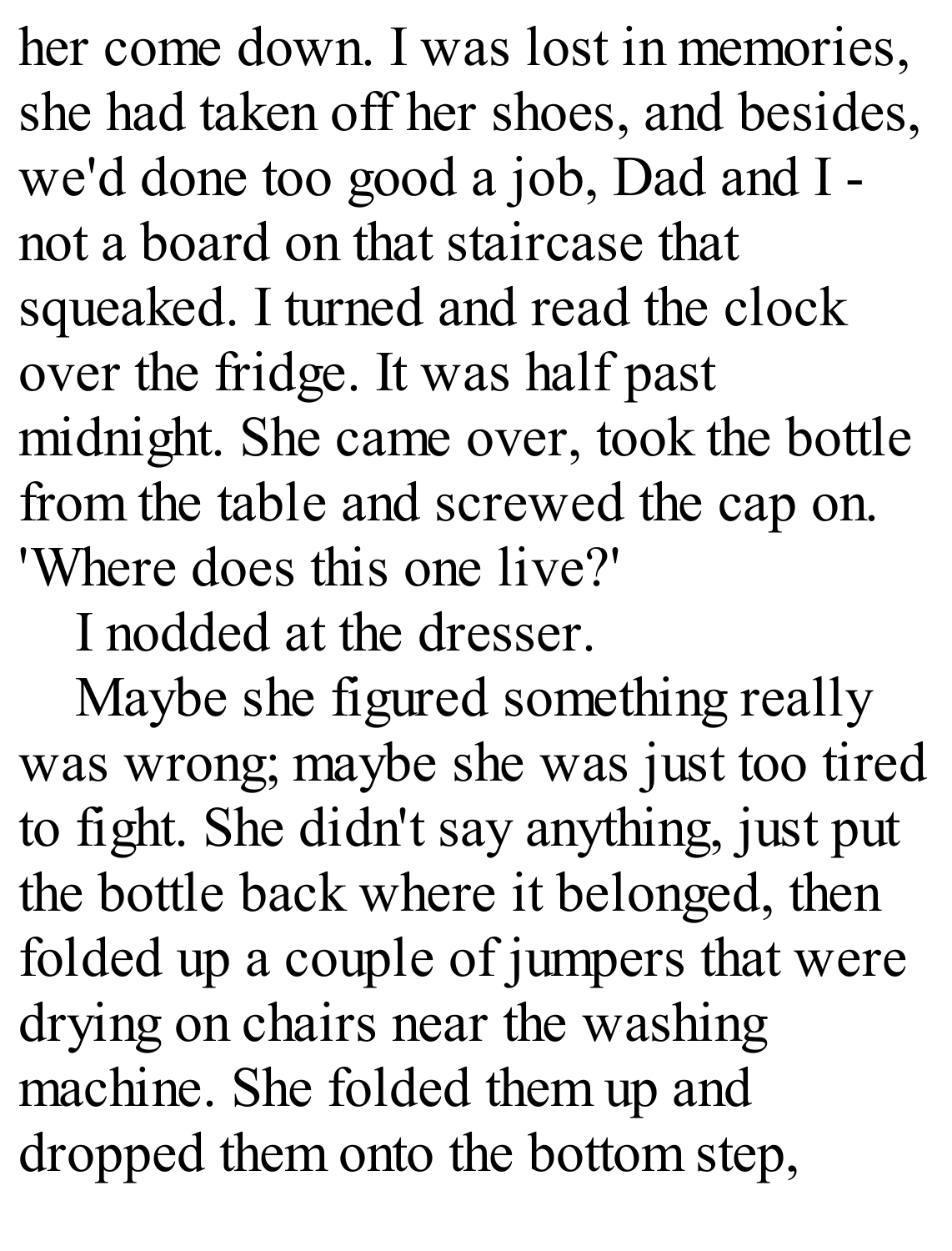ready to take them up to the bedroom when she was done here.

'Eva?'

But she was miles away, off in Tidyup Land. Her own drear little vice. There were some cups on the draining board. She checked they were dry, then she put them away. Boots had finished his shit. She put on rubber gloves, washed his bowl under the hot tap and set it to drain.

'For fuck's sake,' I said.

I'd left the rest of my junk mail and empty envelopes on the table. She sorted through them, choosing what to keep, what to throw away.

I nudged my empty cola glass to the edge of the table. Stuck out a forefinger.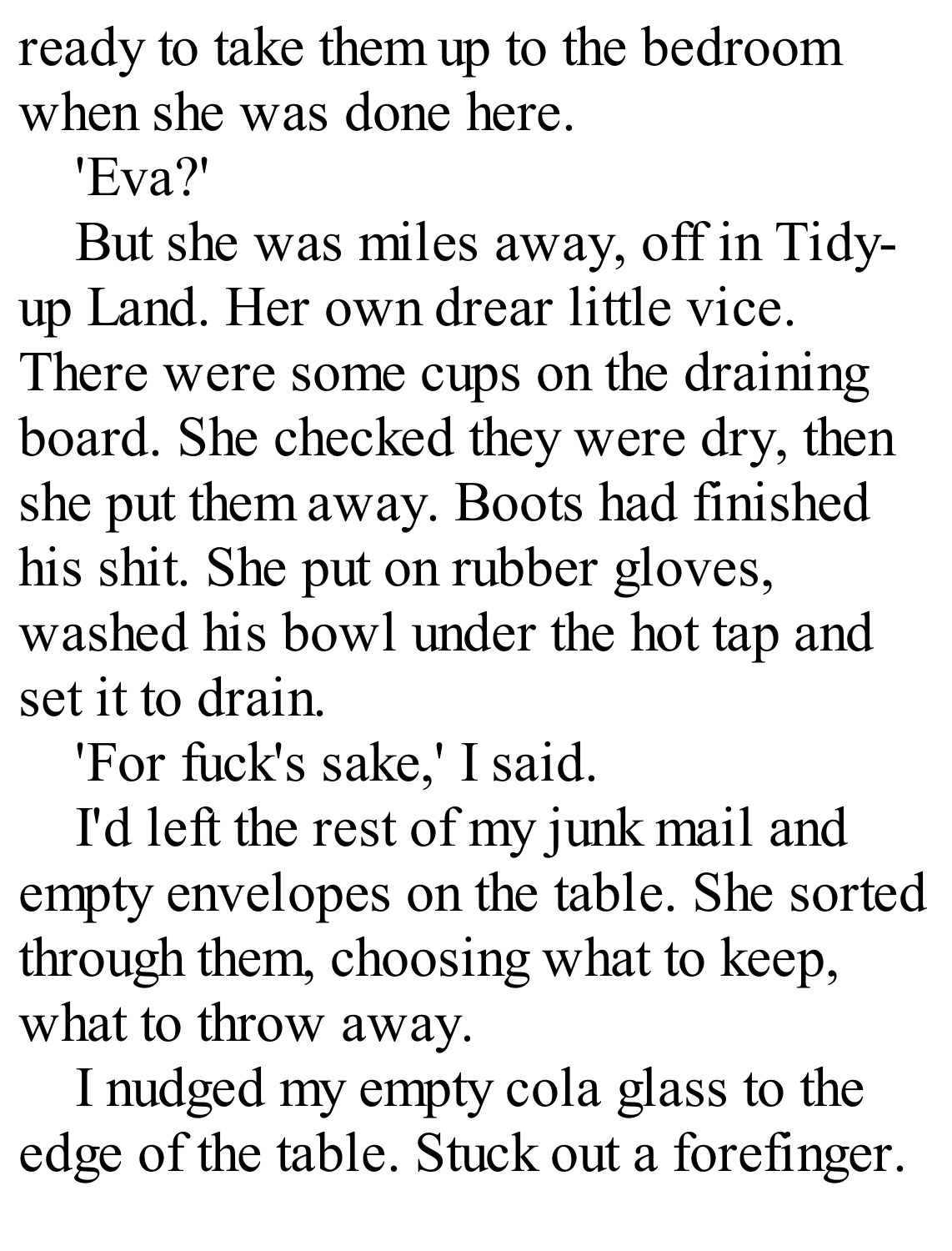Tapped the rim. The glass shattered at my feet.

Eva, who was far too well bred ever to show a hit, crossed smoothly to the stairs, picked up the jumpers and slapped her way back to the bedroom.

I looked at the glass shards, glinting on the terracotta tiles Dad and I had laid. About an hour later I got around to sweeping them up, and a little after that I turned off the lights. The bedroom curtains were very thin and I could see well enough to undress without waking Eva. The trouble began when I tried to get Boots off the bed. He was stretched out on my side like he owned the place. 'Piss off.' I nudged him. He woke and wagged his tail.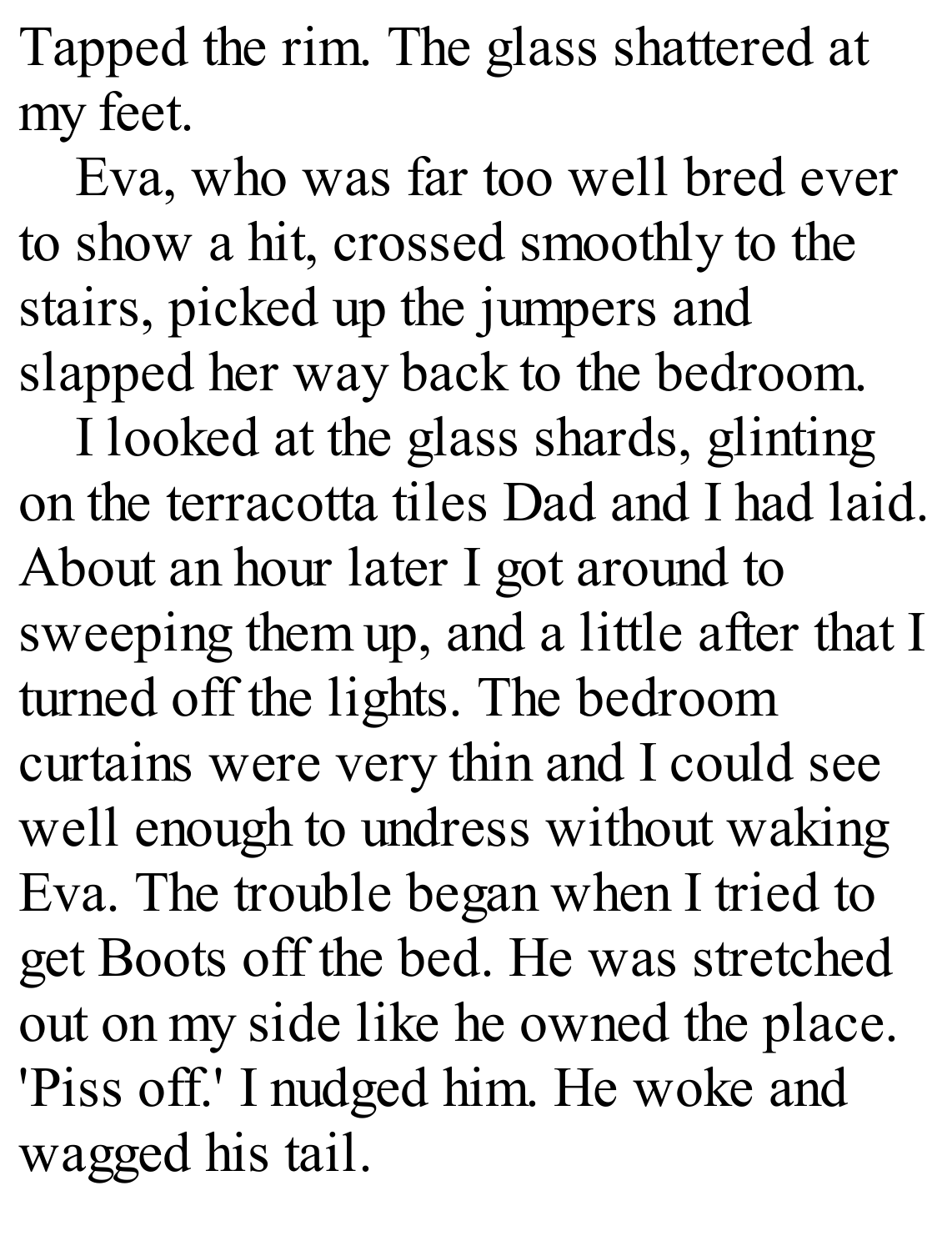'Shush.'

He growled happily, paddling the bed like a cat.

'Shut up.'

He lay down again, still on my spot. The room stank of him.

'Jesus.'

I left them to it, got the spare duvet out of the airing cupboard and laid it out on the sofa in the living room. In the bathroom, I sucked water from the tap and swallowed a couple of vitamin B. Closing the cabinet door, I caught sight of myself in the mirror.

Recently, faced with my thinning hair, metallic-grey cheeks, and thickening nails, I had begun to feel as though time were shuttling me off indifferently, eager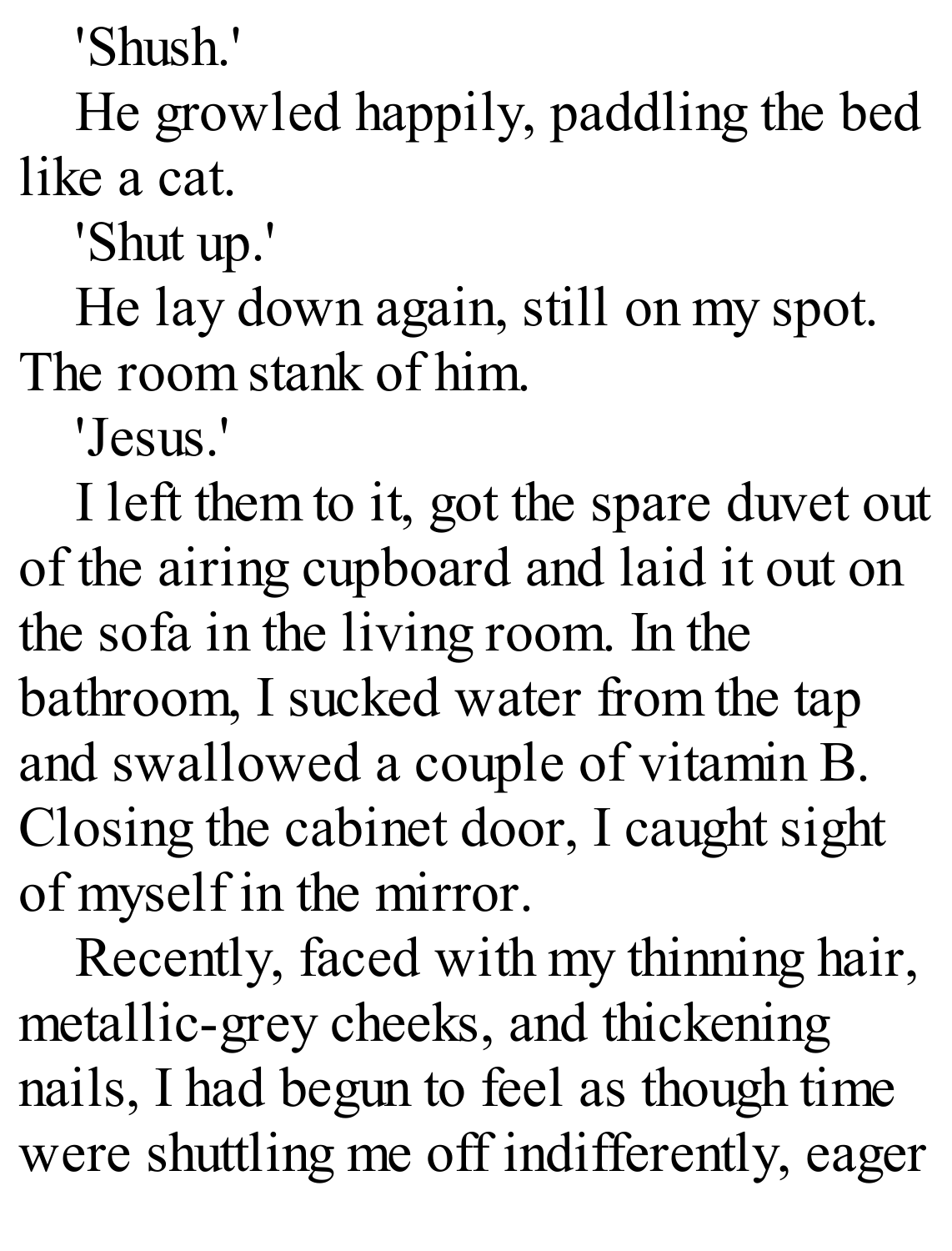to be done. Tonight I had something else to worry about.

There were red marks round my neck, where Hamley had seized me. An unmistakable pattern. By morning they would be bruises.

I sneaked back into the bedroom. They were both asleep again. Boots was laid up against Eva's arse, whimpering softly. Good on you, I thought. Pity you can't like her when she's awake. I dug out a turtle-neck from the cupboard and took it with me into the living room. That way, in the morning, Eva wouldn't see the marks.

Her knowing was the last thing I needed.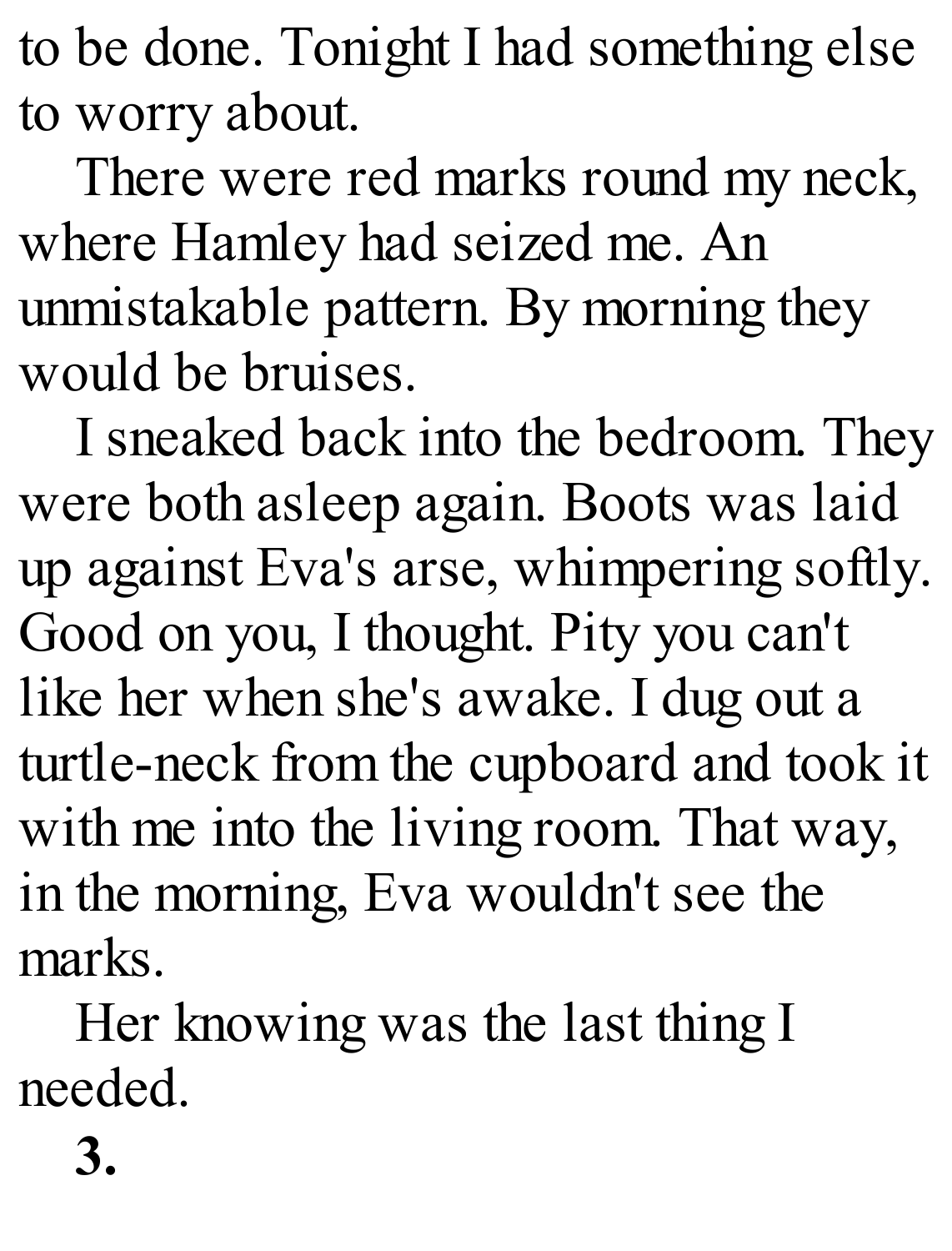When Jimmy Yau Sau-Lan died, no one as much as phoned me. That's how far out of the loop I was. That's how unimportant I had become. I had to find out through the newspaper, and that was only by chance.

Several days after his death - when the news of it was quite stale - the South China Morning Post happened to carry a story about the worsening Triad situation in Macau. With pictures. After that, I knew it was only a matter of time before things started falling in on top of me. What Jimmy Yau was doing in Macau that day no-one seemed to know. But there probably wasn't any mystery in that. It's only a ferry ride away from Victoria Harbour; I used to take day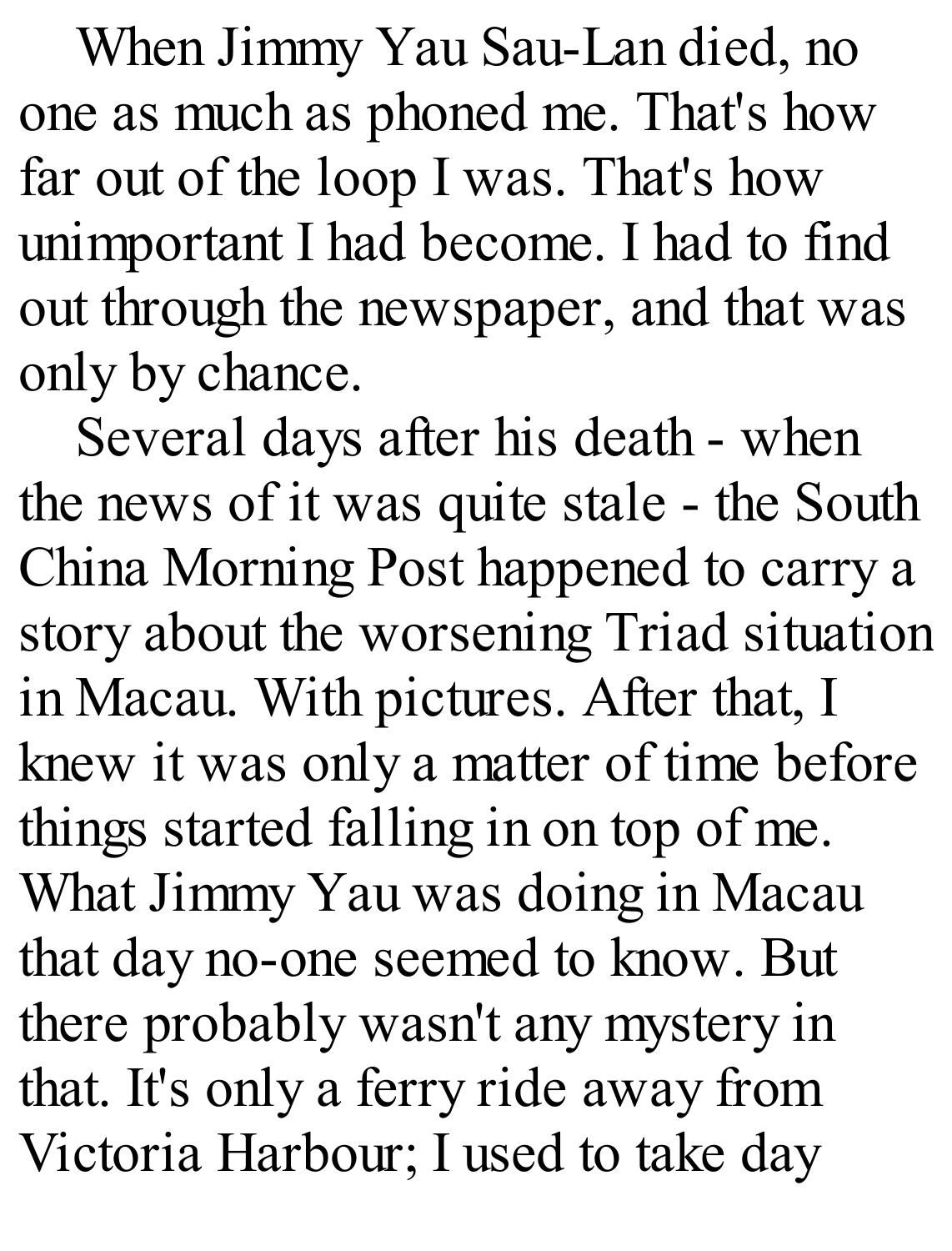trips there to sample the restaurants.

What is mysterious is how his attacker knew where and when to hide, to catch Jimmy as he drove his hired convertible along the Rua das Lorchas. The grenade fell short, blowing a two-foot-deep hole in the tarmac; it was the shock wave lifted the vehicle over the rail and dumped Jimmy into the Porto Interior. Witnesses said they saw the upturned car plunge in on top of him. The police had divers and dredgers out there all day but they never found his body.

Four days after Hamley's short, sharp visit, Brian and Eddie - Jimmy Yau's sons and heirs - came bounding into the cafe. You could tell they were the men of the family now because Eddie had got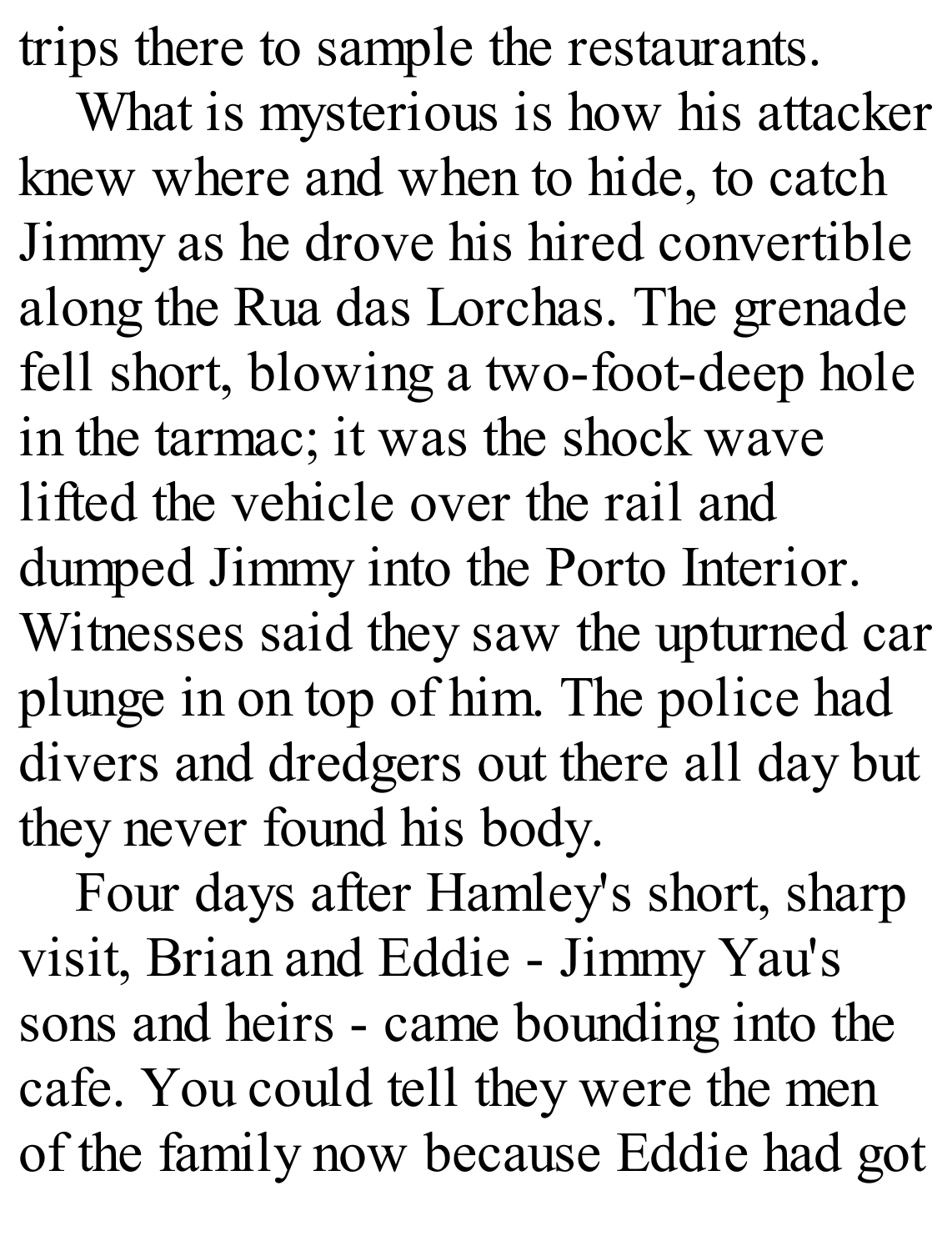himself a sensible haircut.

I was in the kitchen, making sandwiches, when I heard the prang and clatter of the table football machine. We'd really only put it in the cafe for decoration, and it was so near our busiest time, the players must have been treading everyone underfoot as they rushed from handle to handle. I carried in an order of Italian chicken baguettes to the counter. Hannah was spooning froth into the cappuccinos. She placed them one at a time onto a tray. Her hand was shaking.

Then again, her hand was always shaking. People frightened her. The only reason she worked here was her mother arranged it one summer holiday for her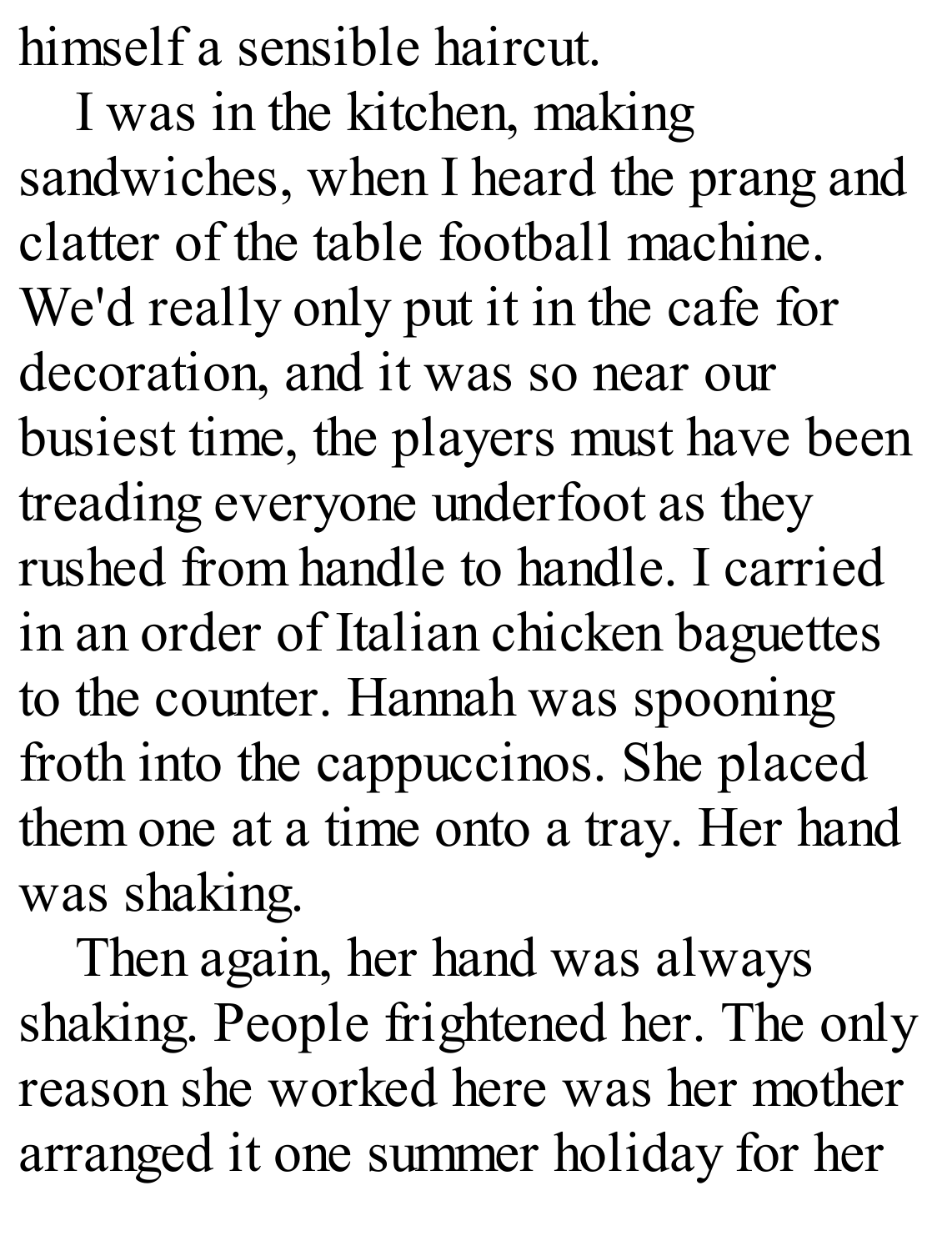and she hadn't the self-confidence to move on. I asked her what was wrong. She nodded at the boys capering about the table. 'Is it all right, Adam?'

I glanced at them, saw who they were, and stretched my mouth into a rictal smile. 'Of course it's all right, Hannah. Can you look after this lot? Table two.' I nudged the tray towards her. Reluctantly, she took it up and headed into the room. She eased uneasily past the brothers. Eddie spun the handles with a flourish and stepped back into her. She dodged out the wayjust about. Eddie grinned. Brian scored.

'Fuck me,' said Eddie, surprised.

'Fuck yourself,' said Brian, his accent thick and catarrhal, and tossed the ball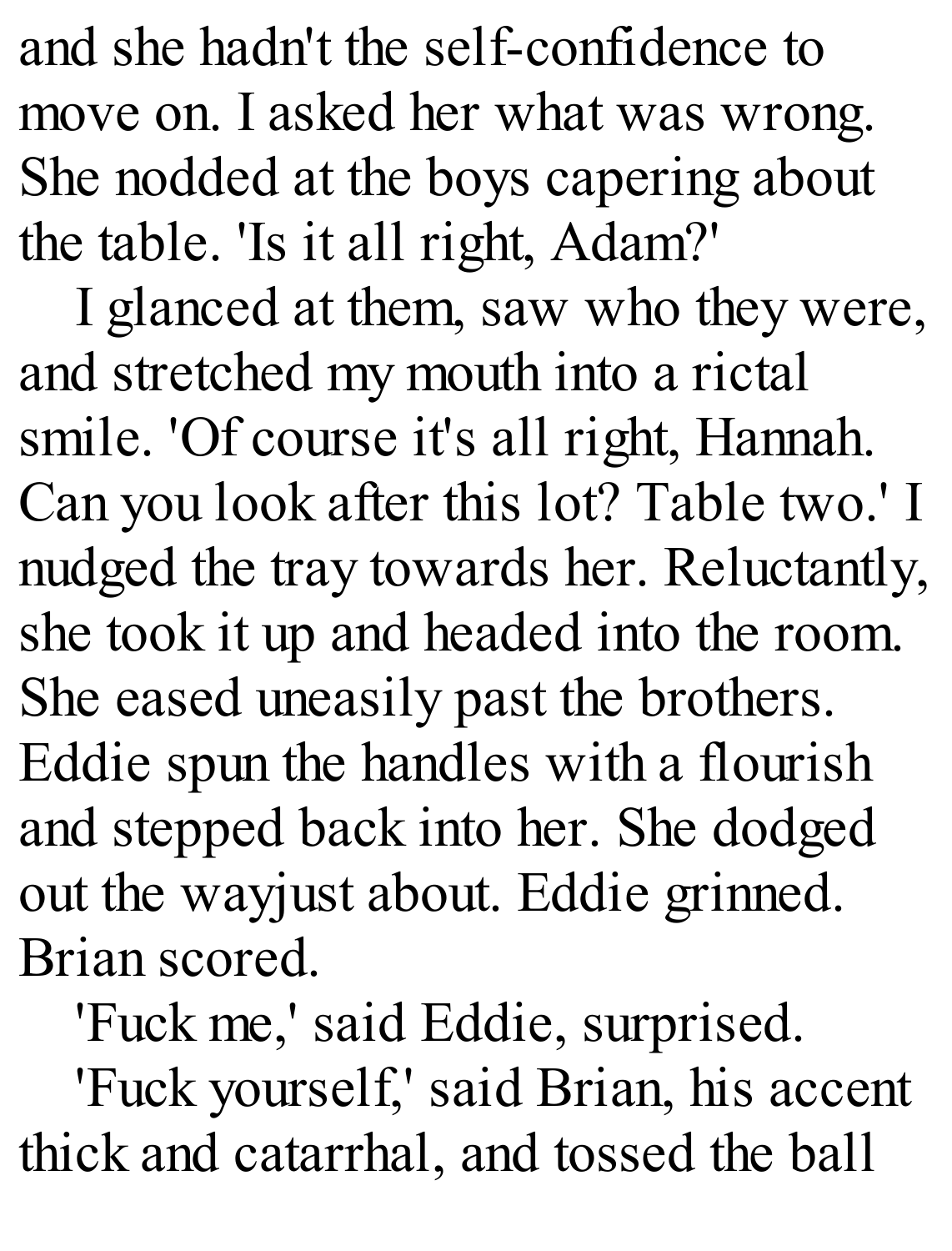back into the centre. Brian was faster than his little brother, and more patient. Eddie was smarter. He hunted for an advantage. At a crucial moment he tilted the table by the handles. The legs juddered and scored the floor. Hannah was still handing out plates and cups to table two, bending from the hips in an unconscious, neurotic display of sexuality. The tourists she were serving - they were so amorphously big, they could have modelled for Gary Larsson took no notice.

Eddie did. He said something to Brian. Brian studied the backs of her knees. Unable to put it off any longer, I went over. 'Fancy a sandwich?' I said. They turned to me. Eddie smiled for the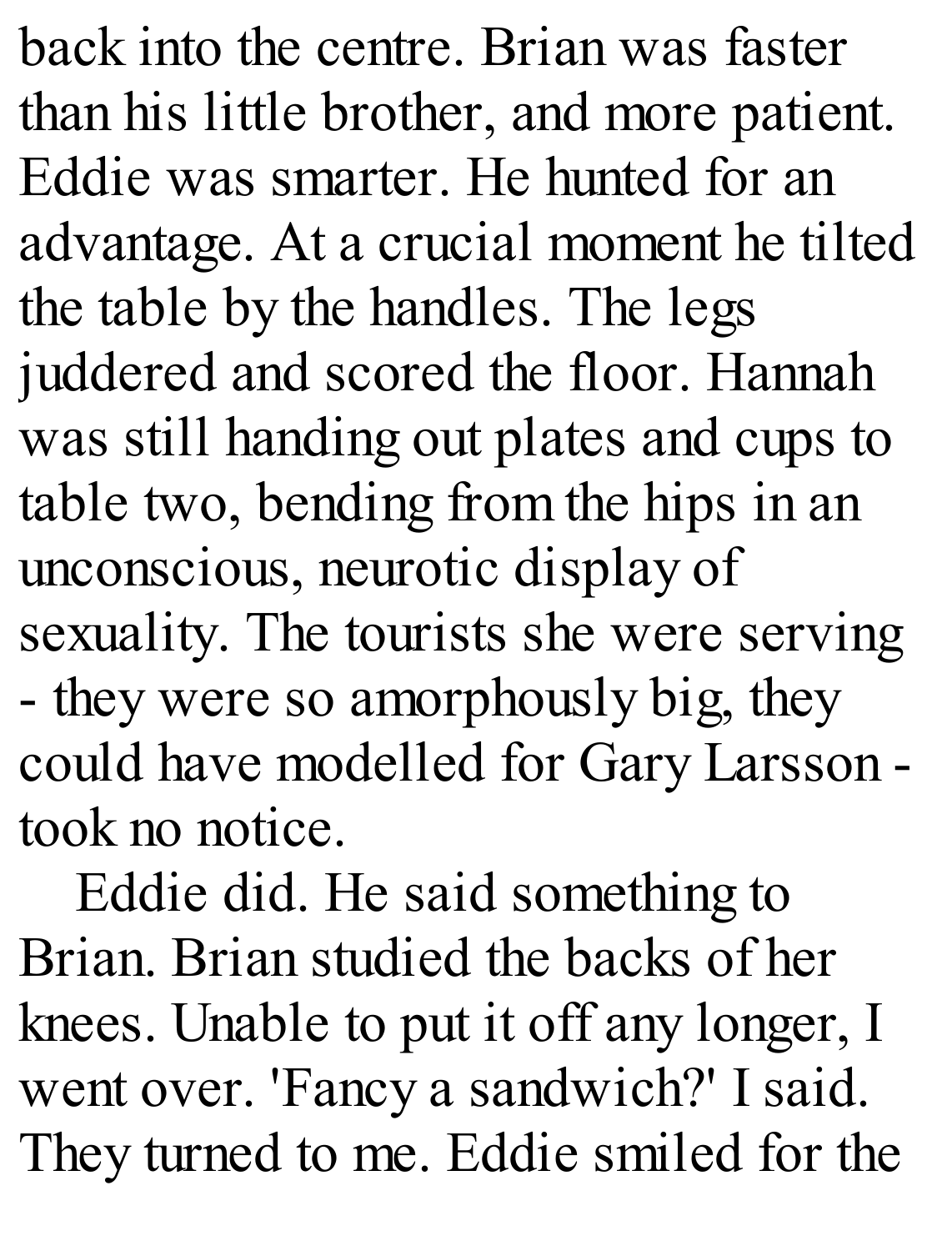both of them. Smiling wasn't in Brian's vocabulary.

'Hey,' said Eddie. He came over and slapped my shoulder. He was wearing a blue and red skinny-rib jumper, rolled up to the elbows. I glimpsed the tangle of scars up his arm, the circular burnmarks from fat cigars. No wonder people weren't eating much. 'Adam, man.'

'Hi, Eddie,' I said.

'Mr Wyatt.'

'Hi, Brian.'

Brian was wearing a black shirt and black jeans. His hair was black. So were the pupils of his eyes; it was like he was frozen in a state of dumbfounded astonishment.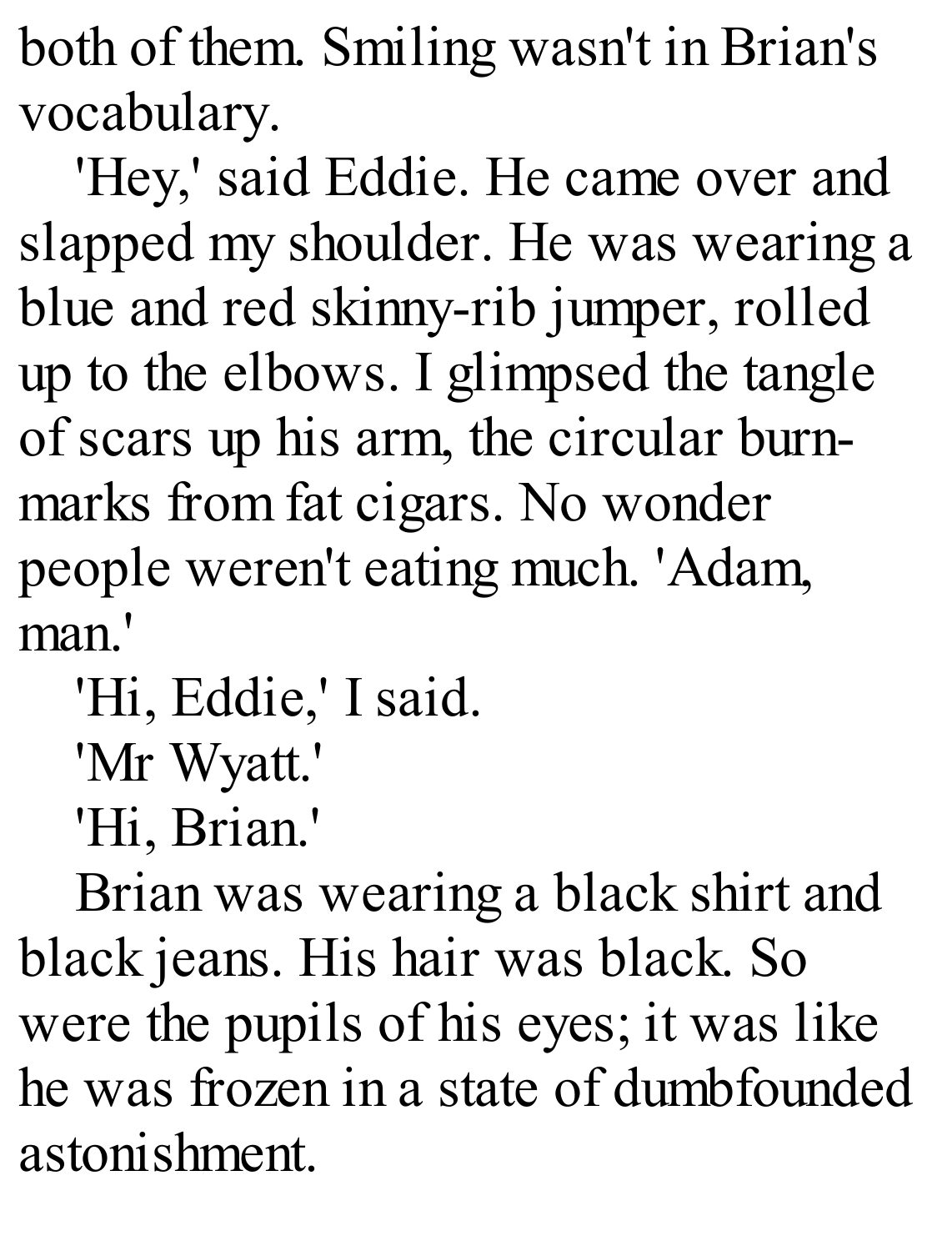'Are we making a noise here, Adam?' 'It's okay, Eddie.'

'We didn't mean to hurt your table,' said Brian - a truculent child making a rote excuse.

'It's had worse.'

'Hey Brian, it's cool, right?' said Eddie. Jimmy Yau had sent Eddie to study in London, and Eddie had picked up most of his English from parties in Hoxton and raves in posh squats off the M<sub>25</sub>.

'Yeah,' I said, 'it's cool.'

'Cool.' Brian blinked. It was impossible to say how much Brian understood. It never seemed to make any difference to what he did.

There wasn't anything anyone wanted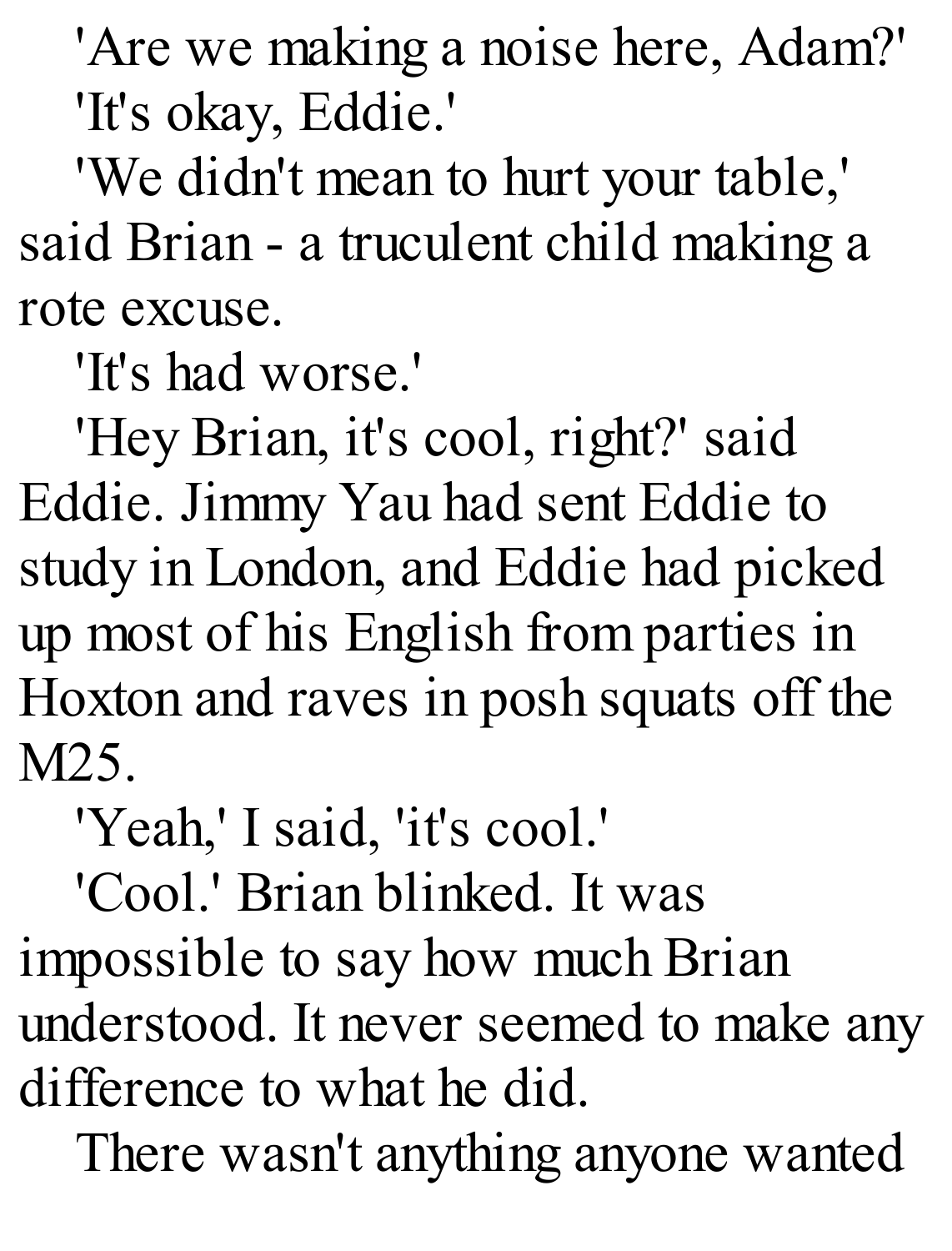to say after that, so I went back to the counter.

'Is everything all right?' Hannah squinted across the room, like she was trying to tune out the parts of it that worried her.

'I know them, Hannah. It's fine.' I plucked a handful of slips from the hook by the coffee machine. 'Are these fresh orders?' Without waiting for an answer I returned to the kitchen. If they wanted to say something to me, they were going to have to say it. I didn't have time for their Joe Pesci impressions. It didn't take them long to start fucking the place about again. When Hannah came in to tell me, she gripped the door-jamb like it was the only thing keeping her upright.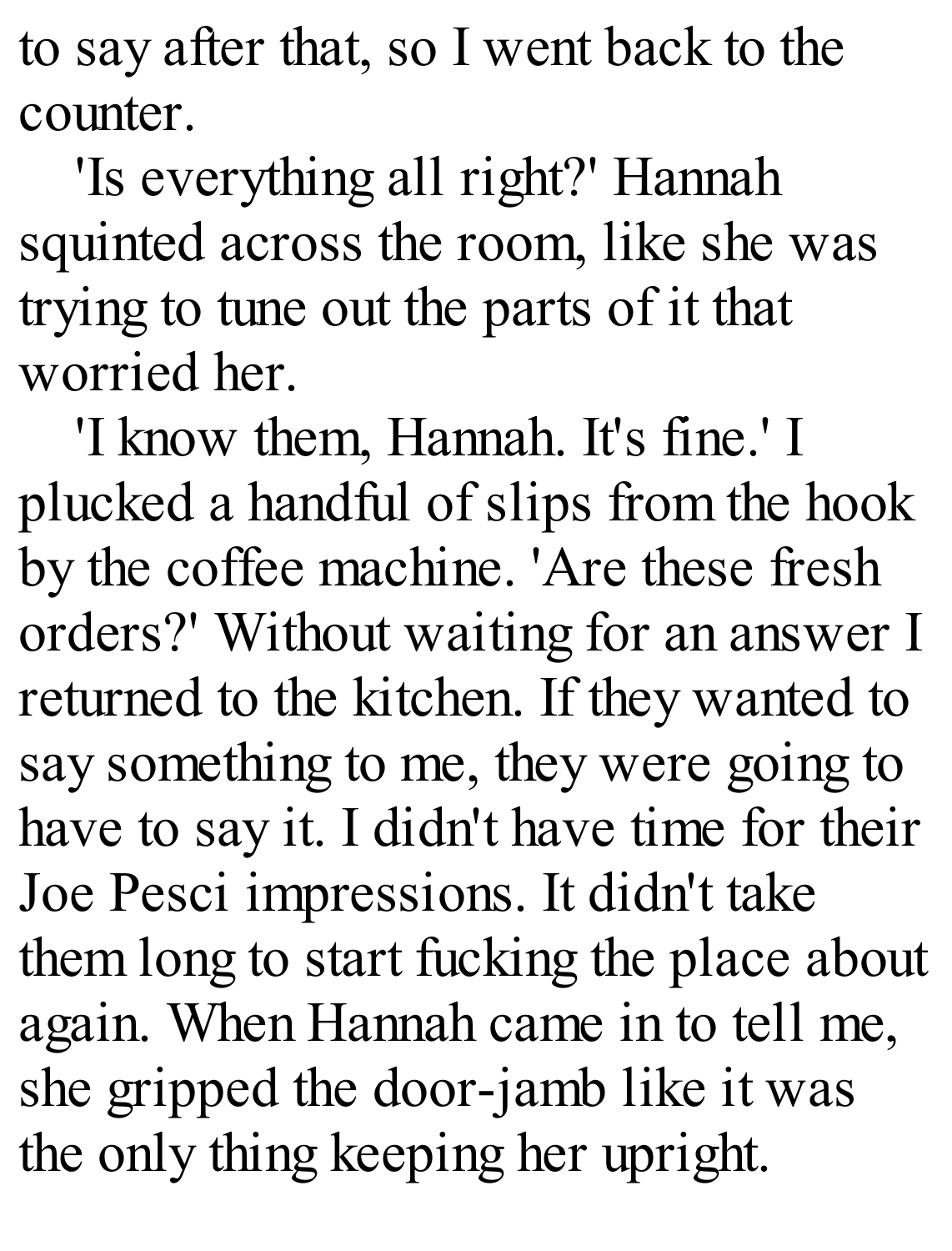'Get him another coffee,' I told her.

'Sponge him off and calm him down.' 'He wants to complain.'

'So let him.'

'To you.'

I followed her out of the kitchen in time to see a blue Mondeo pull away from the kerb.

'Hey, we're sorry, man,' Eddie said.

The other customers looked like the only reason they were still here was Brian had nailed them to their seats.

'It was an accident, Mr Wyatt,' Brian glowered.

'No problem,' I said.

Hannah meanwhile had fetched a cloth, and she began to mop up the table where Brian had backed into it. Then she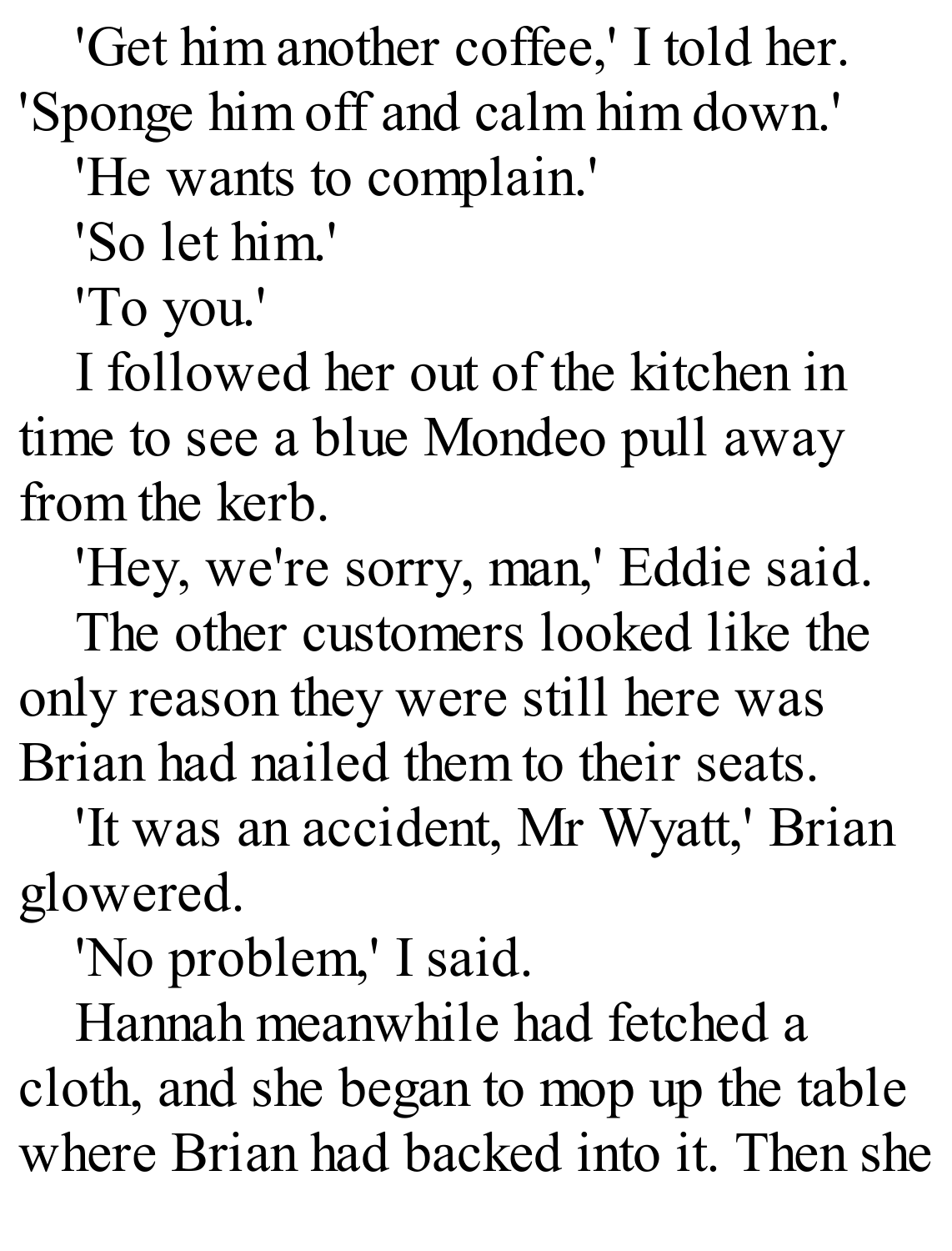knelt and ran the cloth over the floor.

Brian had a good long look at her arse. 'That's enough,' I said.

Brian looked at me like I was the one with the problem.

Eddie played diplomat.

'Do you have ten minutes?' he said.

We walked down Stoney Street, past the Clink to the river. The sky was clear, and there were pockets of warmth wherever the sun found a way through to ground level.

Eddie said, 'They listened to Hamley yesterday.'

'Was I mentioned?'

'Oh yes.'

He hadn't wasted any time. I said,

'What's going to happen to me?'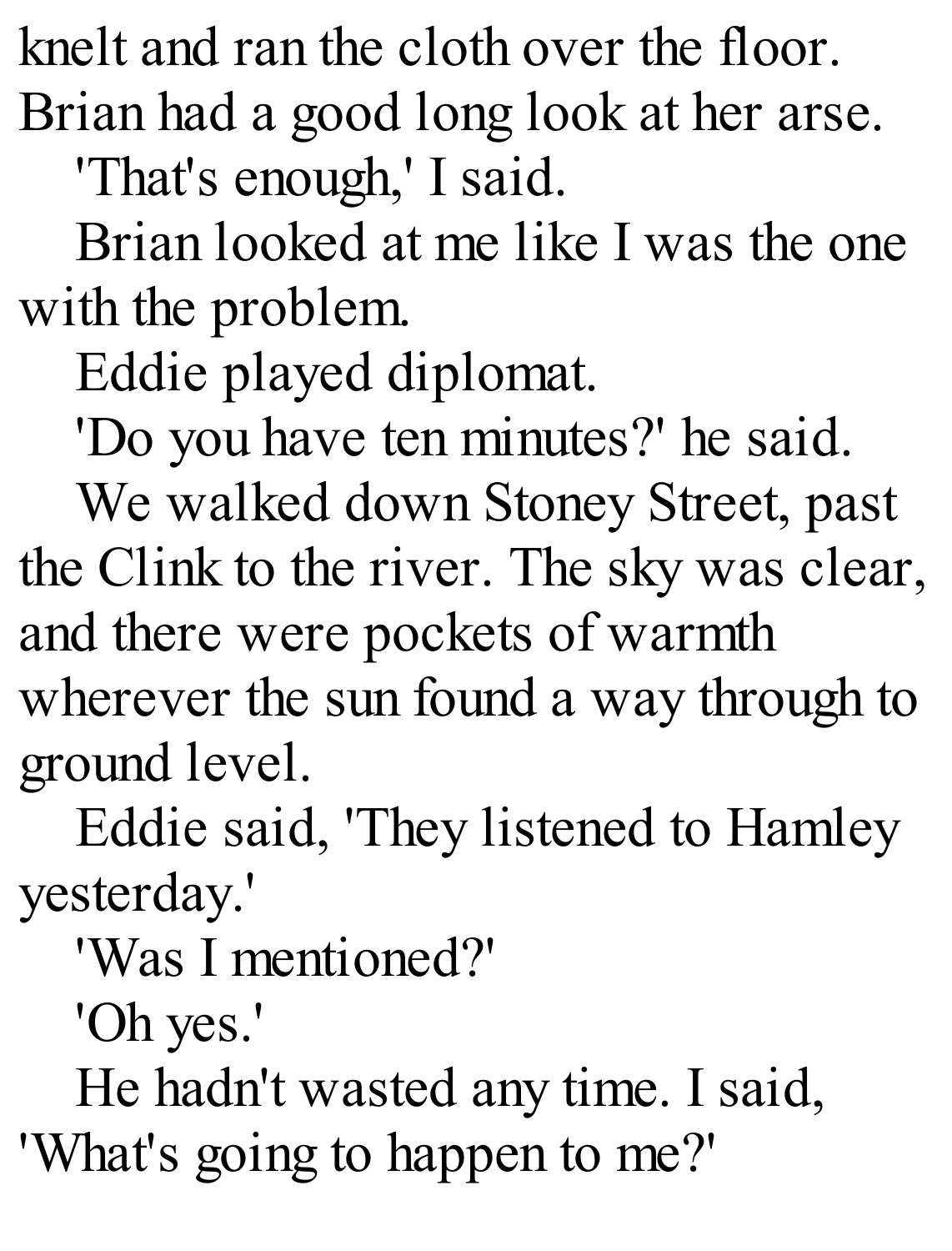Eddie shrugged. 'Frank knows a little bit. It's nothing Top Luck's lawyers can't chip to shit.'

'He said I knew about the money?'

'He said you turned a blind eye to certain things.'

The road led under Cannon Street railway bridge and slewed right, to meet the embankment. The Thames was still black and gelid, like it had bubbled up from an ice cave. A Japanese family were hesitating outside the Anchor, intimidated by the pub's authentic interior: a warren of gloomy snugs. The pub is set back from the river. 'Trading In The British Tradition', runs the sign above the door; sadly, it doesn't say what it's trading it in for. There's a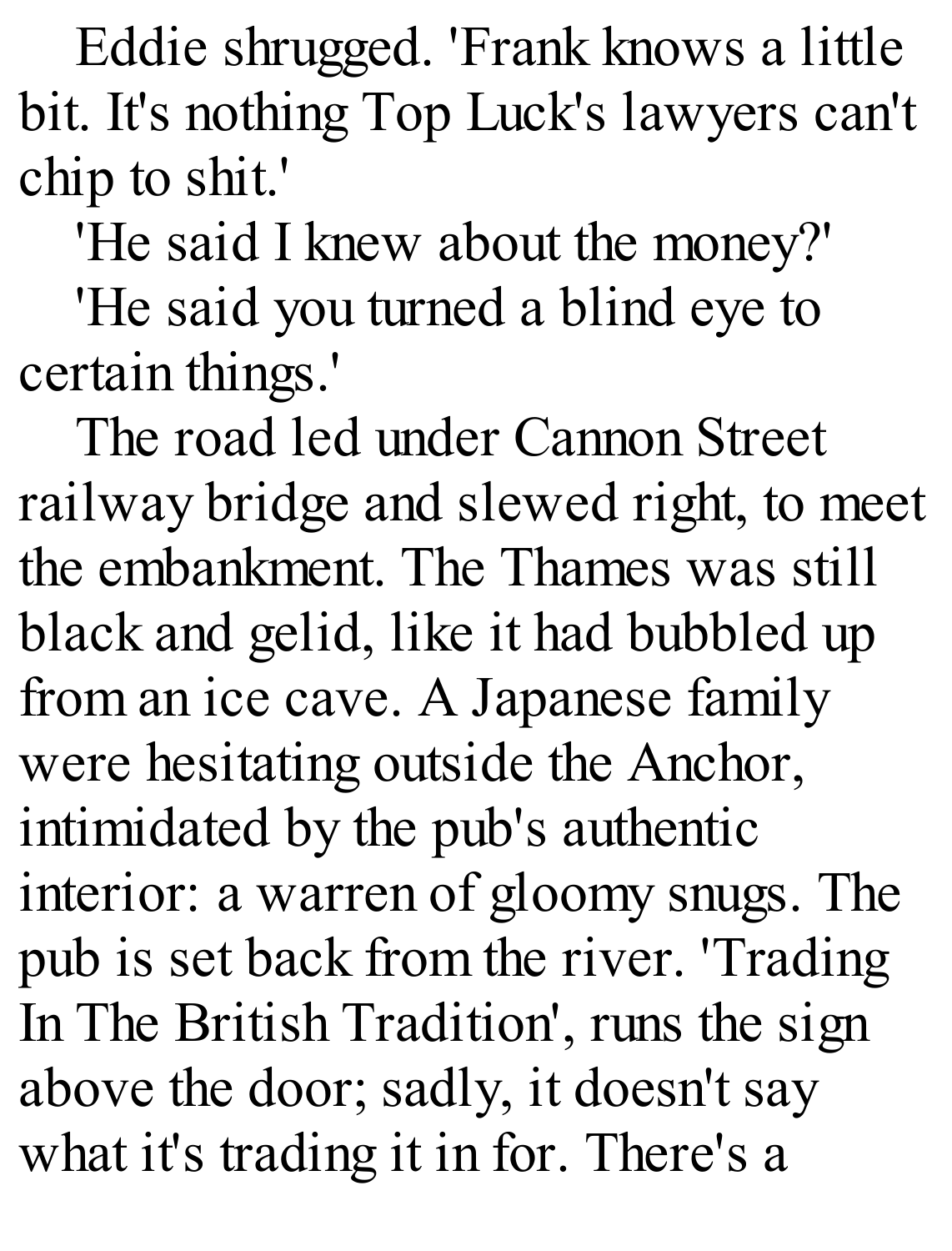raised, paved seating area looking over the river, and sometimes on summer evenings I sat out there, watching St Paul's mellow out in the dying light, while around me the Germans and Japanese tucked into 'Good 'Ole Fish & Chips' and 'Dr Boswell's Lamb & Mint Pie'. I picked us a table in the shadow of the rail bridge.

I insisted on going in and buying; that way Eddie wouldn't be there to see me pouring one double into another. A thin stream of Coke filed off the pungency of the rum. While Brian and Eddie's lagers were pouring, I drank off a finger'sworth and added some ice.

'Mum wants your help,' said Eddie, when I got back.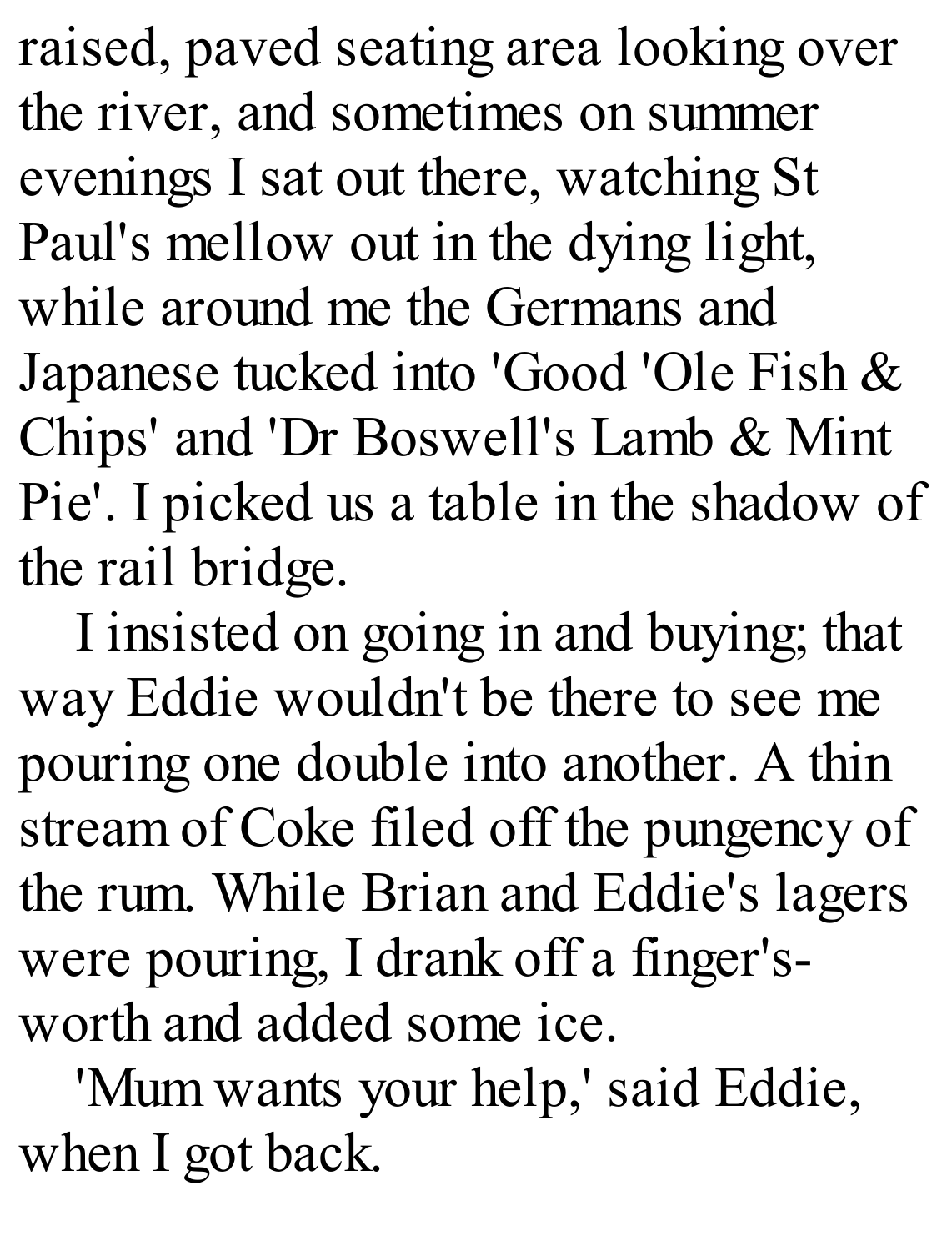'Oh yes?'

Money. Great name, scary woman. I liked her, as much as you can like someone you don't trust.

'She wants you to come round for dinner.'

'I can't see what use I can be to her,' I said.

'Don't worry about that,' said Eddie. 'Think what use she can be to you.'

I thought about Jimmy Yau's promises to me, and I thought about Macau. I thought about Frank Hamley in Hong Kong, telling tales.

'I'll try and make it,' I said. 'Things are busy right now.'

'She's doing eels and bitter melon,' said Eddie. Like this would tempt me. I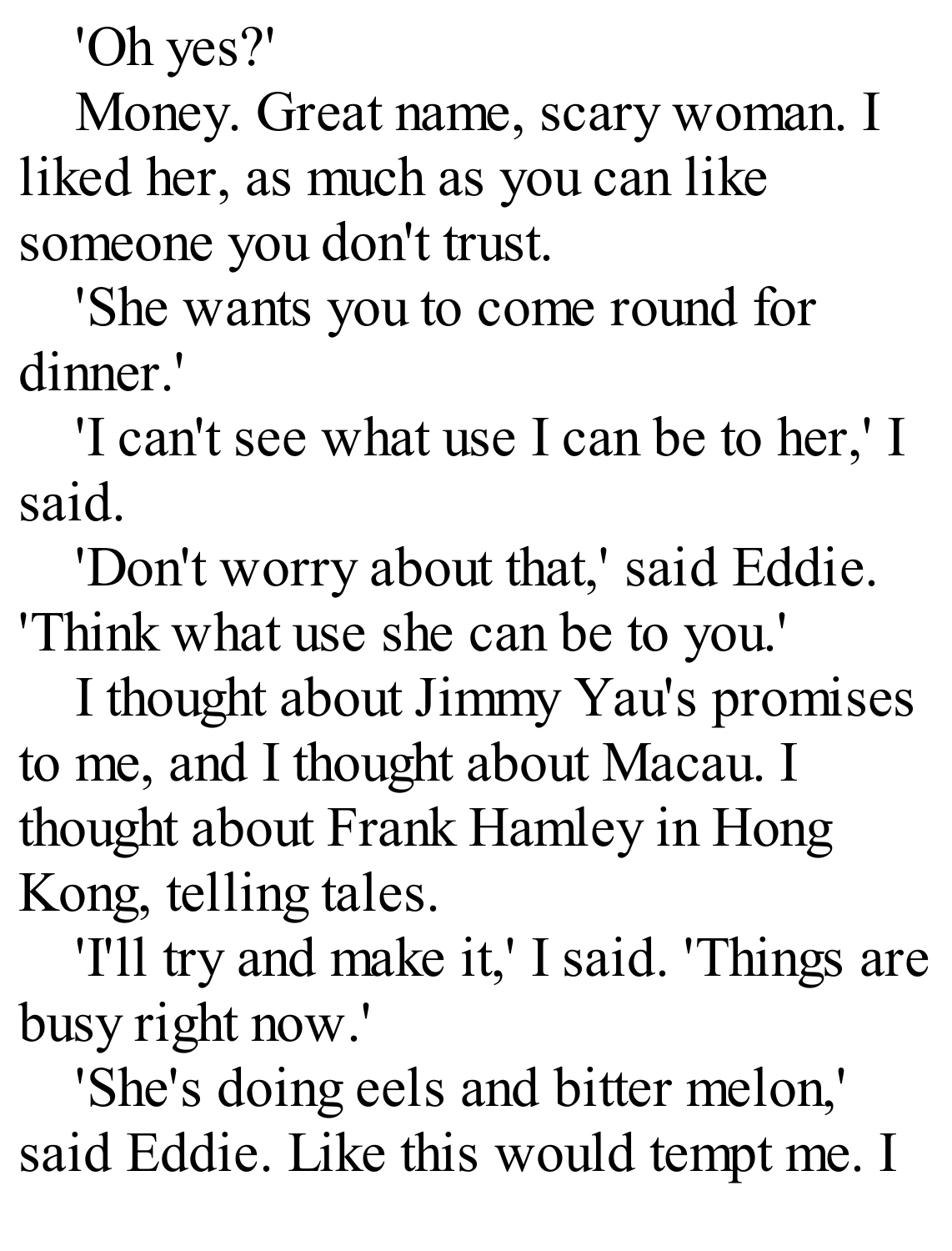wondered if their sister would be there. 'When?' I said.

'Next Thursday.'

I shook my head.

'You can make time for it,' Brian said. 'It's Justin's birthday,' I told him. Brian blinked, like, So what? But Eddie was all heart. 'Hey, man, we

didn't know. How old is he, anyway?'

We walked back to the cafe. I thought they were just going to get back in their car, but Brian whispered something in his brother's ear, and after a short conference, conducted out of my hearing, they followed me in.

There was a queue waiting to pay stretching almost to the glass partition, and Hannah had given the till a nervous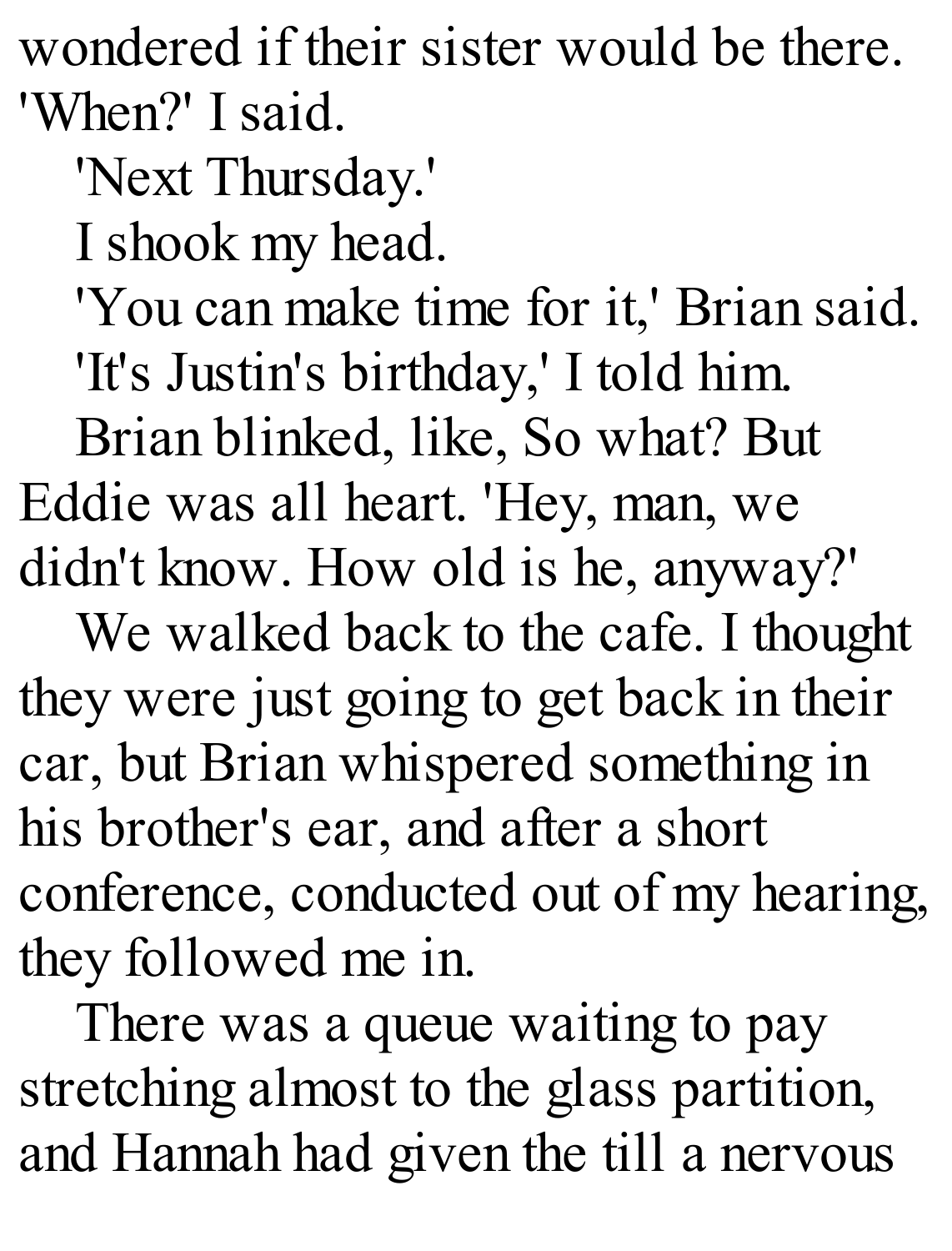breakdown. Eddie and Brian waited patiently while I sorted her out and helped her get through the line. When the counter was free, Eddie and Brian came and leant there. Eddie with me, Brian with Hannah: he had drills for eyes. Hannah couldn't meet his stare. She turned her back on him and started wiping down the juicer. He watched her backside.

'I'll get mum to suggest another night, then.'

'Sure,' I told Eddie. 'Right.'

'My name is Brian,' said Brian, startling us both. Eddie watched his brother. 'We're in film,' Brian said. The object of Brian's affections ducked down out of sight and changed the CD in the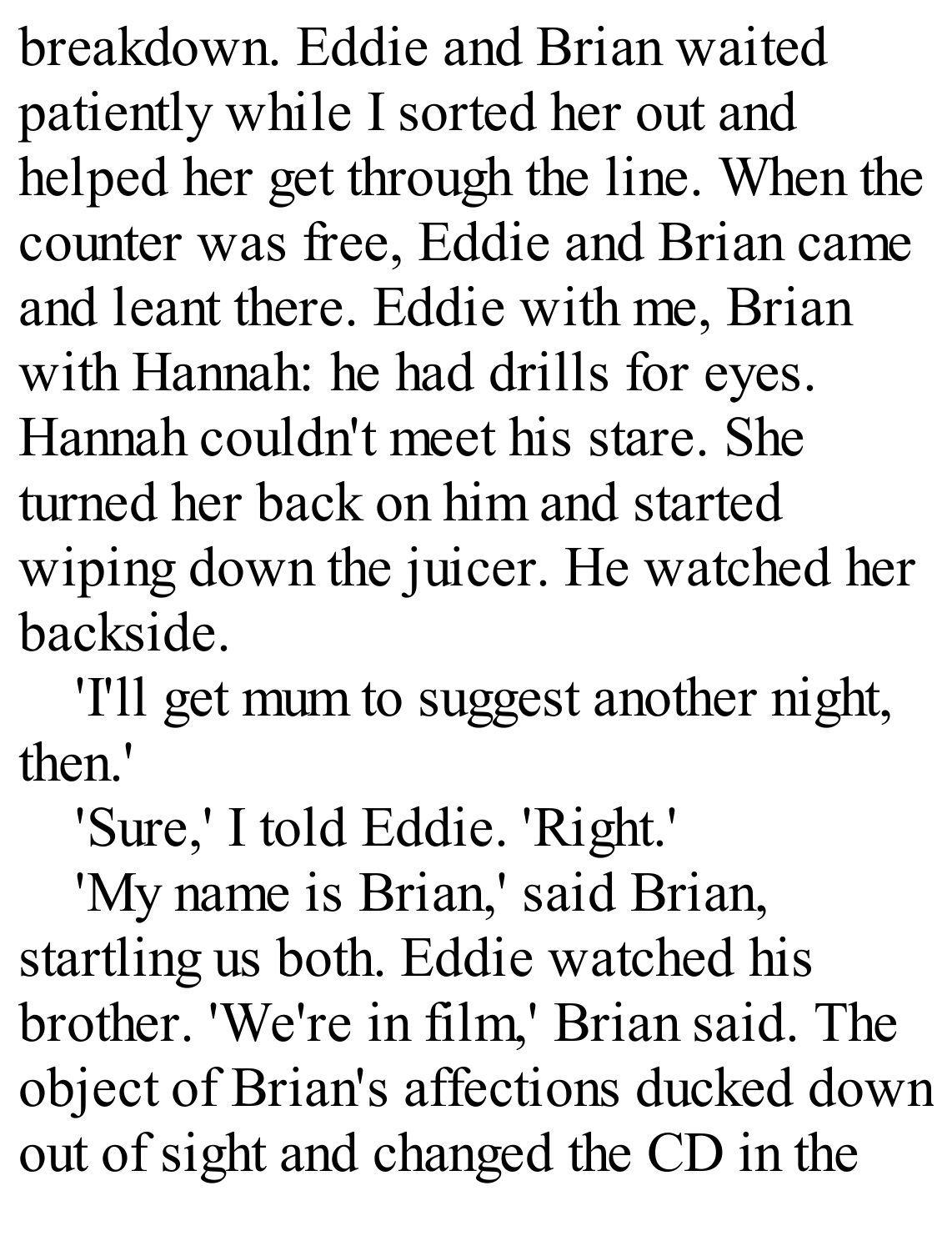machine. And changed it again. It was a good machine - a Nabeshima - and it had lots of buttons... Brian knew when he was being snubbed. He shoved his fists in the pockets of his jeans and tried to act casual.

Eddie sighed. 'Good to see you, Adam,' he said.

'Likewise.'

Eddie led his brother out of the cafe. At the doorway he turned. 'Hey, Adam' He held up something small and shiny. Oblique sunlight cast strange, intagliated shadows over his scarred arm. 'Catch.' He threw it to me. I snatched at it and missed. It ricocheted painfully off my thumb and bounced across the floor. It was the ball from the football table.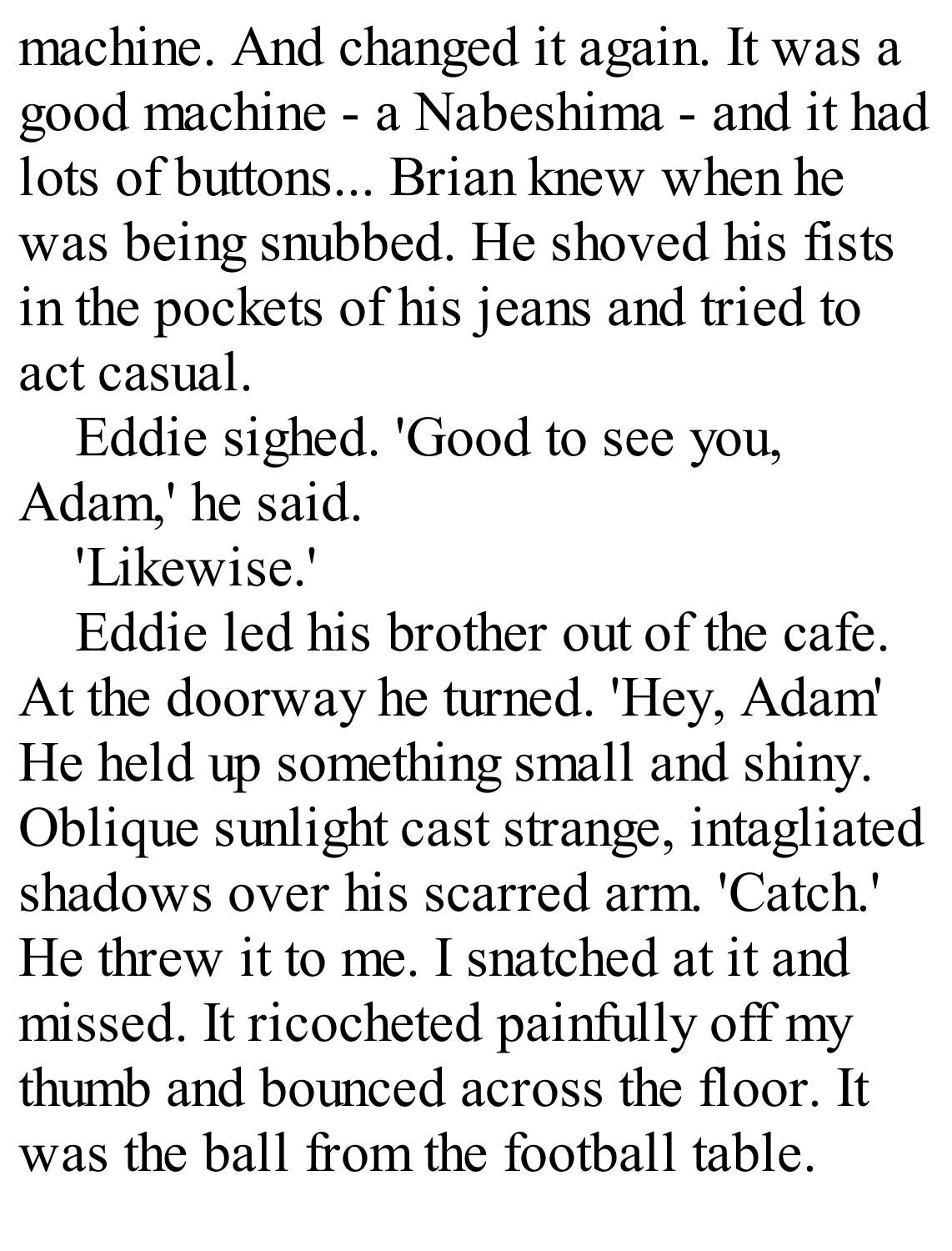Eddie grinned. 'Too much Coca-Cola, mate,' he said.

## **4.**

I was already half-way up Hemingford Road before I remembered that tonight was Eva's dinner party. Angelica Loh and her husband had already arrived, drinking brandy from Eva's best glasses. They I could cope with; they were the least pretentious of Eva's Hong Kong friends. Loh Han-Wah was a patents lawyer with run-down offices in the City. Angelica had resigned from her stylist's job at Elle Decoration to look after their second baby and was well into her second year of domestic contentment. They had left Hong Kong in 1995, eighteen months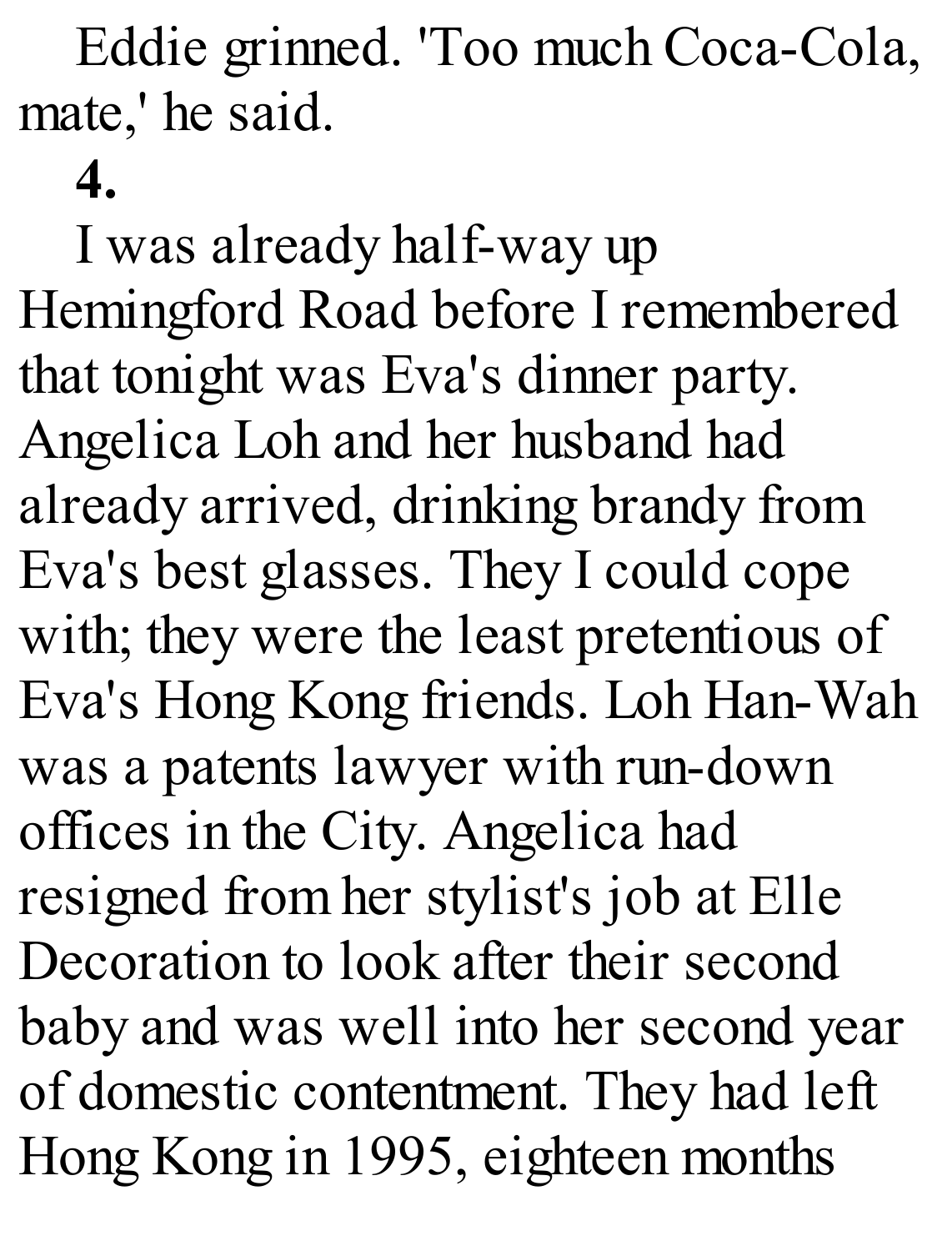before we did, and had been good to us when we first arrived. The others, who arrived in dribs and drabs over the following hour, were people I could have lived without - women who spent their lives giving each other dinner parties to help out various fashionable charities.

How they'd rolled up in London I was never too sure; the Handover hadn't triggered the exodus some British newspapers had expected, and most of the colony's smart money had stayed put. Maybe their stockbroker husbands had caught wind of the depression soon to sweep over East Asia. Princesses from mansions overlooking Shek O, they had emigrated en masse to Little Venice and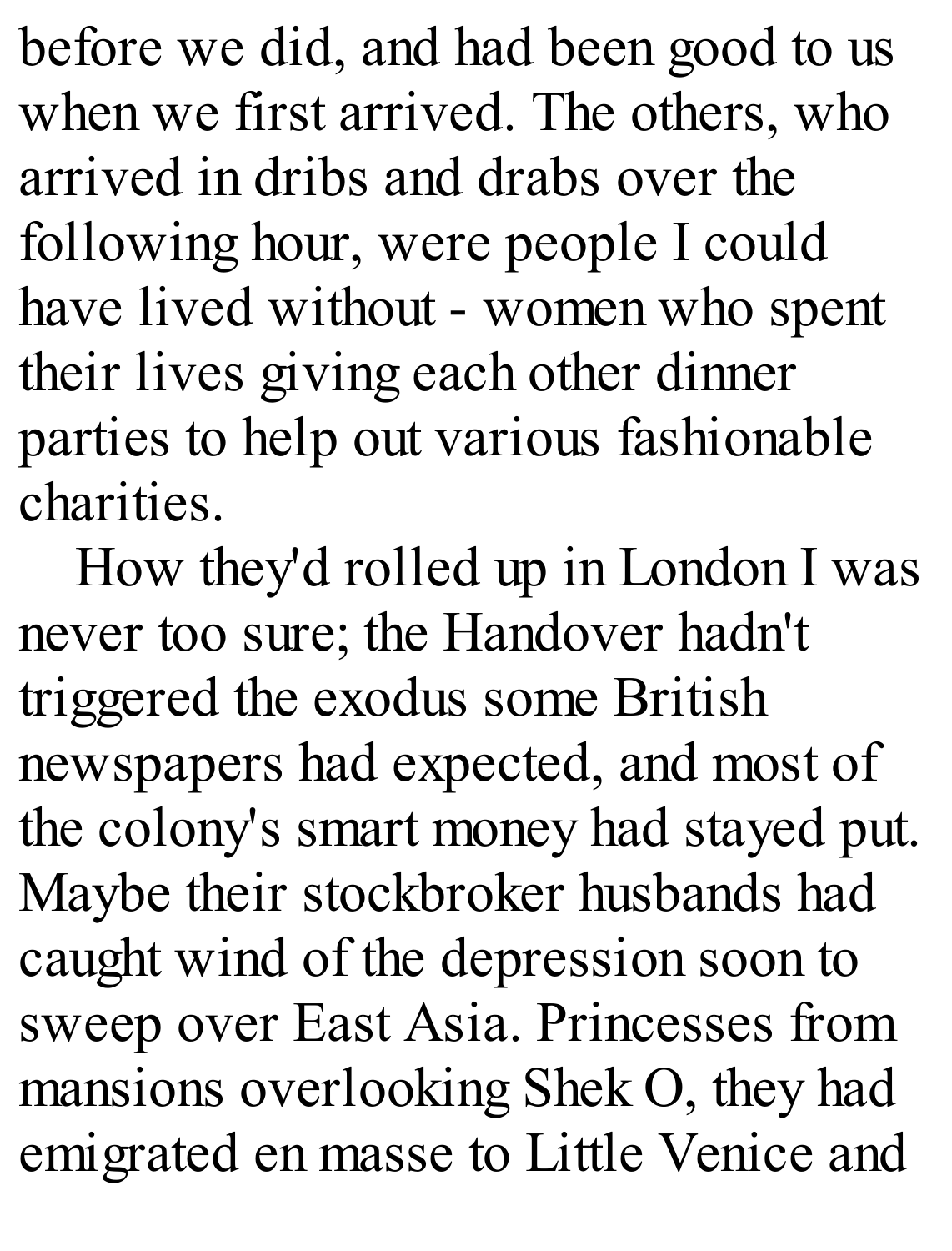the King's Road, acquiring, after a couple of British winters, the lost and ludicrous aspect of exotic birds shivering their lives away in a municipal zoo.

This evening Eva - ever ready to bind herself to the rack of social disappointment - had invited them over for supper in our tiny, petit-bourgeois kitchen.

While Eva poured brandy in the living room for David Kwok, the art dealer, and Flora Chau and Brenda Lai, Loh Han-Wah followed me downstairs to the kitchen and helped me set the table. His eyes twinkled behind round wire-framed spectacles as we worked. 'What's for dinner Adam?'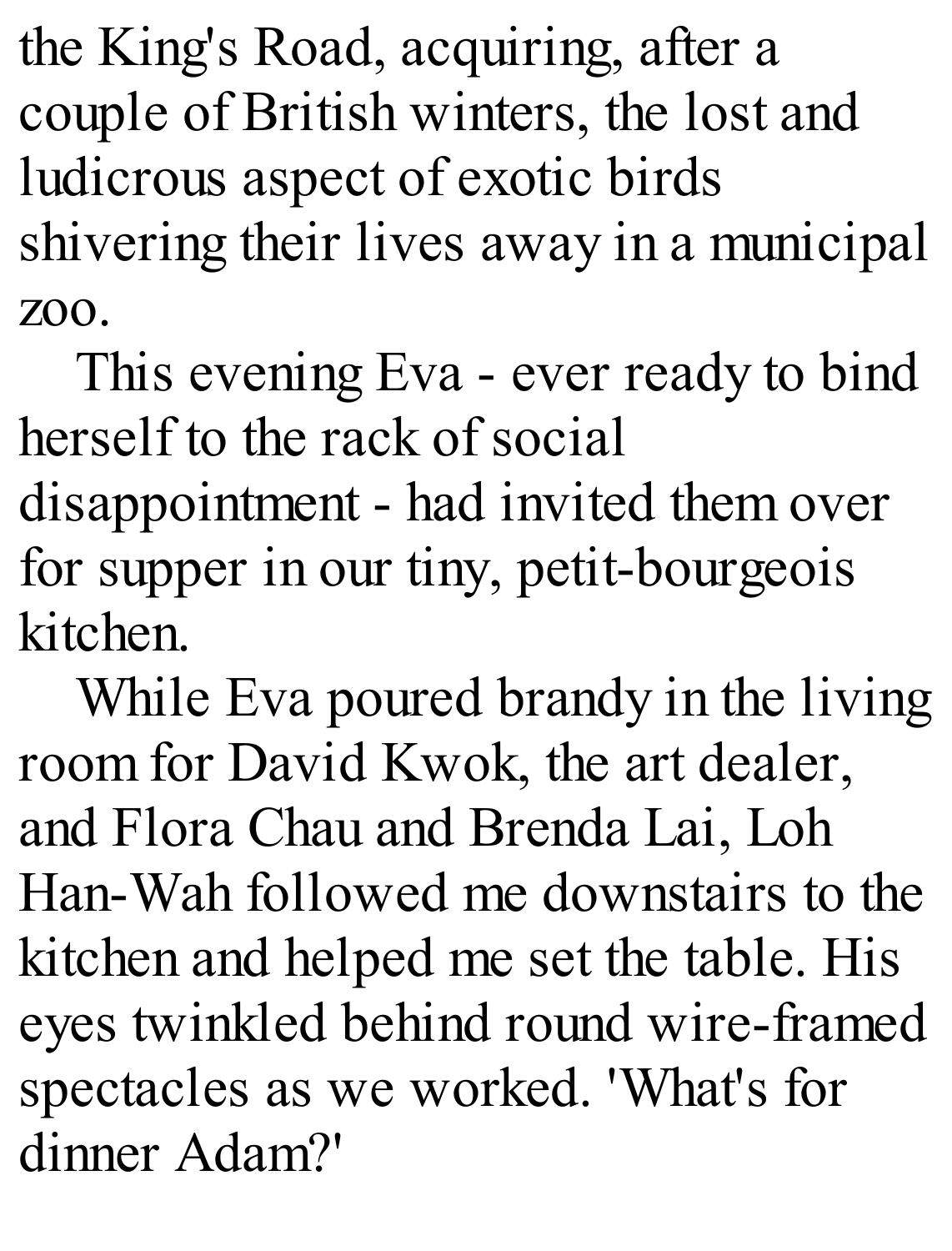'I've no idea,' I admitted, my mind still occupied with the day's disastrous trade at the cafŽ. 'Here, we'll need an extra spoon, apparently.'

'Ah,' he said. He liked me, but my reputation made him uneasy. He always seemed to be about to make some devastating witticism, but he never did.

'Business going well?' I asked. A client of his was contesting rights to a minidisc format. His firm and the suits from Nabeshima had been head-to-head for months.

'I think we're ready to settle.'

'Shall we come down?' This from Eva, peering at us from over the banister. Loh smiled vaguely at her. His glasses, reflecting the hob light, hid his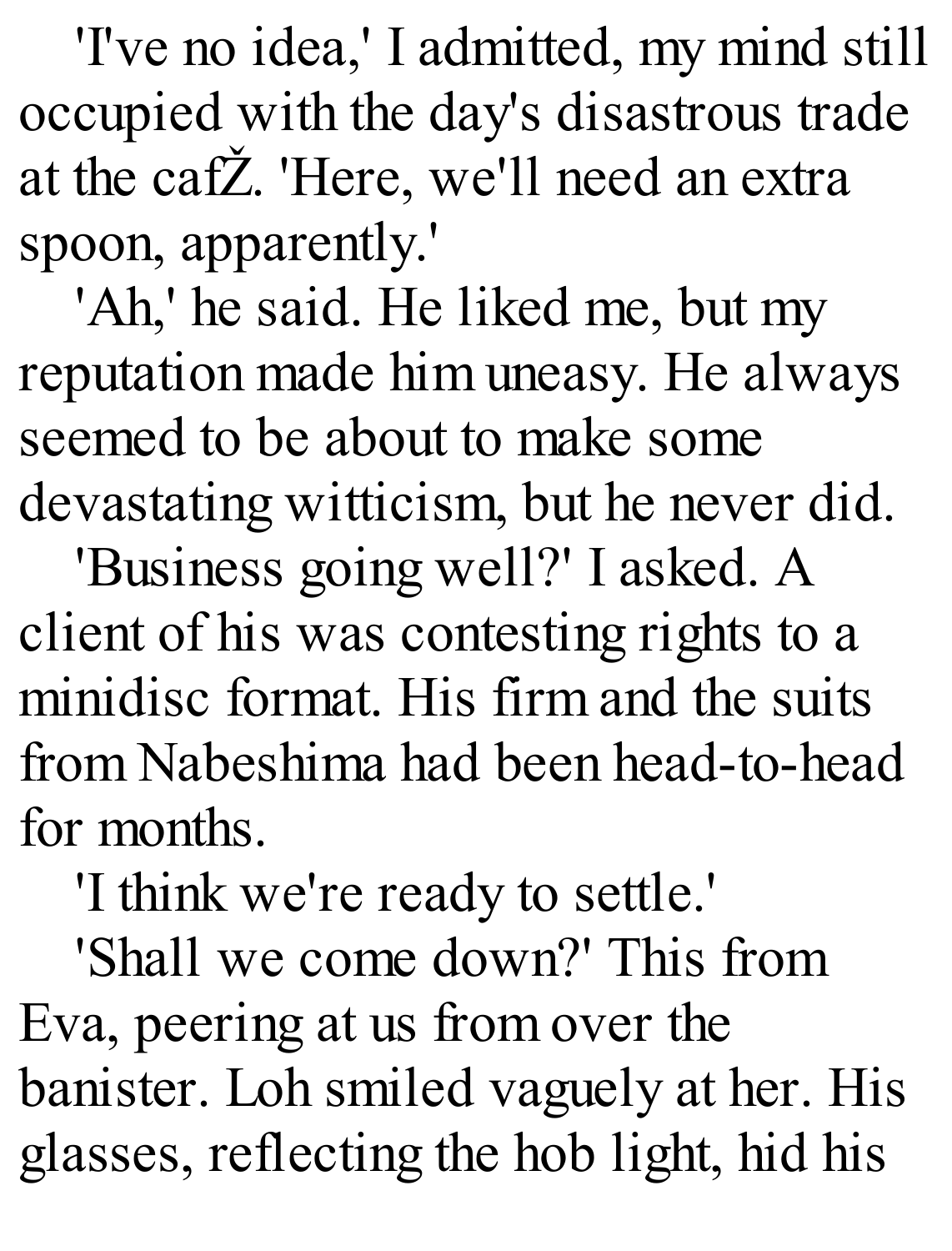eyes.

'Sure,' I said.

'Darling, you're always so

enterprising,' said David Kwok. Kwok ran an off-Bond Street gallery of antique oriental fabrics, prints, and what the decoration magazines call 'artefacts'. It was all unbelievably nasty stuff. Since shifting operations from Hong Kong's Hollywood Road to London's West End he had begun to fancy himself as a connoisseur, which for him meant adding a nought to everything and screaming abuse at the poor sods at Phillips whenever a piece didn't make its reserve. 'And how long has it been open?' He tented his fingers in front of his mouth, waiting for the response. His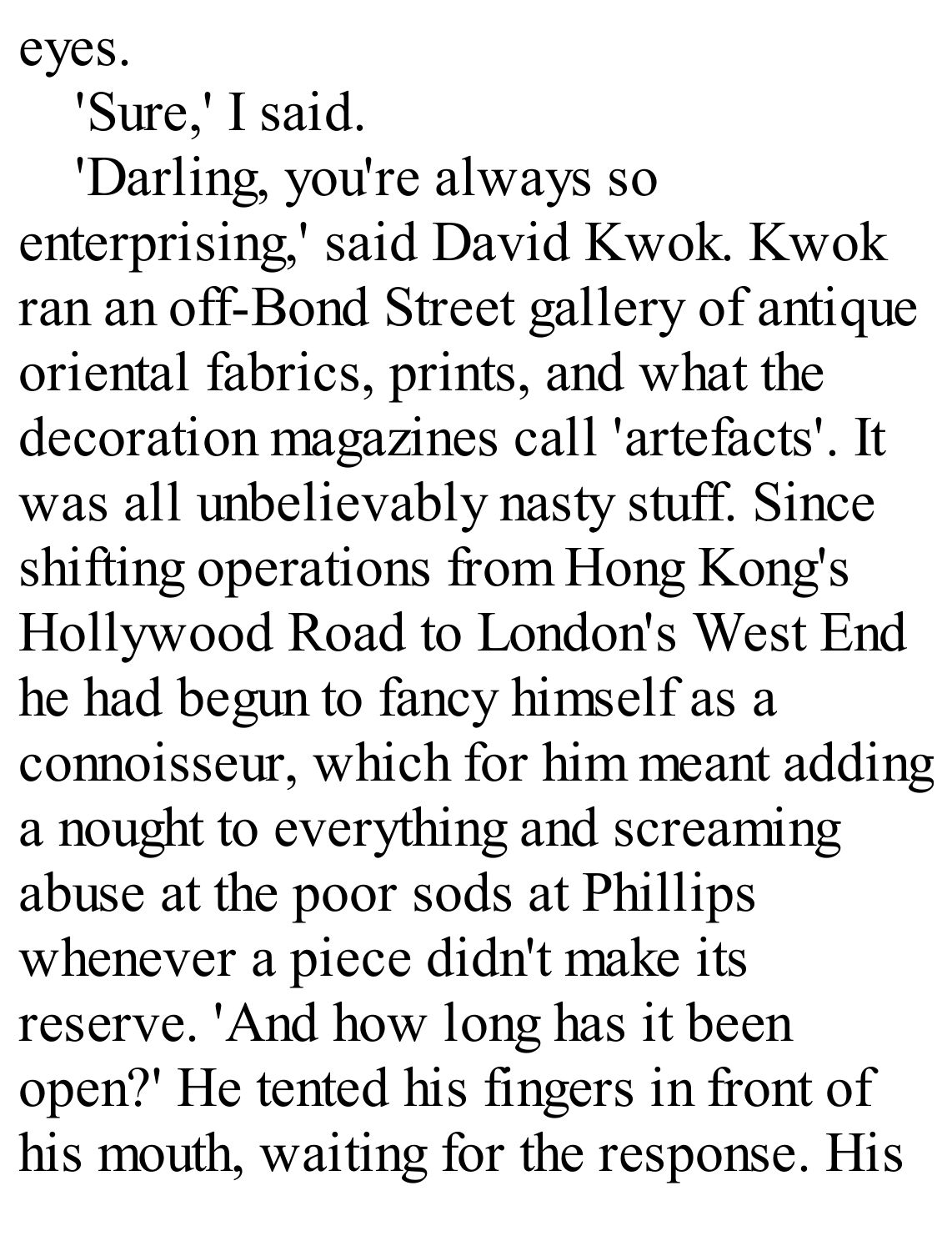hands, smooth and plump as a child's, always unnerved me.

'Eighteen months,' Eva told us. 'The returns are excellent, especially with all the work that's going on in Greenwich.'

The trouble with Eva was, she had to talk everything up. She had to compete. Our cafe wasn't anywhere near Greenwich - the Millennium Dome was two whole bends in the river further east - it was in Southwark. When the new Tate opened at Millbank, then we'd have more trade than we could cope with. But we'd spent the past eighteen months serving sandwiches to road builders, and olives and focaccia to a handful of corporate refugees from Sea Containers House. It was a slow business but a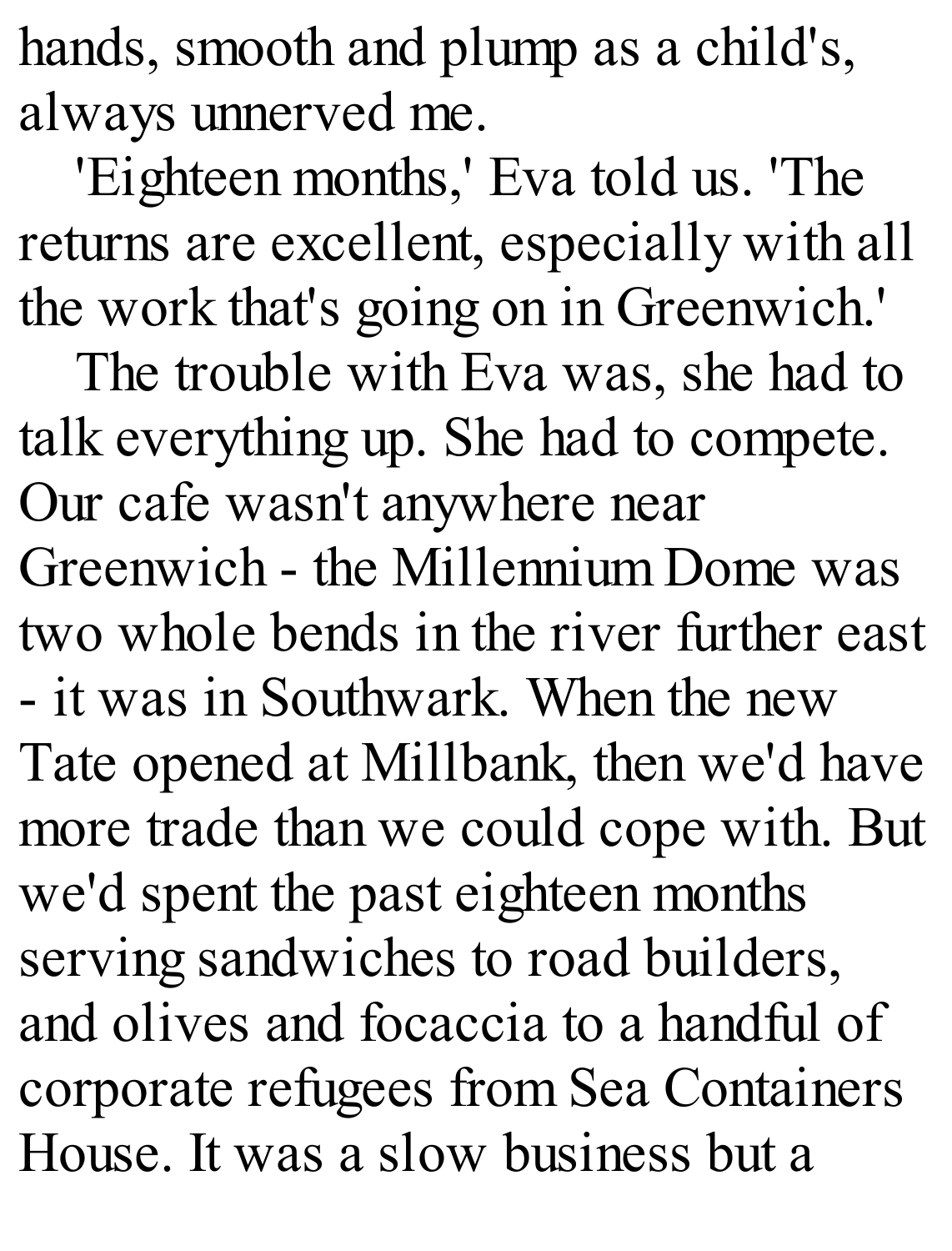promising one. In fact the reality of it was much more exciting than all her nonsense about the killing we were making but weren't.

But oh no, Eva had to compete. 'It's a bit of fun,' she said, with a casualness any fool could have seen through. 'Just while Adam gets started again.'

I stared at her. Brenda and Flora exchanged glances. Loh fixed me with his speculative smile.

'That's so good,' his wife, Angelica, enthused. She laid her perfectly manicured hand on Eva's wrist. 'It's a great idea.' She was a dreadful Polly-Anna, but she knew how to keep potentially acid evenings like this bright and bubbling; I was grateful.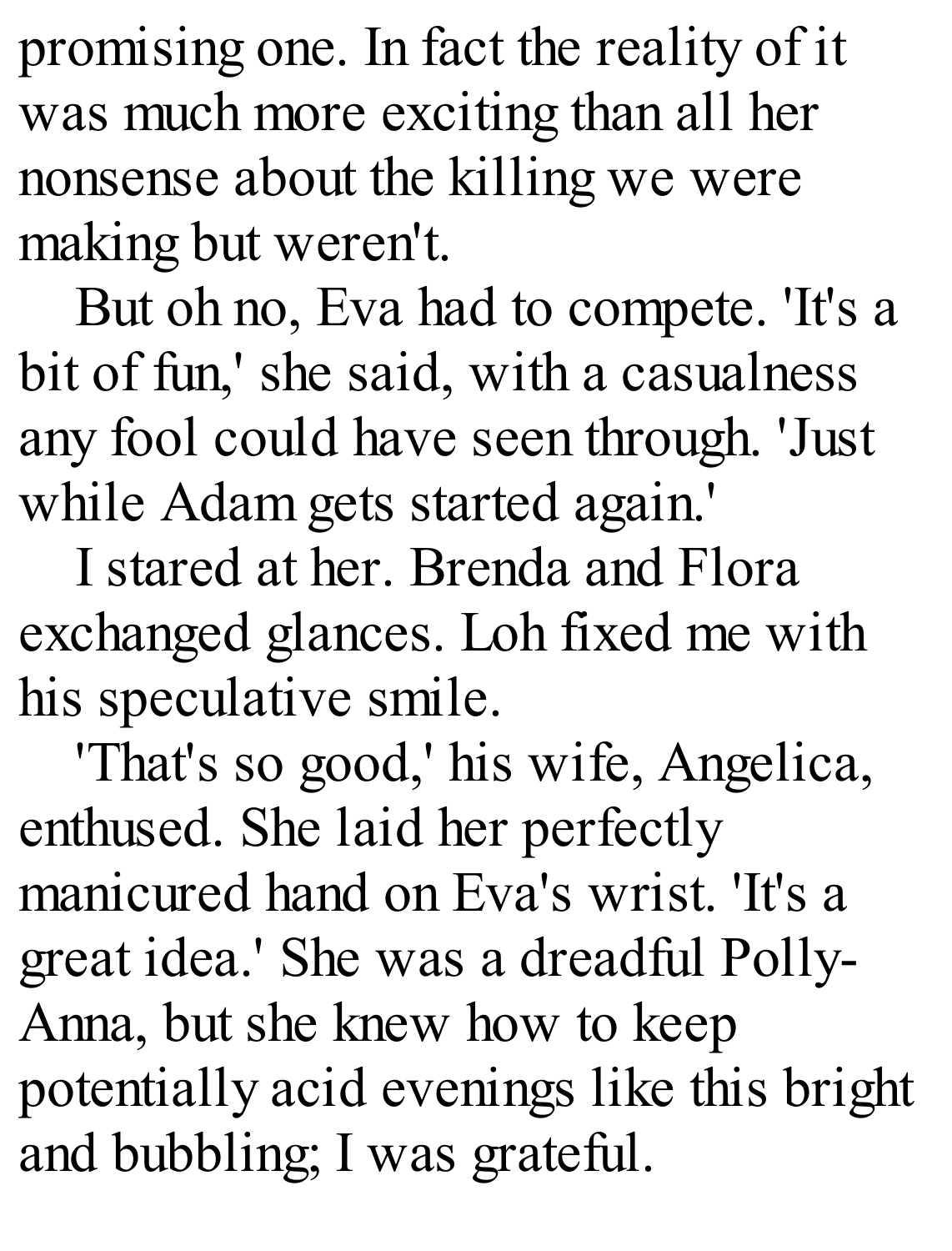'Red, anyone?' I said - my own attempt at social lubrication. Very suave. Very urbane. Everyone here knew I'd not be 'starting again' any time soon. How could I, given the cloud surrounding my departure?

Against all evidence, I had given Top Luck a clean bill of health. If now the enquiry did not think I was culpable, it was only because my subsequent performance provided me with a dismal kind of alibi. I spent a lot of time between '92 and '97 on sick leave. Dreadful, shrieking stomach pains, like talons, shredding my insides, had me in and out of clinics for months. The doctors couldn't find anything. And the rum smell in my skin and hair, the long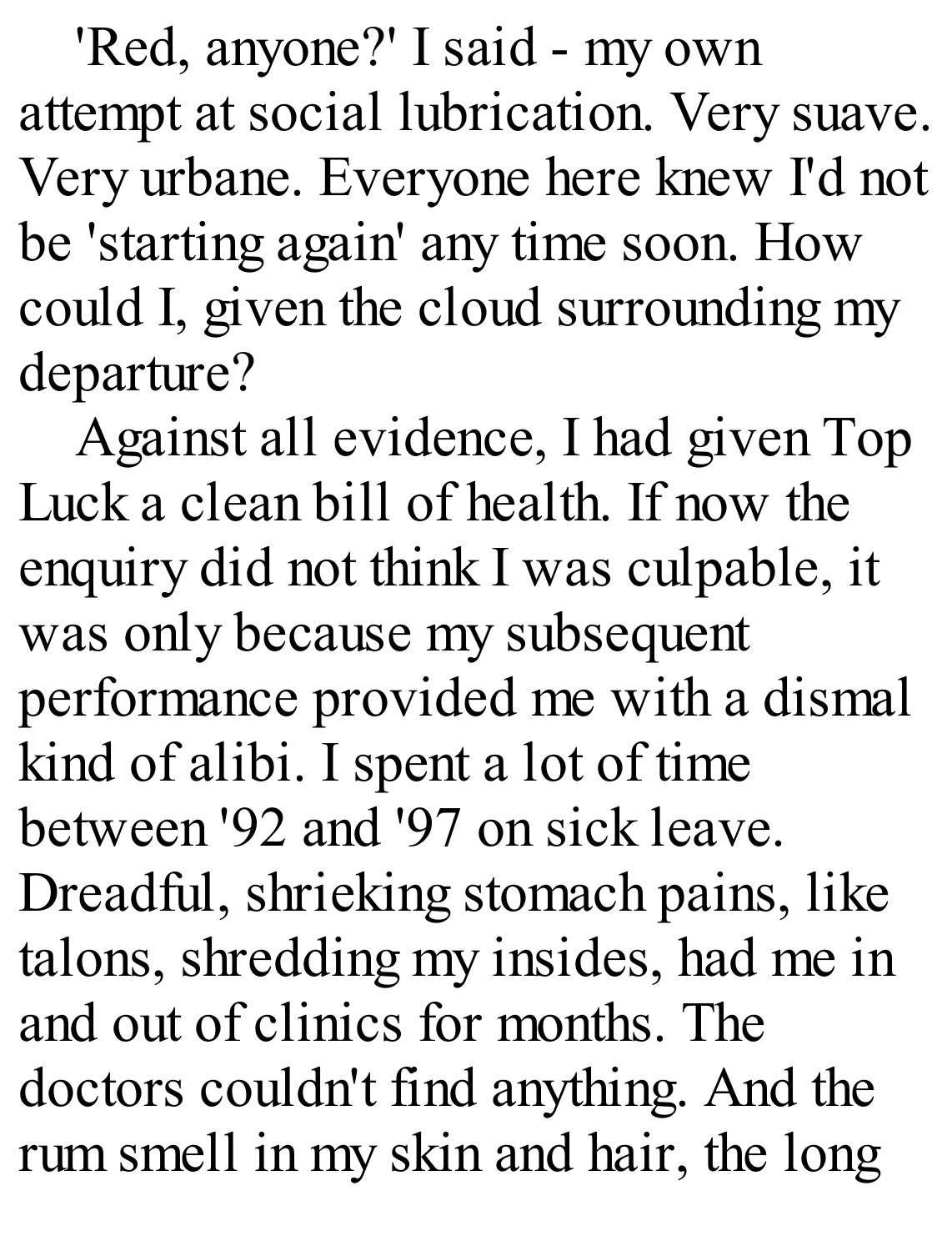lunch-hour, the tie askew and the three day-old shirt gave personnel more straightforward reasons for my poor results.

'And how are you, Adam?' said Angelica, treating me like an invalid as usual. 'How are we?' I'd half-expected her to say - though I saw her difficulty. The codsup I had made of Hong Kong was hardly for the dinner-table. If it hadn't been for the Handover, I wouldn't have lasted the year. As for another appointment - well, word travels fast in this business.

Easier, then, to make out that I'd suffered a misfortune, a breakdown, ME - something for which I could not be held culpable. 'Oh, keeping busy,' I said,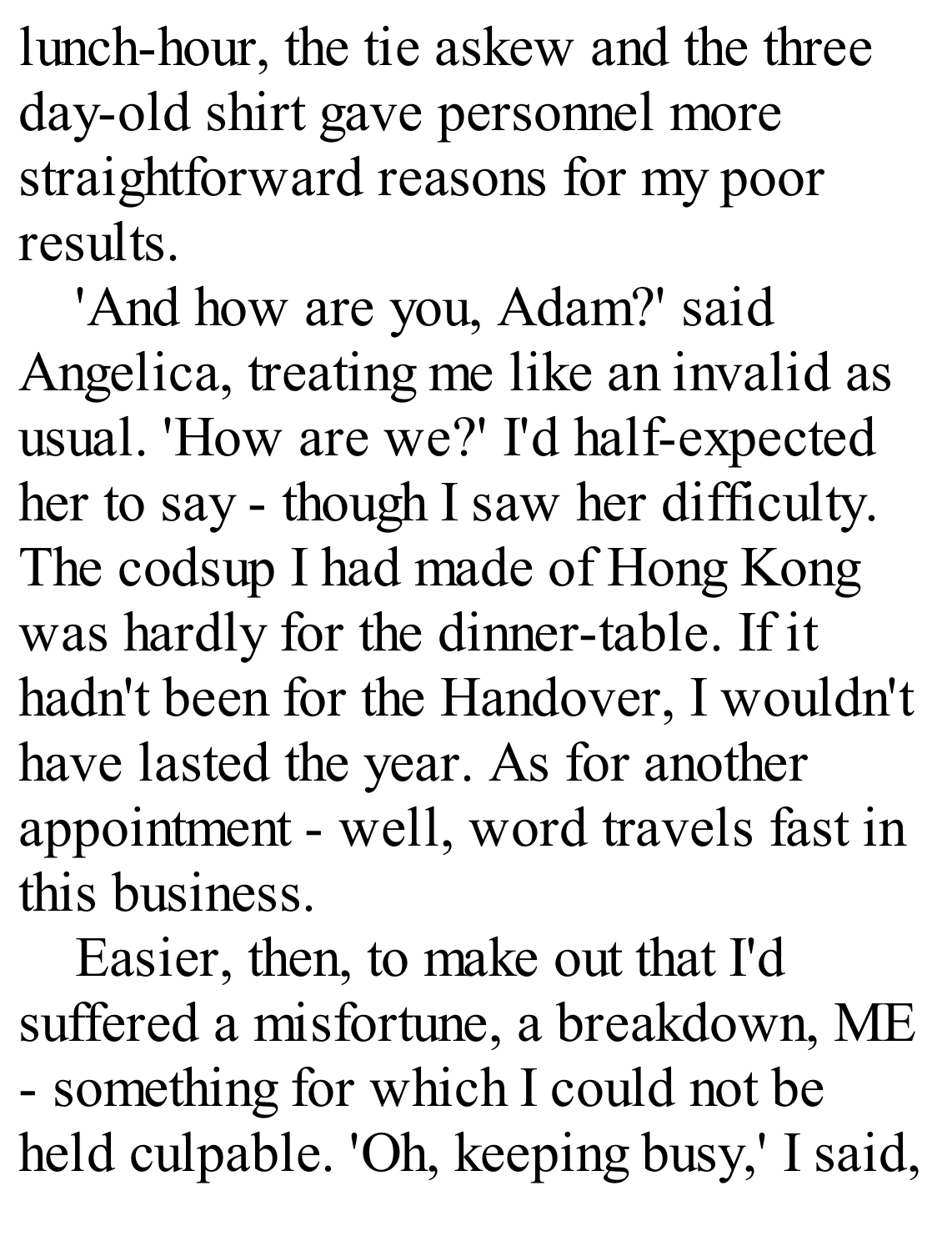in my best duffer-pottering-about-thegarden manner.

'Eva keeps me in trim.'

David Kwok laughed a dirty laugh. Eva coloured up.

'And you, David,' I said, feeling the heat of the second bottle of merlot rise in my throat. 'Flogged any treasures recently?'

Nobody else missed my tone - Loh's spectacles were flashing like there were LEDs built into the rims but David Kwok was too fat and too happy with himself ever to notice a hit from me. 'You must come,'

he went on, explaining about his latest venture, a fine arts gallery in Dering Street. 'It's next to Anthony D'Offay.'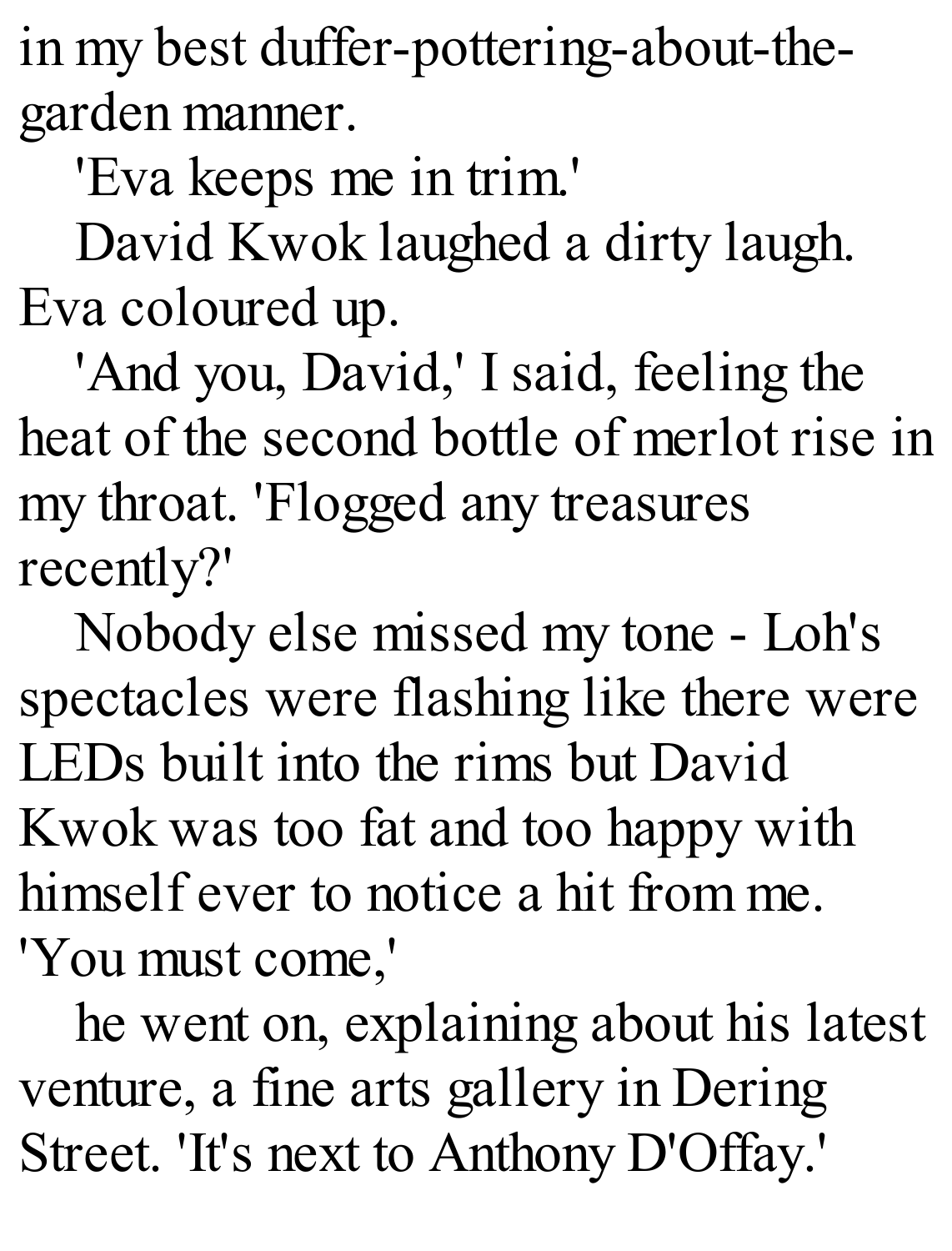He had new pieces arriving from mainland China every couple of months. How he got away with it I could never figure. Most of it belonged in a museum, which is probably where it originated. David Kwok was going up in the world. The first time I met him he was churning out fake Alexander McQueen for Stanley Market.

The phone rang. I stood up. David, bless him, decided he still wasn't getting enough attention, and got to the phone before me. 'Wai?'

I took the receiver off him. He winced and shook his hand, like I'd hurt him. As if.

'Adam?' 'Yes.'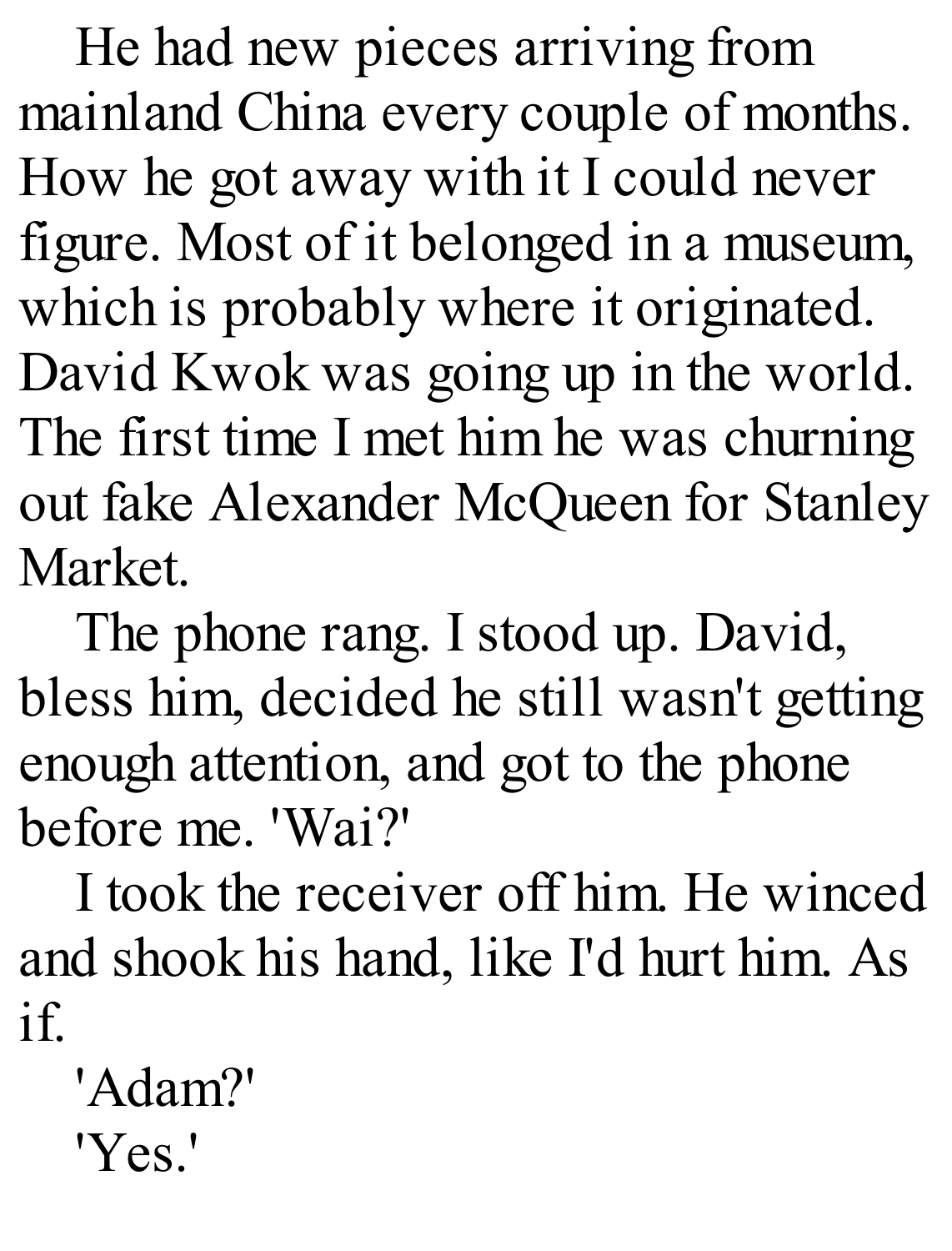'It's Money.'

I swallowed. 'Uh-huh.' I couldn't have been put more off my stride if she'd turned up at the door.

'Did Eddie behave himself today?'

I glanced round at the dining table. Everyone was looking at me. 'Yes,' I said.

'You know how those two are.' She made them sound like a couple of feisty dogs.

'Yes,' I said.

'I forgot it was Justin's birthday, I'm so sorry.'

'That's fine,' I said, as neutrally as I could.

She twigged at last that something was wrong. 'Have I caught you at an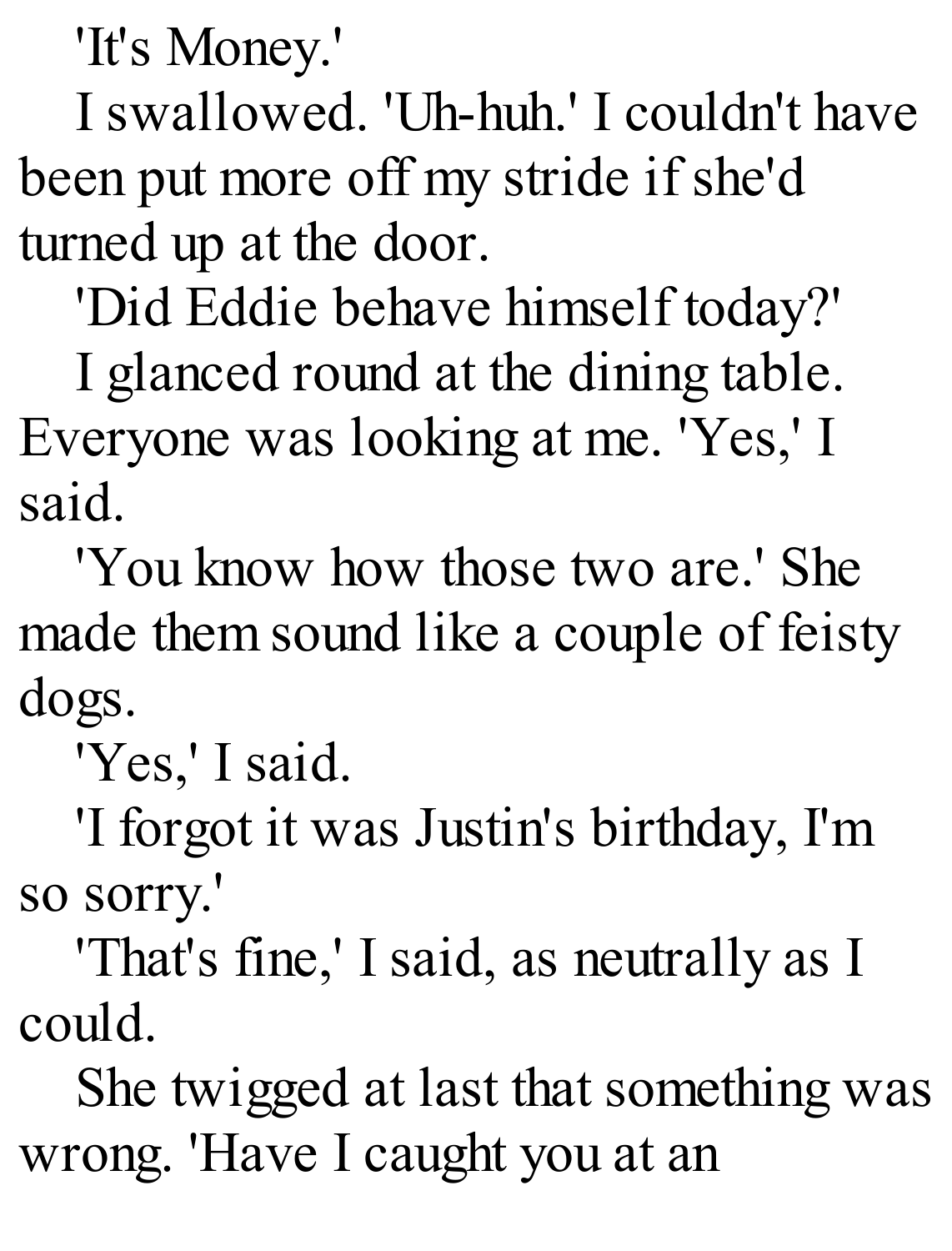awkward moment?'

'We've got some friends round.'

'Who is it?' said Eva.

'It's a woman, Eva,' said David Kwok. As though women were an exotic breed of deer. A well-spoken woman.' He turned to look at me over his shoulder, all coquettish. I half expected him to flutter his eyelashes. 'Very mysterious.'

'Would you like me to call back?' said Money.

'No, no. Let me take it upstairs. Stay on the line, yes?'

Eva wanted me to tell her who it was, but David was prancing around like a fairy, distracting us all. 'So sorry,' he was saying, 'I hear a bell, I answer itjust like Pavlov's dog.'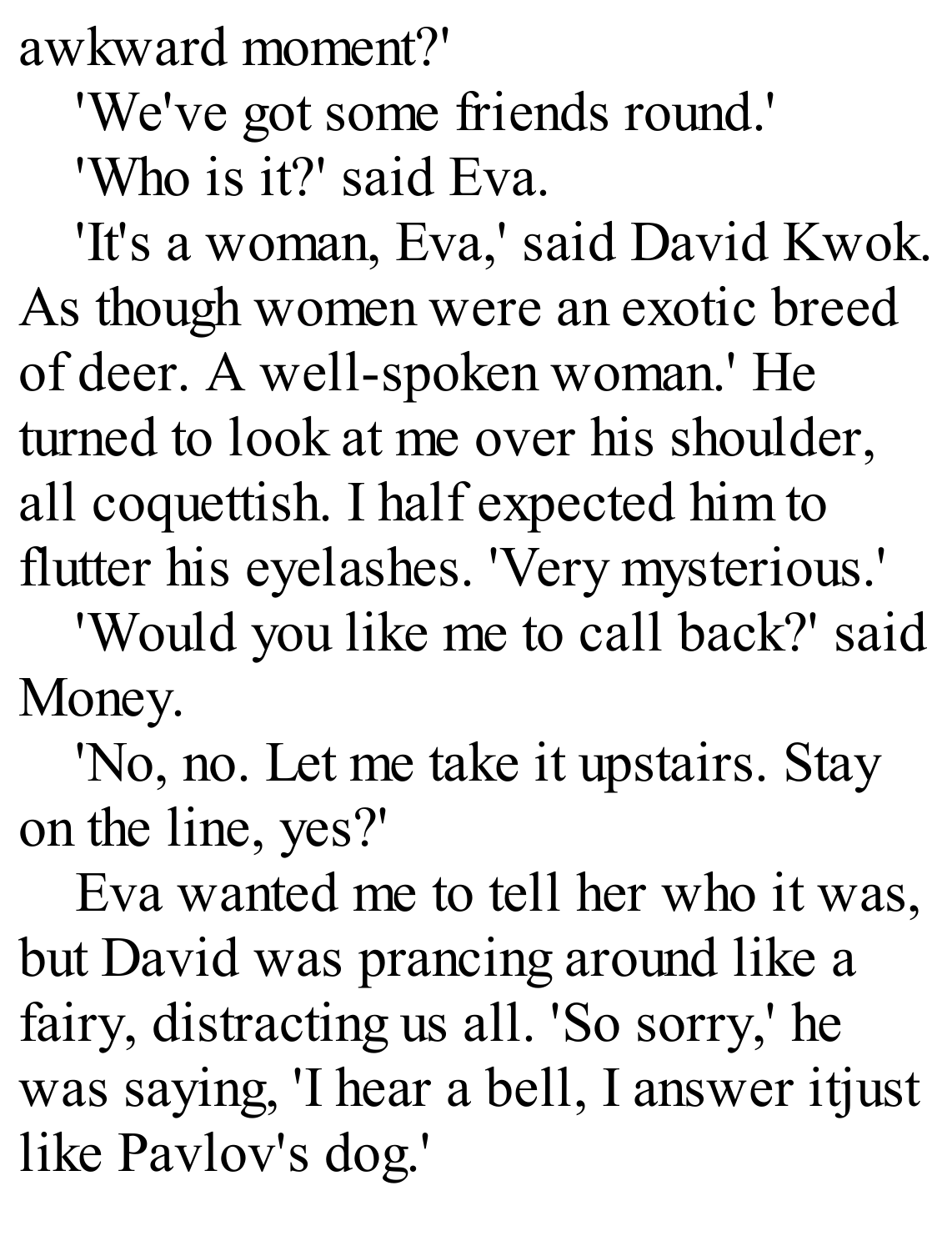I ran up to the living room, where Boots was flopped disconsolately on the sofa. He stood up and shook himself, expecting some attention. I ignored him, and took the stairs to the bedroom two at a time. But Boots was too fast for me: as I opened the bedroom door he muscled in past me and jumped onto the bed. I had to tussle with him to get to the phone. I snapped up the aerial. 'Mrs Yau?' I sat down on the edge of the bed and held Boots at bay by his flea collar. He licked my hand.

'Eddie tells me you have a lovely cafe,' Money said.

God knows where that came from. I could hardly imagine Eddie saying, 'Guess what, Mother, Adam Wyatt and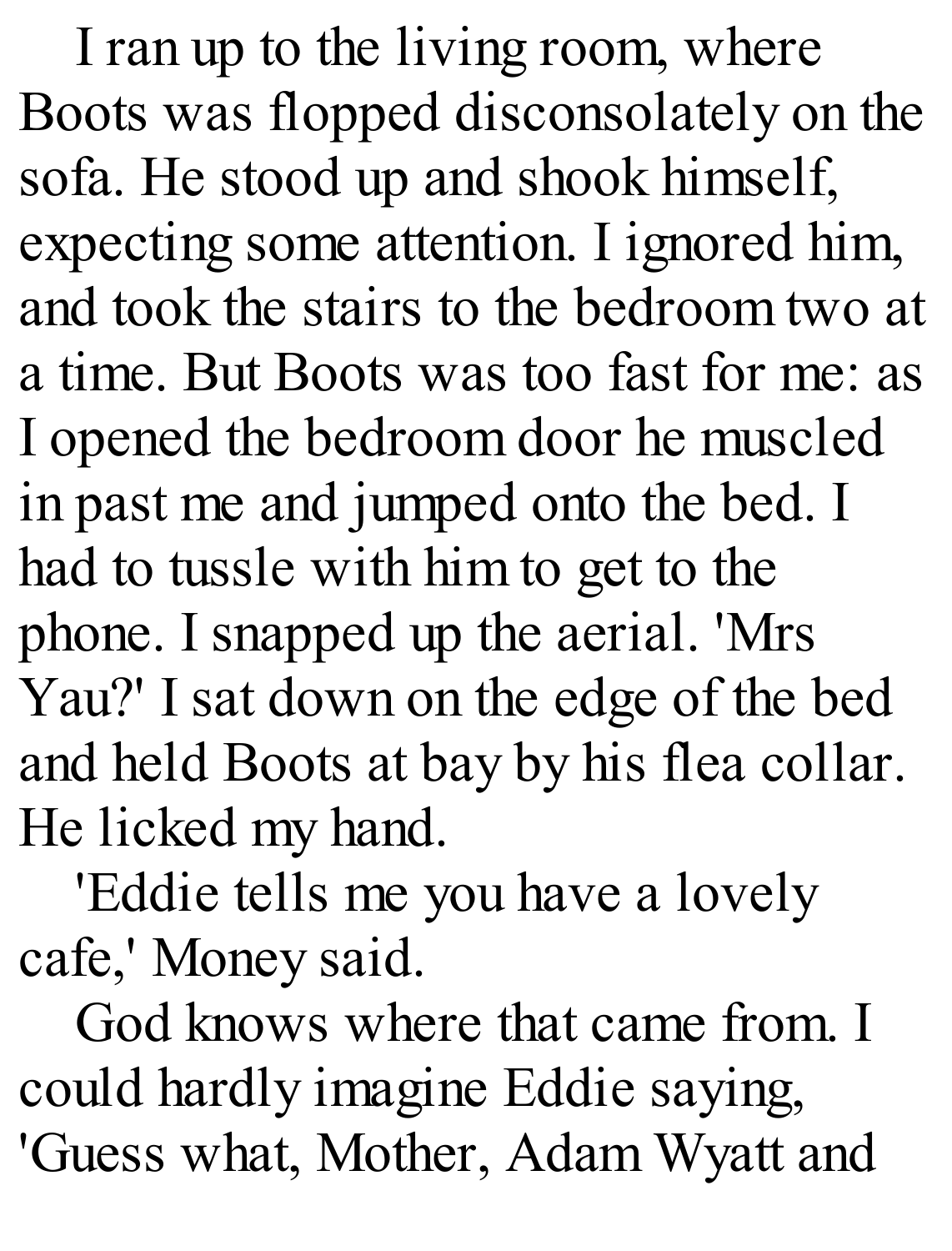his wife run this lovely cafe...'

'Thank you,' I said.

'Look, Adam, I realise you're busy but we really ought to meet up. I haven't seen you since Jimmy... How does next Friday suit you?'

'I'll have to ask Eva,' I said.

'I'm not inviting Eva.'

This was more the woman I

remembered; I almost smiled.

'Frankly, I don't think she'd be too delighted to know I was seeing you.'

'Do you have to tell your wife everything?'

I stayed silent - the telephonic equivalent of a shrug.

'I don't suppose for a second you've told her about Frank Hamley.'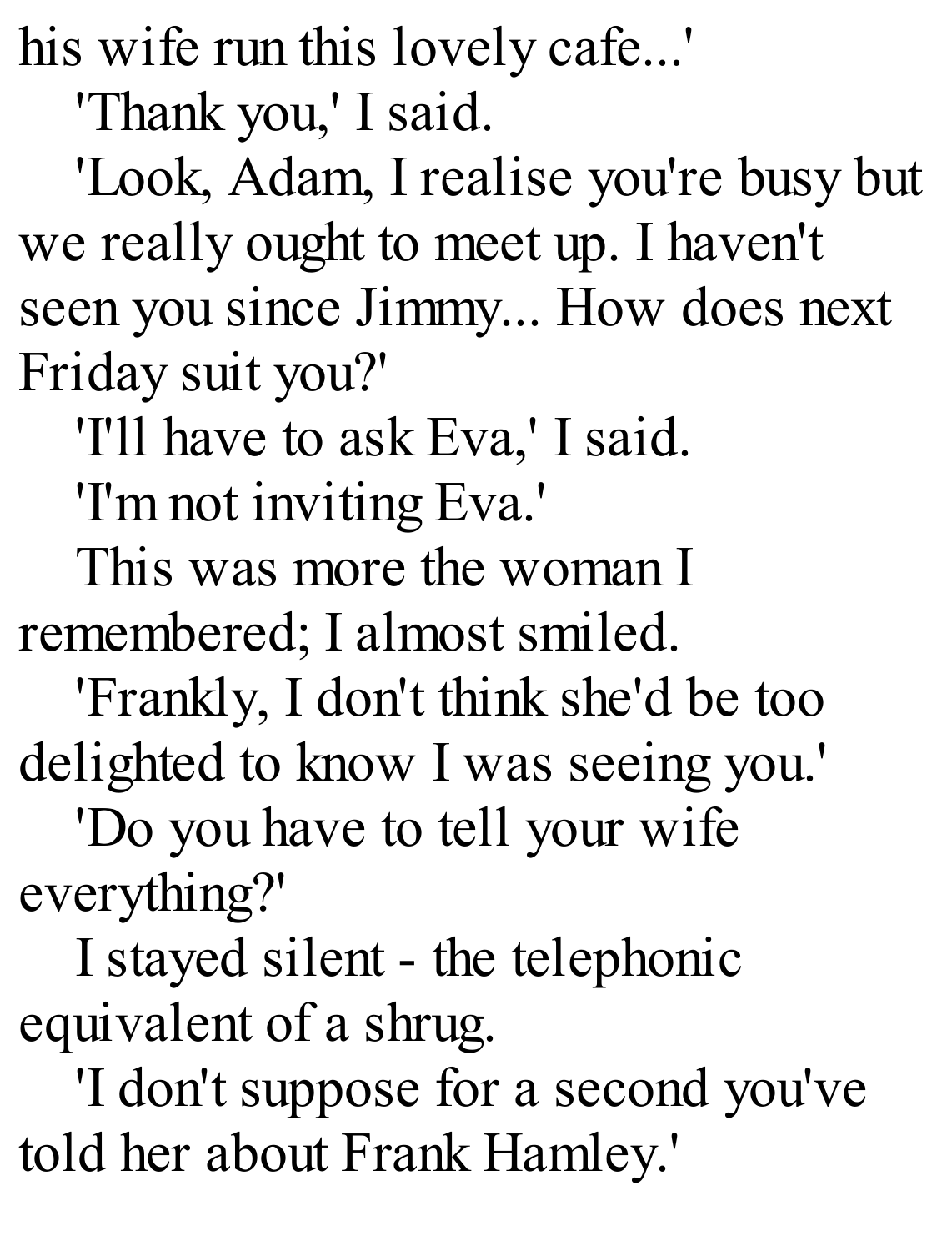Boots leapt on the bed and nuzzled the phone. I clouted him and he fell off the mattress.

'Adam?' 'I'm here.' 'Friday, then,' she said. 'Friday I work at the cafe.' 'Wednesday?' 'I don't think so.'

'You might want to have a read of today's Post before you put me off altogether.'

I swallowed.

'Adam?'

'What's happened?'

'Frank was knocked down by a hit-

and-run crossing Queensway.'

I felt as though I were falling.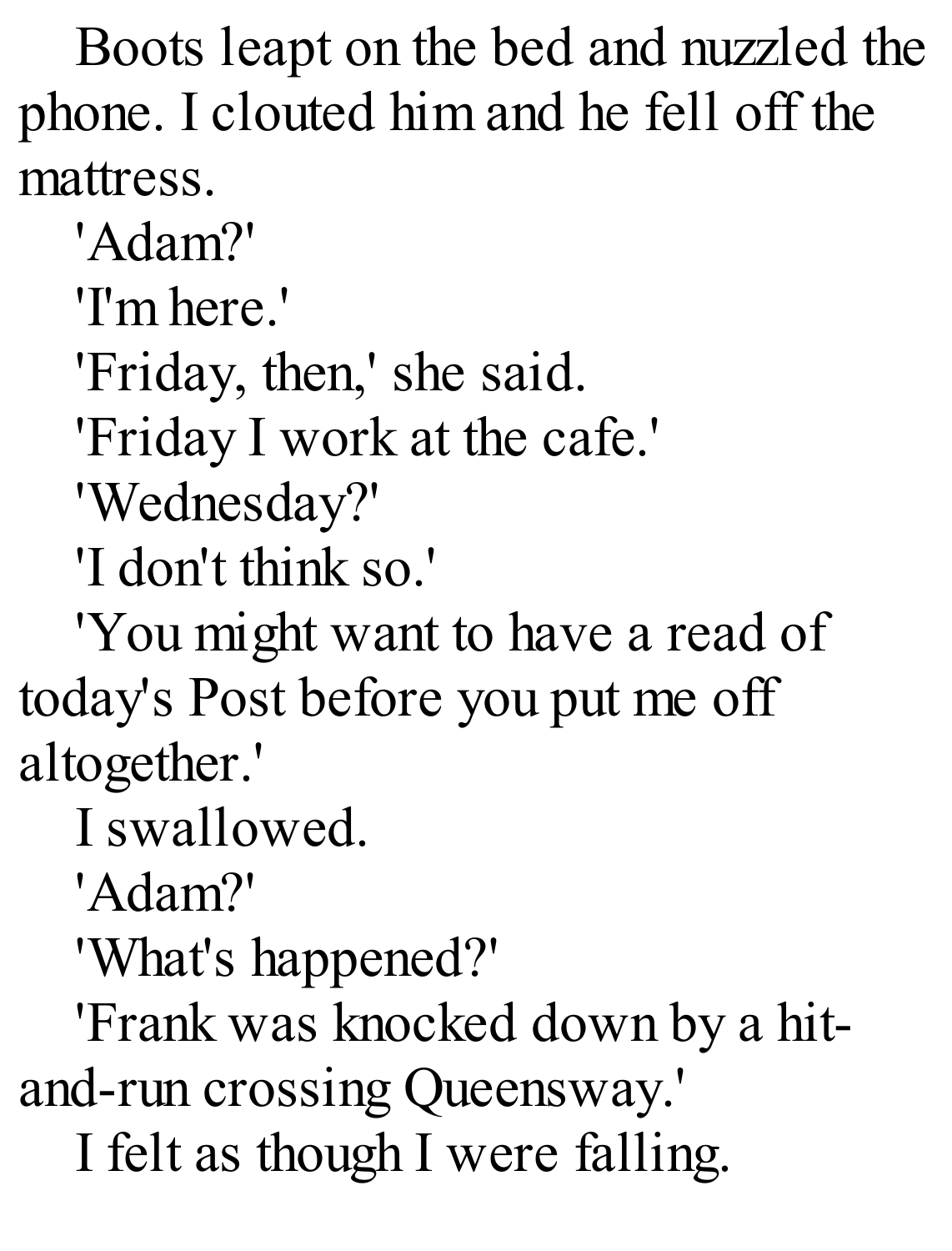'He was due to give further evidence. They don't think he'll regain consciousness.'

'What are you saying?'

'The inquiry is going to be looking for a new witness.'

'You know I wouldn't cooperate.'

'I know,' Money said. 'But I'm not the one who ran over Frank's head.'

## **5.**

I got downstairs again to find things warming up pleasantly. Angelica and Loh Han-Wah were holding hands, listening to a funny story of Eva's. David Kwok had drunk himself silent and Brenda and Flora were bullying him into making a liberal gesture for some charity or other. Hardly anyone noticed when I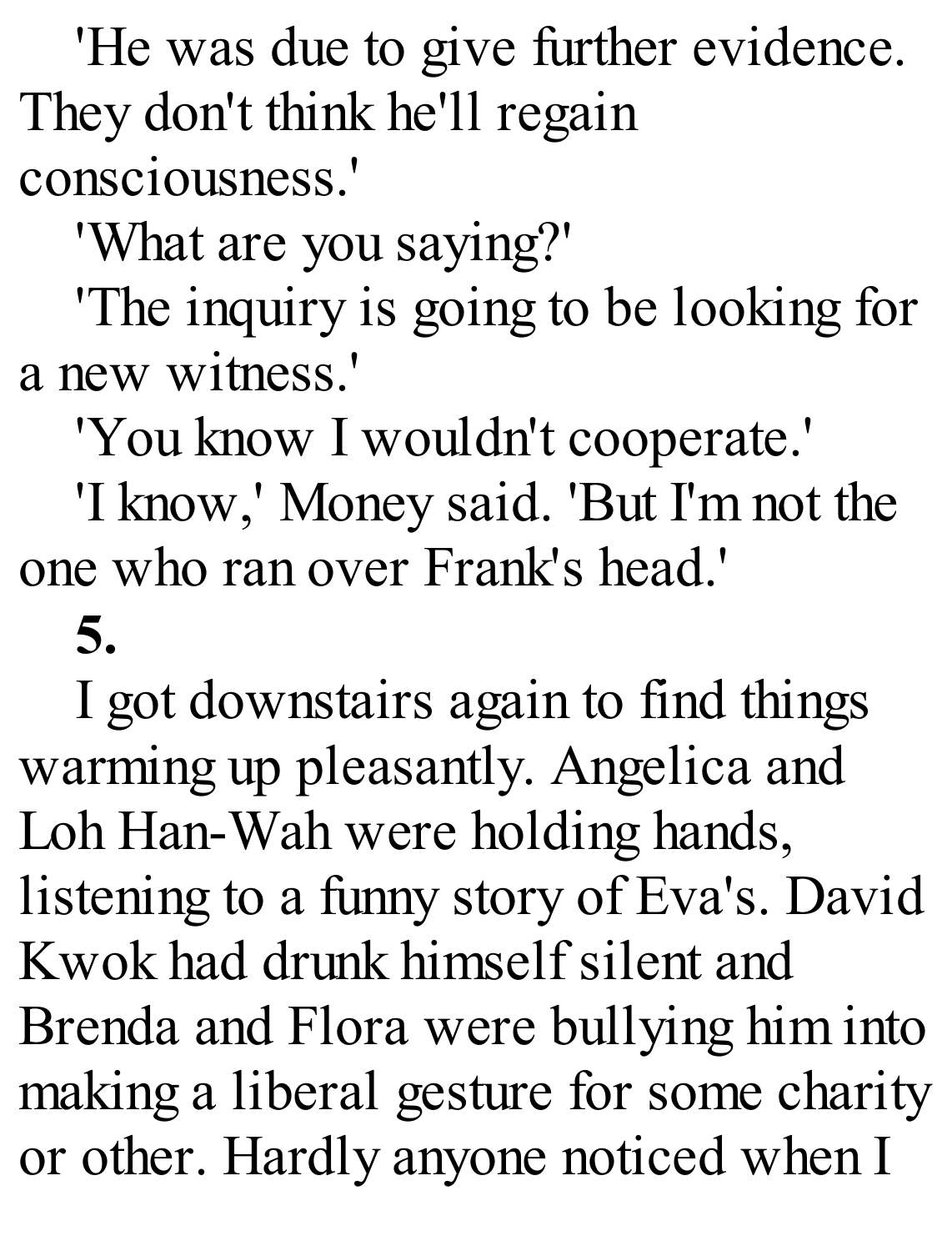took my seat.

'But you must,' Flora insisted. David blinked. 'It'll bring so many interesting people to your new gallery - '

Loh's laughter drowned out Flora's third-degree. Eva, pleased with her story, leaned over to me. 'Who was it?' she said.

'Some old friends,' I said, off the top of my head.

'Who?'

'Mike and Ylwa,' I said. They were old acquaintances of mine from Hong Kong. Still there, for all I knew.

'Really?' Eva looked like she wanted all sorts of gossip, so I set about clearing the table of empty bottles. 'More wine, anyone?'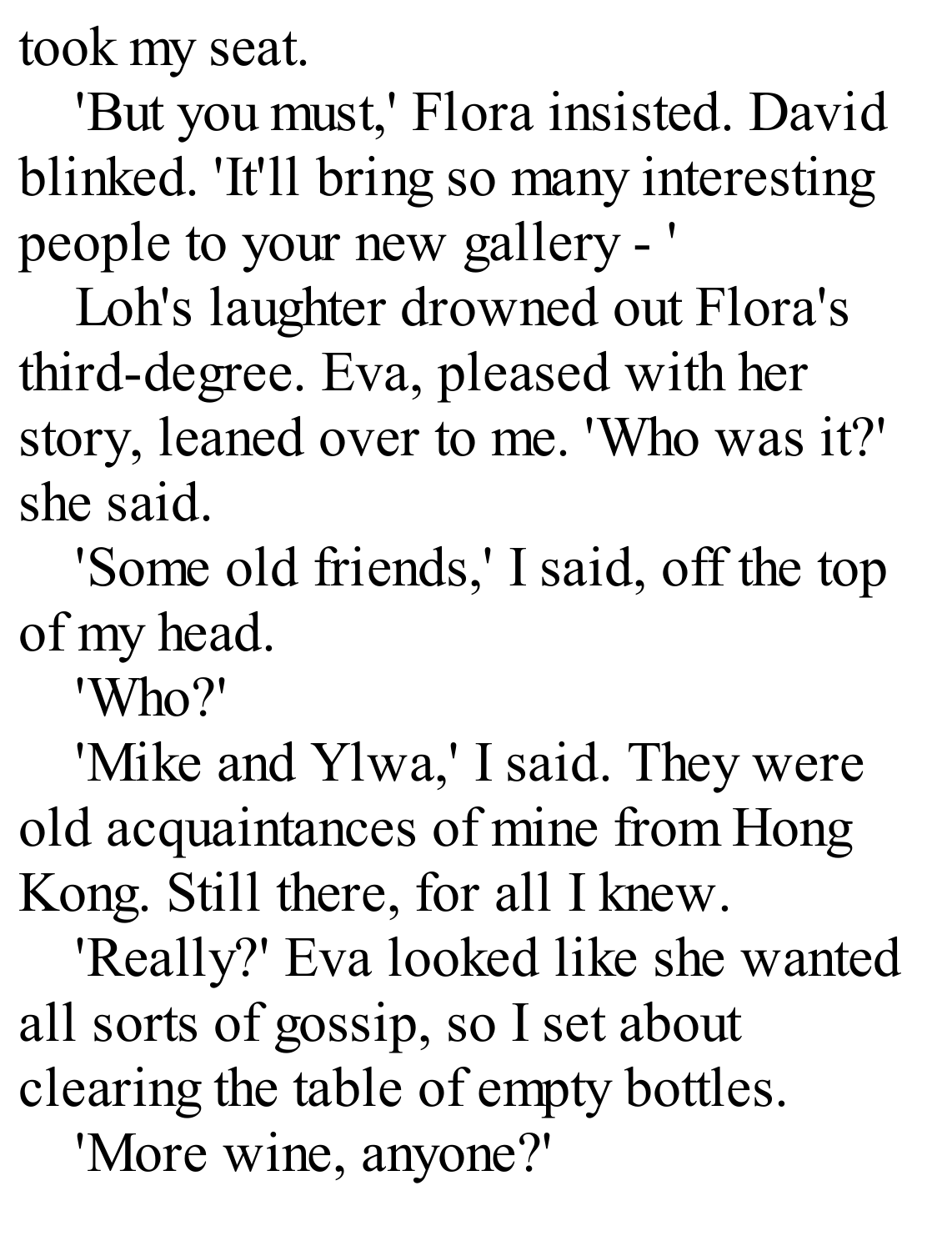Flora and Brenda wanted David Kwok to auction something for a regional opera company they fancied.

'Something small,' Flora suggested. 'Something jade.'

They all left early, off to mansions in Barnes and mill-houses in quaint little villages served by the M4. Eva washed up. I dried.

'Even when you grill it, it just falls apart,' Eva complained. 'Let's not do it again.'

She had cooked a favourite of hers this evening - talapia with a peach salsa. She'd lifted it from a copy of House & Garden.

'It was delicious,' I said, and meant it. 'It looked like we'd scraped it off the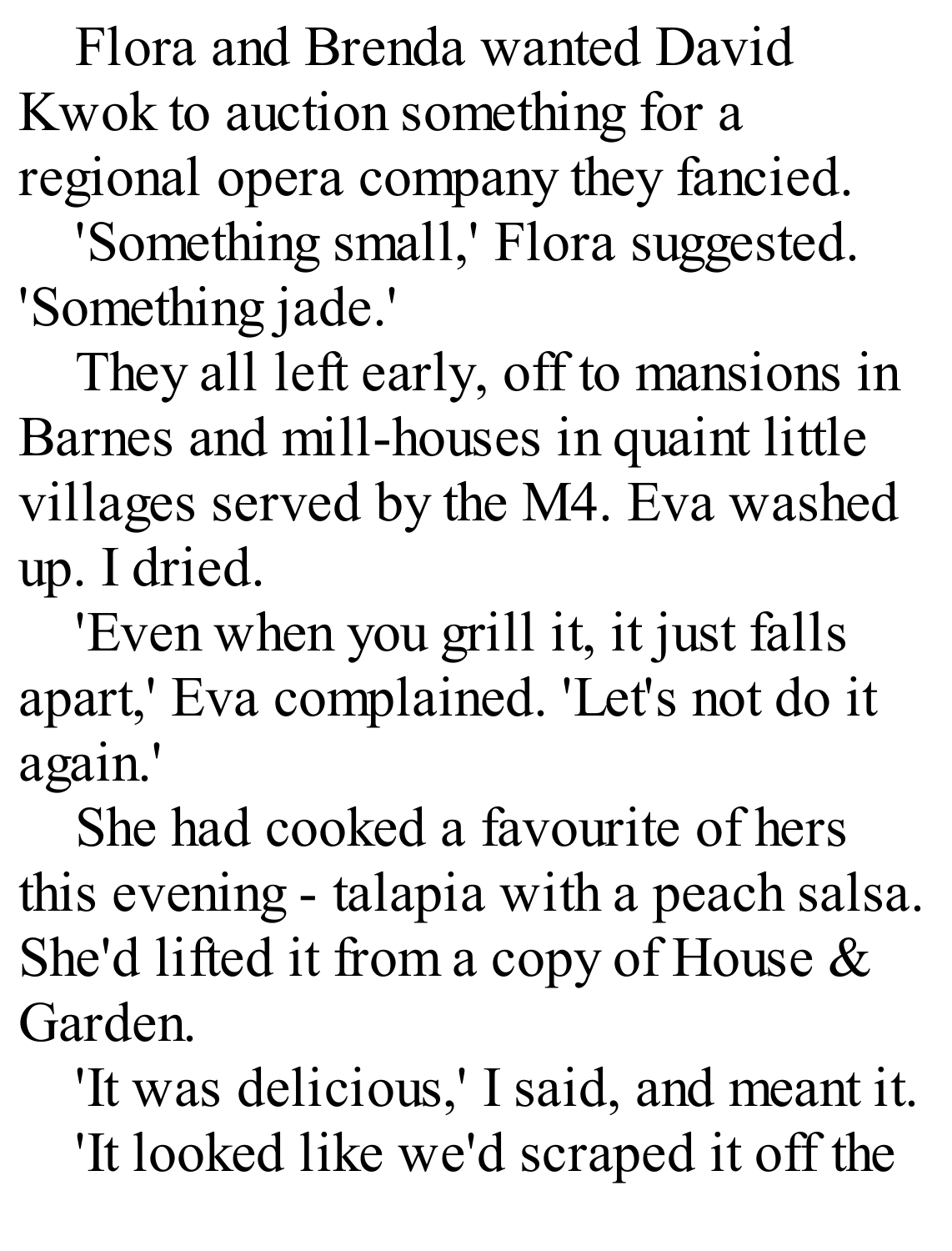grill.'

'Nobody cares about that.'

But Eva cared. Nothing, apparently, had been quite right. 'We should just have plonked a bowl of fruit on the table,' she said, demolishing each stage of her perfectly nice meal in turn.

'You like tirami su.'

'It was too wet,' she said.

I let it go. It wasn't the food was upsetting her, it was the people, and the games they played. There was a third of a bottle of red still on the table, but I resisted and screwed the cork in. Eva snapped off her rubber gloves. 'Let's leave this.'

'I'll finish.'

'No. Come to bed.'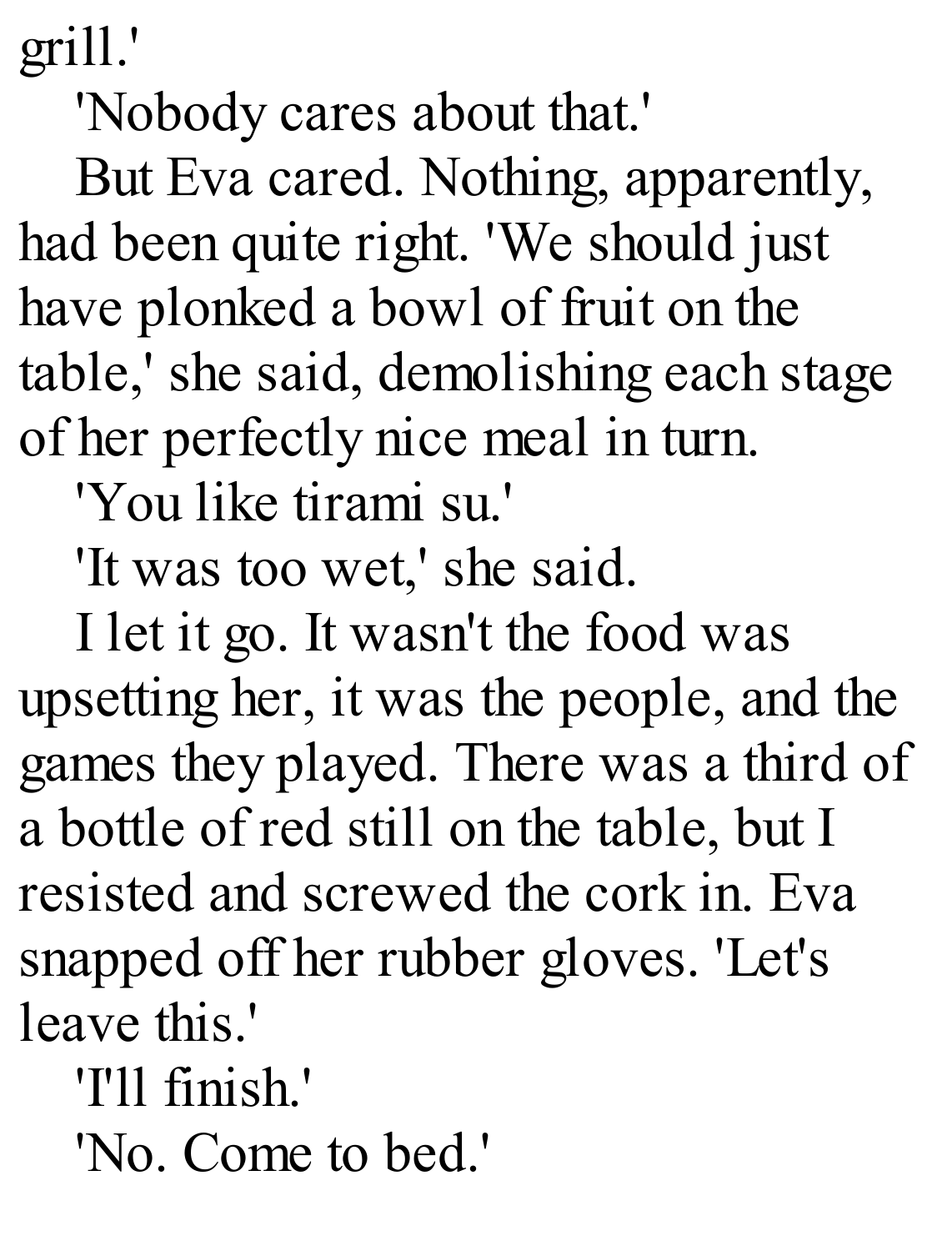I followed her up.

In the bedroom, she took off her earrings and heeled her way out of her shoes. Boots bounded up the stairs. Eva swung the door shut on him and after a couple of minutes whining and scrabbling, he got the message and thumped back down the stairs.

I watched her undress. It had been a long while since we had been this intimate with each other. Her body surprised me. The way it had thickened. Was her period due? I had no idea. She slipped into bed. I finished undressing and got in beside her. The sheets smelled of dog. She reached for me. Her hands touched my hands. Fumbling, I took hold of her. She rolled onto her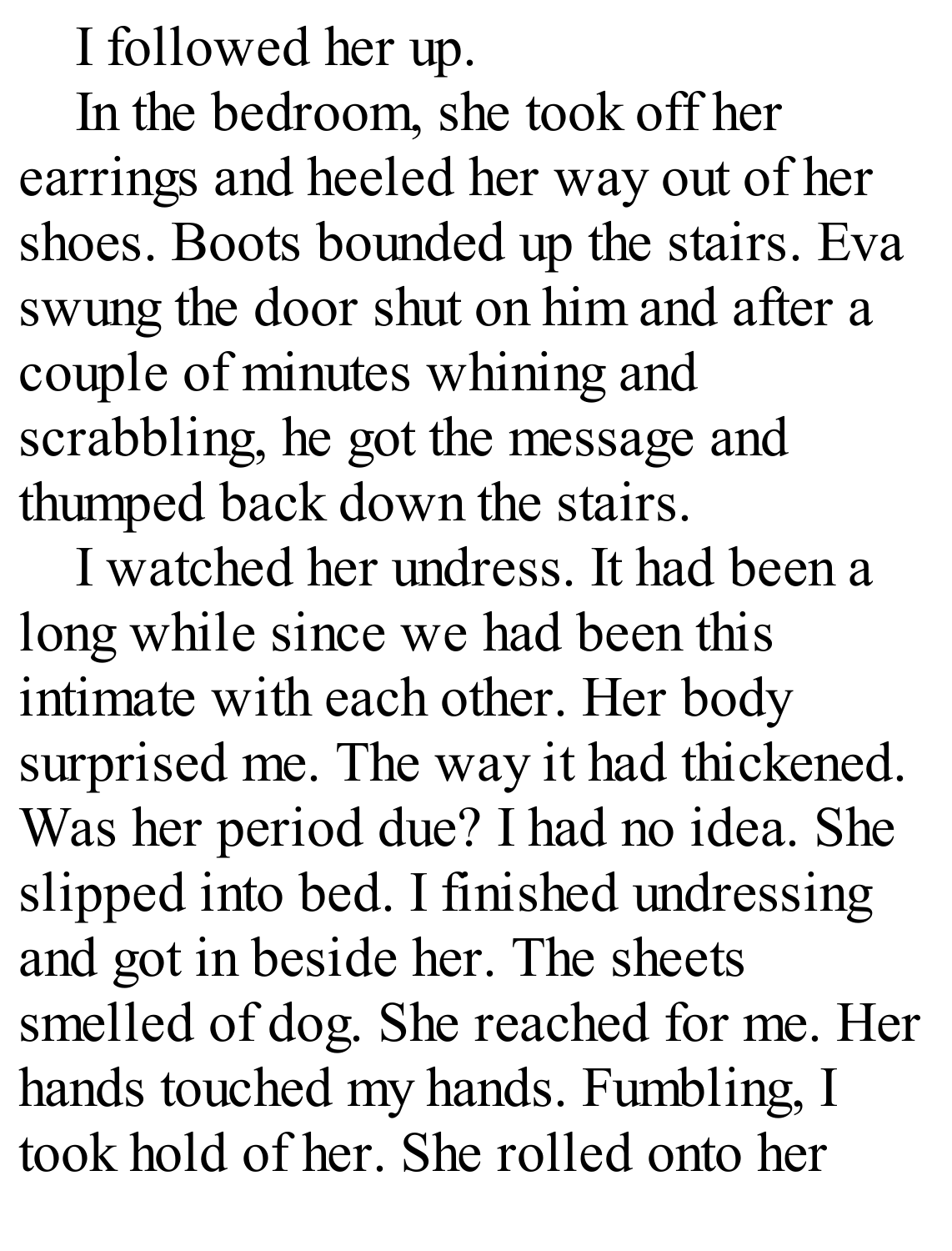front, moving closer. I laid my hand like a dead thing on her back. The knobs of her spine made a ridged line against my palm.

'Thanks for tonight,' she said.

'I'm sorry I got a bit pissed.'

'Did you?'

I yawned. I couldn't help it.

'What did they have to say?'

'Who?'

'Mike and Ylwa.'

I'd had time, by now, to get my story straight. 'It was a social call,' I said. They're coming to London in about a month.'

'It was nice of them to look us up.' She smiled, the way she used to. 'Don't you think it's nice?'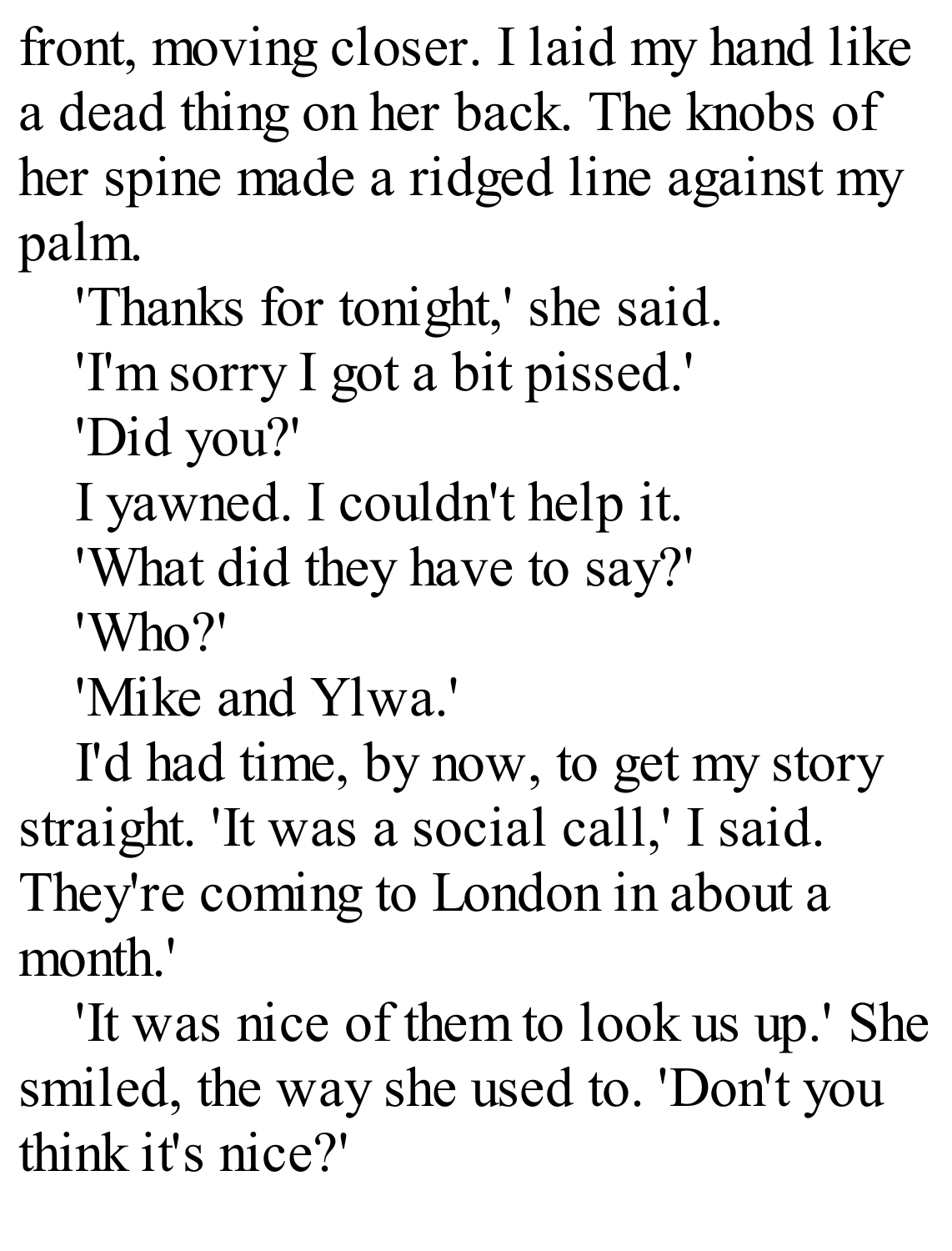'Yeah,' I said, resisting another yawn. She touched my cheek. 'Sleep tight.' I closed my eyes. Relief flooded me. I couldn't lie to her any more - not tonight. I lay there a minute, forcing my shoulders to untense. I thought she was going to turn off the light, but nothing happened. I opened my eyes. She was looking at me. 'What are those marks on your neck?'

I rubbed at them, hiding them; I turned the other way. 'Just muck, I suppose. I should have had a shower when I came  $in'$ 

She believed me. Because I was a good liar. Because it was easier.

She turned out the light.

**6.**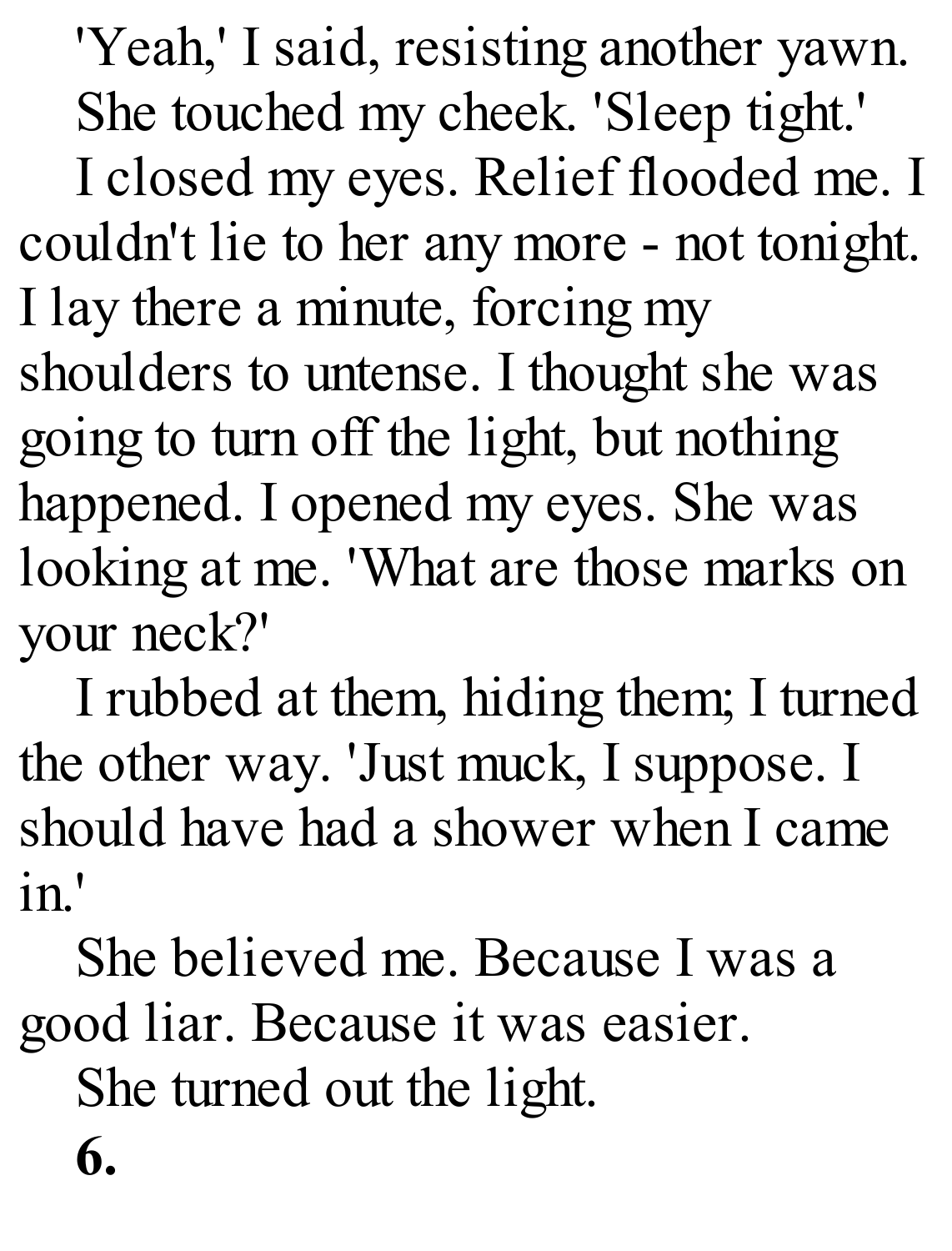Money Yau lived in one of those huge Georgian piles overlooking Blackheath. I had the taxi drop me at the bottom of Eliot Hill, and walked the last half mile from Lewisham. The streetlights fell away at the edge of the scrubland, and the roads that criss-crossed the darkness were barely wide enough for the BMWs and Volvos that frequented them. In place of road markings were lines of fussy white stakes, everywhere chipped and scraped after one too many private parties at the V&A, one too many bottles of rioja at Zinc.

Jimmy Yau bought the place, thinking to retire here come the Hnadover. He never lived to enjoy it. He'd have been the only householder on Wat Tyler Road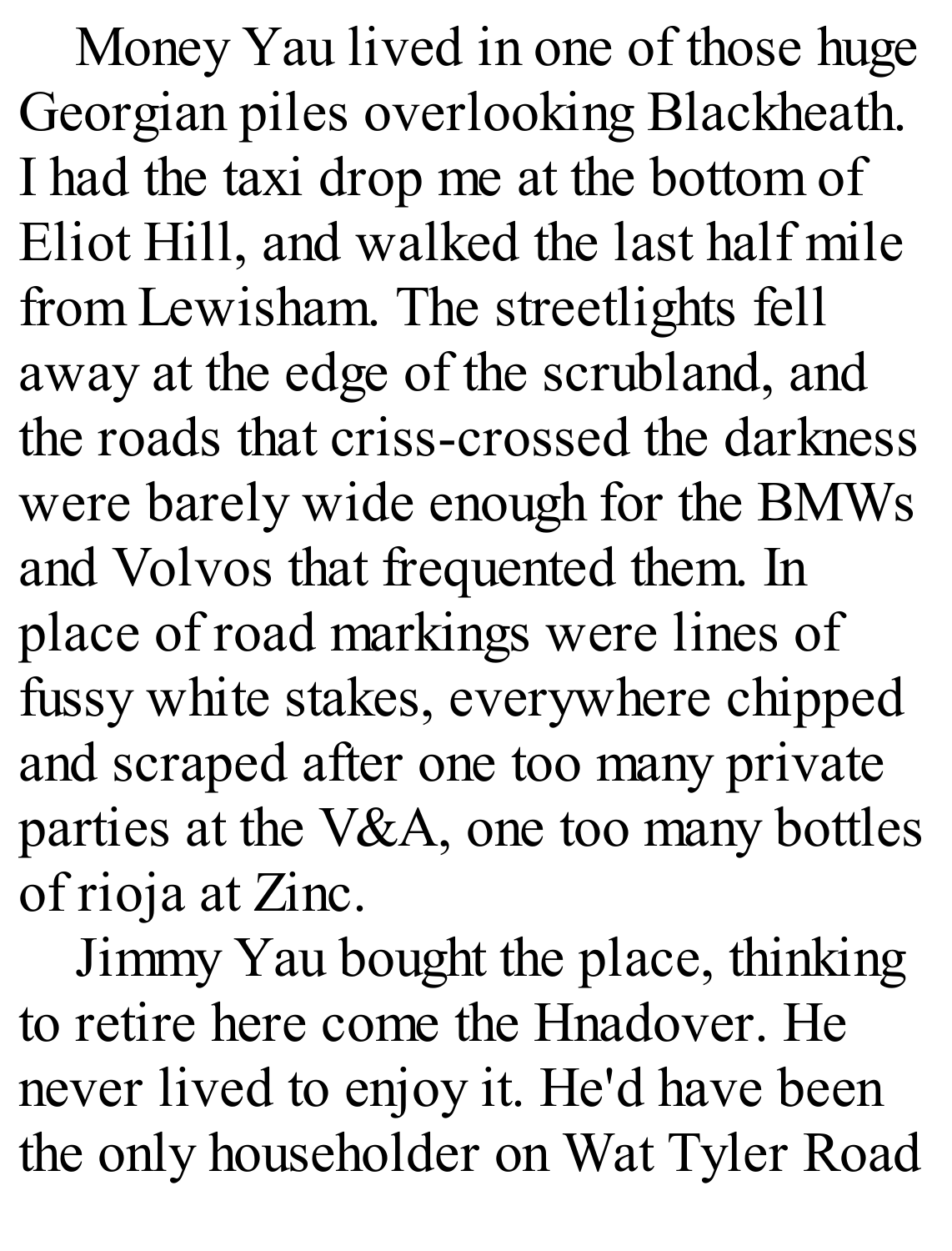who didn't belong to the Chelsea Arts Club. What he had seen in the place I had no idea, unless it was an ancestral preference for high ground. I imagined him, in furs and leather helmet, defending his hilltop palisade. It was the only picture I had of him that ever seemed to sum him up.

The gate was open when I arrived. I caught a glimpse of white walls, elegant high windows, honeysuckle

- the security light flashed on the moment I stepped on the gravel. I stumbled through a halogen glare and took shelter in the porch. They must have noticed the light go on inside because the front door was already ajar.

'Adam.'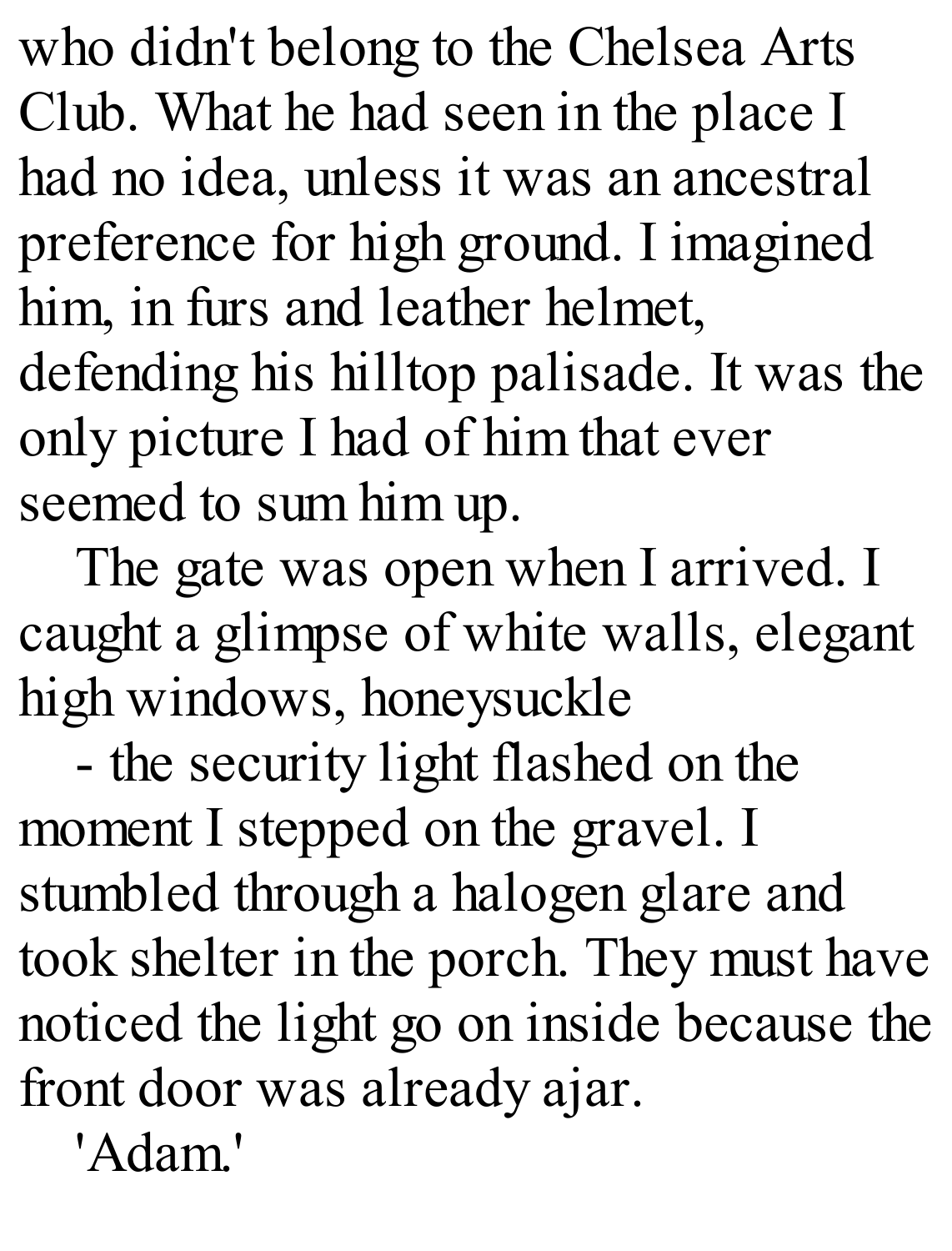I was still dazzled, and the light from the hall was streaming out past the girl who stood there. All I could see was her silhouette.

'Remember me?' she said. There was an edge to her voice; she had expected more from me than this rabbit-in-theheadlights gawp.

'Zoe,' I said, stupidly.

She was at least as tall as her father. Much taller than Brian and Eddie. I wondered if they envied her that

- her physical similarity to their father.

'Come on in.'

'I hoped you'd be here,' I said, stepping past her. Her hair smelled sweet and androgynous - CK One, I told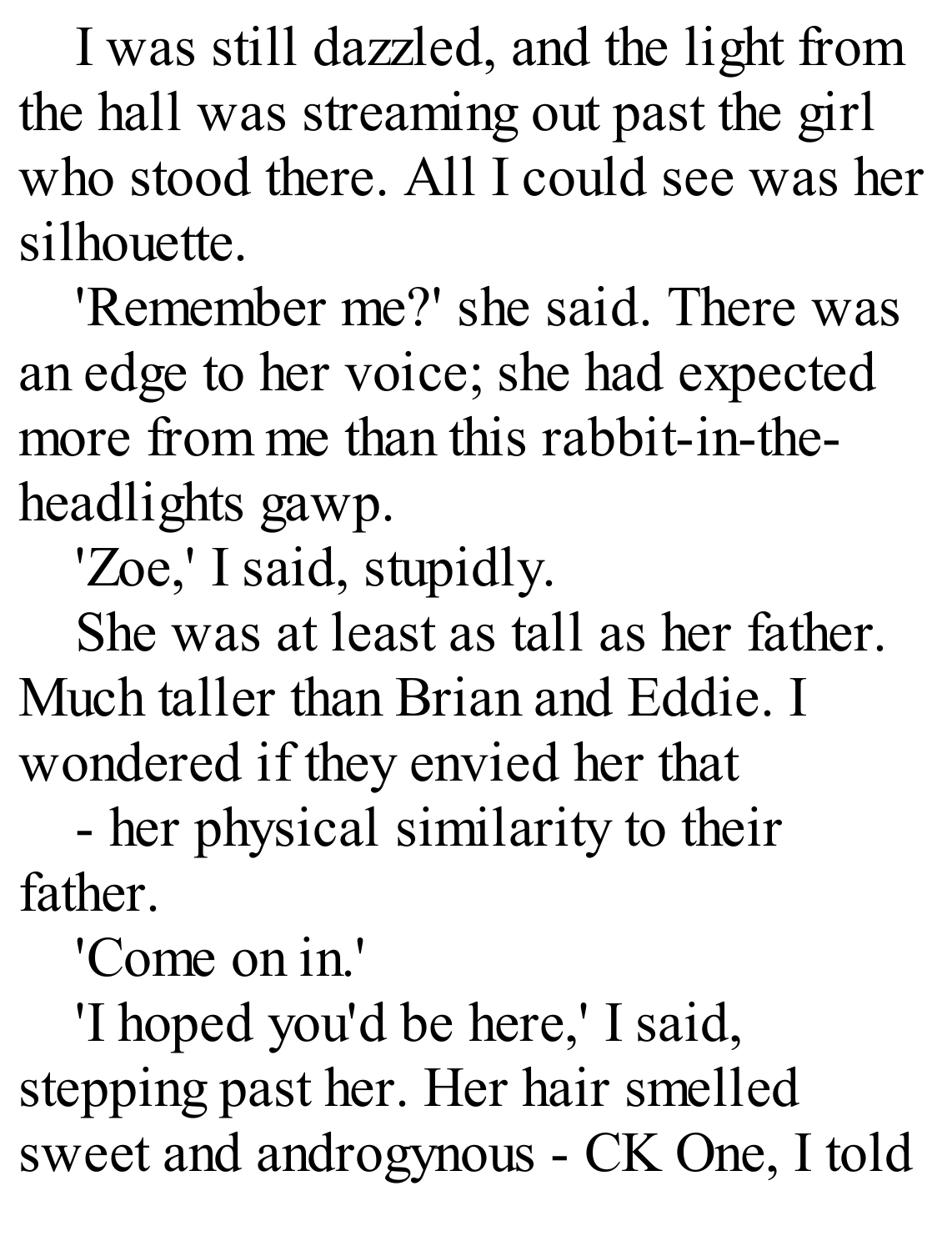myself, though I knew well enough that startling scent. I watched as she shut the door. She was wearing a georgette slip dress sheer enough that I could follow her long, too-slender legs past the beaded hem. Her Miu-Miu sandals were so wafer-thin, the straps so wire-tight, they had to be some kind of NASA byproduct.

'Mother's in the kitchen still. Would you like a drink?' The pearl studs in her ears picked up and accentuated her eerie, blind-seeming grey eyes. Her teenage gawkiness was gone, but she had filled out hardly at all. Her breasts were tiny, pointed nubs against the grey silk. She looked more than ever like a halfstarved Siamese.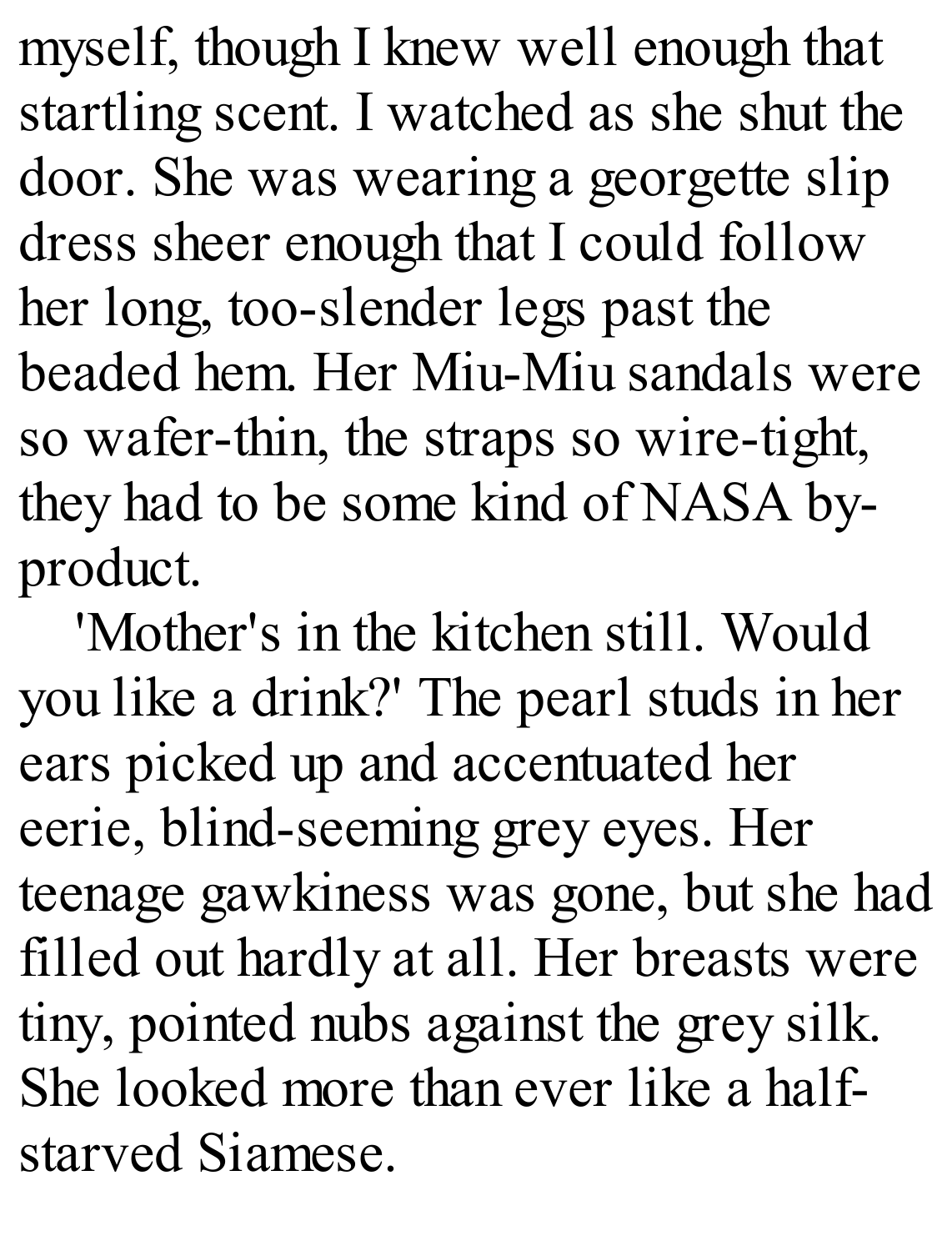I followed her into the living room.

'Do you still drink rum?' she said; she was watching me in the mirror above the drinks cabinet.

'White, if you have it.'

'Bacardi?'

My mate Ron. 'Why not?'

Her eyes didn't leave me once.

I sat down uninvited on the sofa and stared into the fire. 'I noticed there's a film on tonight. One of Brian and Eddie's.' It was one of those gas contraptions, the flames too blue at their heart to be convincing. 'I think I remember it. What's it called?'

'Full Auto Angel,' she said.

'I set my video.'

'I thought you couldn't watch them.'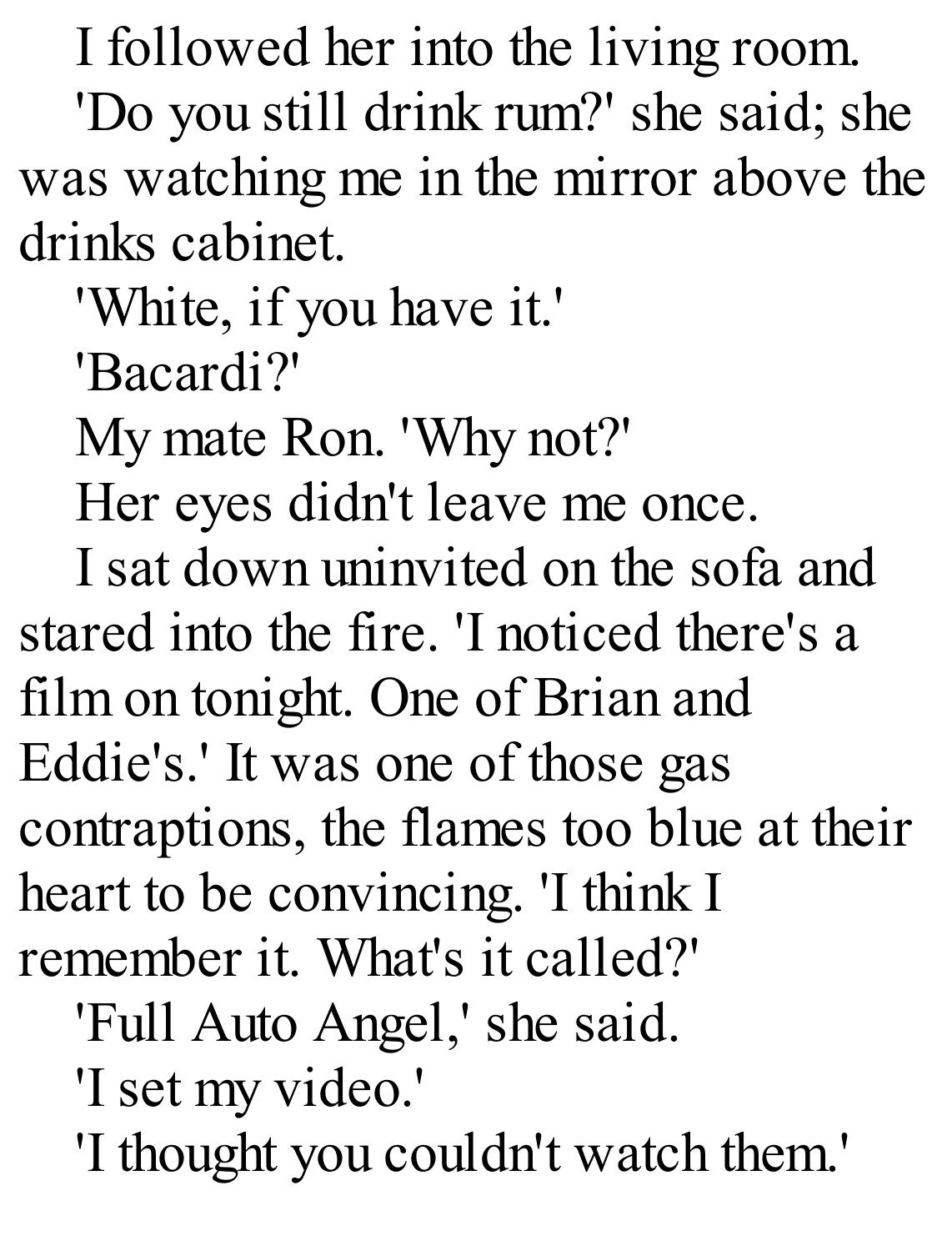'Well,' I said.

'There.' She sat on the seat next to mine, sipping from a glass that was clear and ice-filled, like mine. How old was she now? Twenty. Twenty-one. Her arms were smooth and unblemished. I thought about Brian and Eddie. I wondered where her scars were.

'How's Eva?' she said.

'Fine.'

'Eddie said your cafe's nice.' She drew her nails through her hair, drawing it from her ear, showing off her smooth, freshly shaved arm-pit.

I looked away. 'I guess it's what I need right now,' I said, and strained the rum out of the ice. As soon as I swallowed I knew it was a mistake.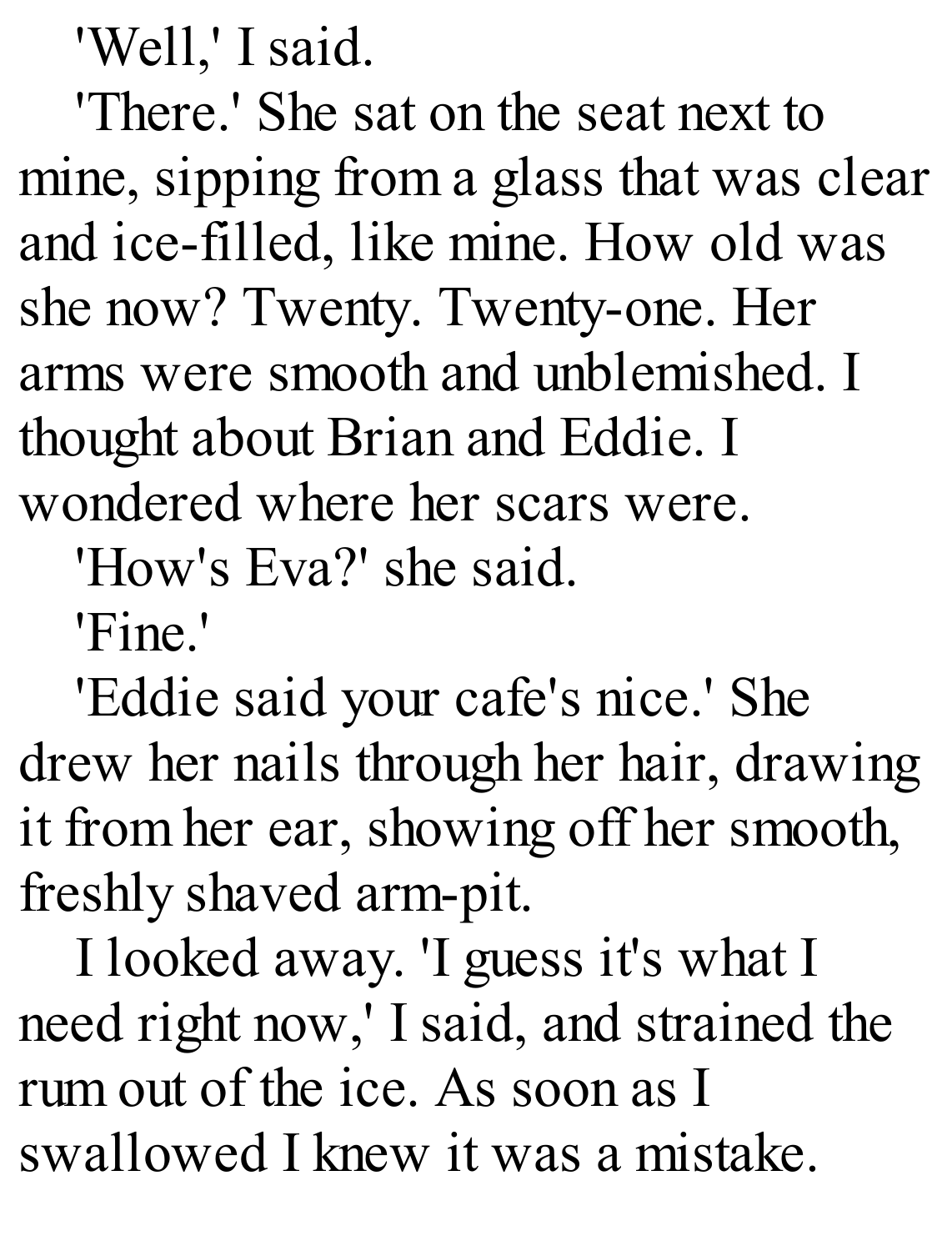Everything went rubber: my neck, my gut. I closed my eyes, fighting a sudden nausea. Deep inside, the aliens flexed, multiple elbows drumming at my chest wall as they sucked the clear hot goodness from my intestines.

'And Justin?'

'Justin's well,' I said, when I could.

'Where is he now?'

'A school in Kent.'

I tried breathing, and decided it was good.

'Knox Lodge,' I said. 'It's a special school. New.'

'I missed you at the service.'

'I wasn't invited.'

'Would you have come?'

Jimmy Yau was always getting in the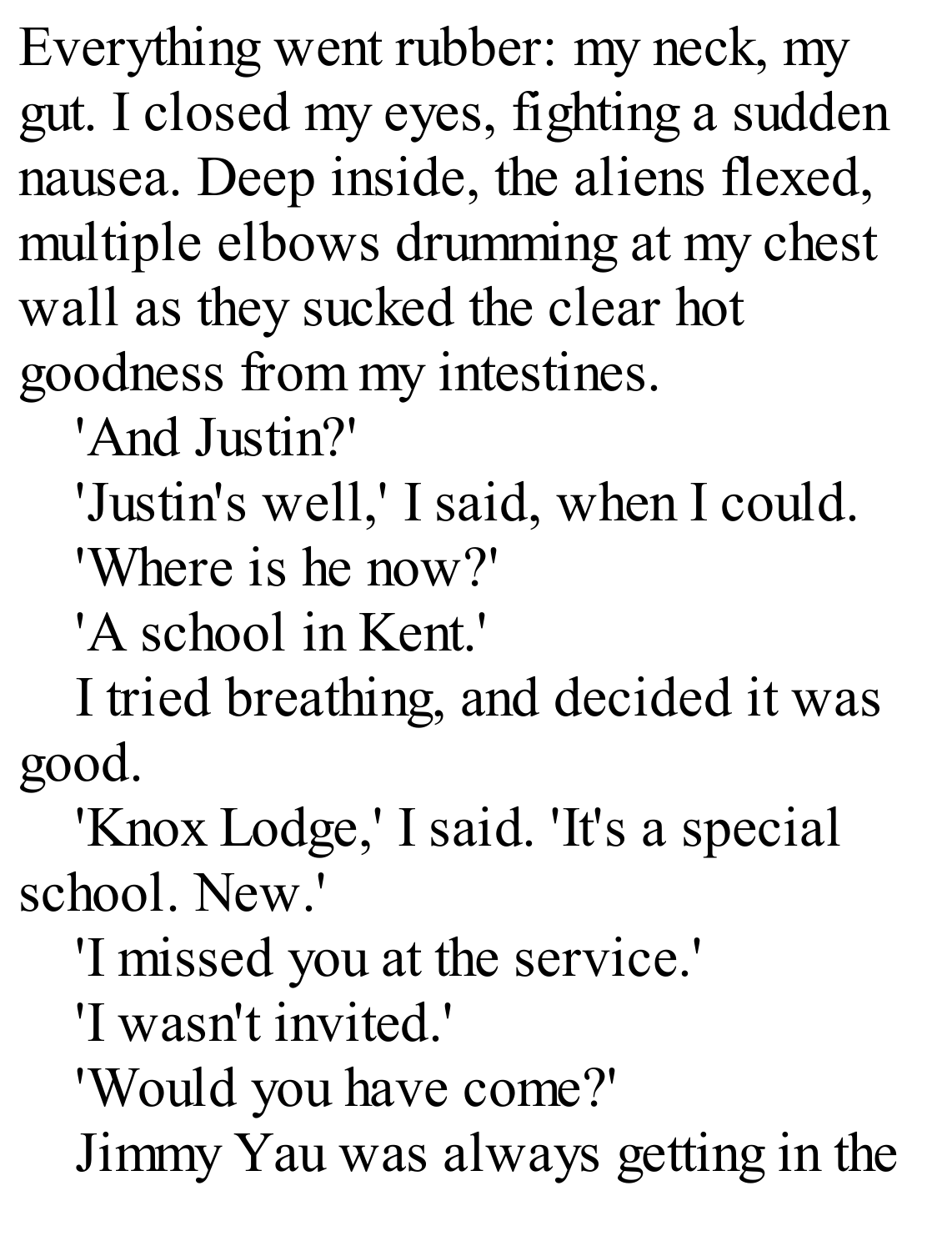way of Zoe and me. Death itself had not stopped him.

'Dad liked you a lot,' she said. She looked at the fire. She drank her drink. 'Do you miss him?'

I didn't know what to say.

She put her glass down with a thunk on the coffee table. 'Nobody else does,' she said.

'I'm sure that's not true.'

'Mother's angry with him.'

'That's not so unusual - '

'Granddad's lost his mind. Brian and Eddie, well, they wouldn't show feeling if you chopped them into little pieces in front of each other.'

I dared a small smile.

Zoe watched me. As usual, she was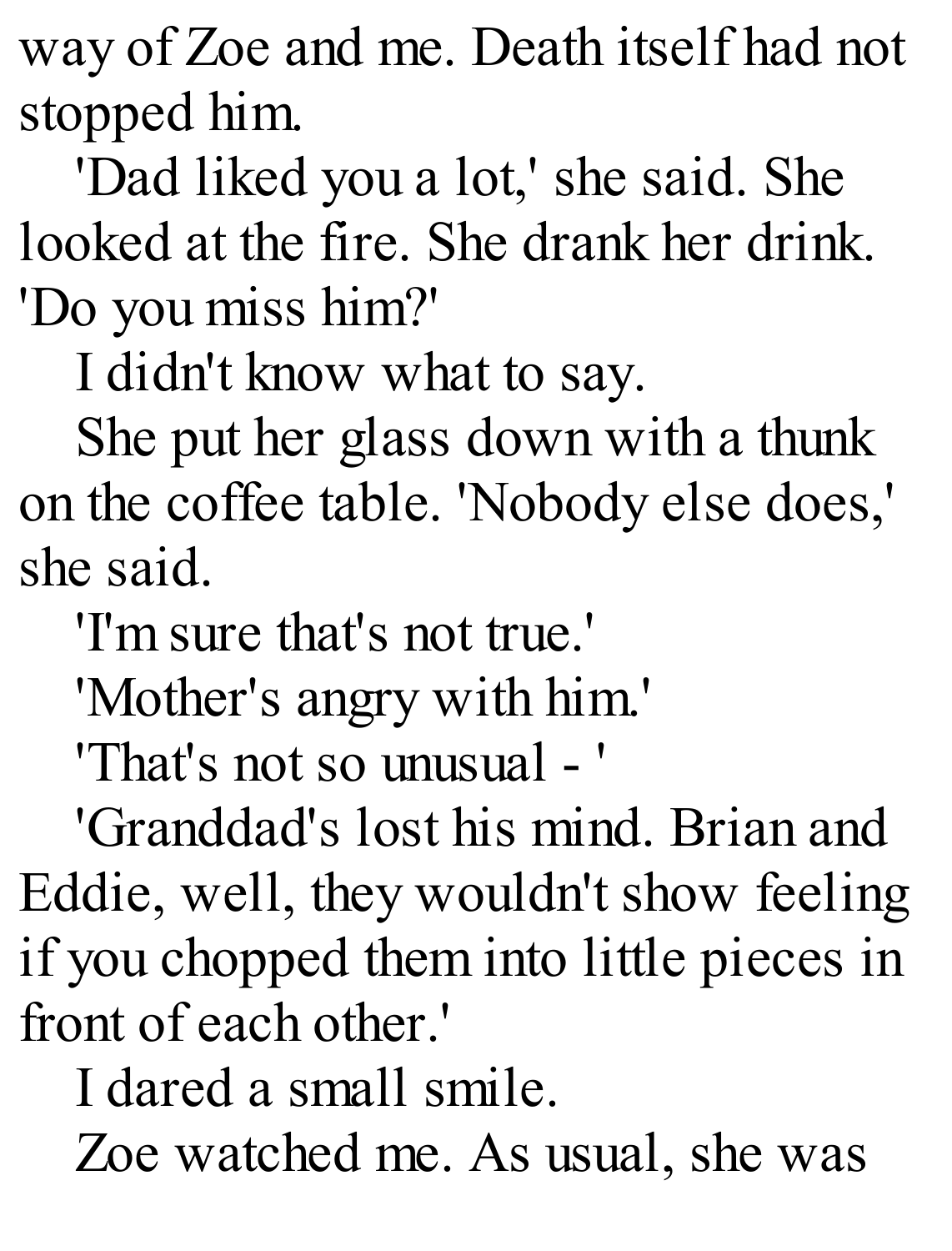hungry for something.

'I miss him,' I said. 'In some ways I'm not sorry about what happened. I took a lot of damage, knowing him.'

'Adam?'

I turned in my seat. Drops of split rum chilled my thigh.

'I hope you set your video.' Money Yau had aged a lot in the two years since we'd last met. The whiteness of her hair I had expected; but not the way her face had sunken in. 'I'm so glad we've done this at last,' she said.

'Money.' I stood up. 'It's good to see you.'

Her eyes, which had always seemed so mild and reticent, alone still held the spark of life. And her voice that too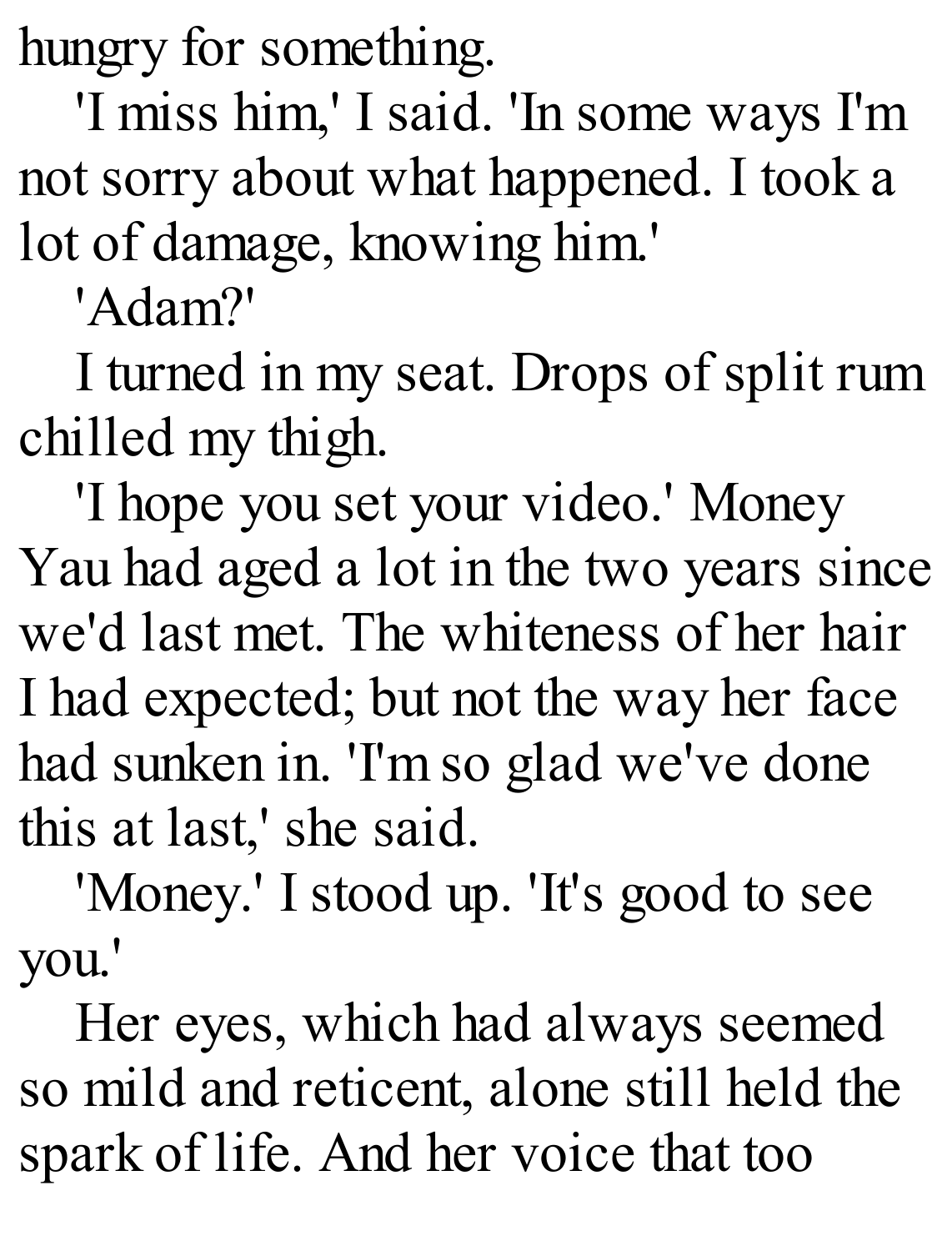remained poised and youthful. The overall effect was of a vital and indomitable woman looking and speaking through a grotesque paper mask. 'Come through to the dining room,' she said. 'Everything's set.'

Eddie and Brian were carrying dishes in from the kitchen. Eddie grinned his not-quite-friendly grin and asked me how I was doing. Brian, distracted by my arrival, lost the plot and began orbiting the table, anxiously sniffing the food on each plate. Obviously this meal was something he found profoundly unconvincing - a charade he might yet penetrate, given brains enough and time. Either Eddie had been having a little joke with me, or Money had changed her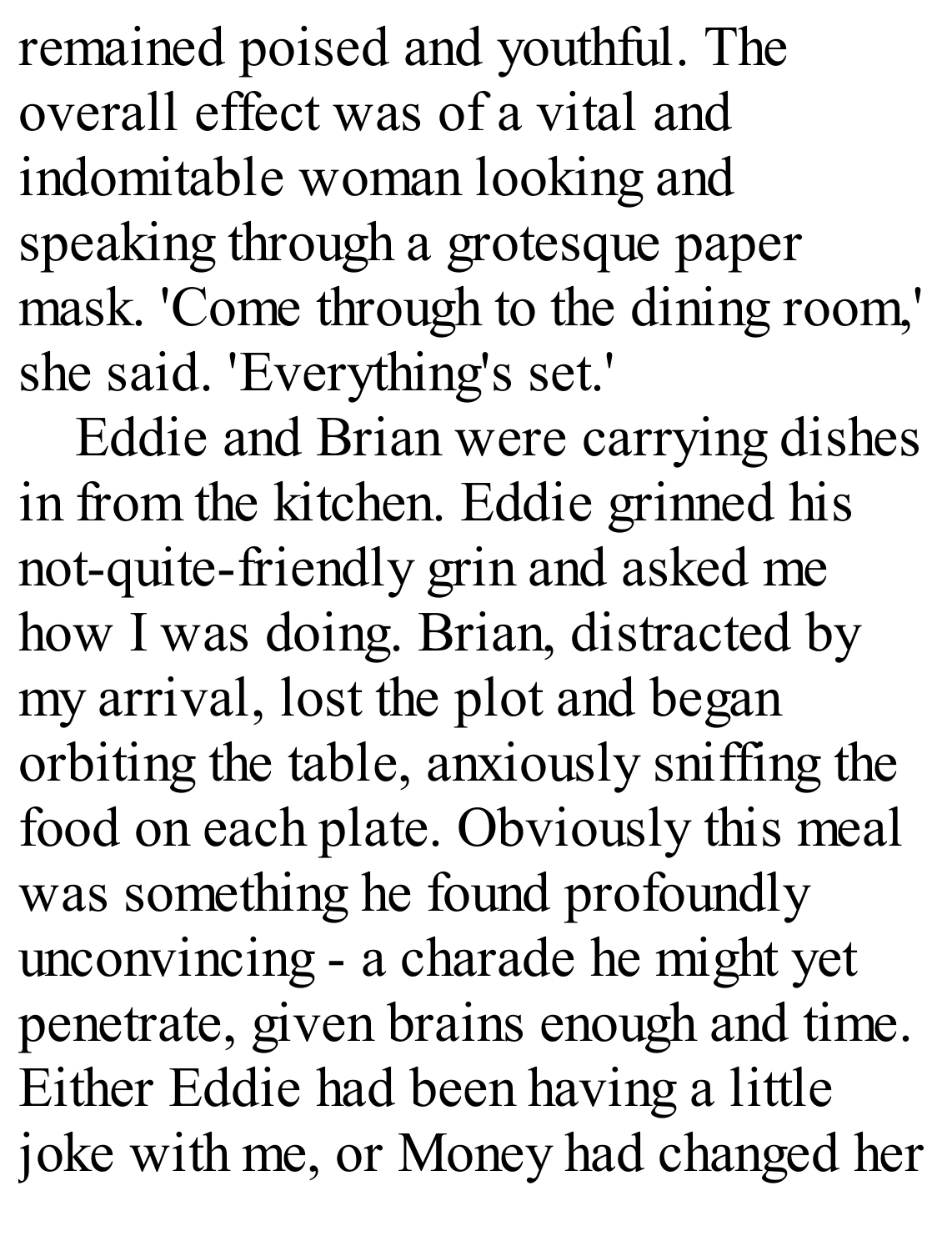mind about serving eels. Crispy duck was followed by red mullet in a hot ginger sauce, a dish of bitter melon, and a salad of cucumber and beansprouts and about half a ton of salt. I'd forgotten how much of a taste I'd acquired for the Hong Kong style: I ate so fast I hardly spoke. Plus, I was trying to soak up Zoe's toogenerous glass of rum. My insides were okay but my head still felt like it was bobbing about near the ceiling rose. When I swallowed it lashed about at the end of my rubber umbilical neck.

'It's quite an early one,' Money said/ 'Isn't it, Eddie?'

'Yeah,' said Eddie, poking experimentally at his mobile phone. 'My husband did the choreography.'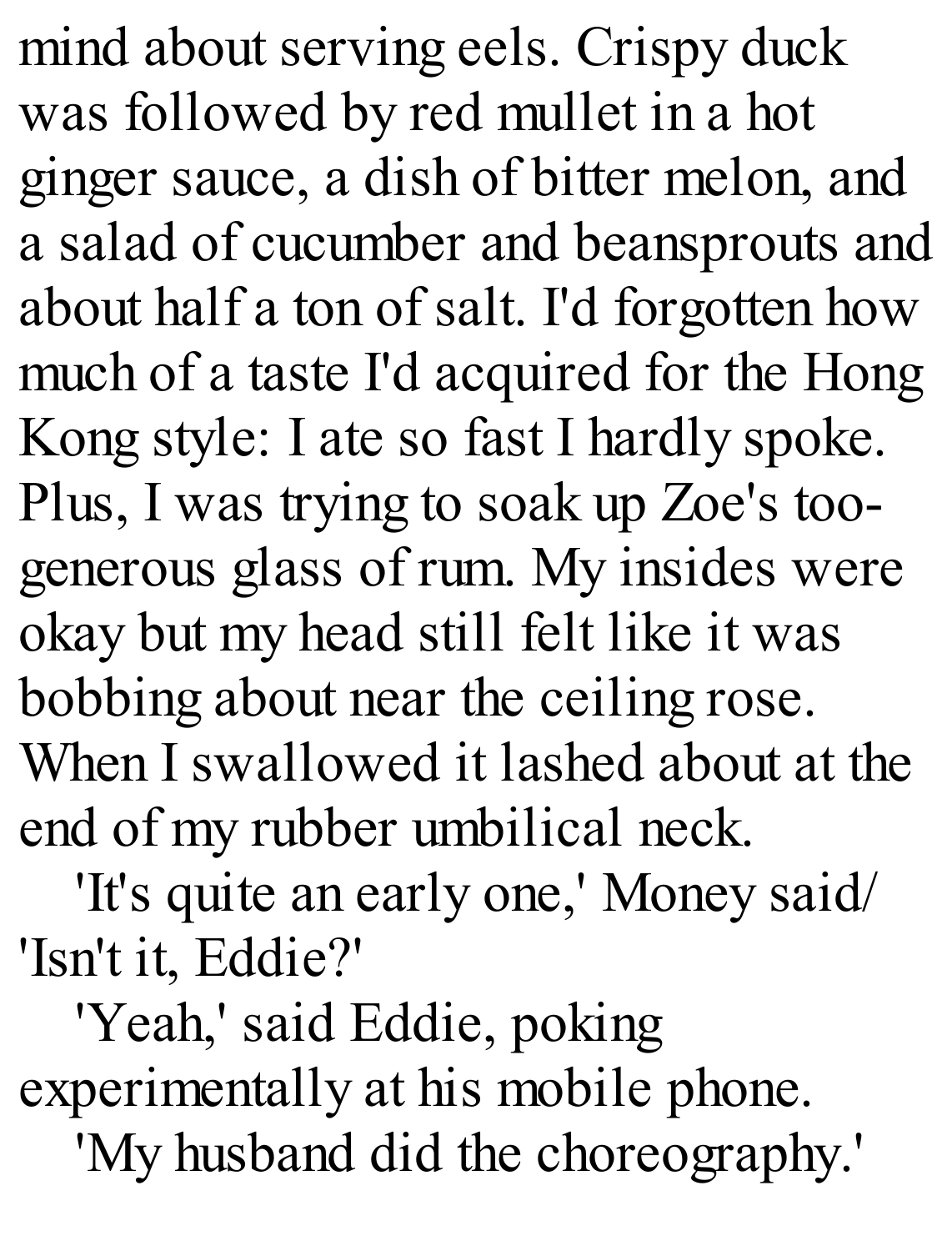It had always puzzled me, the simple pride Money took in talking up hher sons' films. As though she didn't know full well where they came from, or what they had involved. I wondered what the commissioning editor at Channel 4 would think - some silk-tie innocent, scoffing posh school dinners in the Union - were he suddenly to be confronted by Eddie's smile, Brian's drowned eyes, their arms, their burned and shredded backs.

I tried to get her to talk about Jimmy, I suppose to show Zoe I cared.

'Privacy came naturally to Jimmy,' Money said. 'It's very hard, now that he's gone, to know what to do for the best.'

'Zoe tells me his father doesn't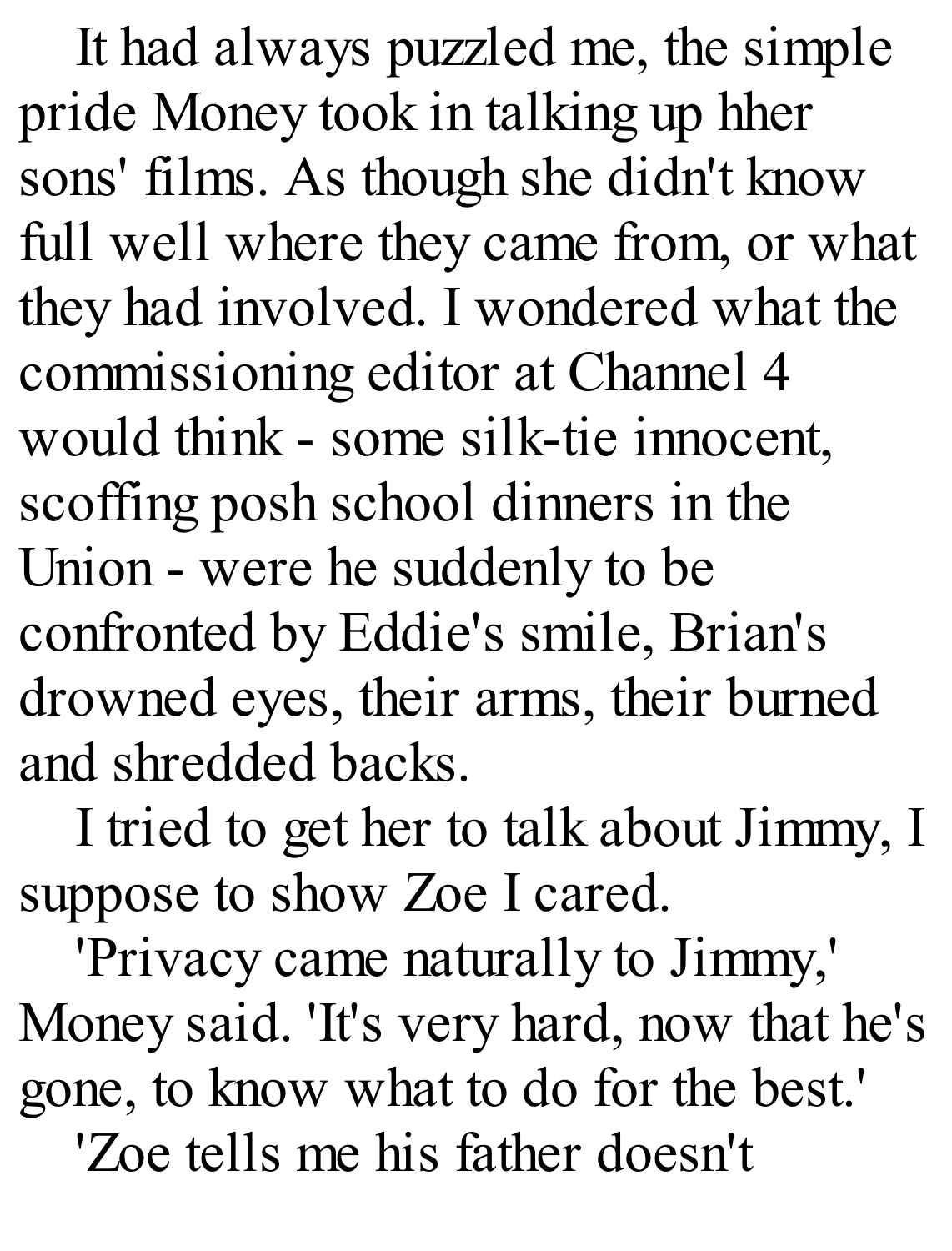understand what happened.'

'Zhenshu's senile,' she said, flatly, refusing my easy sympathy. There were other things on her mind.

'Most of these are businesses I've never heard of. I'm beginning to think some of these so-called managers are taking me for a ride.'

I nodded and grunted, my mouth full of rice scented with lotus flowers. I felt awkward, listening to Money's business problems when her children were in the room. Not that Brian or Eddie were paying any attention. Some communication was taking place between them, some wordless, piquant traffic. They seemed to stir and turn their heads and move their hands in unison, as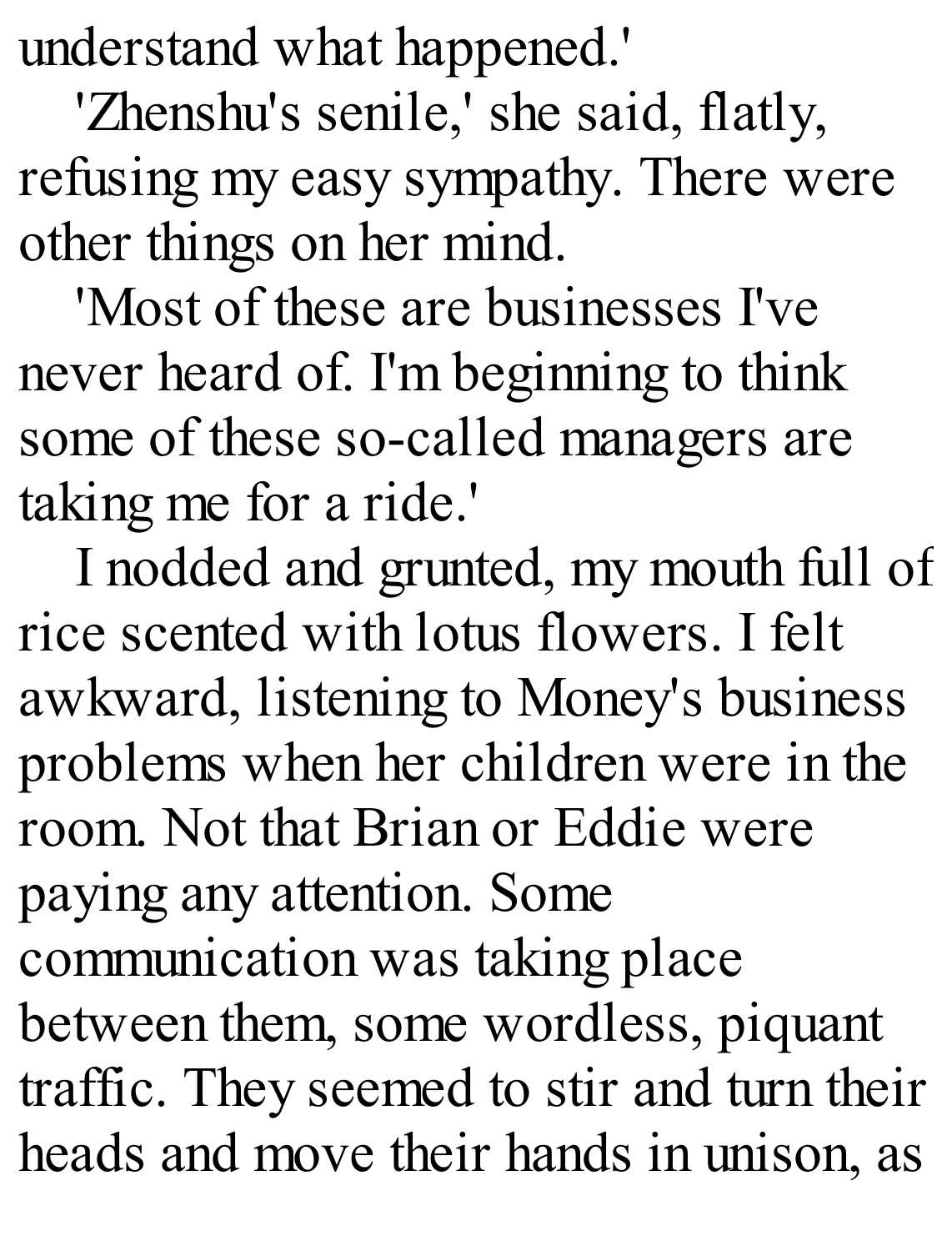though this unlooked-for and unprecedented screening had triggered old routines in them.

'The tax office sent me another reminder.'

I dragged my attention back to Money. She was still on about her financial worries.

'I know they're going to fine me but it's the interest they charge that frightens me.'

A whole case of rum couldn't have made that evening any more surreal than it already was. Each year organised crime launders about twenty billion US dollars through Hong Kong; not a little of it passed through Jimmy Yau's hands at one time or another. And here was his widow, worrying over her annual tax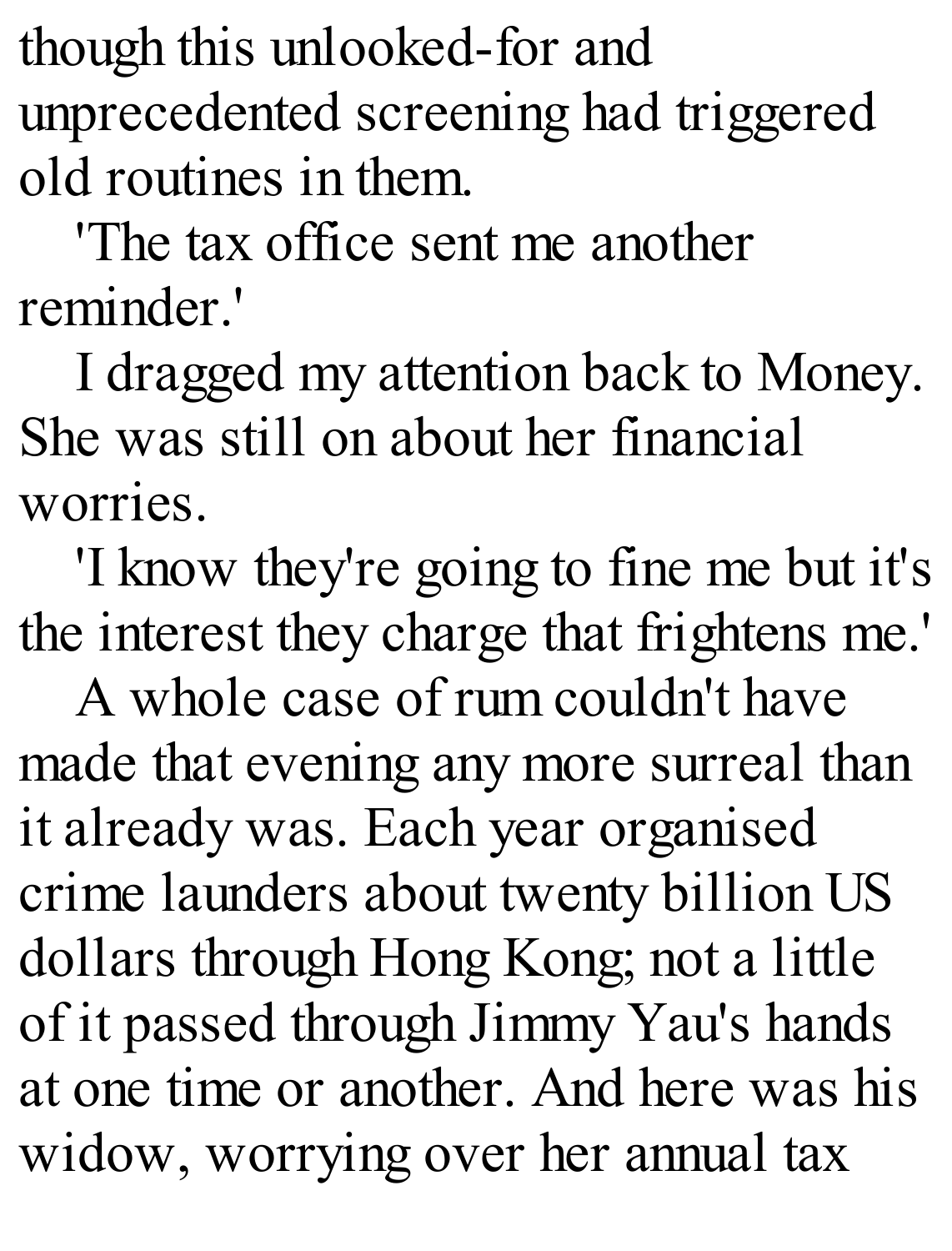return.

The first, stylophoned bars of FŸr Elise burst from Eddie's jean-jacket. He took out his mobile and thumbed it. 'Hello?'

'Edward, turn that thing off.'

'Seb? Right - '

'Ed - '

'Cool.'

'Edward, we're eating.'

Smoothly, Eddie got up from the table and walked to the window, phone still pressed to his ear. 'Eleven thirty, mate. Yeah. Kickin'. Rice grains fell from the lap of his linen trousers. Everything was 'cool' with him. 'Big', or, even 'wicked'. Things were 'happening' with him. His laughter was clipped, anxious, and coke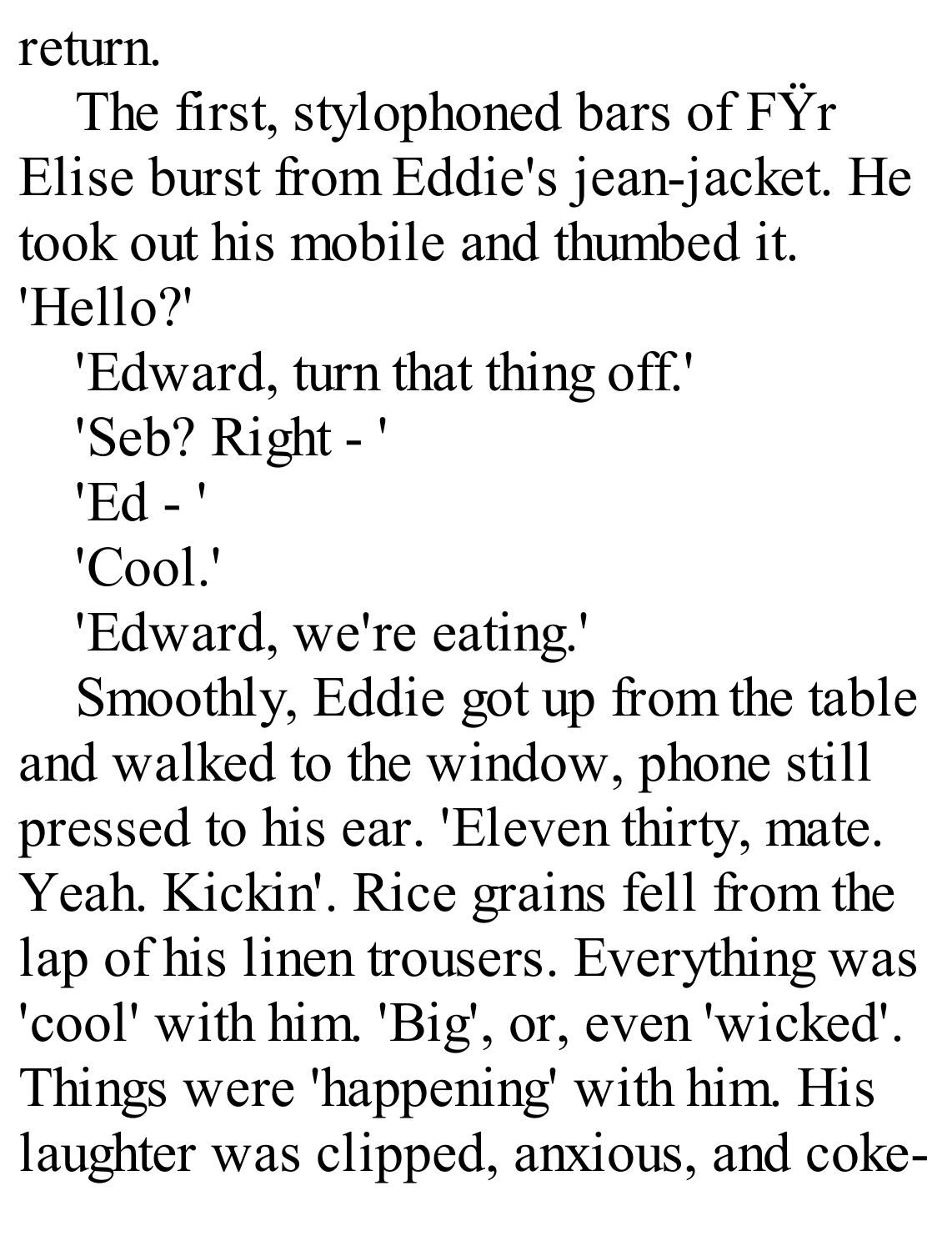fuelled. Brian, meanwhile, sat watching his younger, smarter brother the grub who had usurped him - with eyes flat and impenetrable as steel plate.

'It takes me the whole of every morning, just replying to official enquiries about the estate,' Money complained.

I couldn't work out what she wanted from me. She wasn't so naive: her anxiety over such routine matters had to be part of some strategy. But what was she angling for? I gave her the calmdown speech I'd used on tax evasion suspects: your tax man is your friend and your confessor, with good will all can be redeemed, and so on.

Brian meanwhile had turned his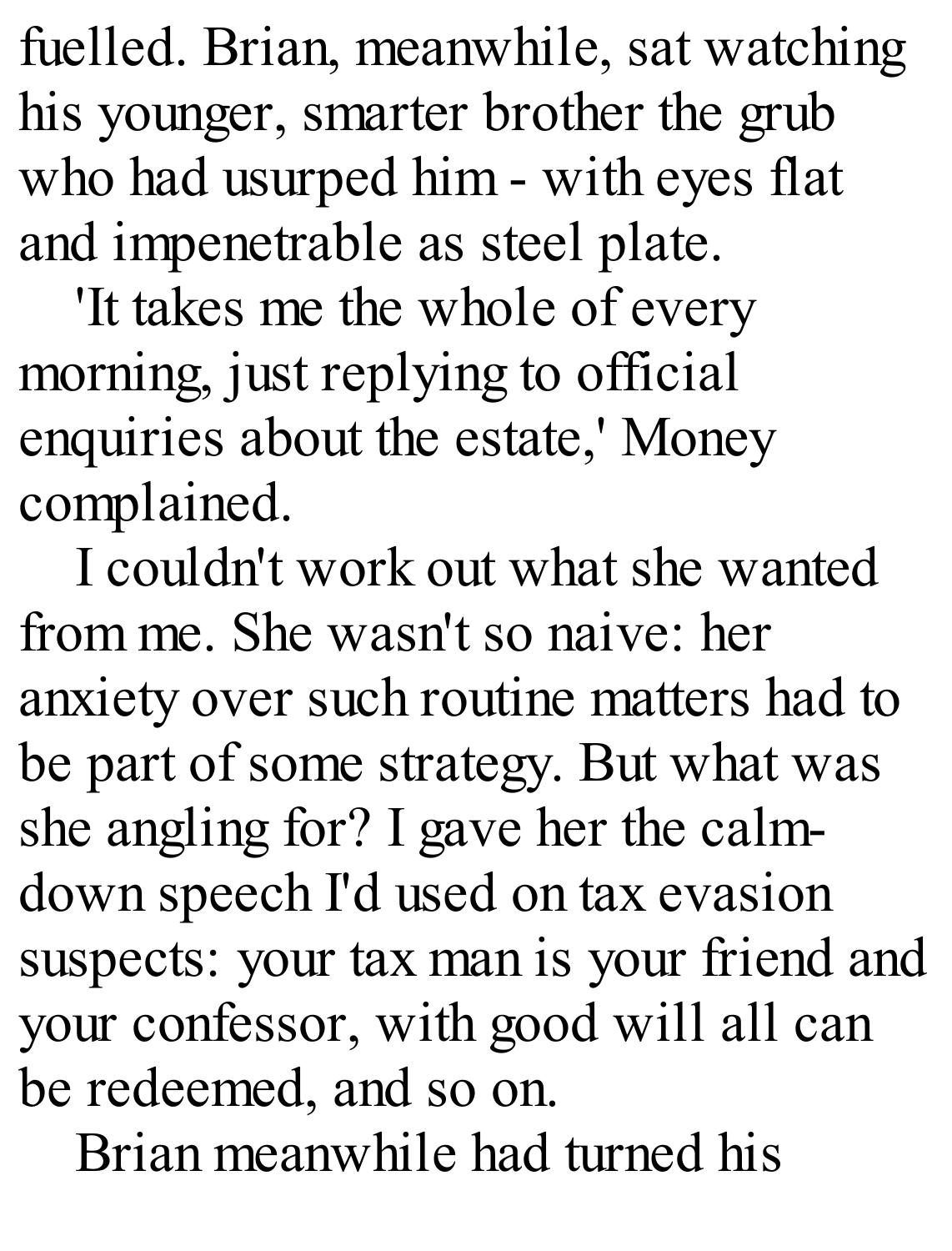attention back on his food. He prised a chopstick into the poached eye of his fish and used it to snap the bony plate over the gill.

'Brian. Stop it.'

Brian stared his mother down.

'So, Adam,' she said, fingers fluttering at her throat. Brian unnerved her - there was too much of his father in that dead stare of his. 'How long can an appeal like that drag on?'

Eddie laughed. 'Yes, mate. Yes. Hell, mate, yes. Hell, yes. YES! Yes mate.'

The skull came to pieces under Brian's chopstick. He mushed the cream inside fish's tiny brain pan.

'Thirty, forty minutes, mate,' said Eddie. 'Yes. Yes.' He thumbed off his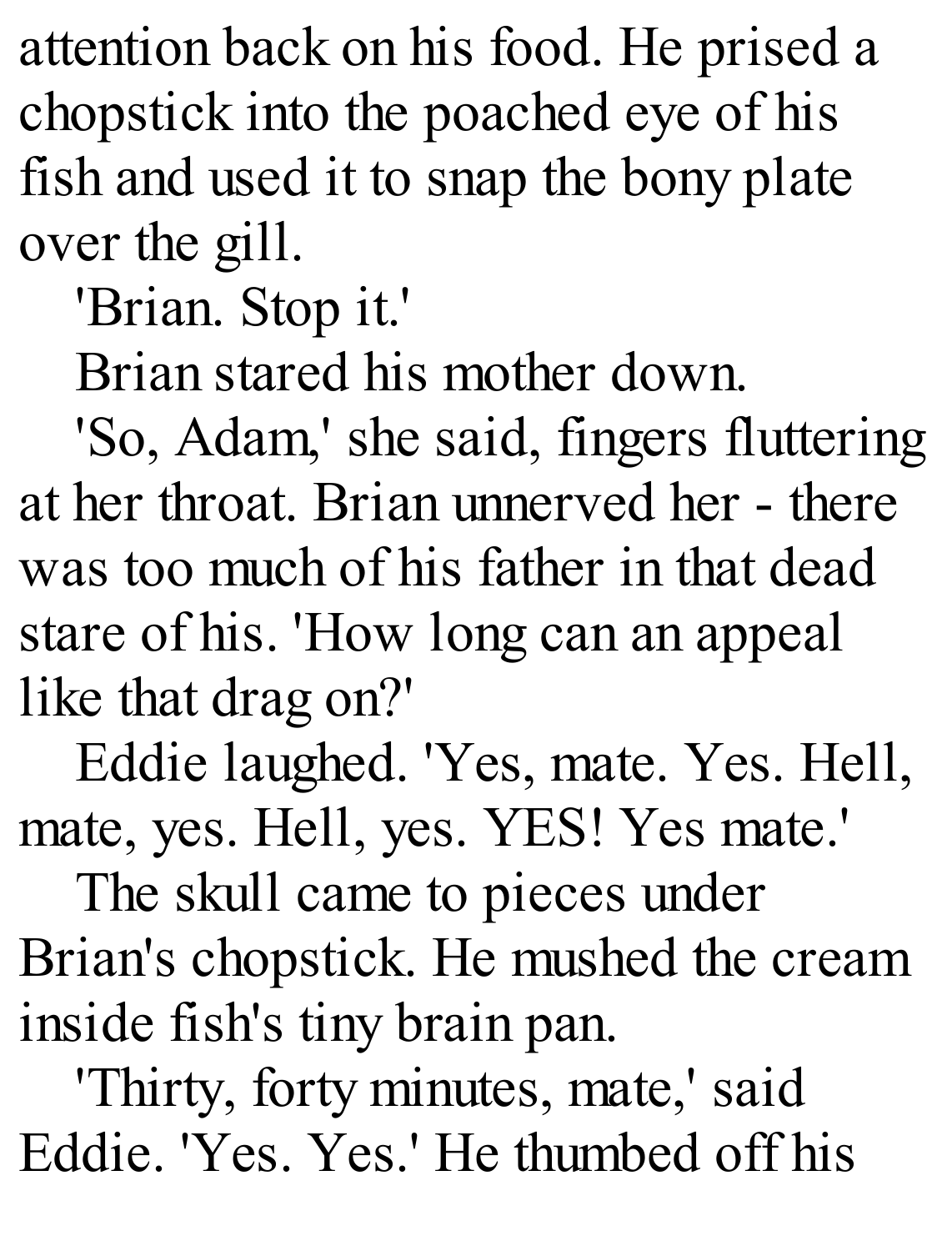mobile. 'Fucker,' he said. He came back to the table and clapped Brian on the shoulder. Brian stood up and followed his brother out of the room.

Money said nothing, just let them go. Was she intimidated, or just fed up? Her face was too loose and sunken to read.

The front door banged shut.

'Well,' she sighed, 'let's all have a drink.' She said it as though she'd just put two toddlers to bed. Not intimidated, then - and I had the sense that her flightyand-no-good-with-numbers routine hadn't been meant for me at all, but for them.

**7.**

She led us back into the living room. 'What'll you have, Adam?'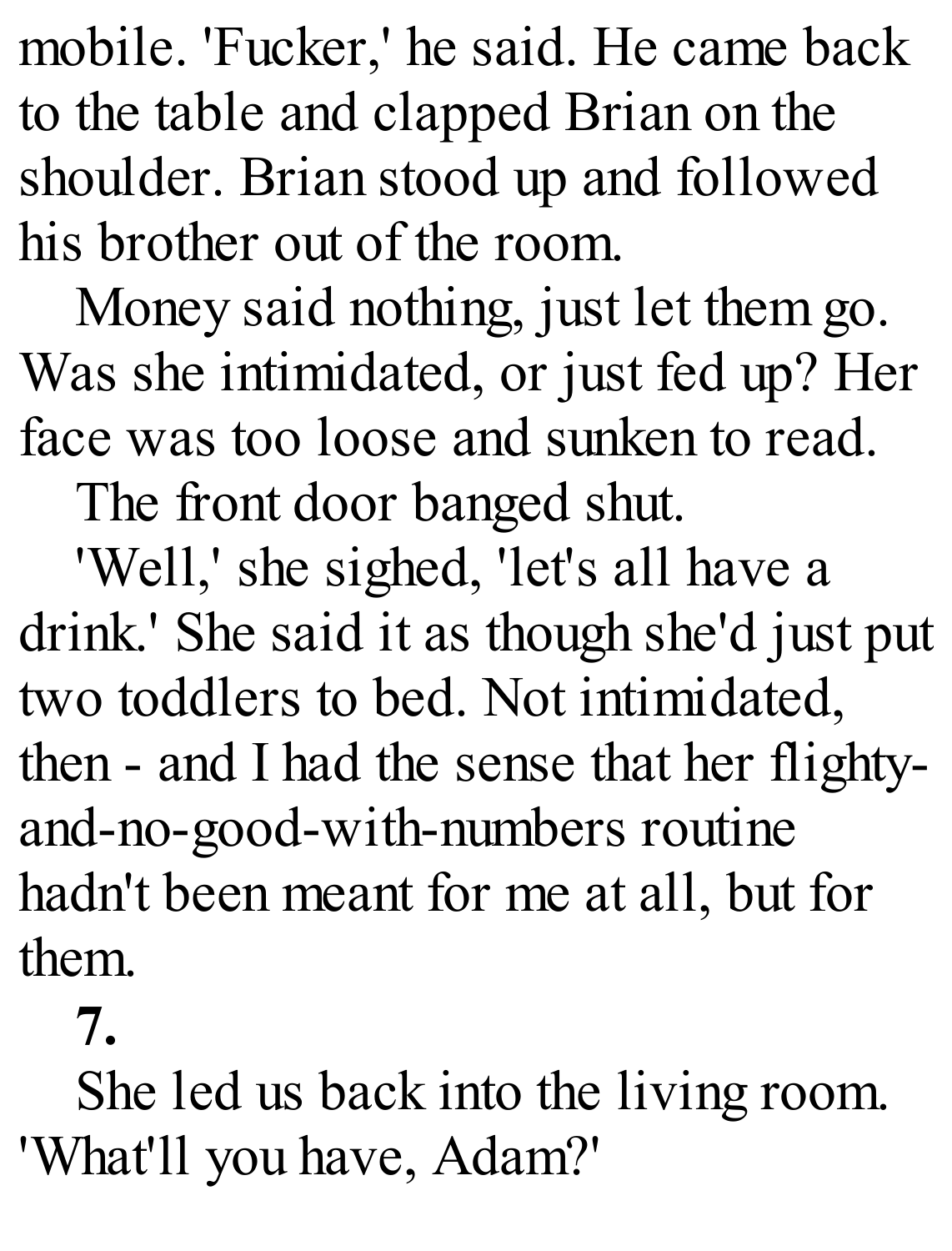I'd eaten well, so I risked a whisky and soda. Zoe went to the sideboard and made three.

'I was hoping you could come visit me sometimes,' said Money, 'and help me with all this.'

'It would be worth investing in some professional advice,' I said. Zoe handed me a glass. I sipped. It was practically neat. 'I can't see that I'd be much use.'

Zoe sat on the sofa beside her mother and set down their glasses. The liquid inside them was pale, the soda water fizzing furiously. I sipped again from mine. There was barely a hint of gas. Was Zoe trying to get me drunk?

'Of course,' said Money, 'Zoe does what she can to help.'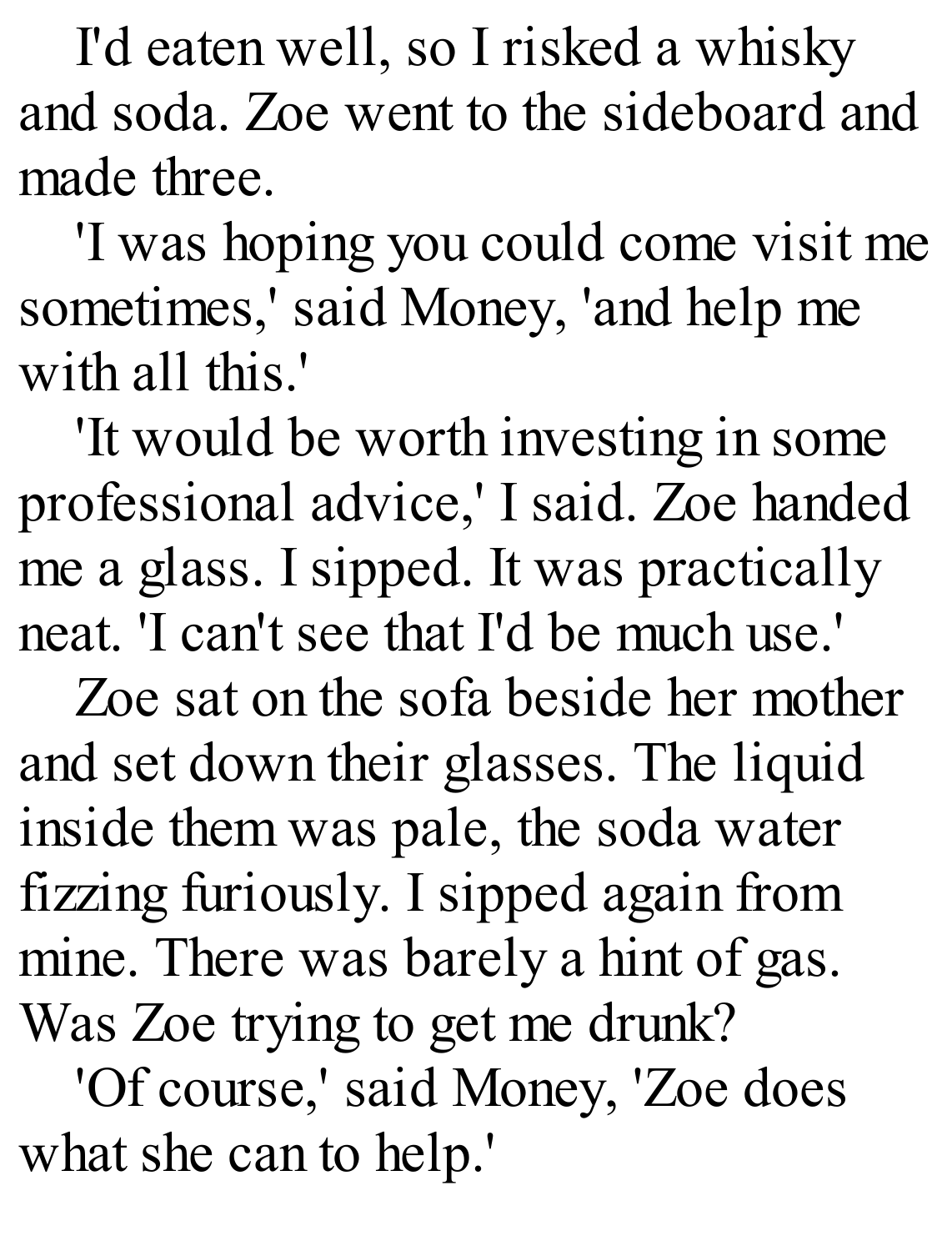Zoe shrugged.

'You know she deferred a year at college? To help me.' Money smiled at her daughter. 'But I was never a good listener, was I?'

Zoe returned her mother's secret smile. Had they had a row? Were they making up?

'Like I said, professional help will be cheaper in the long run.'

'But complicated.'

'How so?'

'Adam,' said Money. 'I want you to do me a favour. I want you to deal with Jimmy's affairs.'

I stared at her.

'Zoe stayed home to help, but I'd sooner she used the year to relax. It's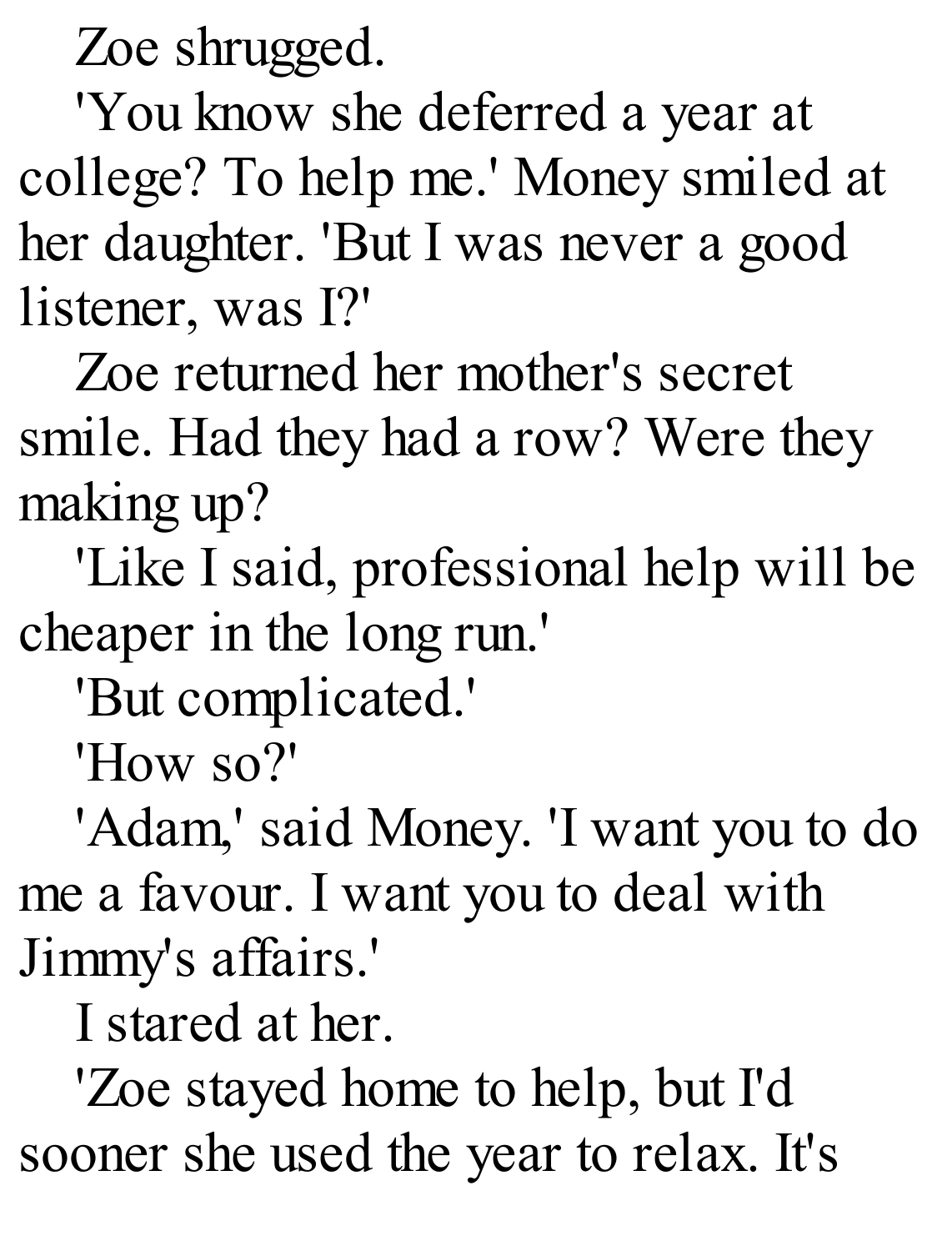been a difficult time for us all, and she deserves the time for herself.'

'I don't think - '

'I want her to travel, to enjoy herself.'

'Another drink?' Zoe said. I looked at my glass. It was empty.

'Jimmy's affairs weren't always very clear,' Money admitted. 'I don't want her getting into trouble.'

She'd rather I did. Well, I could hardly blame her for that. I wouldn't want my child associated with Jimmy Yau's 'unclear' affairs, either.

'What about Eddie?' I said, angling for an easy out.

Money snorted. 'I need help, not stunts.' Her contempt for her son was appalling. She had a crudeness that had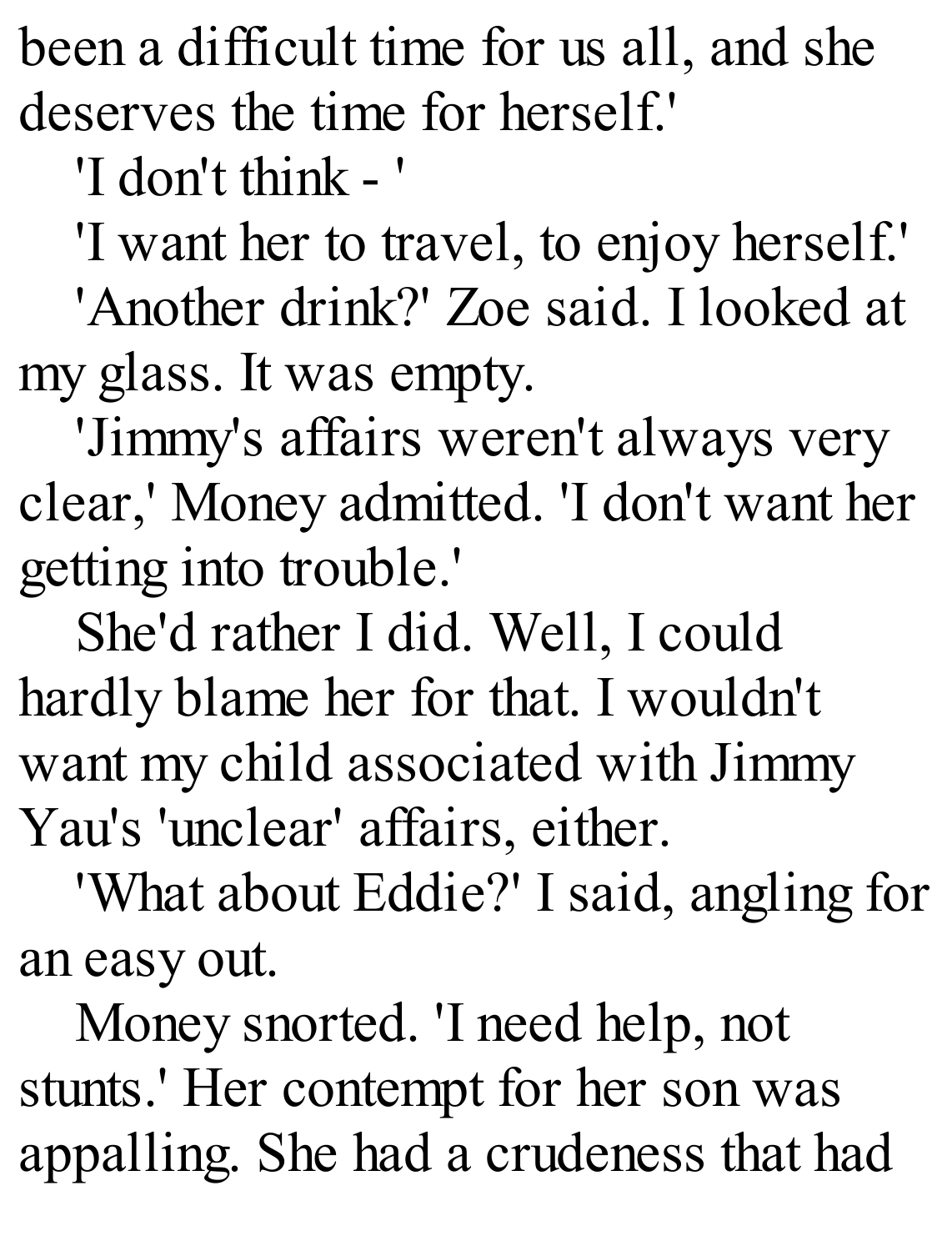been bred out of Eva's friends, though they all came from the same stock.

'I'm sure he could do a good job,' I said, 'given the chance.'

Zoe set down my glass. There wasn't the faintest hint of soda in it. She knew my weakness. She wanted her mother to know it, too, for some reason.

Still, it was my out, so I took it; I drained the glass in one. The aliens in my chest spasmed and thrashed.

'I can't help you,' I said. 'For one thing, I've already got a job.'

Money laughed. 'You surely don't mean the cafe.'

'Eva's relying on me,' I said.

For another thing, I was breathing fire into her face. Sweat had broken on my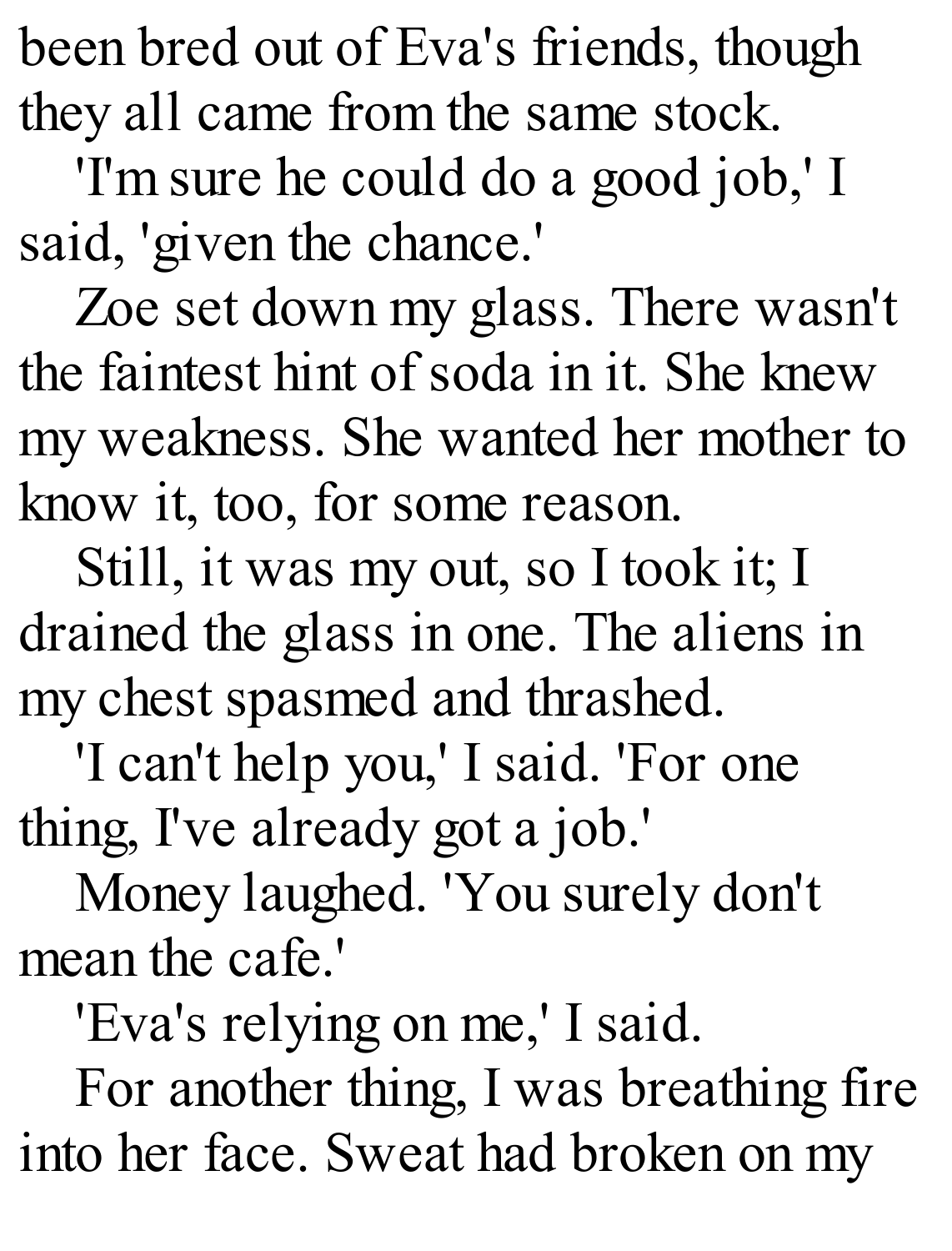forehead, that had nothing to do with the gas fire. Even I could smell it. Whisky, Wray & Nephew, last night's wine and God knows what else. She really should have taken the hint.

'Would you like another?' said Zoe, reinforcing the obvious point.

'Leave him alone,' Money said.

None of us said very much for a while. We had moved into new territory. Black water. The deep dead sea where deals rise like foam off the tip of an oar - and last about as long. There is nothing so evanescent as organised crime.

'I want you to tidy up Jimmy's affairs,' Money said. 'Turn as much as you can into legitimate interests. Liquidate the rest.'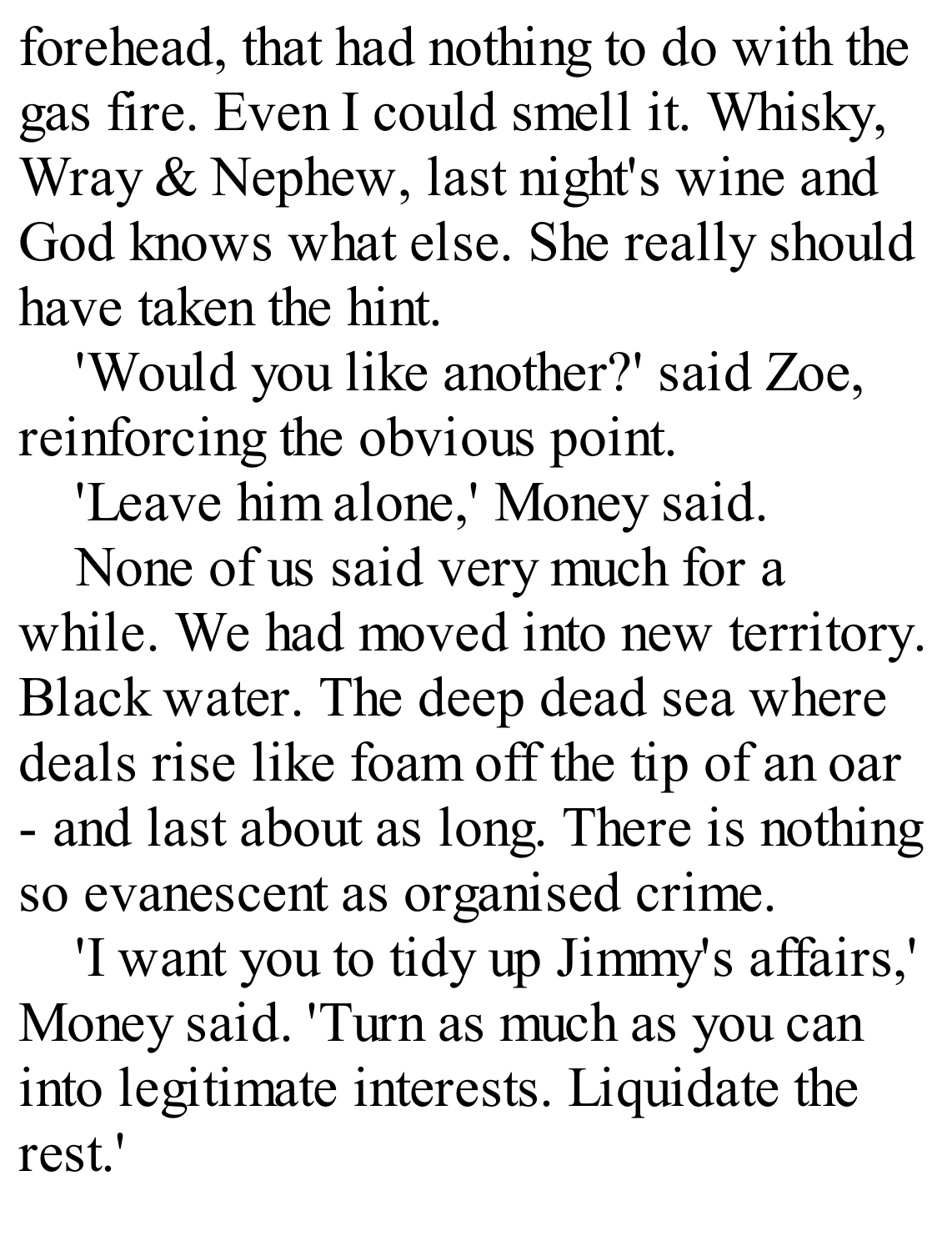The enormity of it misfooted me. I struggled not to laugh.

'Is that so unreasonable a request?'

I turned to Zoe. The kid who thought she could show me up with a couple of shots of Glenlivet. 'Is this what you've been up to, Zoe?' It was too absurd. 'Taking apart a triad?'

She sighed. 'We control fifty moneychangers in the Hong Kong-Kowloon region. Four money transmitters, a securities broker, two remittance corporations. Dad shut down Miami operations in '95, once FinCEN got wind of our Mexican giro house investments, and converted them to roubles. Thirty billion, all ready to plough into St Petersburg, only the Florence DIA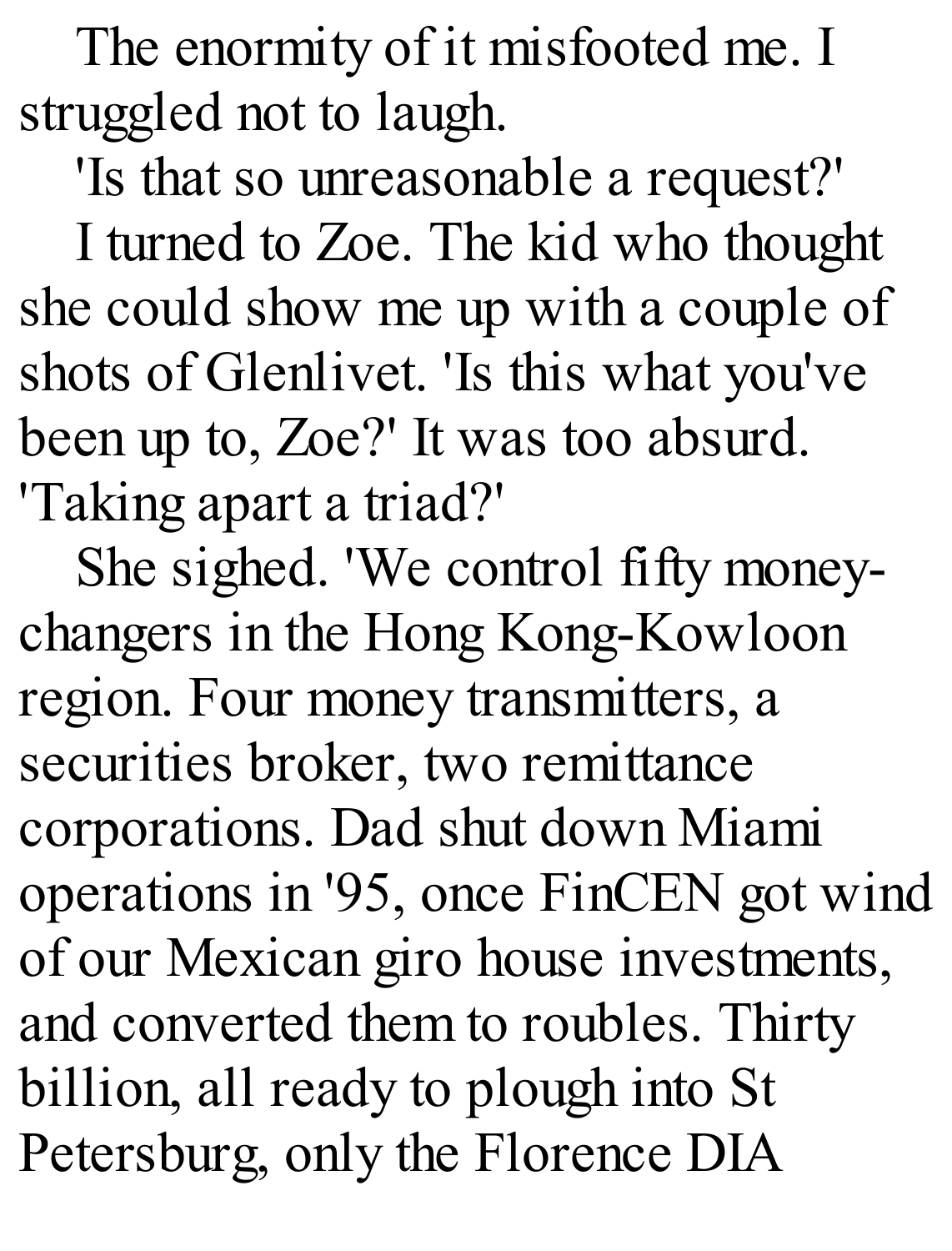arrested dad's co-investor. He managed to divert about half our moneys into arranging exports of Kazakhstani mercury. The money we get now from the mining companies in Brazil we trade for cocaine in Columbia and change that for Italian gold in Slovakia.'

I stared at her.

'We are not a fucking triad.' She refilled my glass.

I looked at Money. She was serious. I looked at Zoe - her hungry eyes. They were monsters.

'You want to demolish all that?'

'Top Luck's just the weakest, the first to go,' Money sighed. 'But without Jimmy, everything else will come apart in time.'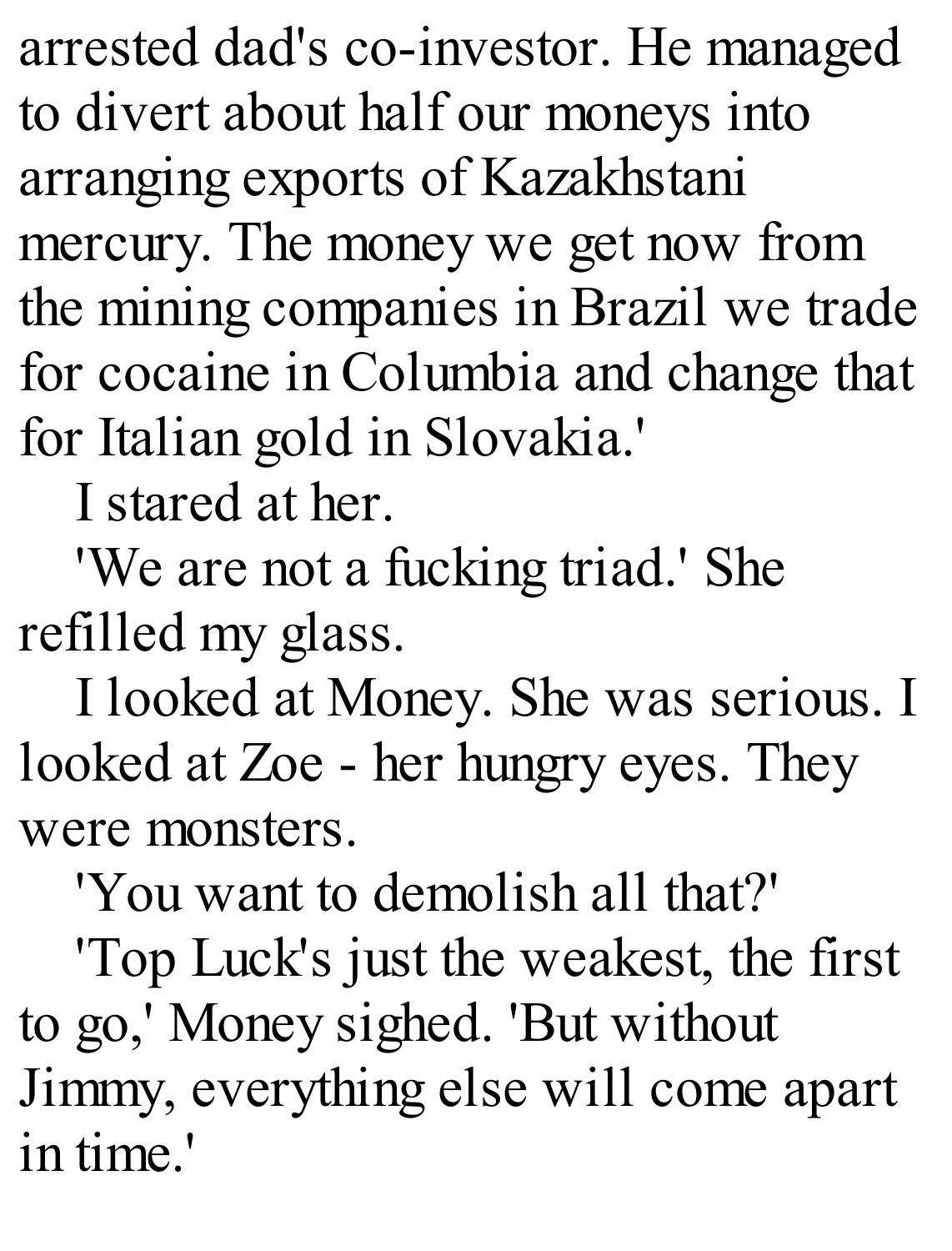Zoe explained. 'When we launder money from Shenzhen, we take eighty percent. The market rate is only sixty, so why do our clients keep coming back to us? Last year we exported a consignment of caesium to Korea, and they insisted on paying us for red mercury. That's triple our expected profit and we - '

'I don't want to know this,' I said. They tried again.

I stood up. 'I don't want to know.' We're sitting on a time bomb, Adam -

'It had nothing to do with me.'

'

'No,' Money agreed, coldly. 'But Top Luck has.'

Slowly, clumsily, I sat down. My hand was shaking so much, Zoe had to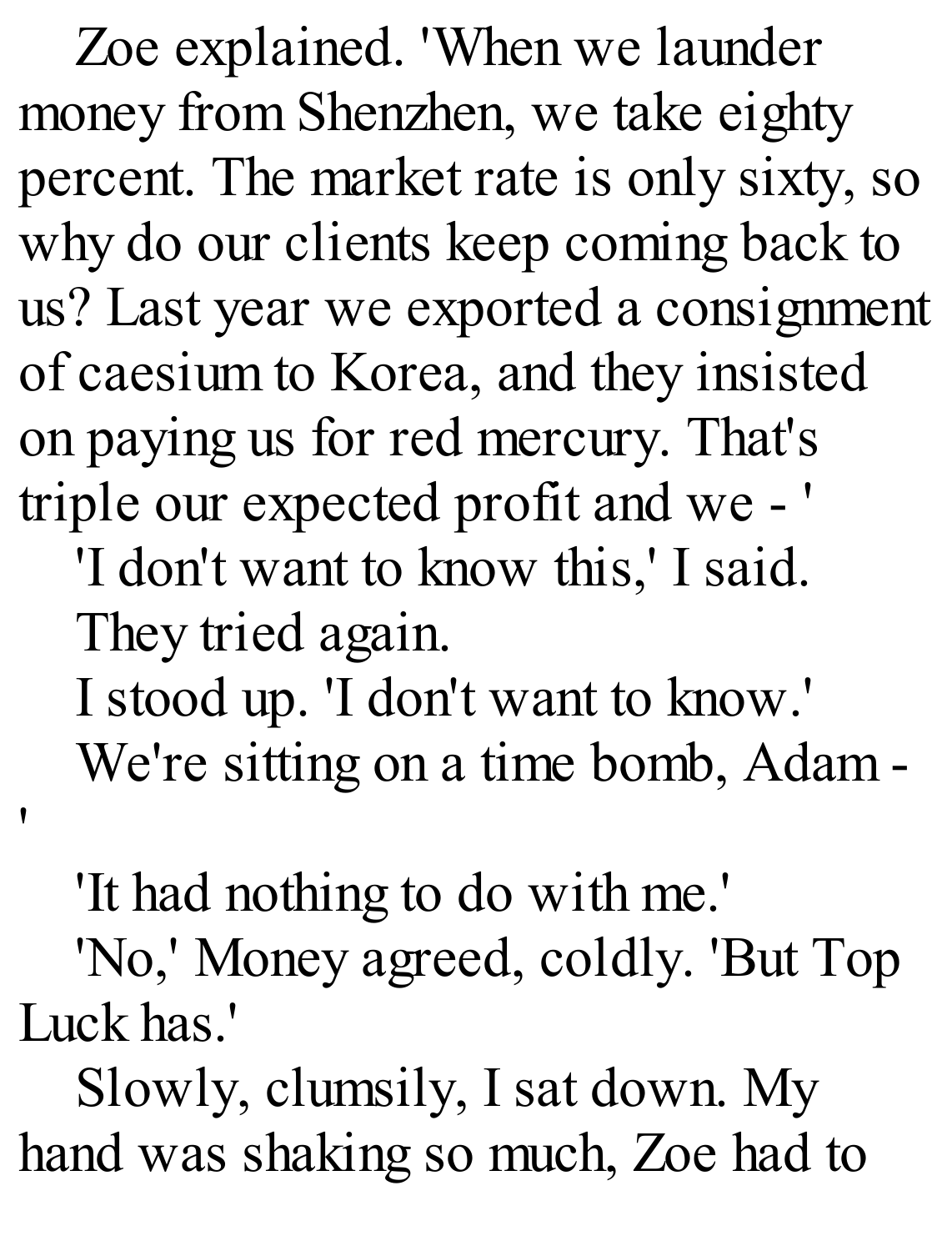take the glass off me before she could fill it.

Money cocked her head on one side, examining me. 'How did you think you were keeping the enquiry at bay? Personal charm?'

'Jimmy said - '

'Jimmy protected Frank Hamley, too.' I tried picking up my drink. The rug was old but fuck it, I thought, whisky won't stain it. I wiped my chin.

'I'm the one protecting you now,' Money said. I'm all that's standing between you and the inquiry. For the moment, you're safe. But it's only a matter of time before my bluff is called. Look at Hamley.'

I looked at Zoe instead. She was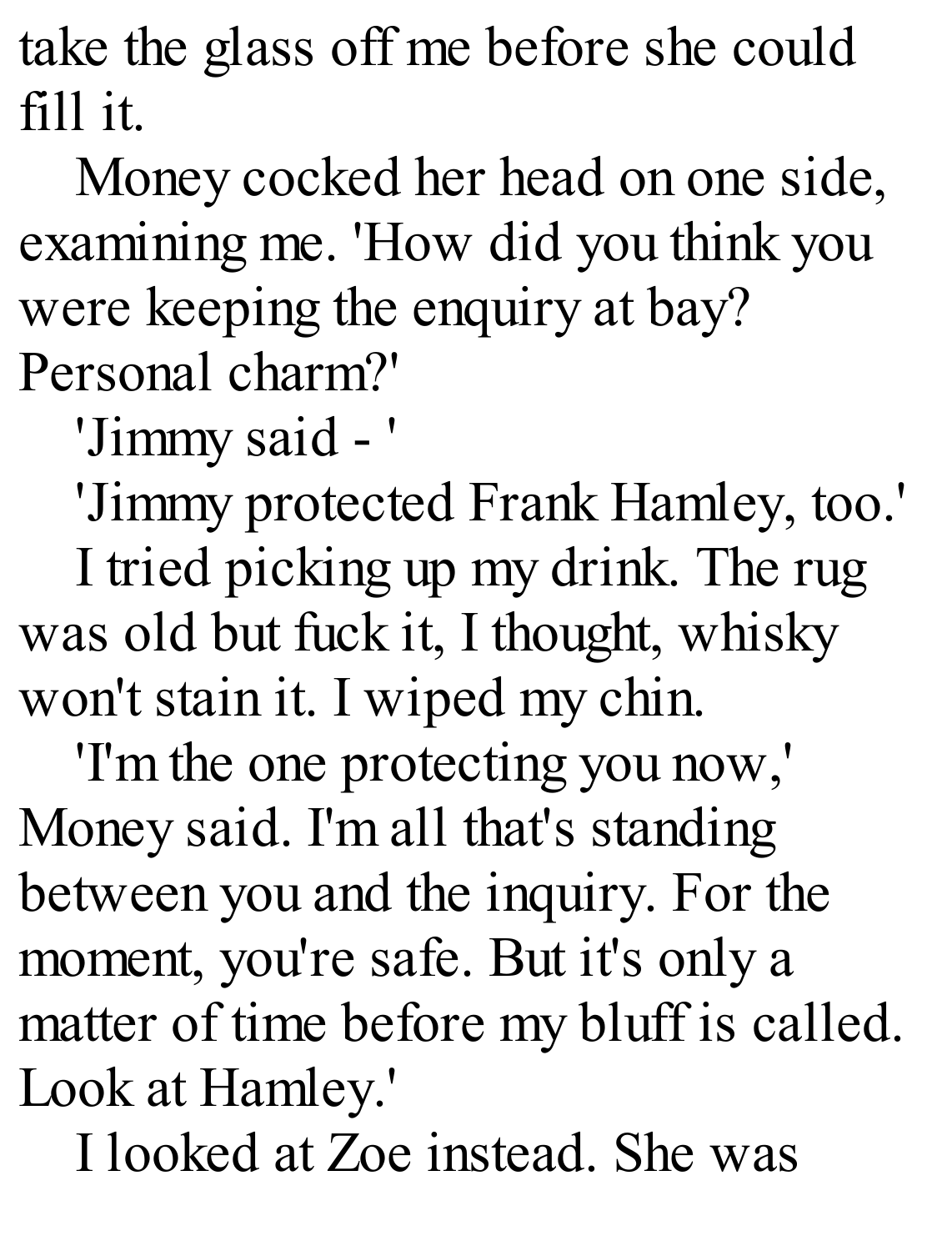studying the ice in the bottom of her glass. It had been Money's idea to get me drunk. That's why Zoe was still here. Money was using her daughter to soften me up. I thought about what would happen if I said yes to them. The work they would have me do. The lies I would have to tell Eva. The double life I would lead. Zoe's thin arms, her blind, hungry doll eyes. The androgynous scent of her skin, like a perfume.

I thought about what would happen if I said no. About Hong Kong, about testifying at the inquiry, about what I would say. I thought about Jimmy's colleagues, clinging to the wreckage of their fractured empire, watching me from the gallery, watching me on TV, reading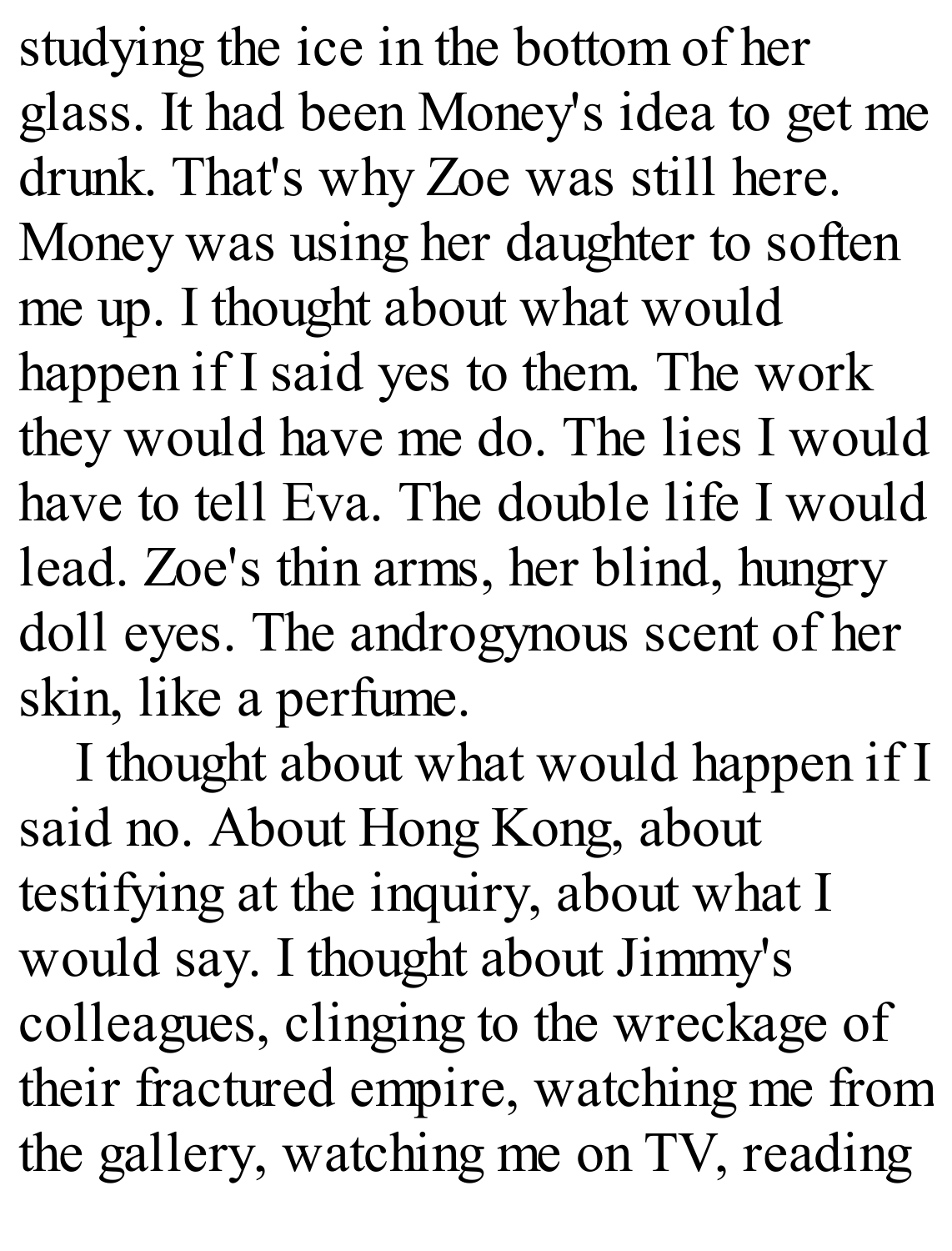about me in the papers and on the internet, waiting for the moment when the gweilo starts to squeal.

Or rather, not waiting. What load does it take to crack open a skull? Does the speed of the car make a difference? The pressure in the tyre?

'Which is it to be?' Money said.

I told her no.

Never, but never, make a grand exit. Be quiet, dignified, melt into the background, fade gently away then if something goes wrong you won't make a prat of yourself. They rang me a taxi but I didn't want to linger there a moment more than I had to. I said I'd wait outside and get some air before the ride; I said a few other things as well, and I don't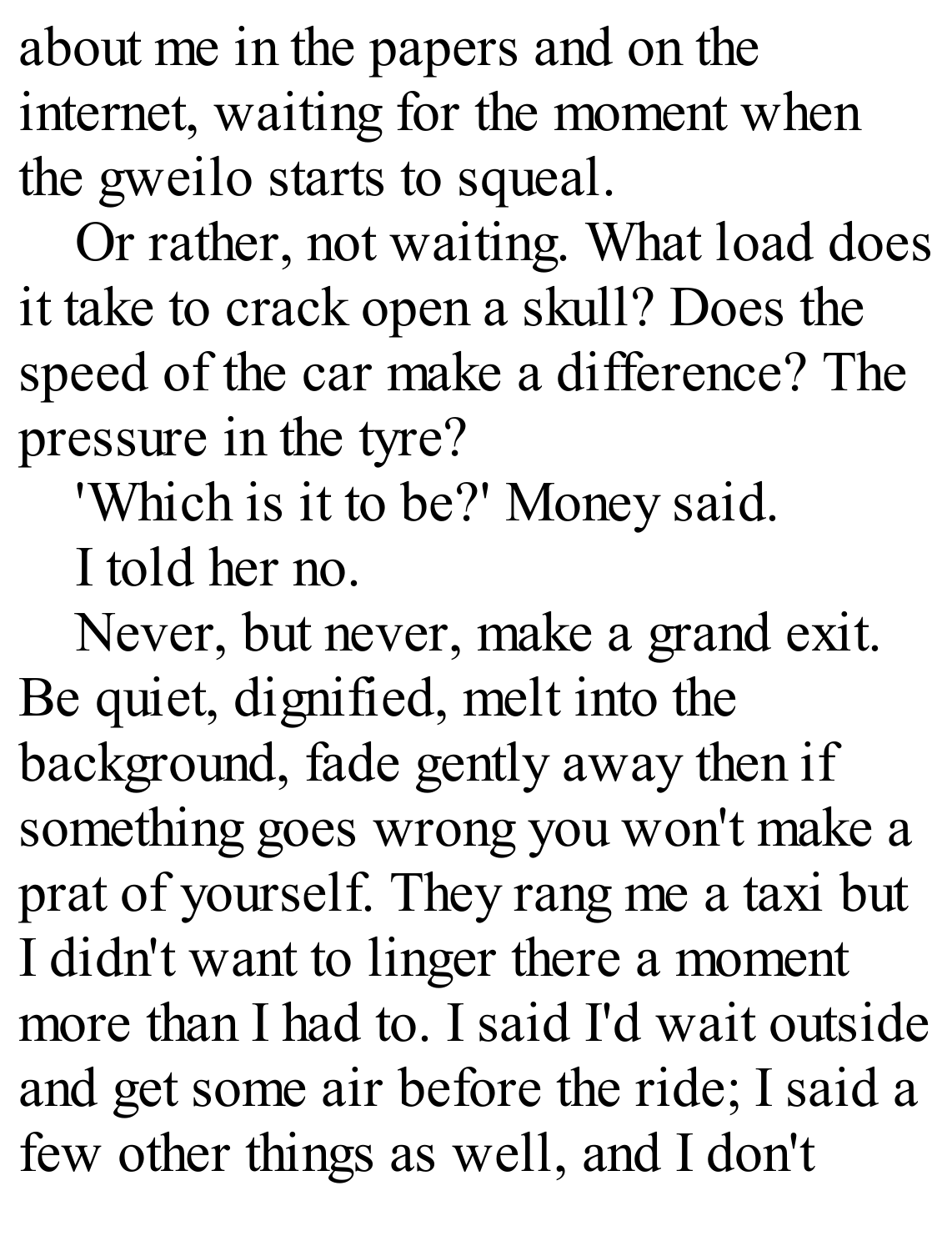think they were sorry to see me go.

They swung the door on me and I headed down the gravel drive between rhododendrons and untidy ornamental firs. It was a clear night, and cold, and the air hit the back of my throat like menthol. The moon, a fat crescent, lit my way to the gate. A partial eclipse had taken a bite out of its bottom corner; it hung there, precise and asymmetrical, like a carefully turned engine part. I cast my mind back, trying to recall when I had last seen the stars. A summer night beside the Cam, in my first summer vacation. Sleeping under a net on a small game reserve in Zimbabwe. The night the electricity failed in the resort town of Buzios, during my six-month affair with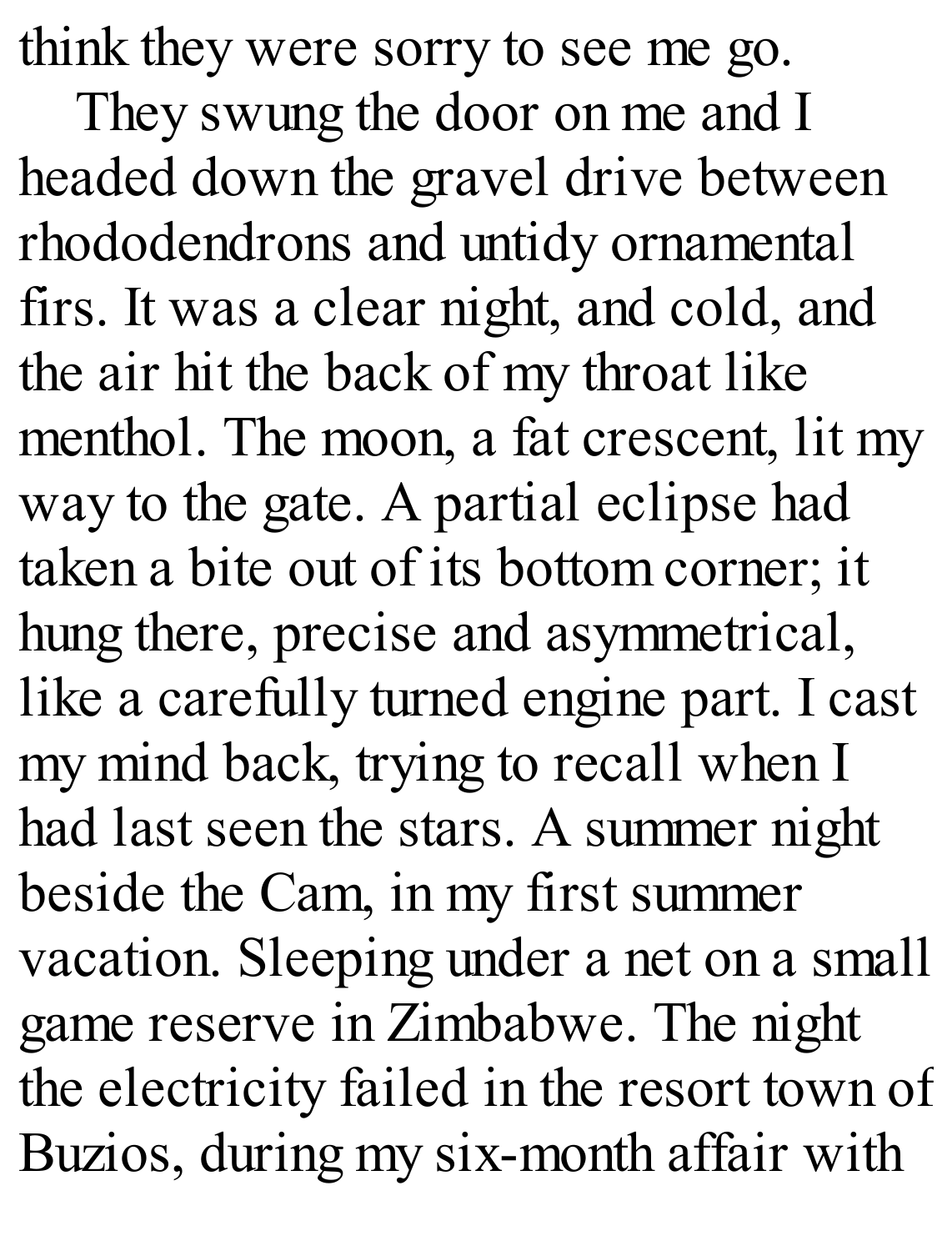KPMG Rio... I'd got as far as the open gates when the security light from Hell came on again to light my way. Even reflected off the gateposts, the glare was unbearable. I winced, shielding my darkadapted eyes, and tripped on something hard and unyielding.

I threw my hands out to break my fall and crashed like a tree. Something big and sharp razored my palm. I sat up, dragged in a burning breath, and held my hand up to the moonlight. There was a glass shard there, a big one, sticking up out of a rising pool of blood. Black blood filled the basin of my palm and dribbled off.

Shock made me stupid: I pulled the shard out. I must have screamed, but no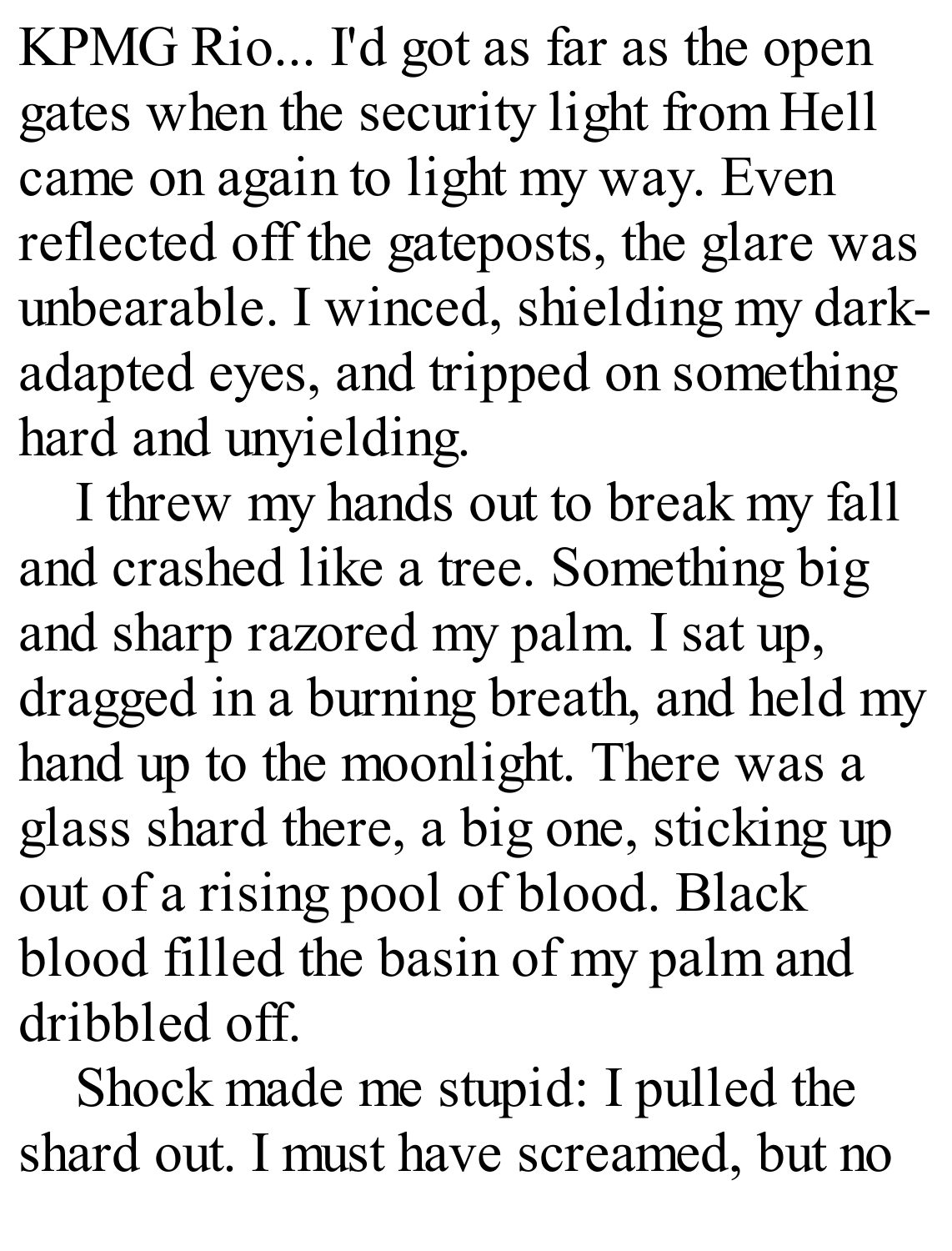one came to the door. I got up and saw what had tripped me. A metal plate: the gates locked into it when they were shut. I catted. Saliva ran down my chin. I wiped it away with my good hand. It smelled of spirits and fish and soy sauce. Blinking against the harsh light, I staggered back to the house. I rang the bell and waited, studying the wound in the light from the glass-panelled door. Bits of shattered glass were still buried there. I could see them glittering - bright flecks. Or was it bone?

The door opened. 'Adam,' Zoe said, then, 'Jesus.'

'I fell,' I said.

'Let me look,' said Zoe. She took my hand in both of hers.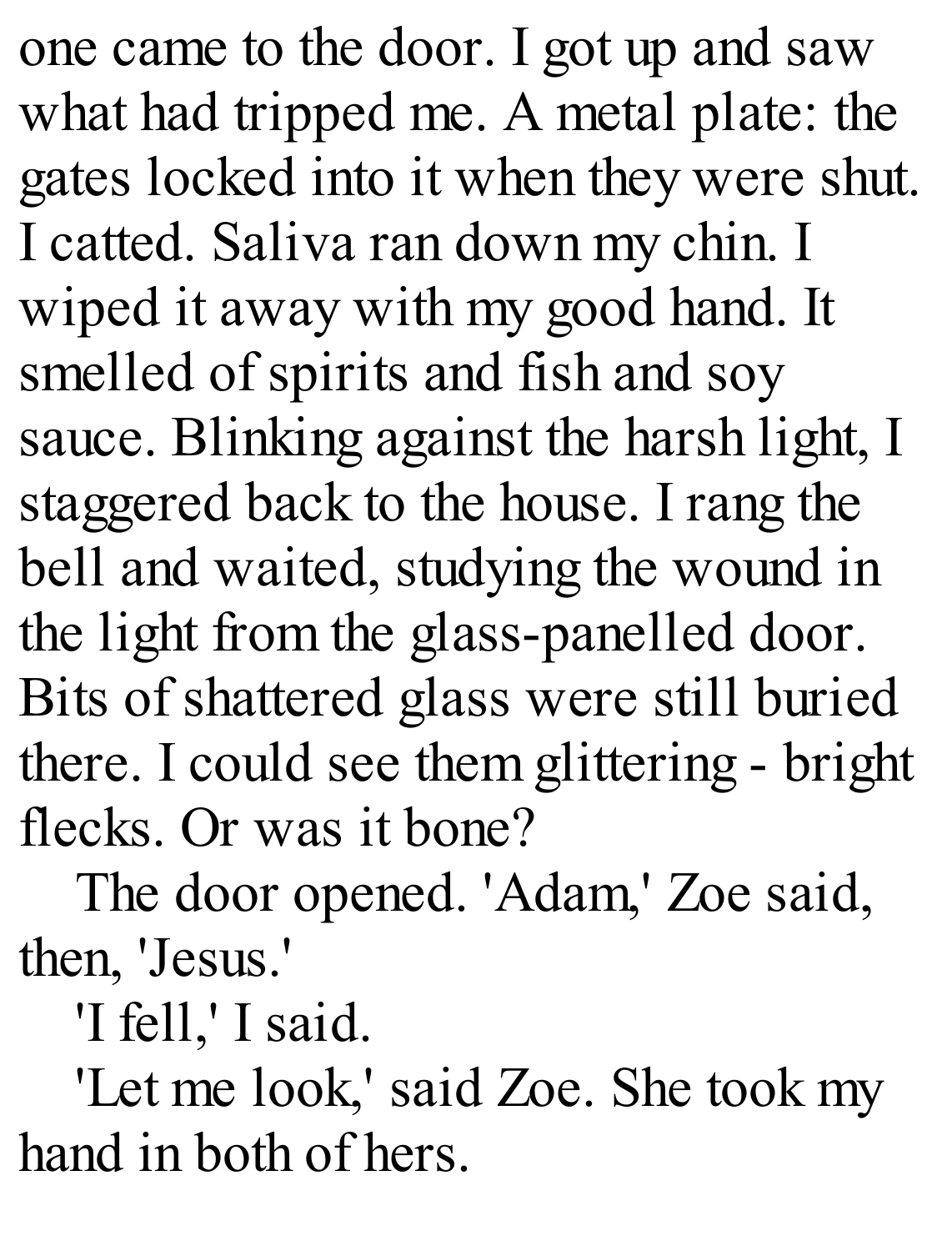$'$ Ow $'$ 

'What is that? Glass?'

'Can I come in?'

'Or is it grit?'

'Ow.'

'Come on, then,' she sighed, and led me down the hall.

There were voices coming from the kitchen. Music and screaming. Full Auto Angel through a cheap speaker.

The kitchen wasn't a bit like the rest of the house. The red floor tiles were lifting. The table was topped with sickly yellow Formica.

All I need is a tissue,' I said. 'I'll take the cab to casualty.'

Money was clearing up after our meal. There were garlic skins and fish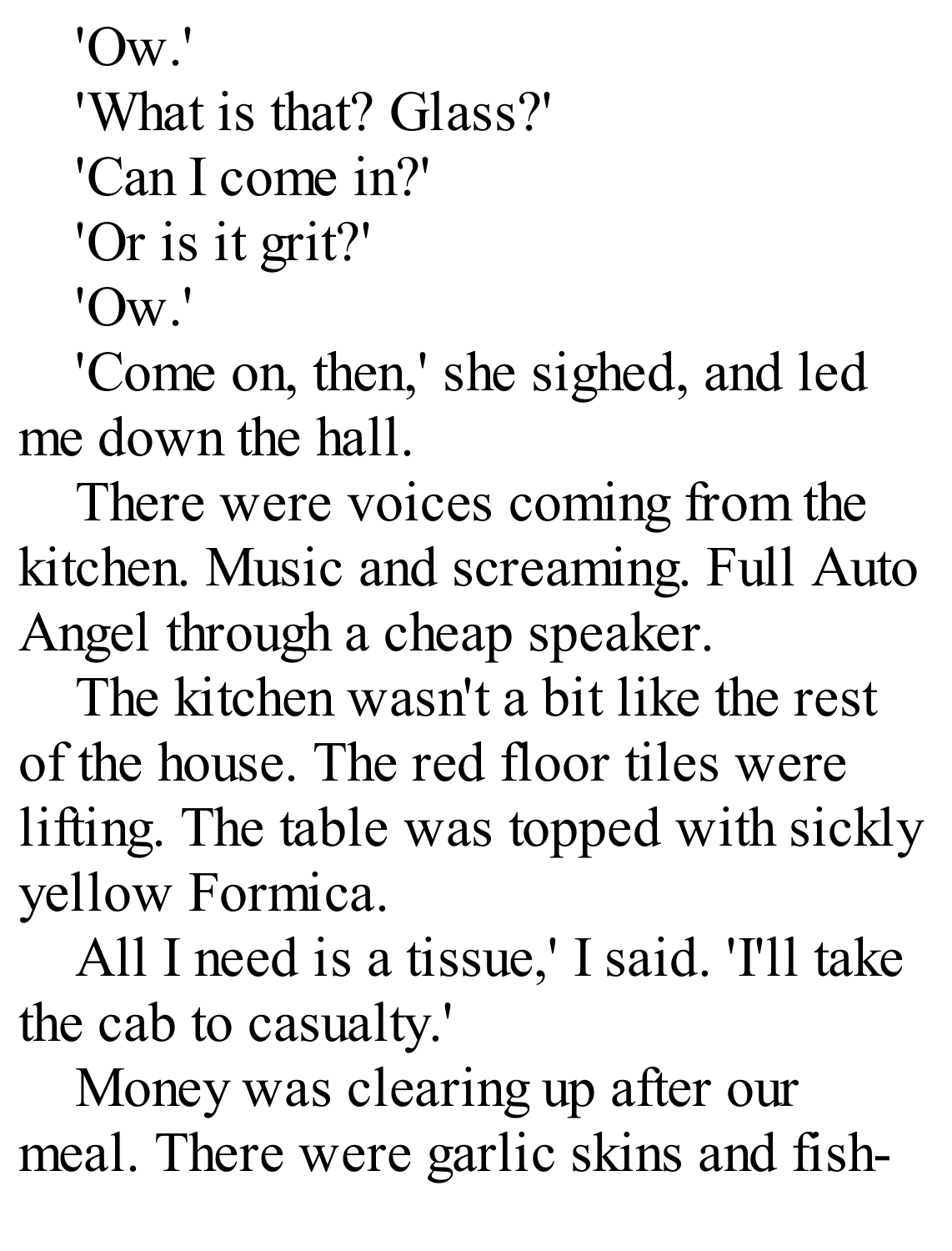guts all over the chopping block.

'Don't be silly,' she said. 'Zoe, get me the first-aid box.'

The TV sat on the top of the fridge.

Brin was tied to a table. A girl in a bikini and RayBans was whipping him with a car aerial. The scene was cut to look like a special effect.

In a moment the door would burst in under a hail of shotgun pellets.

Cantonese extras in Versace jeans and blue sweatbands identifying them as members of the secret Order of the Paper Chrysanthemum would steal in like ghosts, silence the girl with a touch, and pass through. Brian would not appear again until the third reel, posing as a wheelchair-bound cripple. Taken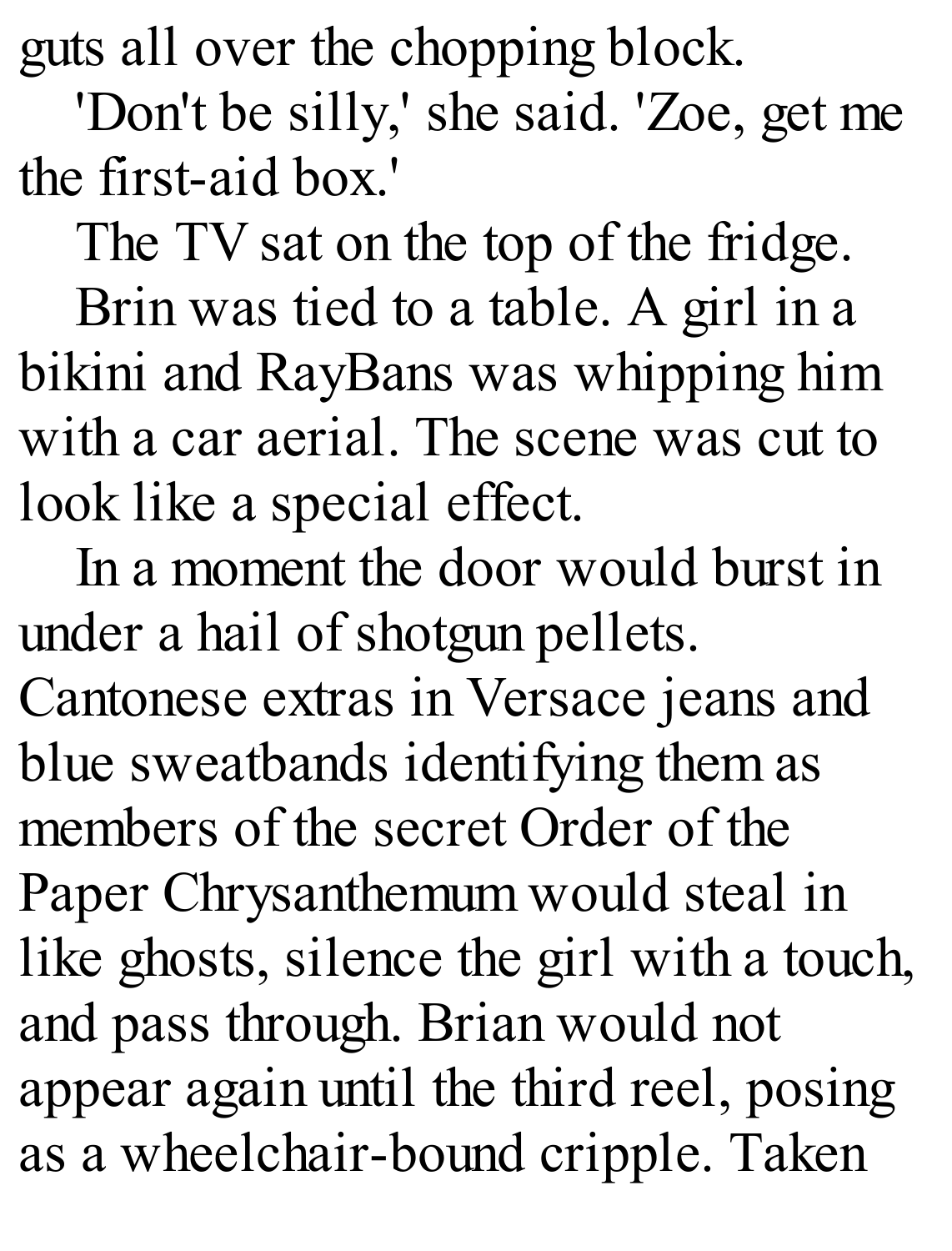apart and reassembled, the wheelchair would in Brian's hands make a primitive but impressively loud heavy machine gun, in a scene praised by cult film critic Kim Newman for its 'exuberant post-Besson pastiche', and later analysed shot by shot in a long behind-the-scenes exclusive in Fangoria magazine. Zoe came back in with a Tupperware cakebox and a bottle of medicinal alcohol. Money dipped the bottle over a cotton swab and cleaned the cut, then used a pair of eyebrow tweezers to pull the bits out. I told her not to probe so deep, to let me go and get the cut seen to properly, but she wasn't listening. I winced and tugged away. She leaned her wrist into mine, pinning my hand against the table,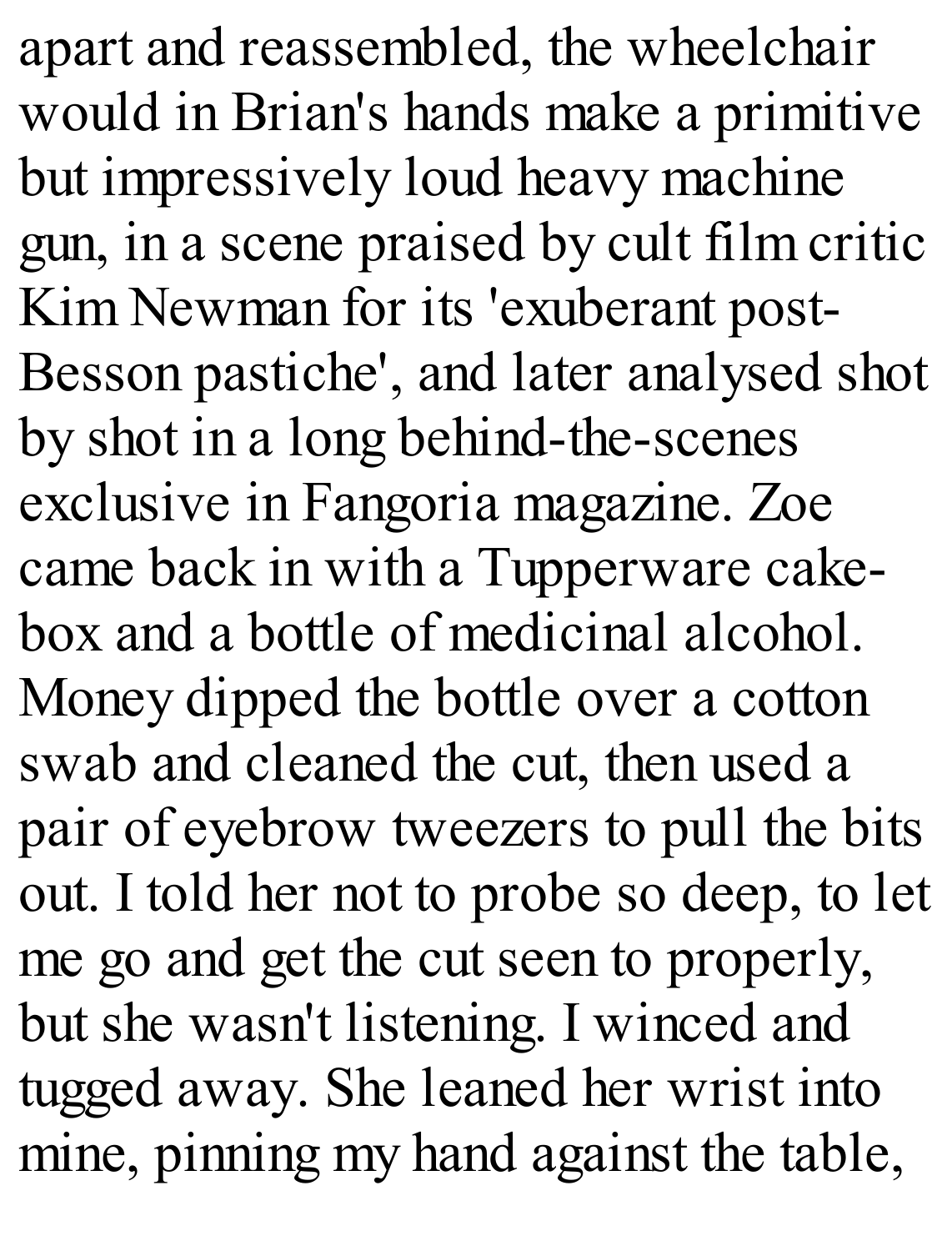and probed still deeper.

'Fuck! Shit!'

'Oh, grow up,' she muttered, peering myopically into the tear.

Eddie was taunting his pursuers, knocking one after the other off the top of the HSBC building in ever more gymnastic and unlikely ways. It was like watching music. Like jazz. Like the dialogue you get between guitars. Eddie was much fitter then.

She rummaged about in the cake box and came out with paper sachet. She tore it open and withdrew a bright, scytheshaped needle. Now I was really in trouble. 'I'd rather - '

'Oh Adam,' she said, losing patience with me, 'I do this all the time for the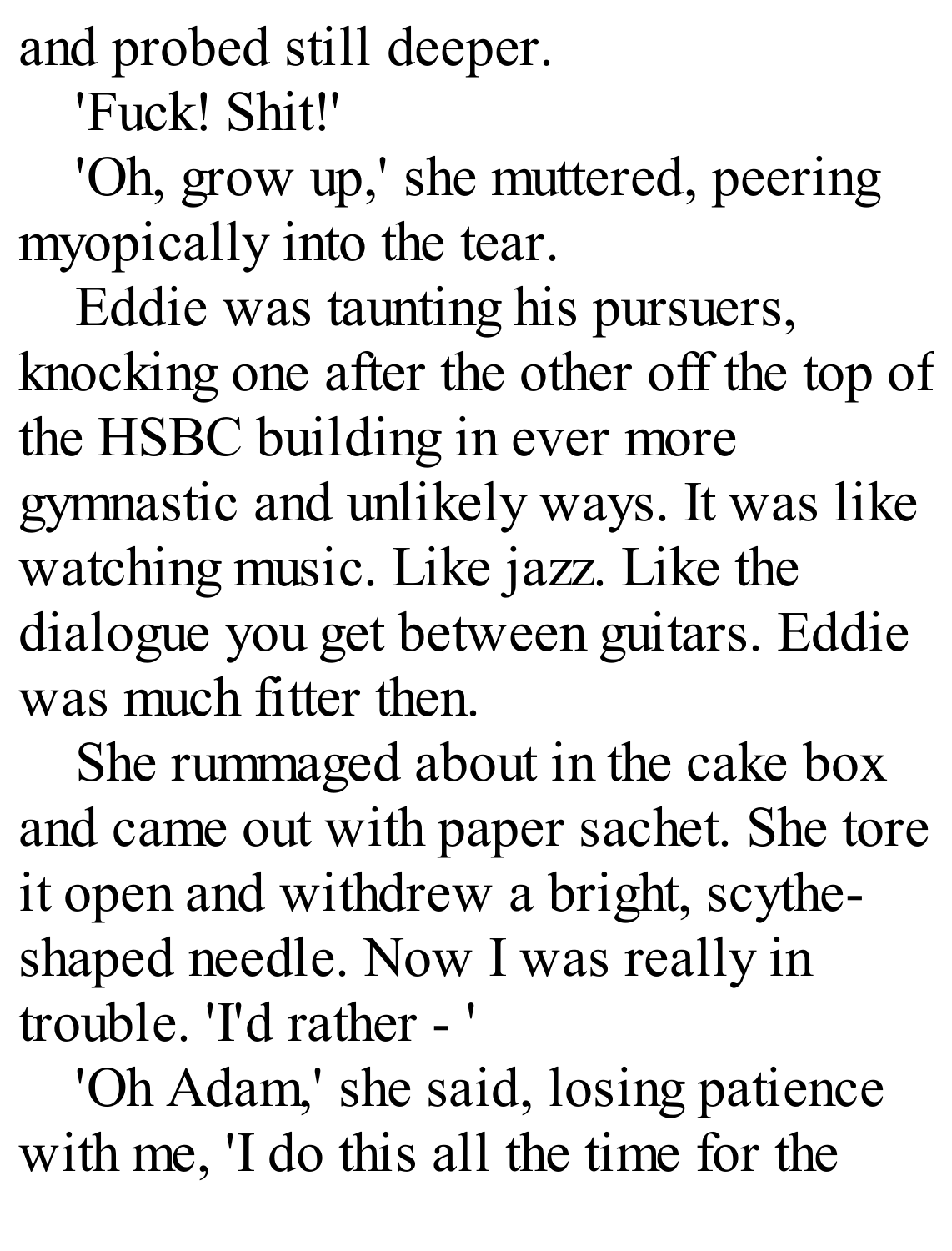boys.'

The girl in the bikini had revived and was being comforted by her faithful, somewhat boyish female companion.

I thought about Brian and Eddie - their scarred arms.

'The scraps they get into, if I hadn't learned how by now we'd never be out of Casualty.'

'But my palm - '

'Put your hand on the table.'

'Cab's here,' said Zoe, leaning in.

'Tell him we'll be a few minutes.'

'I can  $-$ '

'Oh for God's sake Adam keep still.'

I swallowed. 'Is that proper surgical thread?'

'For heaven's sake,' she sighed. She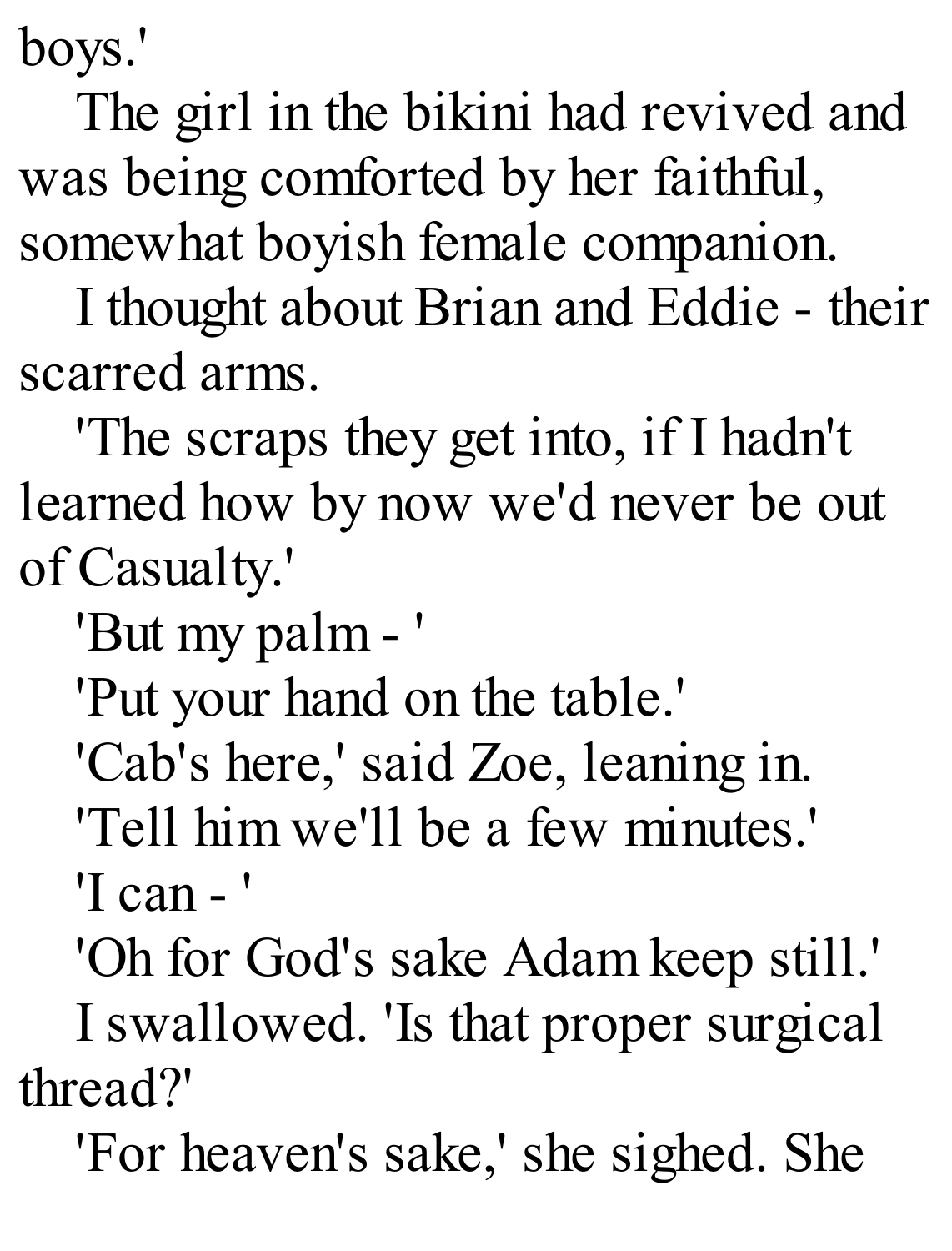pressed the needle in.

'Christ!'

'What now?'

'You can't just poke it in like that.'

'Why not?'

'Because it hurts, you stupid bitch. It hurts, damn it.'

She blinked at me. 'Brian and Eddie don't carry on like this,' she said.

'Here,' said Zoe, coming in again. She handed me a glass. It was so full the rum dribbled off my fingers.

'What?' she said, meeting my eyes with her hungry, Siamese smile.

'Now. Adam,' said Money, 'hold still.' Zoe hunkered down beside me and slid her arm round my shoulders. I looked away, at her hand. The long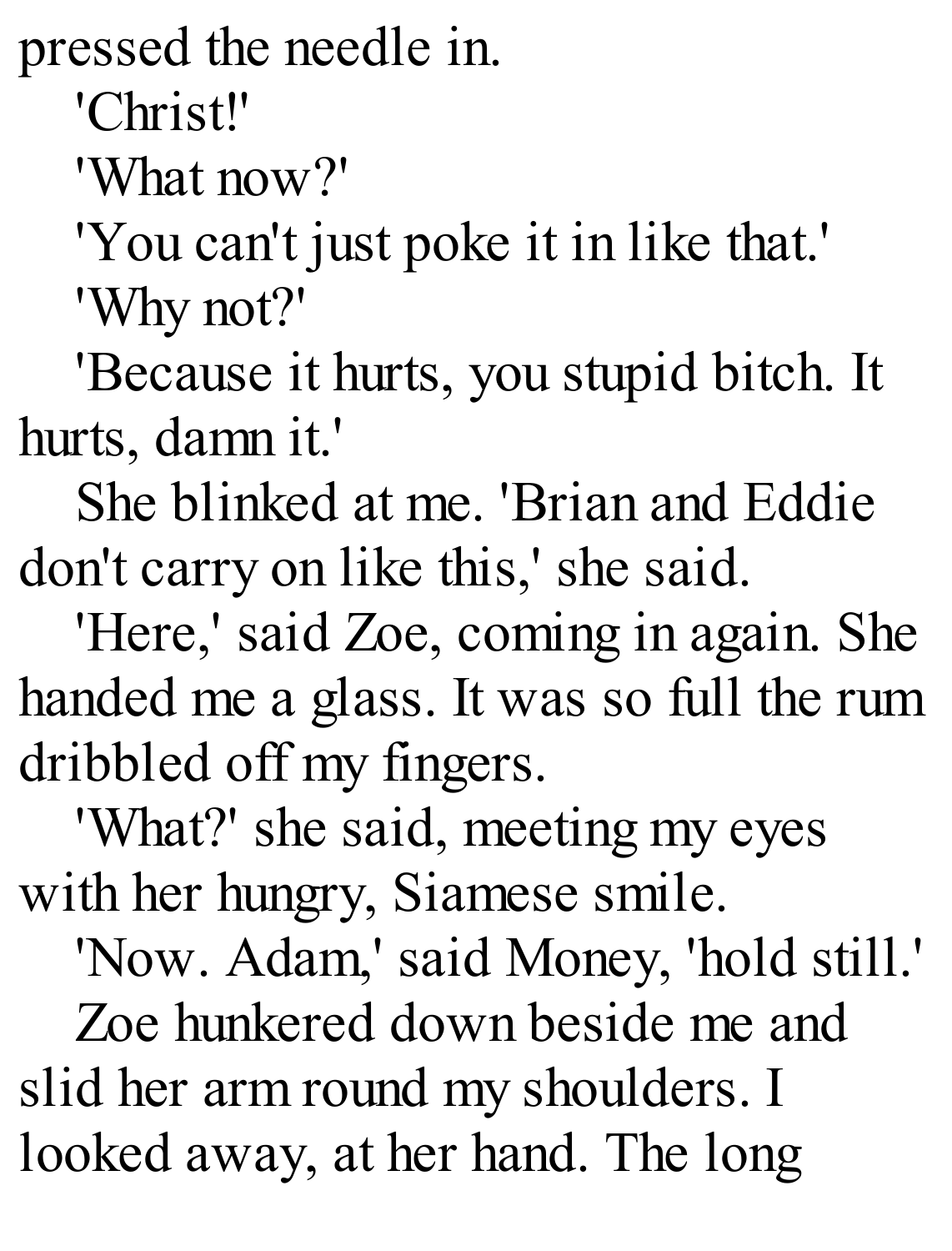bones of her fingers, her delicate wrist, the blue tracery under her skin. I smelled her again. Money's needle went in, and out, and in.

**8.**

The letter came lunchtime the following day, franked Hong Kong, with

a government stamp. Eva saw.

'Aren't you going to open it?' she said.

It was thin - a single sheet. A friendly one-liner from a former colleague? A formal summons on ICAC

letterhead? Would it make any difference, which it was? I crammed it unopened into the inside pocket of my jacket, drew the jacket off the chair and slipped it on, one-handed. 'Let's get going,' I said.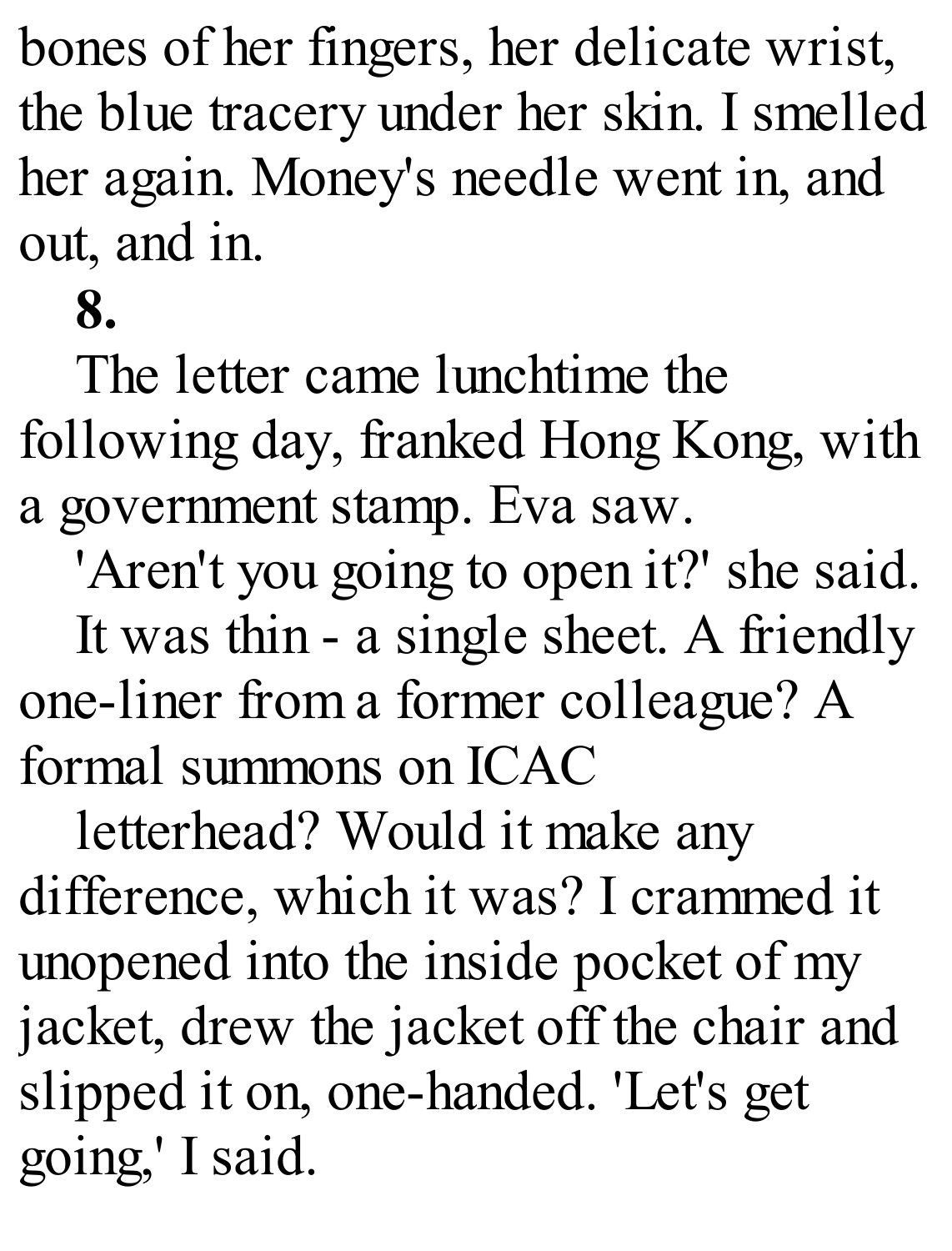'You can't drive in that state.' Eva pulled the plug out of the sink and snapped free of her rubber gloves. We'd just eaten a late lunch, and planned to get to Knox Lodge by 4.30. 'Why won't you listen? We'll have an accident.'

'Tell you what,' I said, kicking the kitchen door open. The warped wood grated sickeningly on the stone step. 'You keep rehearsing that idea - see if you can make it happen.'

There was a narrow leaf-sodden path connecting the basement area to the garage. She followed me out in her slippers.

'Adam, I am really not that interested in your fragile ego, I am - '

'I'm driving,' I said. I unlocked the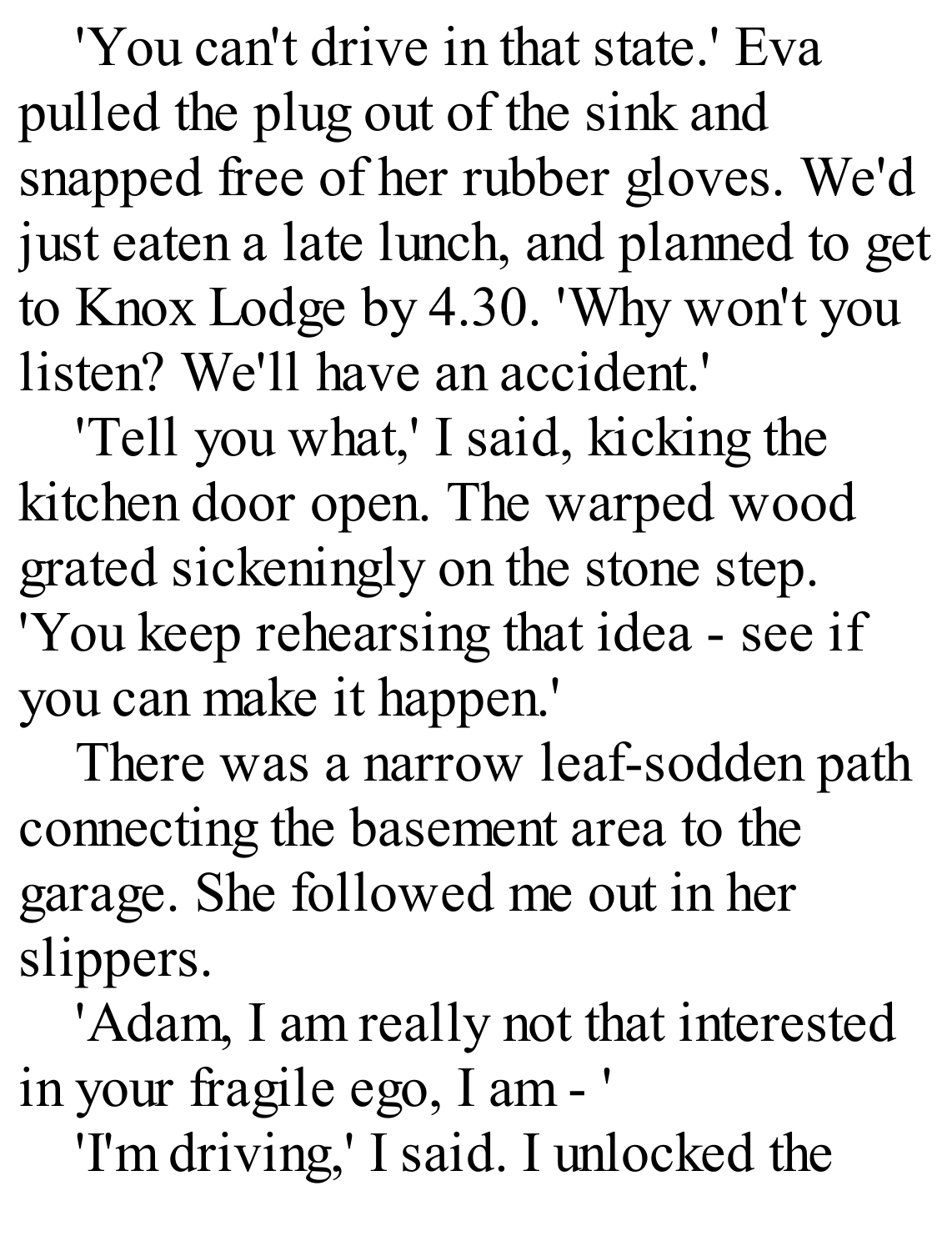garage door and pulled it up on its rollers with my good hand. I glanced at her, ready for the next round, but she had gone back inside. The garage was on the same level as the kitchen, which was to say seven foot below the road. The drive was absurdly steep - there were steps set into one side because you couldn't walk the slope without them. In winter sometimes the whole thing became an ice-ramp. When we were visiting Justin once, the AA had to winch us onto the road.

The Xedos needed cleaning - I tried not to rub against it as I sidled towards the driver's door. I took a moment to fuss about with the controls, adjusting wing mirrors and the seat position so I could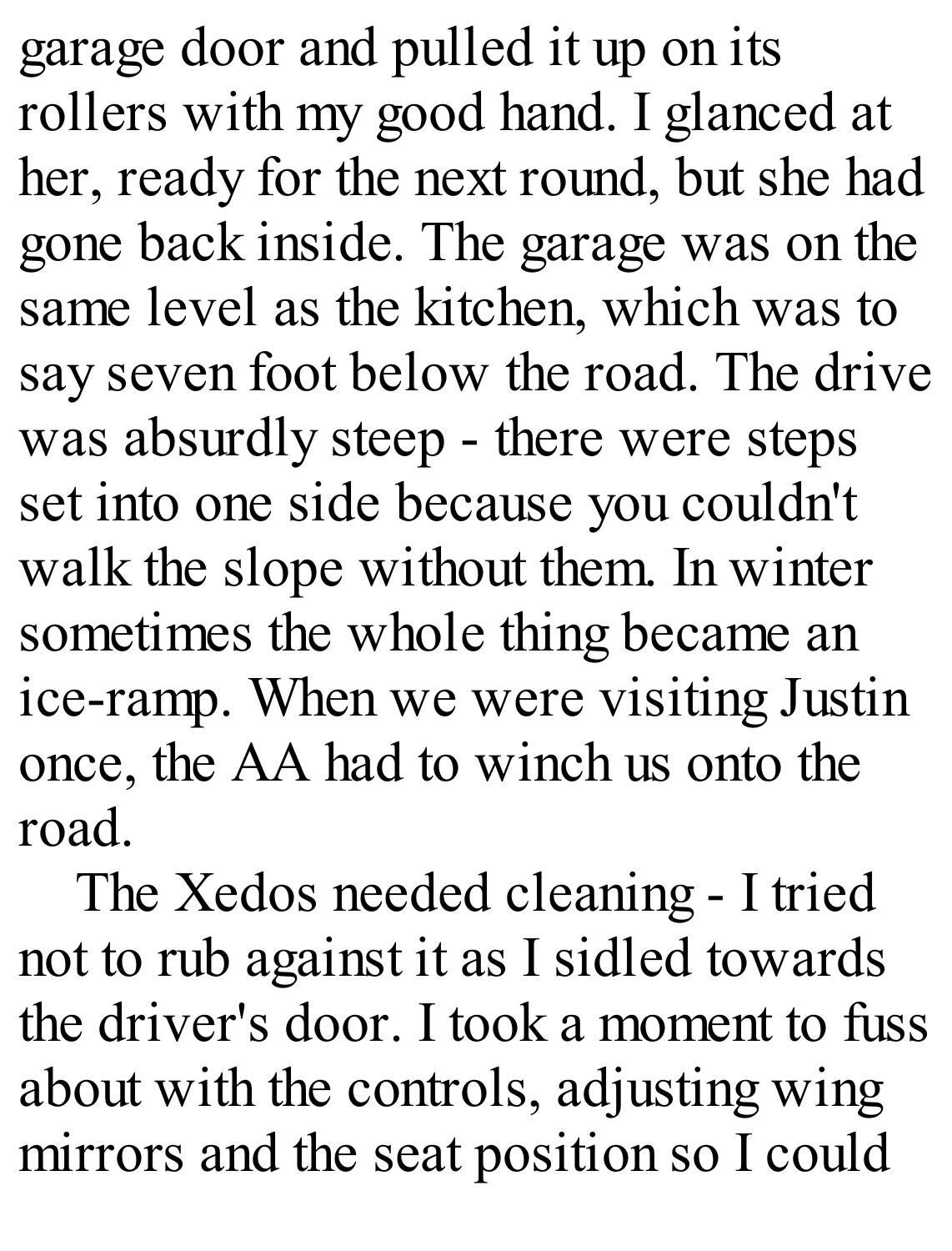drive comfortably one-armed. Eva had insisted we buy an automatic and for once I was grateful. I reversed up the steep drive and onto the street. Eva was already waiting on the pavement, arms folded over her Karen Millen suit. I unclipped the door. She started to get in when I remembered Justin's birthday present.

'I thought you had it,' she said.

'Of course I don't,' I said.

'Okay,' she said. 'I'll go and get it. Jesus.' I watched her back to the front door, noticing the stiffness in her shoulders, the mincing steps she took in her new boots. She let the door stand open while she went inside.

All this damage from one sly little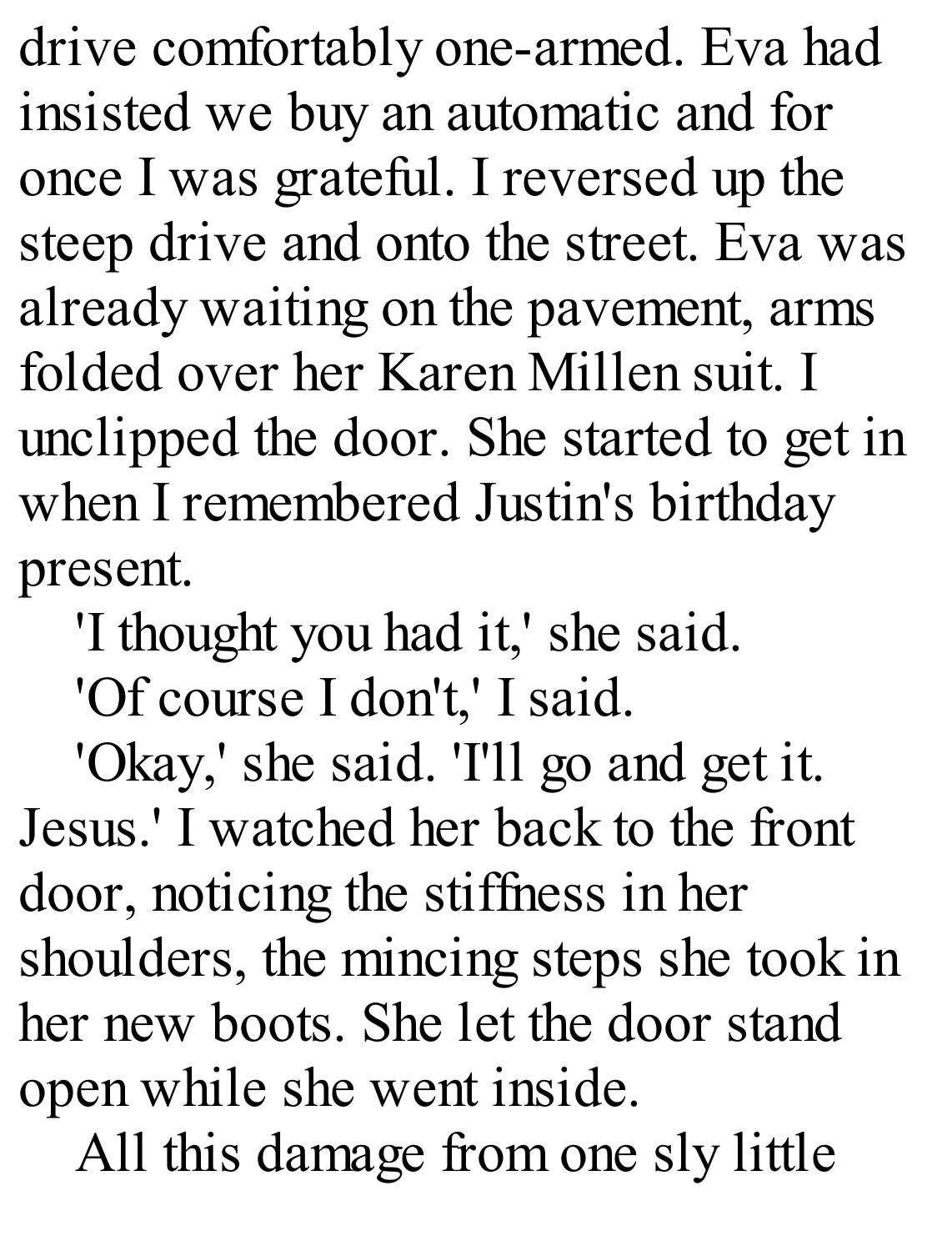visit to Money. I was a nervous wreck. My hand was stiffened and useless. Eva had dressed it that morning and in the light of day the stitches looked frighteningly professional. 'Where did you go?' she asked me. 'Did you have to wait long?'

'Did it hurt?'

'Did they give you any antibiotics?'

Drizzle spattered the windscreen. I thumbed the stick down one notch to turn on the wipers, and stretched the stitches in my palm. I winced.

The pain became a warmth, then, as it eased, a buzzing shape - a thick crescent, with an edge taken out of one corner. It felt as if the shard was still there, and it reminded me of something.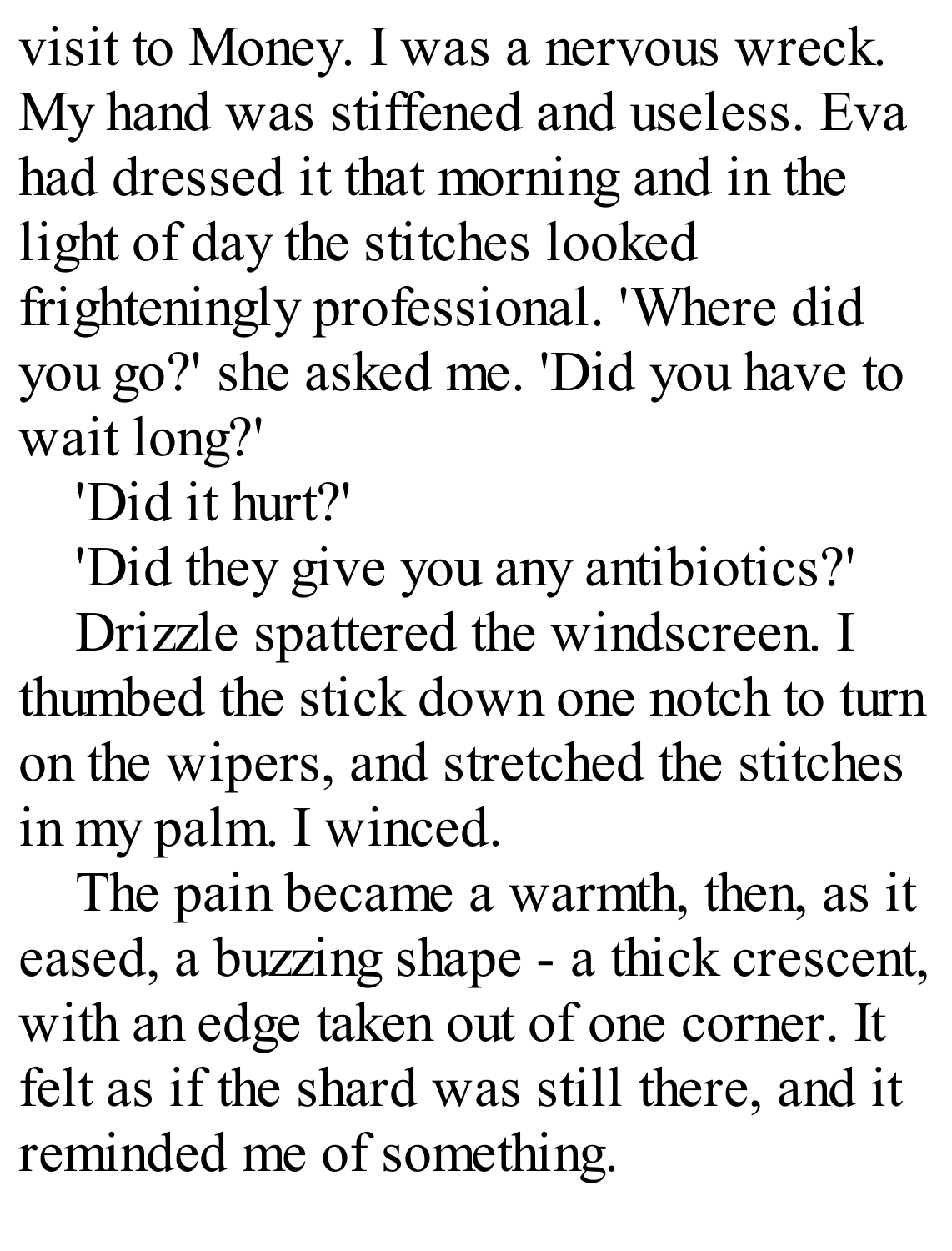'Adam.'

Eva was back already, struggling with the PlayStation box. She had wrapped it in shiny gold paper. I leaned over and opened the door for her. She clambered in part way and dropped the box over her seat into the rear of the car.

'Careful,' I said, 'it's delicate.'

'Oh Adam, just - '

'What?'

She bit her lip.

I waited till she'd strapped herself in.

'Eva?' I wanted to say I was sorry.

'Can we go now?' she said, tightly.

I put the car into gear. There's a button on the stick you have to press to take it out of reverse, and another bolt of heat shot through my palm. This time I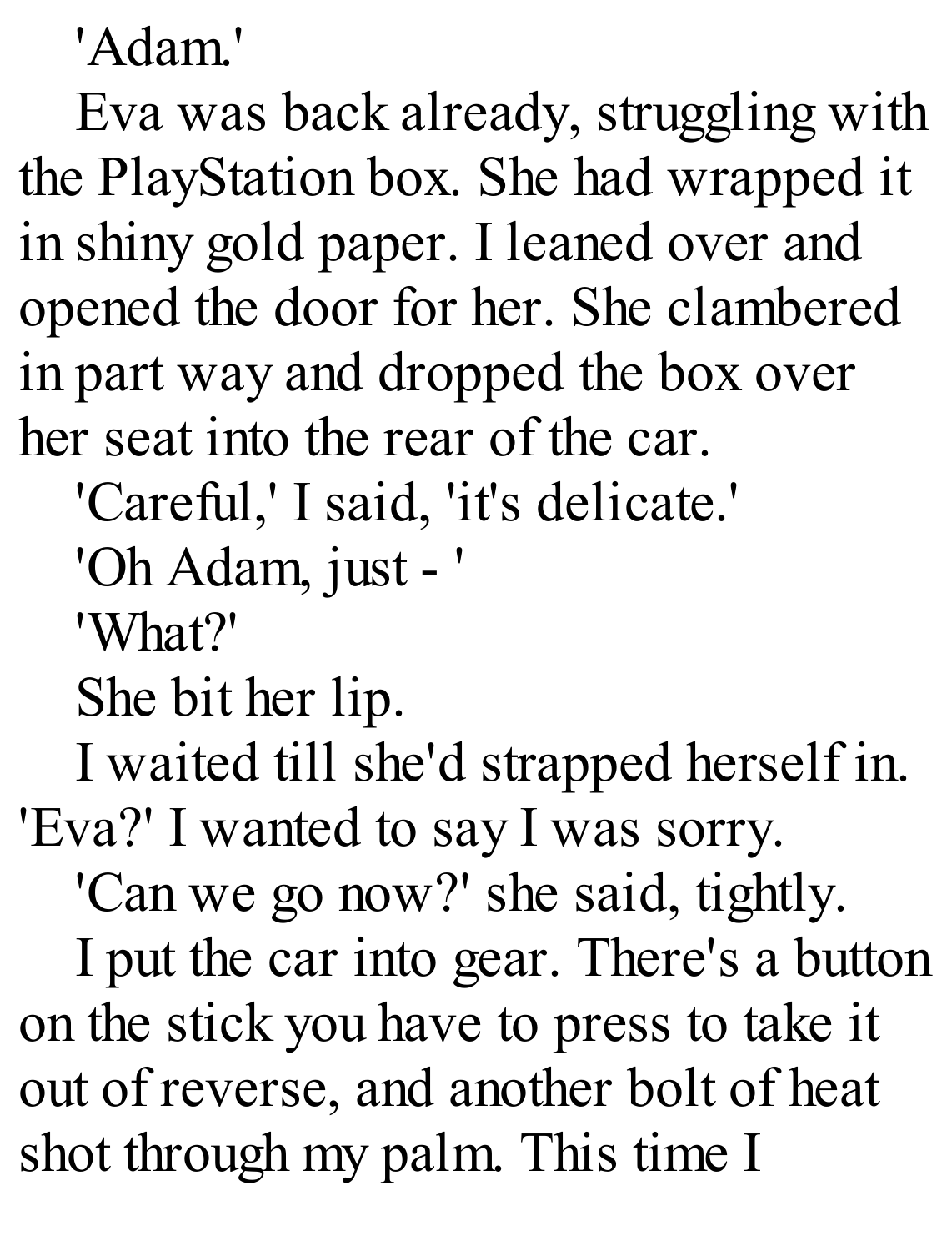recognised the shape.

'There was a lunar eclipse last night,' I said.

'I wish you'd let me drive.'

'It was very pretty.'

'I'm only trying to be nice,' she said.

We took the A13 to the Dartford

Crossing. The M25 was so unnaturally quiet, I even got to play with the cruise control. Since it was clear by then that I wasn't going to run us off the road, Eva cut back on the anxious glances and sharp intakes of breath. She wasn't any more relaxed - but there were different reasons for that.

Knox Lodge lies just outside Staplehurst, about forty minutes off the M20. It started life as a country house,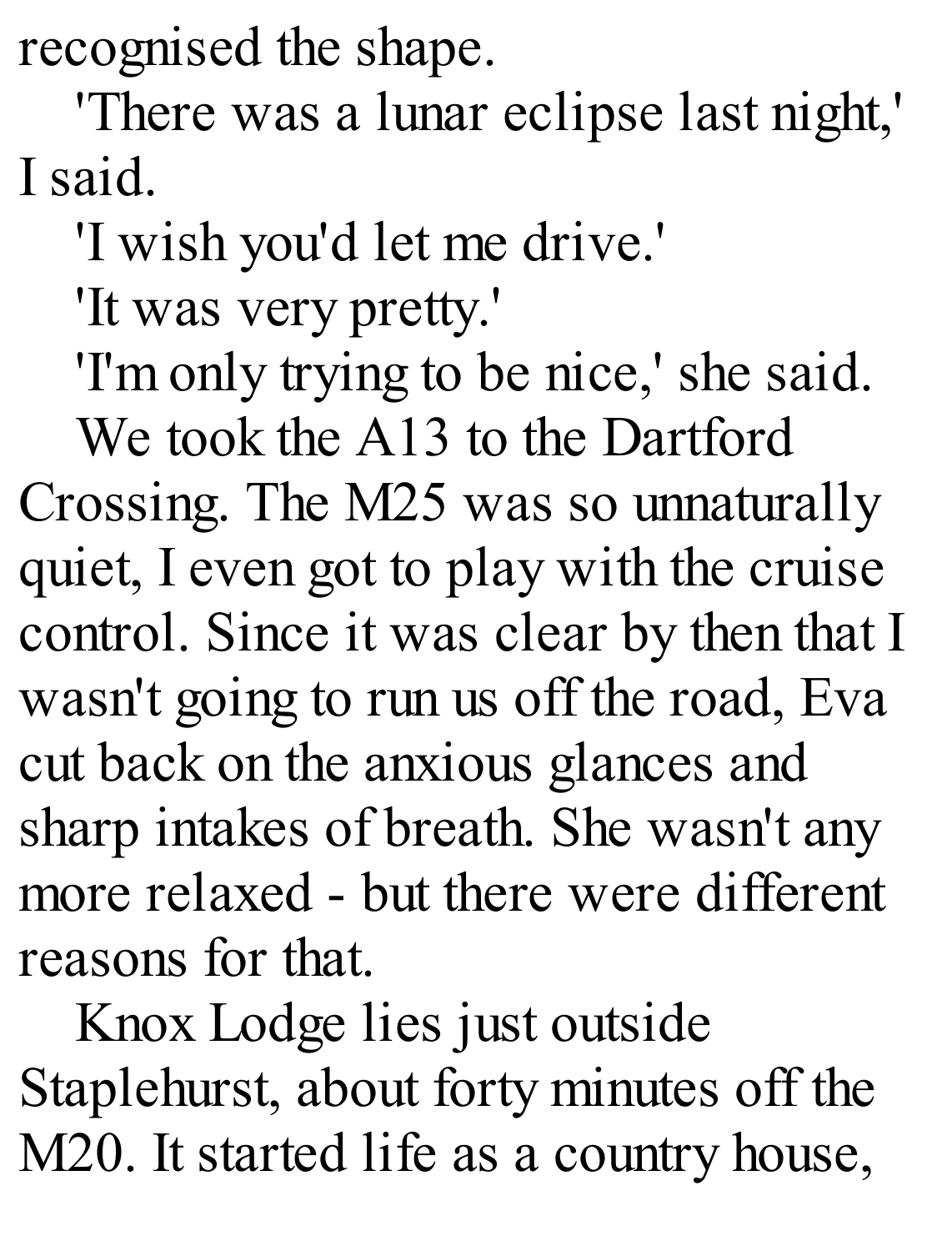but it's been institutionalised for so long, accreting prefabs and benches and extra toilet blocks, today it resembles any mediocre private school.

Injured pilots were treated here during the second world war; the Ministry of Defence used it as a sort of workhouse-cum-retirement home for fifty aged pen-pushers when they restructured Porton Down; in the Seventies, young offenders went there as an alternative to Borstal. The district health authority rattled about in it until '92.

The rumour was it was going to be Britain's first Higashi school, especially since local authorities were refusing to help out parents paying for their kids to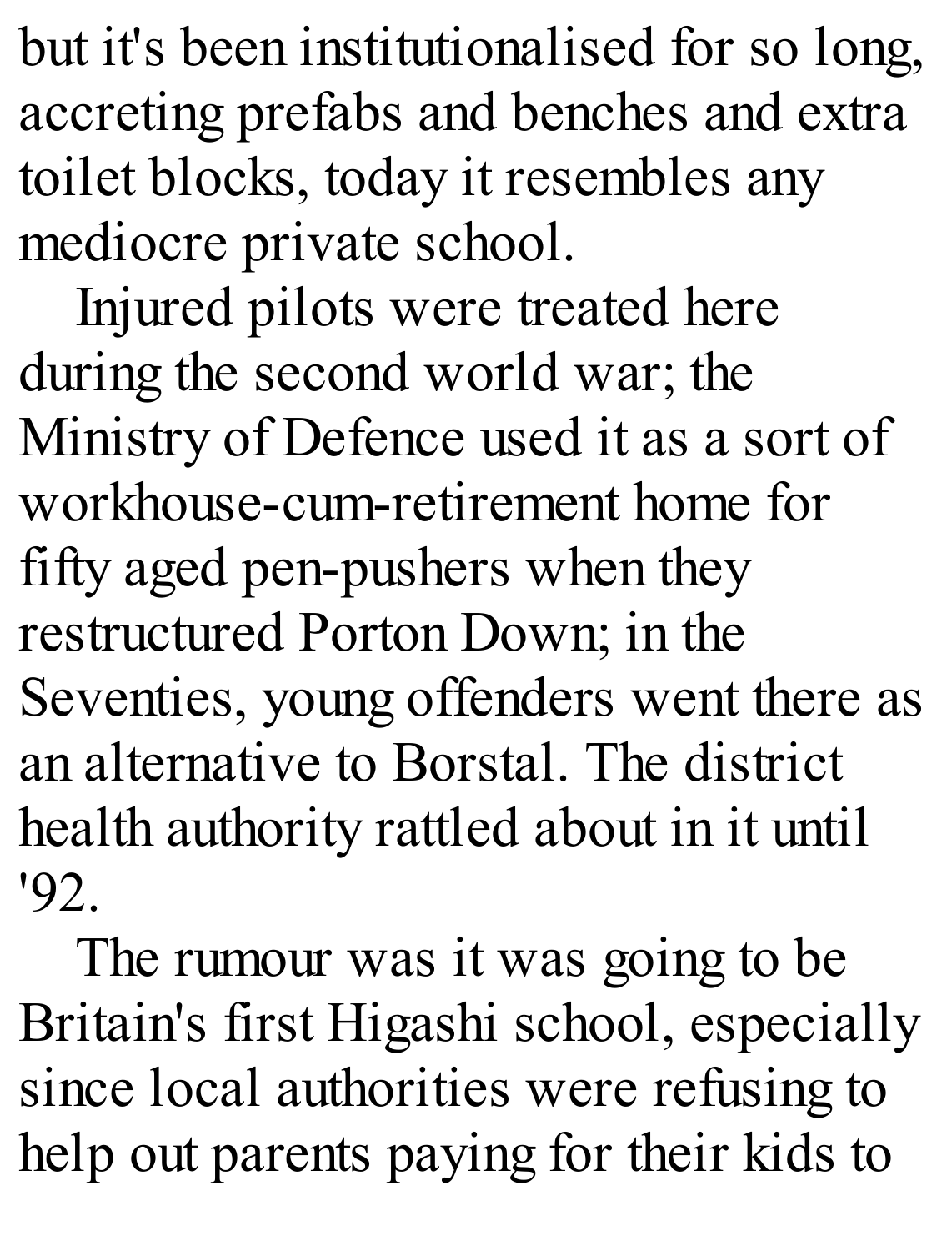go to the one in Boston. The principal, Guy Criville, was a convert - he had a photograph of himself with Dr Kitahara on the wall behind his desk - but whatever his professional allegiances, his school hadn't the money to run his mentor's full programme. A lot of people found Criville's pint-sized version pretty disappointing, but Justin had already been through Kitahara's Daily Life Therapy in Tokyo and it was pretty obvious by the end that he simply wasn't up to the full programme.

If you're autistic, the world is meaningless.

Literally. Meaningless. The parts of your brain that give meanings to things don't work properly, or at all. That's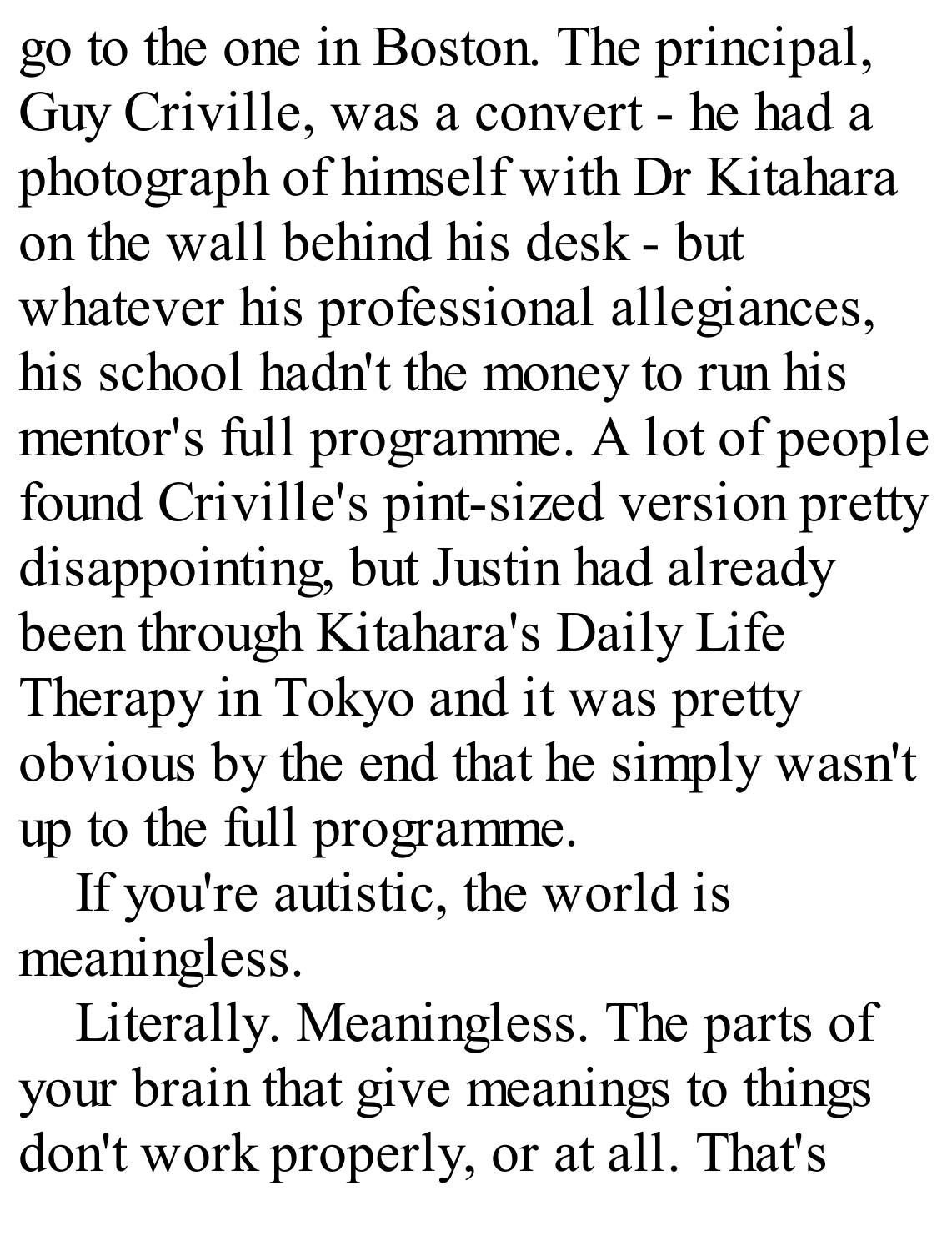why, in extreme cases, you never really acquire language. All you have, at best, is a serious of bird calls - noises that conform roughly to words, which you rote-learn to use in specific situations. Calls for food, calls for the toilet, calls for Give-me-that and for Take-thisaway. Because nothing in the world makes any sense, you can't spot the obvious patterns. Sunset, bedtime; breakfast, bathtime - to you it's just one damn thing after another. You never know what's going to happen next, and of course it's only a tiny step from that to thinking that the next thing that'll happen could be very bad indeed.

The best you can hope for is a little control. A routine you can rehearse,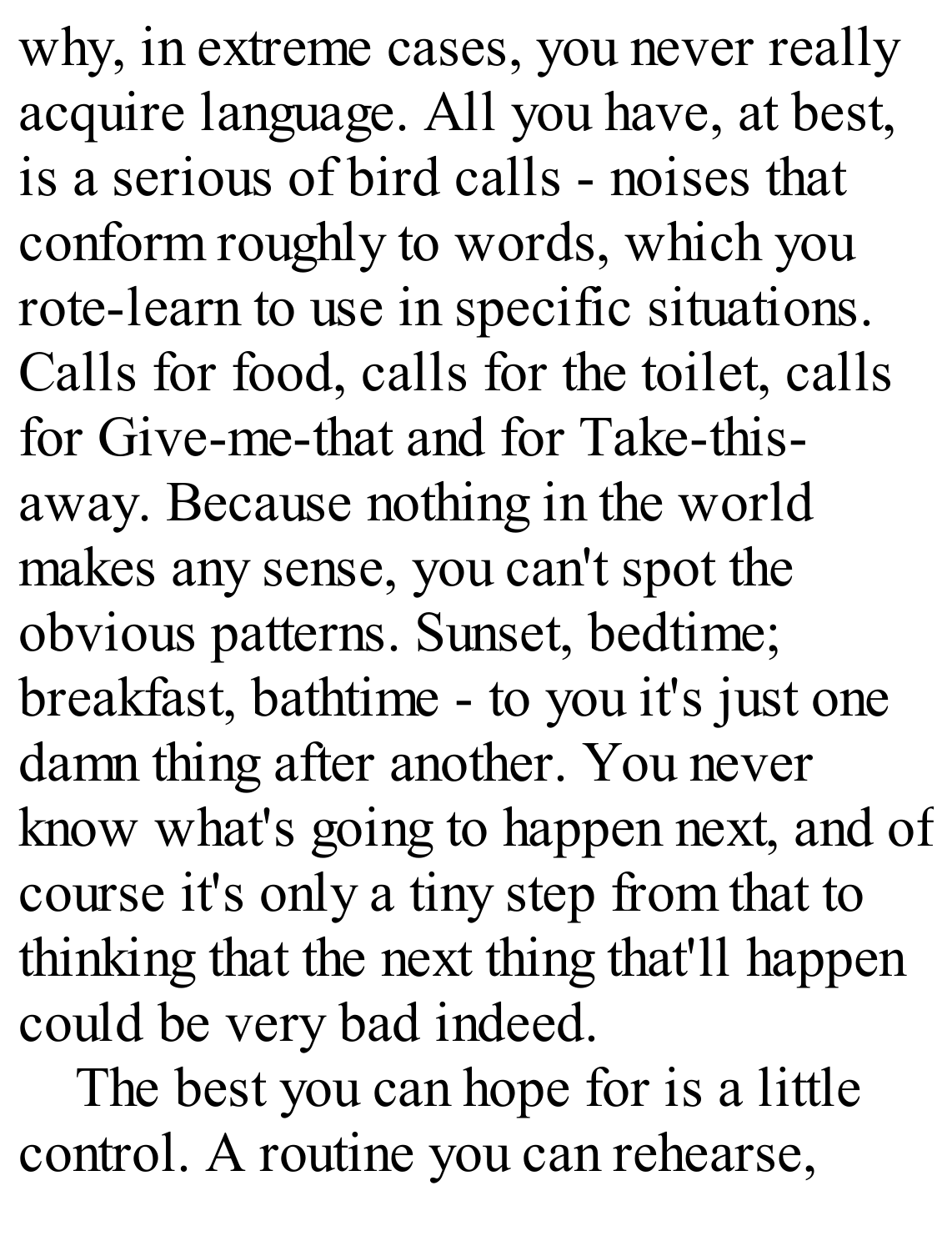repeat and comprehend. Lunch at 12.05:00pm and not, under any circumstances, 12.06:35pm, because that opens a window for the chaos to get in. A tea of bread and butter cut always into isosceles triangles of exactly the same size, because a square piece once choked you, and you daren't risk it happening again. And then, just when you think you've got the lid on things this is where the irony becomes really delicious - there are other people.

We're all born with a message inside our heads: a piece of information so incredible, it has to be coded in our genes - because we'd never work it out on our own. It says to each of us - if you can believe this that there are other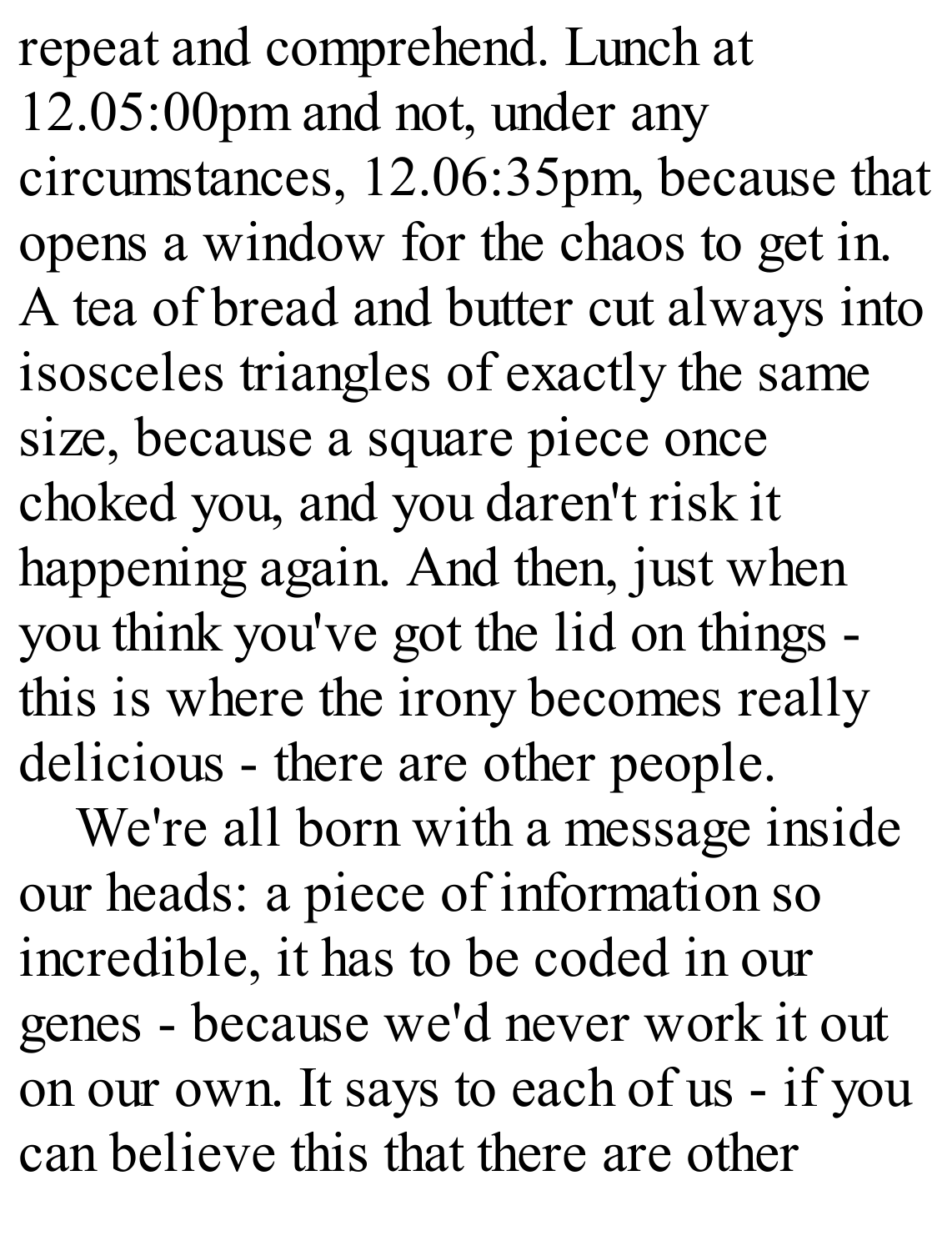people, like us, waiting to make contact. Think about it: other people. It even tells us what they look like.

If you're autistic, you can't hear the message. Without it, there is only one reasonable conclusion left for you to draw: you are alone. (The animated furniture around you wants you to join in with their unpredictable games - and sometimes you do - but nothing on earth will convince you that that you are one of them.)

It was just before four thirty in the afternoon when three hat-stands entered Justin's room. They stood there a moment, flailing and hooting, and then they started interfering with him. Justin's favourite carer, Francis, came and led us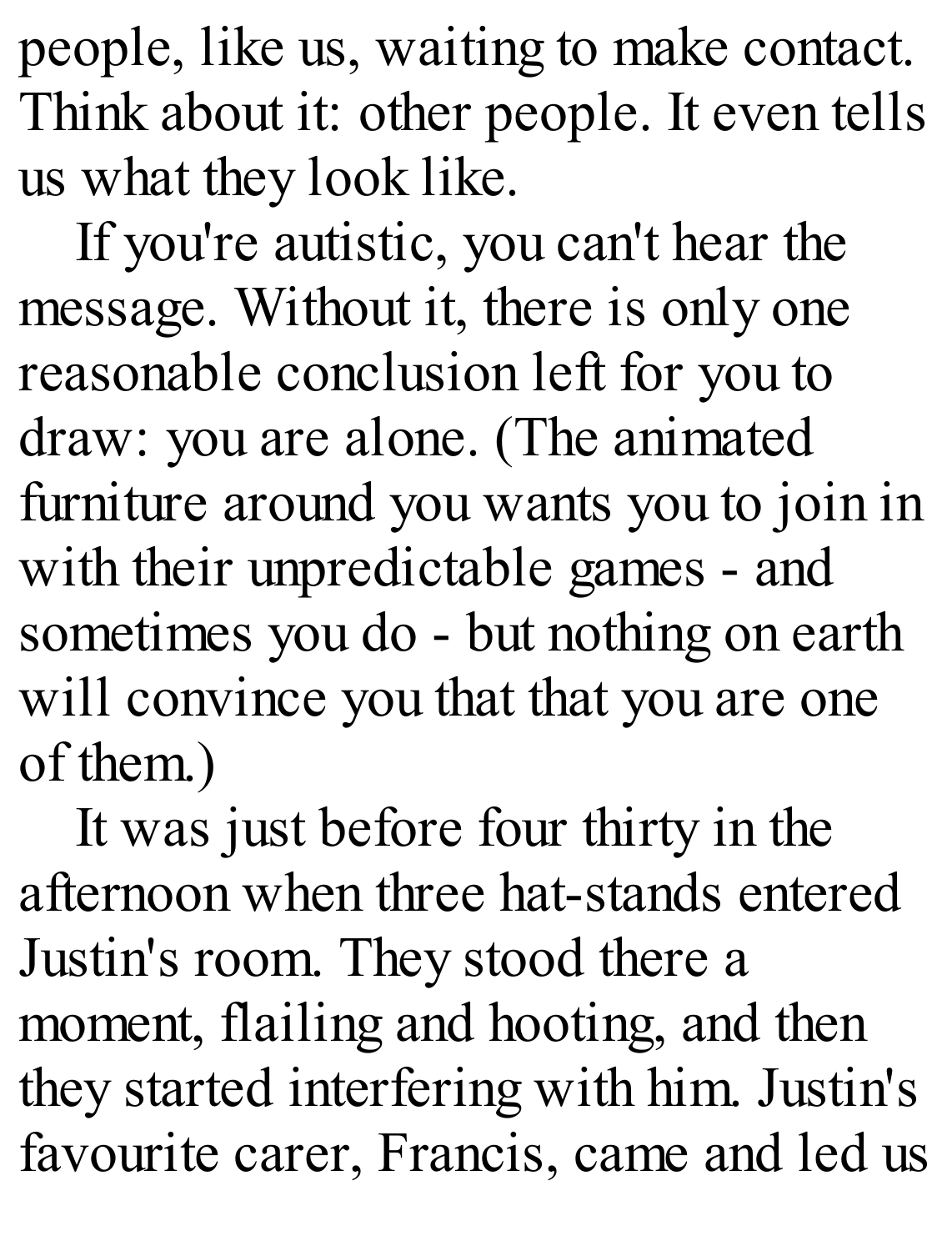to his room. School was over for the day and the kids here were left to themselves until tea at 5pm. Justin was bouncing up and down on the bed when we came in. He was very beautiful. Eva's breath caught in her throat.

There was his face, of course, but we were used to that. It's that expression of theirs: calm, untouched, transcendent. If you let yourself, you can end up believing it's not a lack of something but - on the contrary - a surfeit, that makes them act the way they do. Popes have canonised such holy fools; there are saints whose lives read like case studies in pervasive developmental disorder. These days, no-one's fooled for long. The real world's the only radio show in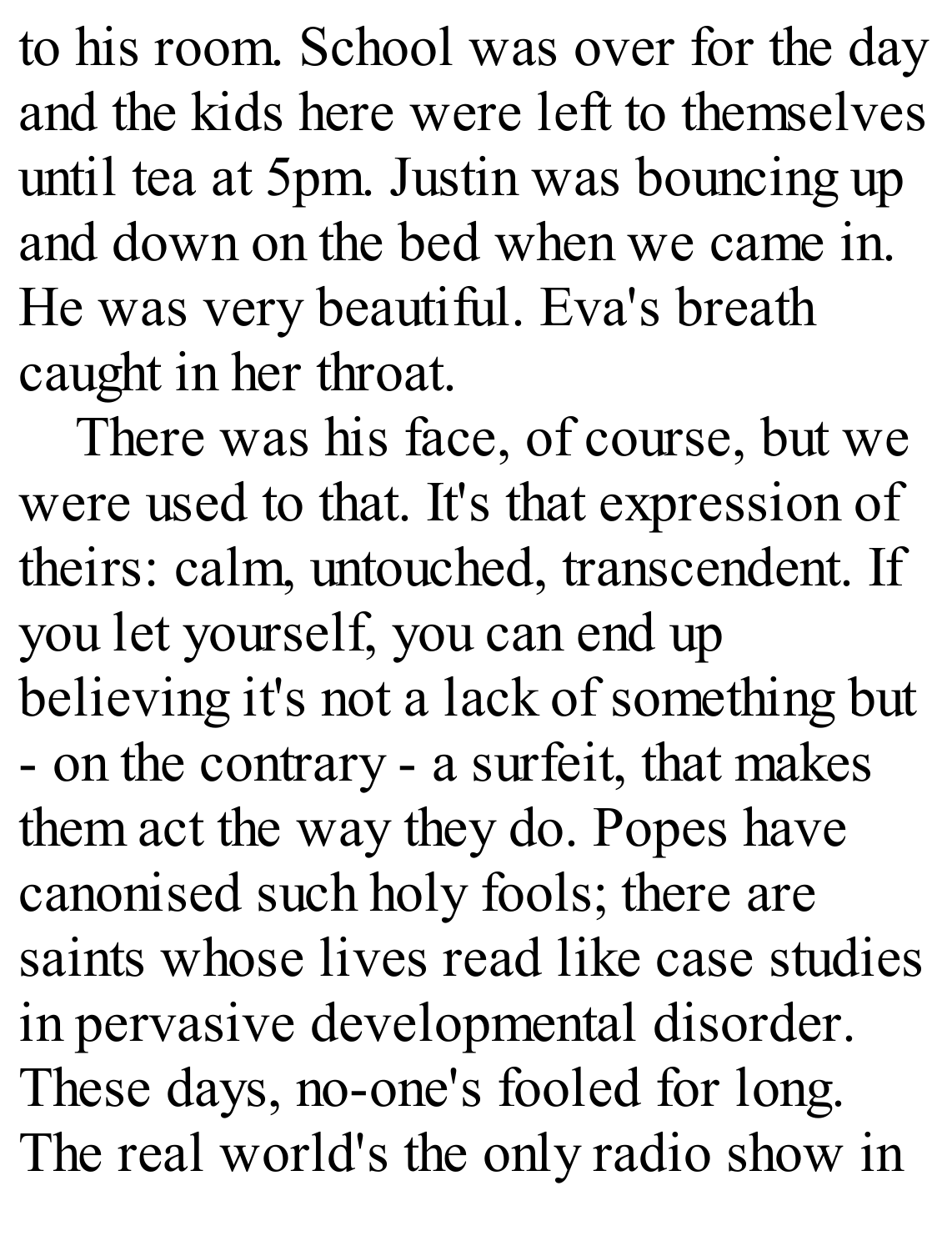town: dare to tune out and you're nowhere but gone.

Francis crossed the room and extended his hand. 'Justin,' he said, easily, 'come over here.'

Justin stopped bouncing. His hair, which had grown almost to his shoulders, descended in a fan around him. He shook his head, clearing it out his eyes.

It was his hair made the difference, I decided. A dark halo for a fallen angel. (Parents are entitled to their metaphors, however trite.)

'Justin?'

He turned and looked at Francis with eerie beneficence.

Francis extended his hand. 'Take my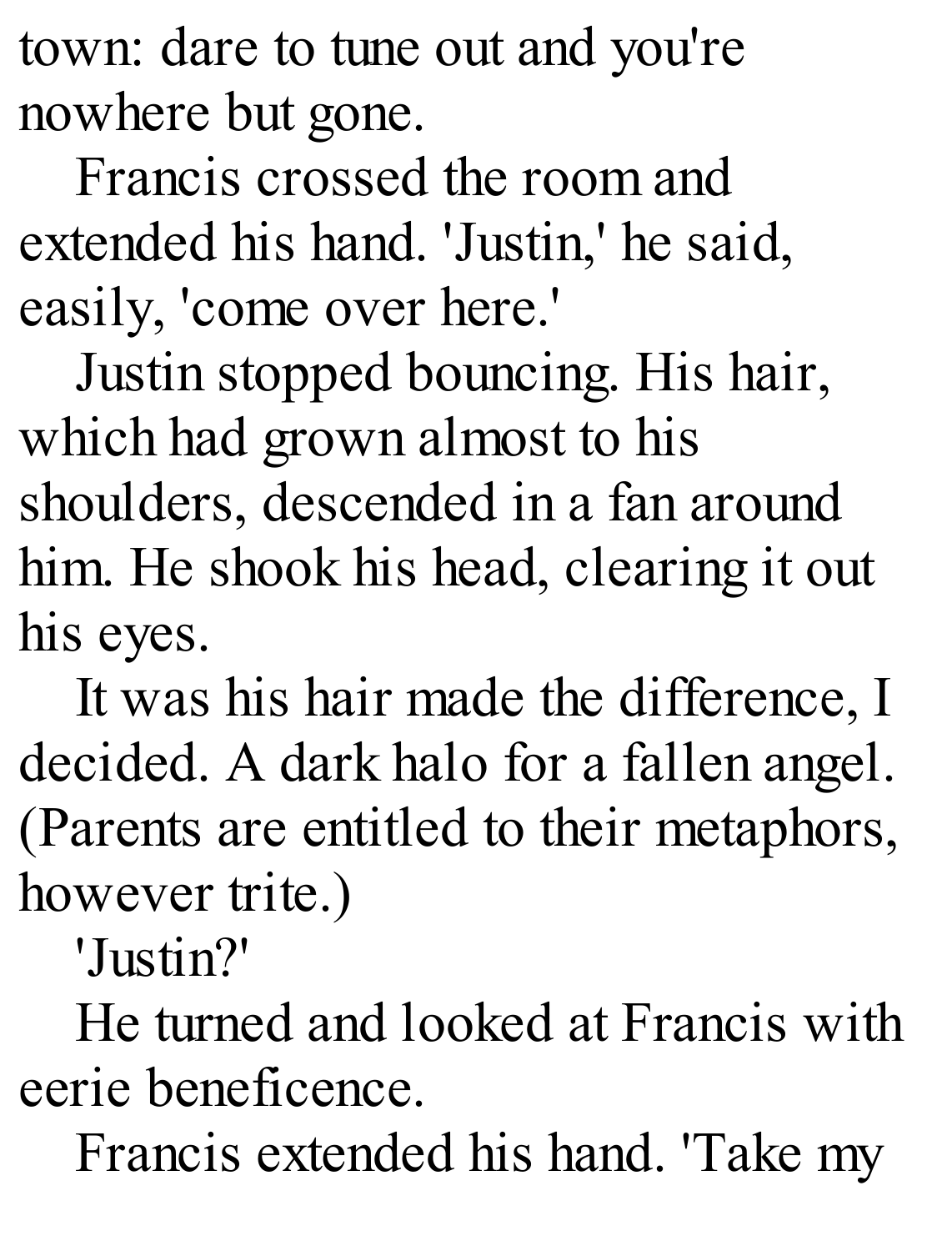hand<sup>'</sup>

Justin gripped his forearm.

Gently, Francis brought the hand into his.

'Remember? It's your birthday. Remember the story? Your birthday.'

He didn't remember a thing, so we sat down and read it all through with him again, only this time with Eva there too.

The front of the scrap-book read 'My Birthday Book'. Inside there was a photographic mock-up of the afternoon as we hoped it would go.

There were Polaroid snaps of the PlayStation game, and its modified handset with outsize buttons. There were pictures of Eva and I; a picture of a birthday cake. Beside each picture there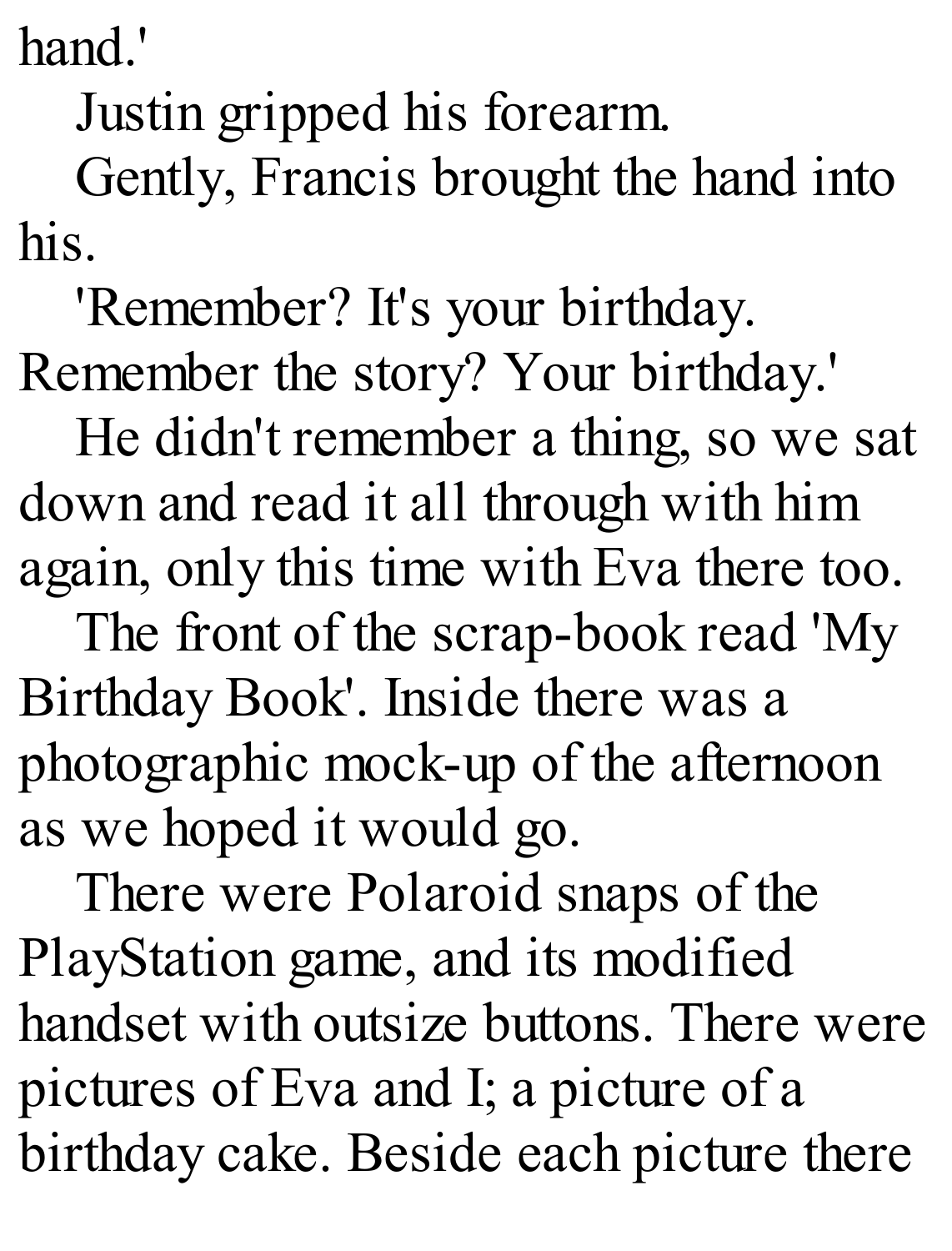was a sticker with a clock-face printed on it. Francis and I had drawn in the hands ourselves with a gold pen, so Justin could rehearse what was going to happen and when.

In Justin's world there was no such thing as a pleasant surprise. The previous year we took him to Camber Sands, but it had never occurred to us to tell him that we were only going out for the day. As far as he knew he was going to be stranded in this sandy wasteland for ever, never to see his home again. He spent the day screaming his head off, unable to tell us why he was so afraid. Eva, feeling excluded, got up and walked round the room. The walls were painted a muted orange - a warm, restful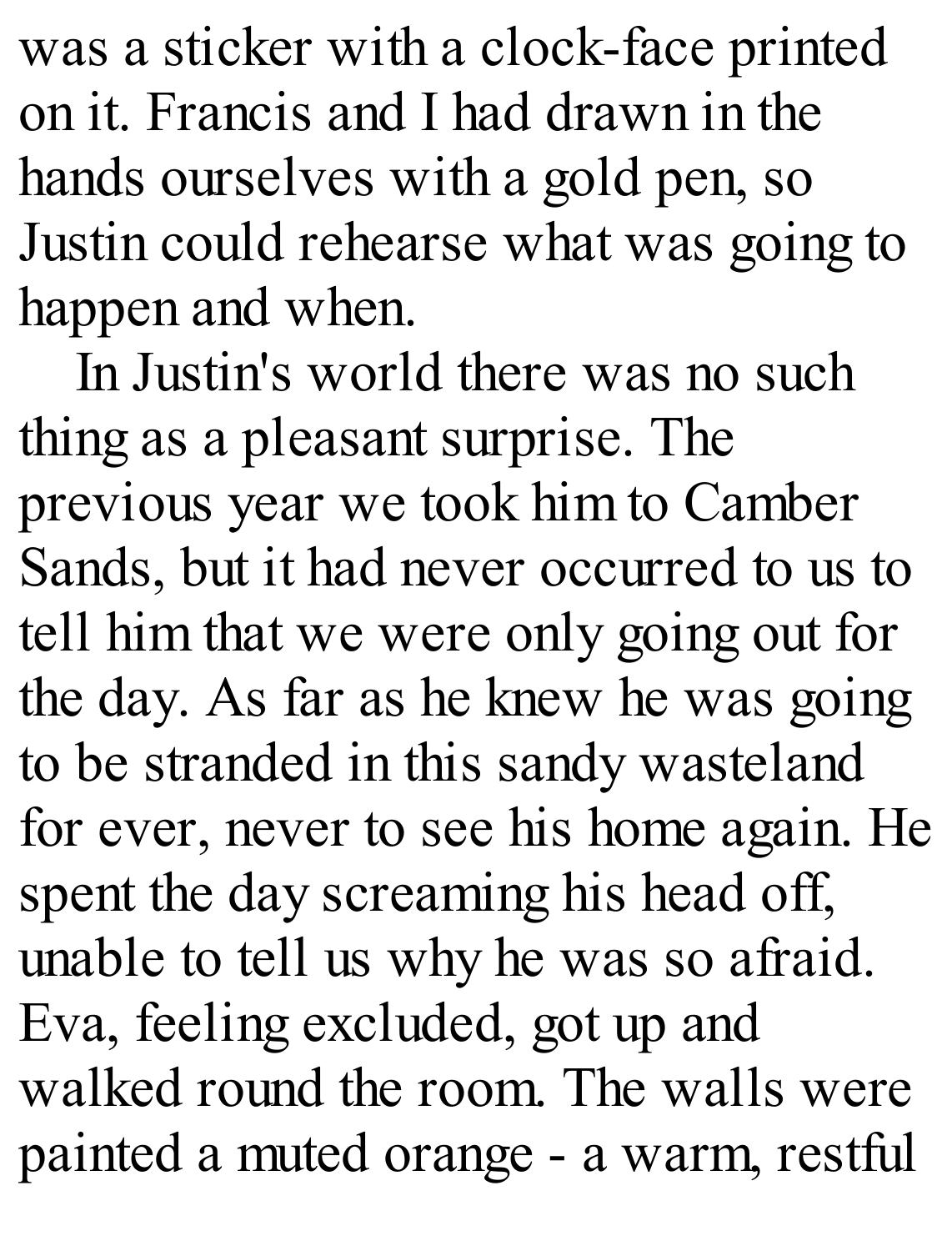colour. Justin's latest pictures were blutacked above the bed. A tree, a house, and a picture of Francis. You could tell it was Francis because the head was dark brown. The face was a blank: tiny white dots for eyes, another dot for the mouth, no nose. Faces meant nothing to him, and besides, being autistic means you look more at the edges of objects than at their surfaces - the same, they say, is true of cats.

Mobiles hung from the ceiling: planes, clowns, five-pointed stars, and some dough decorations we had brought him last Christmas. The more glittery ones were hung low enough for him to stir with an upraised hand.

Eva rarely visited Justin. It was her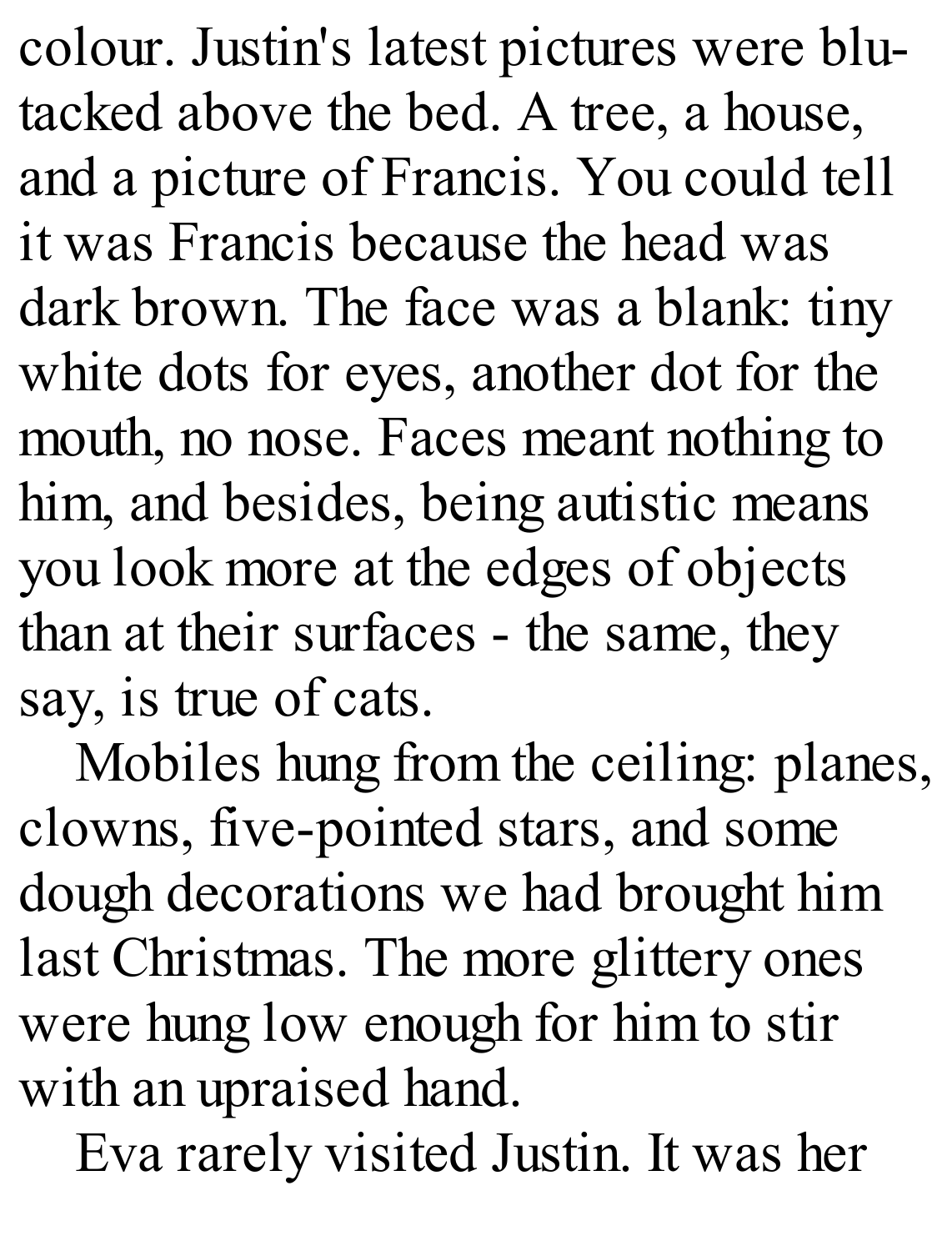fear of him that had put him in residential care in the first place. Now that he was older - now that he wasn't smashing light bulbs or poking his finger in and out of his anus - a more complex feeling was holding her back. Embarrassment, and an uneasy and

mistaken idea that, in her absence, Justin and I had formed an exclusive bond.

Justin loved Eva's gold wrapping paper. While I assembled the machine he tore the sheet into confetti and threw handfuls into the air. I plugged the lead into the aerial socket of the TV and left Francis to sort out the tuning. I sat on the floor and gathered the scraps up. Eva came and joined me. Justin held out his hands. Eva poured the rubbish into his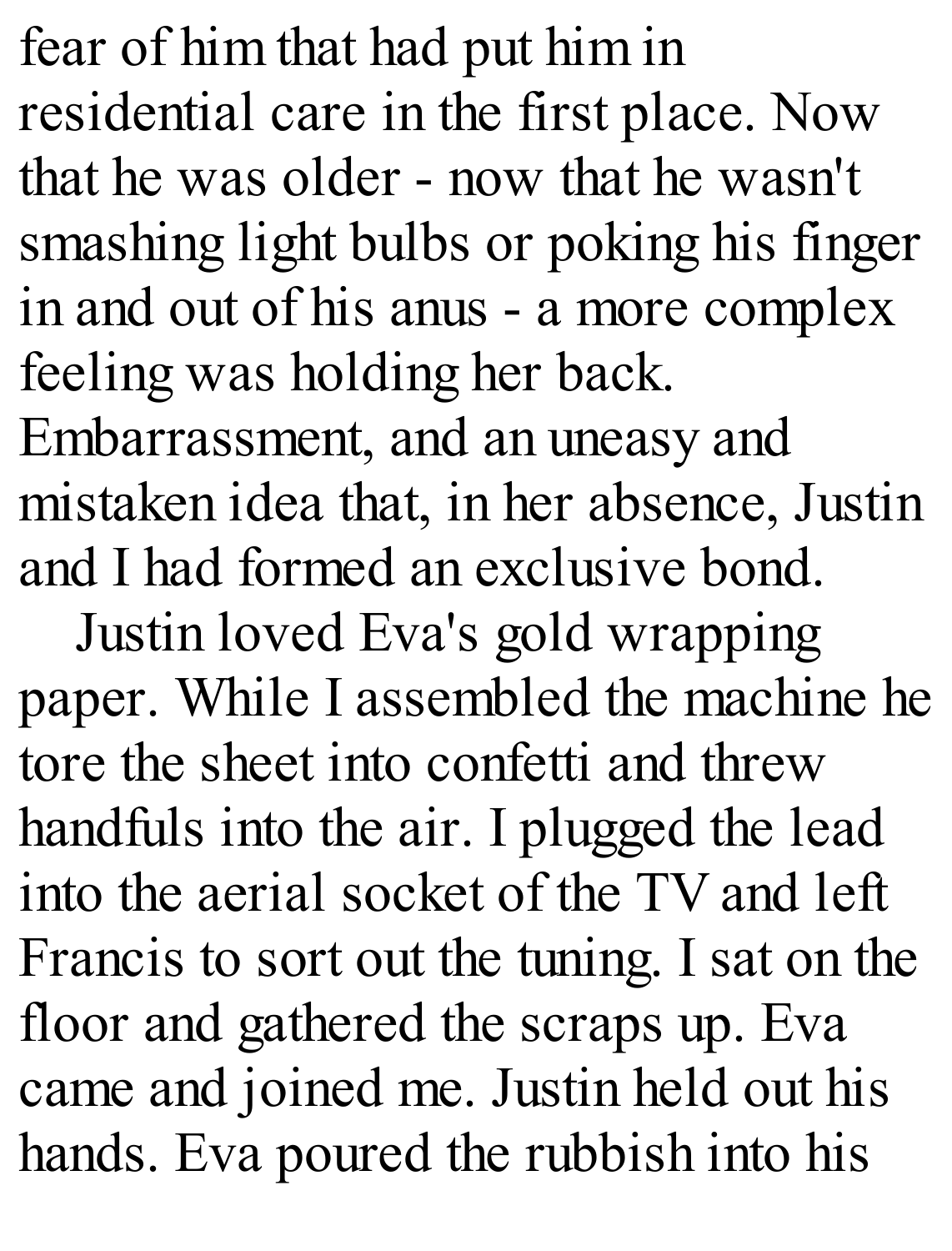palms. He threw it straight away into the air. Eva laughed, shaking it out of her hair.

Francis turned the PlayStation on. Sony's fanfare blasted across the room. Justin stuffed his fingers into his ears and screamed.

'Nice one, Francis.'

'Fuck. Shit.' Francis fumbled with the remote and killed the sound. Justin rocked back and forward - an old stereotypy.

'Oh dear,' Eva sighed, deflated by the sight. Justin did outgrow things, but so slowly, it was hard sometimes to believe in his progress.

'Hey, Justin,' said Francis, 'show Daddy and Mummy your present?'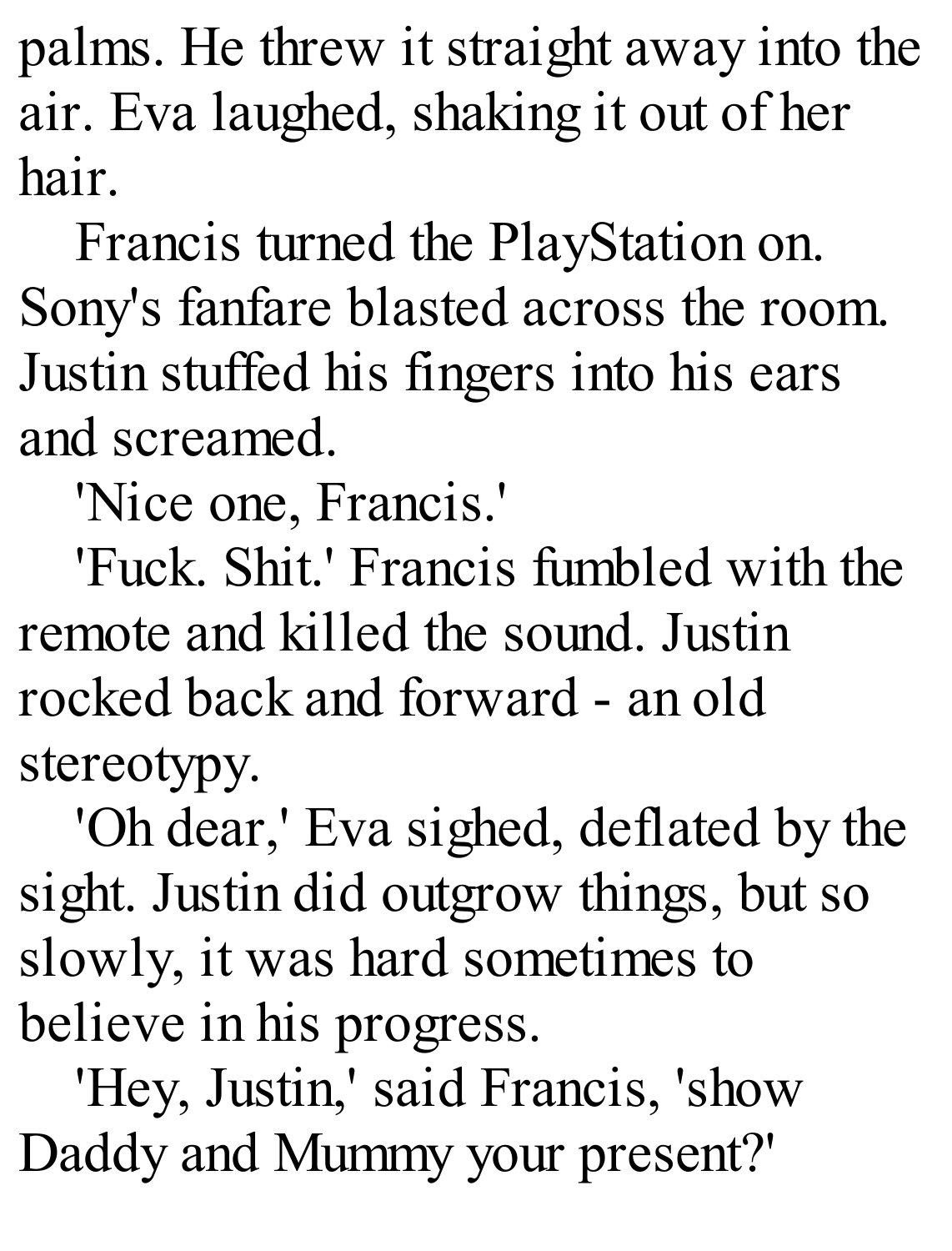Justin blinked at him. 'Your other present?'

He still had his fingers in his ears.

Francis extended his hand. Justin gripped his forearm and stood up. They walked round the far side of the bed together.

'We got another present,' Francis explained, as Justin disappeared under the bed.

'A present?' said Eva. 'From whom?' 'I can't read the card.'

'Your present!' Justin shouted. He turned to Eva. 'Your birthday! Your present!' He waved a thick red plastic cylinder over his head. There were diamond patterns transferred onto the barrel: white and blue and green.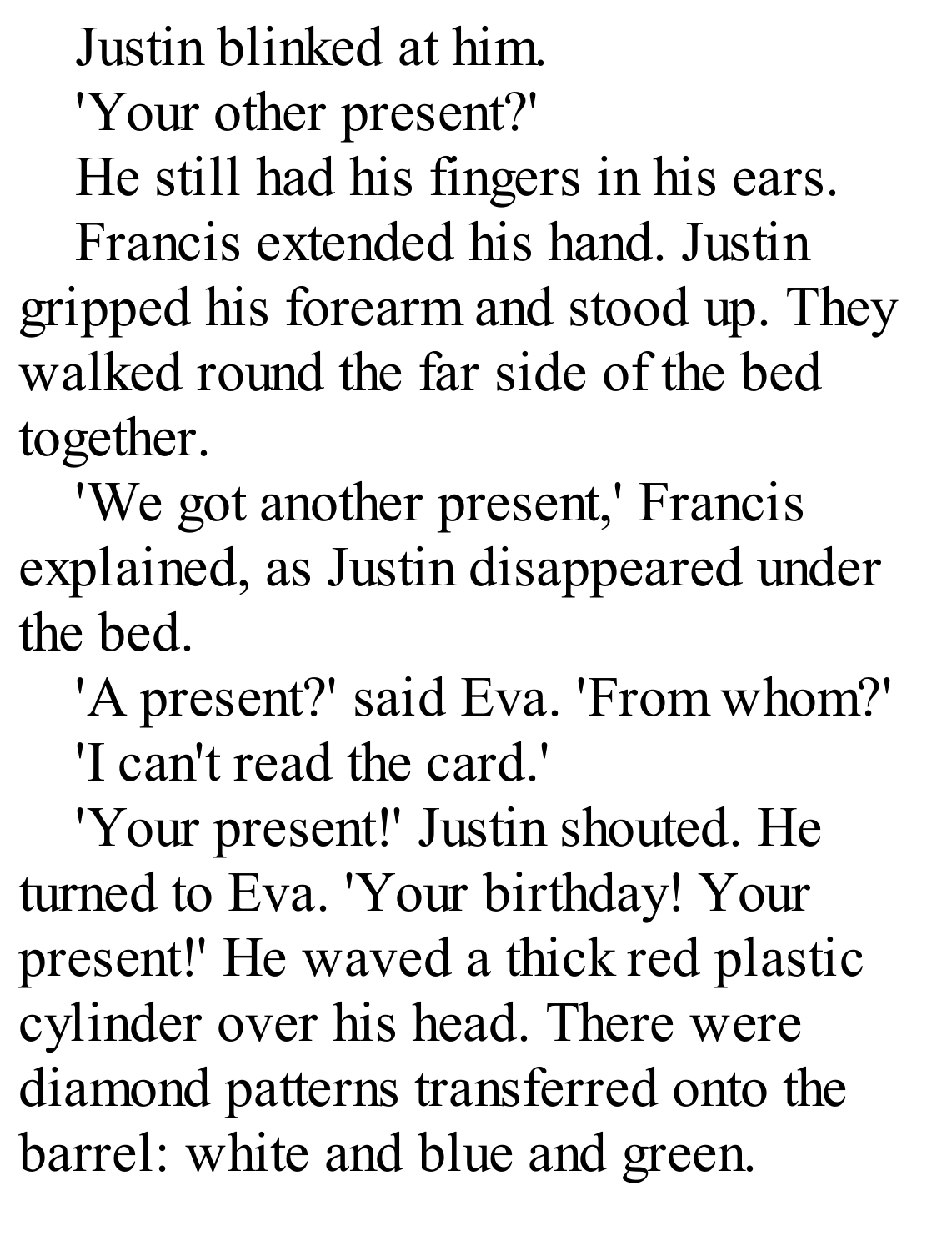'It came this morning,' said Francis, ushering Justin back into the centre of the room. 'Show mummy your present.'

Justin hoofed the carpet, a temperamental foal. 'I'll get you Jews!' 'Do you want a drink?' said Francis.

'I'll get you Jews!'

'Show mummy your present. I'll get you a juice from the fridge.'

I touched the cylinder in Justin's hand. He whipped it away from me.

'Was there a card?' Eva asked.

Francis had it in his back pocket to show us. He handed it to Eva on his way out to the fridge.

'I'll get you Jews!' Justin chanted, waving the cylinder in the air.

'Soon, Jessie, soon,' I soothed - not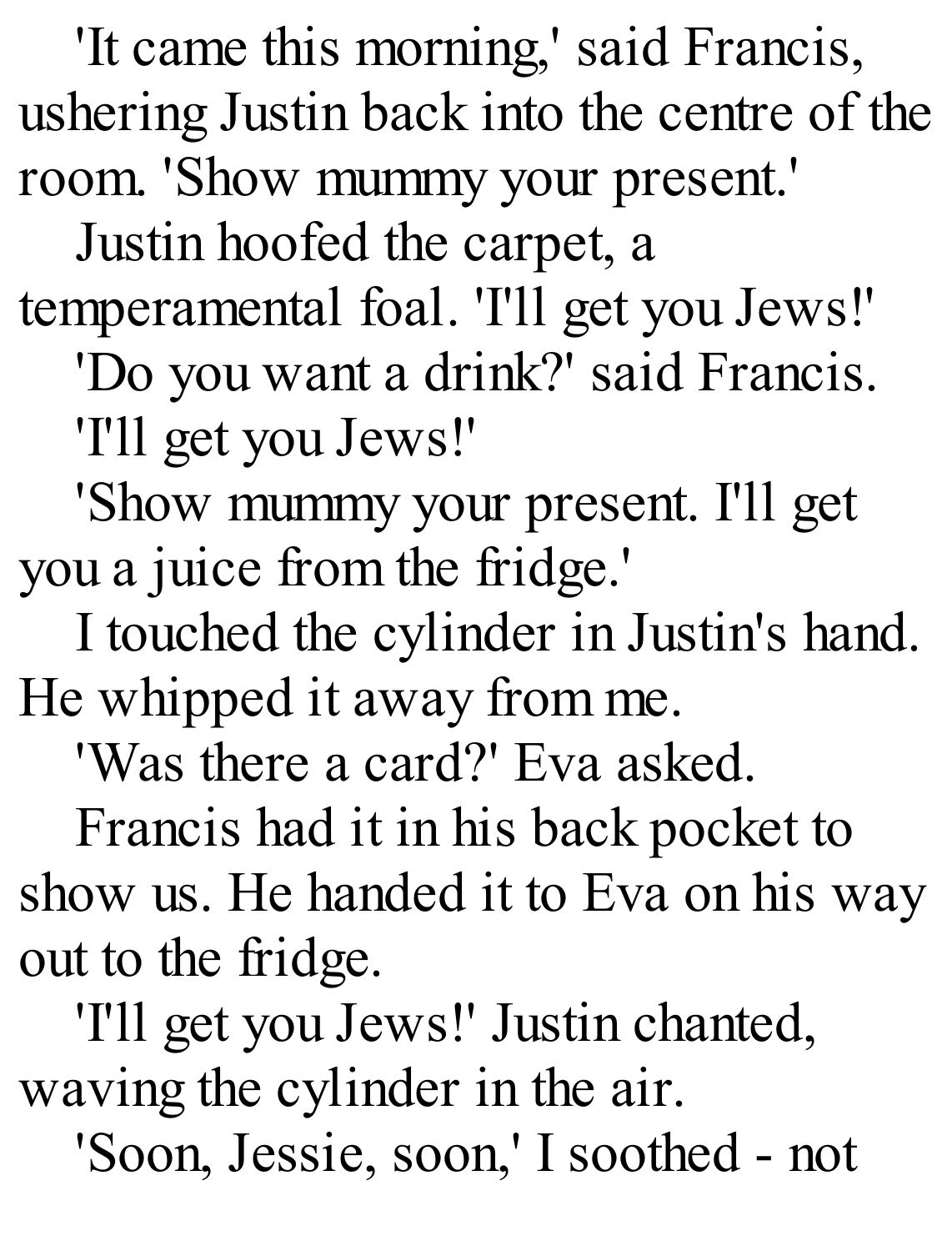that "soon" meant anything to him, any more than the niceties of

"you" and "I".

Justin thrust the cylinder at my face. I took it. Justin stood back and watched. It was a kaleidoscope. I held it up to my eye.

Justin clapped his hands, laughing.

'It's from Money,' said Eva. She crumpled the card in her fist.

I let the kaleidoscope drop from my eye. Justin pushed it back in my face; it cracked against my cheekbone. 'Fuck.'

'There.' She threw the card at me. 'Look.'

I laid the kaleidoscope on the floor and flattened out the card. 'Now you are SEVEN,' it said. I opened it. Underneath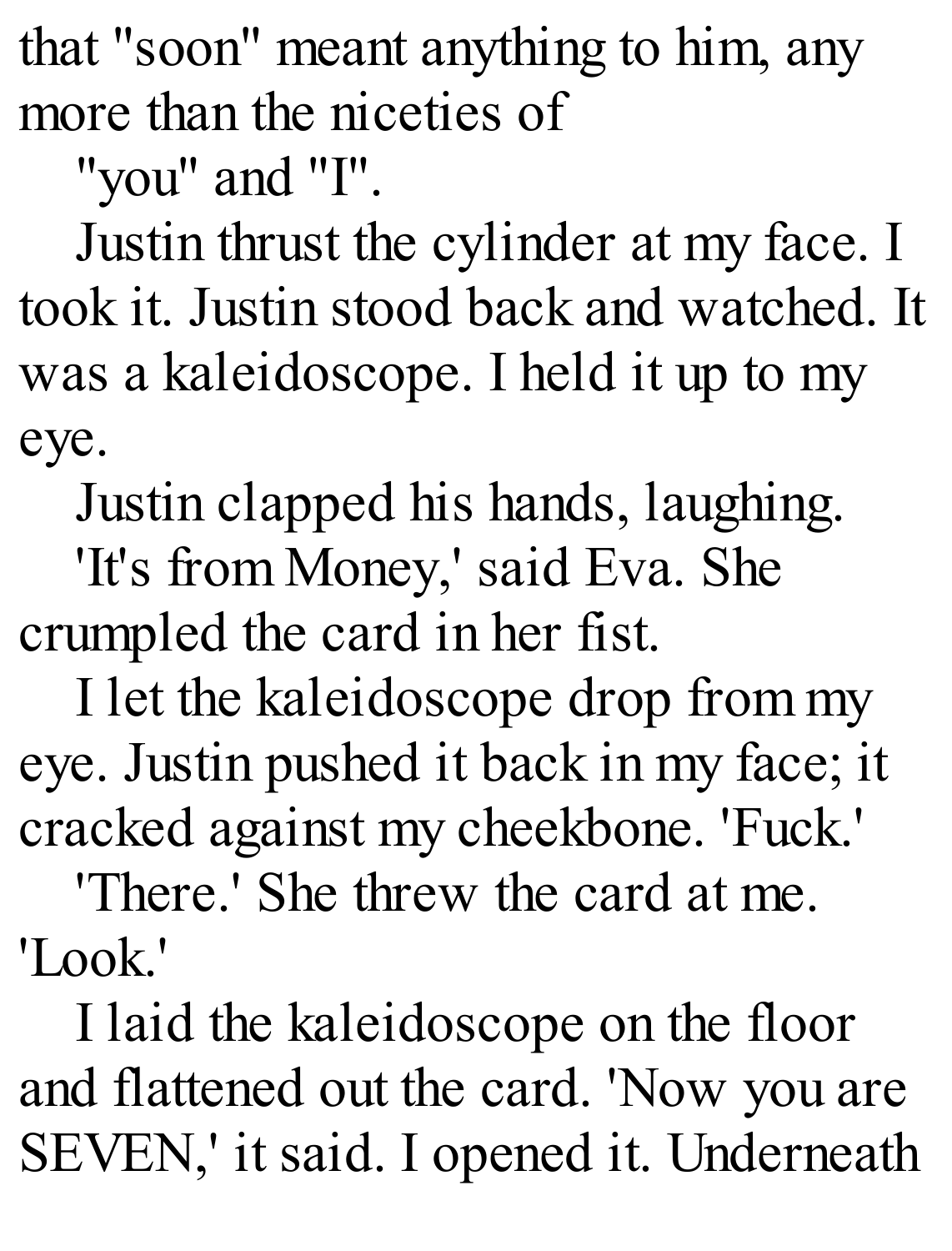the doggerel, Money had written a message in Cantonese. 'What does it say?'

'Oh, it's terribly nice,' Eva spat - but whatever sting hung off the tail of that remark, it was interrupted by Francis's return.

## **9.**

At tea-time Francis led Justin off to eat with the other children. Normally Eva and I would have eaten with Guy Criville and his staff, who made a point of their hospitality towards parents; but Criville was at an NAS conference in Birmingham, and when Justin's language therapist met us in the corridor, Eva was full of excuses about how we'd just eaten.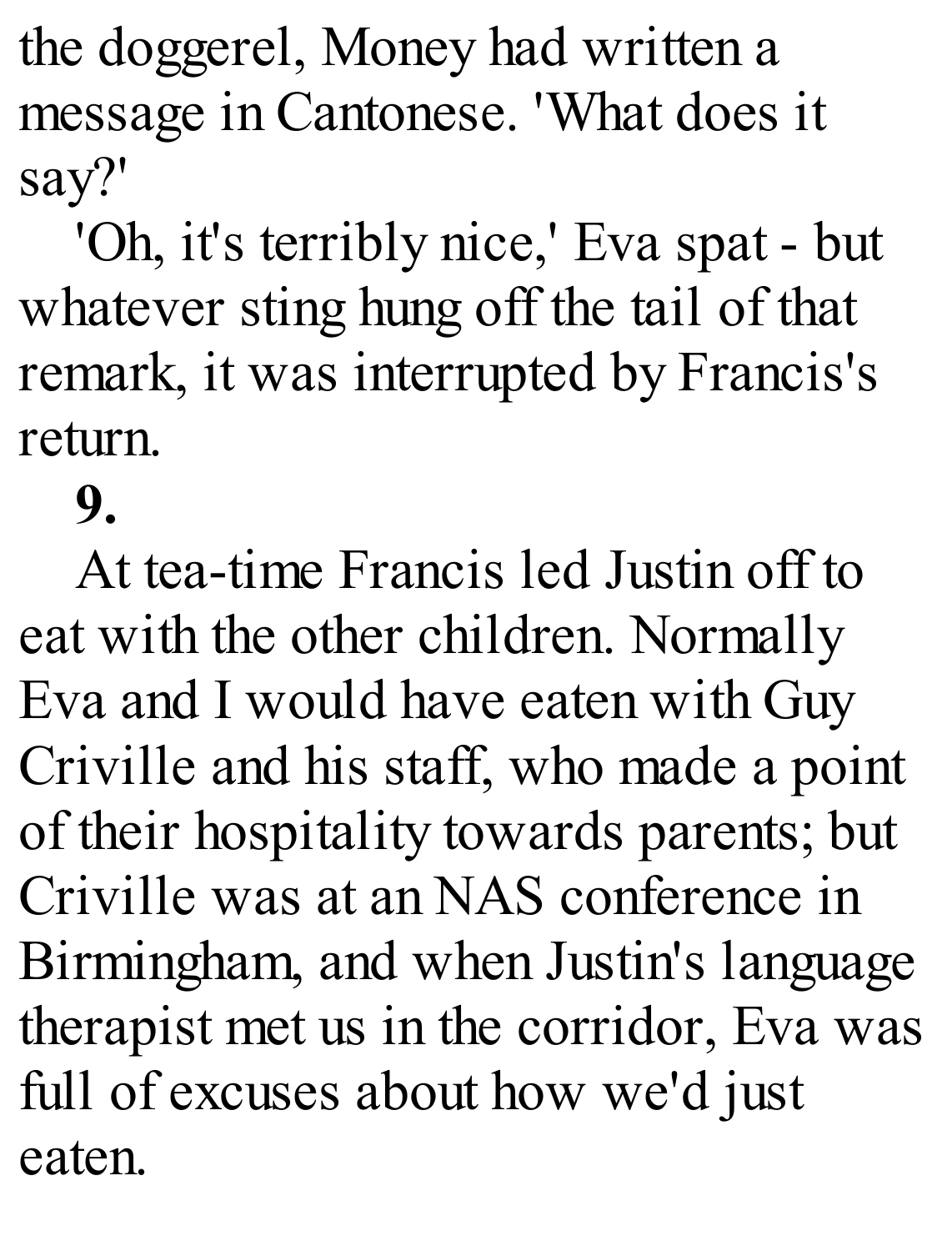'We can't just ignore them,' I complained, as she led me across the lawn at the back of the main building.

'Don't you want to hear how he is?'

'Don't you dare play the guilt card with me'

I made a good show of being exasperated. Six brick stairs led us down to the sports field, and beyond it

- where I remembered fields, a couple of years ago - a housing estate. 'What are we doing out here, anyway?'

'You think I don't know what she's like?' Eva snapped. 'you think I don't know what she married into?'

It didn't take a genius to work out what this was all about.

I thought of him, Eva's luckless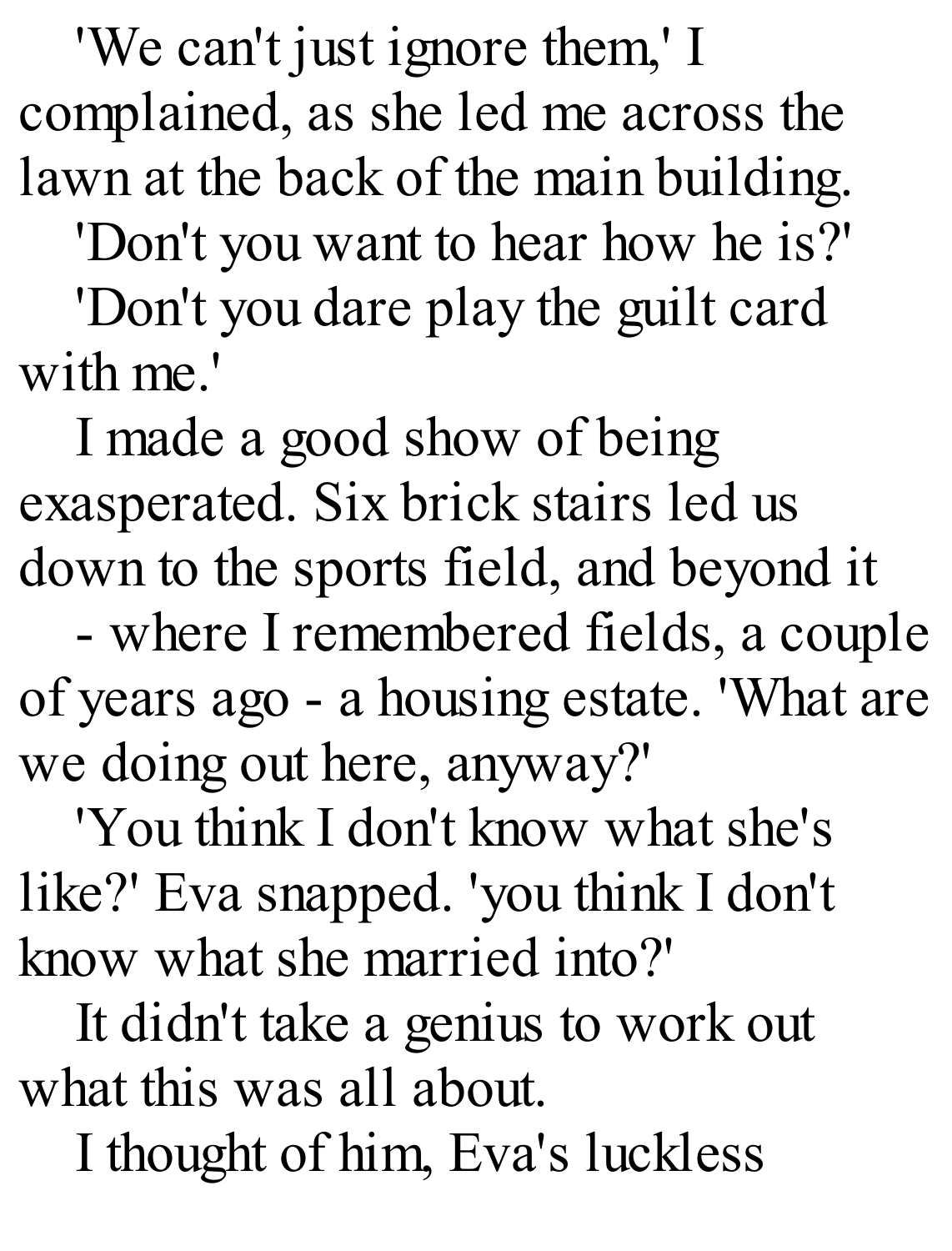grandfather, looking out from his frame on our living room wall, flushed by the light flooding in from Magazine Gap.

Come the Japanese occupation, it was said, Eva's granddad worked with Hong Kong's rag-tag resistance, spying for Britain through a cabal of canny pro-Allied fishing concerns. That, anyway, was the excuse the Kempeitei had made for beheading him.

Why Jimmy's father Zhenshu should have been the one to betray Eva's grandfather, no-one could ever tell me. There were no personal or business ties to speak of between them. Eva's granddad owned a fishing fleet; Zhenshu, one of a meagre handful of Chinese lecturers, taught electrical engineering at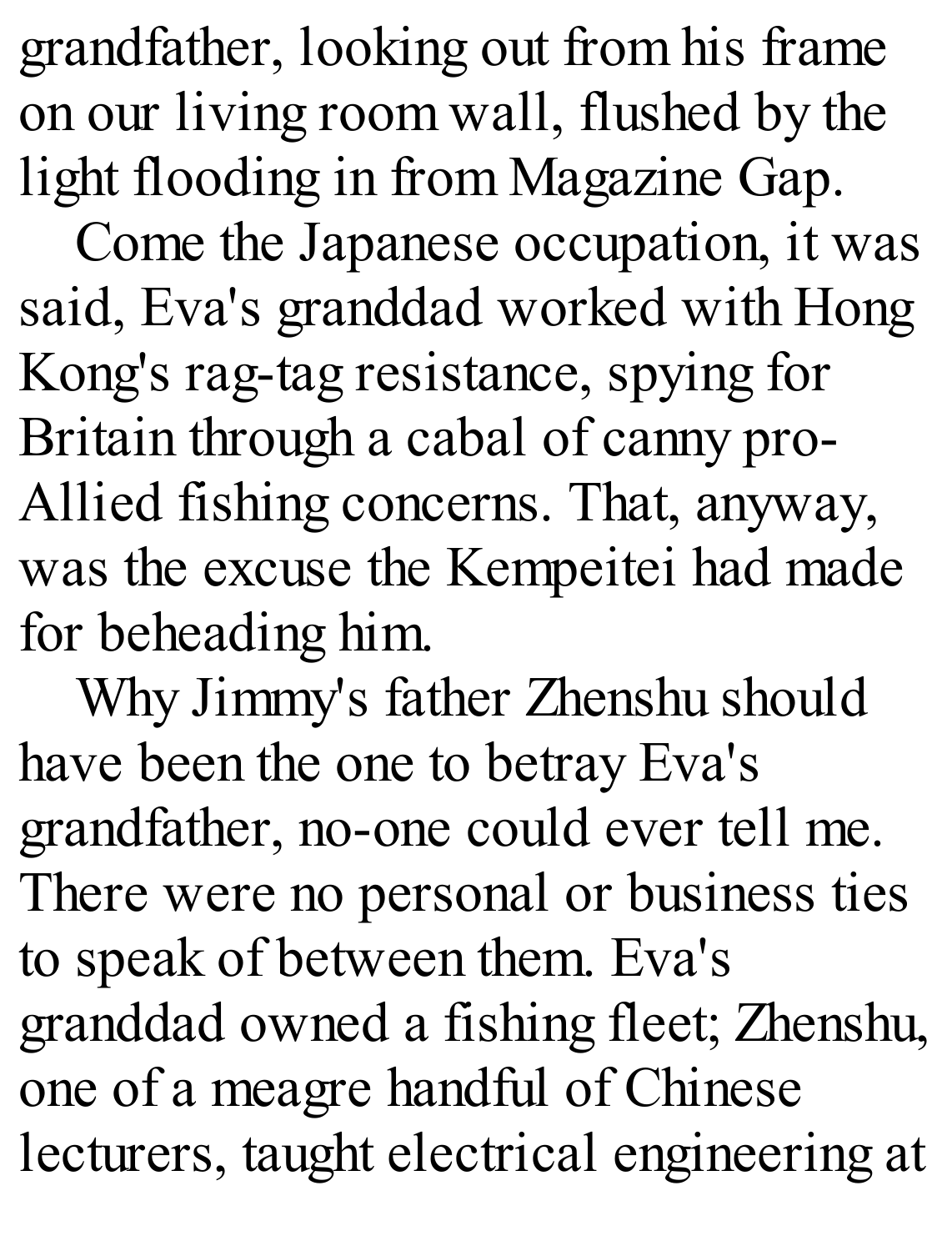the University of Hong Kong. But Zhenshu's friendship with the senior officers of the Kempeitei had already made him a notorious figure long before any blood was spilled, and perhaps he was simply their spy. Whatever - by the time the war was over, the rumour of Zhenshu's treachery was rife enough that living any longer in Hong Kong was clearly impossible. Zhenshu met his wife the day he arrived in Tokyo, penniless and brandishing questionable papers. A wealthy woman by all accounts, she died in childbirth, less than a year after they met. Where her fortune went to wasn't clear, though as I later discovered while looking through his papers, Zhenshu's life was a long and confusing catalogue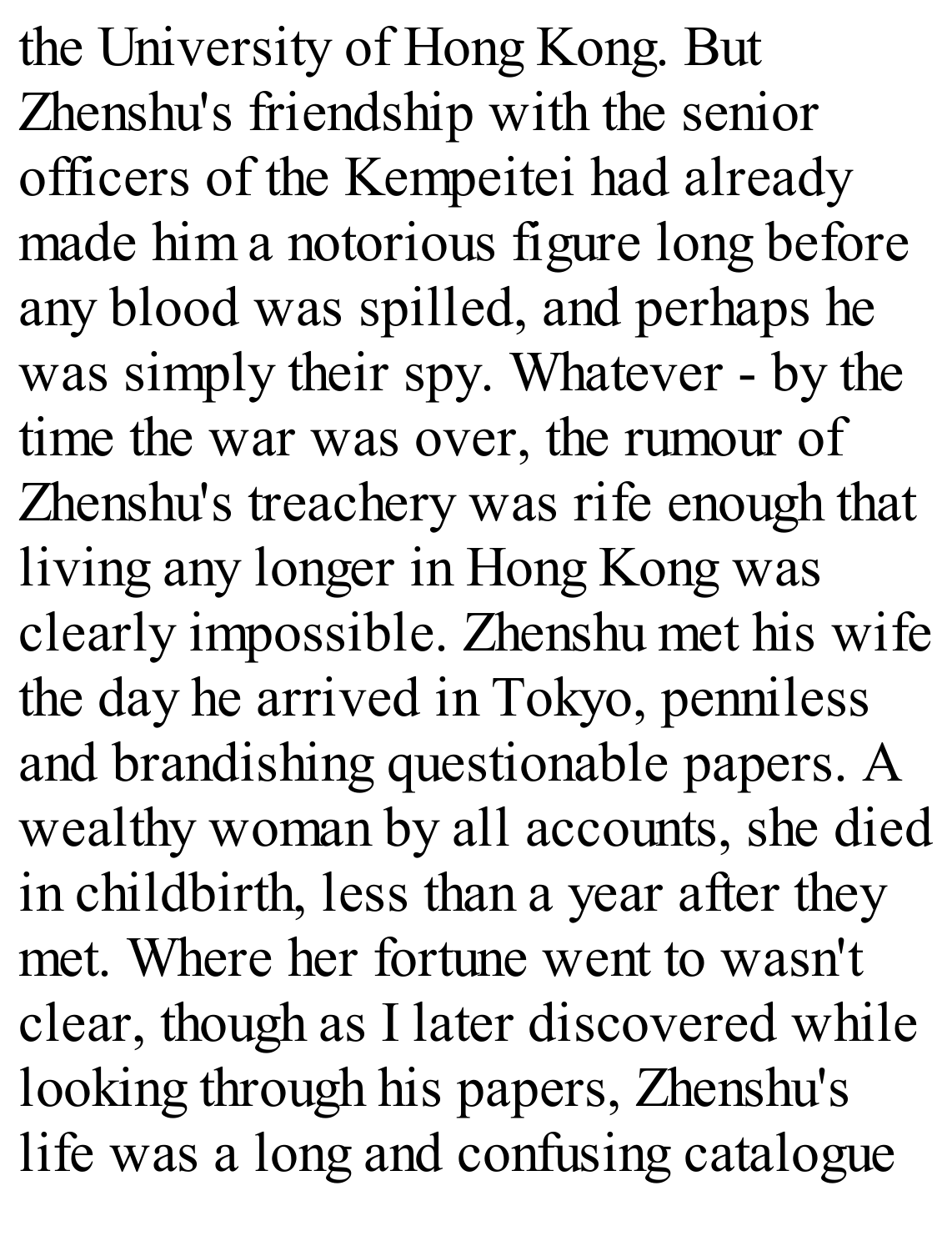of legal wranglings and Quixotic projects, and might easily have consumed a dozen such personal fortunes. Little Jimmy grew up with his father in the Japanese whaling port of Abashiri. He told me about it once. The boats. The smell. His dad, living from hand to mouth, fixing short-wave radios. Yes, I knew what Money had married into. I also knew, better than most, the price she had paid. 'She's living in a foreign country,' I said, 'and she's just lost her husband. Cut her some slack, love, please.'

'You wouldn't know a threat if it grabbed you by the neck and shook you.' 'Really,' I said, conscious of the faint yellow marks under my chin.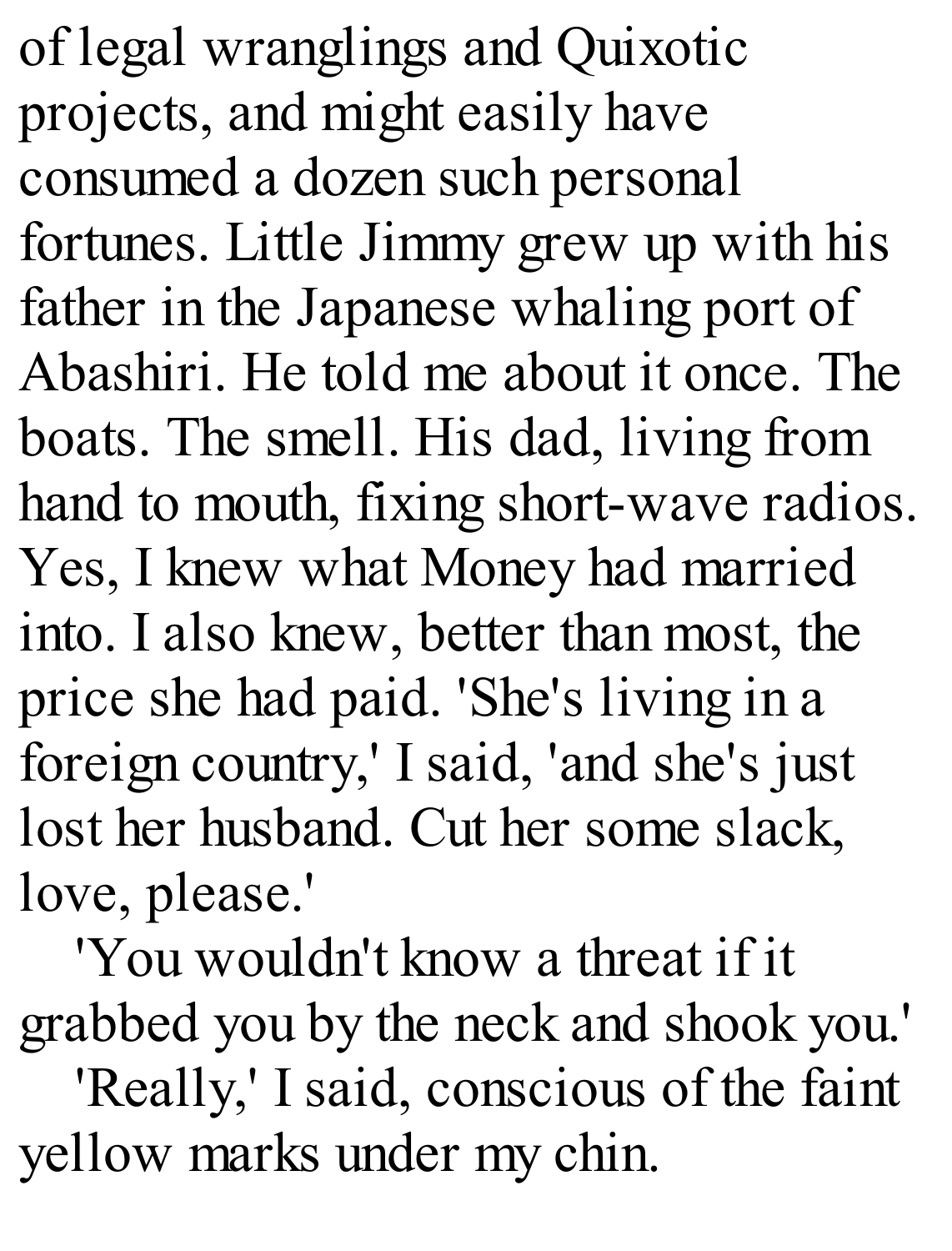'She knows where Justin lives.' 'So?'

'Adam, think. How could she know that? She's been spying on us.'

'Oh, really...' Money wasn't spying on us. She didn't have to. She knew where Justin was, because I had told her daughter, only the night before. 'She's got no reason at all to threaten us, Eva. None. She's just a lonely old woman.'

We got back to find Justin kneeling on the bed, the kaleidoscope glued to his eye, and Francis hogging the PlayStation.

'Yes, he should be able to manage that,' Francis said, quickly dropping the outsize, brightly-coloured control box. 'Justin? Come here, your daddy wants to show you something.'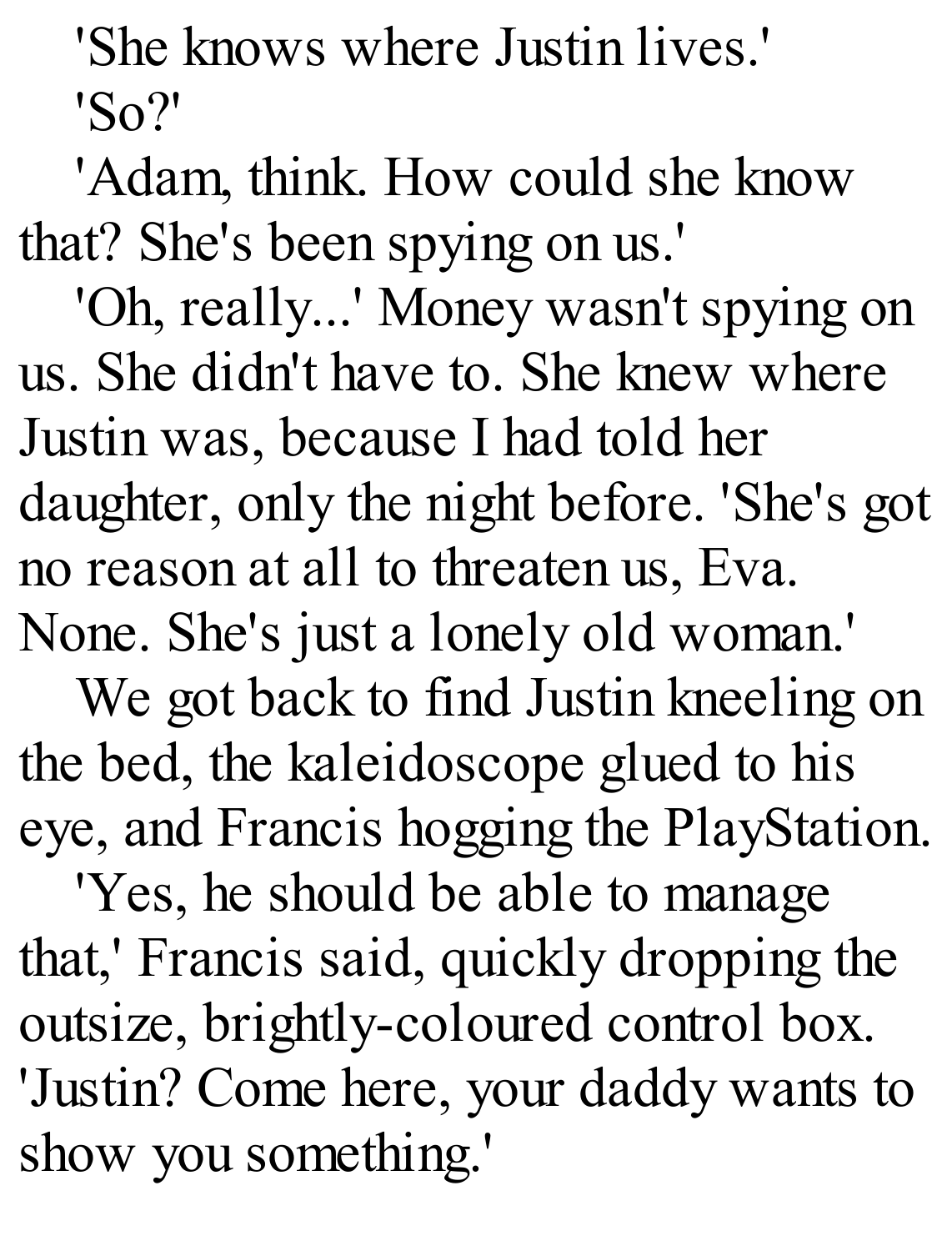Eva, sidelined again, shot him a hurt look.

'Justin,' I said, 'come look at this.' Justin climbed off the bed.

'Mummy?' I said, 'are you going to see, too?'

Eva sat down cross-legged between me and Francis.

'Justin!'

Justin came over to our friendly triangle, collided with Eva and, unable to distinguish her from the furniture, clambered right over her into the centre.

'Oh. But - Christ,' said Eva, fending off Justin's random, scything movements.

'Are you okay?'

'Oh, it's terribly nice.' It was so close to her intonation - a perfect playback - I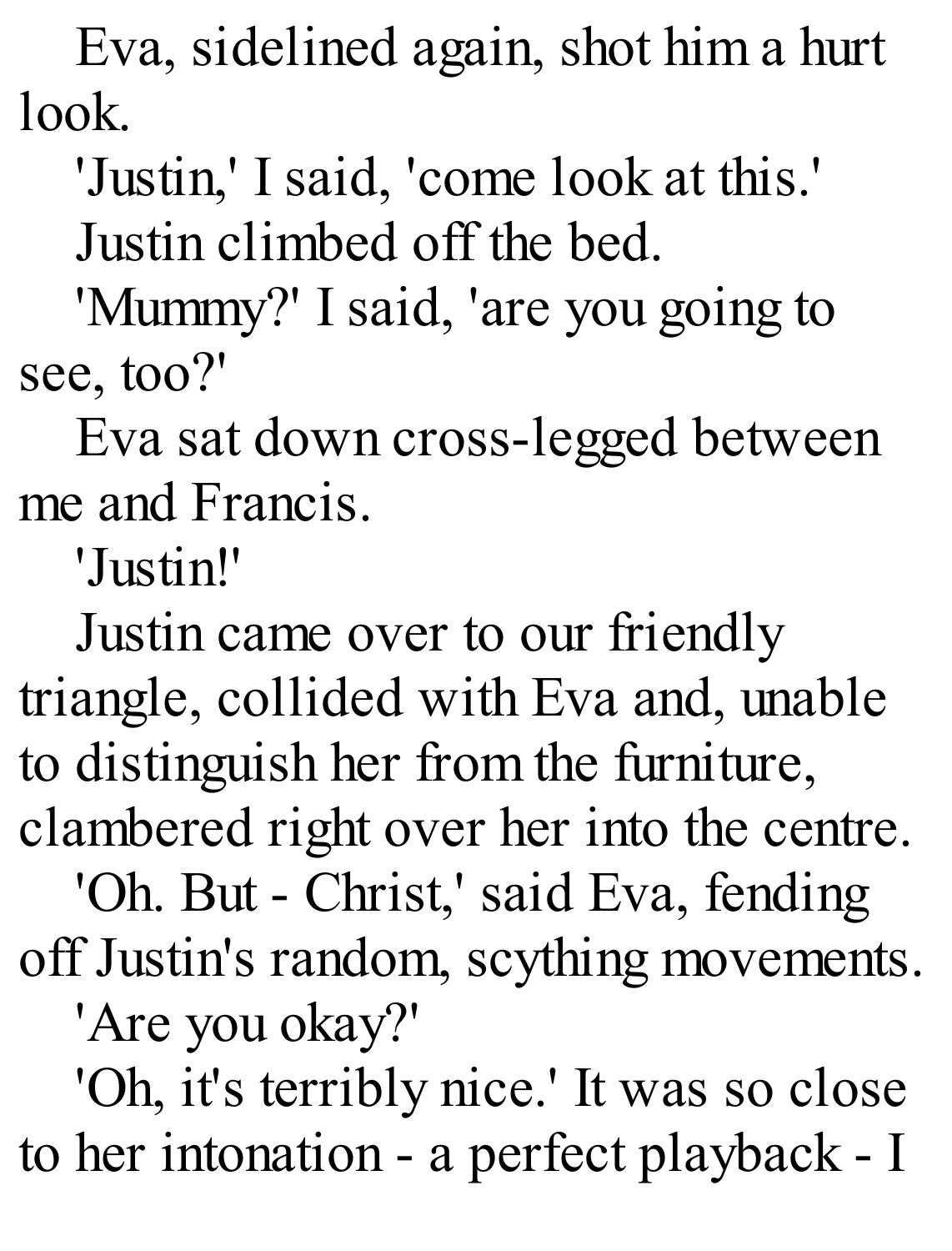thought at first it was Eva had spoken. But it was Justin.

'Justin,' said Francis, 'come here.' He got him sat facing the screen and gave him the control box. Justin turned it over and over under his nose, sniffing it.

When he was done, Francis guided his fingers over the buttons, into the first level of Return of the Jedi.

'No, Justin, move it like this.'

Justin dropped the control box and started flapping his hands.

'Come on, Justin.'

'Oh, it's terribly nice,'

'No. Take it. It's fun.'

'Oh, it's terribly nice.'

Something was disturbing him. The sound from the TV was low enough, it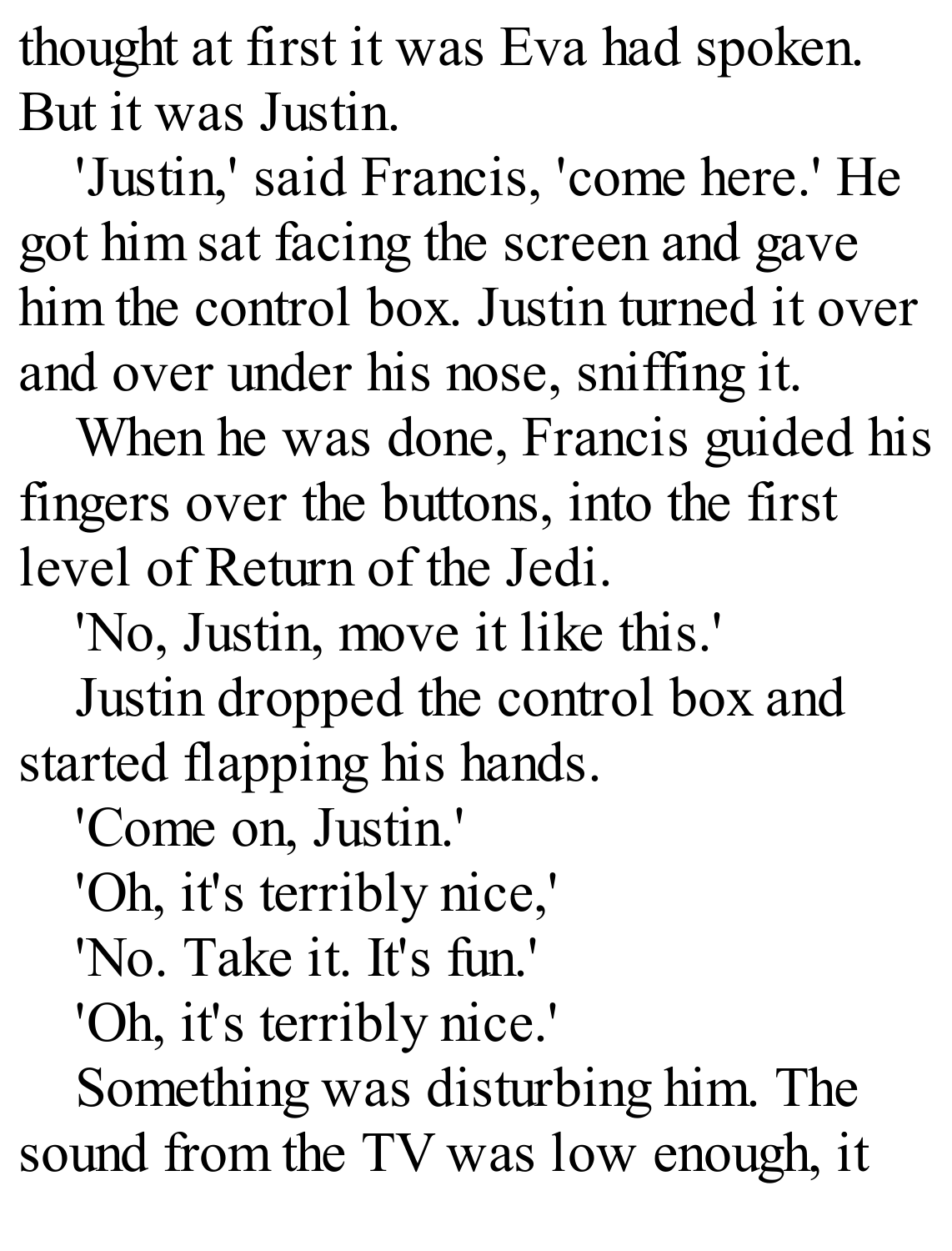shouldn't be distressing him. Was it the screen - something in the repeat-rate of the frames? Or had the break to his usual schedule unnerved him at last, in spite of all our rehearsals?

Eva tried stroking his hair. He slapped down her hands.

'Such hair,' she cooed, 'why's it so long?'

Francis caught my eye before I forgot and gave the game away. Justin's terror of having his hair cut was a quite usual obsession at his stage of development. The last time the school barber was round his tantrum lasted well into the night. I'd tried a couple of times, but I was expecting trouble, and maybe some of my nervousness had transmitted itself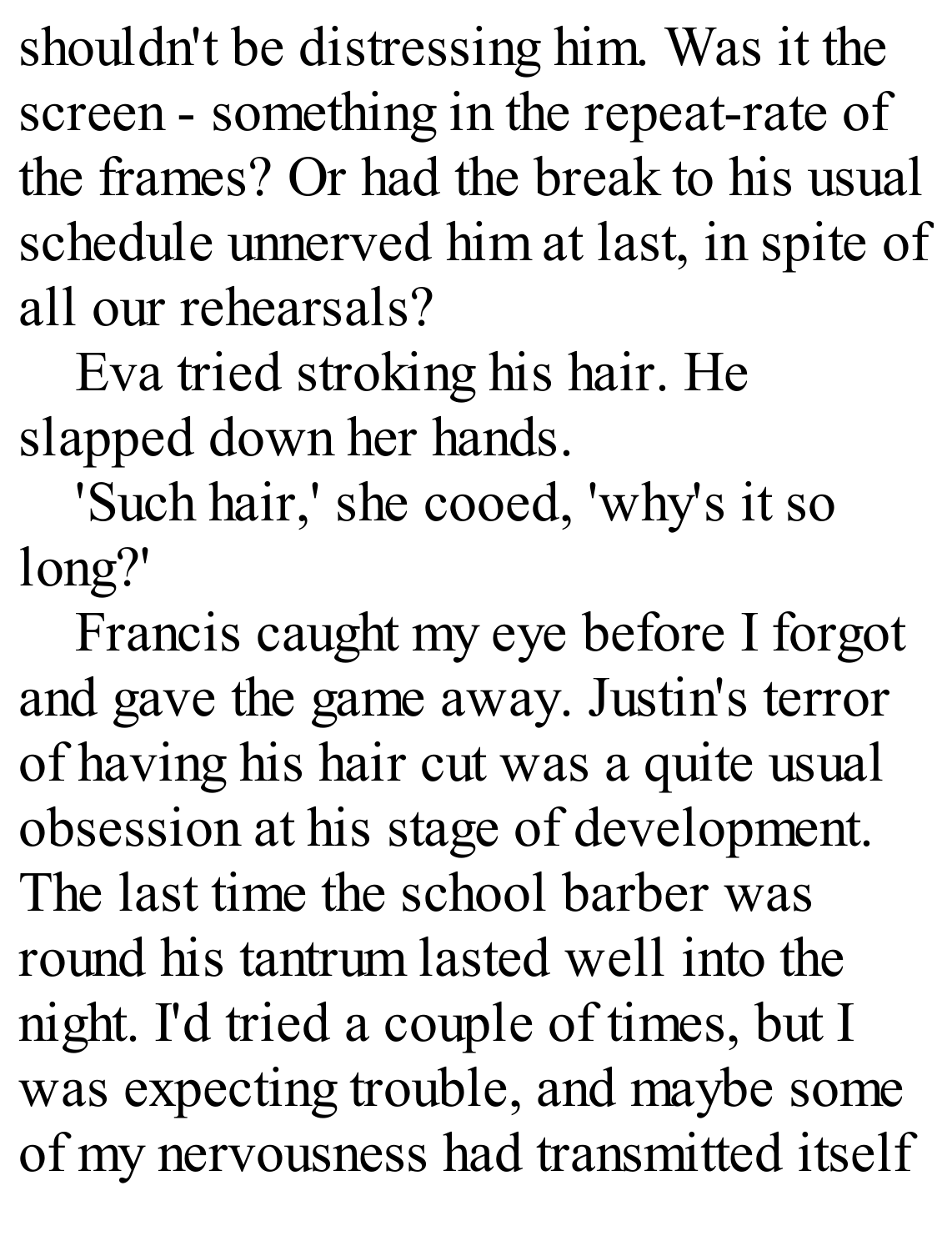to him. Justin was hypersensitive to other people's anxiety. Saying nothing, Francis left the room a moment and returned with scissors and a comb. He offered them to Eva.

'Oh - ' Eva crooned. 'But it's such a pity to cut your beautiful hair, isn't it?' Justin flapped at her to be still. I saw how, as she stroked him, the sleeve of her dress was rubbing back and forth across his arm, just below the hem of his T-shirt. Eva's dress wasn't a harsh material, but to Justin - it must feel like sandpaper to him.

'Maybe this isn't the best time,' I said, as lightly and casually as I could manage. Francis shot me a look to be quiet.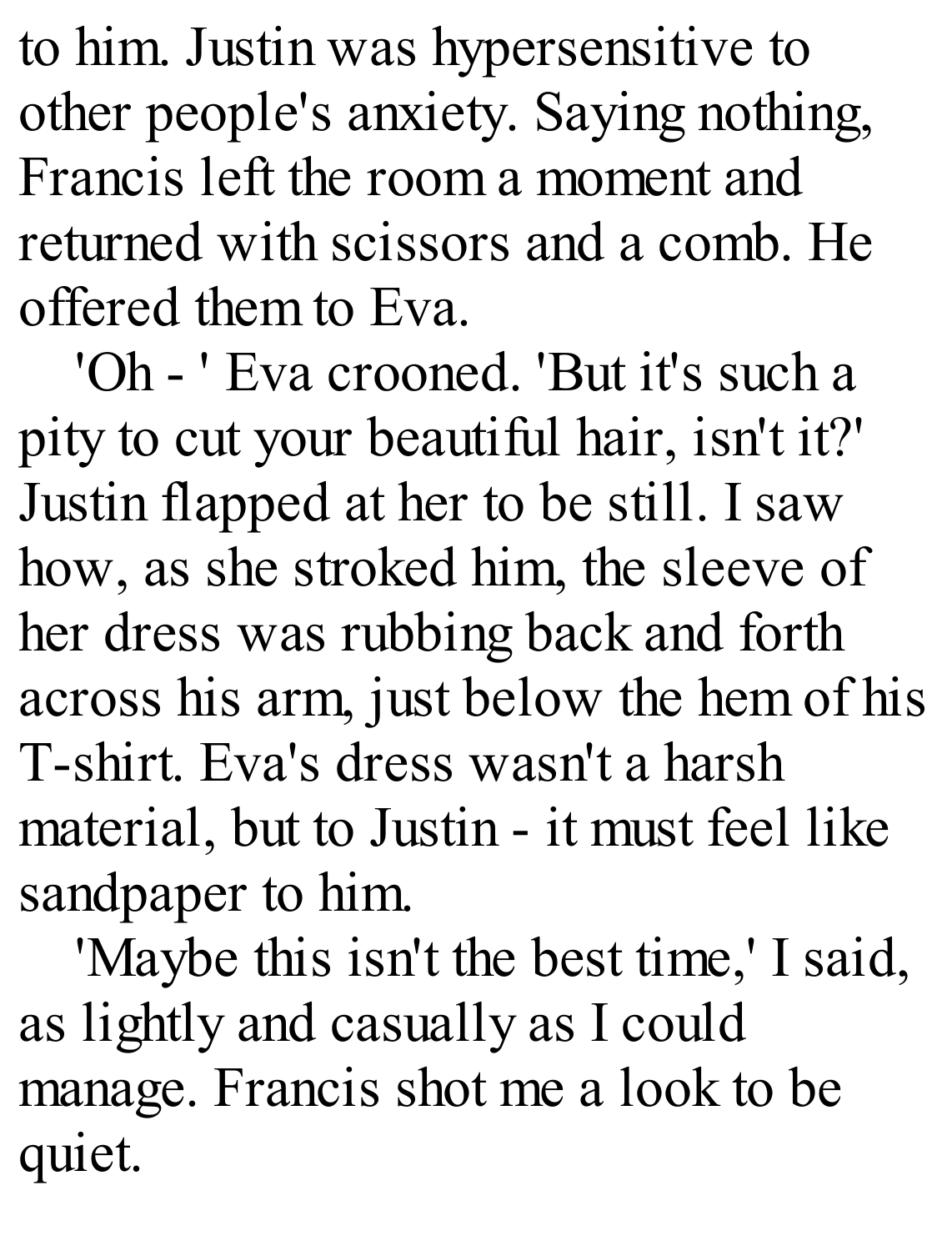Eva blinked puzzled, from Francis to me. 'What is it?' she said.

'Try cutting his hair,' said Francis.

Eva smiled. 'Okay.'

Francis reached over to hand Eva the scissors.

Justin looked up as they passed overhead.

He threw the control box at the screen.

'Justin!'

He came upright suddenly, as though jerked on the end of a wire, and started prancing and hopping all over Eva's legs.

'Calm down,' Francis urged, trying to steer him away.

Justin gave a yelp of fear and batted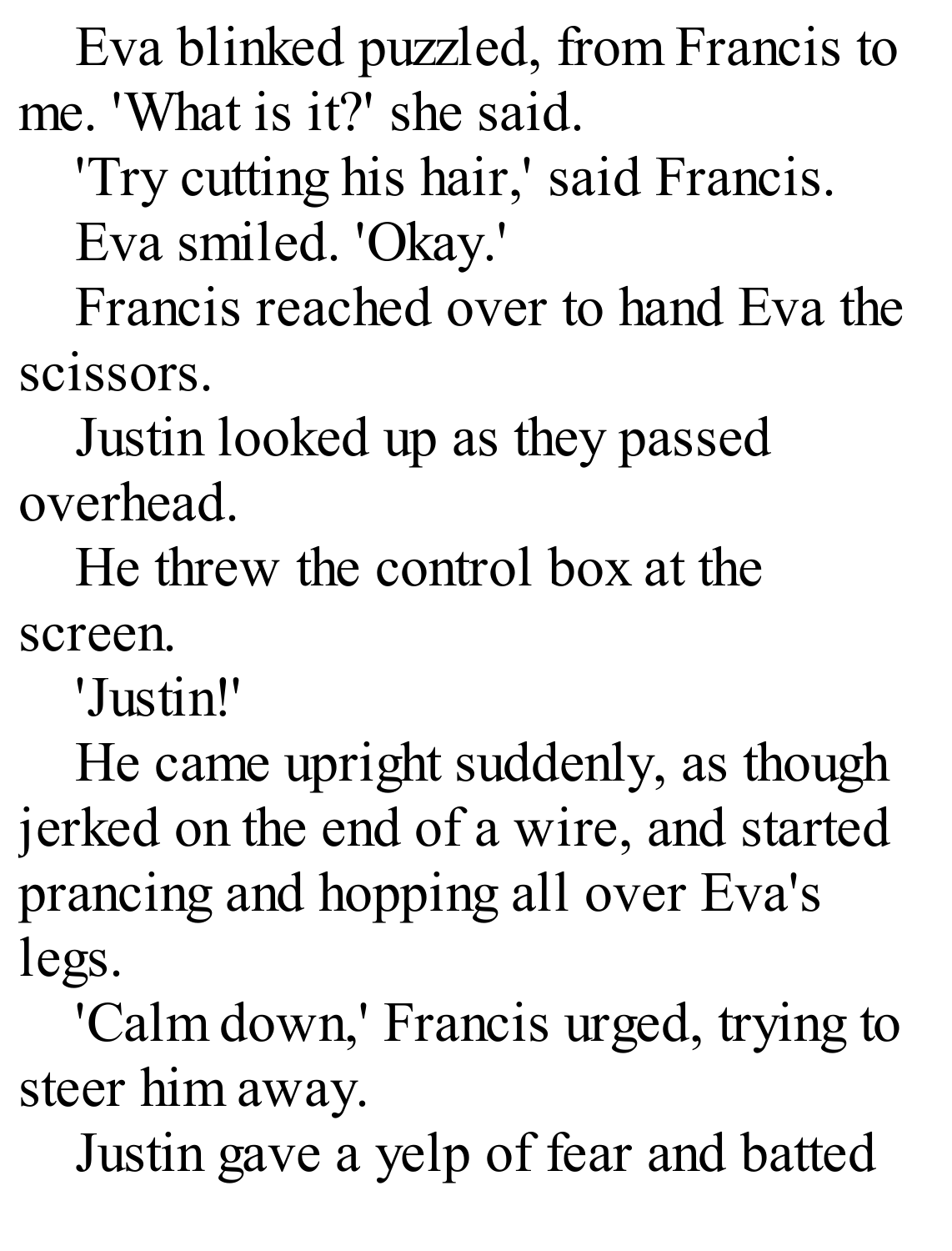Francis's arm out the way. Seeing a gap open up between Eva and Francis, he bolted for freedom and flung himself on his bed.

From the TV came a muffled explosion. Justin wheeled round and looked up at the screen. It was full of flame and spinning wreckage. Justin started banging the back of his head against the headboard. It boomed, rebounding off the wall.

'Justin, stop that,' said Eva.

Justin looked at her, his mouth a perfect O, and screamed.

Eva, brooking no nonsense, went over to him, grabbed him by the arm and pulled him off the bed. What happened then was so predictable, I could only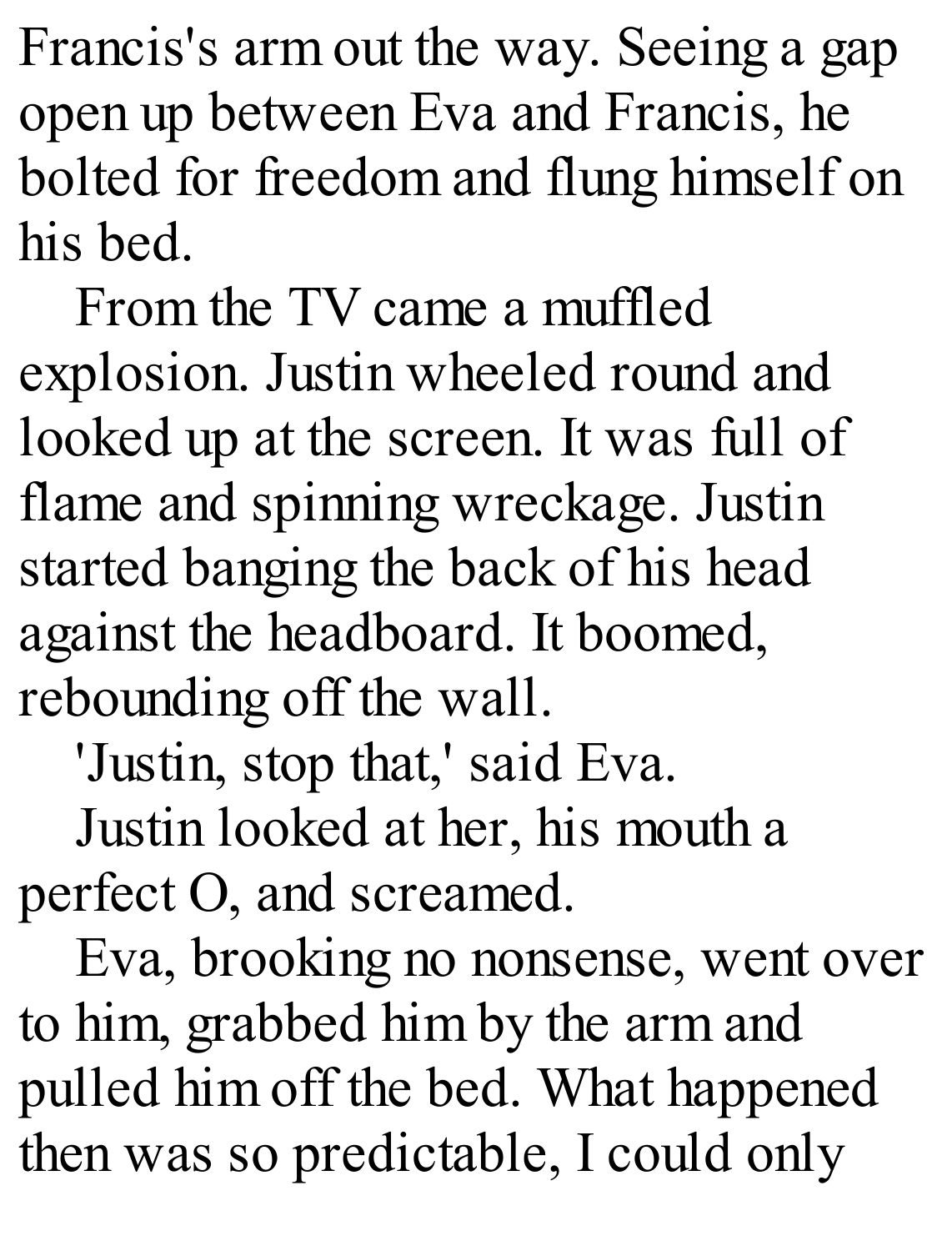stand there and watch it happen, as in a bad dream. Eva recoiled, blood streaming from her nose. Justin lashed out again and again. He caught her in the chest, again in the face.

I launched myself at him, snaring him, pinning his arms at his sides. He screamed and bit my hair. I yelped as it tore from my scalp. I squeezed as hard as I could. He kept struggling. I turned us both round and saw Eva with her face buried in her hands, blood streamed between her fingers. 'Oh fuck!' She bent over, her head between her knees, the way she used to when morning sickness hit her unawares. Justin, exhausted at last, gave himself to my bear hug, and broke into a new fit of more melodic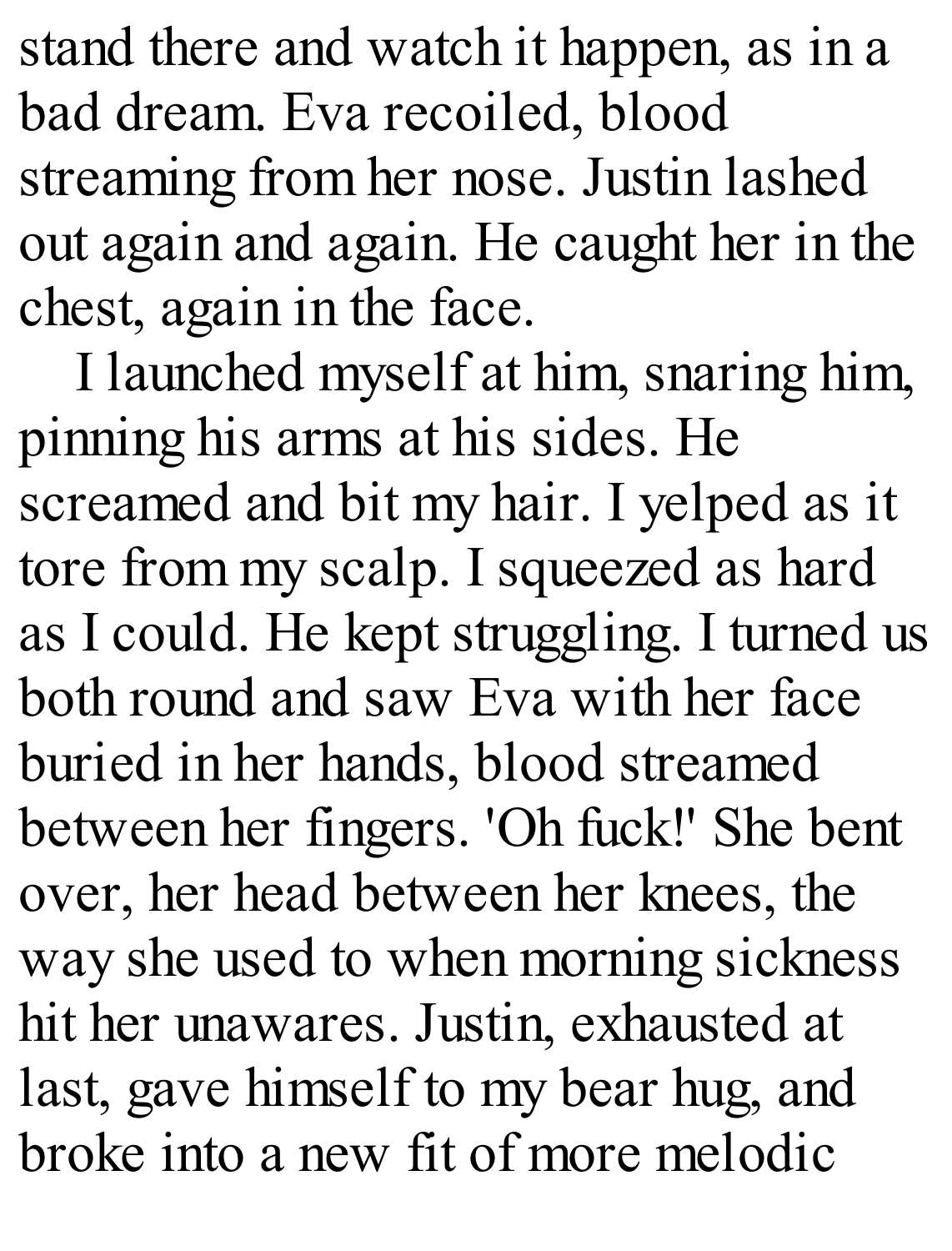screaming. I squeezed harder. My bad hand was on fire, the moon-shaped cut opening round the stitches, and I could feel blood sticking my hand to Justin's towelling shirt. Eva took her hands away from her face and stumbled out the room and down the hall. If she wanted the bathroom she was going the wrong way.

Francis, defeated and embarrassed, picked up the scissors and comb from the floor, and started straightening the room. He bent down at the foot of the bed and picked up the kaleidoscope. He tipped it upright. Shards of brightly coloured plastic fell onto the carpet. 'Shit,' he said. We must have made a picture, driving back from the school. Eva's nose wouldn't stop bleeding,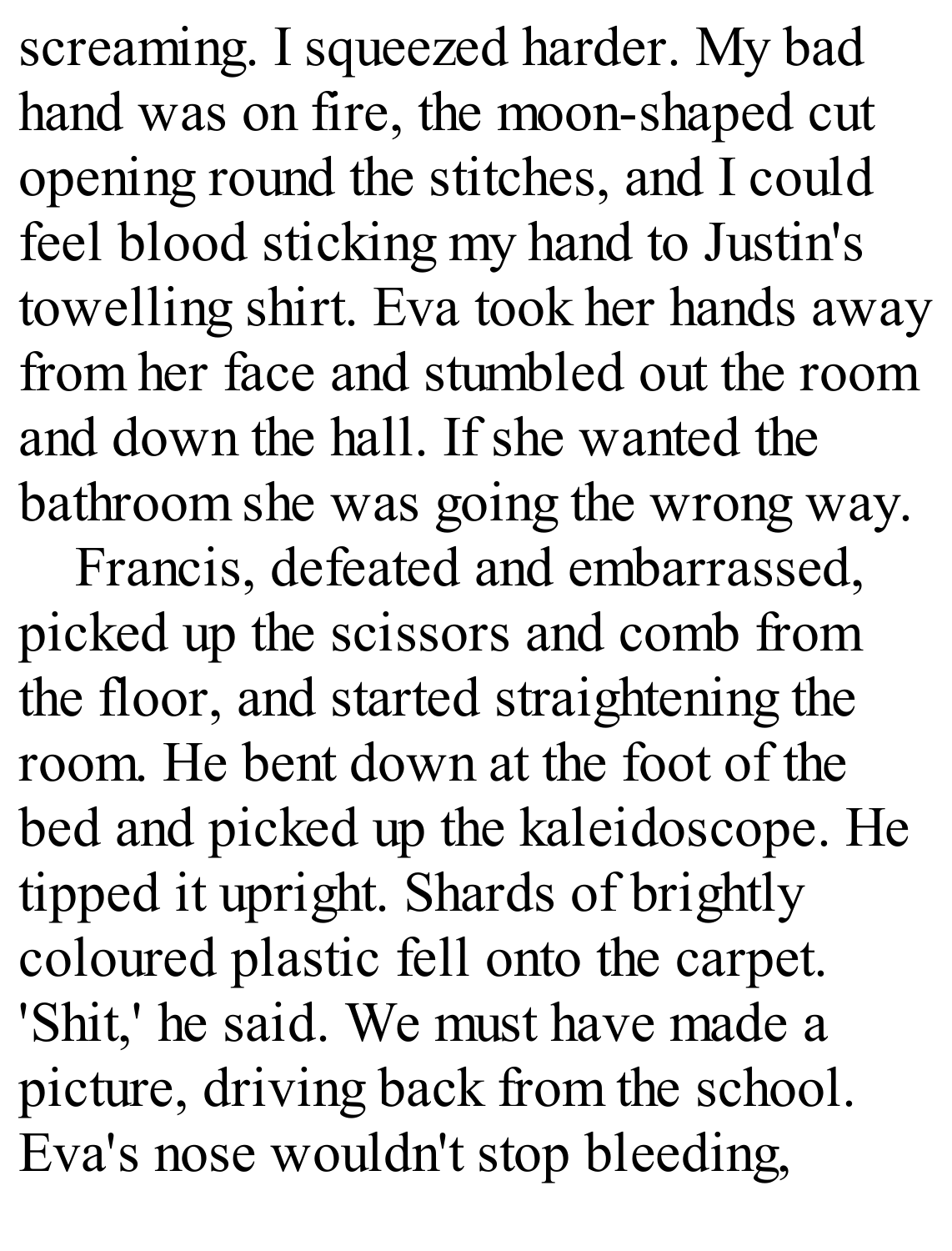which meant she couldn't drive. Not unless she wanted to be snorting and spitting blood out the window the whole way: hardly her style. My hand was so stiff and sore, meanwhile, I had to slow to a 10mph crawl and steady the wheel with my forearm whenever I made a sharp turn.

The driveway was a particular challenge.

'For God's sake watch what you're doing,' Eva cried, as the gatepost loomed up out of the darkness towards her window.

I braked hard, to be spiteful. 'Is your nose better?'

'Yes.'

'Then you bloody do it.'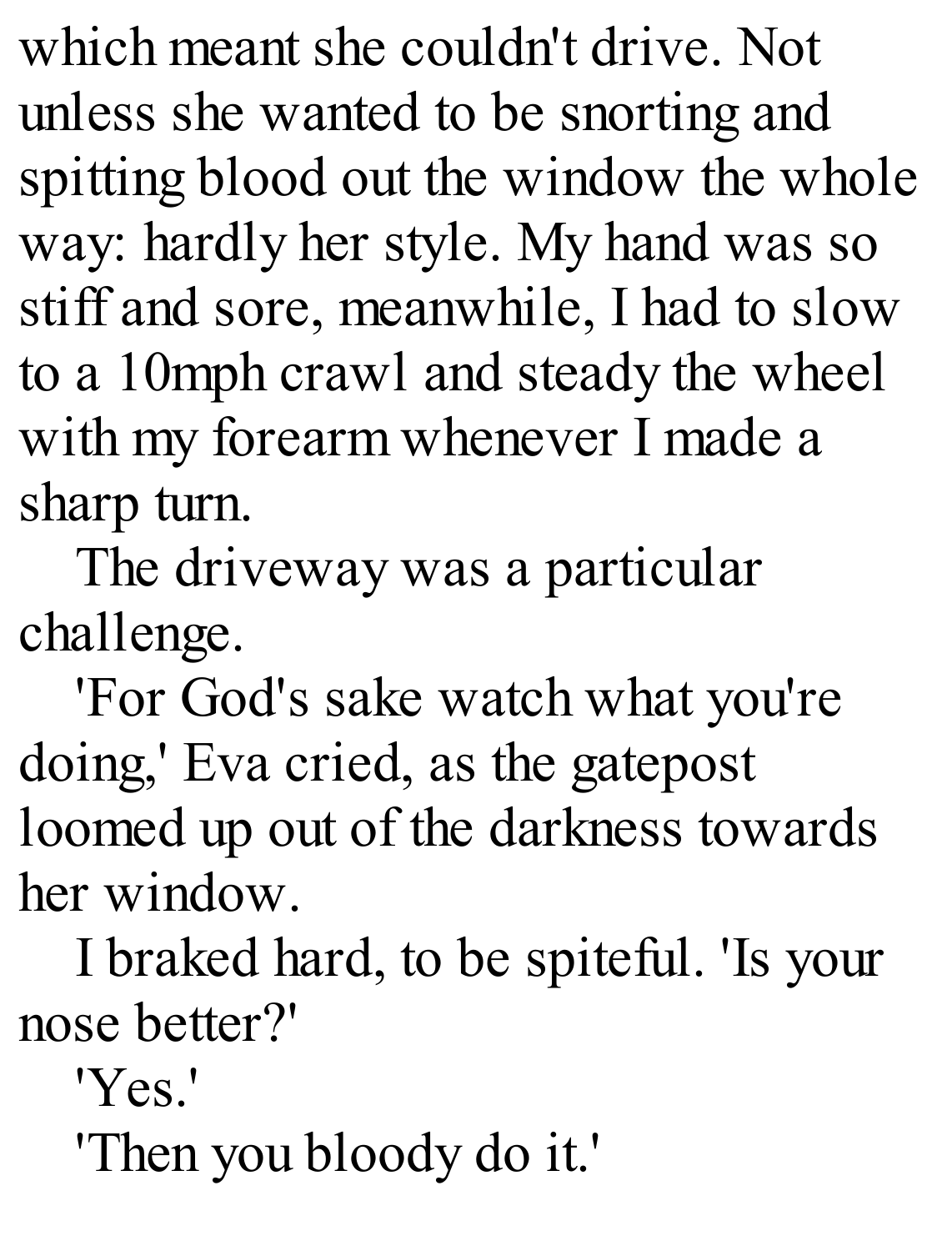'I will.'

'Oh don't bother,' I grumbled, yanking into Reverse.

'Let me out first,' Eva said.

'I can do this, goddamnit.'

'I just want to go inside.'

I watched her to the door. She let herself in and switched on the hall light. Her round-shouldered, mincing turn as she swung the front door shut reminded me, in a way her words could not, how much damage she was taking.

I put the car into first gear, with the little button they give you for that purpose, and slid the wheel around. This time I got the angle.

I pushed the car into Park, got out and walked round the front of the car,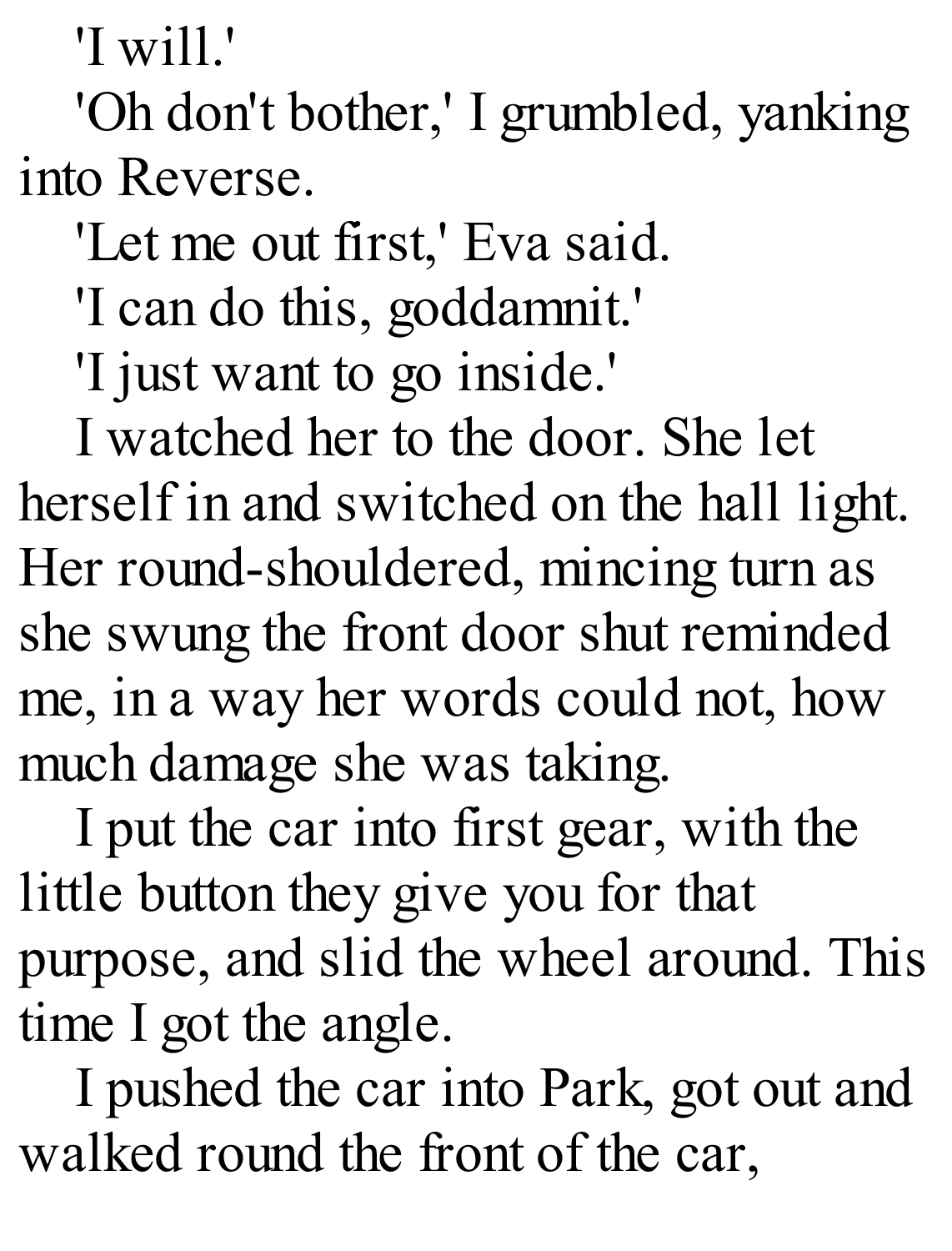rummaging through my trouser pockets for the garage keys. Standing there, knowing that the Xedos, at the flick of a button, could roll down and emboss me on the garage door, gave me the usual cheap thrill. I unlocked the door and swung it up on its weights.

The stench of dog shit assaulted me immediately. My first thought was, I must have locked Boots inside. But there was no sound. The door trundled and clanged to a stop. I stood aside, removing my shadow, letting the car's headlamps light up the interior.

It took me a moment to make sense of it.

Boots was nailed to the wall. **10.**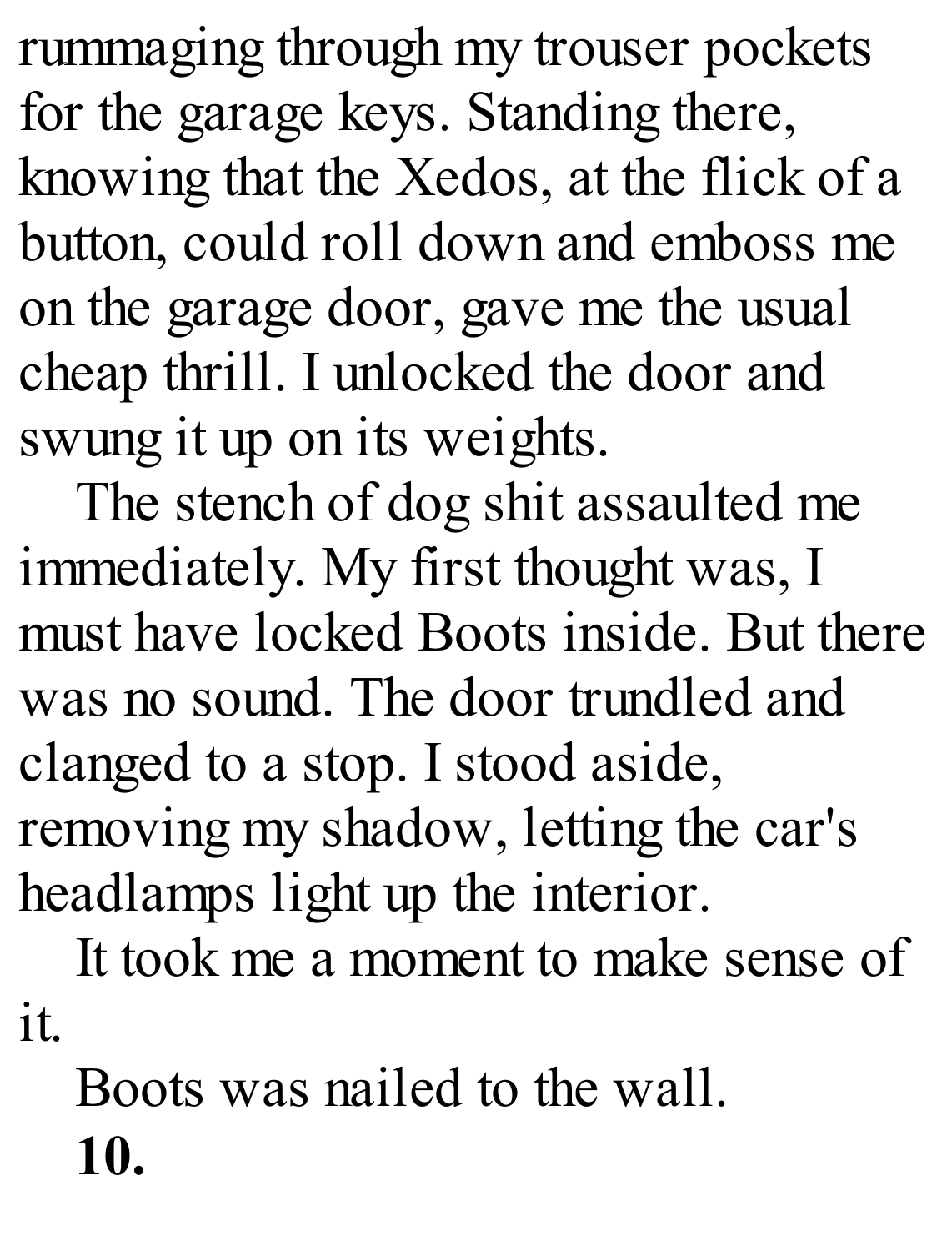They had crucified him St Andrewstyle. His legs, splayed and stretched, made a rough X. His chest was impossibly expanded, the two halves stretched apart by the unnatural extension of his forepaws. The skin over the ribs was tight like a drum. The belly, its contents drawn up under the ribcage, was tiny and concave, like the pictures I had seen of starvation victims.

The left eye was tight shut, the eye muscles puckered and creased. The lip on that side was drawn up in a snarl so extreme, it looked as though his cheek had been cut away. Flecks of blood on the teeth sparkled in the headlights.

The top two bolts were driven between the bones of Boots's forelegs,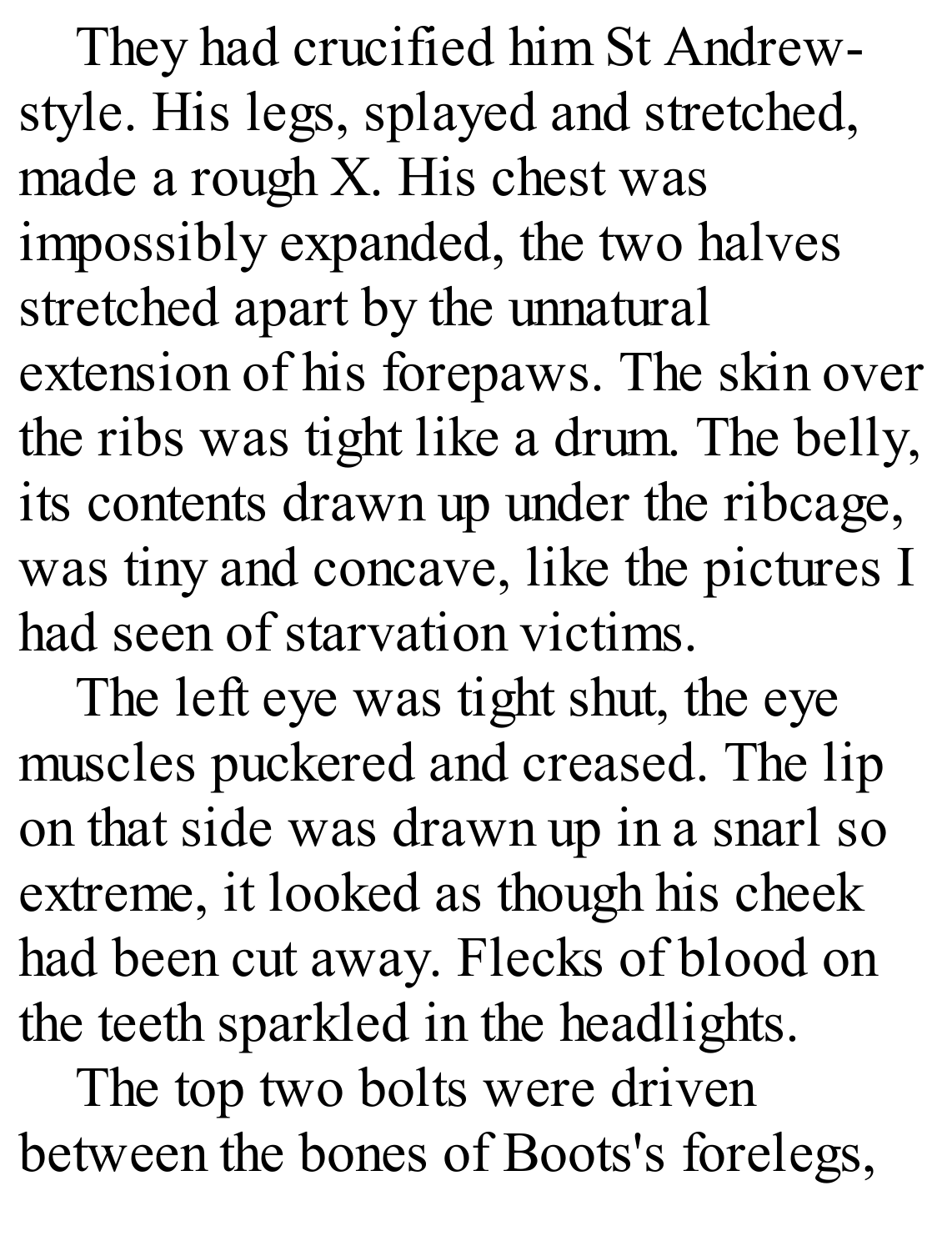just below the paws. The paws hung limp, at right angles; it looked, comically, as though Boots was waving. Congealed blood hid the bolt heads.

His back legs had been more difficult to fix. The bolts were only part-way into the wall, and the tissue through which they'd been shot was broken and shapeless.

I got back in the car. I shifted into neutral and feathered the brake, edging into the garage. Once I was parked I engaged the handbrake, turned off the headlights, and pressed the lever that unlocked the bonnet. I left the engine idling, so the exhaust would cover the smell. I had left a crawl-space of a couple of feet between the front bumper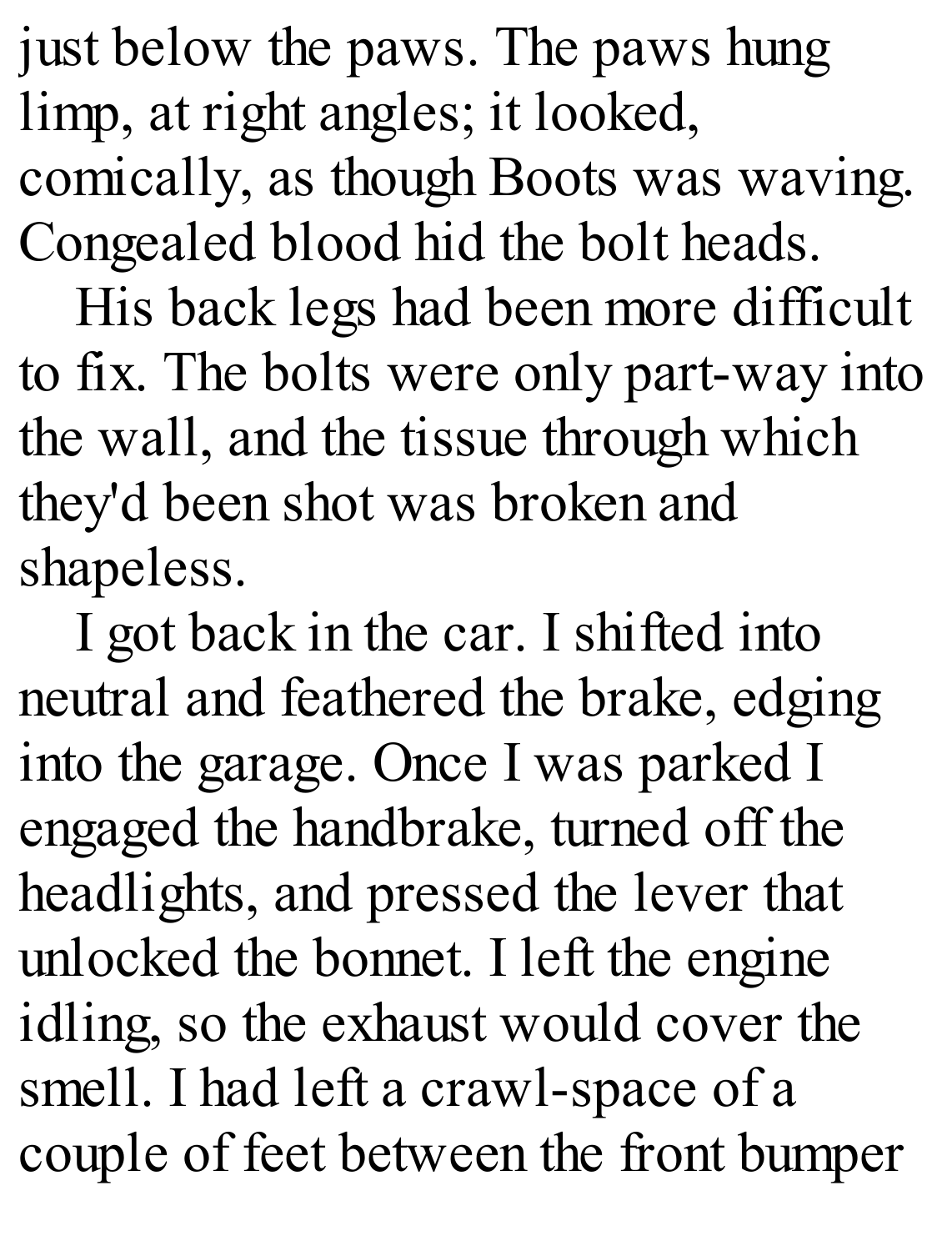and the rear wall, where Boots was fastened. I edged along it and felt under the bonnet for the bonnet release. I got the bonnet up and manoeuvred the rod into place to hold it upright.

I kept a tool chest in the corner of the garage. I emptied it out one-handed and found the tire-iron absurdly small, it was more like a tin-opener - fishing about in the bottom. I edged back to where Boots was hanging and wedged the iron under the first bolt. But I was one-handed and clumsy and the lip slid off the head. A bone cracked.

The kitchen door grated open.

I dropped the tire iron and came out from behind the bonnet.

Eva poked her head around the garage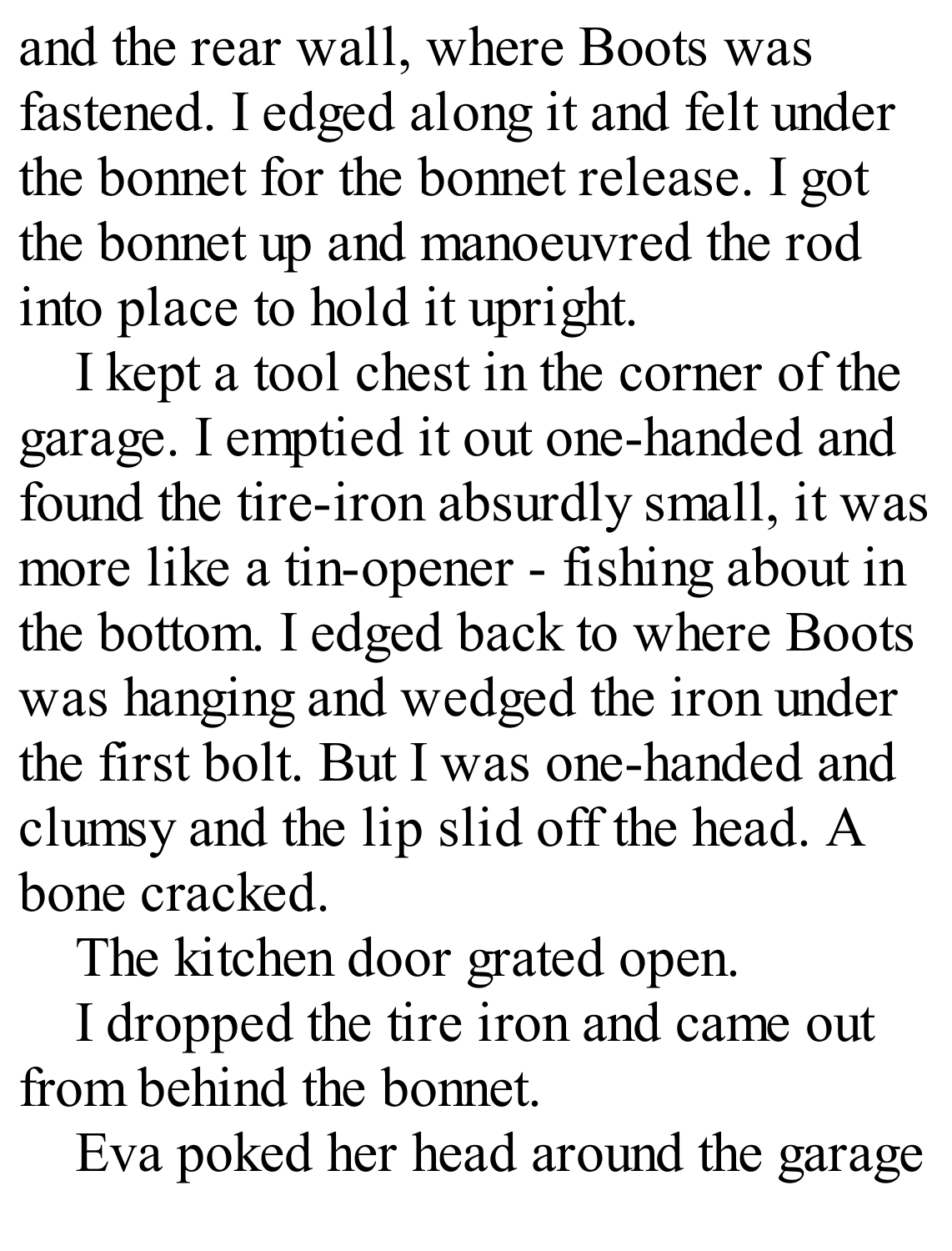door. 'Have you seen Boots?' she called, over the purr of the engine.

'No.'

'He's not in the house.'

'He must be,' I said.

'He's not.'

'Well he's not in here.'

She hesitated at the door, all littlegirl-lost. 'What are you doing?' She wrinkled her nose. 'Trying to gas yourself?'

'Well don't stand over the exhaust pipe,' I said.

She stepped round the side of the car. 'No.'

'What?'

'The car's filthy, you'll get your dress messed up.'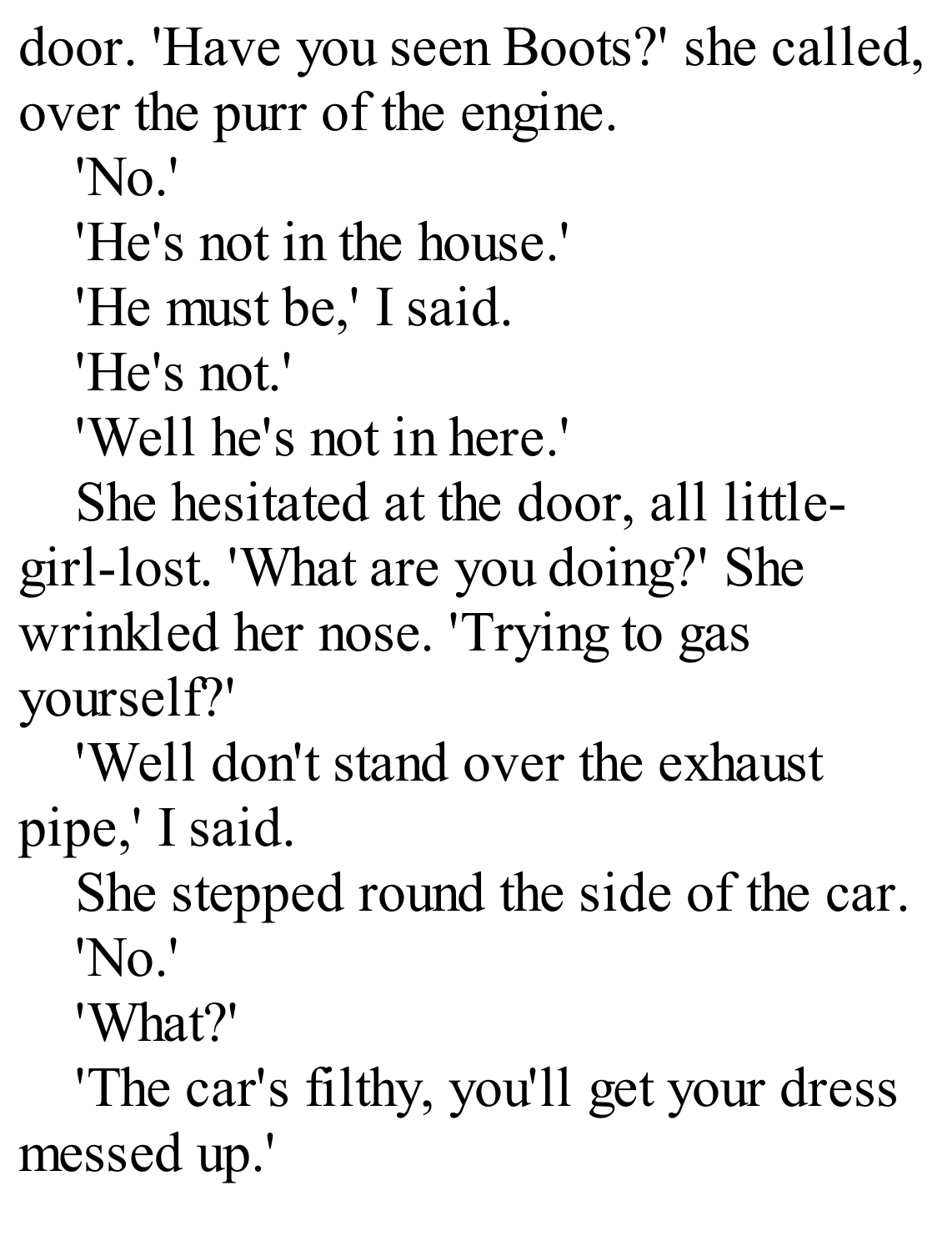'What are you doing anyway?'

'I think a spark plug needs replacing.' 'Now?'

'It's okay.'

'How can you see to work?'

'It's okay.'

'What's the matter with the light?'

She reached for the switch.

'I don't need it,' I snapped.

'Oh well break your neck in the dark then,' she said. 'Miserable sod.'

I waited until I heard the kitchen door slam shut.

Boots's leg was shattered, splinters of bone sticking through the skin. I bent the leg away from the wall: it made a wet, clicking sound. If I wasn't careful I'd prise the leg away and leave the paw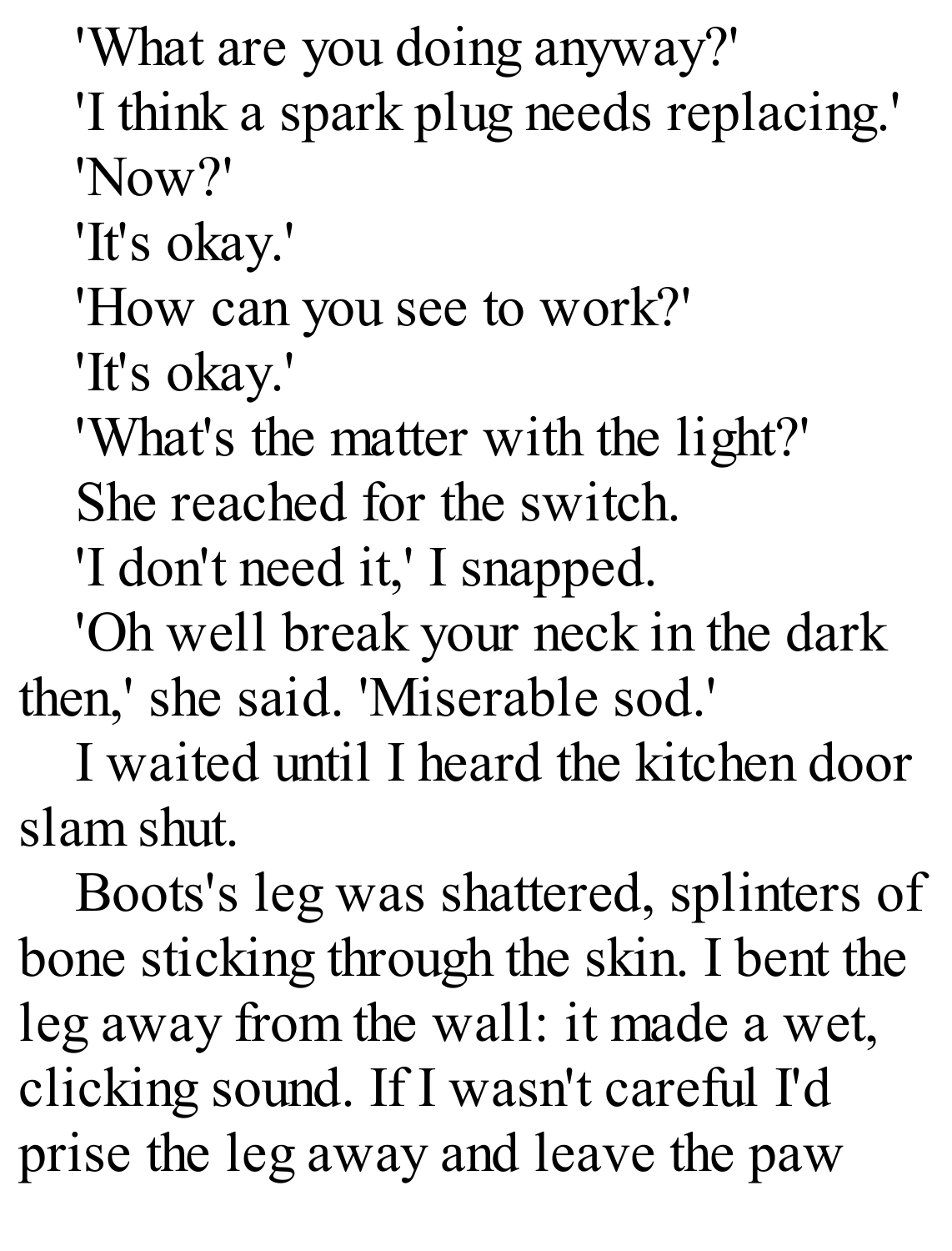bolted to the wall.

With my good hand I fixed the tire iron under the bolt again and worked it more gently. It began grinding in its socket. Another minute and the thread disintegrated. After that I managed to jiggle the bolt out by hand. I looked for somewhere to wipe the blood off my fingers. There was an old pair of jeans I used for painting in a bag behind the toolbox. I was just fishing them out when the kitchen door opened again.

'Bootsie?'

I heard Eva scuffing about in the basement area, and a rustling as she pulled aside the undergrowth of overgrown budleia and honeysuckle. 'Oh Boots.'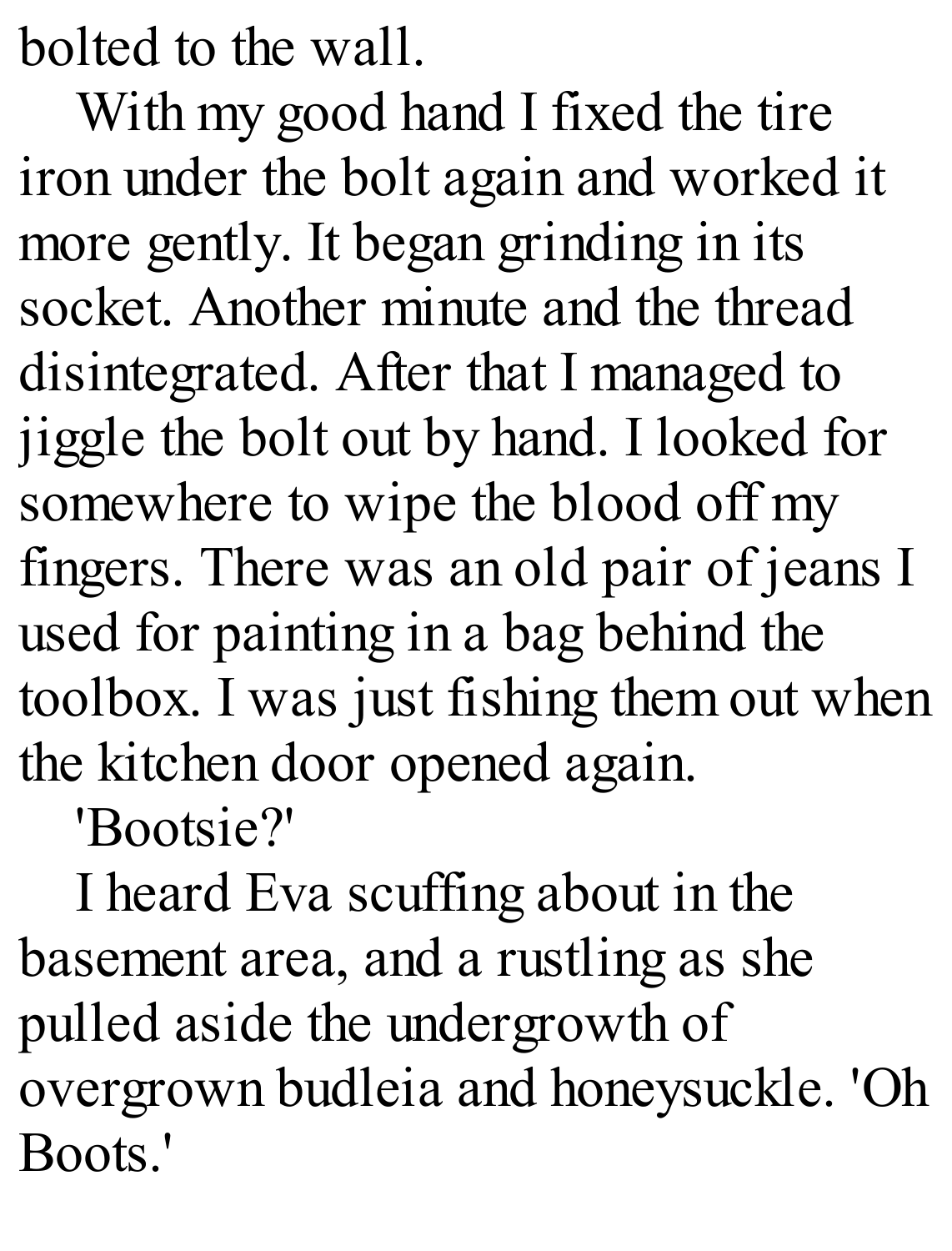The other bolts were loose. They'd used too powerful a gun, because the cement had pulverised around the metal. Once that first, difficult bolt was free, Boots was pretty much just hooked there. I got him down, clumsily enough, trying to keep his blood off my clothes. When he fell his muzzle came open and a black pool ran out of his mouth. I knelt down and felt inside. His tongue was missing.

The message was pretty much unmistakable. How many more of these, I wondered, before they ran over my head?

I cast around for the tongue in the dark. Maybe it was somewhere in that puddle of brown slurry at my feet. Either that or we were going to find it under the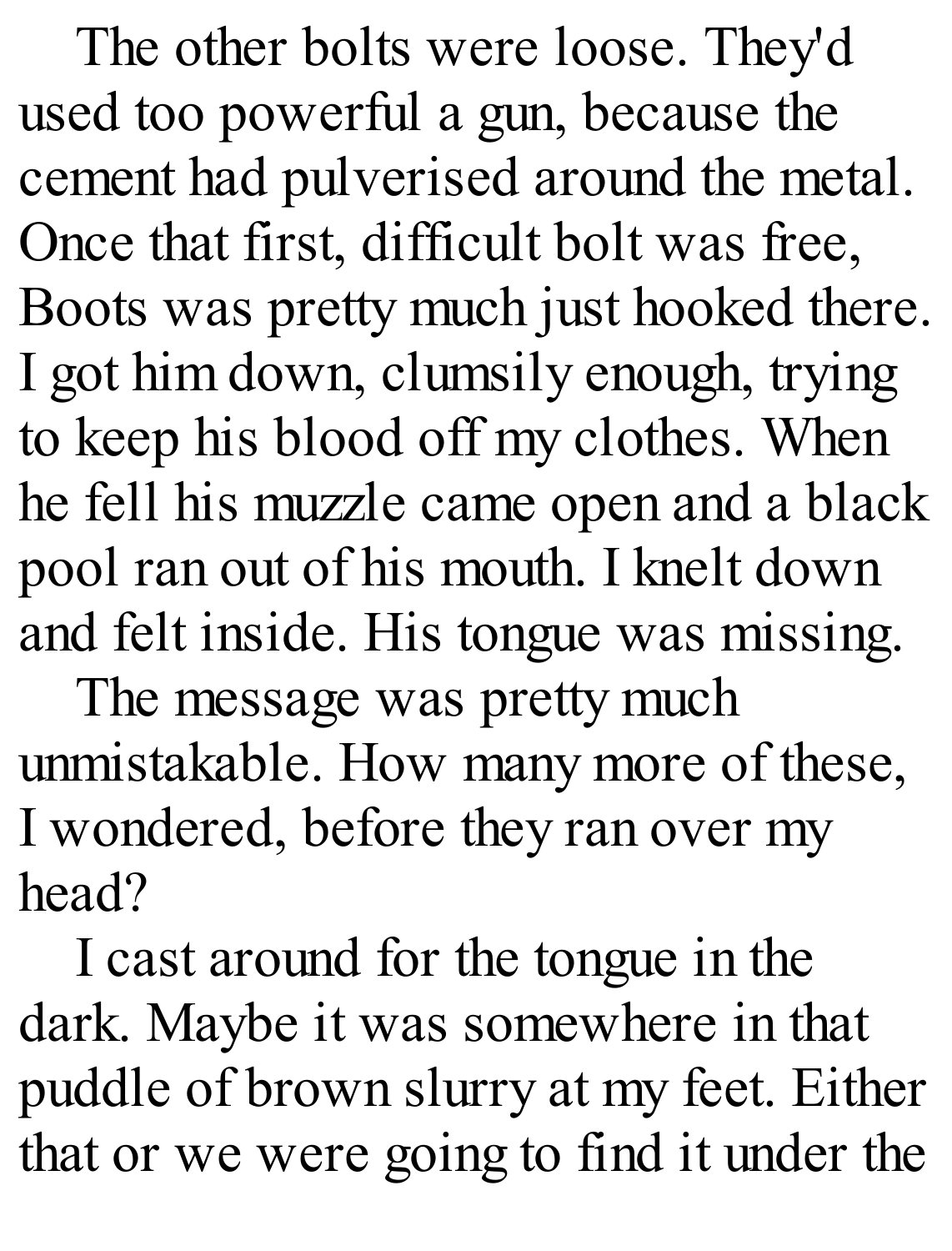pillow come bedtime. Or floating in the milk carton at breakfast. Or -

The exhaust fumes were making me nauseous so I slid into the driver's seat and turned off the engine. I took the keys with me as I climbed out. I went round the back of the car and opened the boot. I lifted out the plastic liner Eva had laid there to catch crumbs and spillages. Flakes of dried icing dusted my trousers.

I carried the liner round to the front of the car, laid it out and rolled Boots onto it. I wrapped him up and dragged him round to the boot. I needed both hands to get him into the car. I tried not to rub the liner across my stitched palm, got my arms round him at last, and manhandled him into the boot.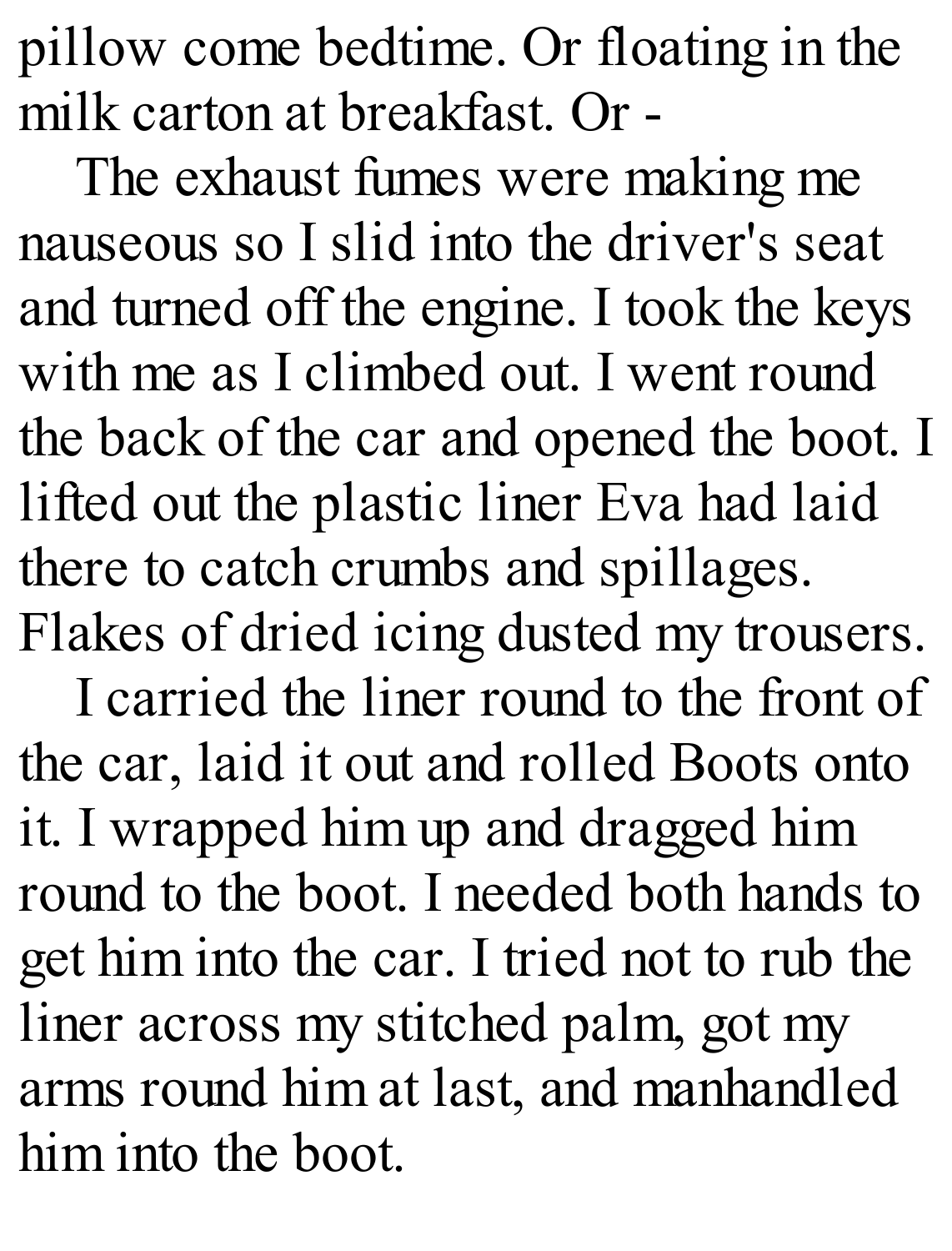'Are you going to help me or not?'

I slammed the boot shut so hard the car bounced.

'He's not in the house,' she said. 'Did we leave a door unlocked?' 'No.'

I put my hands in my pockets in case she saw blood stains. I stood side on to her, and glanced down my shirt front. It was too dark to see anything. 'Then how can he have gone?'

I followed her back into the house along the leaf-sodden path to the kitchen door. In the light from the kitchen window I saw my shirt was clean.

In the house, there was nothing out of place. No sign, beyond the missing dog, that they had been here. I couldn't resist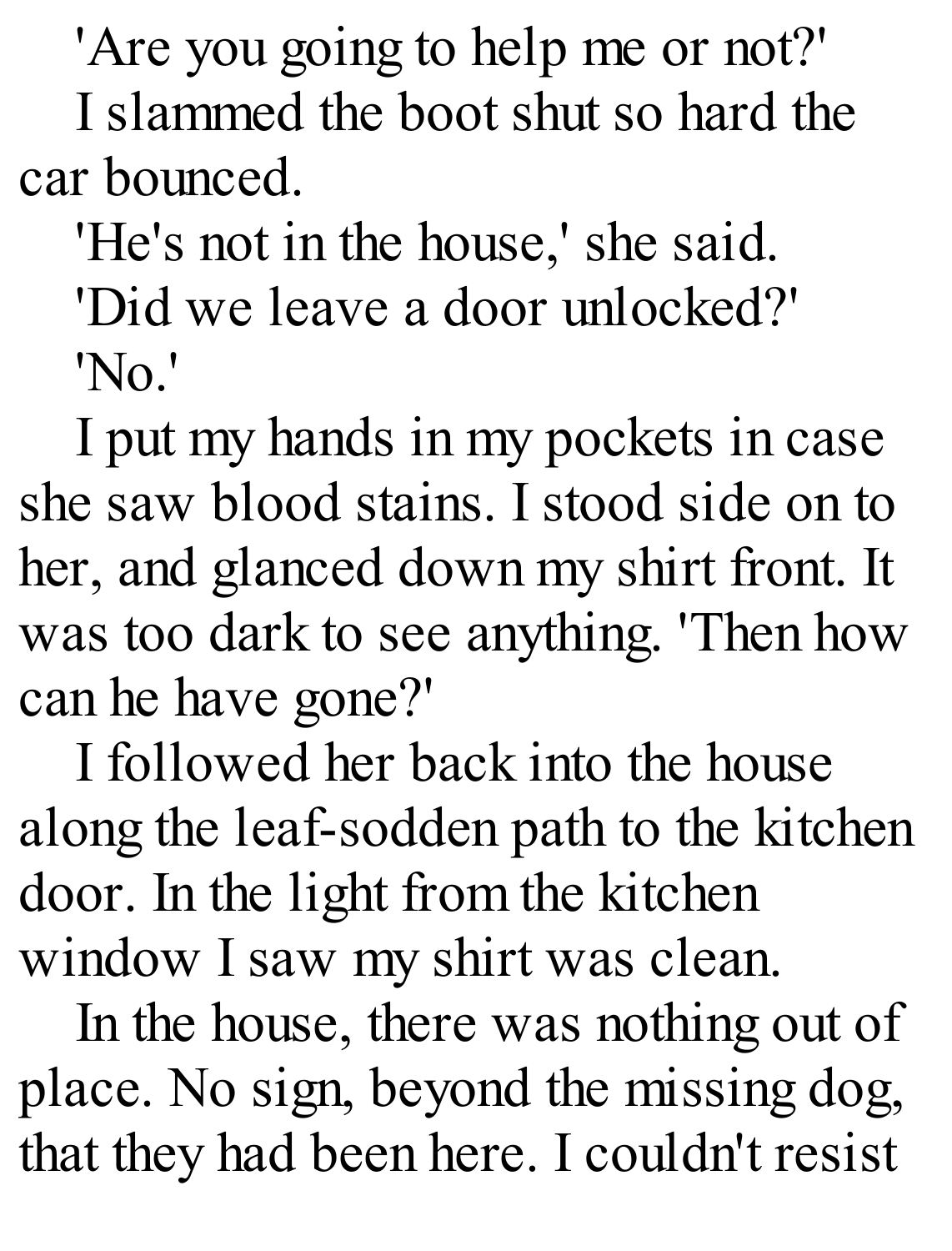looking under the pillows in the bedroom - God knows what Eva made of that - but there was nothing there.

I wondered how I was going to explain the holes in the garage wall. I said, 'Did you see him when you went back for the present, this afternoon?' I left him in the kitchen.'

'Did you see him?'

She thought about it. 'No.'

'But you left the door open when you went back.'

'No I didn't.'

'You did. I saw you.'

'Did I?'

'Yes.'

She thought about it. 'I went upstairs for the PlayStation. It was still in the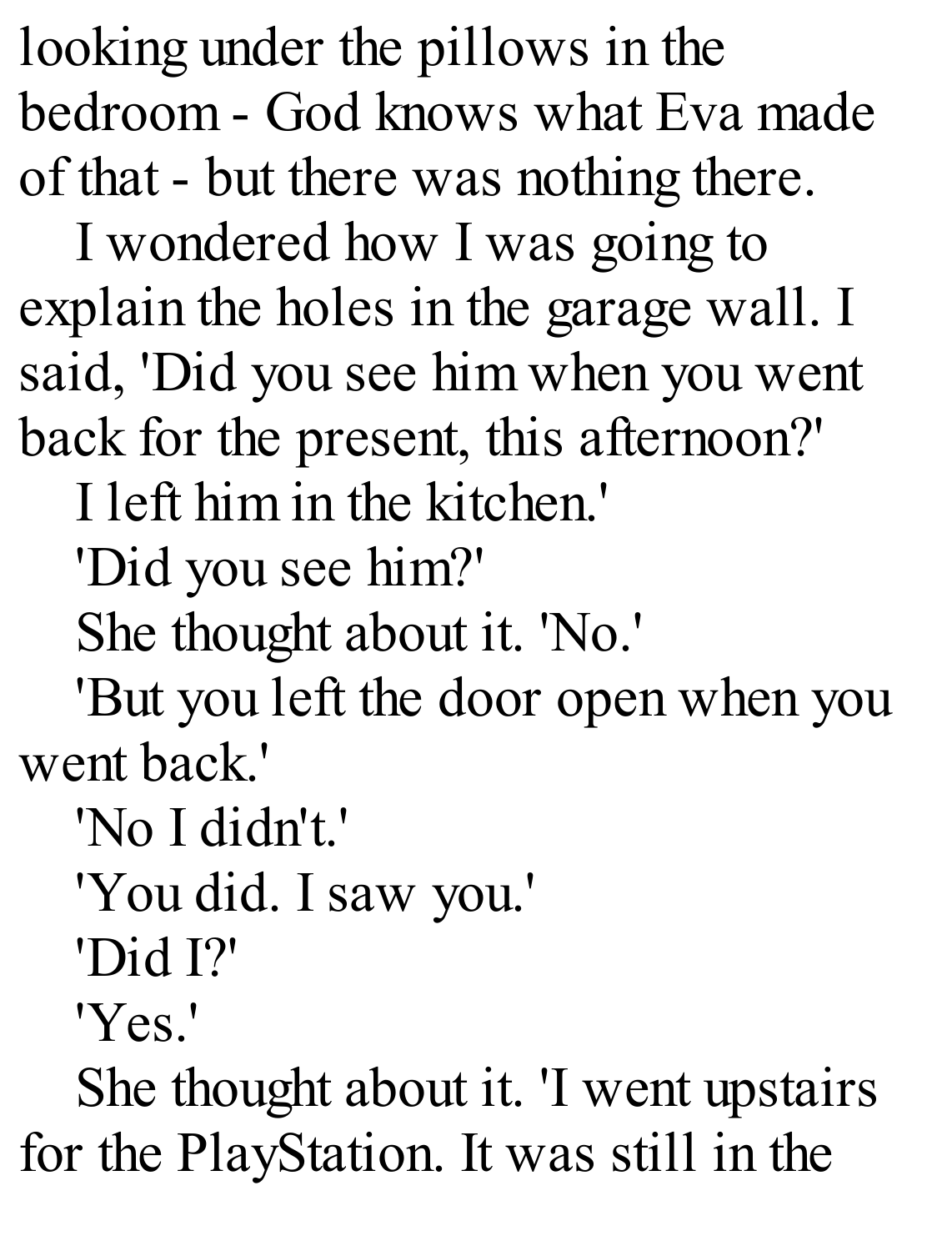bedroom.'

'Well,' I said, 'there you are, then.' 'Well wouldn't you have seen him?' 'I don't know,' I said.

She swallowed. 'Oh, Adam...' She reached out to touch my arm. I stepped away, conscious suddenly of the smell sticking to me; something gluey between the second and third fingers of my left hand. I shoved my hands back in my pockets. 'I'd better get moving,' I said, and headed down the stairs to the kitchen. She followed me down. 'Where are you off to?'

'Well if he's not in the house I'd better go look for him, hadn't I?'

'I'll come with you.'

'Wait in the house. He hasn't been fed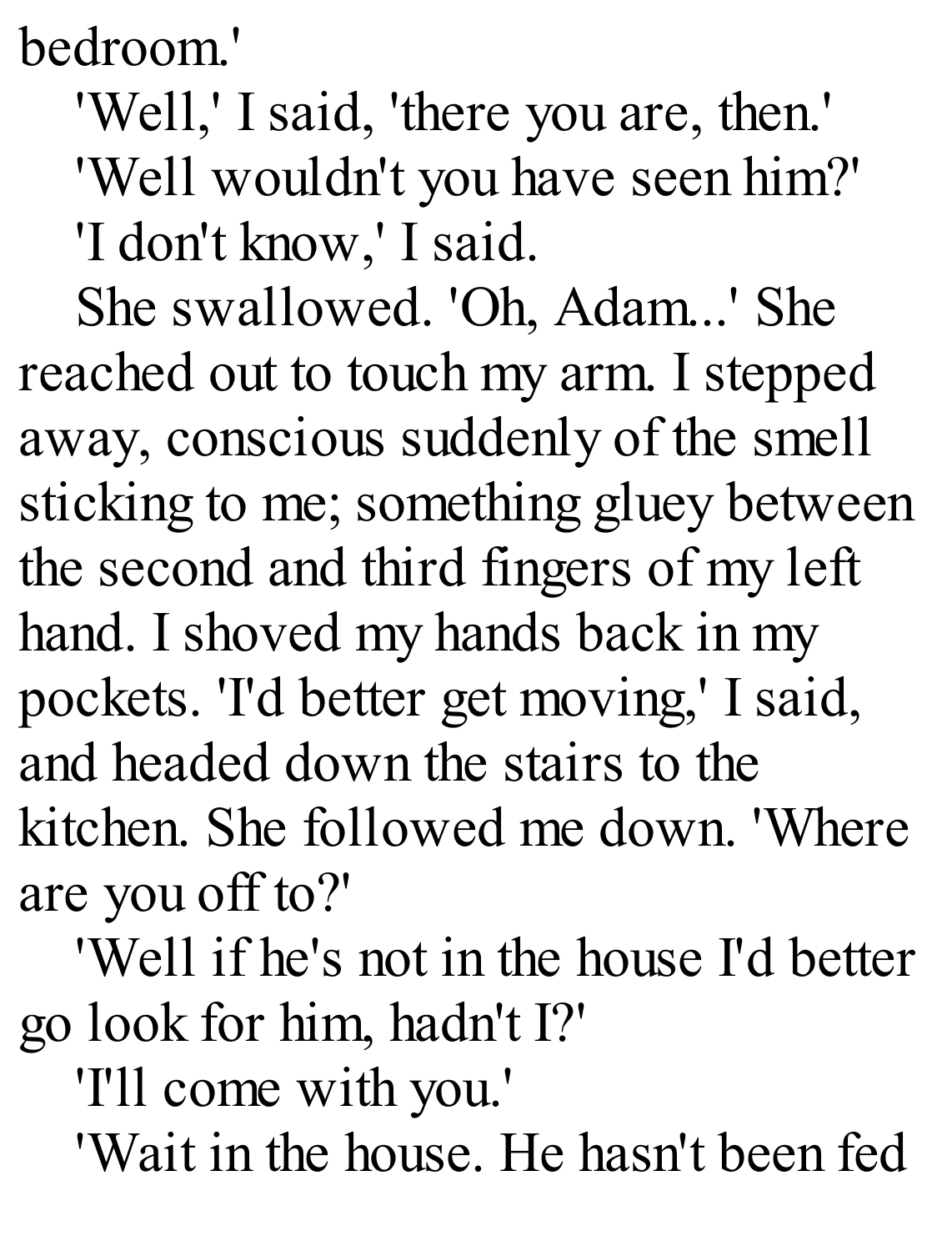- he'll probably be back before I am.'

'Where are you going to go?'

'I'll just drive around a while, see if I can see him.'

It needed two hands to open the kitchen door.

'Adam,' she said, 'wait.'

'What?'

'Your hand's bleeding again.'

'It doesn't matter,' I said. I gave the bottom of the door a kick and it came open.

'Let me drive.'

'For God's sake,' I shouted, 'let me do something.'

Her smile was so gentle, something dropped inside me. 'Thanks,' she said, softly. 'If you're sure.'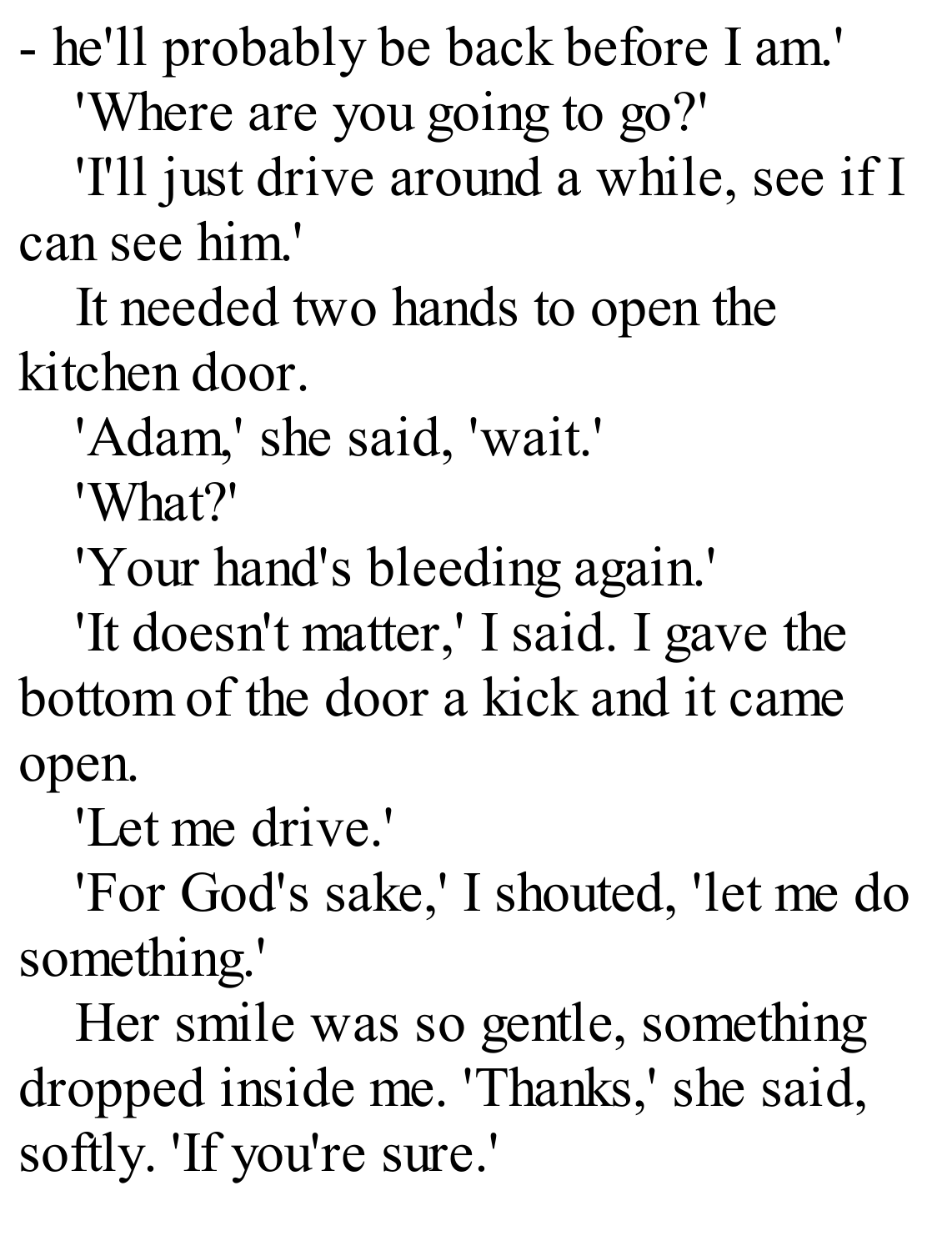I smiled back at her, because it was what she wanted, and went back to the car. **11.**

My hand felt like there was a wasps' nest under my skin. It was so swollen, the palm so blackened, I couldn't bear to look at it. I drove one-handed down Hemingford Road, then swung a left and tried heading south, but the traffic was so heavy I lost my temper and turned again too early, losing myself in the mewses and plazas that fill the junction of Liverpool Road and Upper Street. When at last I found a way through, I found myself on Islington Green, heading towards the Angel. I remembered the canal and braked sharply for the left turn down Duncan Street. The driver behind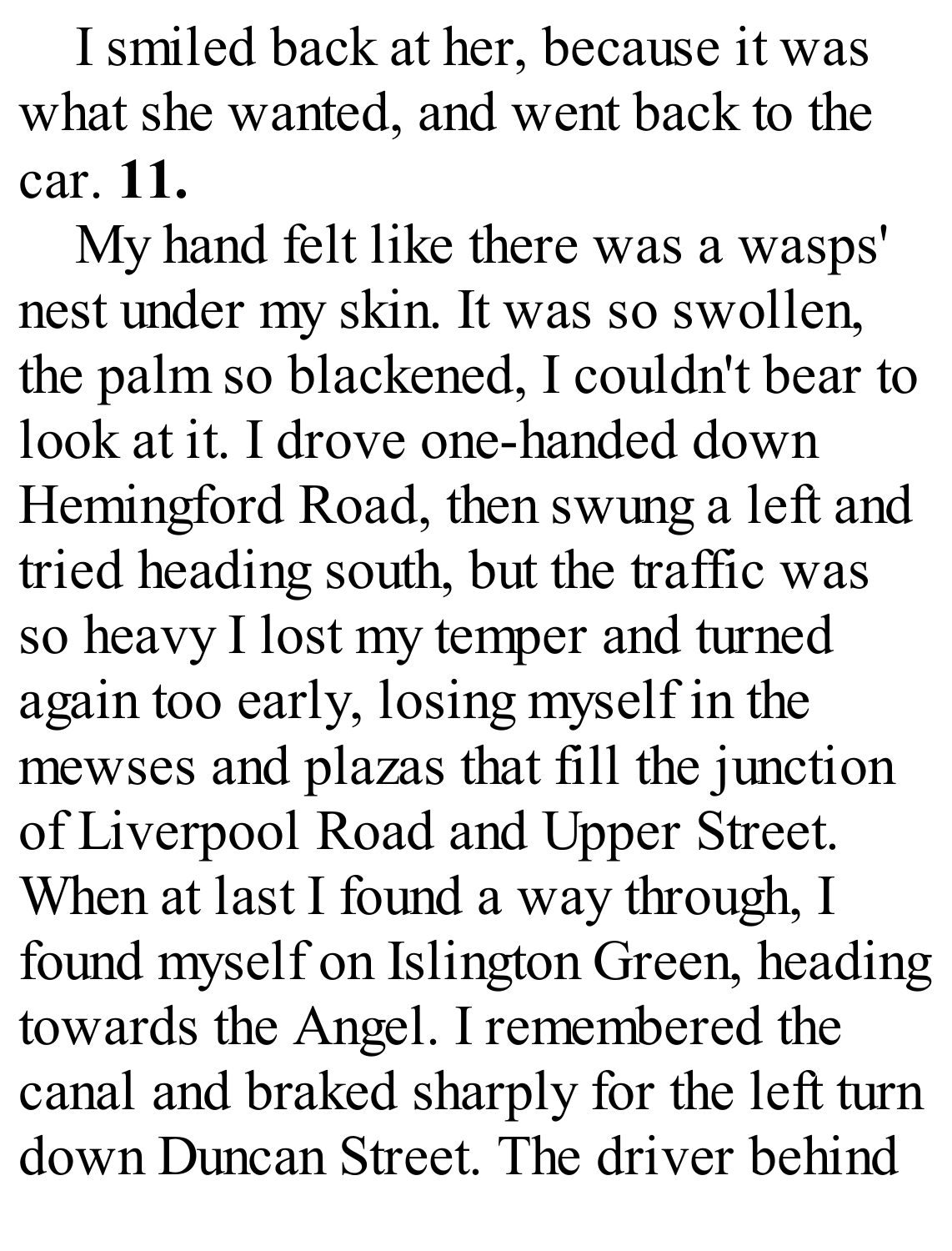nearly rear-ended me. As he overtook, we wound down our windows and he called me a cunt. 'Leather interior,' I sneered back. It was nice not having Eva in the car.

The Grand Union Canal runs underground through Islington, directly beneath the road I was driving down. At the end of the street, where the tunnel ends, a small copse of mature trees hides the emerging water. I dog-legged right and drove slowly, trying to see into the cutting. There were lights down there houseboats, moored along the towpath from the mouth of the tunnel all the way down to the next bridge. So that was out. After that the road veered right, away from the water. There wasn't any other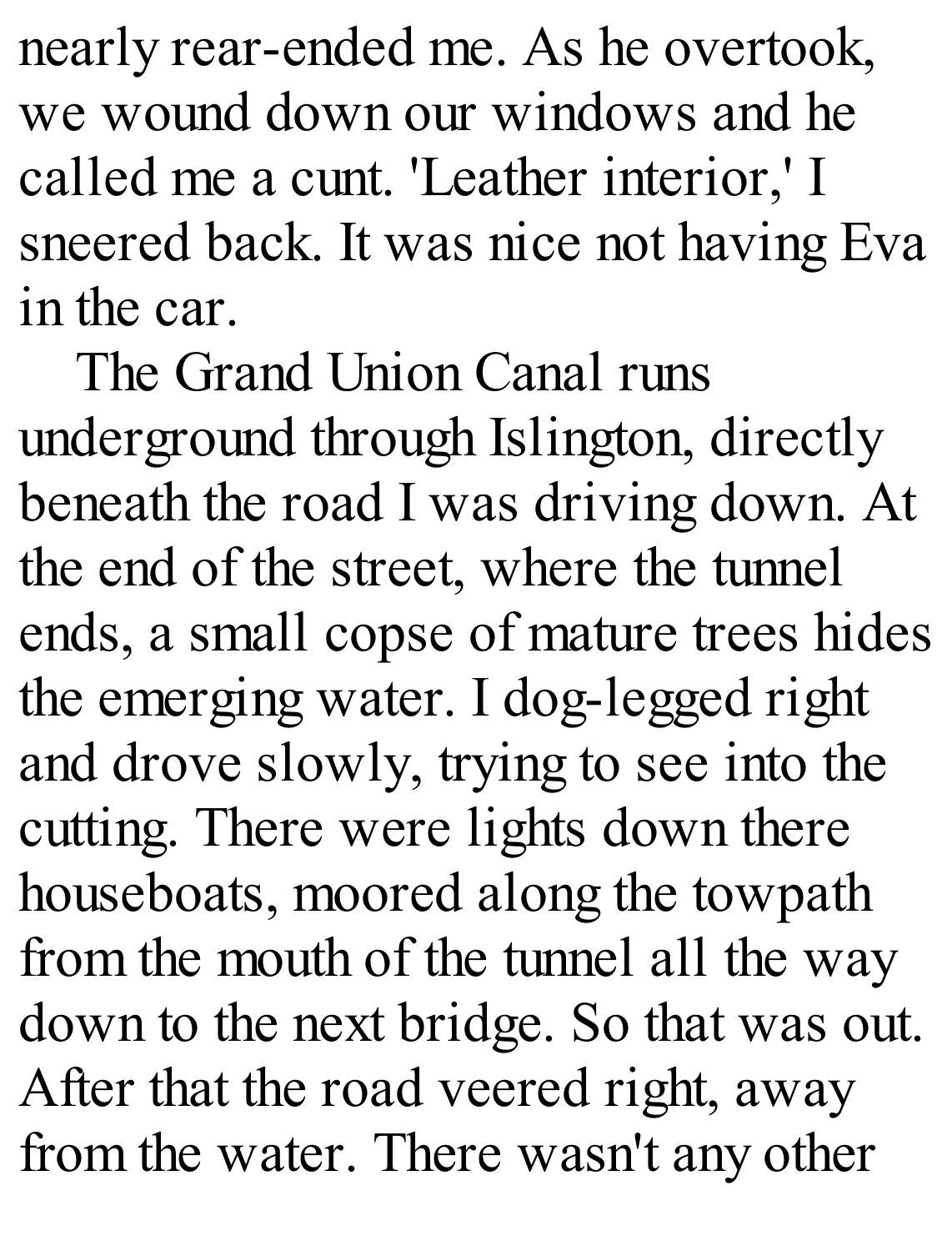traffic just then so I whipped as fast as I could through a four-point turn and drove back the other way, and over the canal. I took the first right turn, hoping this road would follow the line of the water. The Georgian facades moving past me were smart enough but the road might have been a dirt track, the way it felt under my wheels, all patched and pitted, with speed bumps every few yards. I gritted my teeth, kept to a steady 25mph, and tried not to hear Boots thumping about in the back. I reached the junction, looked right, and there was a pub, the Narrowboat, built on the corner of the bridge and the cutting. So that was out.

I dog-legged left again and then I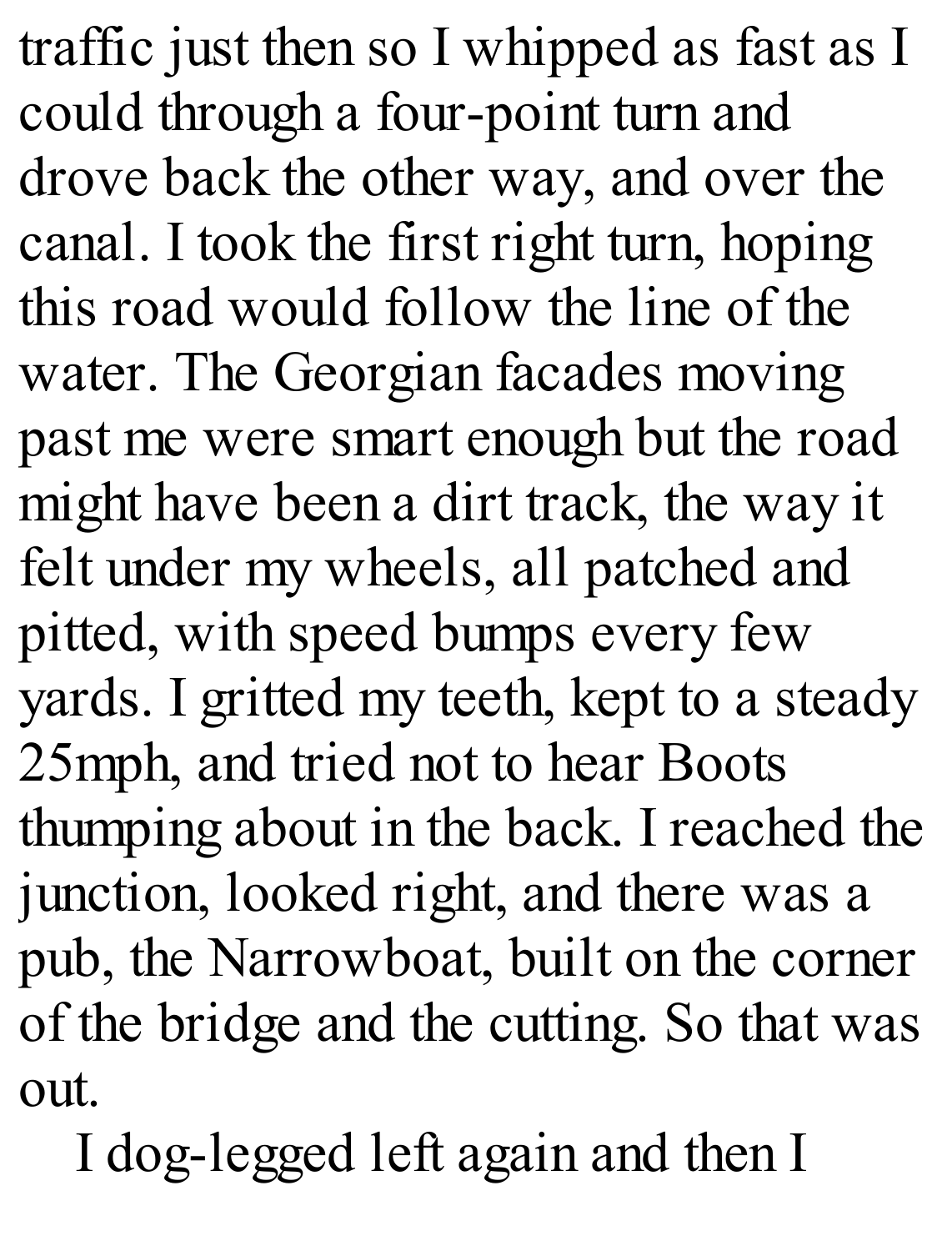really lost it: every street I tried turned out to be a dead end until I reached Rheidol Terrace, by which time it felt like I was miles off course. I drove down it anyway until it suddenly opened out, roads leading off every place, and a church rose up ahead of me, and I finally admitted defeat. I turned immediately right, more out of panic than anything else, and found myself in the middle of a council estate. The road disappeared into the darkness, straight and uniform as a scene from an arcade game. Every few yards it narrowed into pedestrian crossings, but the only people I saw were gathered around a phone-box on one of those paved dead spaces the designers call squares. I should have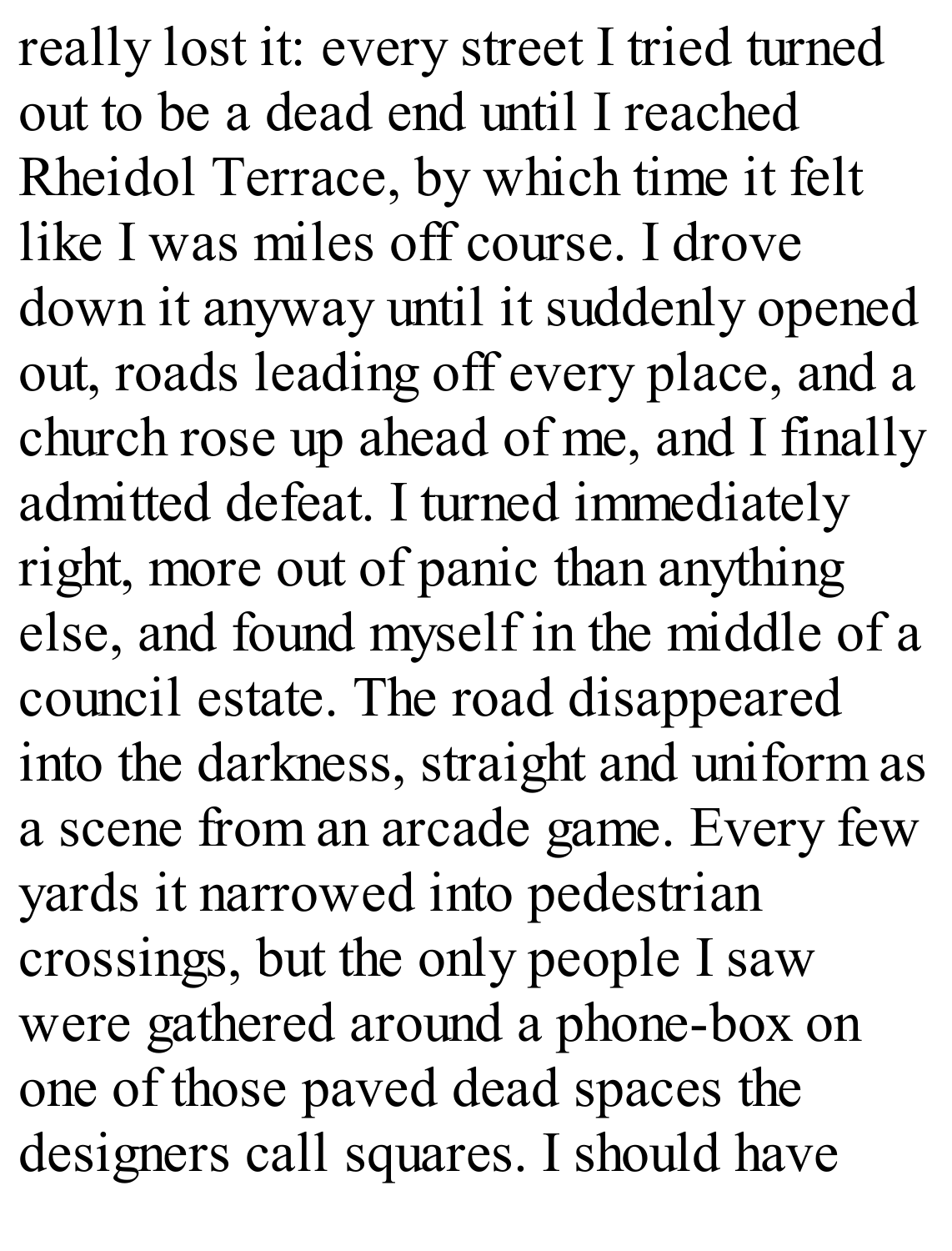turned around, but I was mesmerised by the road and the simple shapes of the buildings. There were climbing frames and swings in front of each block; and lawns, if you could call them that. Someone had gone mad on the landscaping: there wasn't a flat foot of grass anywhere. The darkness ahead of me grew. The estate ended. I couldn't make out what lay beyond. Belatedly, it dawned on me: that unlit strip, where the road finished, could only be the canal. The kerbs branched off here and there like cilia into parking bays. The ground rose slightly and the road ended at last in a small turning circle. I found an empty bay and parked. The road, barred to vehicles by metal posts, ended here. But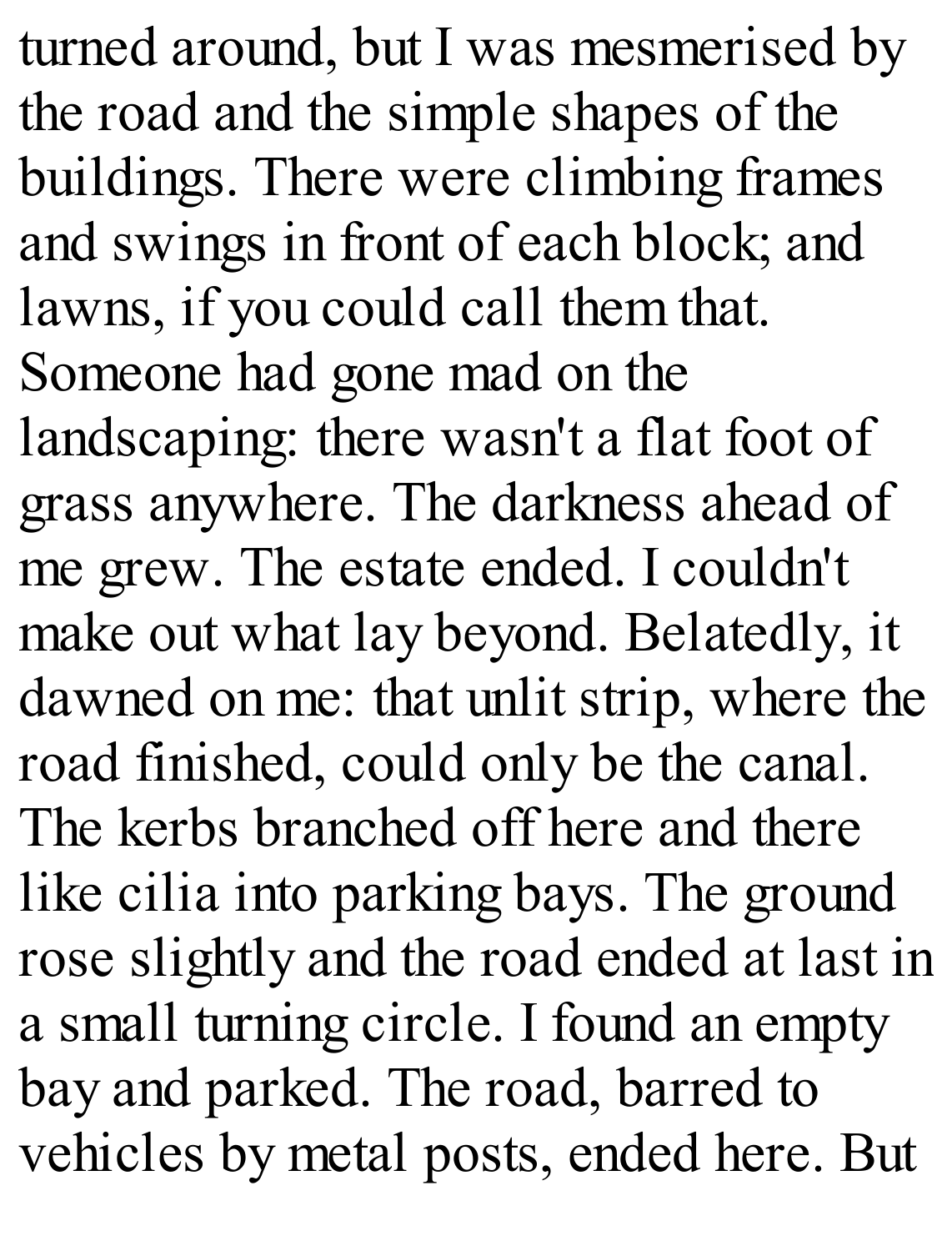the pavements met and continued over the canal on a concrete footbridge. About eight feet upstream, a square metal duct carried power cables over the water on a separate bridge, topped by a cruel metal railing. The gap between the footbridge and the duct was in shadow: neither the lights from the factory opposite nor the estate's streetlights penetrated that strip of water. I looked around, wondering how easily I would be observed. The kids were still lingering near the telephone box, lit brutally by the fluorescent light coming from the all-night store on one side of the square: they were too far away to matter. I opened the boot. The in-built light came on. The plastic was smeared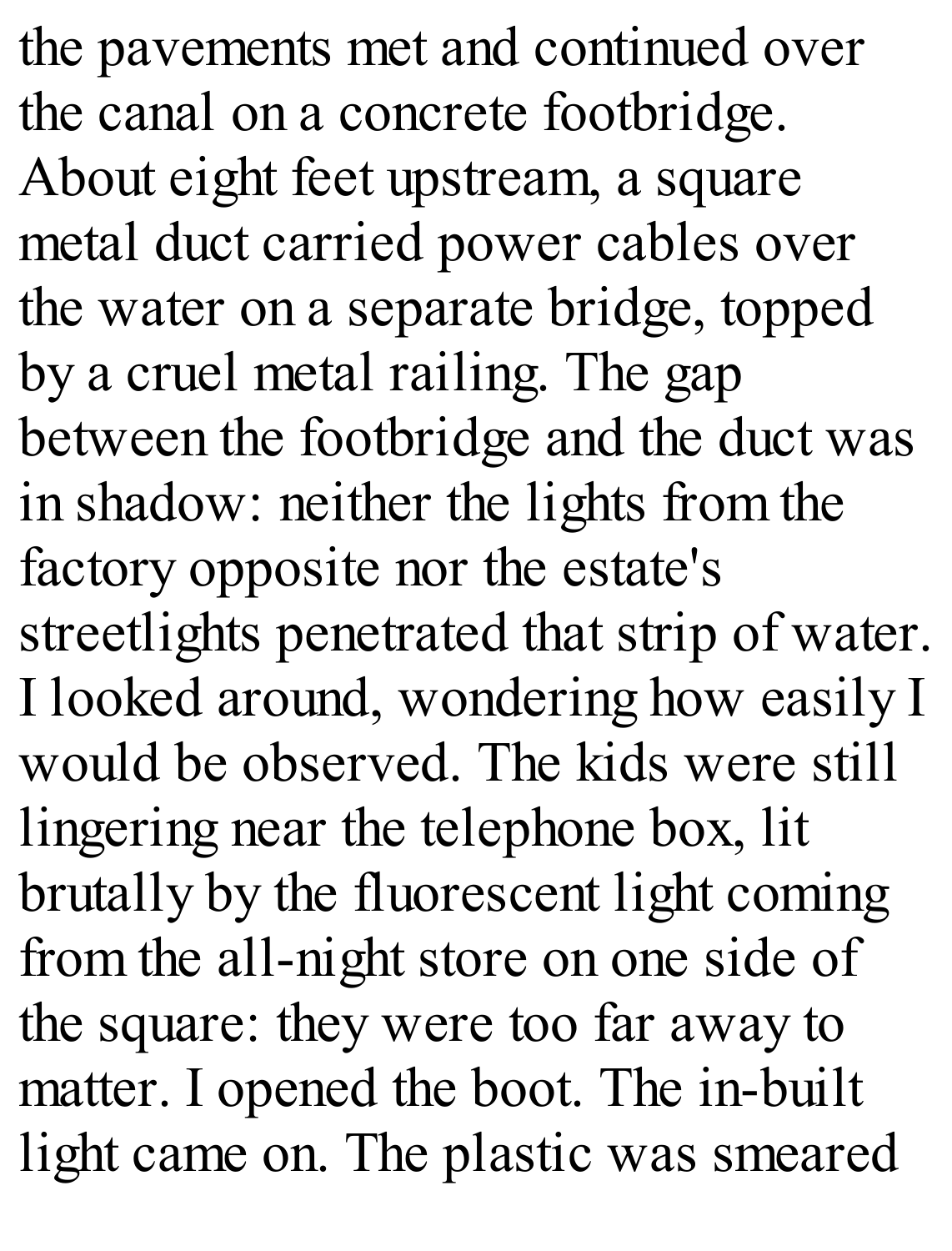brown in places where Boots had shifted about in his wrapper, but nothing had leaked. I gathered him up, cast around quickly and, unobserved, carried him onto the bridge.

I balanced him on the rail a moment as I tried to get my bad hand out the way, but he tipped off anyway. He plummeted into the water, leaving behind, as his epitaph, the scent of honey. The wrapper came undone immediately. It unwrapped, a grey, shapeless bloom. Trapped air kept it bobbing on the surface as, caught by the small, sluggish current of the water, it disappeared under the footbridge.

I should have tied him up.

I crossed the bridge and waited for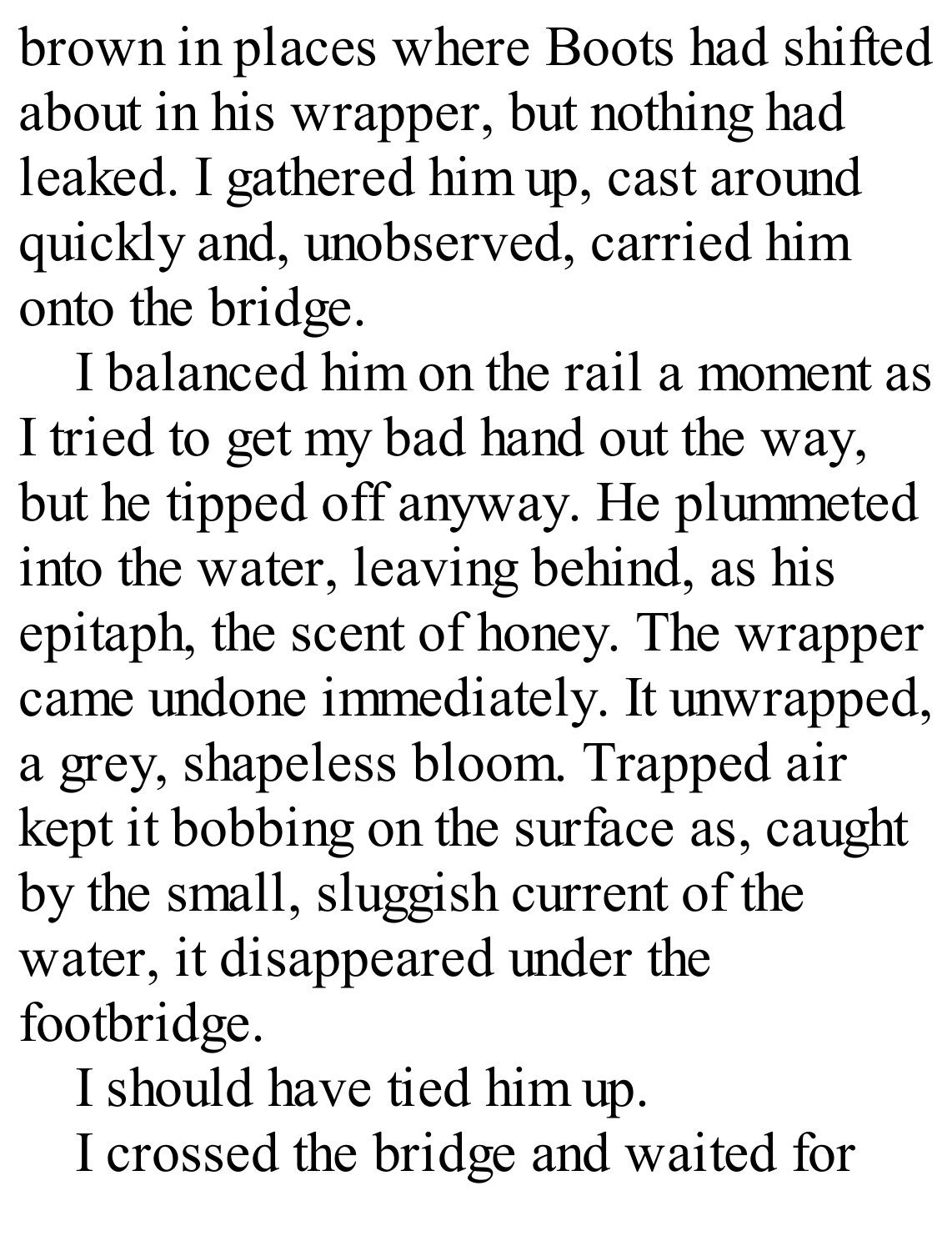Boots to emerge. The wrapper came first, the old plastic glistening, smeared by streetlights. Then Boots. His legs were sticking up out of the water. I should have weighted him down.

The left front paw hung at a drunken angle, where I'd broken it with the tire iron. His head was bent back under the water, and the collar looked like a strangler's cord around his neck. The collar.

I'd forgotten the collar.

All this cloak-and-dagger business and I'd forgotten the one thing that really mattered - the collar had a brass disc clipped to it, and engraved on the disc, the word BOOTS. And our phone number. I had to remove the collar. I had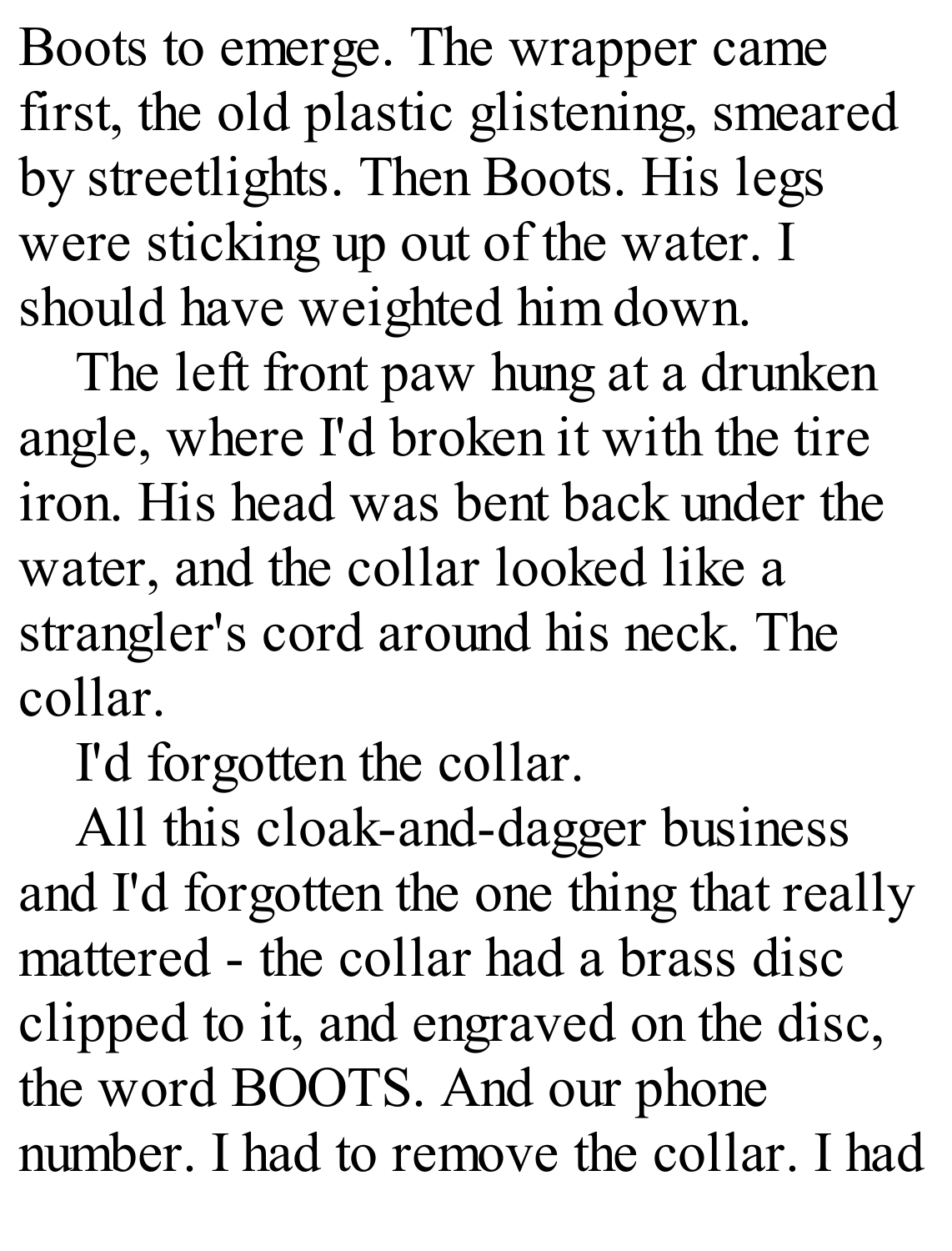to get Boots back.

Downstream there was a large play area, landscaped into terraces. A winding path connected the bays one for swings, one for a Wendy house, one for a frame; others I couldn't make out. There were no lights, and I couldn't see the steps. They were so shallow and needless, I couldn't predict where they'd be. Twice I stumbled.

The fence separating the playground from the towpath was only just above waist-height. There were trees growing near the fence so scaling it wasn't a problem.

Boots wasn't much further downstream than when I'd left him, but he'd moved further into the middle. I cast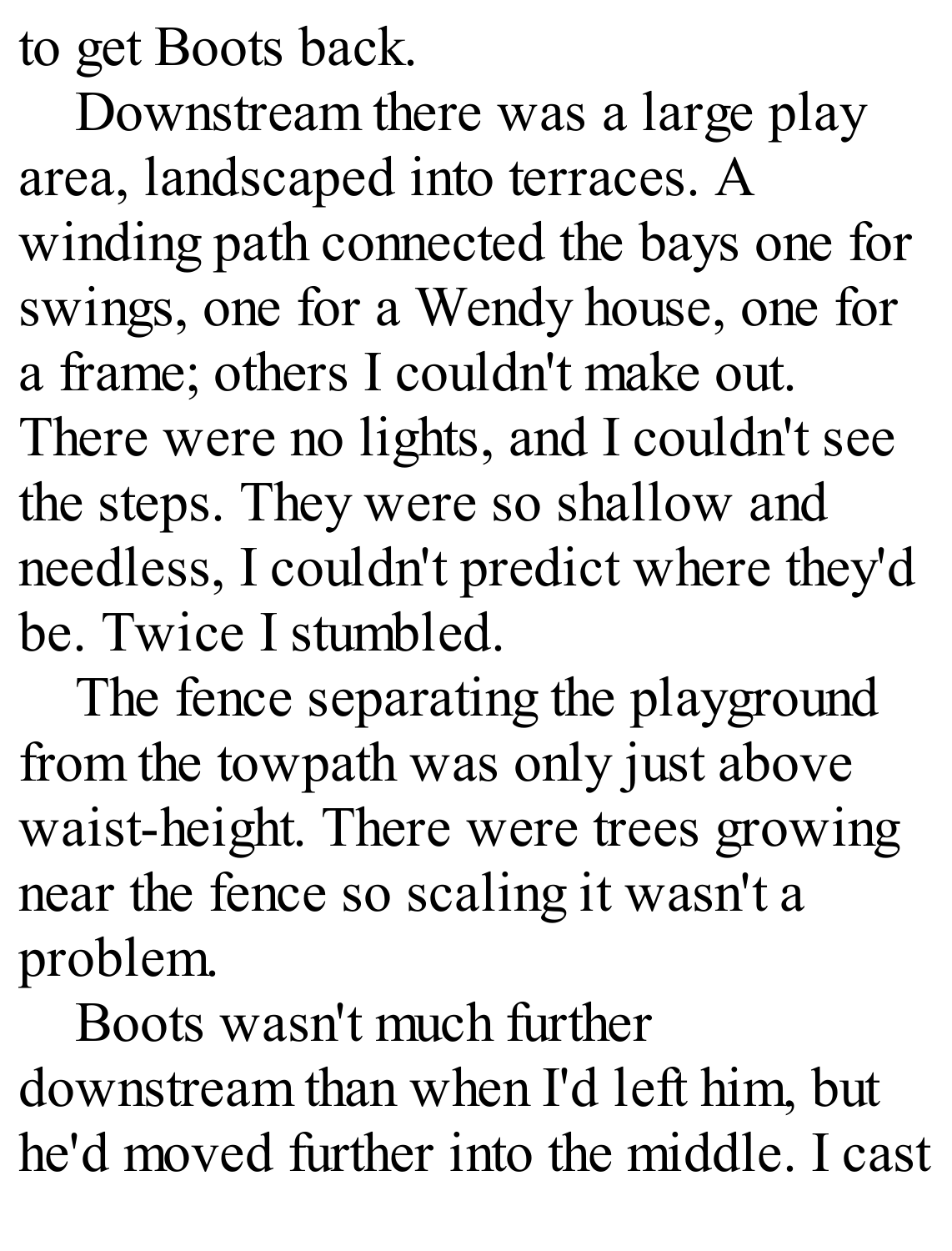round for something - a stick, anything to pull him into the bank. I tried breaking a branch off a tree. The bark cracked easily enough, but the green wood within tore wetly and wouldn't give. I tried twisting the branch and got a mouthful of leaves. It was too heavy to twist with one hand anyway - in my hurry I'd snapped off about a third of the tree.

The striking of a match brought me back to reality.

There was a boy on the footbridge. He was sitting astride a mountain bike, lighting a cigarette. He took in a lungful of smoke, and blew it over the match. The flame guttered and died. He flicked the dead match idly into the water. He didn't take his eyes off me once.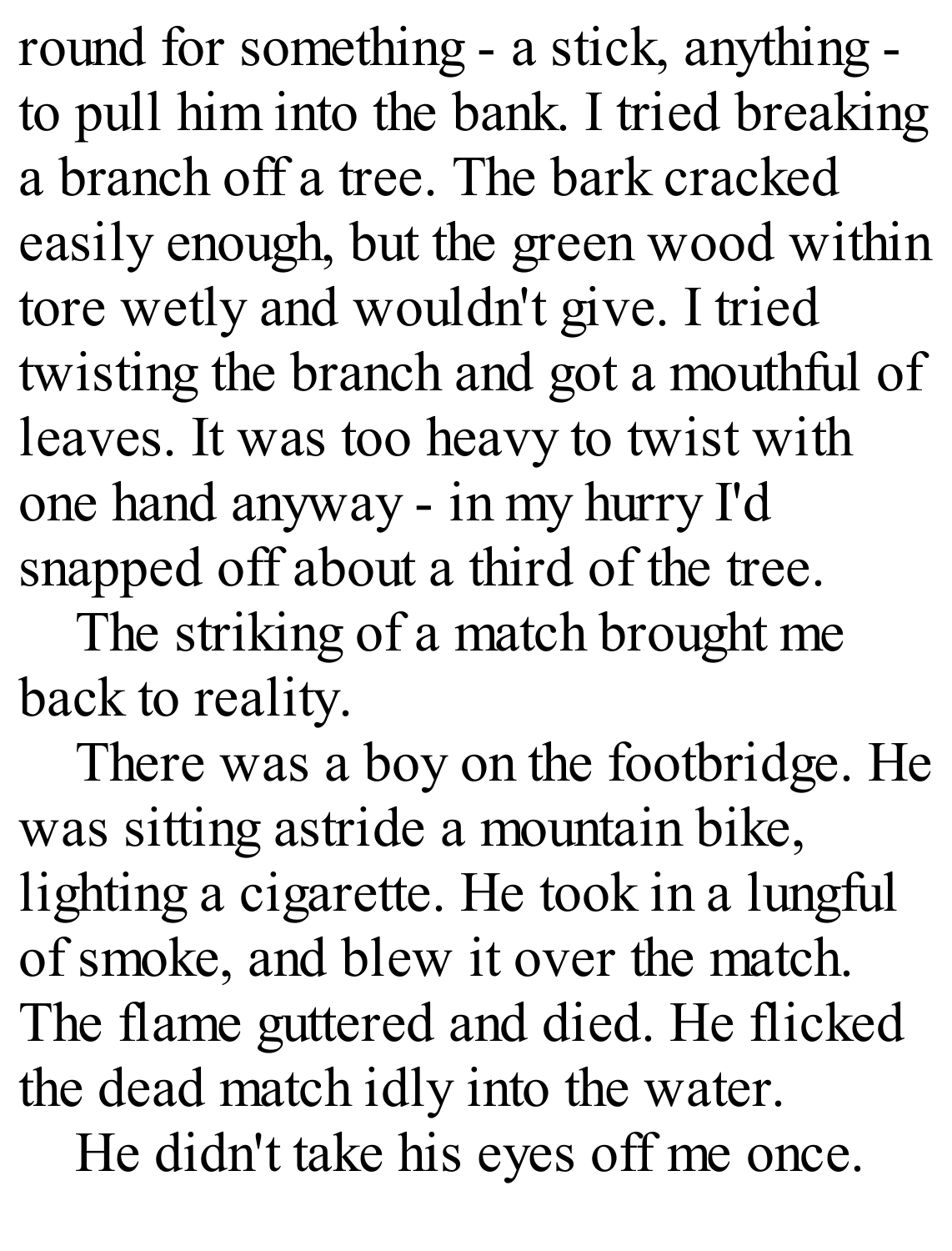I dropped the branch. The leaves, hitting the gravel, made a sound like rain. The boy tapped ash over the rail.

I walked along the canal towards him. Silhouetted by streetlight, his face was unreadable. I avoided his eyes and kept walking, under the bridge and out the other side. I heard the rhythmic clicking of his back wheel as he rocked back and forth on the bike. As I came out from under the bridge I looked up, nervously, expecting to see him there, but he wasn't. The towpath opened out for a strip of grass and some benches, some trees: the ground was white with blackthorn blossom. I looked back again. The bridge was empty.

The Narrowboat was barely five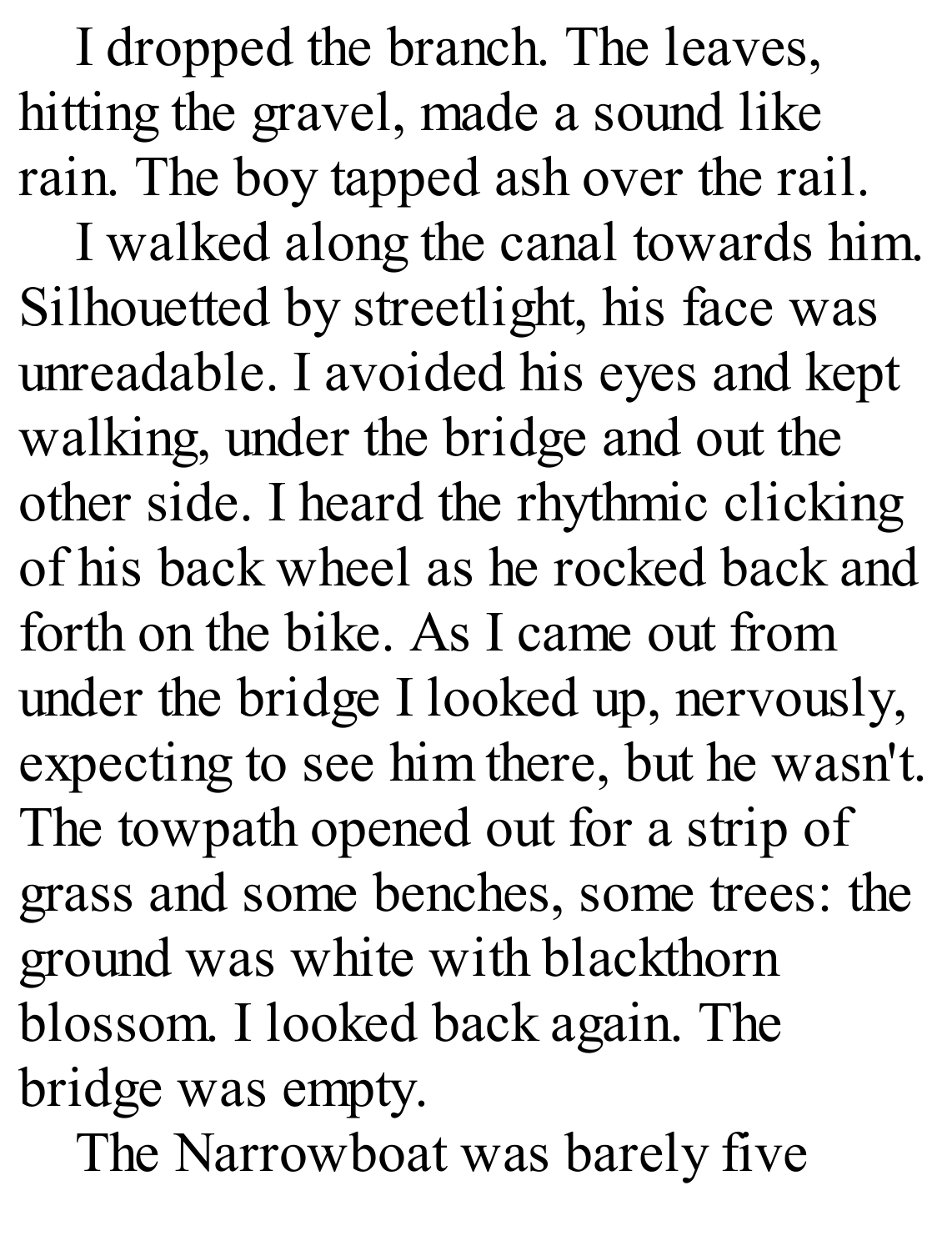minutes' walk upstream. I looked for a way up to street level, but it turned out I didn't need one: the pub had a narrow yard which gave onto the towpath; the door was open and spiral stairs led up to a veranda with a view of Wenlock Basin. Inside, blackboards offered 'good food', board games, and After Noah playing live on Friday night. I ordered a large Lamb's and used the wallphone by the bar. I lost my only small change straight off because I didn't realise it was one of those phones you pay only when the other party answers. Which meant getting more change from the barman and another double.

I said, 'Is he back yet?' 'No. Where the hell are you?'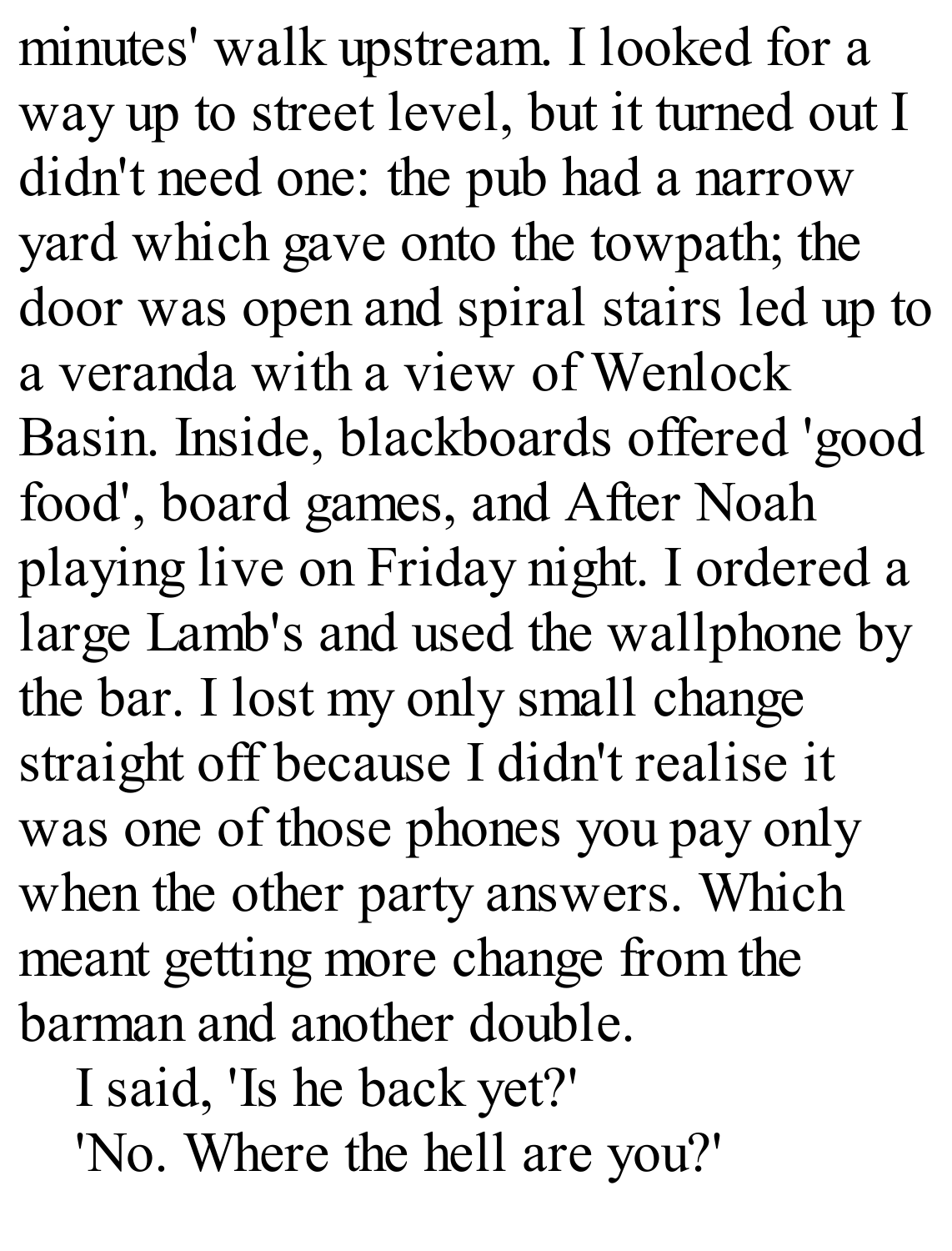'I've been round everywhere. You sure he's not in the garden or something?'

'Adam, I don't understand this. I'm sure he didn't get out while I was upstairs. You'd have seen.'

'Maybe I didn't.'

The jukebox kicked in.

'What's that music?'

'The Champions, I think.'

'What?'

'It had William Gaunt in it. Look, I'm coming home. I can't drive much more with this hand.

'Is that a jukebox?'

'I'll see you in a few minutes.'

'You're in a pub!'

'Well of course I'm in a bloody pub,' I said, 'It's got a bloody phone, hasn't it?'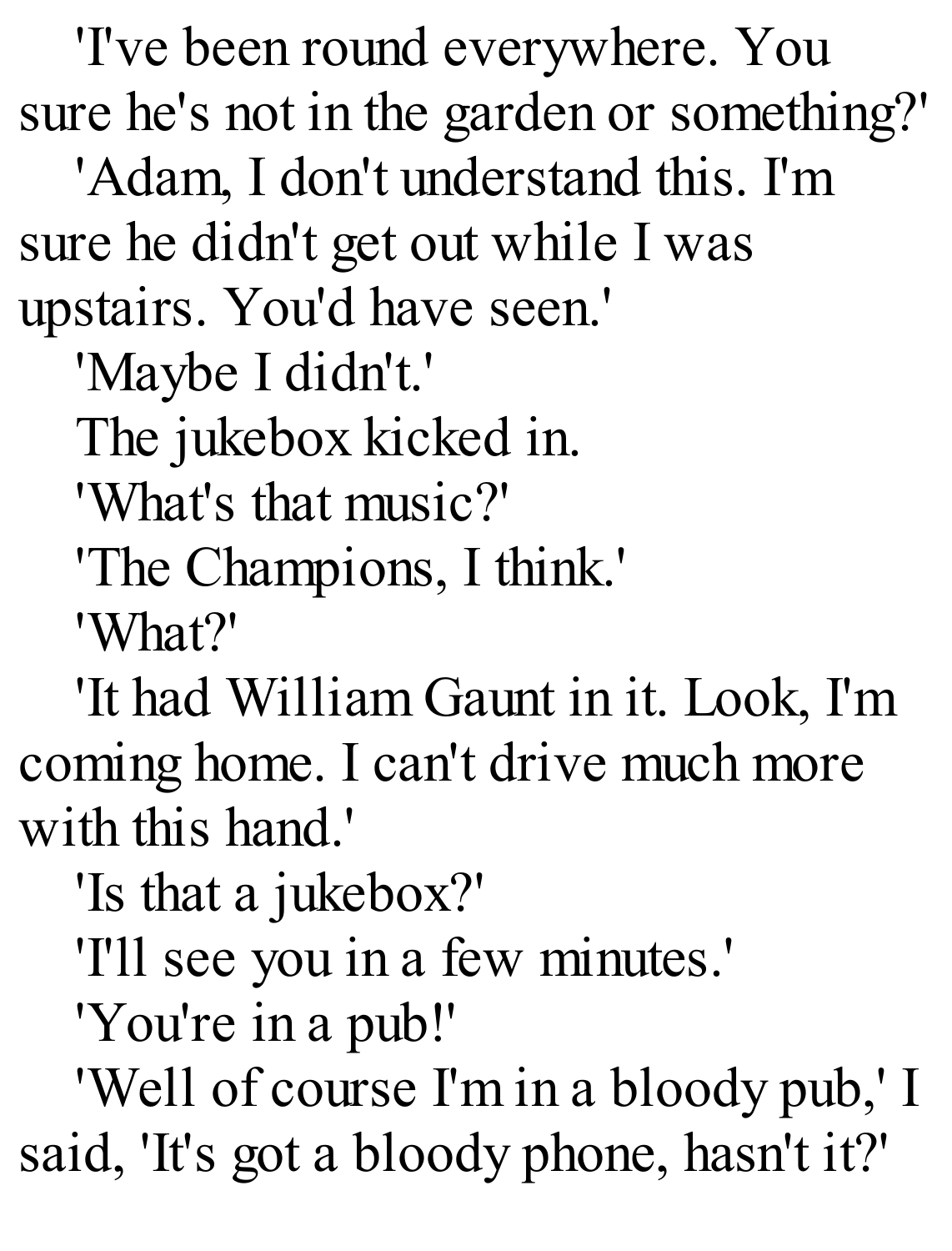She slammed the phone down on me.

I got a third large one, stared down the barman, and looked for somewhere quiet to sit. The back room was carpeted and done out like a barge, with wooden sloping walls and a wooden ceiling. There were old prints of canals on the walls, and a photographic blow-up of a rustic lock-gate on the back wall. Most of the tables were free: a table of students, one of whom thought Merce Cunningham was 'crap'; a middle-aged couple in pebble glasses, nursing their drinks in silence until the woman started describing the pins and needles down the backs of her knees.

I nursed my rum, working up the courage to open that morning's letter. It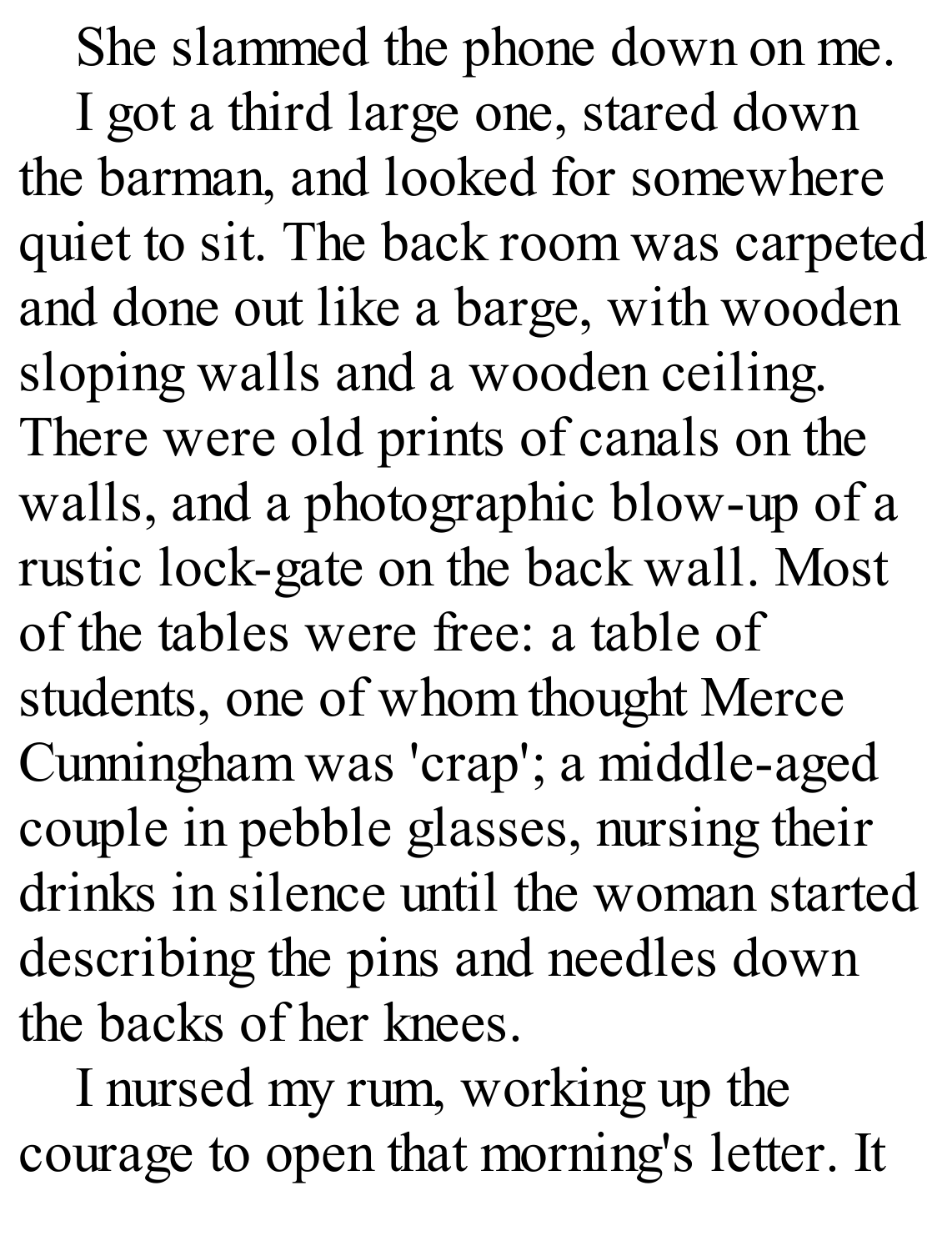had been burning a hole in my pocket all day. Finally I got it open.

It was official enough. On ICAC letterhead, no less. They were even offering to pay my air fare. They had a contact number for me to ring in London 'at your earliest convenience'.

Underneath there was a PS.

'Call me first - DW.'

Daniel White: typical of him, still keeping things so friendly so long after the event. I missed him. I screwed the letter up and dropped it in the ash tray.

Which left me with my only other alternative.

I got my wallet out and counted through my small change.

Directory Enquiries had no number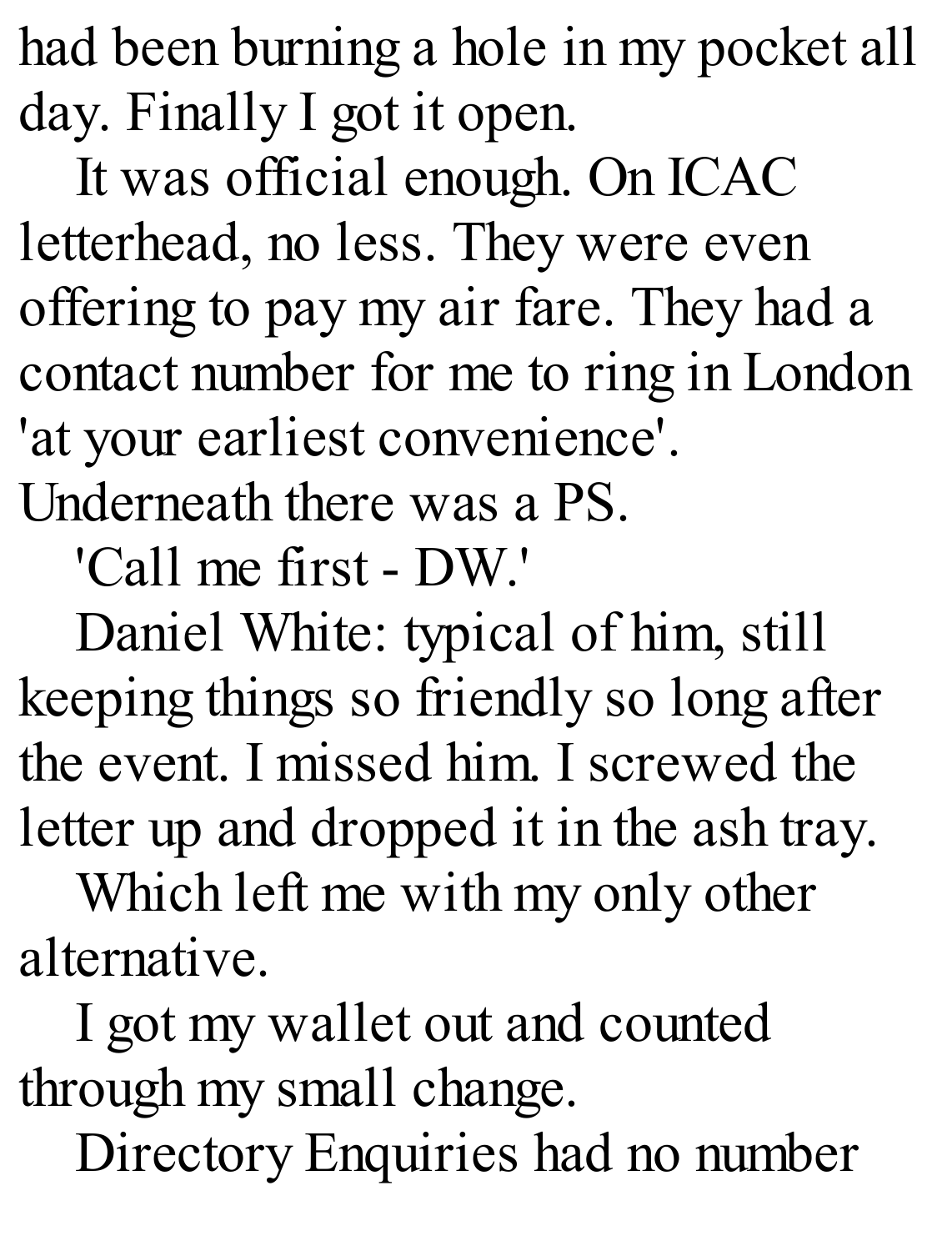listed under Money or Jimmy Yau.

'Try Yau Wai-hing,' I said, and spelled it out, stretching the operator's patience. Yau Wai-hing - Money's Cantonese name.

'Here's your number,' she said.

I let the number repeat, so I had it. I took a deep breath - and I dialled **Hong Kong**

- **1989**
- **12.**

When I first arrived in Hong Kong, in March 1989, it was with the idea that I'd be lecturing on management culture or business ethics or some such thing - a junket, basically. It was a view my boss, Frank Hamley, seemed happy to encourage. He wasn't a policeman - he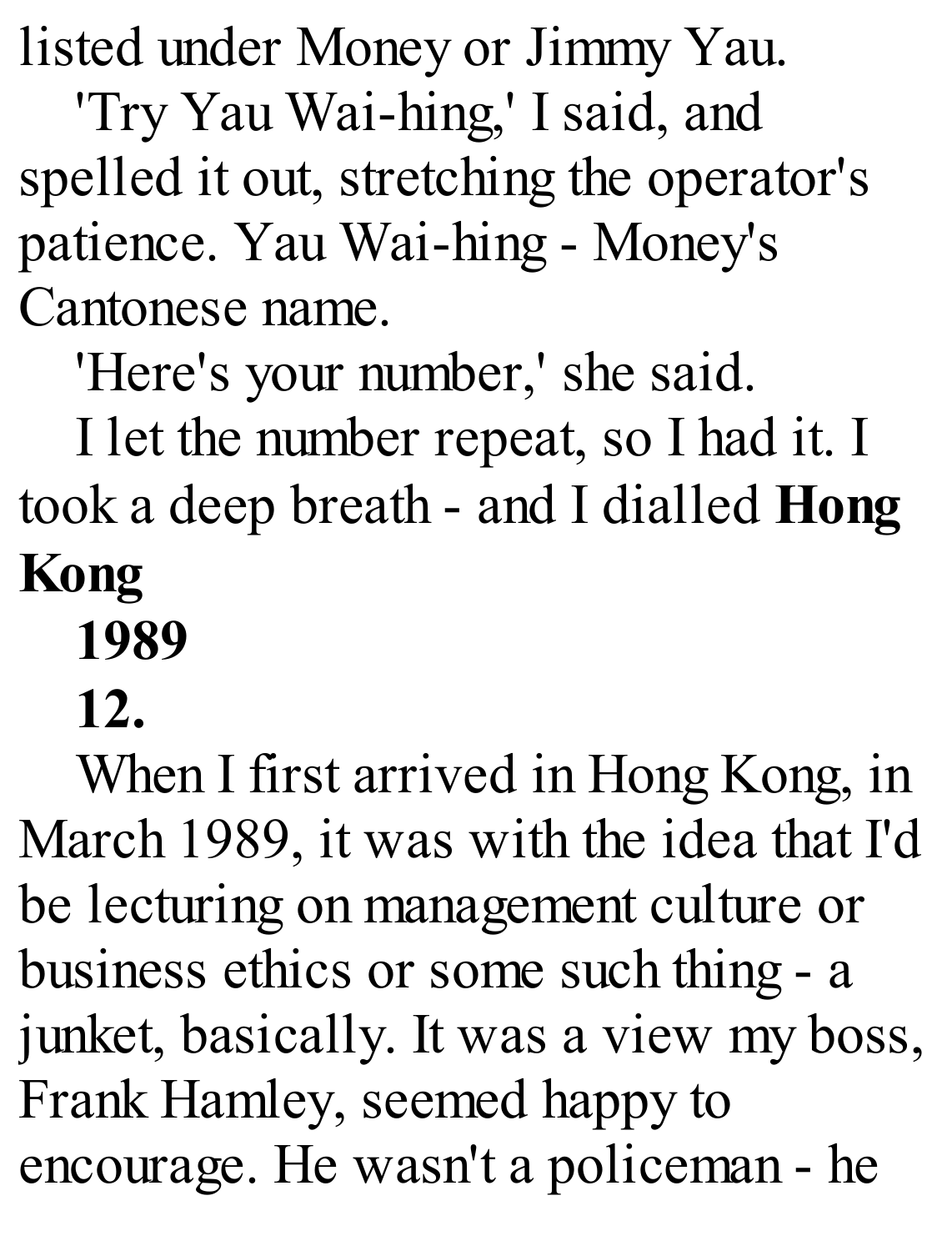had no law enforcement background at all - but had joined the Serious Crime Group straight from a stint pen-pushing for Legco. When I arrived, Hamley's unlikely empire consisted of a handful of underpaid, overworked pen-pushers in an annex off the old Serious Crime Group building. Massive expansion in the Far Eastern exchanges had snapped the old lines of corporate accountability; nobody, inside or out of these vastly distended companies, knew how to maintain effective control of them.

'We're the ones with our fingers in the dike,' Hamley told me proudly, over deep-fried oysters on the terrace of a restaurant in Lau Fau Shan. 'We're the ones at the sharp end,' he added - he had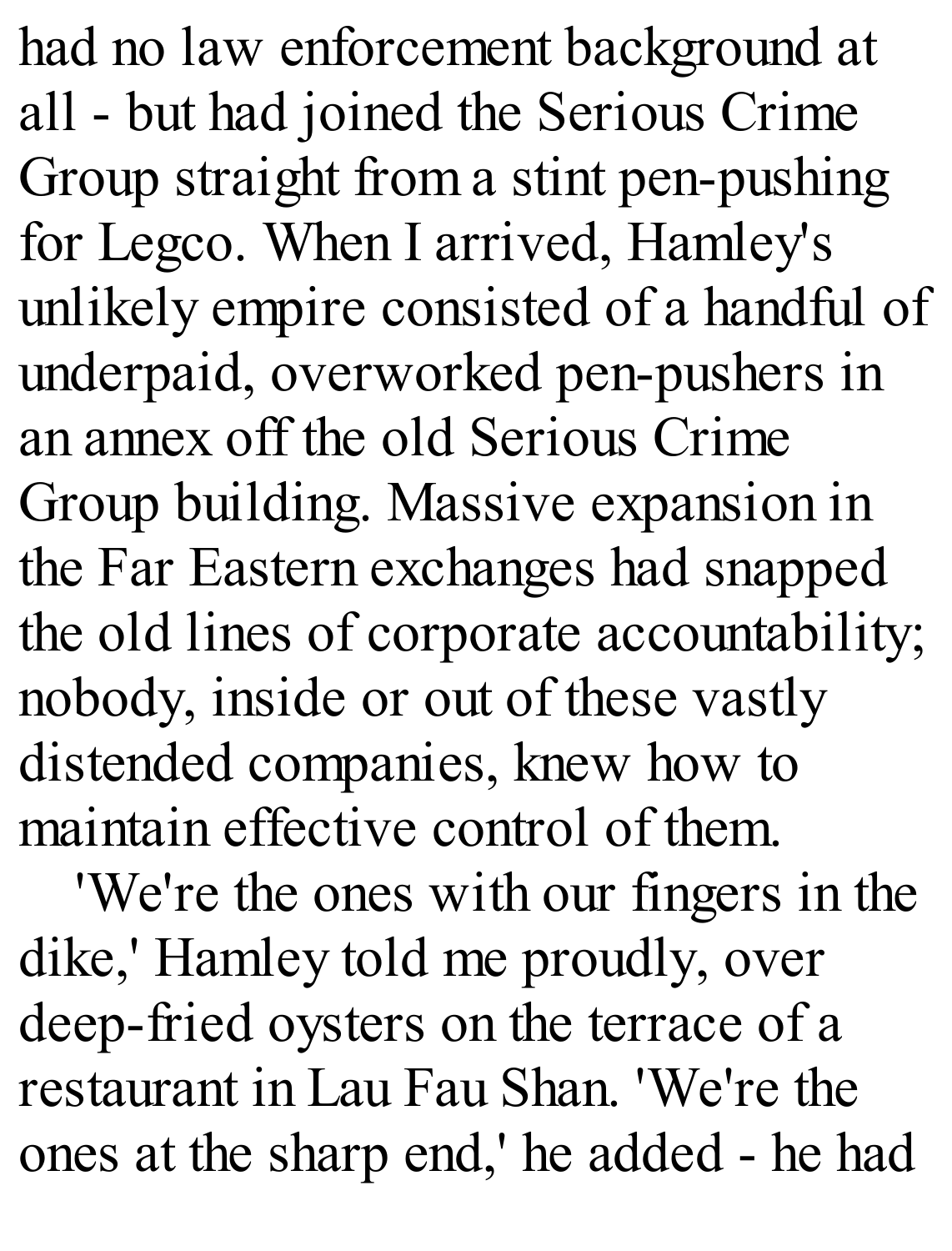an unhappy knack of mixing his metaphors.

The job excited him. You could see it was a game with him. He didn't have to work. Hamley had money

- he was born into it. With that came certain social expectations, which he seemed determined to foil. Still, joining the Serious Crime Group hadn't seemed to spoil his social life any. Had he joined an outfit more obviously targeted at the Establishment - the Independent Commission Against Corruption, say reactions would have been quite different. Hamley did a lot of entertaining, those first few weeks of my stay, and he was never slow to show me around. I shook hands with Chris Patten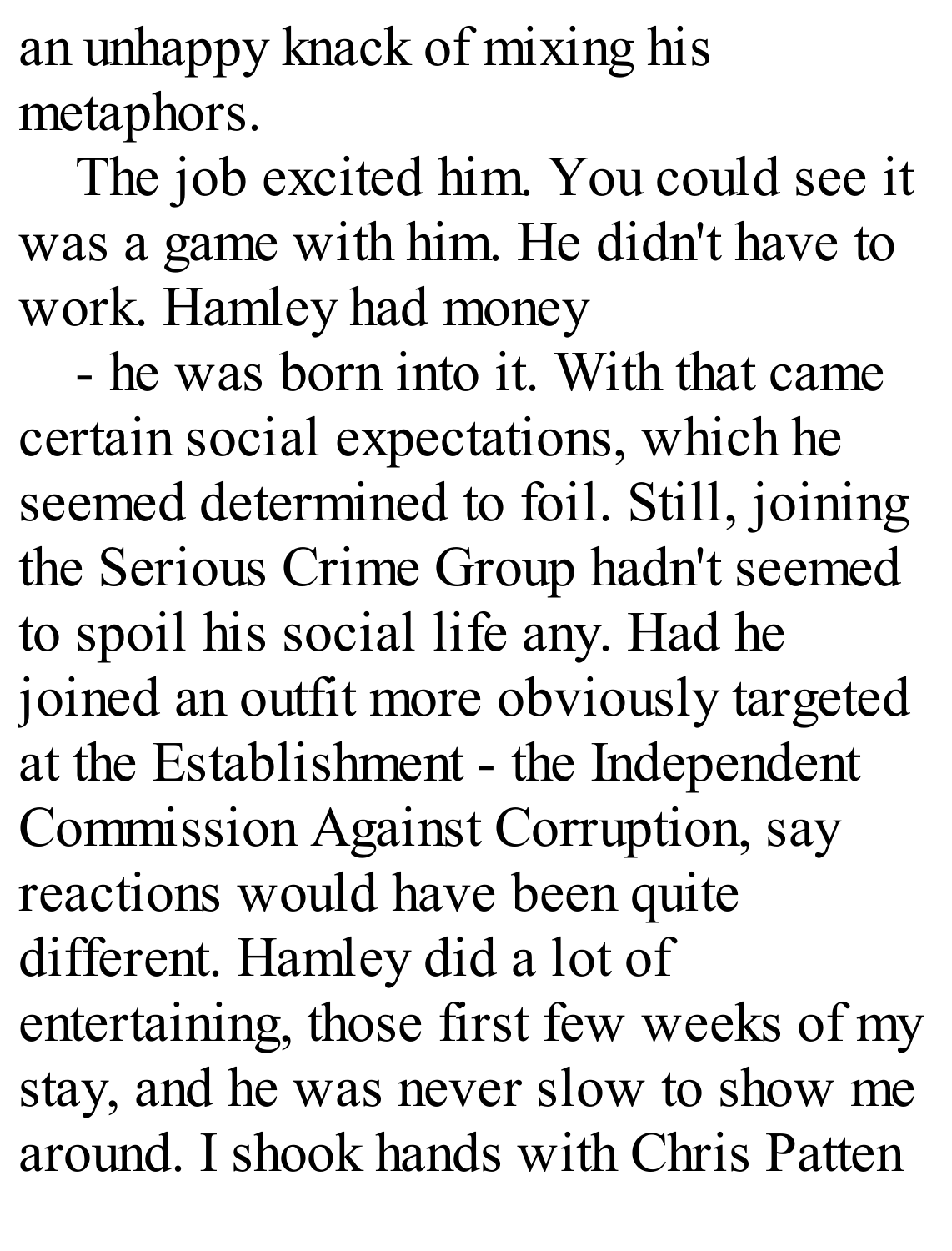and talked dogs with his wife Lavender. A minor Jardine invited me to Bermuda. At a piano recital in the China Club Hamley, staggeringly drunk, insisted to David Bonavia that I was the man he had to talk to for his latest volume of punditry. Everyone wanted the novelty of knowing him. Even minor royalty like Victor Pang.

'I met him at Jardine's,' Hamley told me. He had a way of talking about his business contacts as though he'd stumbled across them at a cocktail party. 'Miserable old sod. Mind, his daughter's good for one.'

Victor Pang Ka-Shing was an anomaly. Born in Hong Kong during the Japanese occupation, he was brought up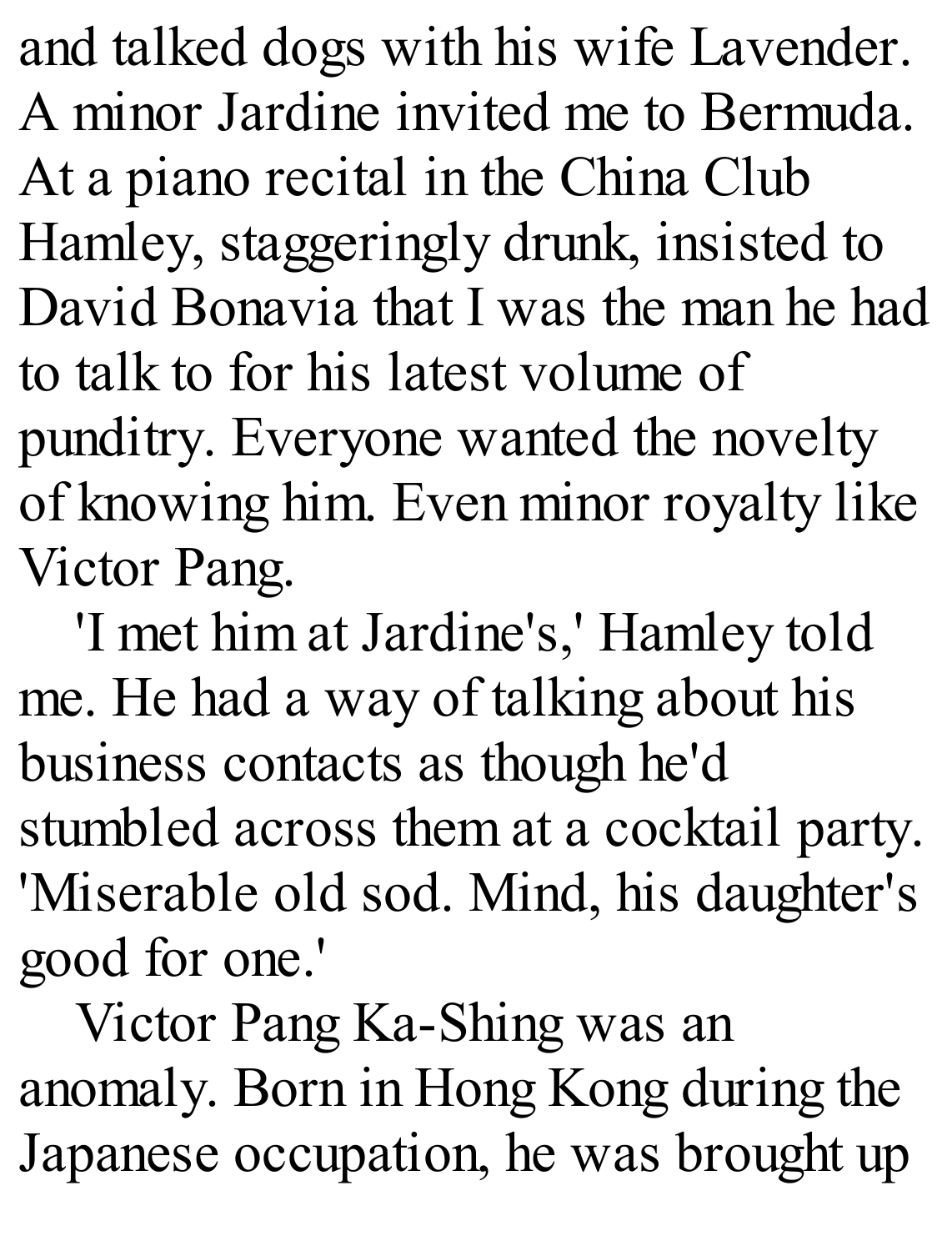by his mother in Shanghai. A fervent and romantic Maoist in his teens, he joined the PLA straight from school, and it was only during the Cultural Revolution that he fled to Hong Kong. A self-made man, he proved himself as much of a workaholic as any of his peers. But he broke the mould early on, using his money to create a private world far away from their influence. They despised him for that. In the Lusitano Club he had become a 'character', for which crime his wife had never forgiven him. But that wouldn't stop the Lusitano Clubnor his wife, come to thatdriving here tonight and eating his food and drinking his brandy.

While we ate, the sun mellowed into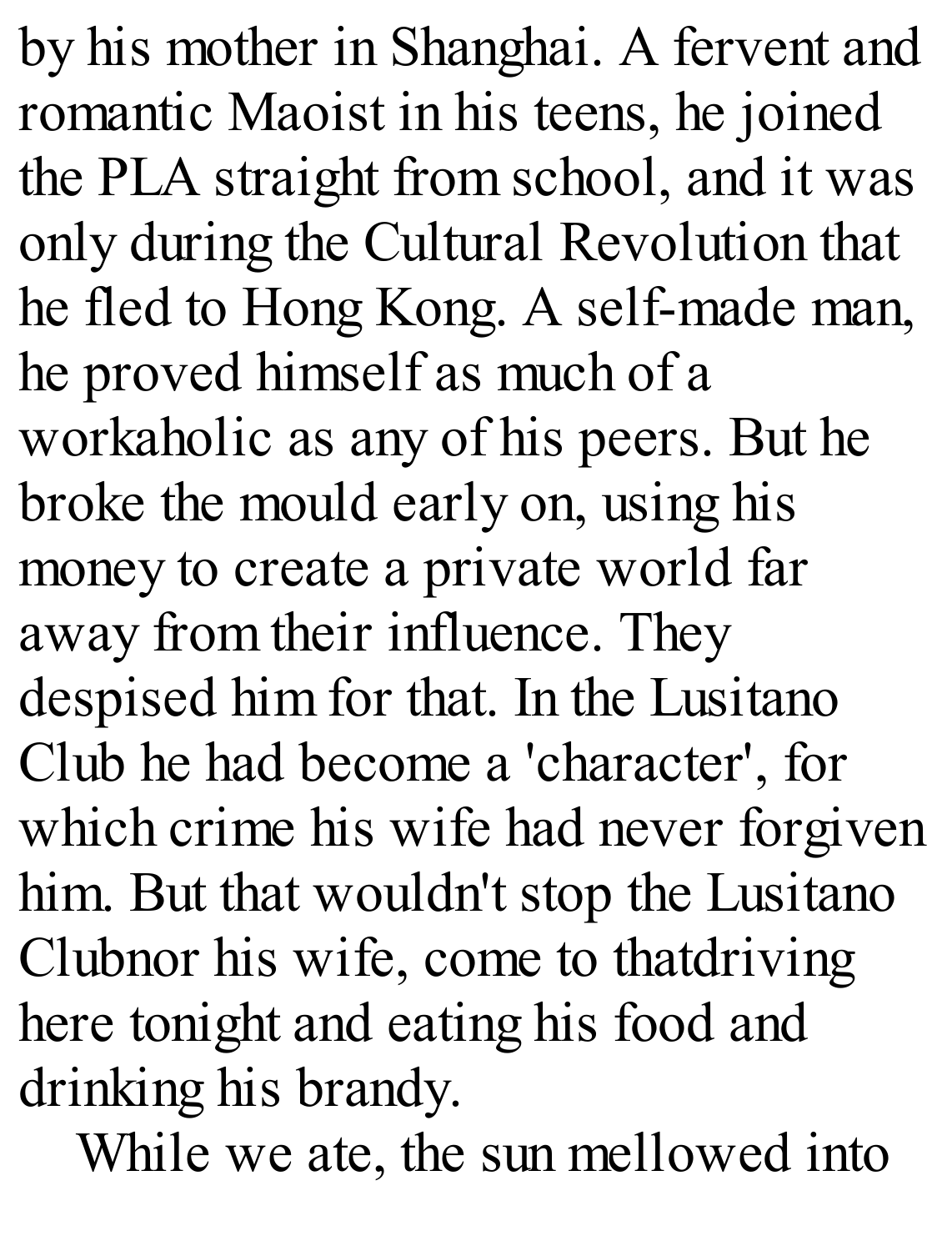late afternoon over the Chinese mainland. On the shoreline, a hundred metres off, the waves spat and rattled, sculpting dunes from the town's beach of a billion discarded oyster shells.

'So what went wrong in Rio?' Hamley said.

Rio was my last job - a consultancy post with KPMG. I enjoyed the city more than my job, but Hamley's question mystified me. 'Nothing went wrong,' I said, pursuing an oyster round my plate. I looked up at him. He'd gone back to his food. A drop of sauce ran down his slightly receding chin - he wiped it off with his hand. He leaned back into the late sunlight. Tiny crumbs of golden batter clung to the chest hairs poking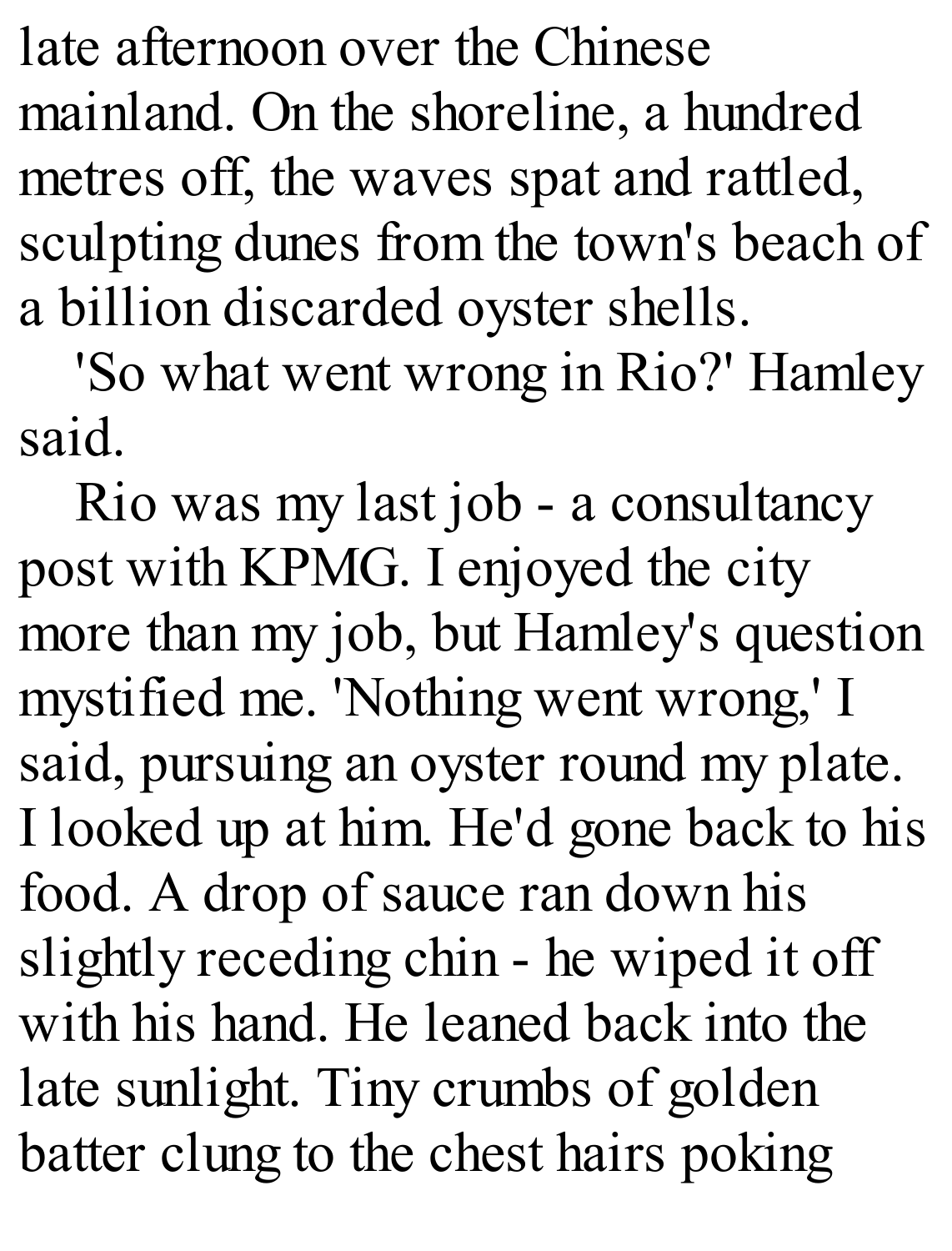luxuriantly out of his open-necked shirt. 'You left pretty suddenly, they said.'

'My contract expired.'

'Our friend Harold said you're an adventurer.'

Harold was my old boss. It was his reference had got me my posting.

'A bit of a buccaneer, he said.' He shovelled rice into his mouth and swallowed it without chewing. 'Only you don't know it yet.'

I pushed my plate away. 'Very Harold,' I said.

'Really?'

'Dramatic. He spends his weekends writing screenplay proposals.'

'I didn't know that,' Hamley admitted. 'They don't sell,' I said.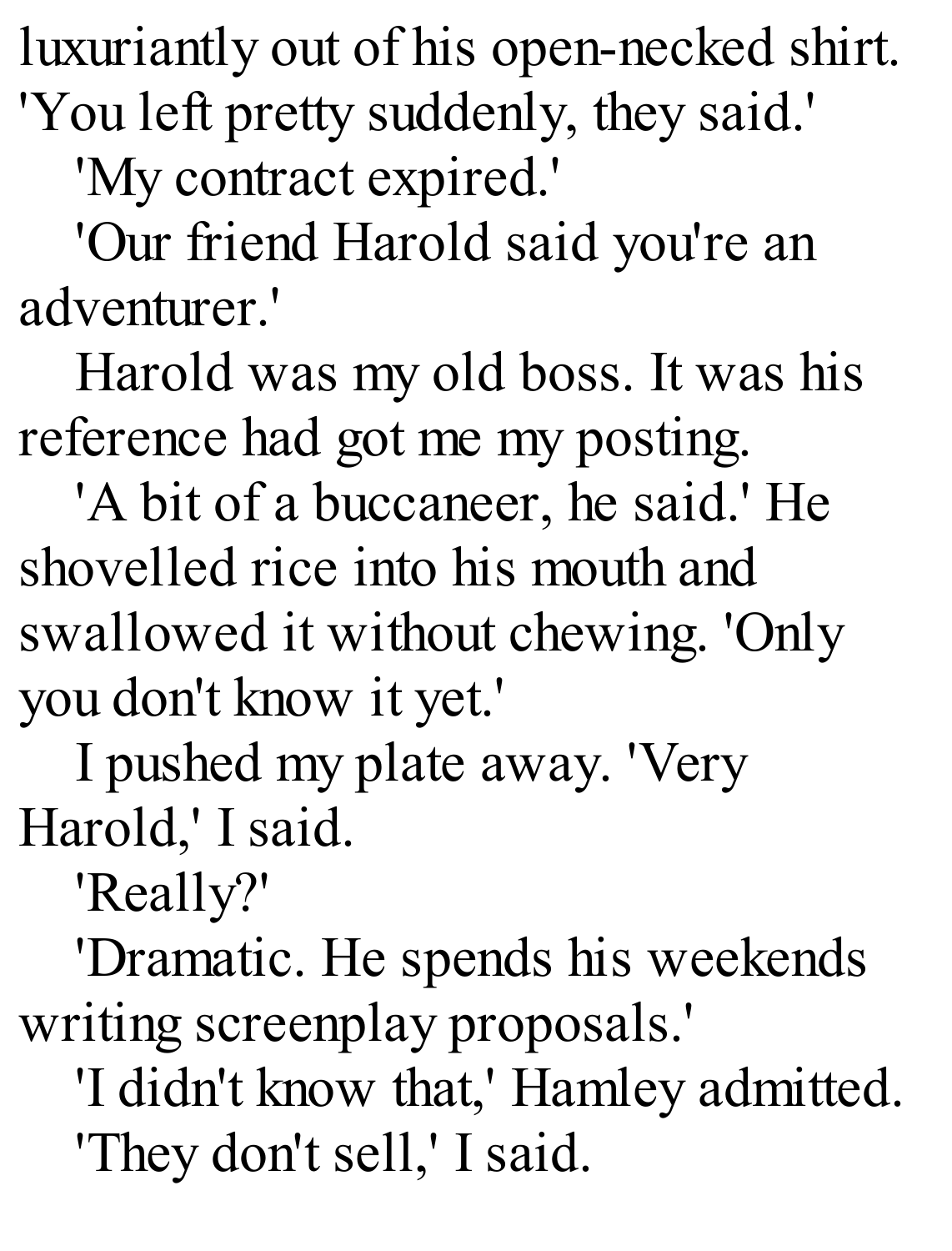Essentially, the Serious Crime Group were an anti-Triad office, fielding two hundred detectives - many of them in deep cover - all over the New Territories. They had few establishment connections, and no background in finance. So how had they managed to recruit Hamley, a leading market consultant?

Today, the arrangement seems quite natural, because we're much more used to the idea of crime as an industry. The south-east Asian crash of '97-'98, for example, is directly related to a global criminal recession: between ten and thirty per cent of all Japanese nonperforming bank loans are gang debts. Back in '89, though, the arrangement was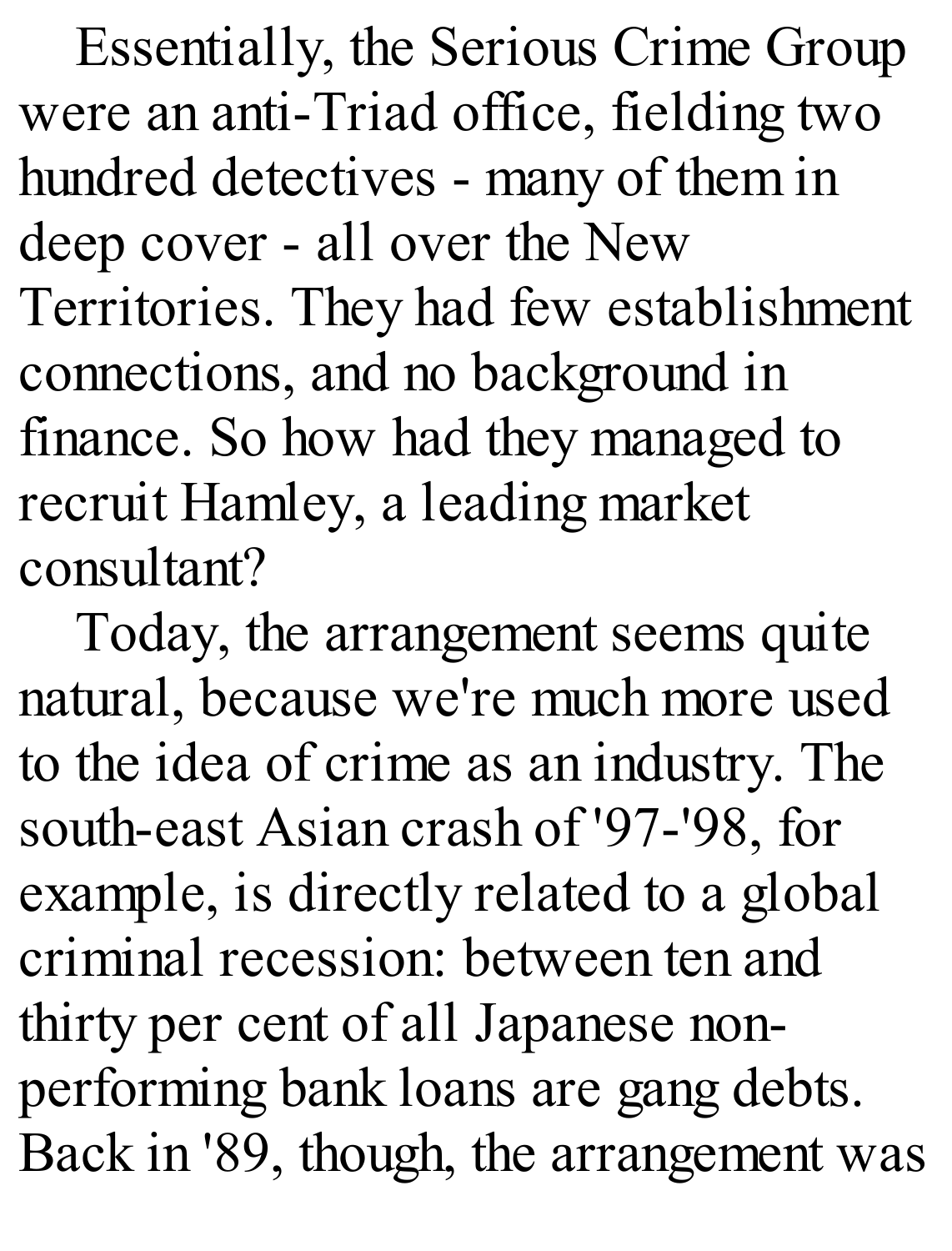unprecedented, and not a little spacy. Somewhere - working undercover in a hong, ransacking secret data cores - an SCG detective (this is what I fantasised) had stumbled across something. A hint of what was to come. I imagined it: a laundering network so big, the markets themselves were at risk!

I ironed my shirts very diligently in those days, and trawled Golden Arcade for the most fuck-off counterfeit RayBans I could find.

'The Rolex too?'

Coyly, I flashed my fifty-dollar timepiece in the sun.

Hamley shook his head. 'I can never keep my focus in those places. The last time I went in for a watch I came out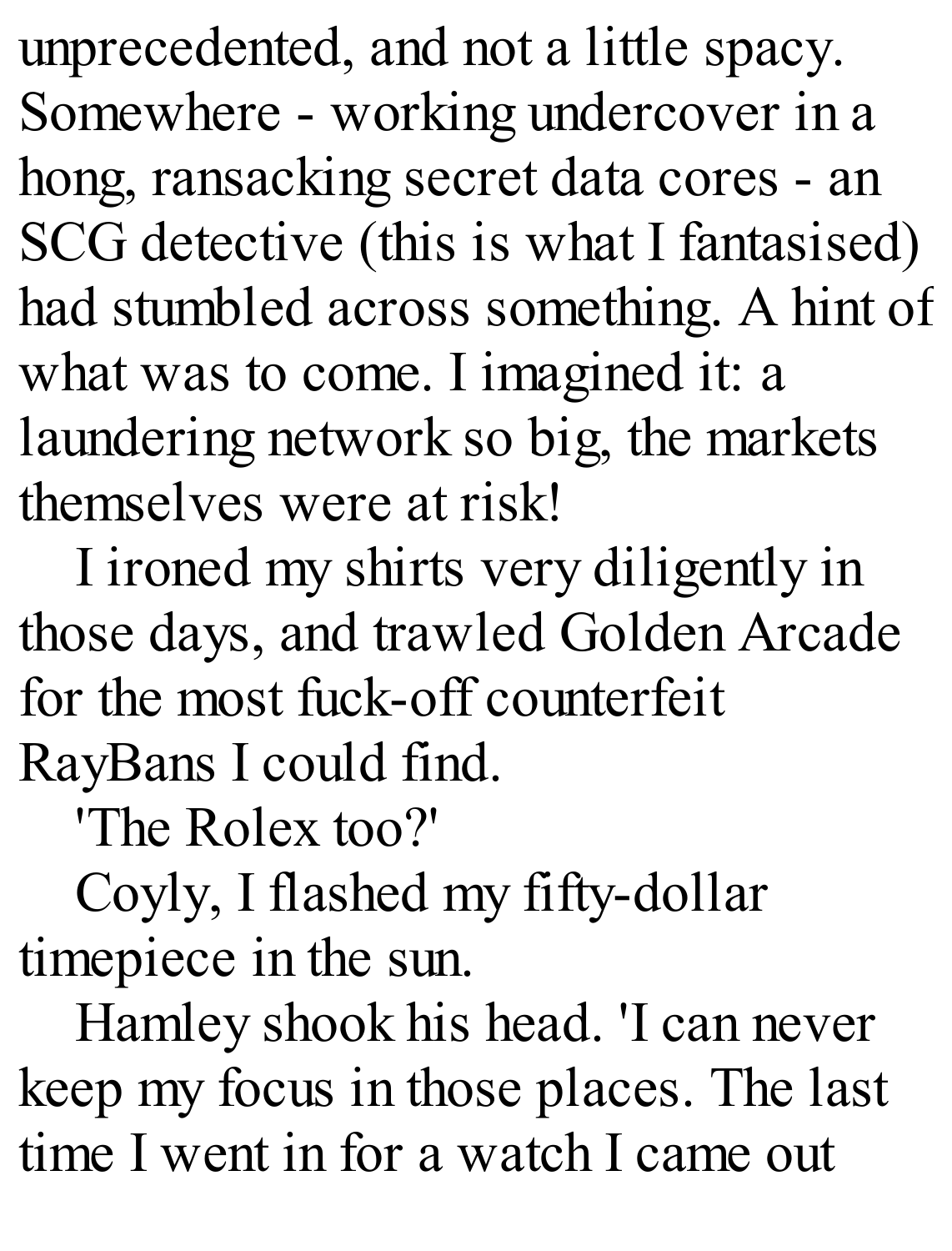with a Shrap Elsmate calculator and a five-CD set of Anita Mui.'

Before sunset, we drove on. Hamley wrestled the Saab through eddies of traffic bound for Un Long and Sheung Shui. It was turning seven when we turned left onto a gravel road and wound round a hill bright with suburban overspill and night-time construction. Another turn-off took us onto an older road, once metalled, now pitted and rough. The Saab's cultivated suspension wallowed and pinged in distress. I pulled the shade down against the setting sun. We were driving straight into it now, away from the suburbs of Yuen Long and into a region of market gardens.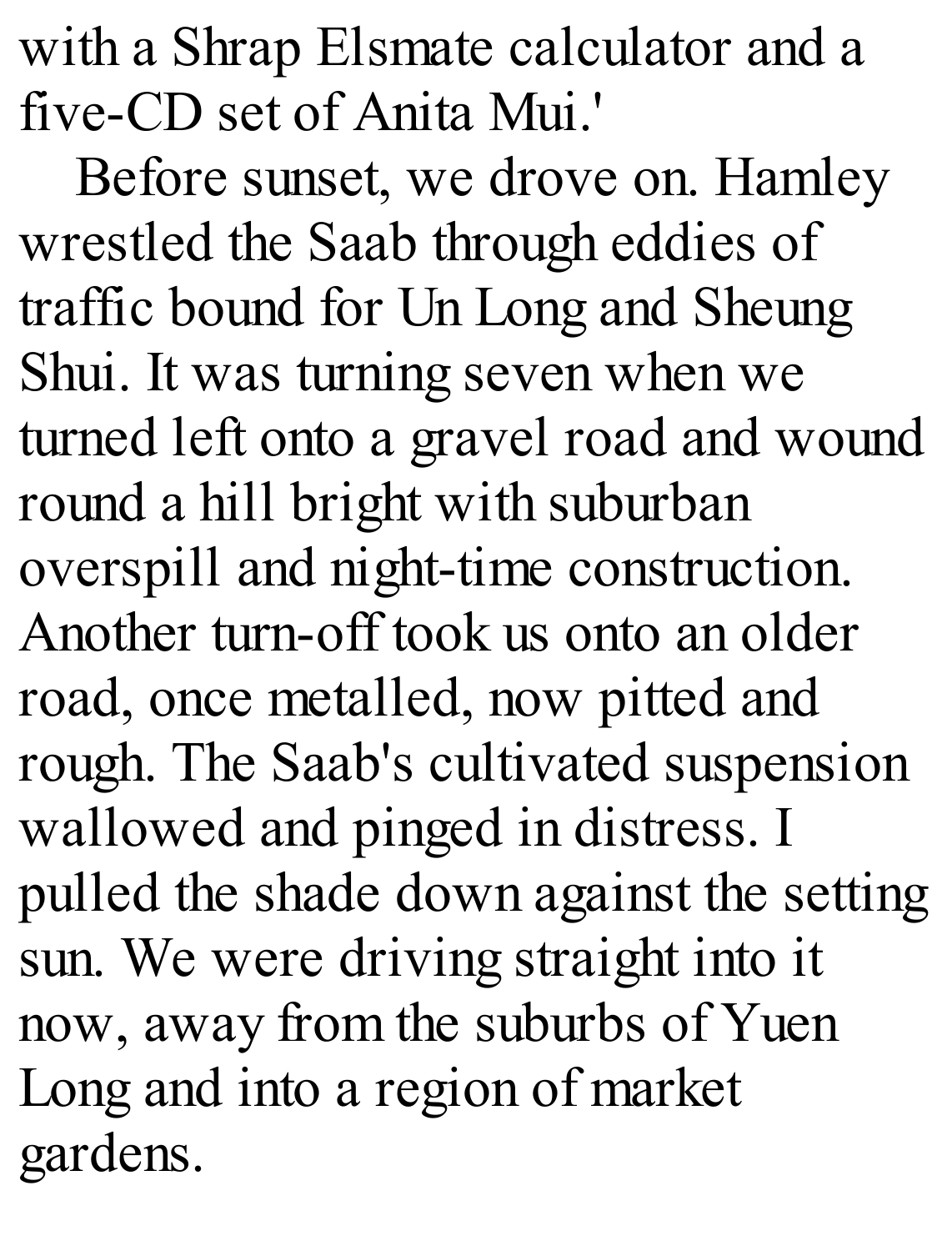The windscreen was tinted, browning out the sunset, and mellowing the raw electric lights of the villages. The road dipped sharply. We rounded a bend, and the sea came back into view. It burned like blood in the dying light.

'A pretty place, don't you think?' I nodded.

'Make the most of it. Most of our clients have land deals round here. Here and Shenzhen.'

'Pang actually lives around here?'

'Why not?'

'It's a way out of town,' I said. I'd expected an exclusive retreat; I was disappointed.

'He got fed up of Shek O,' Hamley said. 'or maybe he got fed up of his wife.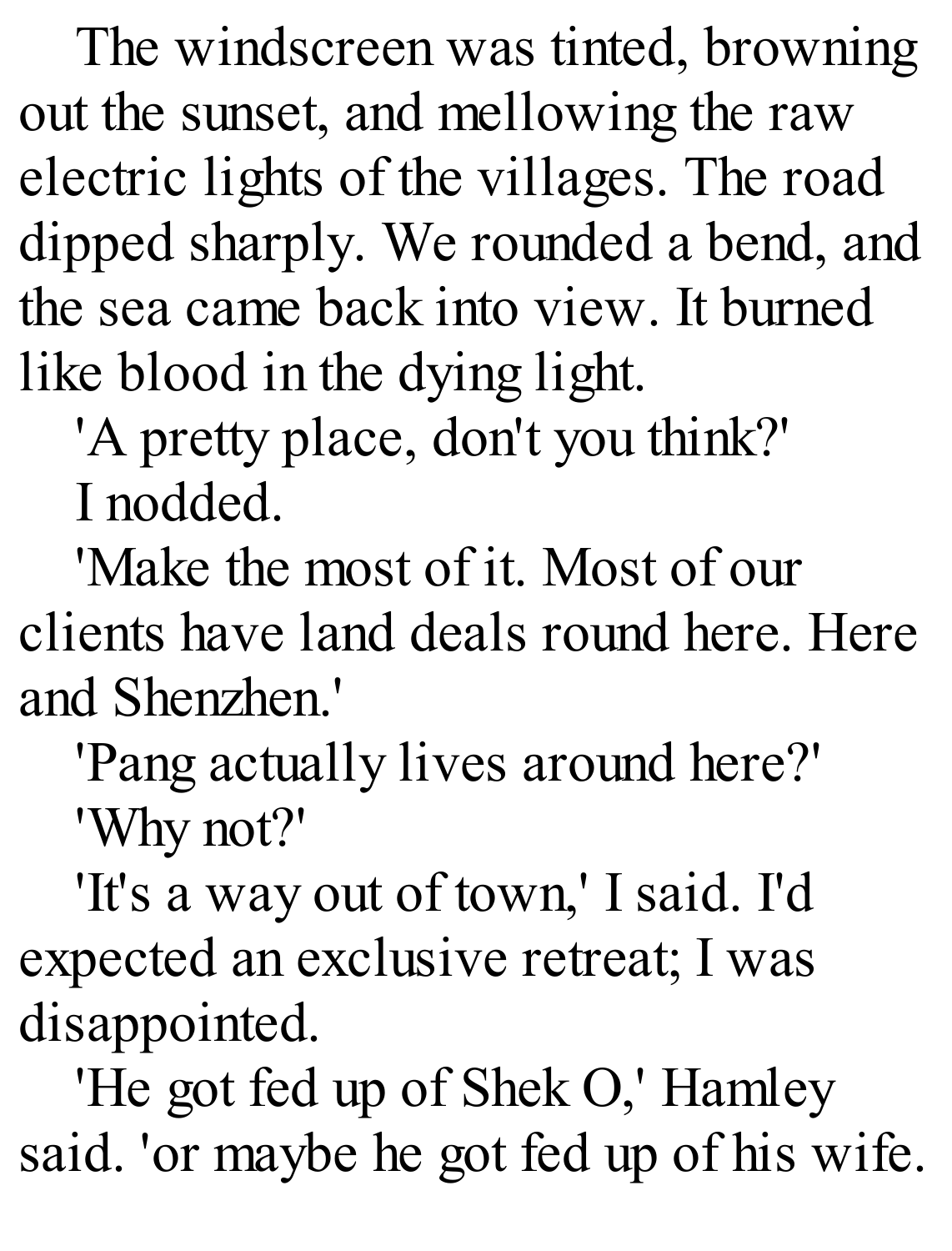She lives there, anyway, doing the Shek O thing.'

About half way down the hill we joined the queue of big cars pulling into sandy lots along the beach. Flames leapt from iron drums, screwed into the shingle every twenty metres. Hamley led me up the bank, hands shoved casually in his trouser pockets, and down again towards the party. Old oil drums gave way to bespoke iron braziers, camp fires to barbecues. The coconut matting laid over the beach must have run to a couple of acres. Paper lanterns, swinging in the sea breeze, lit the way from pavilion to pavilion, barbecue to barbecue. Tibetan prayer-flags fluttered against bamboo poles, marking the tide line.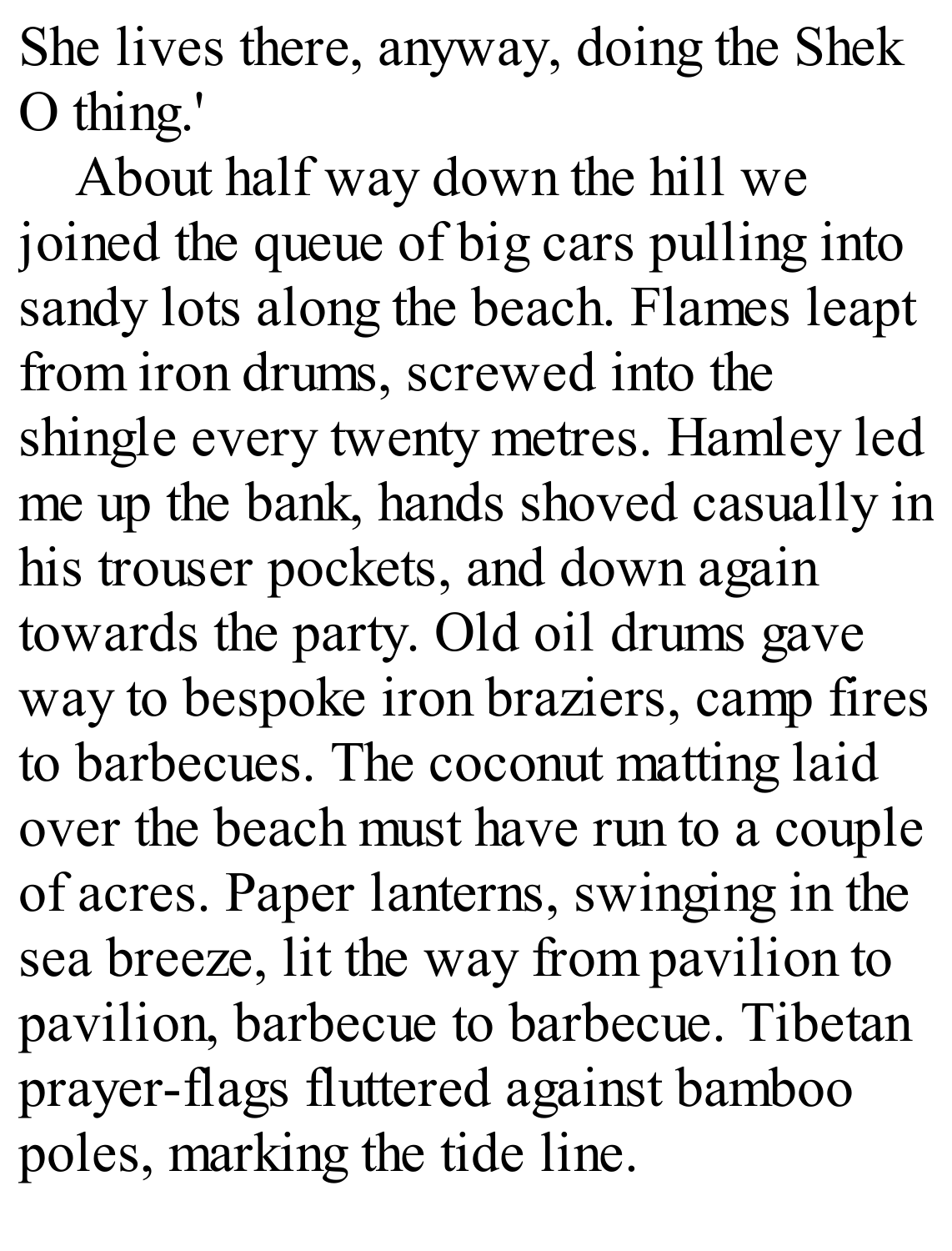We passed a servant in whites carrying a silver tray. Hamley picked up a couple of glasses and handed me one. I drank, and snorted, as the champagne went up my nose.

'Victor?'

Victor Pang stood sentinel at the head of the path, absurdly formal in a black linen suit and a shirt so flat and shiny it might have been made out of plastic. He had one of those childlike, despotic faces you find leering through the fog in old Sherlock Holmes serials. Hamley introduced me. Pang squeezed the blood from my hand.

Hamley and Pang caught up while Pang greeted the new arrivals. They came from private islands off Lantau,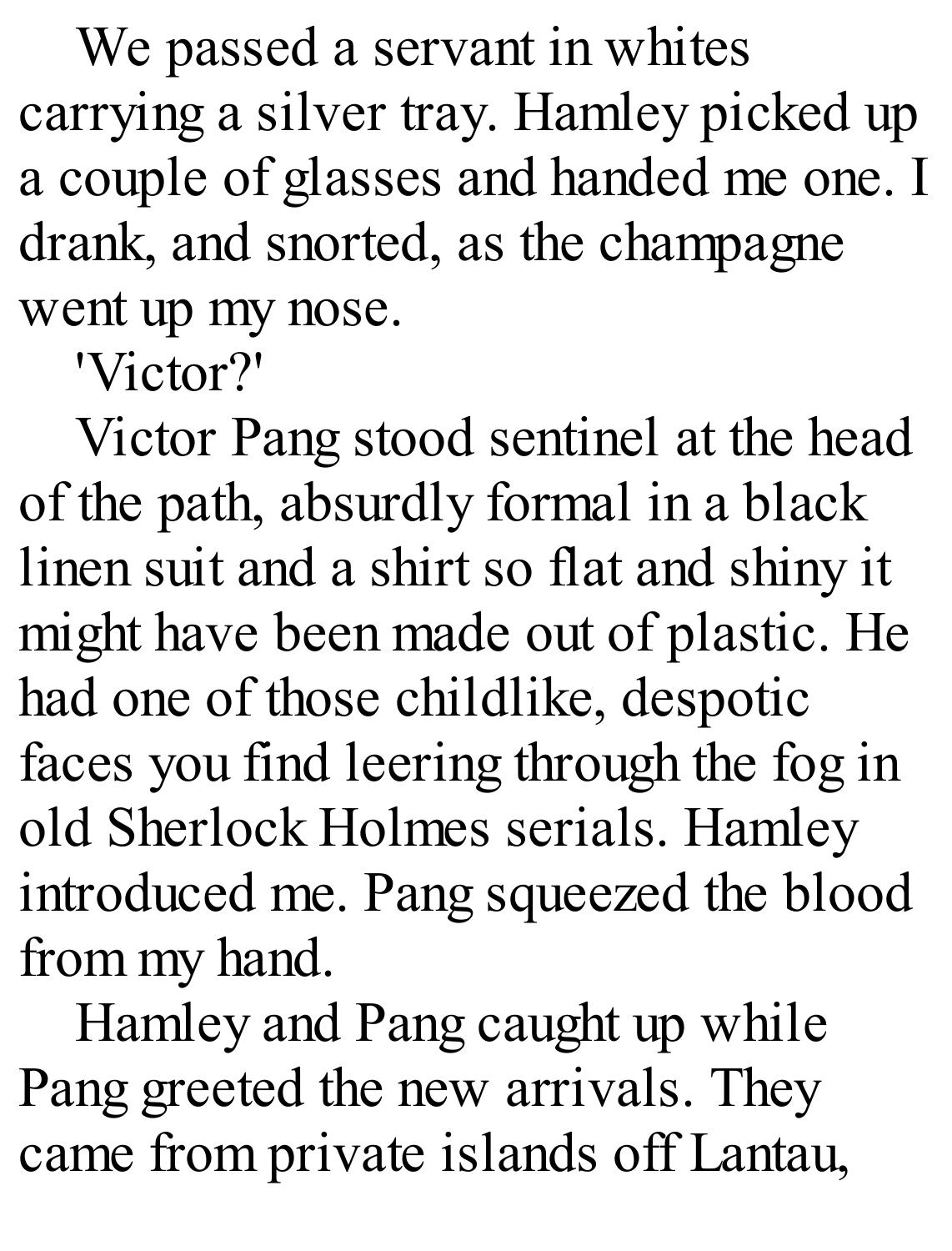from casinos in Macau and car dealerships in Shenzhen and private galleries in Central. They'd acquired their wives the way you acquire expensive sports cars - late in life and with a degree of embarrassment. Their wives, like their cars, had a skittish look about them, as though at a sharp bend they would cheerfully tramline and send you flying over the crash barriers.

'Come on,' said Pang, already bored of his role as host, 'Let's eat.'

The first fire we came to stank of burnt feathers. Foetal chickens lay in neat rows, charring over white charcoal.

'Try it,' Pang insisted. 'Go on.'

I glanced at Hamley but he wasn't going to help me.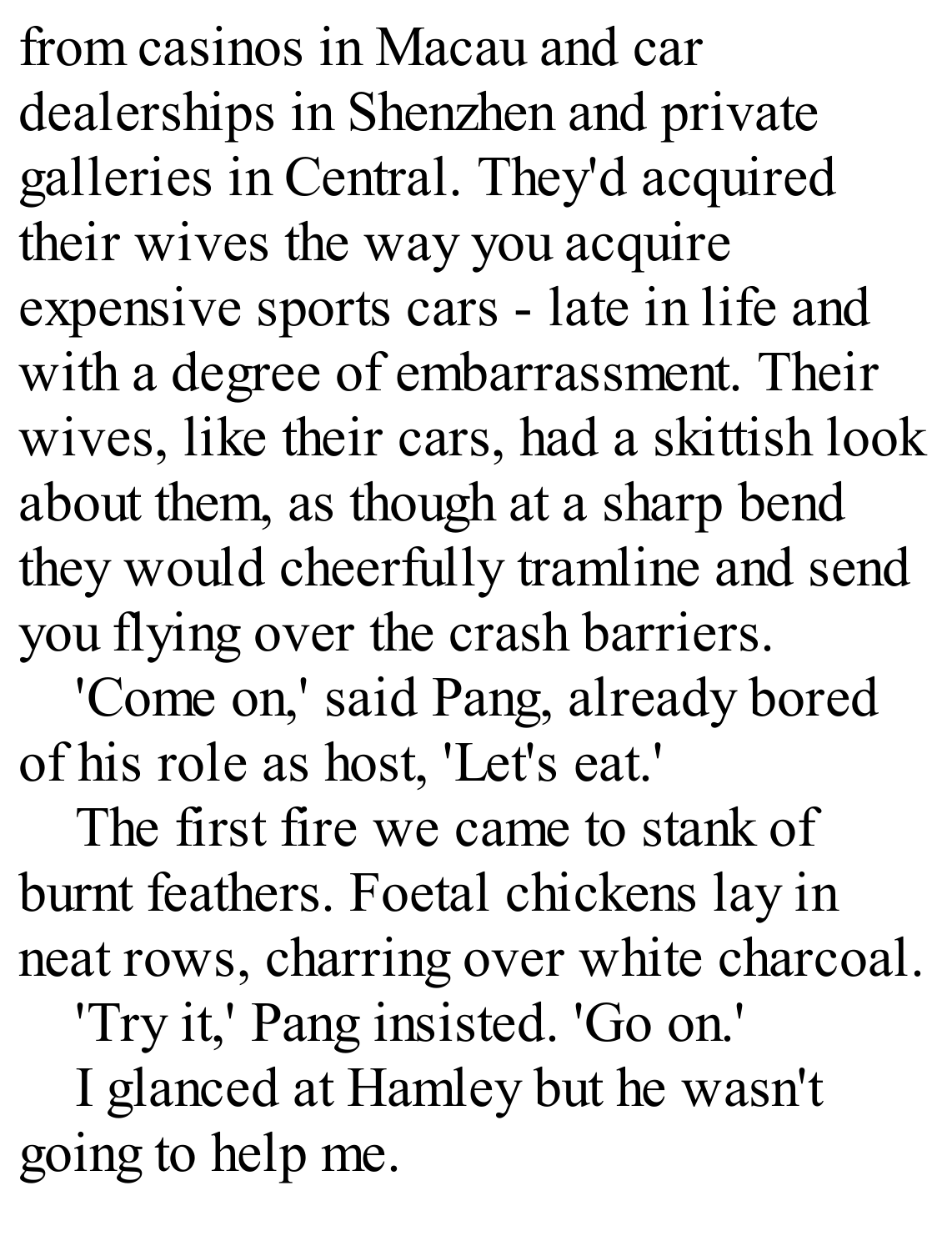I capitulated. A soft baby skull burst its sweetness over my tongue.

'Come on, Frank,' said Pang.

'You must be kidding,' Hamley laughed. We followed Pang to the next barbecue. Hamley took me by the arm and whispered in my ear. 'Don't try and compete with this monster. You'll end up eating cat.'

Pang heard. 'Cat? That peasant crap?' A boy in whites handed him a plate of spare ribs. He offered it round. 'Monkey, Adam?'

I looked at him.

'He's only joking,' Hamley said.

'Come on,' said Pang, 'meet the vultures.'

I hovered at a discreet distance,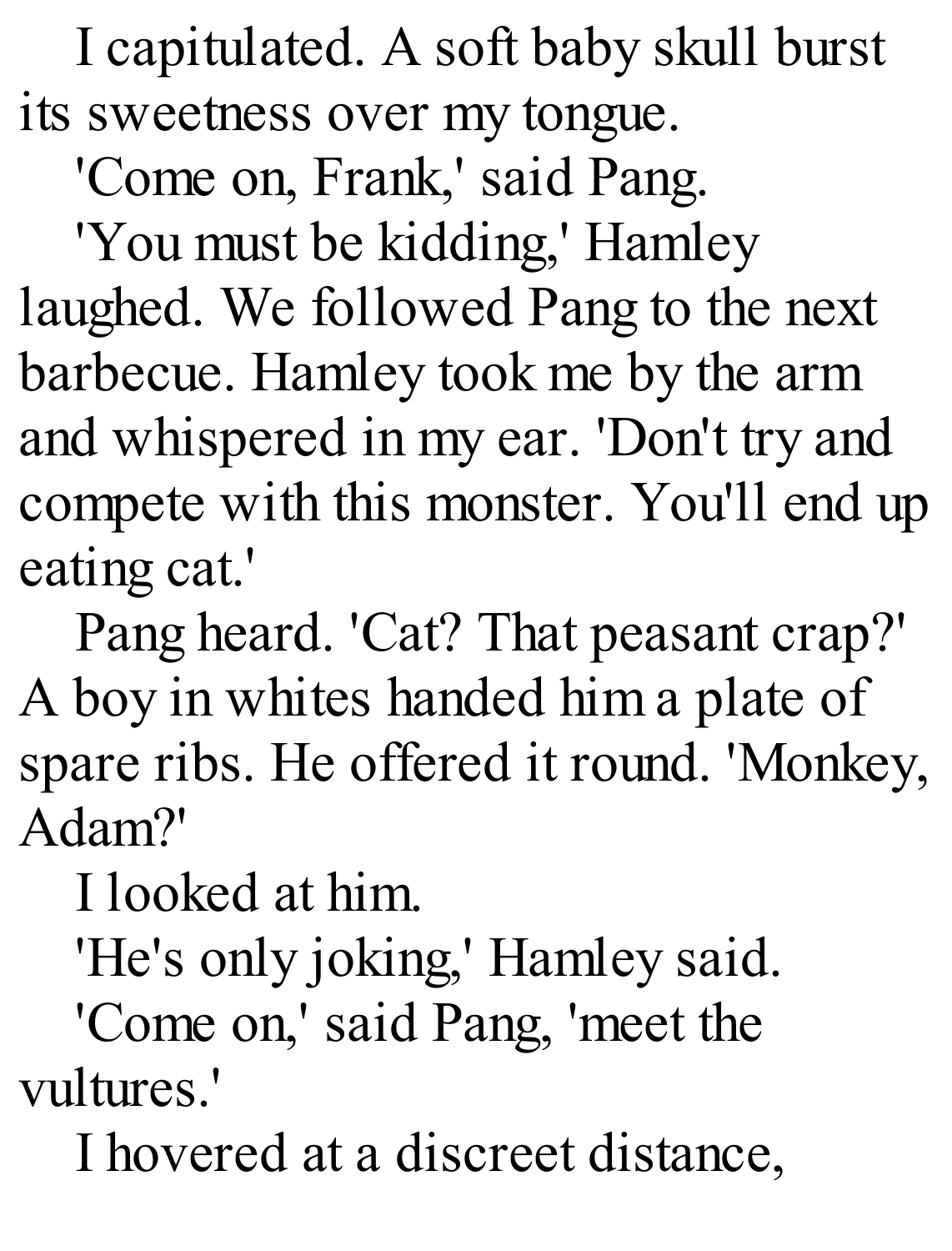fascinated by the women, picking their way uncomfortably across the shingle. They were dressed to impress, their simple, sleek clothes sculpting mere wayward flesh into forms out of Vogue and Tatler. Their ungainly approach I found disarming, though I wondered if the beach setting - the raw smoke and the uncertain ground - were not some subtle misogynistic joke on Pang's part. The men talked to me, found my salary wanting, smiled and moved on; their wives, wise to me from a glance, struck a pose, as pretentious as fashion models and somewhat thinner. I kept trying to withdraw but Pang, presumably because I'd arrived with Hamley, had taken a shine to me.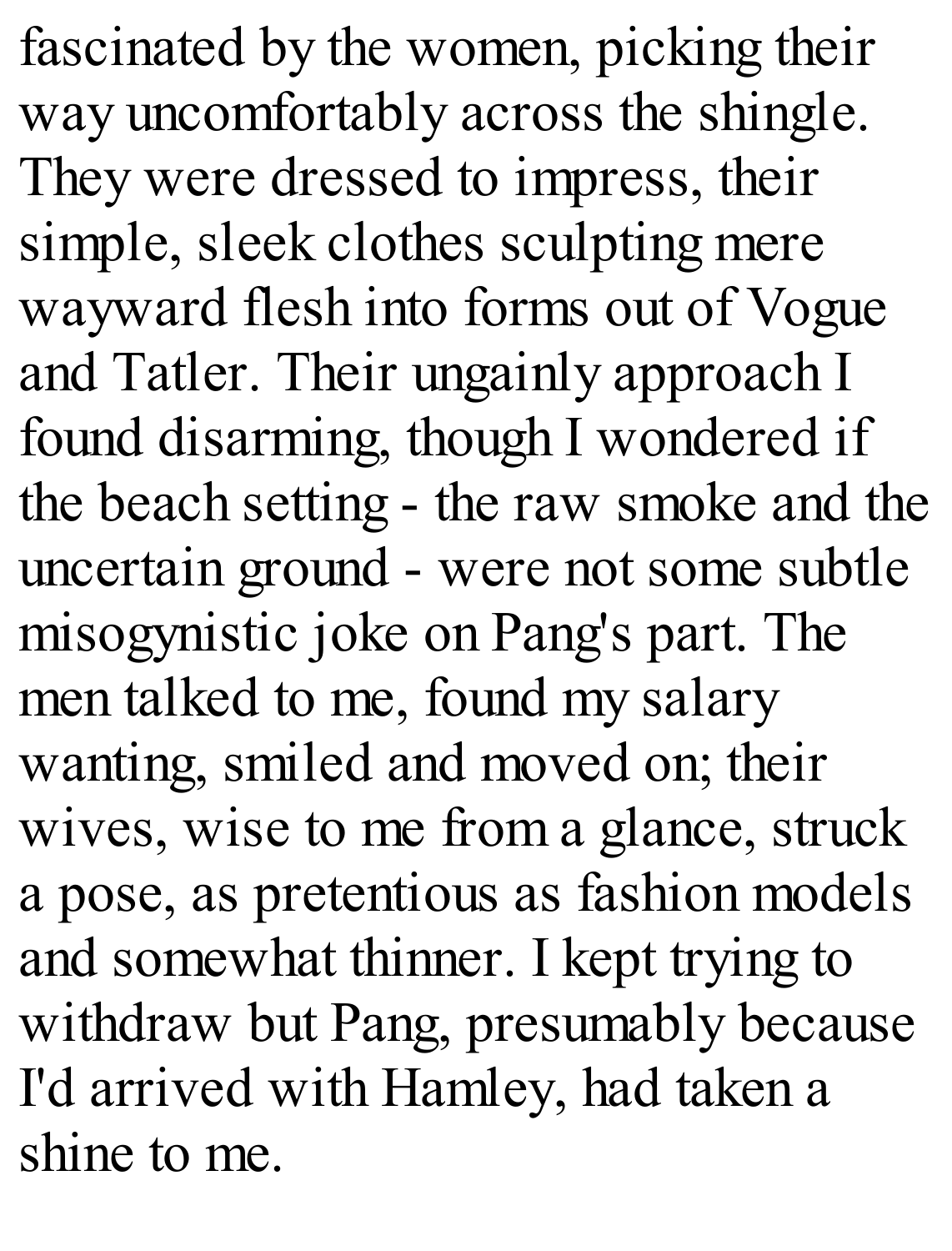'You're going to have to come up with a job title,' he said. 'You're frightening everyone off.'

I should have found it patronising, being talked to like this. Maybe Pang's irony was seductive; maybe I was just intimidated.

'But I don't have a job description.'

'You can't keep saying you're a consultant. Nobody will ever trust you.'

'What do you suggest?'

'How about "spy"?'

'That'll make people trust me?'

'Oh Adam, we're all spies or thieves here. You should read your le CarrŽ.'

A guttural croaking interrupted us. It was supposed to be laughter. 'Talking of the honourable schoolboy, where's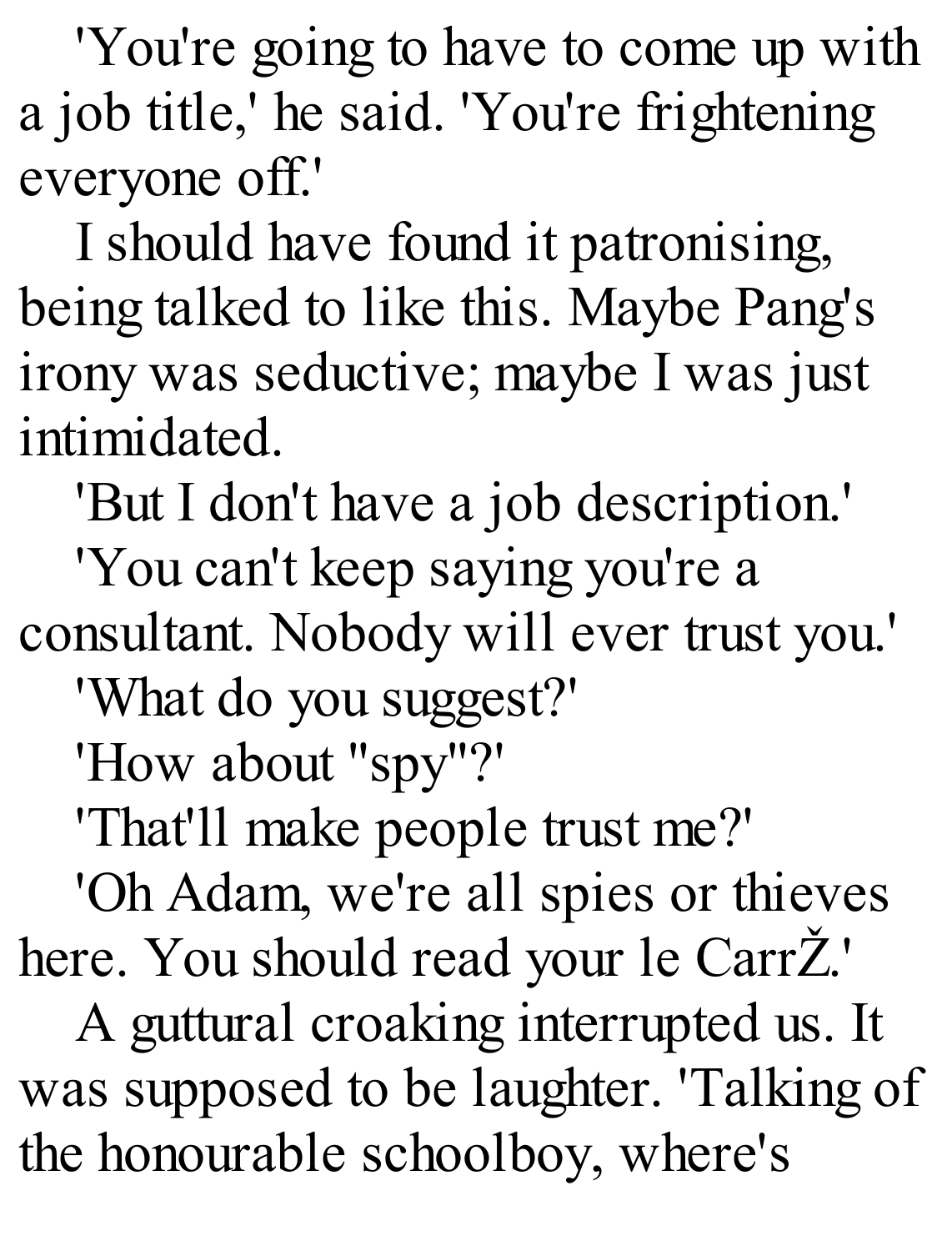Patten?'

The voice came from behind and above us. I turned round. Pang winced as though someone had drawn their fingernails down a blackboard.

The stranger was Chinese, but not of any caste that I had seen. He was taller than me. His teeth were jagged, grey and shiny like steel. Unusually, he was bald: what hair was left to him was shaved close to his skull. His ears were too small: delicate pink shells. He picked at one with a thick, dark workman's finger.

'Adam Wyatt.' I held my hand out to shake.

His calluses scraped my palm.

Pang, making no effort to keep the sigh out of his voice, introduced us. 'James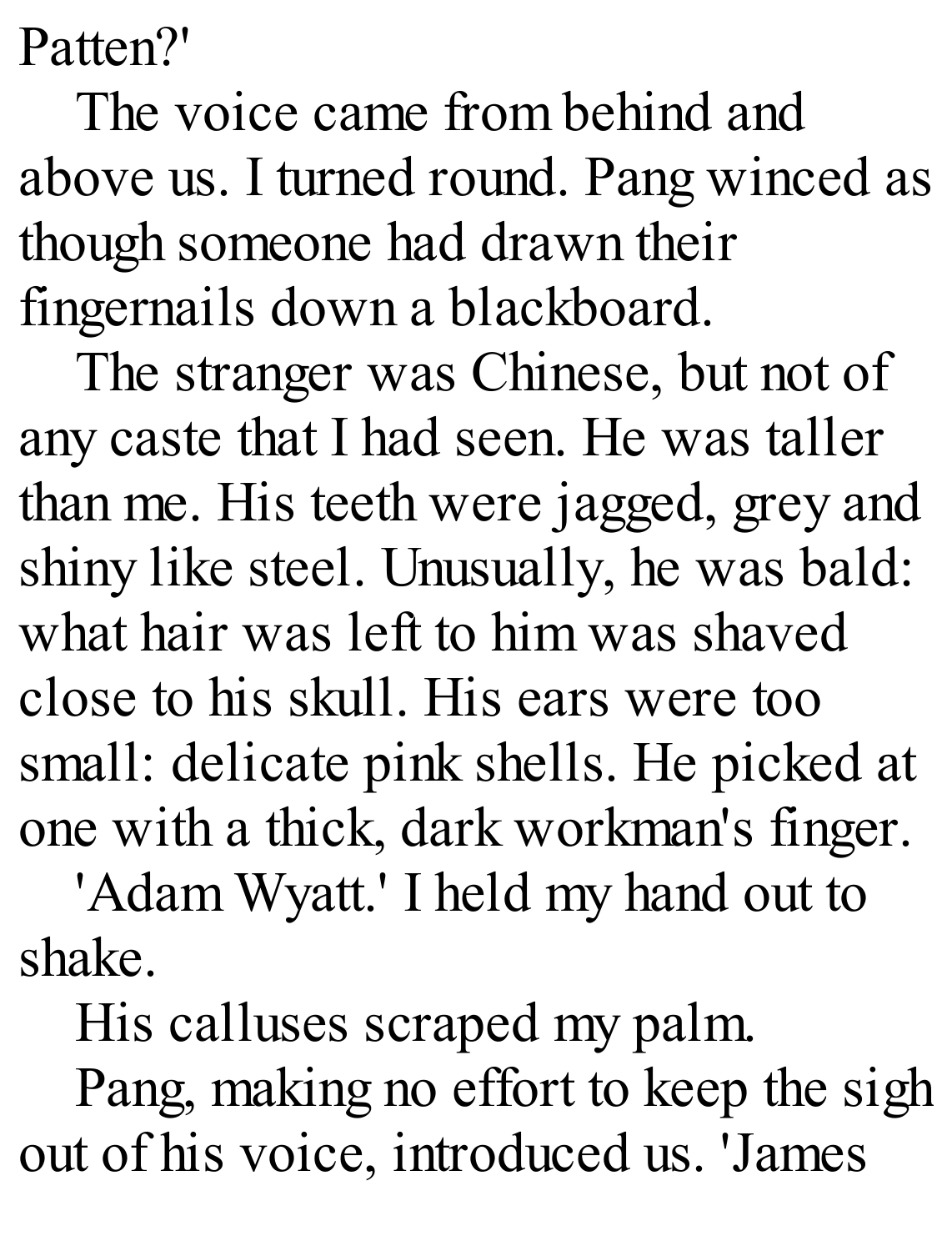Yau Sau-Lan,' he announced, deadly formal.

'Call me Jimmy,' said Jimmy Yau, cutting Pang out. 'Have you been in Hong Kong long?'

'Just a couple of weeks.'

'One of Rob's boys, eh? Fresh from SIMEX?'

'SCG,' Pang told him, stiffly. 'He's a police spy.'

Jimmy Yau didn't bat an eye - maybe Pang was right. 'London, then,' he said, brightly. There was such strength and certainty in his face, I didn't like to contradict him. I looked to Pang for help, but he was glowering into the middle distance. I said, 'Do you know Frank Hamley?'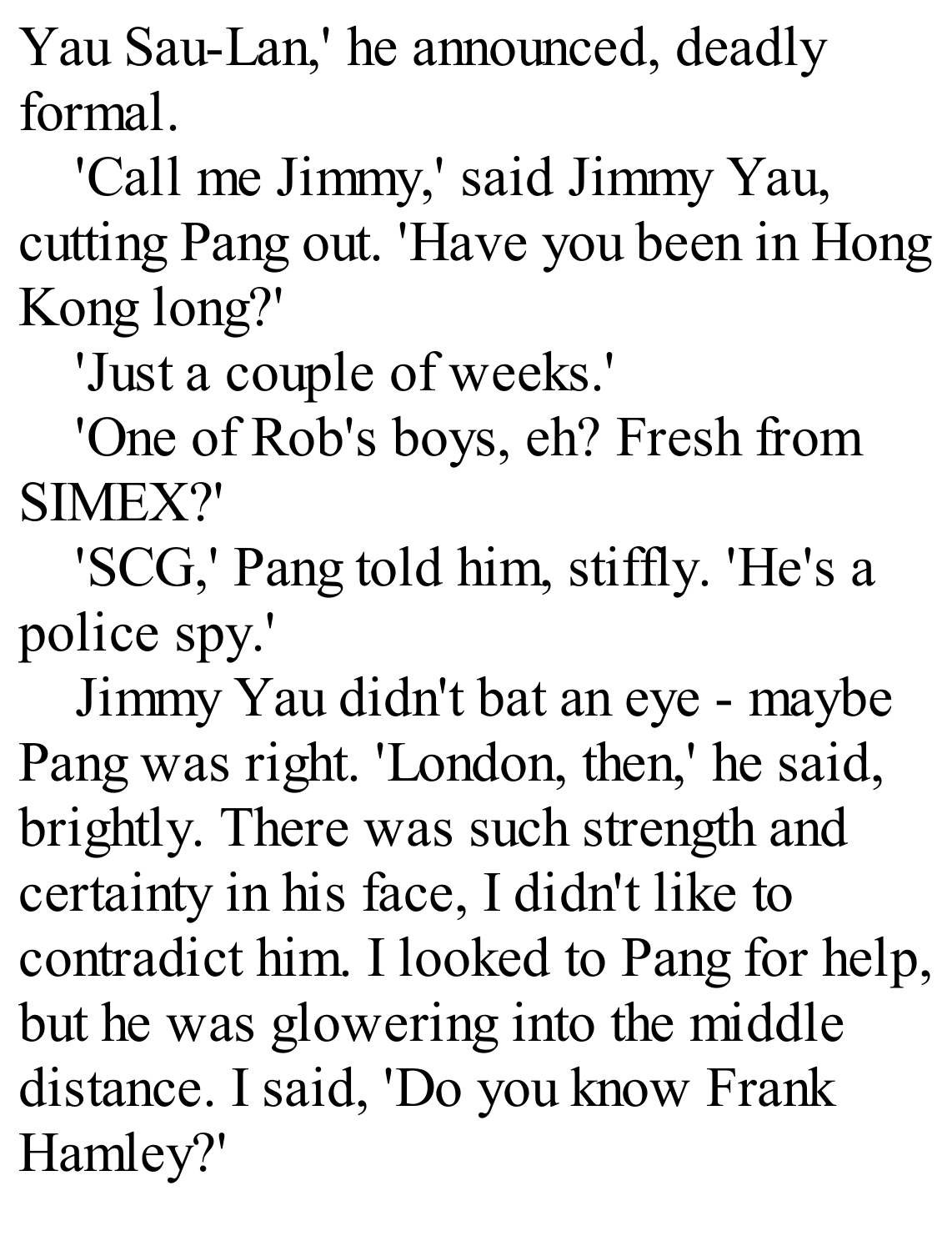'Frank? Sure.'

Pang barked, humourlessly. 'Oh Jimmy's great friends with Frank,' he spat. He was still facing deliberately away from us. 'Aren't you, Jimmy?'

Jimmy Yau shot Pang an amused, supercilious glance, like a small dog had just yapped at him. 'Been to Shenzhen?' he asked me.

'This winter,' I said, too eagerly.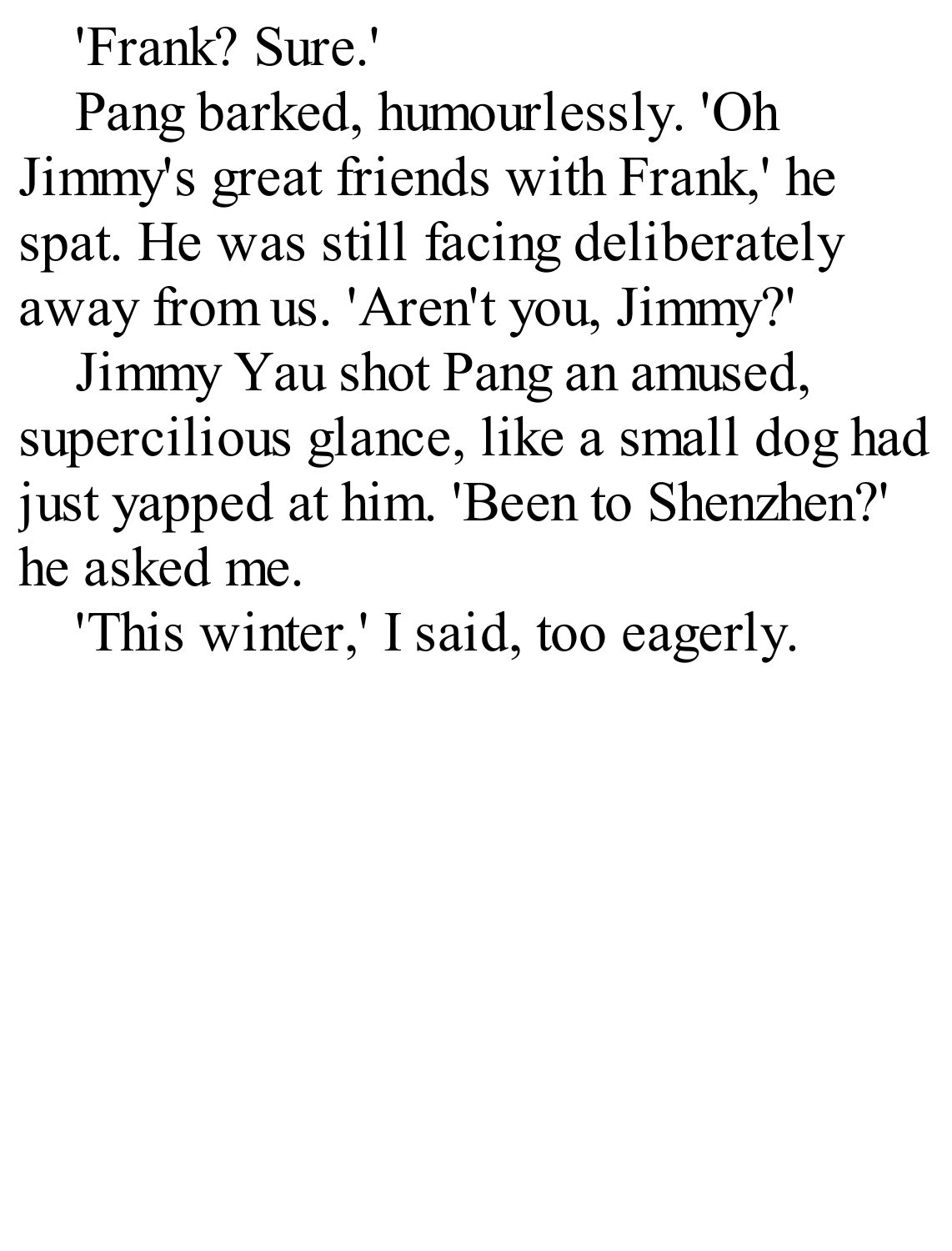'Carry a gun,' he said.

Pang wandered off. Jimmy Yau watched him go, and smiled.

'So how come you know Frank?' I said.

'Just business.'

 $'$ So -  $'$ 

'I'm in import,' he said.

'For?'

'Have you been out to Lantau?' 'Not yet,' I said.

'We specialise in land reclamation. Pumping equipment and pipework.'

'Uh-huh.' I wondered what possible business he had with the Serious Crime Group. Jimmy Yau yawned. 'Want a drink?'

Pebbles crunched dully beneath the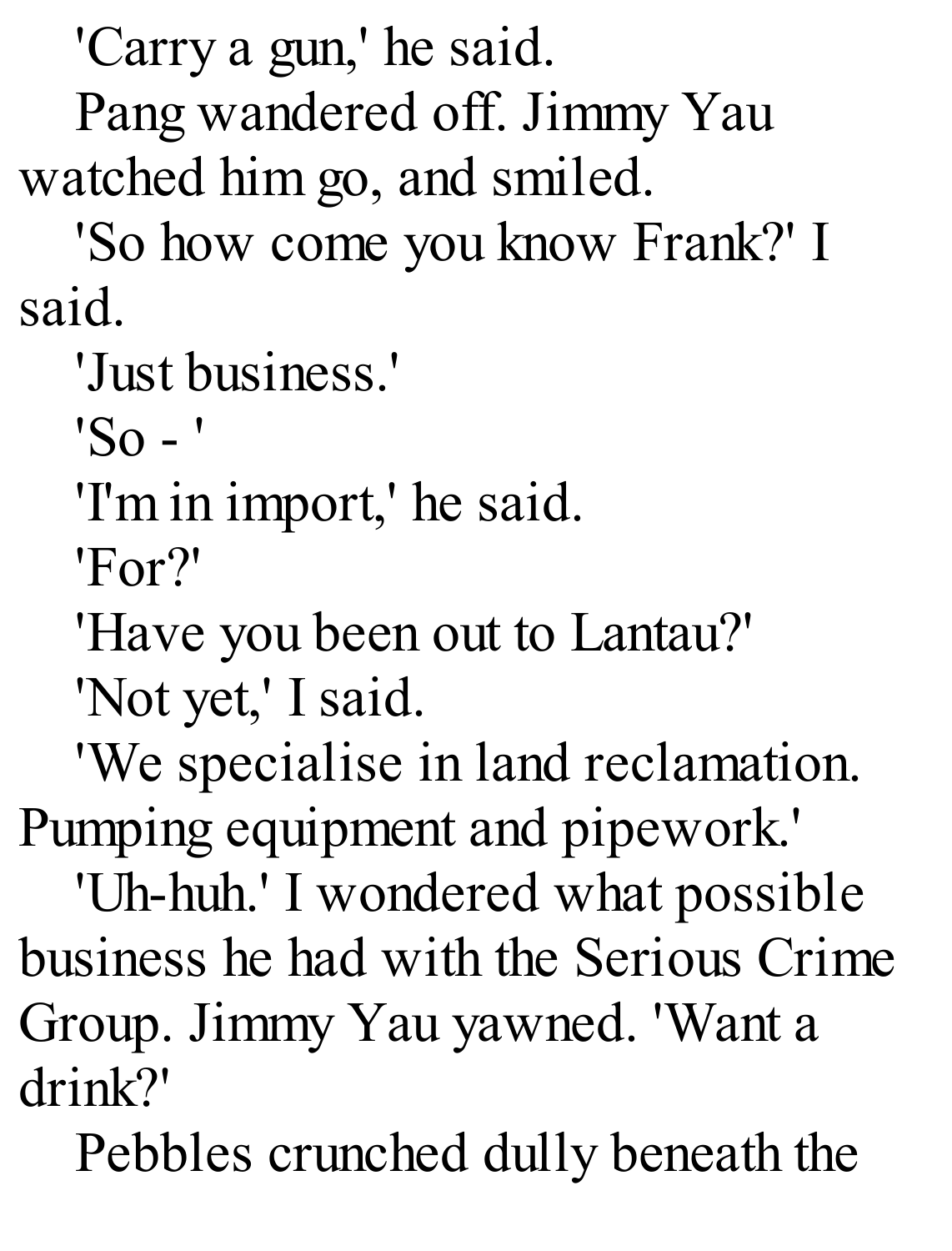matting as we walked. He was a big nasty man, in a big nasty suit, and I felt dwarfed and child-like beside him. Fireflies and moths as big as my palm dive-bombed the linen curtain. Jimmy Yau pulled it back for me and we went inside. A bar ran the full length of the tent. Chandeliers hung from the roof, filling the space with creamy light. Below the buzz of conversation came the purr of a petrol-driven generator. A string quartet was assembling itself out of a pile of cases and music stands in the far corner.

'Brandy?'

'Whisky.'

'When in Rome - '

'I'm afraid brandy makes me sick.'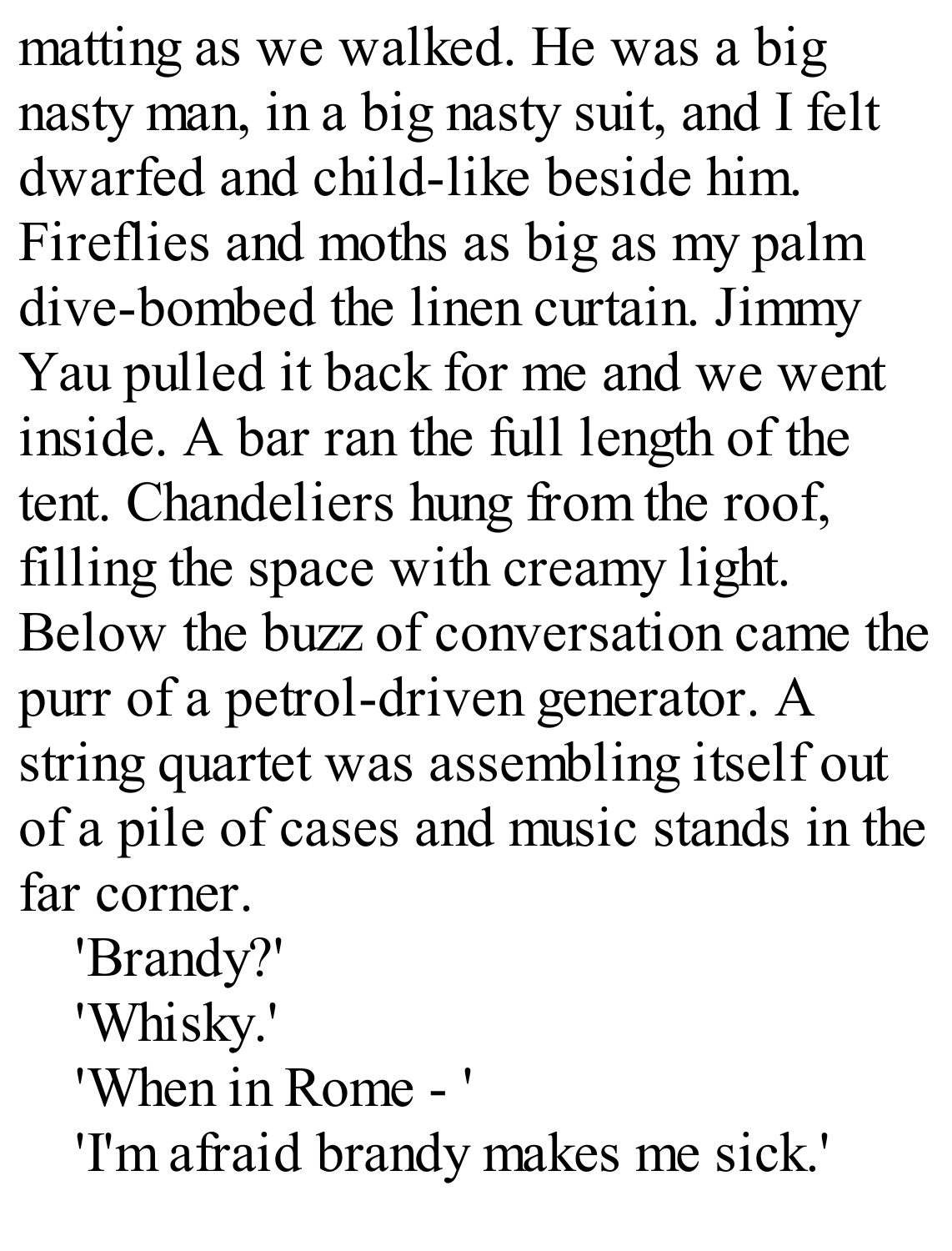Jimmy Yau shrugged and got me a Glenlivet.

He was so tall, he must have come from the North - from Shanxi or Manchuria, where the mildest clerk cracks his knuckles sometimes, and dreams of rape and wild horsecraft, the sun setting on a Mongol camp. 'So you know Shenzhen well?' I said.

Things could only get more asinine after that, but it was hard to get away. Pang was deep in conference with Lavender Patten and he was hardly going to come over and rescue me; I hadn't seen Hamley since we'd arrived.

Saved in the end by my bladder, I made my excuses and left the tent. The toilets were little pavilions, arranged in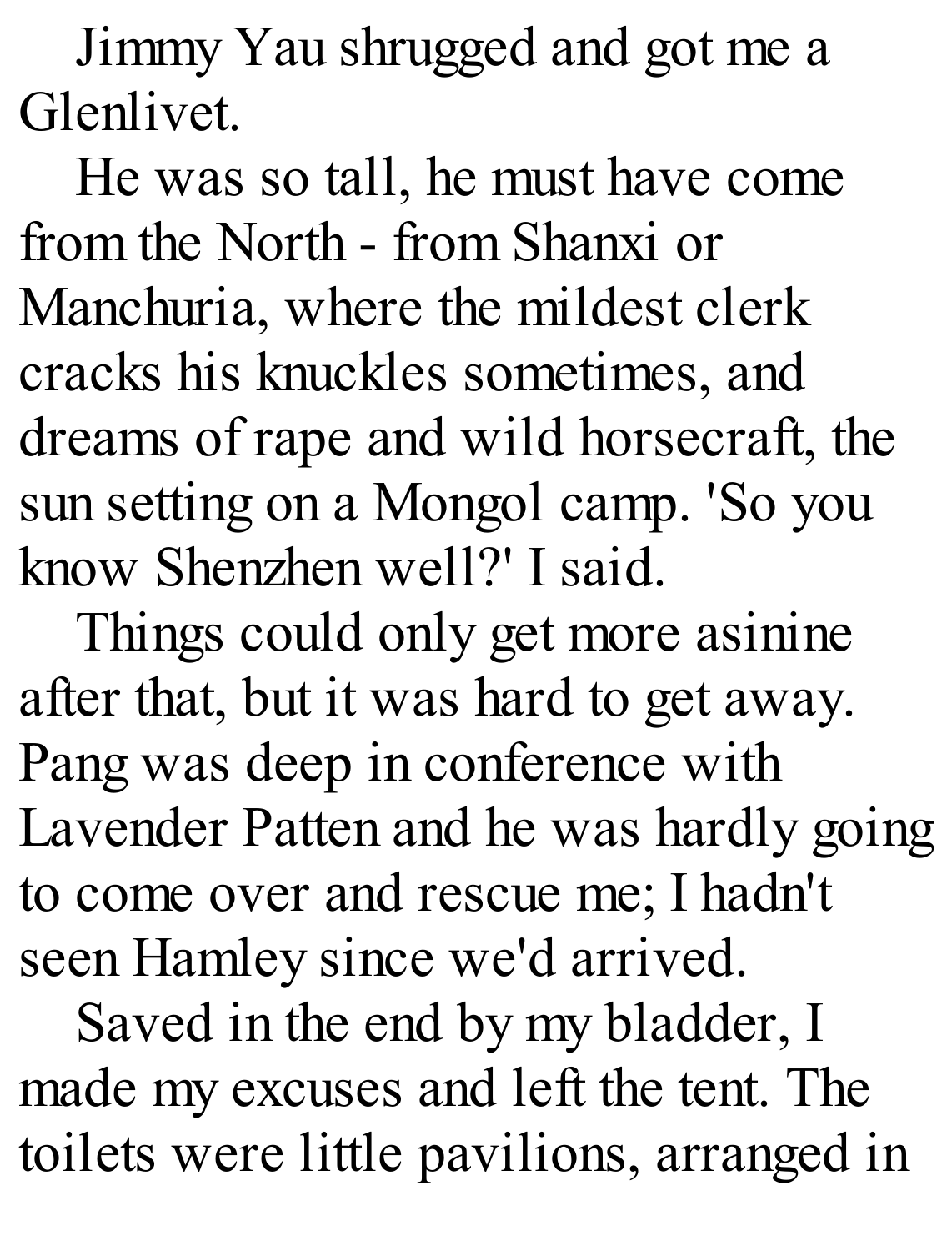a horseshoe facing the sea. They might have been changing rooms in an upmarket Edwardian resort. When I was done and pulled the braided curtain aside, it was like I was stepping out onto a flame-lit stage. Everything was theatrical here: a fancy-dress party where everybody had come as more vivid versions of themselves.

The barbecued chicks had done for my appetite and I was too nervous to drink any more. Overpowered, I headed towards the sea. The matting stopped just out of the circle cast by the last brazier. My feet sank unsteadily into the shingle. I moved slowly, finding my feet, while my eyes adjusted to the dark.

I wasn't alone. People were walking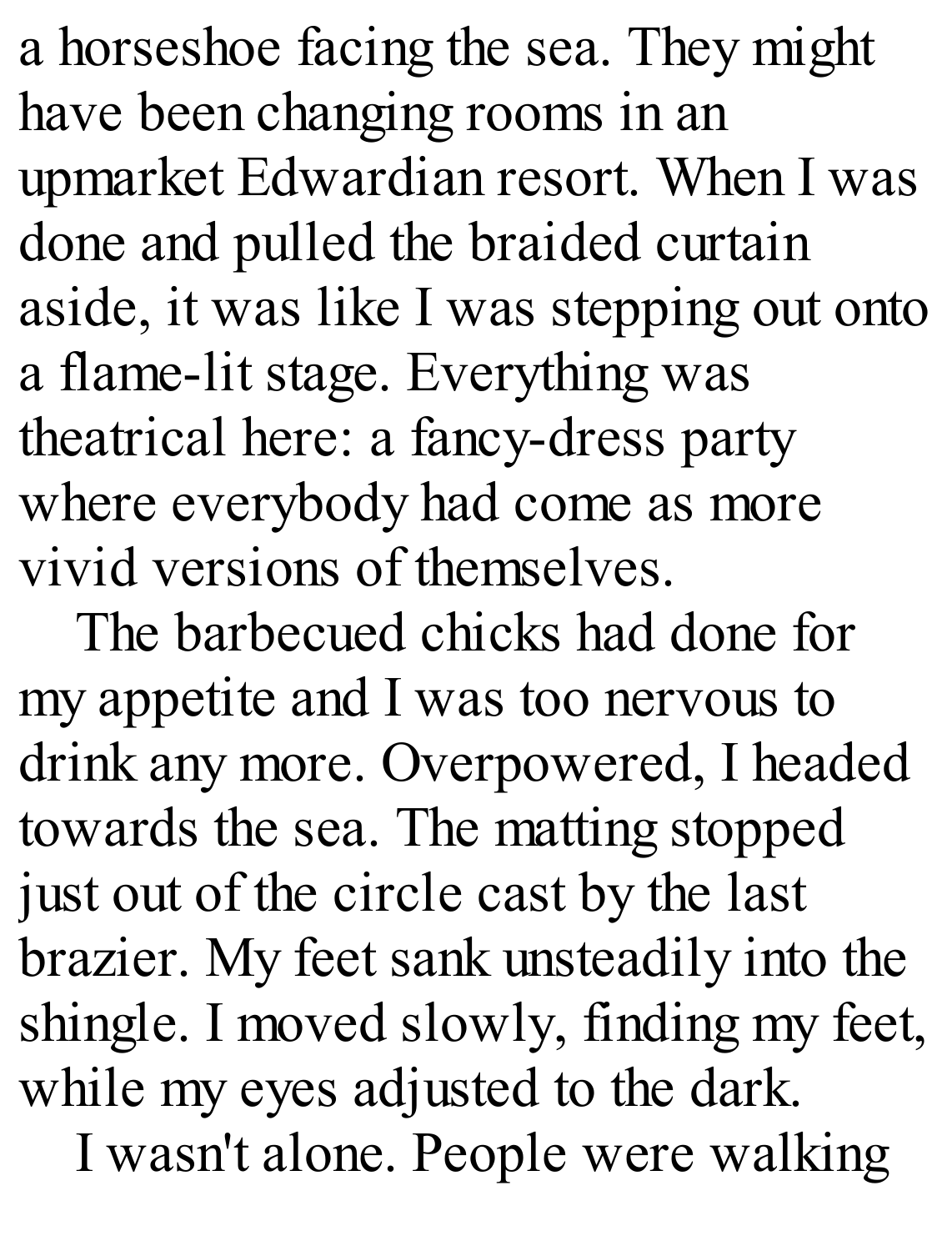back and forth along the tide-line, where the shingle gave way to sand. Most were in couples: men in Sam's dinner jackets, women glimmering in dresses from Sogo and Matsuzakaya, shoes hanging from their hands like necklaces. Against the stars, against a sea bright with reflections, they moved, poised and slow as ghosts.

But inland, it was clouding over: the sky had turned orange beyond the hillline, reflecting the streetlights of Shenzhen. I imagined that dead glow, sweeping over us. It was only a matter of time before the developers got here, too, sank marinas into the sand and blurred the sky with sodium. Back out to sea, a ghost woman passed, all soft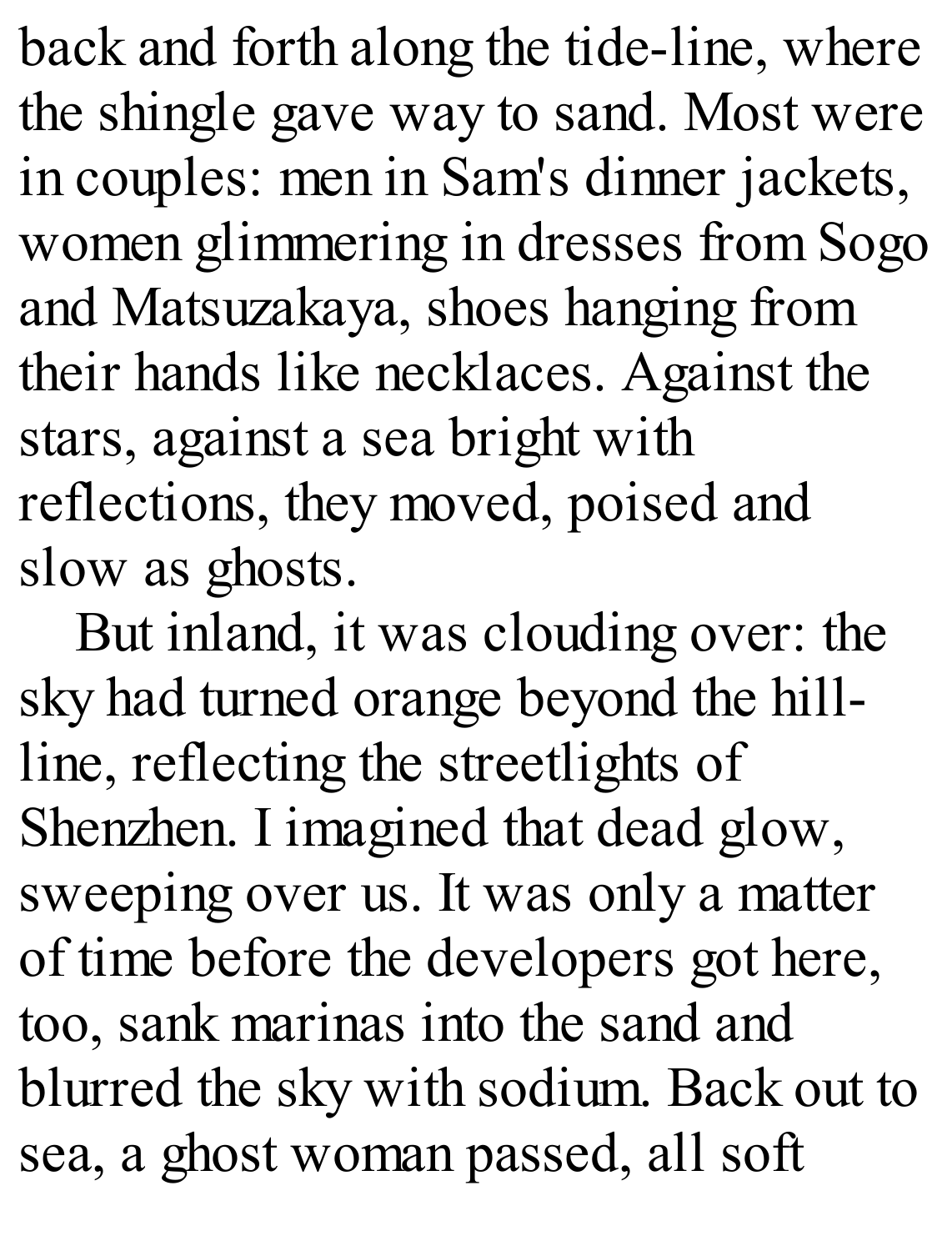cream curves, barefoot, carrying a flame in her hand. She brought it to her lips and drew in, lighting a cigarette.

'Have you got a spare?' I said.

She turned to me, taken aback. A real princess. 'Of course,' she said. She opened her purse. Her shoes were slung round her wrist by their straps. They sparkled like glass when she lit her lighter for me.

I looked into her face. Her mouth was red like a wound. She crinkled up her eyes against the light of the flame. She looked so vulnerable.

I took a deep drag from the cigarette and my head reeled.

'Are you all right?'

'A bit strong,' I said.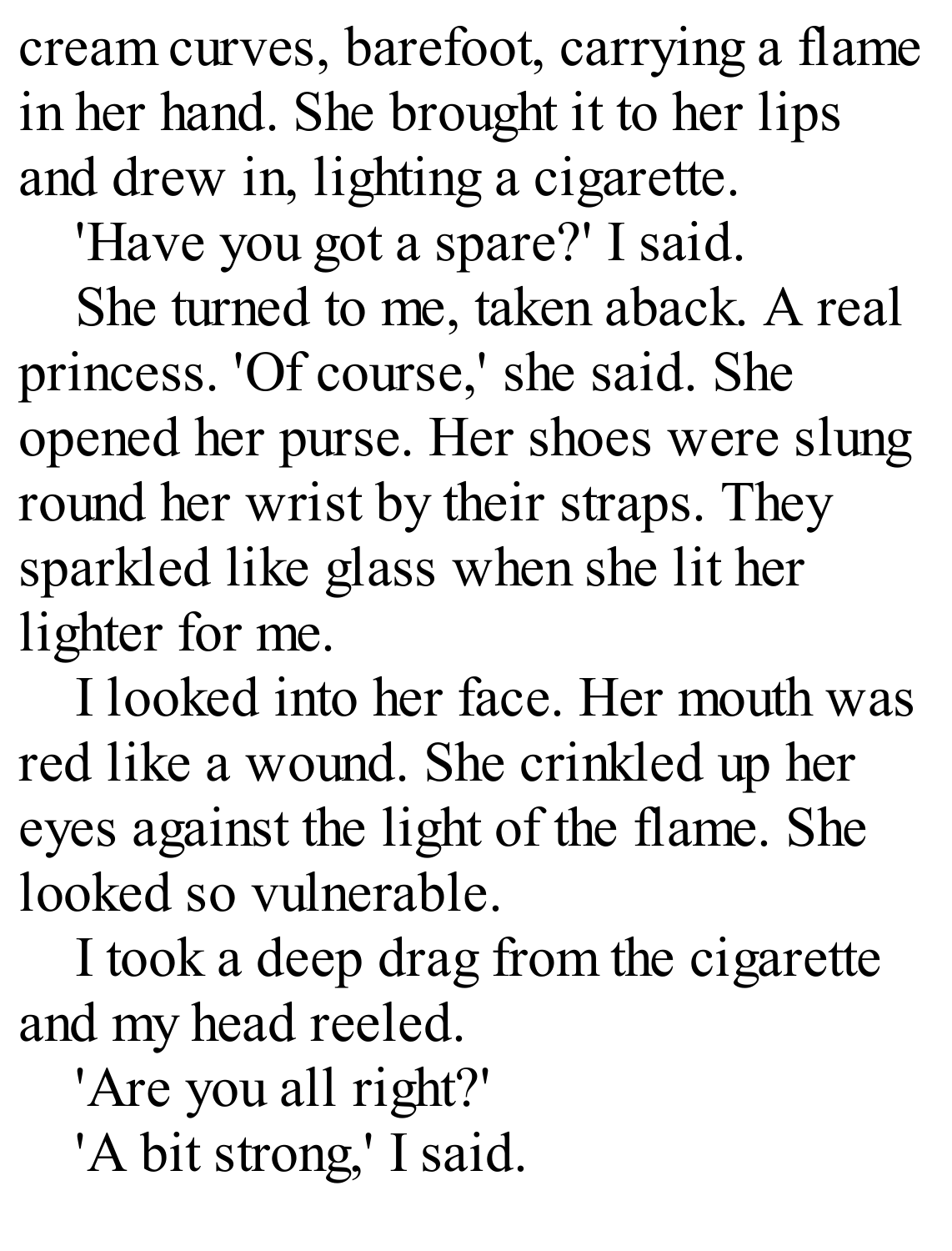'It's only Silk Cut.' She smiled. The flame was gone, I couldn't see her properlyonly the dark, provoking crescent of her mouth. God had slapped and beaten her into shape, puffing up her lips in bee-stings, bruising her eyes into bedroomy slits.

'I'm Adam,' I said, bumbling and bearish.

'Eva.' Her hand was cold and smooth. 'I'm new here,' I said.

'I'll show you around.'

'Please don't.'

'The governor's here.'

'I met him.'

We didn't have anything to say.

'Adam, is it?'

I threw the stub into the waves.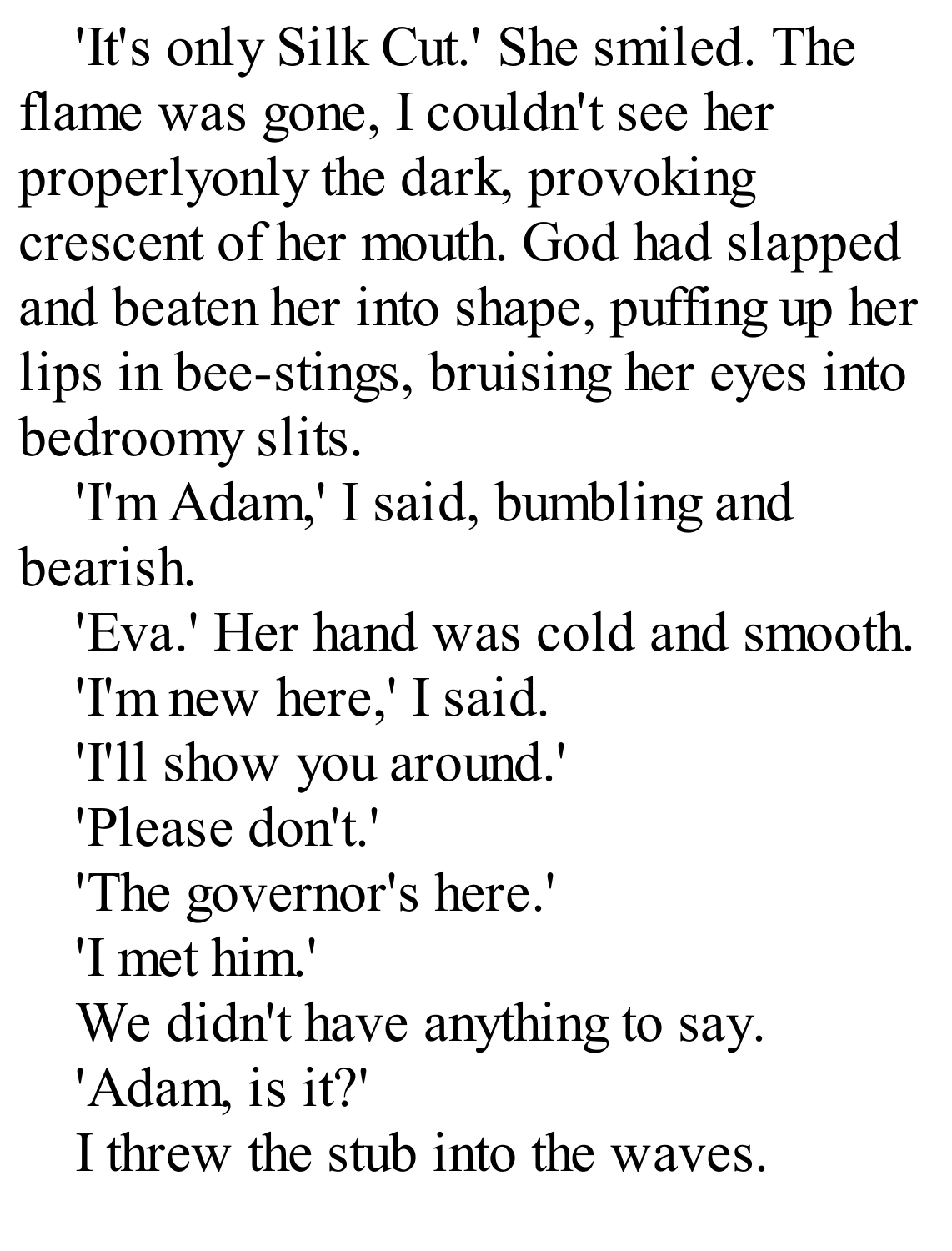'What do you do?'

Land reclamation. Import-export.

Futures. I work for a Saab dealership.

You're not a merchant banker, are you?' 'I'm a police spy.'

'Oh,' she said.

'Apparently.'

'Is it exciting?'

'Yes,' I said. 'No. I don't know.' I looked out to sea. 'I only started this week,' I said. I was surprised when she didn't laugh. 'I'm sure it must be,' she said.

'What do you do, Eva?'

'Me?' She laughed. 'Oh, I don't do anything. I lunch.'

 $'Oh'$ 

She studied me in the light coming off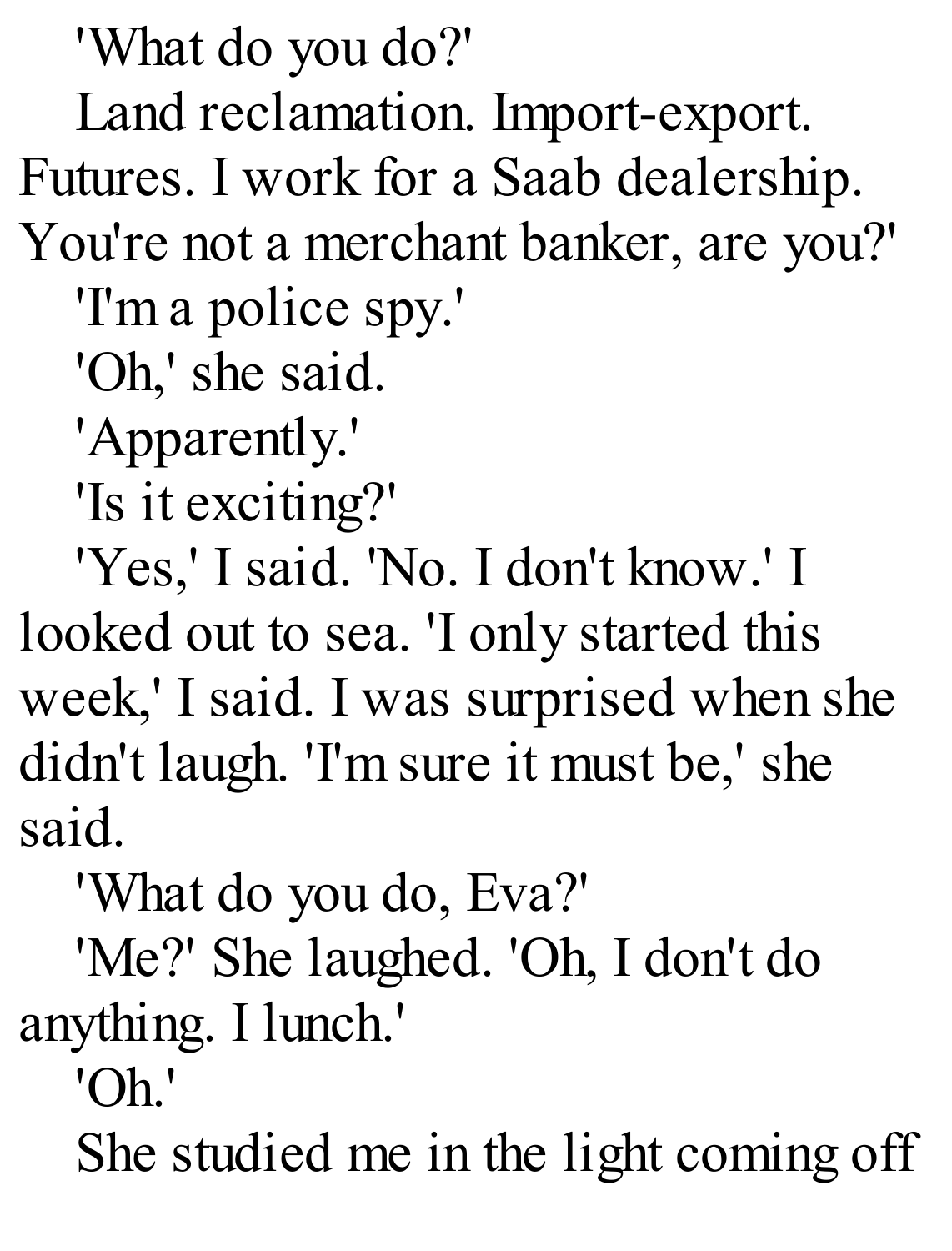the sea. She wrinkled her nose. 'That's sweet.'

'What?'

'You're intimidated,' she said. 'Most gweilos just take the piss.' Her hand found mine in the dark. 'Take me for a walk,' she said.

It was about three when I got back to the car. Hamley had picked up a couple of accountants from somewhere. The girl, a blonde in an pencil skirt that did little to hide her generous backside, had her face pressed to the boy's chest and her hand down the front of his pants. The boy had beefy, blown, ruggerish looksthe sort that deteriorate as soon as schooldays end. He fixed me with a wild, blind blue eye. I didn't engage.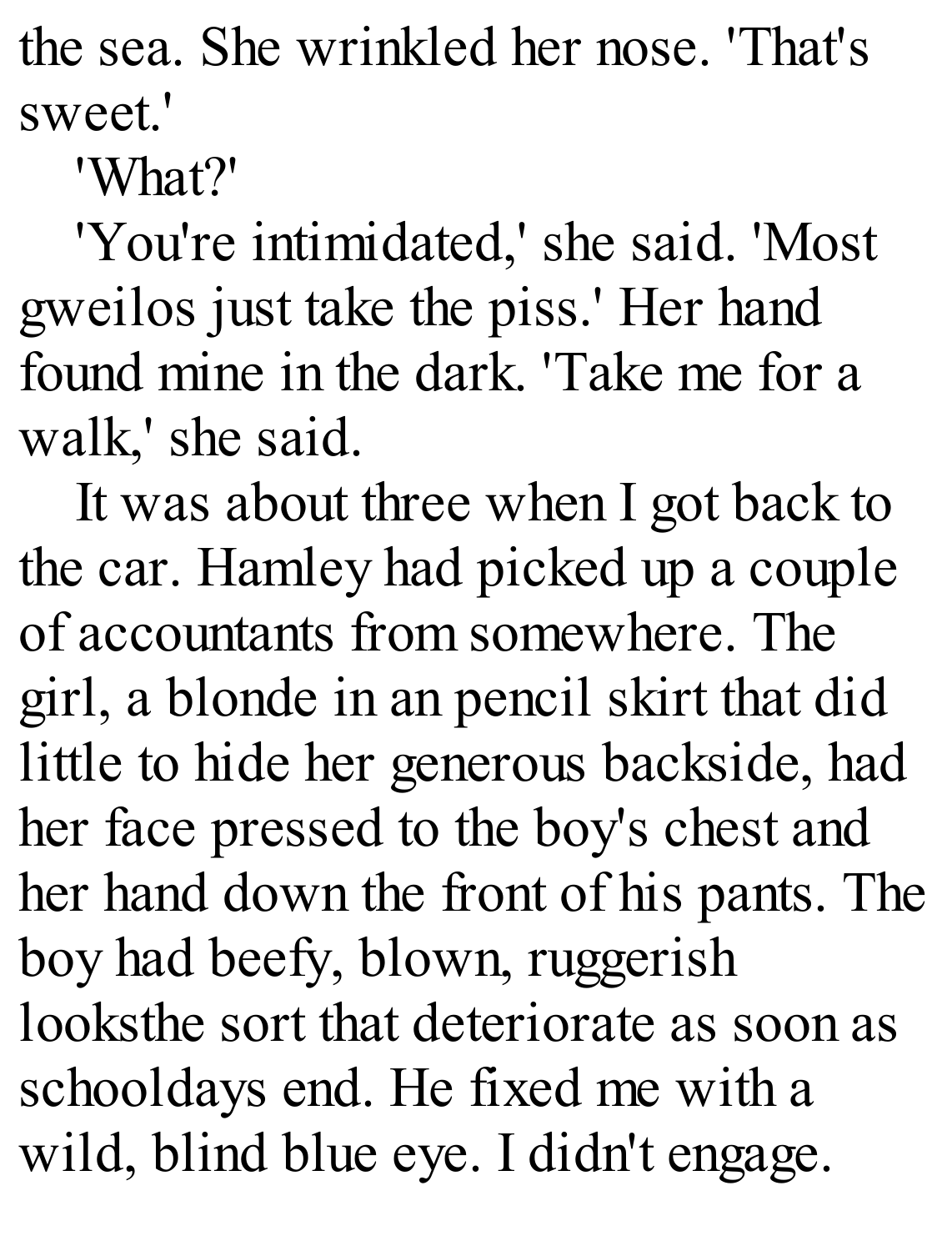When Hamley saw me he unlocked the rear door and poured them into the back. They entered the vehicle like a single defective animal, arms and legs flailing. I went round to the passengers' side and strapped myself in.

Hamley put the car into Drive. 'Enjoy yourself?'

'Some.'

Behind me, a zipper whined open.

I caught Hamley's eye and gestured with my thumb to the couple in the back. He just shrugged. He gunned the car and we wallowed out onto the track, trailing distant tail-lights over the hill and deep into the darkness of Lau Fau Shan.

'Saw you with Jimmy Yau,' said Hamley.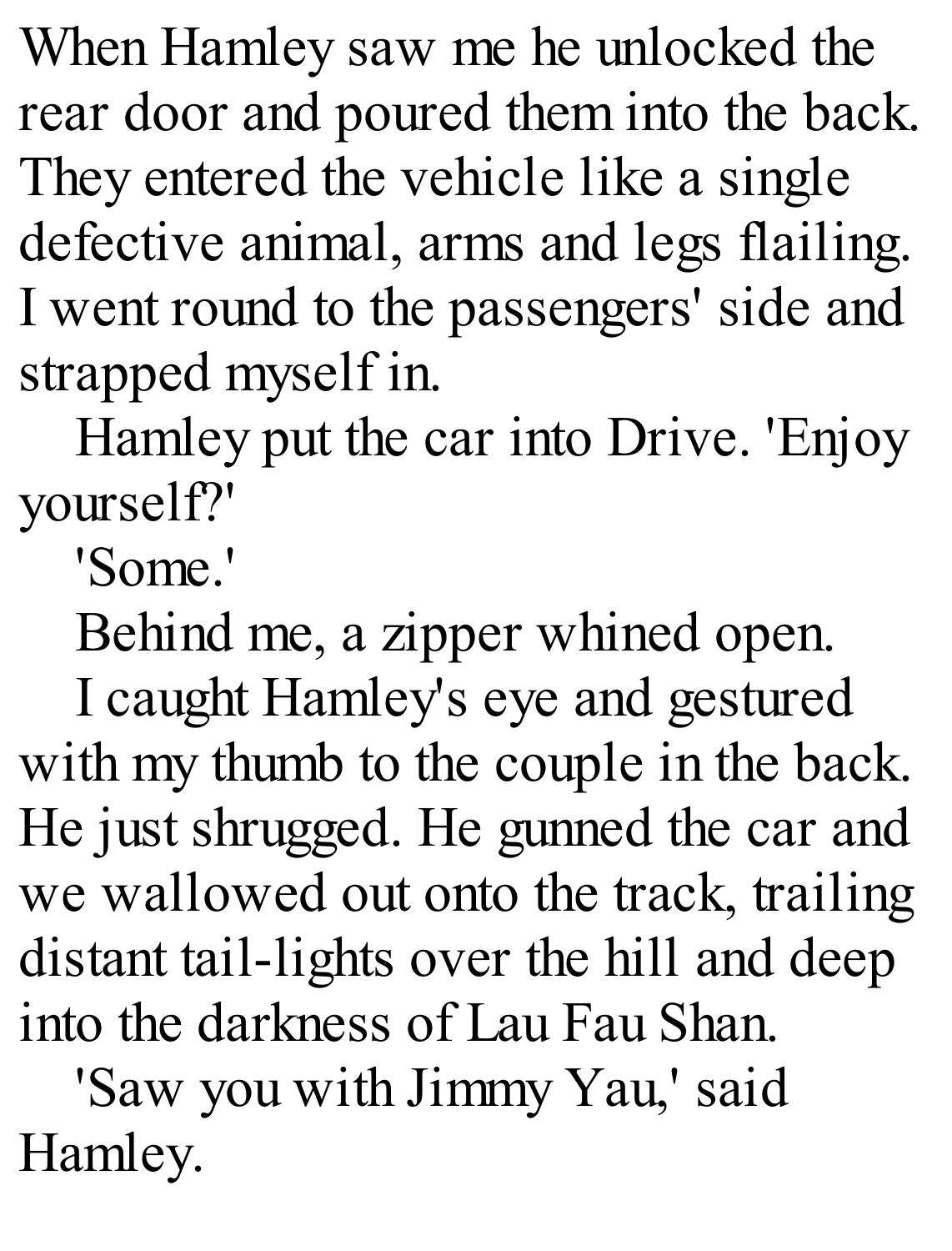'"Call me Jimmy".' 'Fucker.' 'How so?' Hamley shook his head. 'Is he a friend of yours?' 'Jimmy Yau doesn't have friends.' A knee dug into the back of my seat. Hamley adjusted the rear-view so he could watch.

'Pang left me with him,' I said.

'As lizards leave their tails behind.'

'There's no love lost between them, I noticed.'

'Jimmy's dad got Victor's dad executed by the Japs.'

'You're kidding.'

'It's the way Victor tells it. You seemed to make an impression.'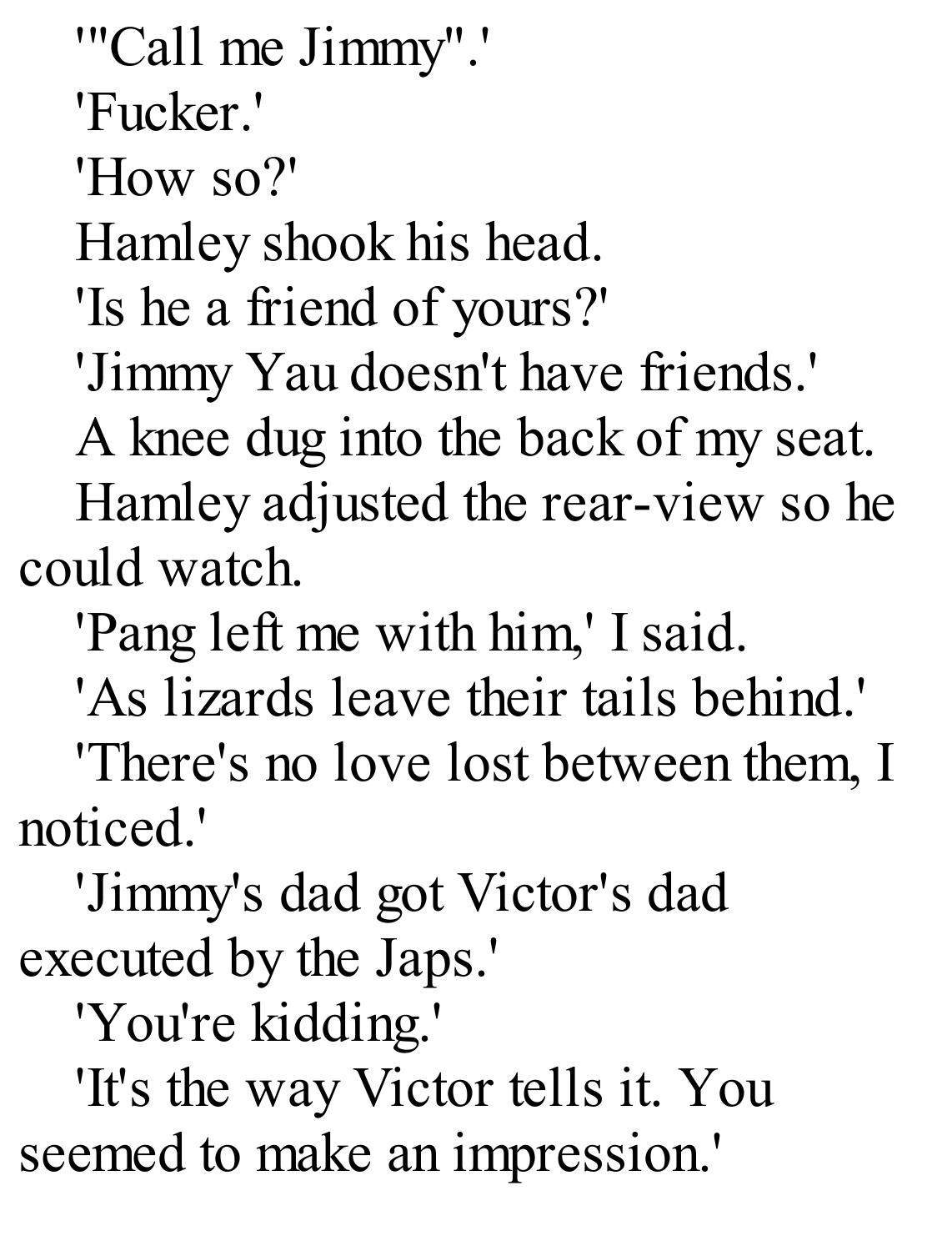'On whom?'

'Victor'

'I hardly spoke to him,' I said.

'You were all over his daughter.' 'Eva?'

A belt-buckle rattled. The girl in the back started making 'Mmm' noises. Hamley let go the wheel. 'Hold this a sec.' He loosened his tie.

I seized the wheel in a panic and held it steady against the rightwards pull of the camber. I was just thinking that maybe we'd get away with it, when the road slid suddenly to the left. A single concrete post marked the turn. Behind it, the hillside fell away.

I yanked the wheel. I practically fell in Hamley's lap to make the full turn.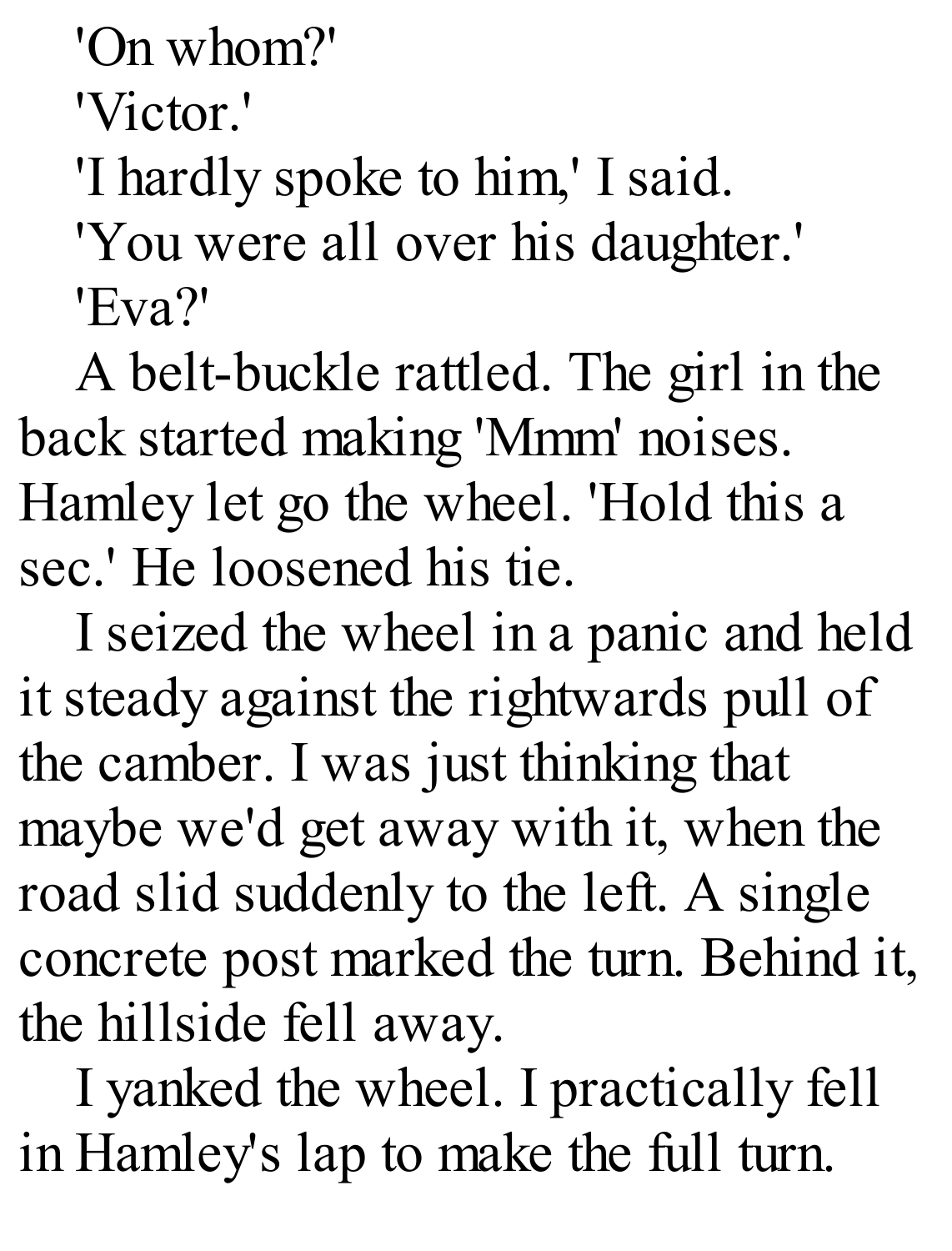Hamley hit the brake and the safety-belt snatched my throat like a hand. 'Jesus Christ<sup>'</sup>

Hamley shot out his thumb and gave the wheel a life-saving nudge. He went back to his tie, pulling it off and away in a single gesture. He took back the wheel and checked his mirrors. 'Ugh.' He reached up and knocked the rear-view askew. I glimpsed skin; maybe it was upholstery.

'In the glove compartment.'

'What?'

Hamley undid his collar button. 'In there. In there.'

I opened it.

'Oh shit.'

Was that the boy or the girl?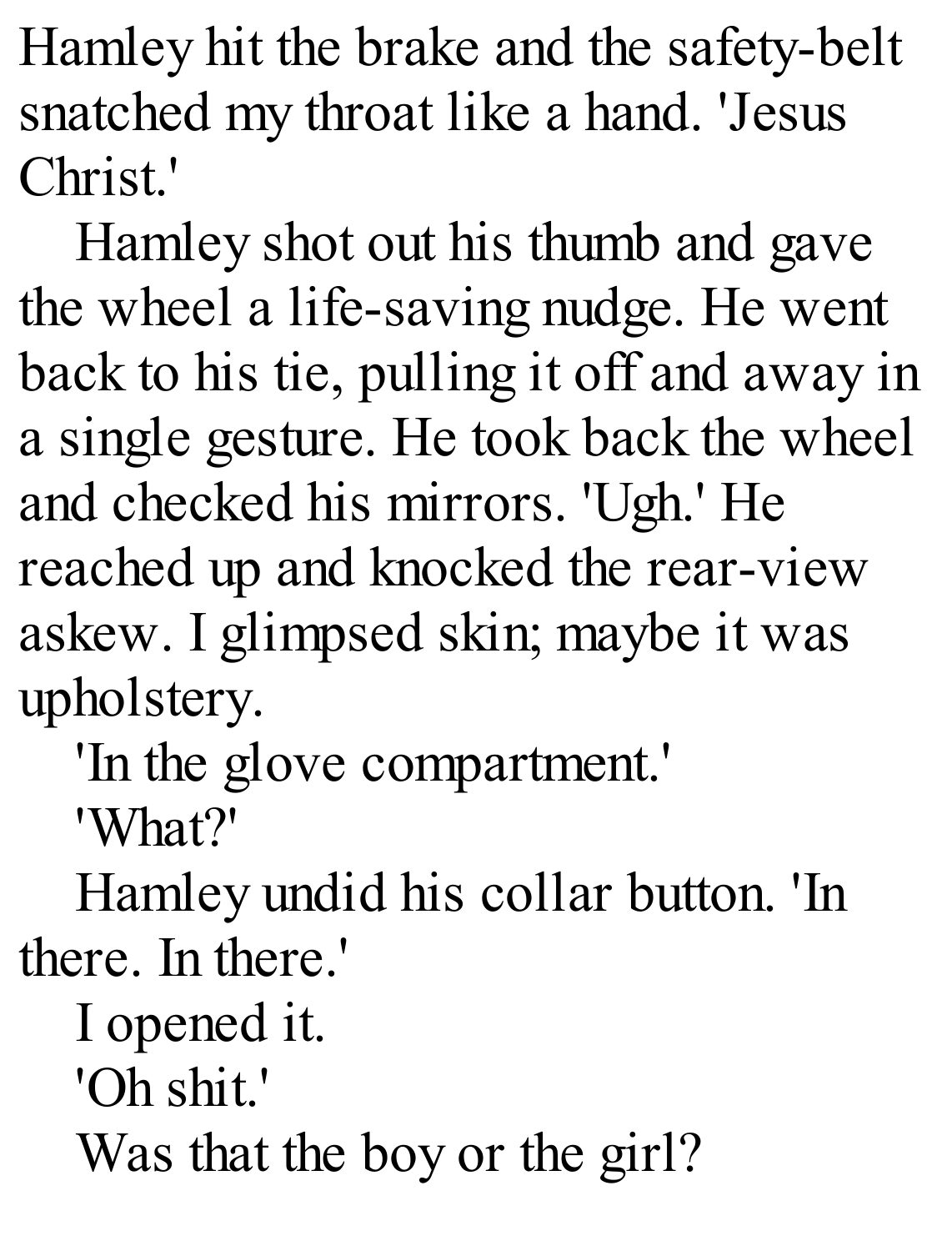'Oh shit...'

'Go on!'

The bottle was still cold; there was sweat on the glass. I tore off the foil and unwound the wire. The cork ricocheted off the edge of the sunroof and into the night. Foam ran down my hand.

'Go on, then.'

I didn't want it, but I took a swig anyway. Bubbles shot up my nose.

'Not you,' said Hamley, exasperated. 'Them.'

I looked back.

'Cool those little fuckers off.'

**13.**

Any ideas I had about becoming a latter-day Harry Palmer were quickly scotched, those first few weeks in the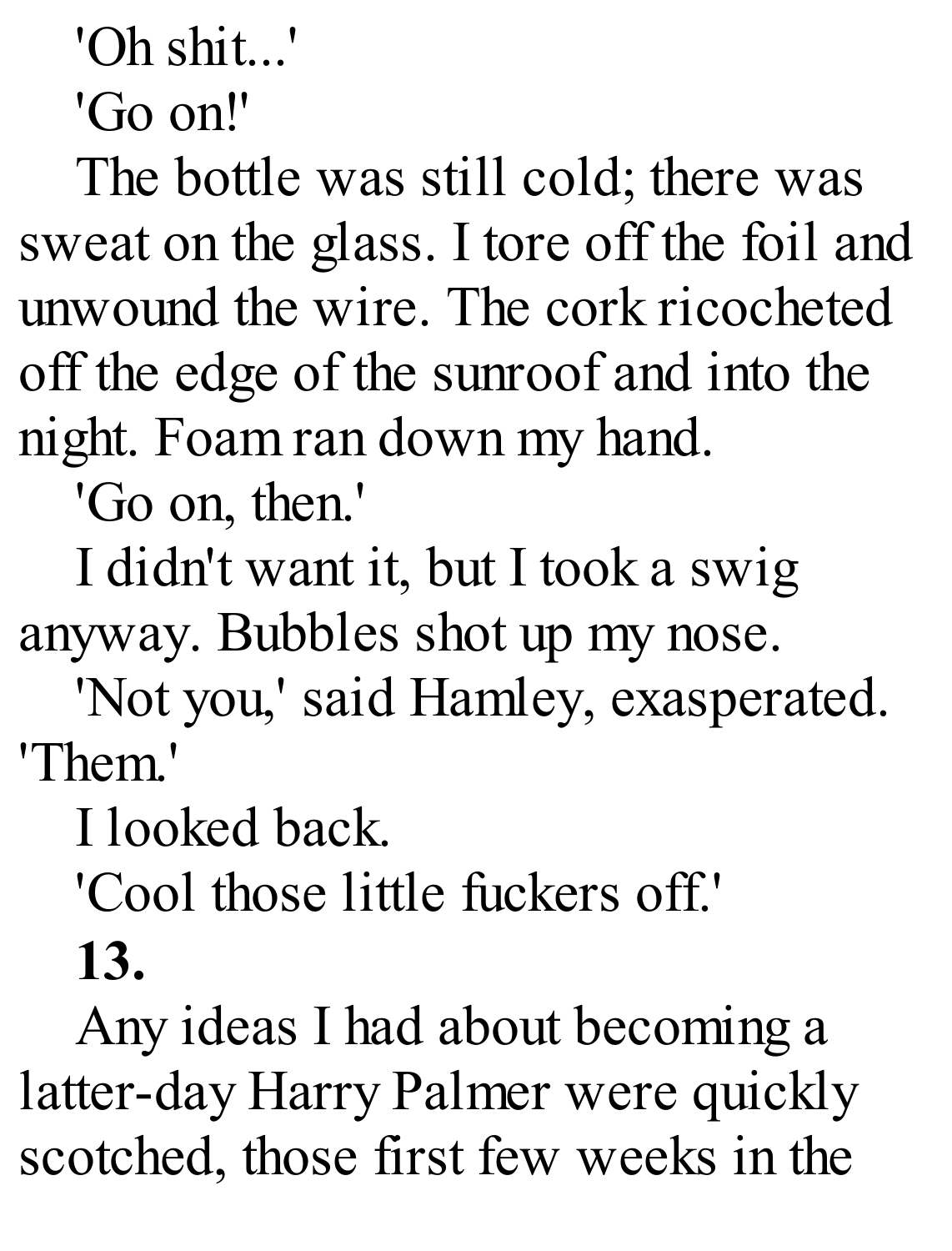office. It was modern enough for its time I suppose, its workspaces arranged in little islands, its coffee point a comfortable if smoke-laden lounge where all the real work went on. But if at first this all seemed very Silicon Valley, very Bill Gates, I soon learned there was a good reason for it: for we were as severely desk-bound as any code-monkey rattling the bars at Microsoft, and our work was as far away from 'police work', as it's popularly imagined, as it is possible to get. There are three stages or levels of laundering. First, there's the messy business of actually finding somewhere secure to hide your ill-gotten loot. Second there's what's euphemistically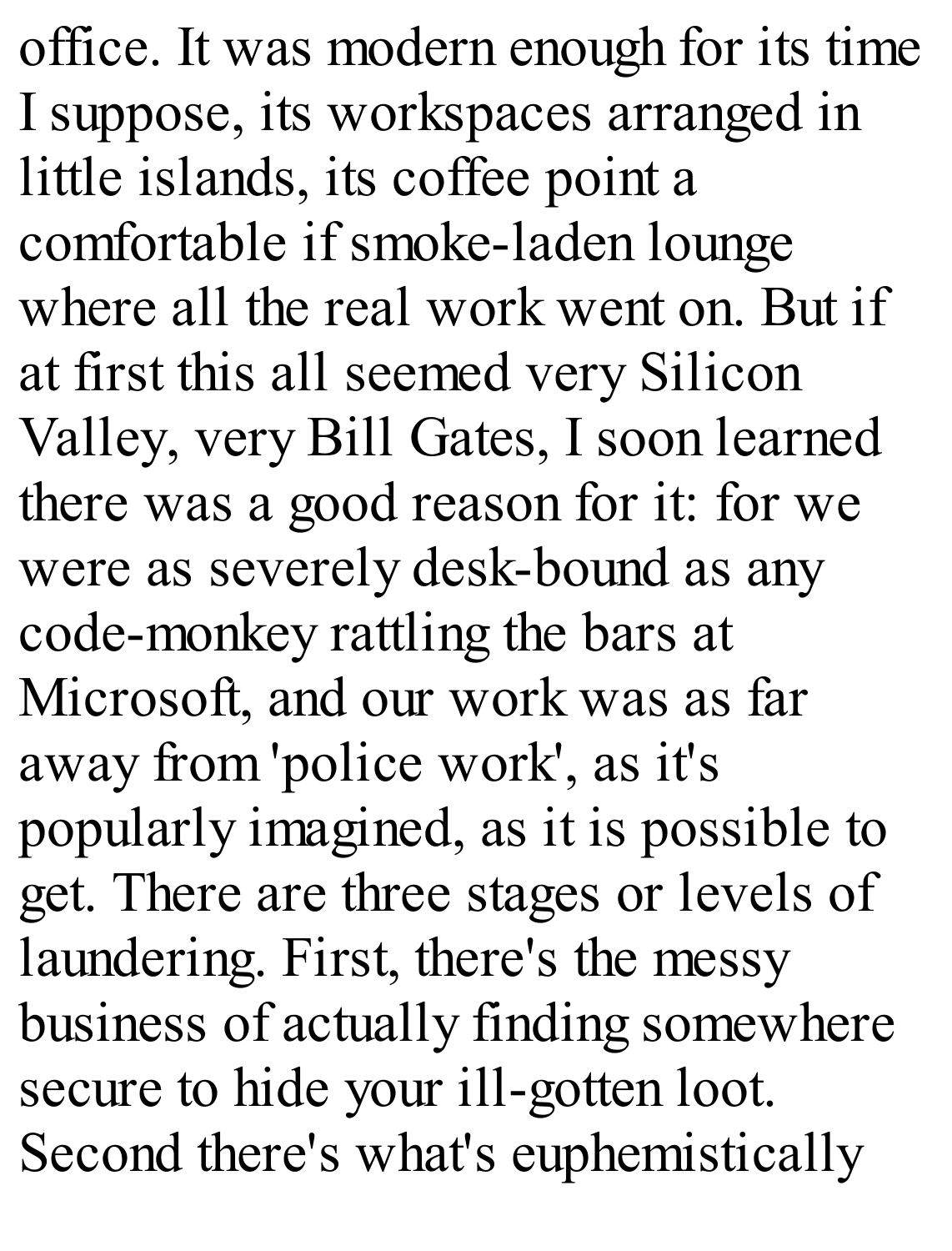called 'layering', which is a middleclass way of saying 'burying'. The more layers of mind-numbingly complex transactions you make with your dirty money, the cleaner it seems, if only because anyone who tries to follow the paper trail quickly ends up on Prozac. Then there's integration: now your dirty money is indistinguishable from clean, you can feed it back into the economy: legitimate money making more legitimate money, the way Adam Smith and Margaret Thatcher intended.

At the dirty end of the business there's a vibrant and well-lubricated social scene. A criminal mastermind (at least by his own estimation) meets a sharp broker (ditto) at some cocktail party or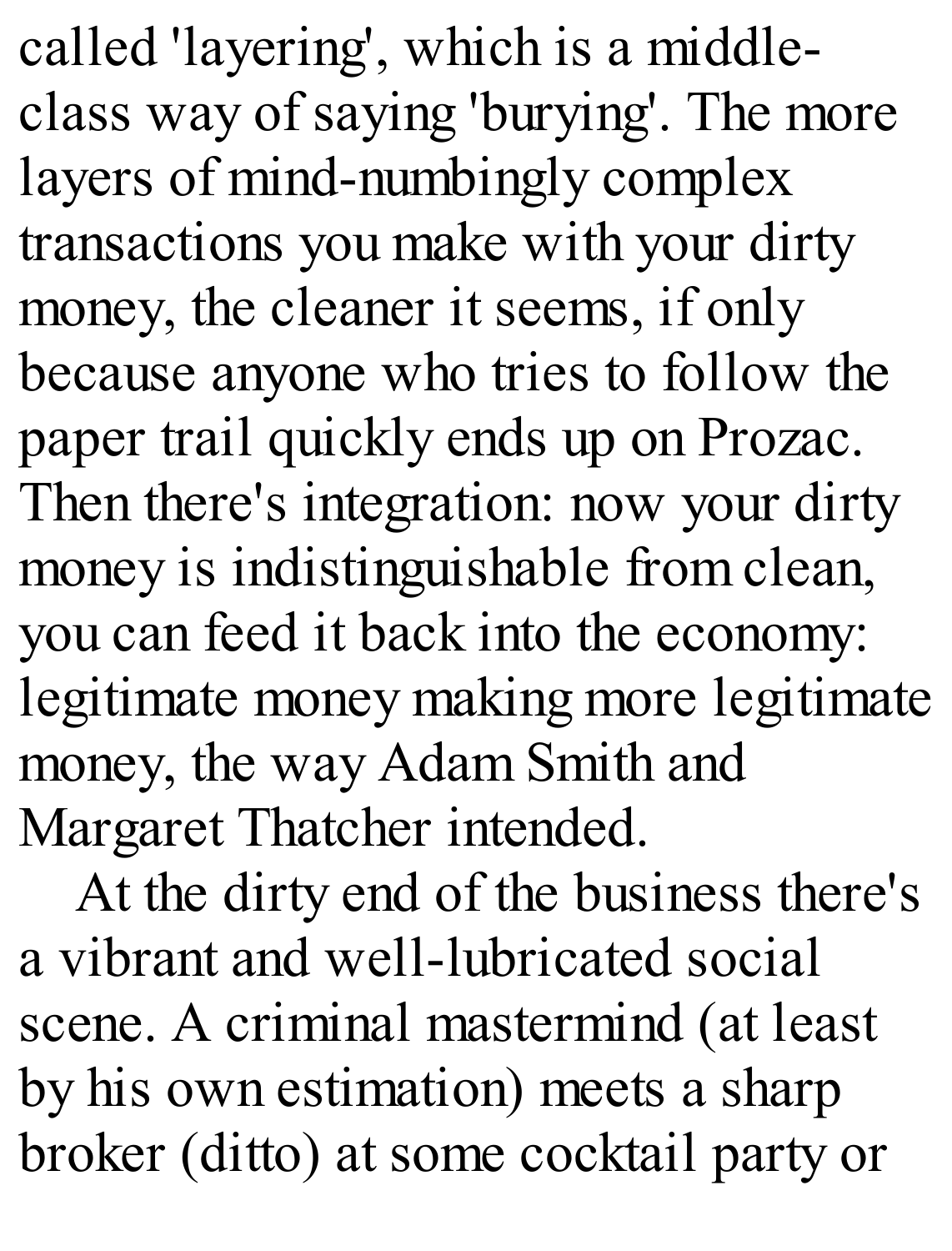other - usually in Happy Valley - and gets him good and plastered. The next day the broker, all pie-eyed, is buying hair-of-the-dog for all his office pals on account of he just pulled this really great new client at last night's shindig. And it's only weeks or even months later, when his instructions get all muddled up - full of last minute changes, investments in unrelated third parties, purchased outside a regular custodial system, cancelled early, refunded to third-party accounts, or what you will - that your credulous broker starts getting a nasty taste in his mouth.

At the other end of the business - the end we had most to do with - is the slew of strategies, practices, legal obligations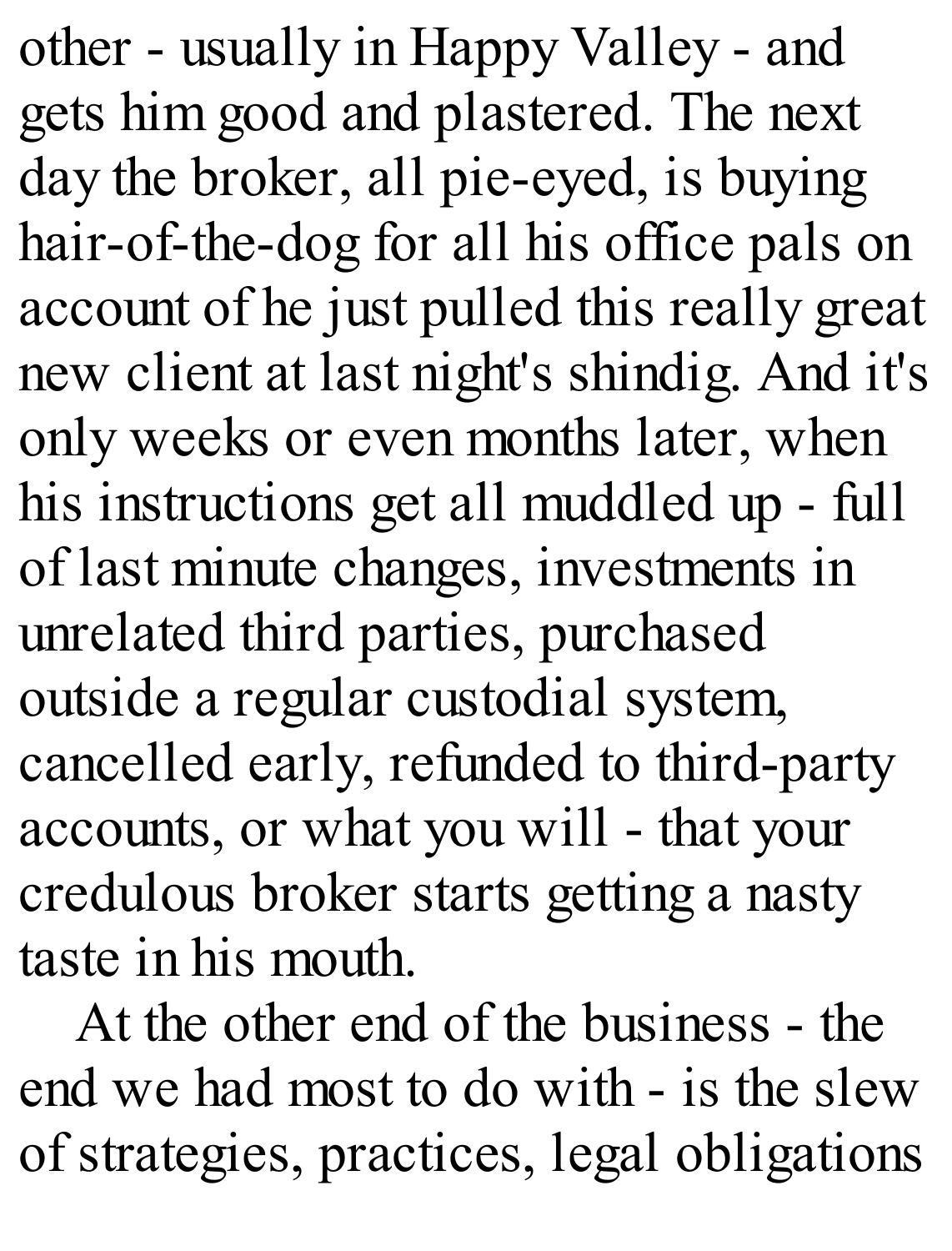and compliances that are supposed to prevent this kind of scenario from ever happening. If companies don't put safety procedures in place, or more usually if they fail to comply with their own safety procedures, then they're breaking the law. And the only way you find out about that is by chasing paper. Lots of paper. Mountains of bloody paper.

Maybe my old boss in Rio had a point about my buccaneering instinct, because soon my disappointment and frustration began to show in my work.

'You can't go pulling people around in bars. You haven't the authority.'

'For God's sake, Frank,' I said - and sank uninvited into the chair opposite him - 'he knew when they approached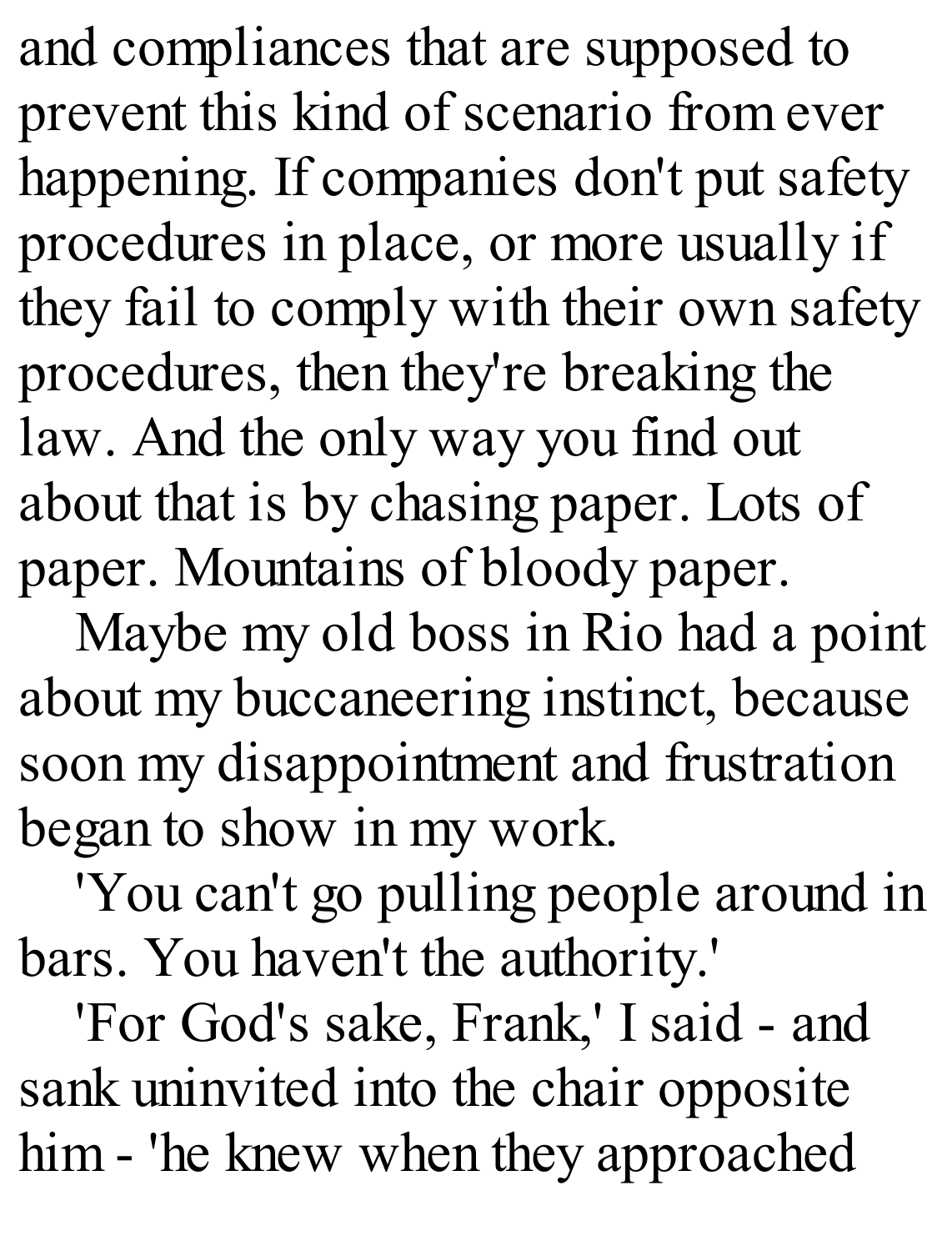him that the deal wasn't straight. What kind of investments were they suggesting anyway?

Two-per cent. Who the hell invests clean funds at such a shitty rate of return? If we can only - '

'You're not a policeman and you're not empowered to question witnesses.'

'Frank, the paper trail's cold, like I said. Haven't you read my report?'

There was a moment's impasse and then, quite unexpectedly, Frank Hamley grinned. 'You're a little monkey, Adam.' 'Oh?'

'Don't take it as a compliment. Right now you're my office's biggest liability.' 'Because I meet someone in a bar?' 'Because you scared the life out of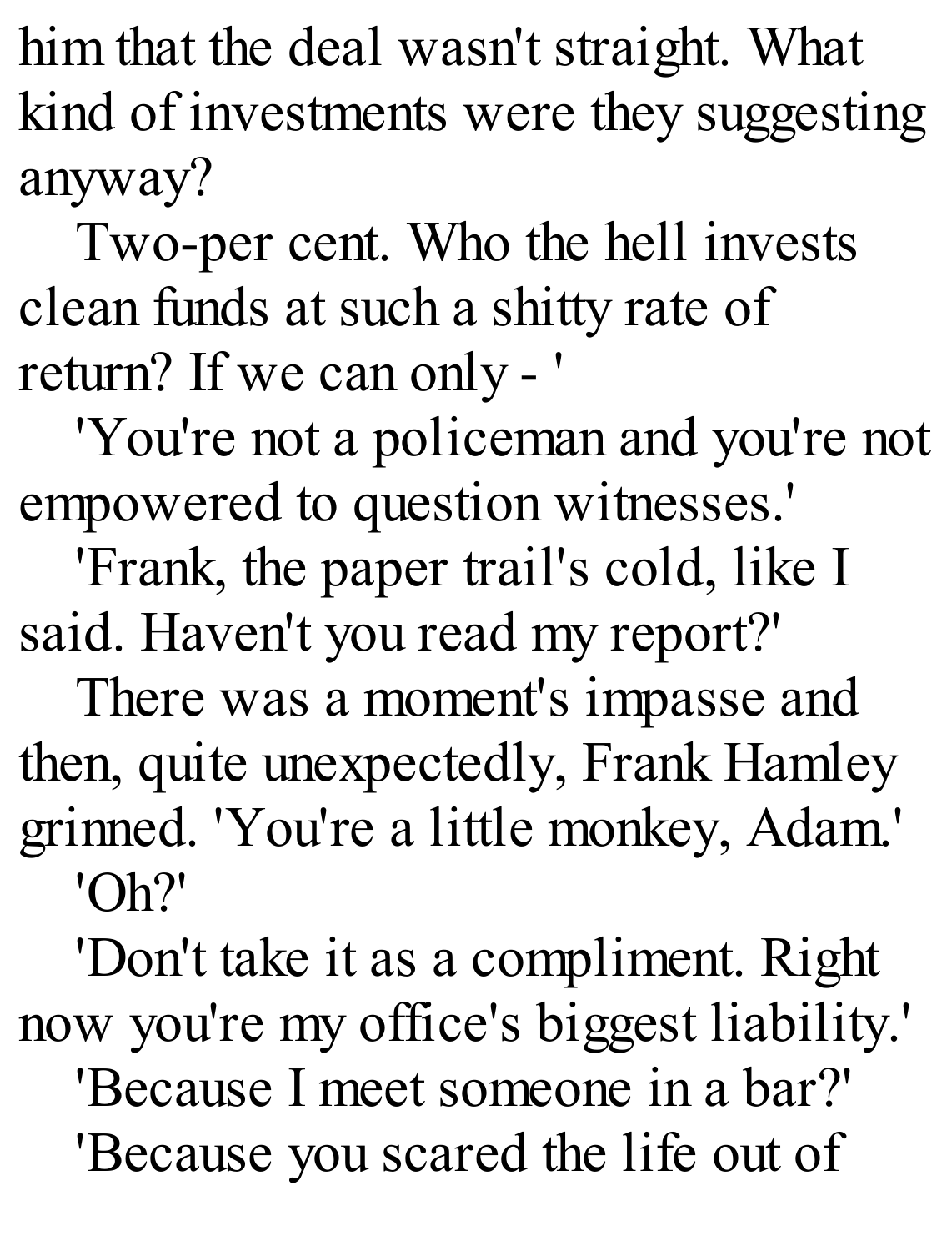him.'

'Well - '

'Tipping off a suspect carries a jail term, Adam.' He left that hanging over me for a good long while. It soaked in well enough. At last he relented: 'I can't use you in here,' he said. I stared at him. I'd never been sacked in my life.

'Oh don't look so gobsmacked,' Hamley complained, waving away my astonishment. 'It's not like we're going to stick your head on a pike.'

My dad was delighted when I told him I was moving desks. I tried playing it down, but it didn't do any good. 'It's not a promotion, dad. It's a secondment.'

'Do you get more money?'

'No, dad.'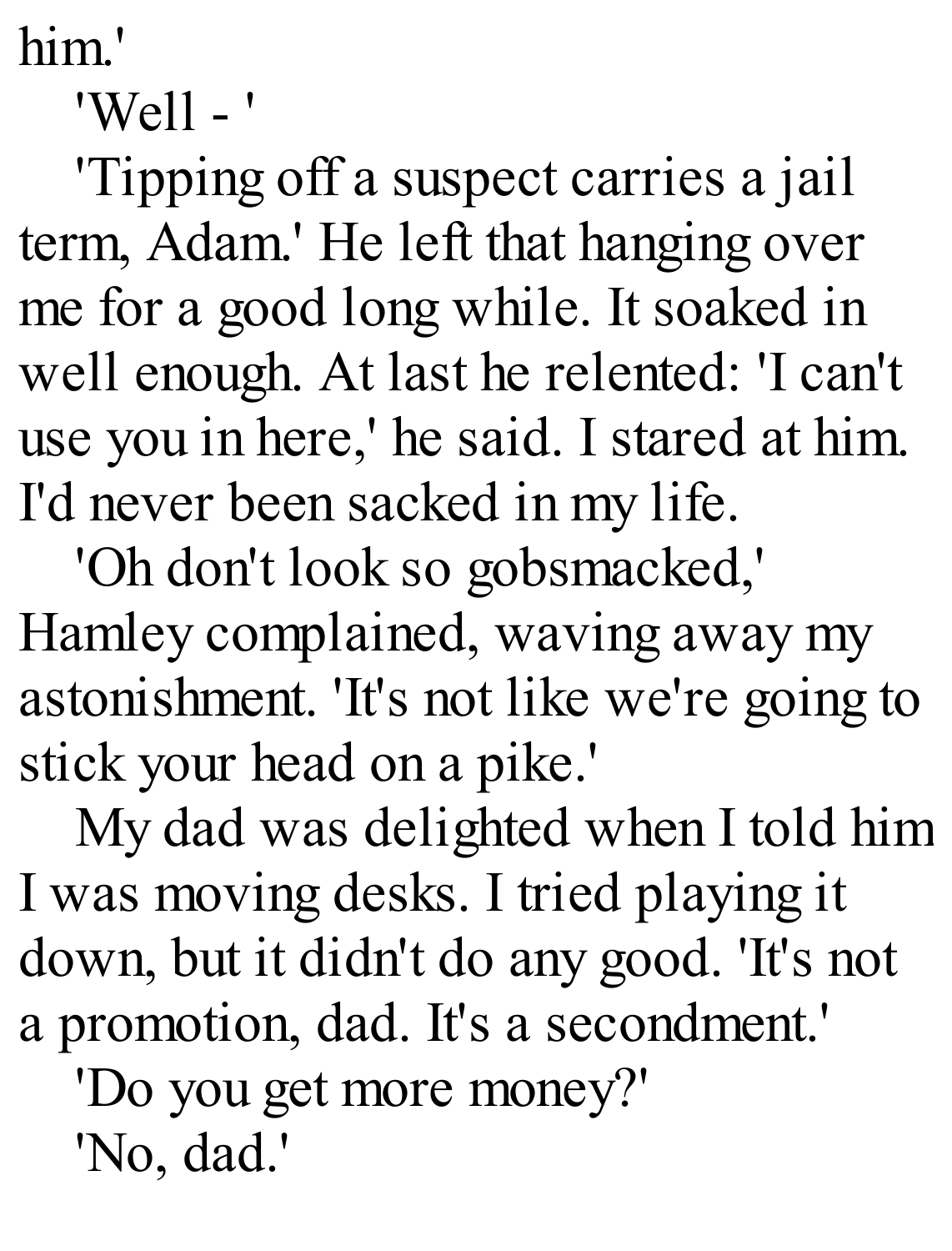Hamley had been very friendly, very avuncular. He promised to smooth things over at work about what he dubbed my 'over-zealous approach'. And, since I was not 'a natural team player', perhaps it would be best, he said, if he gave me 'more of a roving brief.'

This wasn't unusual. With few resources of its own, Hamley's Serious Crime Group team regularly provided expert assistance to other Hong Kong agencies. 'ICAC would really benefit from your perspective,' he said.

'I don't know anything about them.'

'Four legs and a tail: what's the difficulty?' Victor Pang took a final slurped spoonful of bird's nest soup and leaned back in his wing chair, weather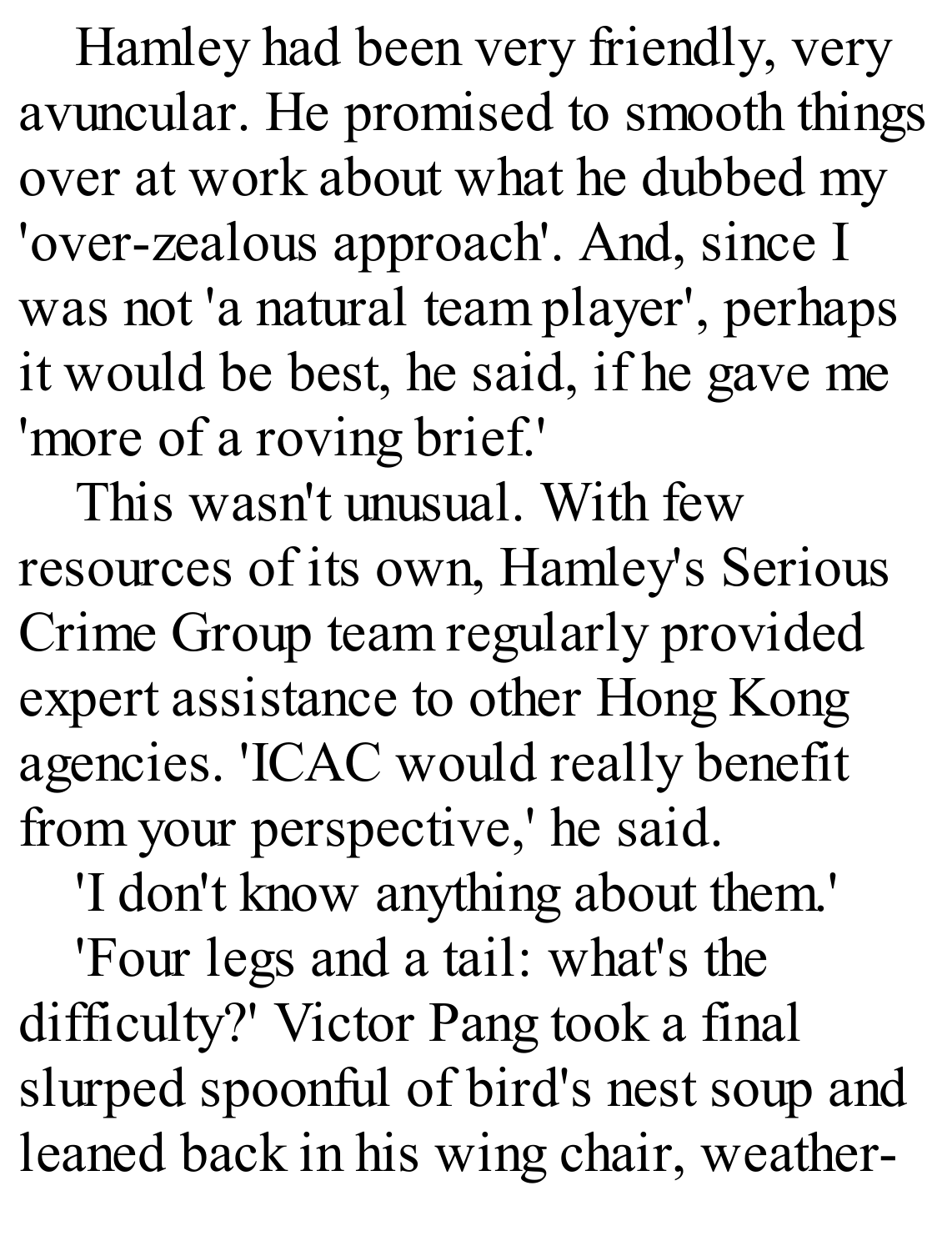eyeing the monitors strung above the restaurant bar. For now he was laughing at me, but if I didn't place a bet soon he'd think I didn't know how to enjoy myself. I tried to make sense of the odds spooling across the distant screen. I wished Hamley were here.

'How about Fool's Money?'

'An accumulator would be safer.'

'A what?'

Victor Pang hid his frustration behind his brandy glass.

Spoiled by Hamley's toting me around everywhere, I'd expected this evening to be spent, if not in a private humidor fug high above the track's vast public video screen, then at least buoyed up by champagne in the Lusitano Club's private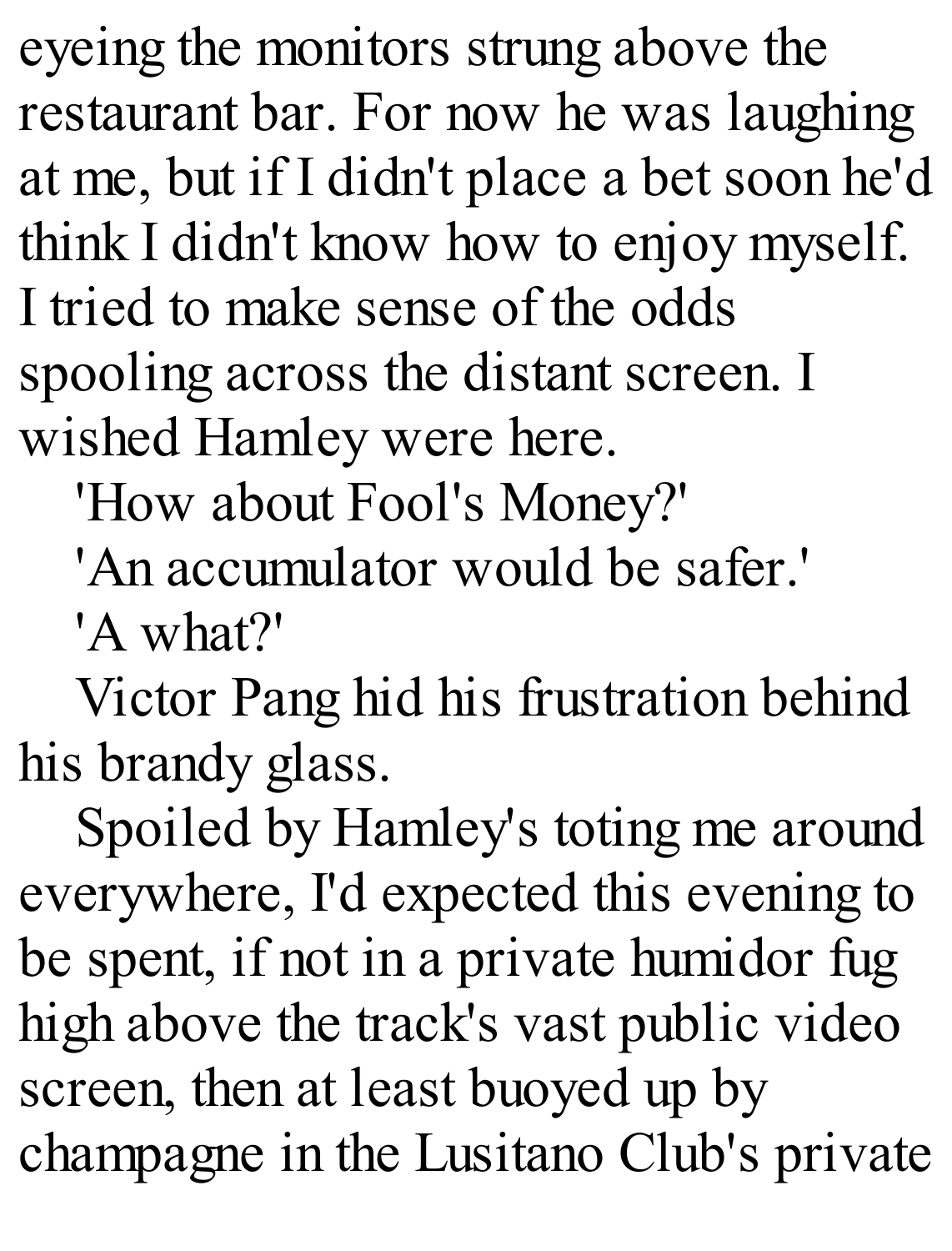quarter. (I knew Pang was well established there; he had inherited Portuguese connections from his bereaved mother's remarriage in the late Forties, and maintained several business interests in Macau.)

But Pang took his gambling seriously, the way his wife and her American cronies could not. Once the races started and they all started jumping up and down like game show contestants, he'd shot them a look of contempt worthy of the surliest Gerrard Street waiter, and led me by the arm out of the club and into a public restaurant barely one level from the public stands, 'where we can concentrate'. Where he could concentrate, and I could look like a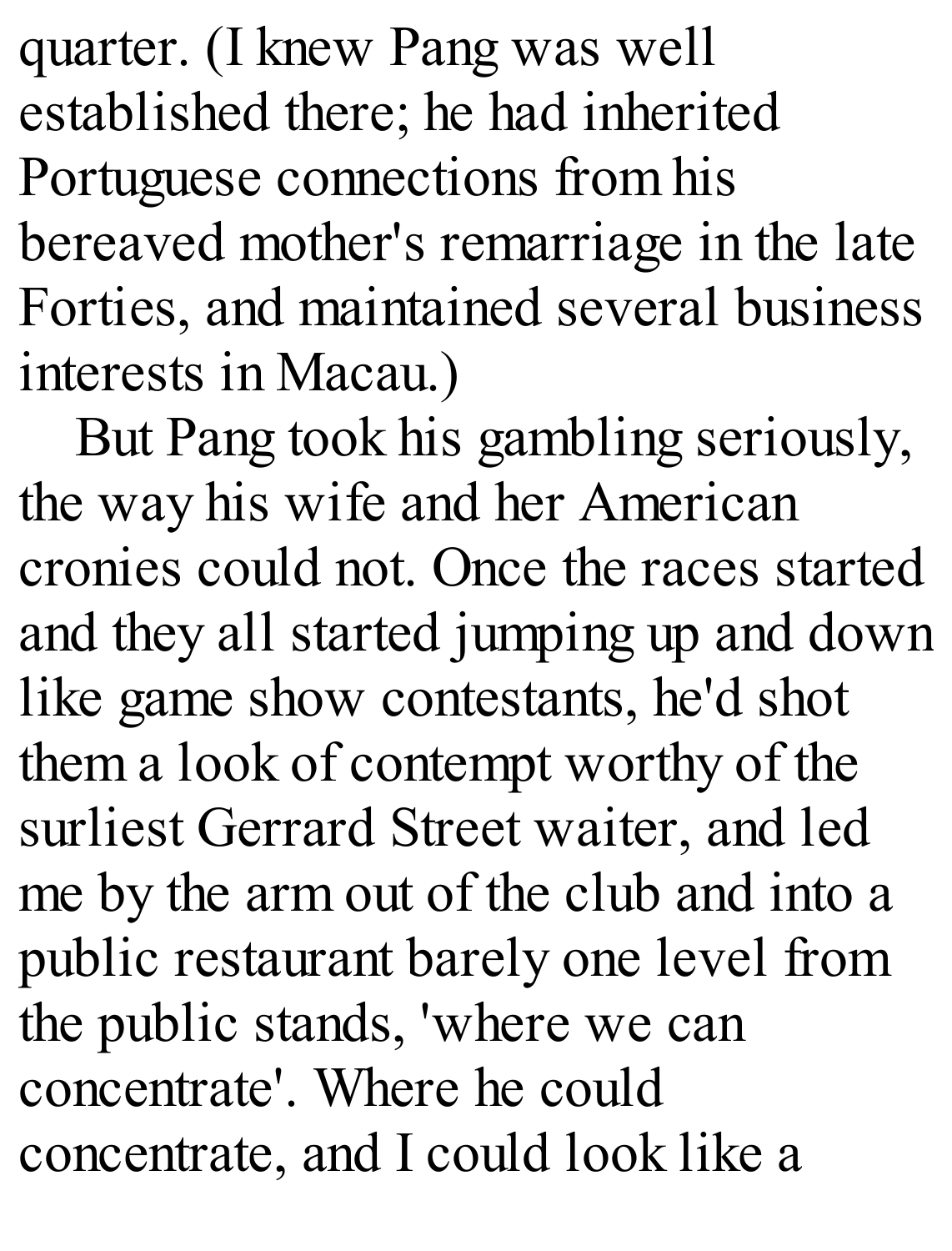lemon.

Now, it seemed, I'd failed the restaurant test. 'Come on.' He stood up, left an insultingly large tip, and led the way from the terrace restaurant straight down to the members' enclosure. So much for waiter service and highballs under the stars.

I'd expected an hour, maybe less, in Pang's company: the usual glancing social contact. Not an entire evening of painful misconnection. I couldn't see why he was bothering with me in the first place, unless it had to do with work. But he had friends more powerful than I to lean on, hadn't he?

Hadn't he?

I'd never been to a race before, and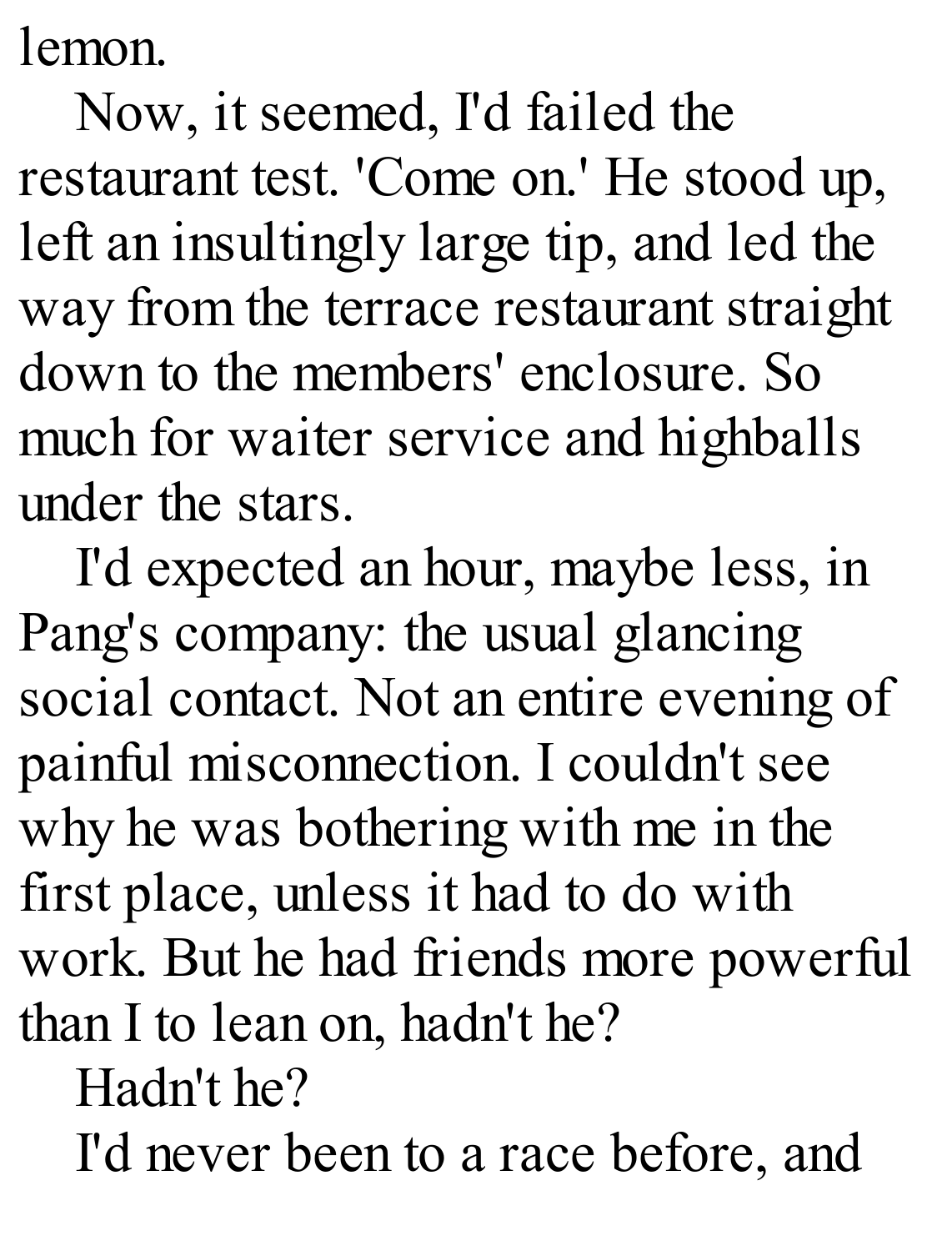obviously this was the place to start. At Happy Valley, even the horses have private swimming pools. As I watched the gates spring open on the huge public video screen in the centre of the track, I thought maybe all this gloss and brilliance and high-tech was missing the point of the place, but then Pang elbowed us a path to the rail and I got my first real taste of occasion. The riders appeared, rounding a bend in the track: a terrifying, hectic blur of limbs and leather. The ground shook. I didn't know to expect that. The horses thundered past, and the sound of them rose through my feet, and something fluid and free stirred inside me.

Maybe that's why I asked him.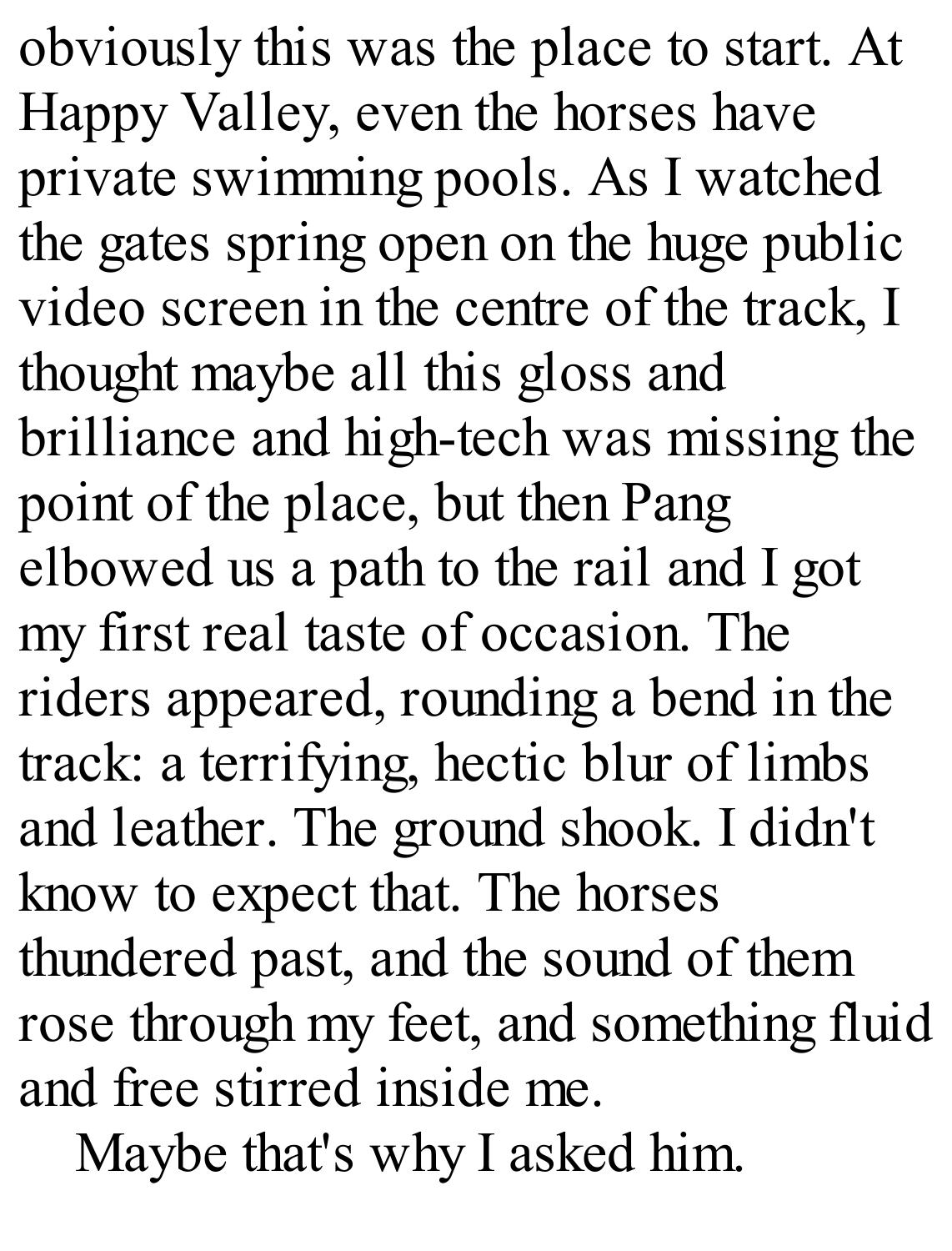'God, no,' he laughed, 'it wasn't my idea.' Like he wouldn't be so dumb as to invite me. He glanced around. 'Where is she, anyway?'

I knew straight away who he meant. If it wasn't him had invited me here, there was only one woman in his circle it could be. Adolescent paranoia swept over me: My God, what if she's?

The ground trembleda simple, regular rhythm this time. I turned to look. A single, laggard horse, so far behind the pack it might have been running a different race, scrambled past. Pang squinted. 'Isn't that Fool's Money?'

I crumpled up my card.

'Don't take it too hard, Mr Wyatt.'

'Get back on the bloody horse, is that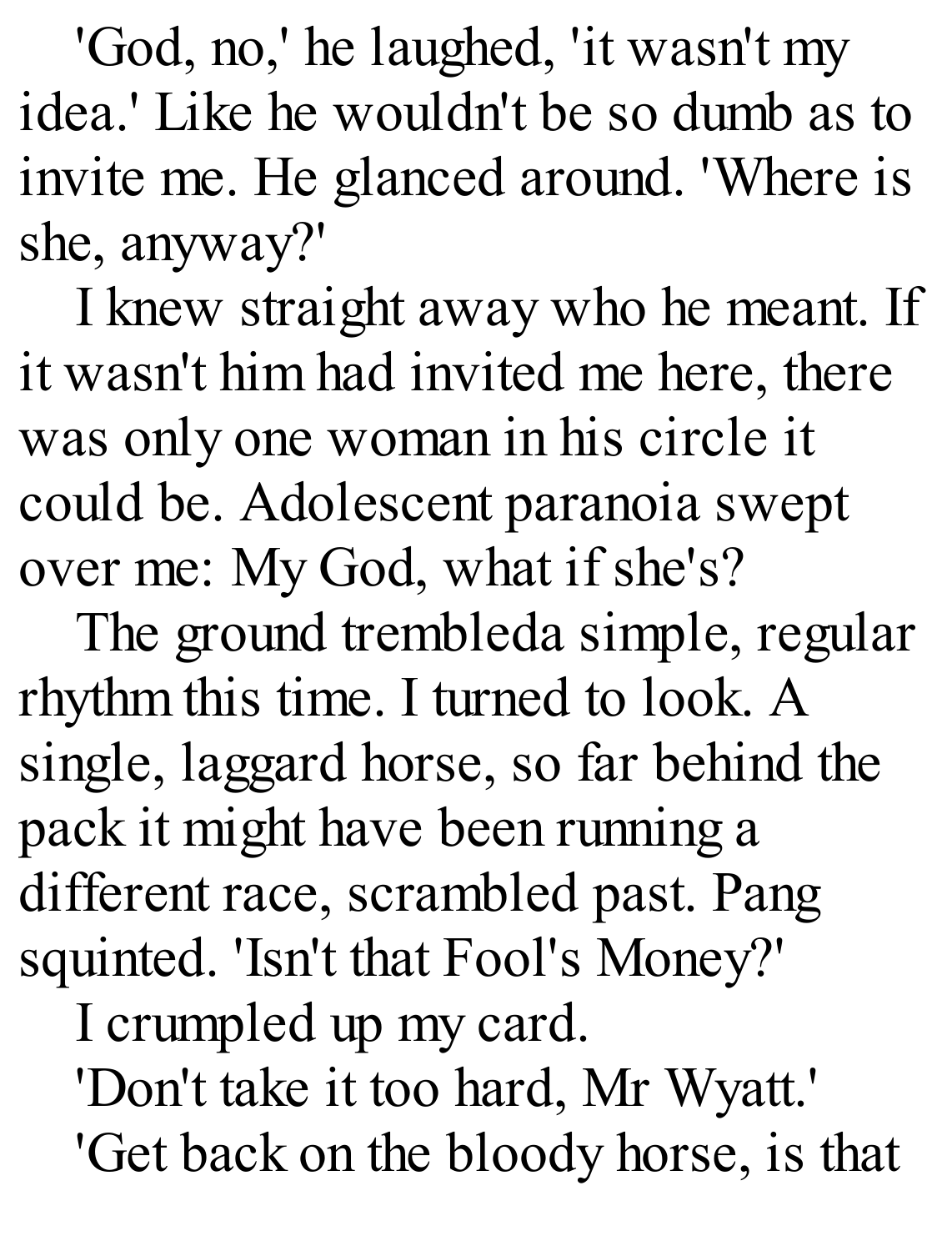it?' I meant it to come out ironic. Funny, even. It didn't. I smirked like a prat to cover my embarrassment and went inside to place yet another blind wager. Eva was waiting for me, just inside the glass doors. She was experimenting with Laura Ashley, and it wasn't working. She kissed me on the cheek and came with me to the line for the teller. It was hard for us to say what we had to say.

'He prefers wet ground,' she warned me, as my pen descended uncertainly toward Secret Service.

'It pissed down this morning,' I said.

About four people ahead of us, the teller was explaining complex accumulators to a pair of befuddled Australian tourists.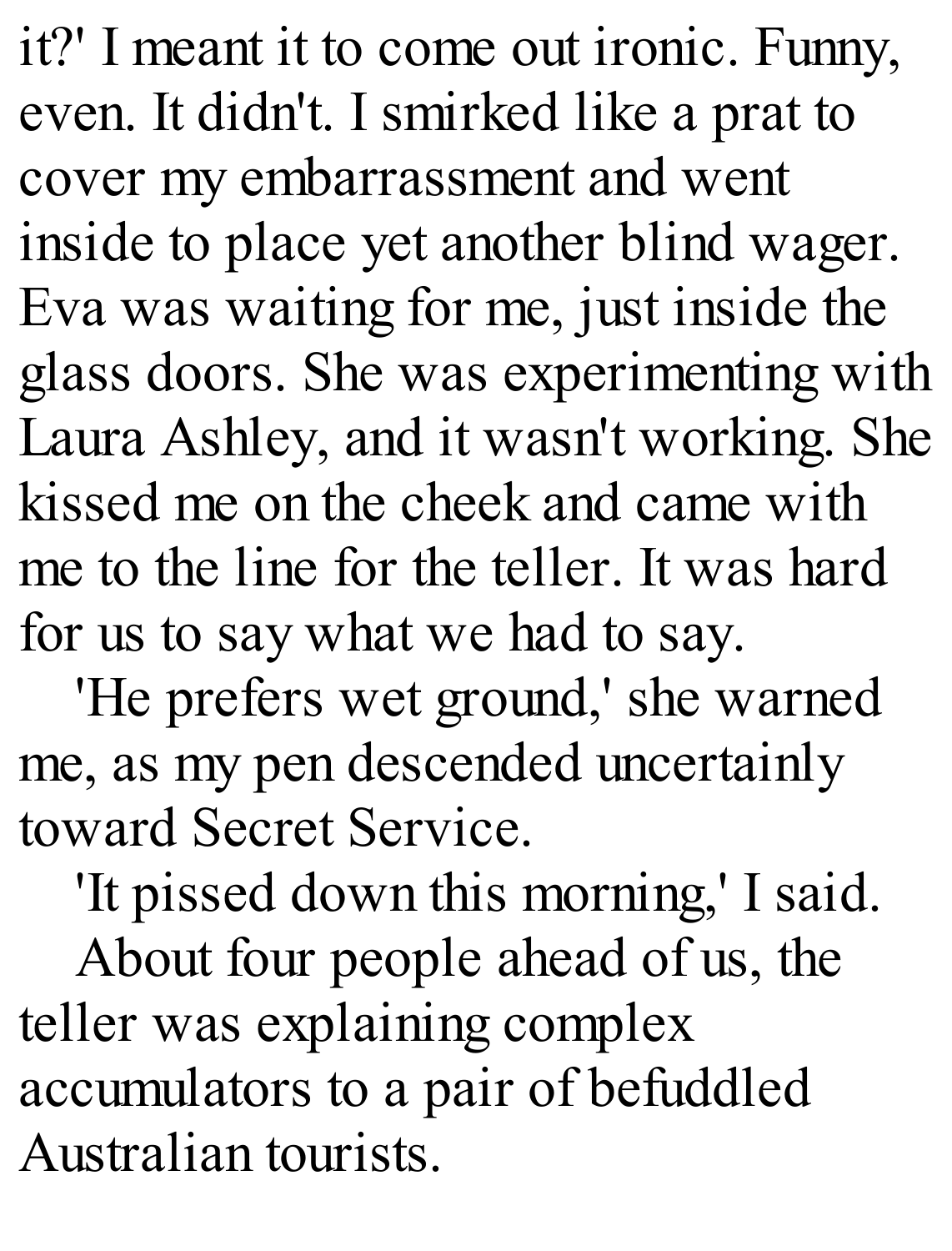'The track's synthetic,' she warned me, but I bet anyway.

I lost again, and just to rub the pain in it started to spot with rain. 'Told you,' she sighed, leading the way from the rail into shelter.

'Yes, you did.'

'Don't be down'

'I'm no gambler,' I said.

'You wouldn't have come here if you weren't.' Typically Eva: so aphoristic, so Noel Coward.

'I was invited,' I said. 'You invited me.'

Her smile was shy and adult and I felt as though I was falling into it. 'I'm talking about Hong Kong,' she said. The rain came to nothing, so we went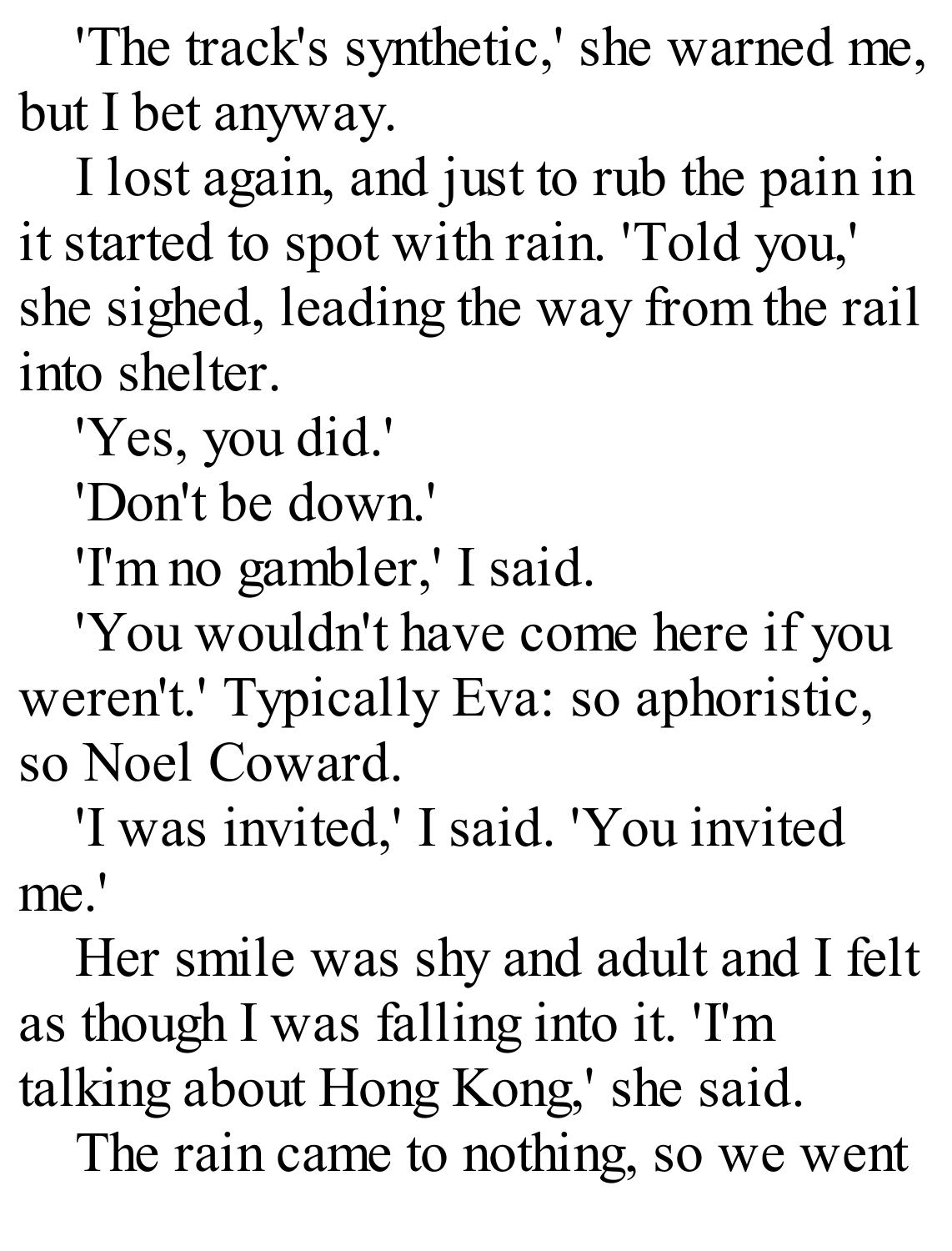back to the rail. It was deserted now.

Unlit. We were alone. She said, 'We're always wandering off into the dark.'

'It does seem that way.'

Her hand was tiny and strong. Not a child's hand at all.

'One more race,' she said.

'Not again.'

'Forget your plastic?' The rain

glistened in her hair.

'I like it here,' I said.

'In the dark?'

'With you,' I said. 'I thought I wasn't going to see you again.'

She glanced around. Her father was standing behind us, in a pool of light, yards away. Rainwater drizzled from the balconies. It was like a curtain, cutting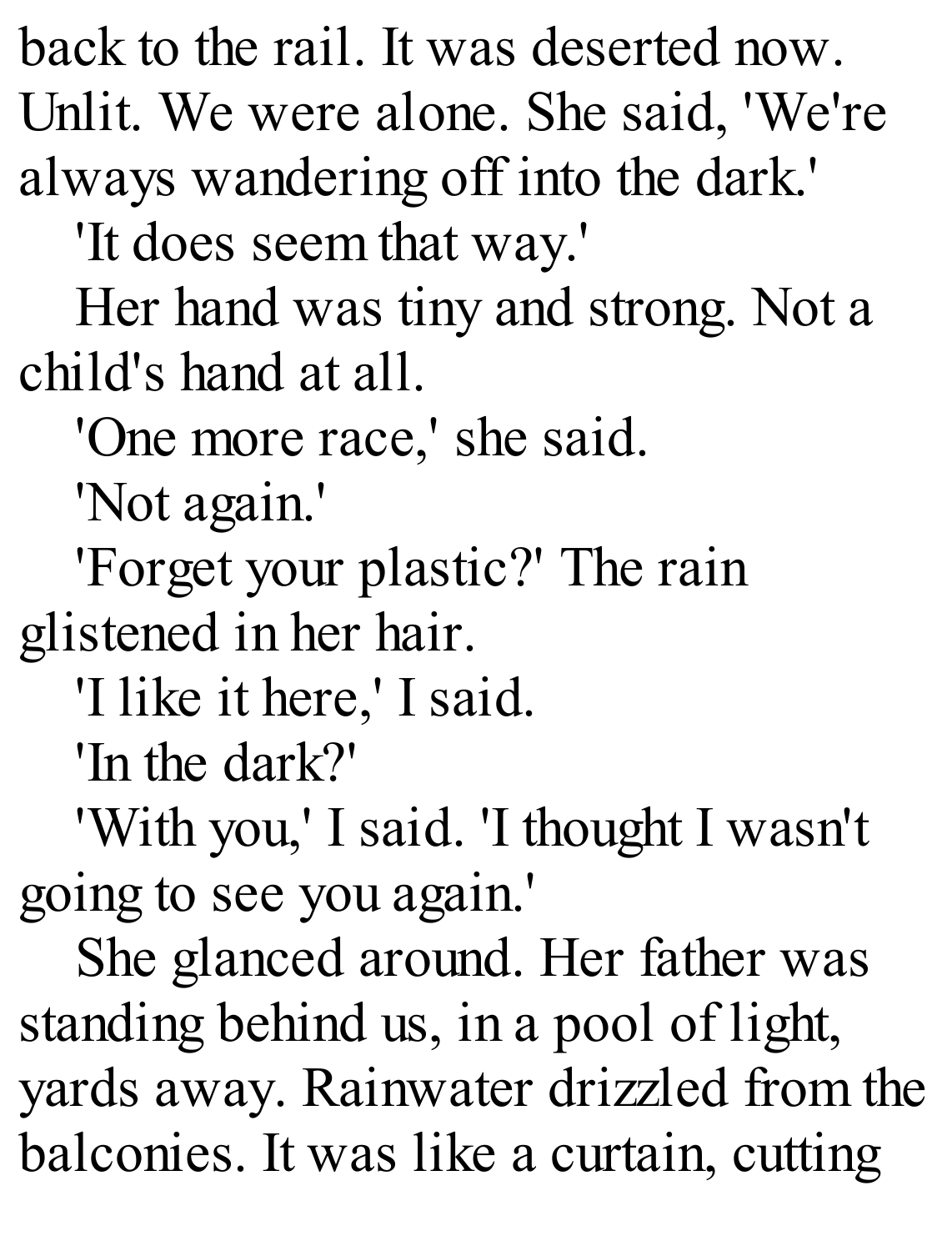him off. I made to raise a hand but Eva stopped me with a touch. He hadn't seen us. We turned back towards the track.

She said, 'I wasn't pregnant, incidentally, if that's what you're thinking.'

I shrugged.

'Sorry. That was a rotten thing to say.' 'No it wasn't.'

She leaned against the wet rail, her hands clasped, very earnest. She said, 'I wouldn't have minded.'

'What?'

'You can fuck me as much as you want. I love you. I've been a cow.'

'What was that about'

'I want to be your girl,' she said.

I glanced round, nervous as hell. Pang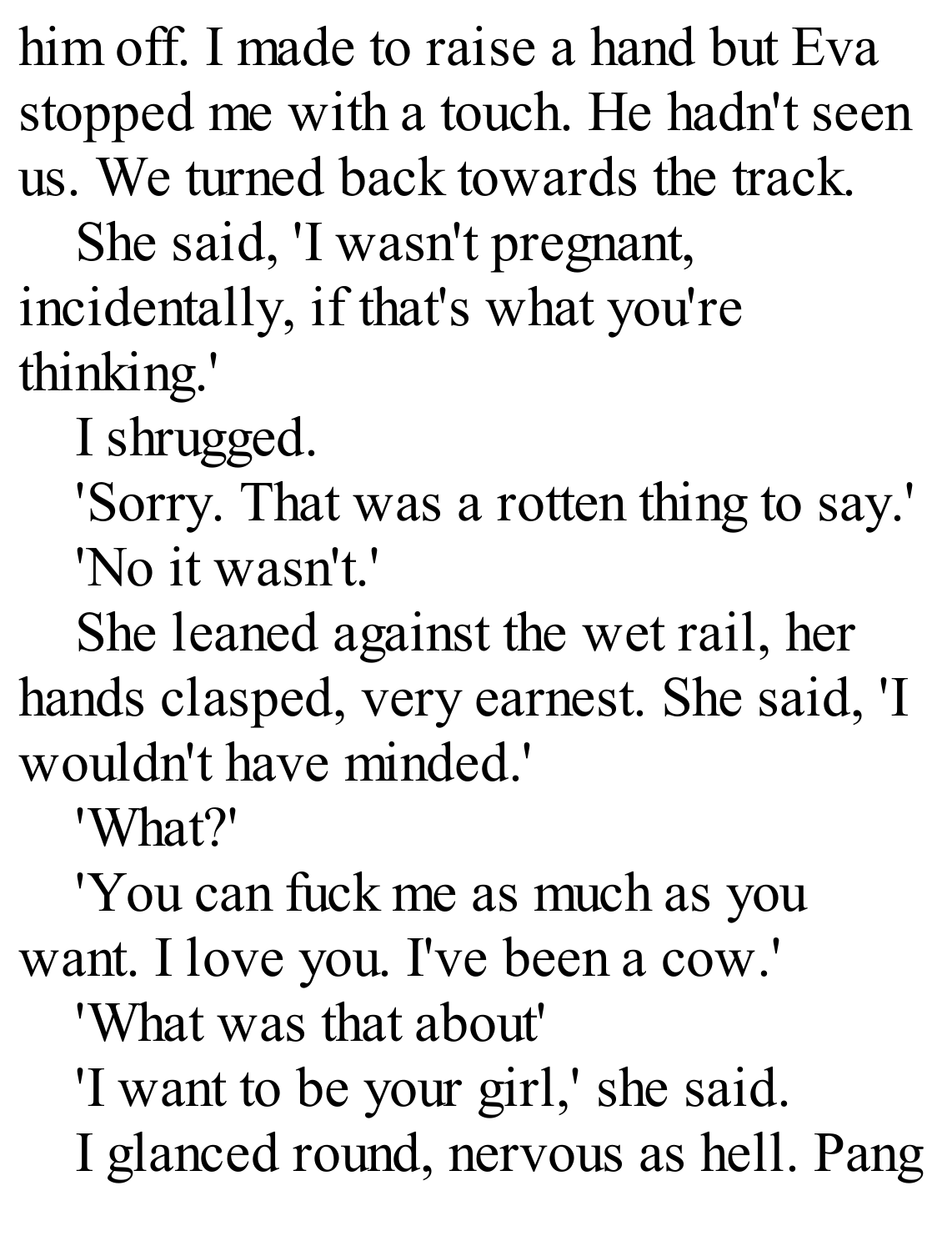was still standing there, still looking in the wrong direction. It couldn't last. 'Can't we do this somewhere else?'

She led me into the shadow of the stewards' social club, and down a covered alley, out of the rain. It was very dark. I had to touch her just to figure out where she was. There was a sweet refuse smell coming from somewhere. Above us, cheap cigarette smoke and muffled Cantonese wafted from a kitchen window.

'I'm going to tell them,' she said. 'Everybody. Friends, parents. I want you to come to lots of parties with me. I want to show you off. I don't know why I was so afraid. It wasn't you, it was me'

I shut her up with a kiss. Big lower-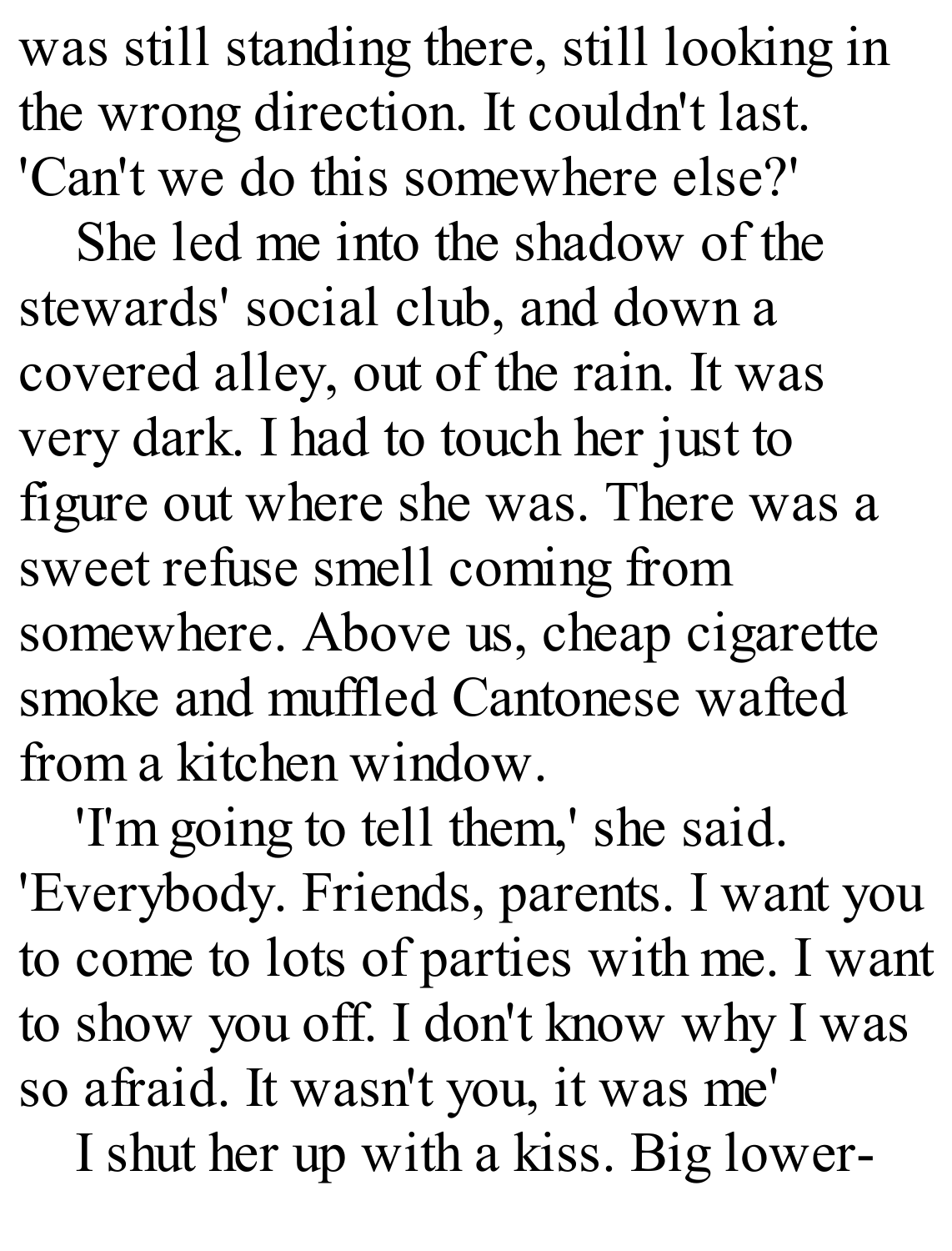middle-class brute that I was.

'Your dad'll think I've buggered off,' I said, when we were done.

'Don't be so nervous of him.'

An unpleasant thought struck me. 'God, you don't want me to ask him for permission or anything, do you?'

She laughed and kissed my nose.

'He thinks I'm a wuss as it is.'

'Let me choose you a winner then.' Out in the middle of the track, the big video monitor was screening odds for the next race. She tried to read them over my shoulder. 'Get your hand out my knickersthere.'

She bobbed up on tiptoe and squinted. 'Who do you fancy?'

'I daren't look.'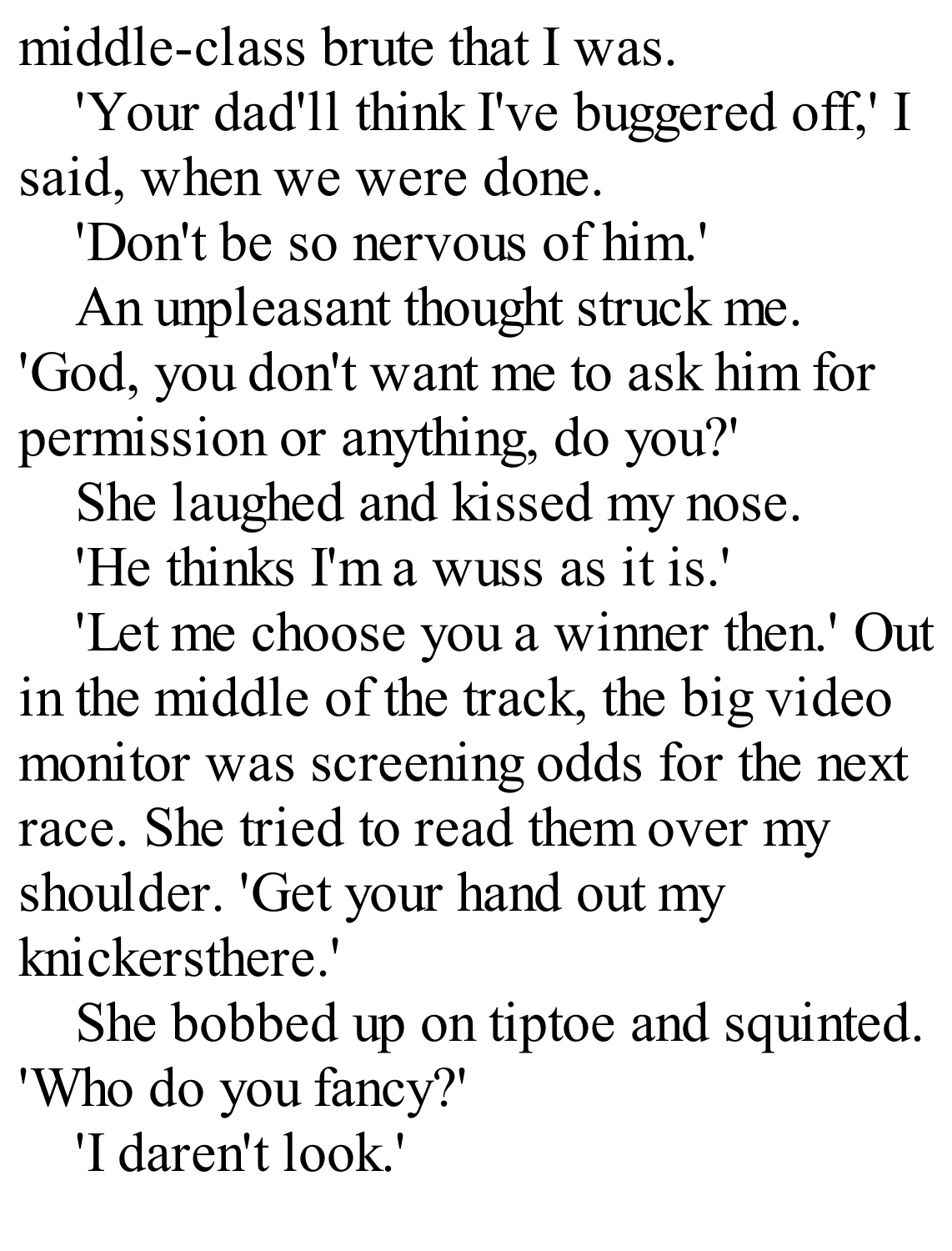'It's only a race.' She led me out of the alley and back into the Jockey Club building. 'Pride of Asia?'

'Sounds like a fruit company.'

'Lucky Jim?'

'Too Kingsley Amis.'

'Hmm?'

I picked blindly.

'Oh Adam,' she cried, despairing of me, 'It's forty to one.'

'Double Happiness or nothing.'

'Adam, why?' Victor Pang cried, drawing level with us in the queue. I practically had a heart attack. Pang, on the other hand, seemed quite unsurprised, finding Eva and I with our arms round each other. She must have told him about us. Or had he seen her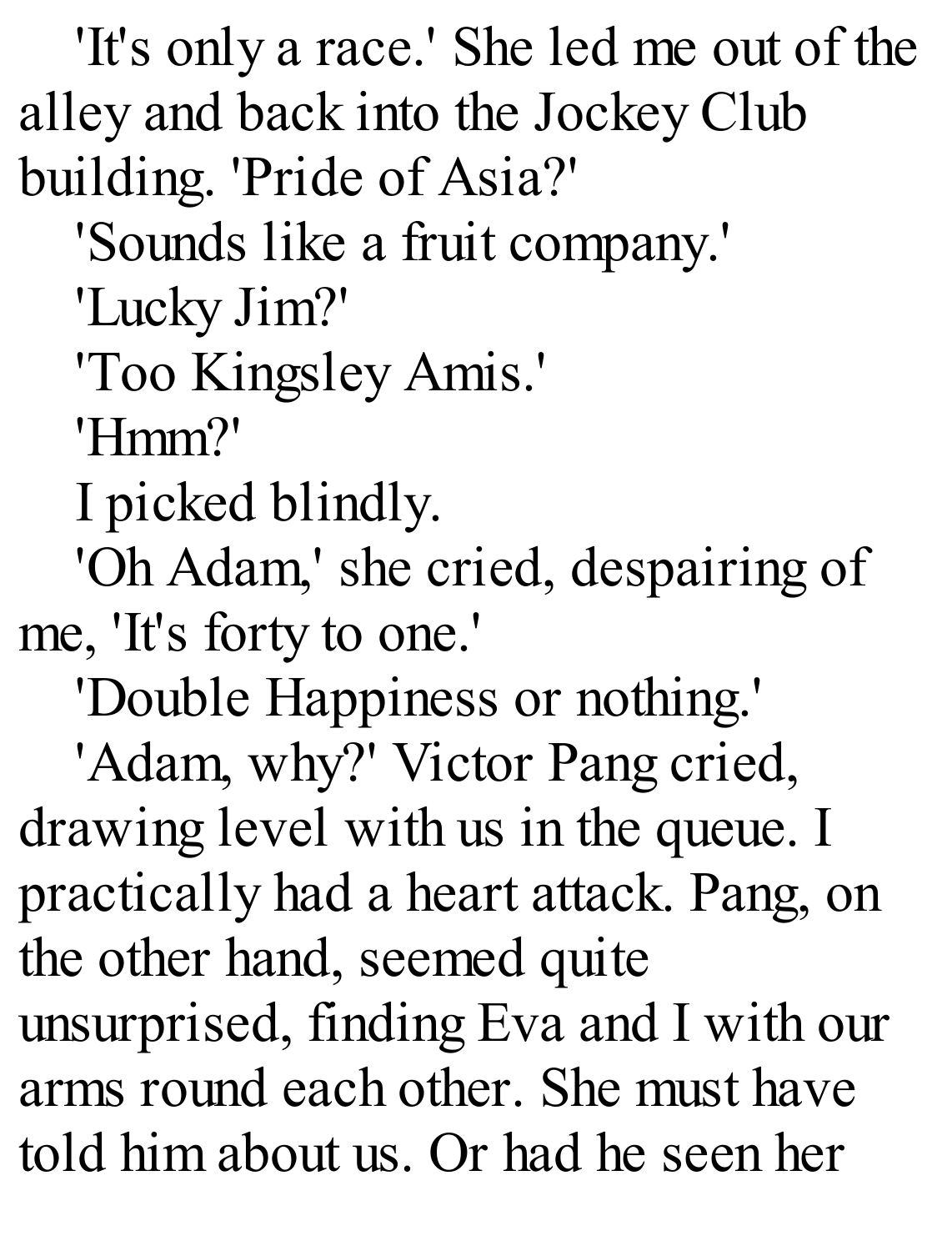unhappy these past weeks, and set this up himself?

I thought about Pang's notoriously

snobbish wife, Eva's motherhow he had arranged it so that she was still blithely ensconced with her

Vanderbildt/Stepford mob...

'Yes, Adam,' Eva chipped in, 'why?' The worst chip shop in the world is the Double Happiness in Mile EndI was hardly going to tell her that.

'Okay,' Eva sighed, admitting defeat. She reached into her purse and pulled out her plastic. Dad contained himselfjust. 'I'll match you,' she said.

It was a big wedding; even the Hong Kong Tatler said so. Our winnings barely paid for the reception. ICAC's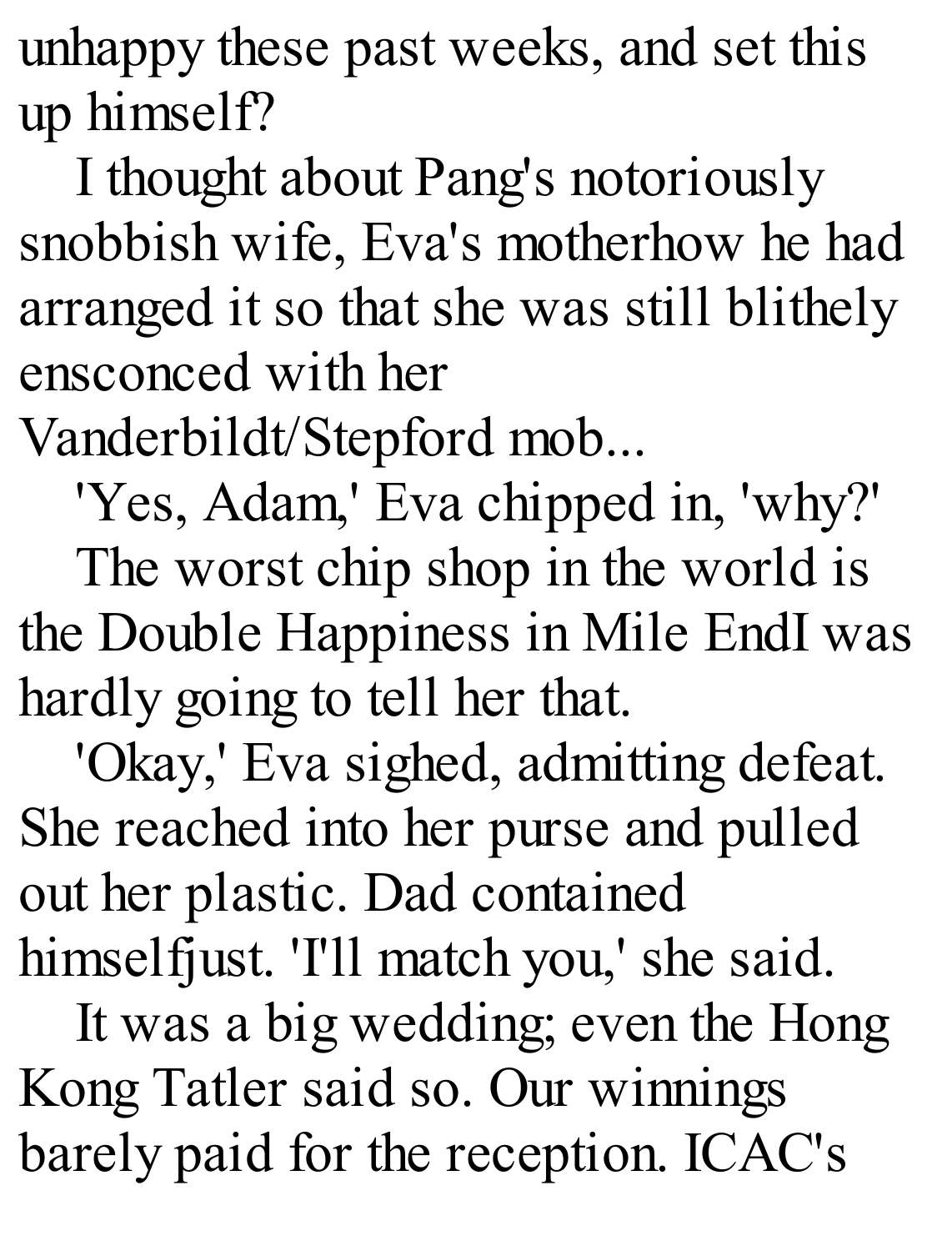choice of offices - above a fortress-like multi-storey car park on Garden Road might indeed have been invented by John le CarrŽ. High in their forbidding concrete eyrie, Hong Kong's Independent Commission Against Corruption answered to no-one. No-one had even bothered to tell them how long they could entertain their suspects without trial - an oversight that caused more than one Hong Kong broker to glance up nervously as he crossed Statue Square of a Friday night.

'Adam?'

I turned from the window.

His suit was reddish brown; a

metallic thread ran through it, lending the material a strange, hectic bloom.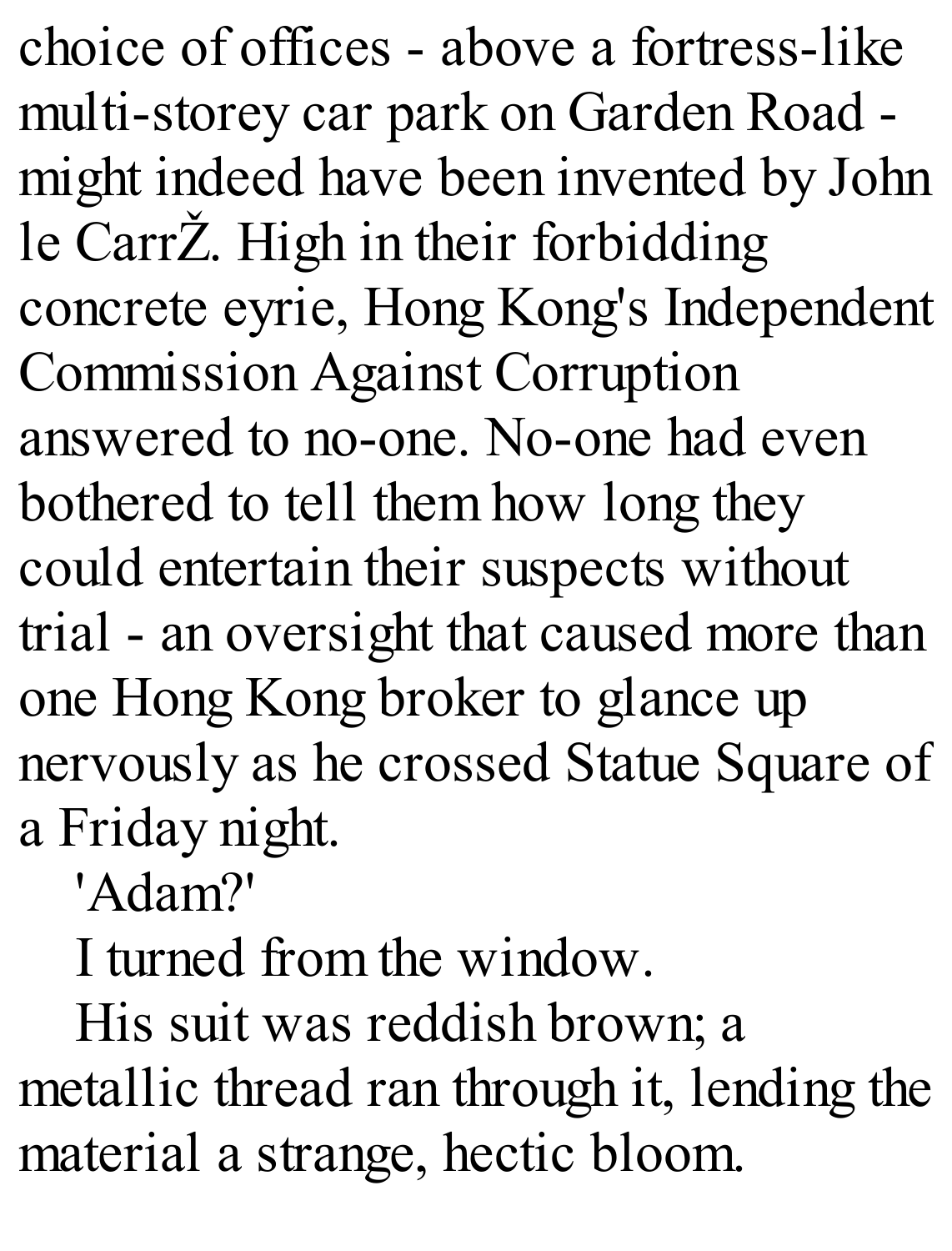'Daniel White,' he said. 'How're you doing?' I came and shook his hand. He was your typical FinCEN yuppy, fresh from some Tony Robbins-style leadership course in Key West. They were all bastards. I hadn't met one yet who didn't own a video of Wall Street. He leaned his head to one side, squinting at me from under thin, gingerish eyebrows. His eyes were the blue of oxidised egg yolk. 'You want to see him now?'

'Sure,' I said.

ICAC needed bodies to beef up its investigation into Top Luck, a local film investment company. Hamley had recommended me, for his own reasons; I impressed at interview, and I was in. It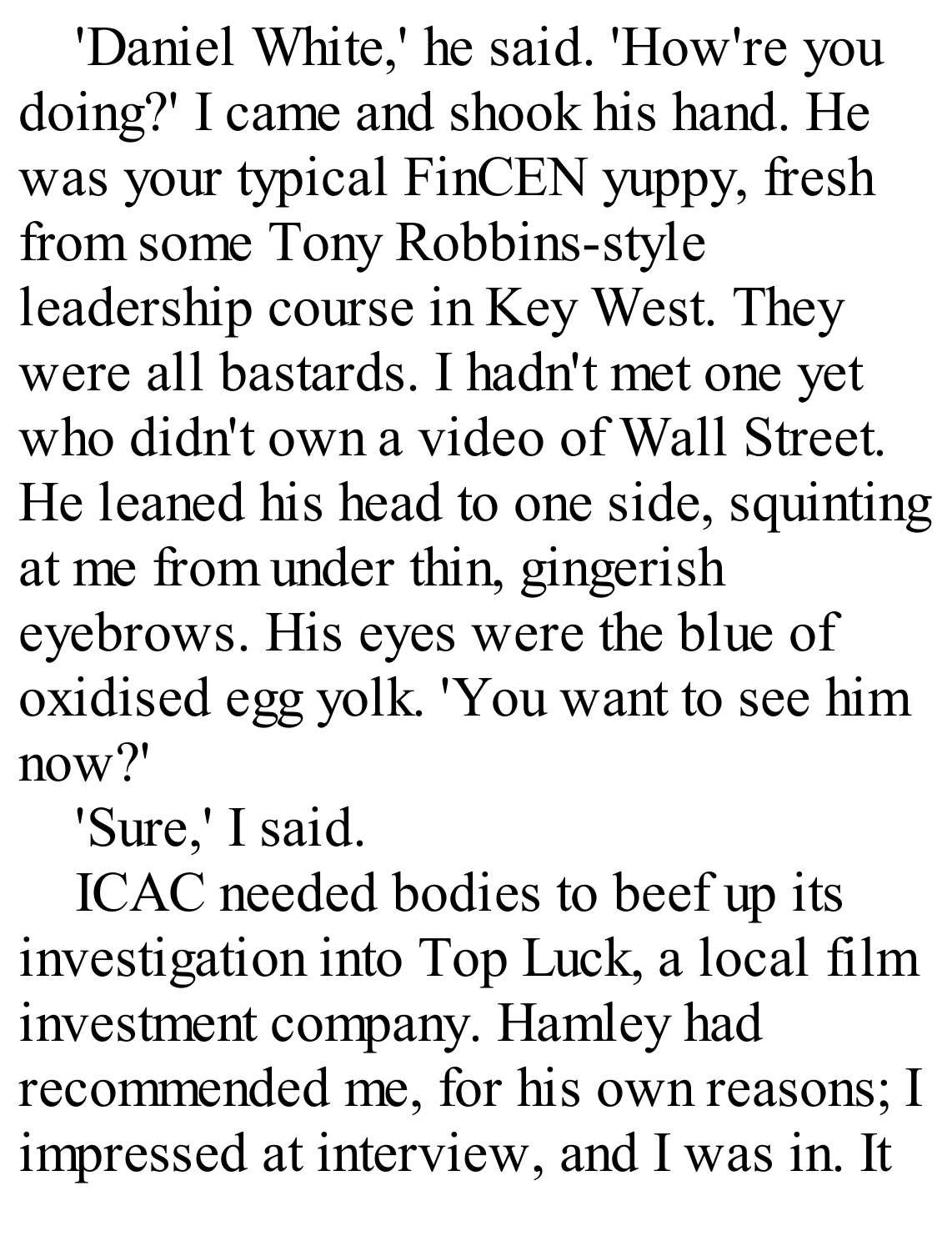turned out that Daniel White, my immediate superior, was on secondment, too, though he'd been working at ICAC full-time for a couple of years now. I followed him through an open-plan office and past a line of rooms, none of them occupied. I watched my reflection bounce back off every glass panel. White saw. 'Why do office doors these days all have to have windows?' he complained. 'What do they think we'd do in there? Mainline?'

I smiled a beatific smile.

He cracked, eventually: 'You don't say much, do you?'

'I have my moments,' I said. I was only obeying orders. Back then, British officials were required to feel a lot of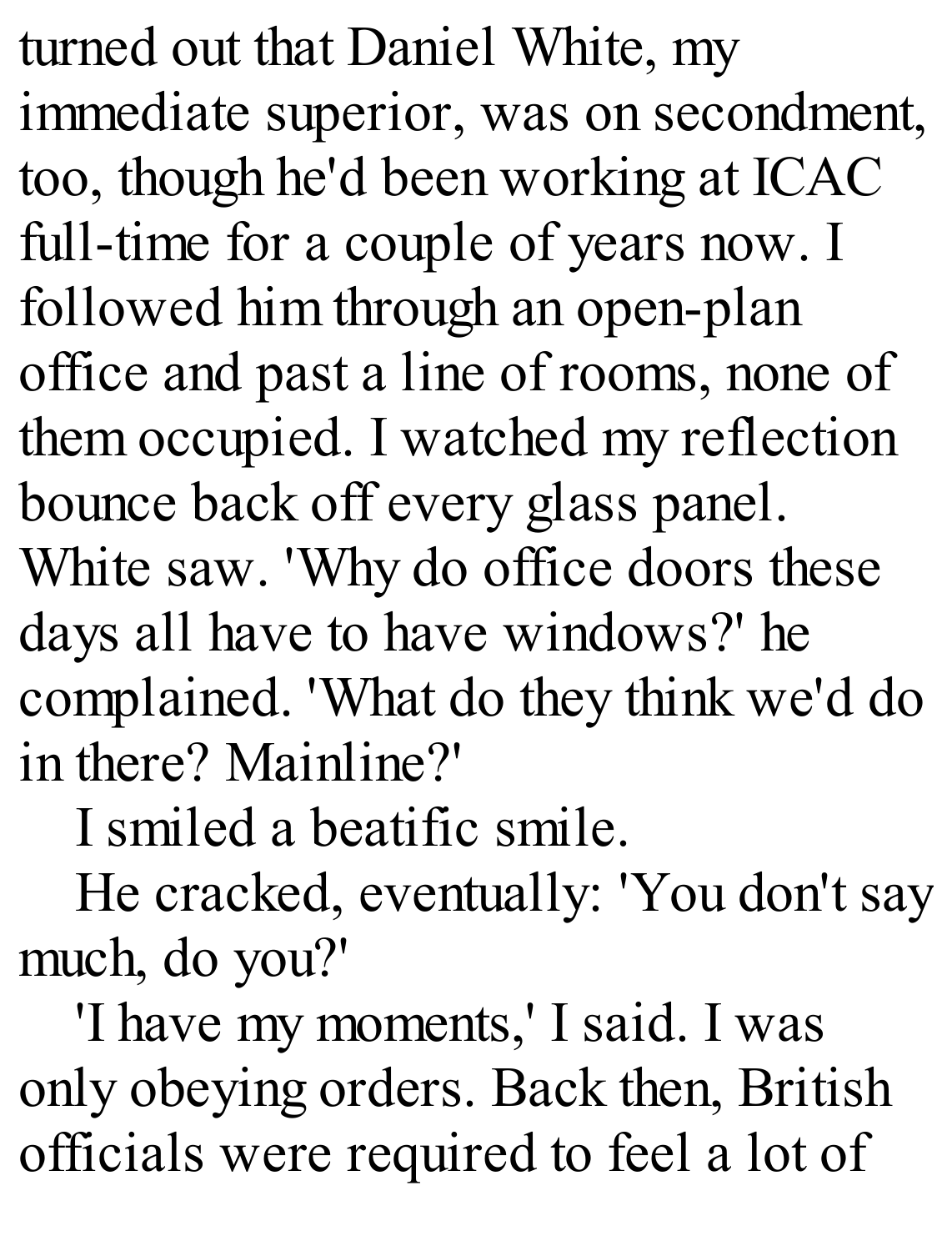animosity towards their US counterparts. All through the Cold War the CIA had thought it was running the government, and no sooner was that over then these FinCEN yuppies turned up thinking they were policing our economy.

We entered a conference room, startling its sole occupant: a young man with a cheeky, freckled face.

'John Pollard, this is my colleague Adam Wyatt.'

There were huge bags under his eyes, and when he reached out to shake, his hand trembled. Imagine Richmal Crompton's William once he's discovered masturbation. His palm was so damp, as soon as he wasn't looking I wiped my hand on my trousers.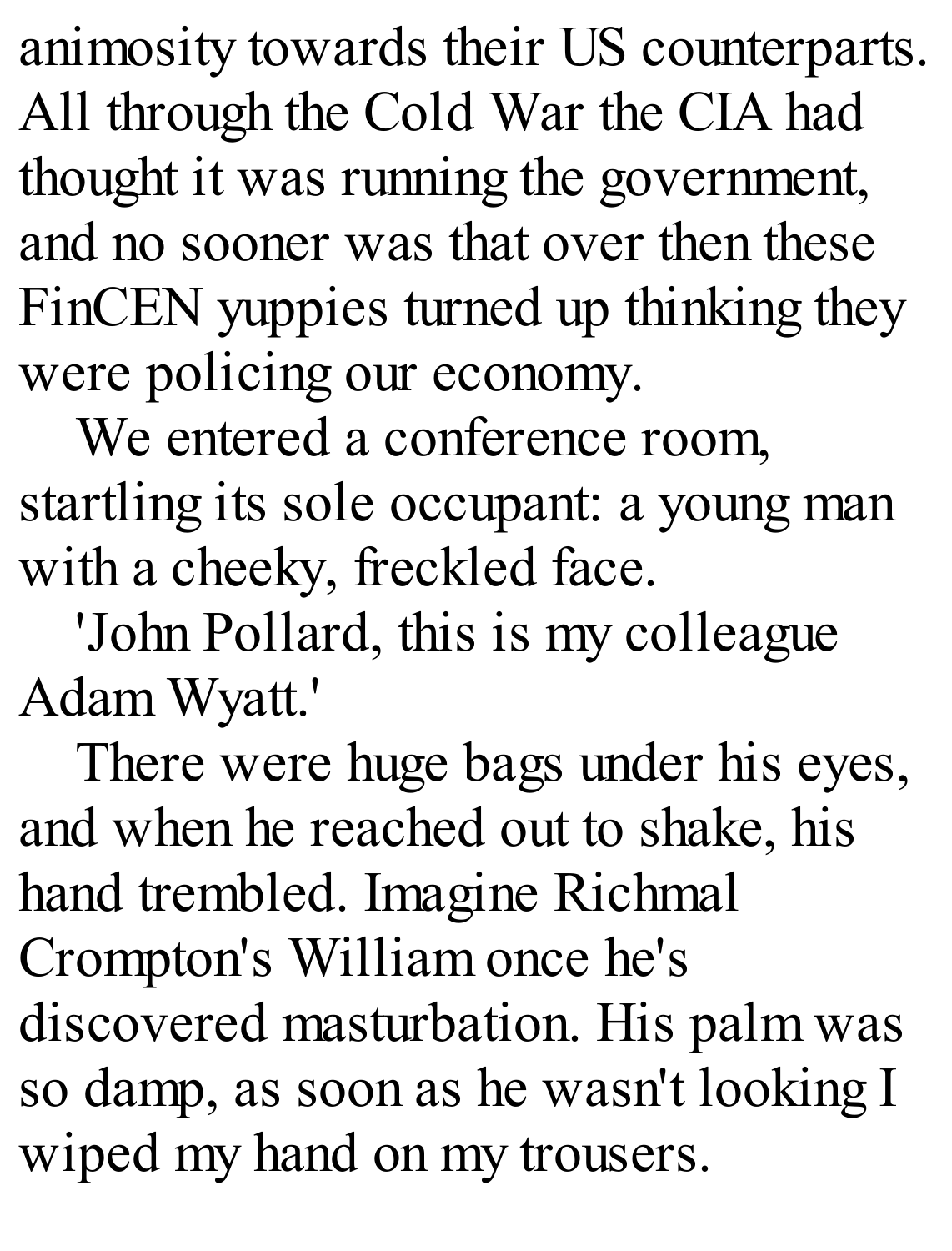He unpacked his squash bag onto the big central table: files and notebooks and a handful of computer disks. By the look of him, he hadn't used the bag for its intended purpose since arriving in the colony. When he bent over the bag, his gut folded itself over the table.

Three extremely scary Chinese women from ICAC followed us in. We only ever addressed them by their family names because their first names were all Suzy. Privately, ICAC staff had nicknamed them the Weird Sisters.

Pollard must have been made stupid by the intimidating surroundings because it took him half the interview to realise White and I were mere observers, and it was up to the women whether this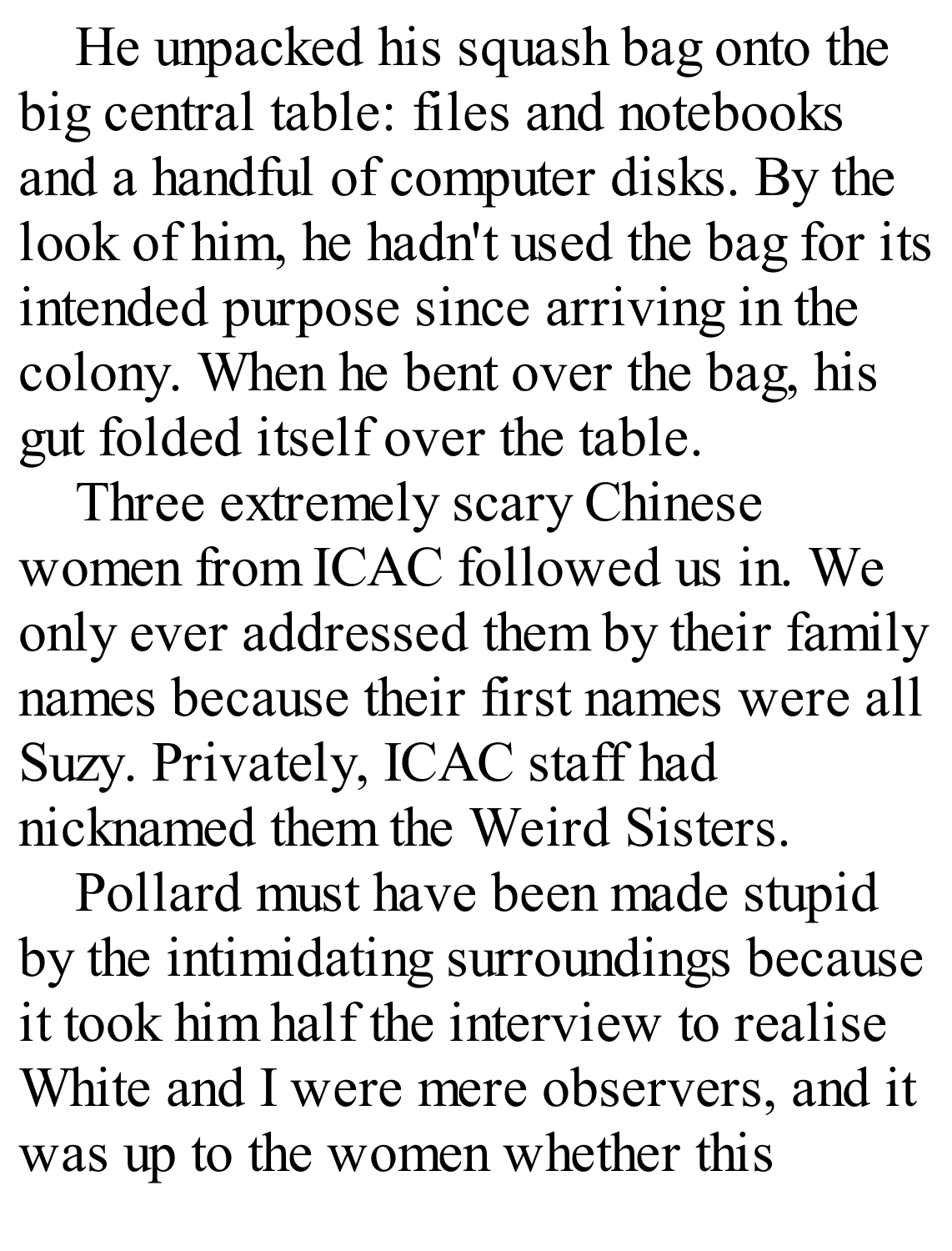belated whistle-blowing of his was enough to keep him from prison.

'And as far as you've been able to ascertain,' the first Sister began - a shark could not have smiled an uglier smile - 'your firm has had no previous dealings with Top Luck?'

'No. Ma'am,' he panted, his eyes flicking back and forth as he tried to keep all three predators in his field of view.

It took us the best part of two hours to assemble an order of events from the records Pollard had copied for us, and they made unedifying reading. No wonder he was blushing as we returned to run it through with him.

'When were you first approached?'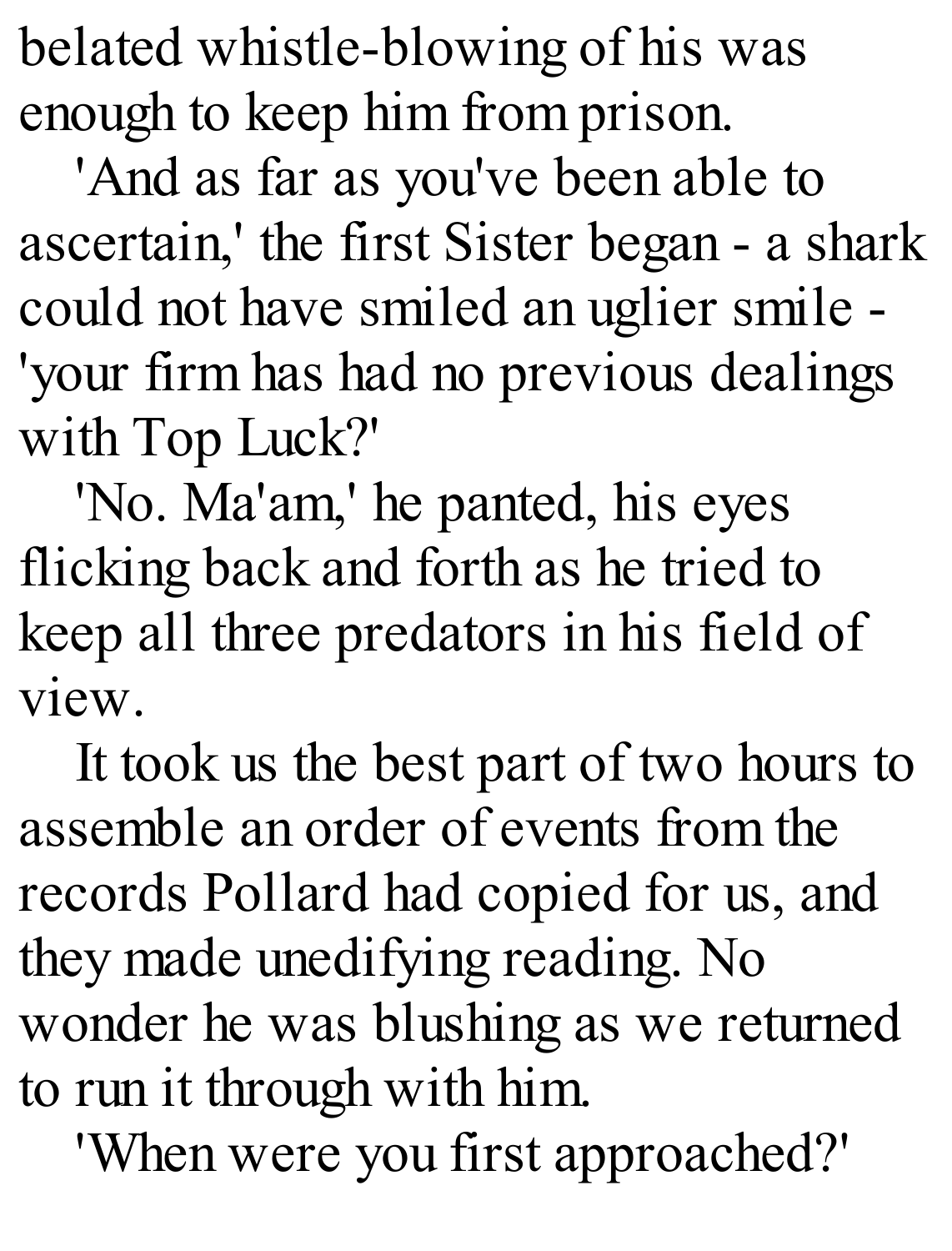''Five months ago.'

'Where?'

'A wrap party in Chatham Square.'

'"Wrap party"?' The third Sister made it sound like a pyjama party, or worse.

'Yes, a film party,' Pollard explained, and added, unwisely, '"Double-barrelled Vengeance", I think.'

The Sisters sneered collectively.

'Who approached you?'

'One of the directors. Yau Sau-Lan.'

Call him Jimmy, I remembered, and a cold thrill went down my spine. Sau-Lan was his Chinese name. Jimmy was the name he went by. Jimmy. Jimmy Yau.

'And Mr Pollard, did you know that Chatham Square is notorious as the headquarters of Sun Yee On triad?'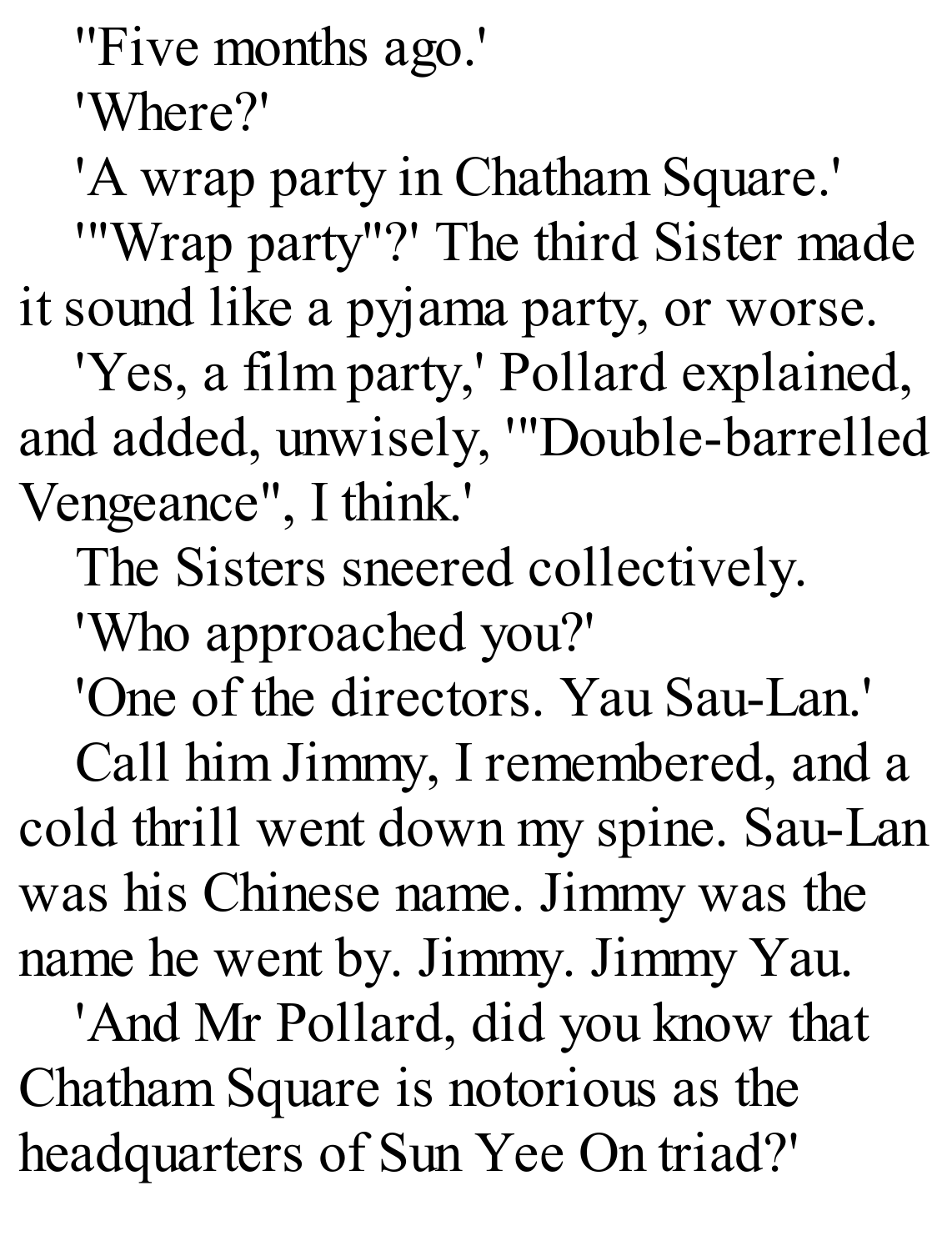Pollard swallowed. He looked to me like I could help him. Like I wanted to. Pollard had agreed to do business for Top Luck Investments after only the most cursory of verifications. A lot of it was his company's fault: their compliance systems were culpably shoddy and this wasn't the first time they'd failed in their legal obligations.

Nevertheless, Pollard only had himself to blame for what followed. Soon he was receiving instructions to redirect funds to random-seeming accounts in Switzerland and the Caymans, sometimes as little as half an hour before those transactions were due to process. No-one Pollard spoke to at Top Luck ever showed the slightest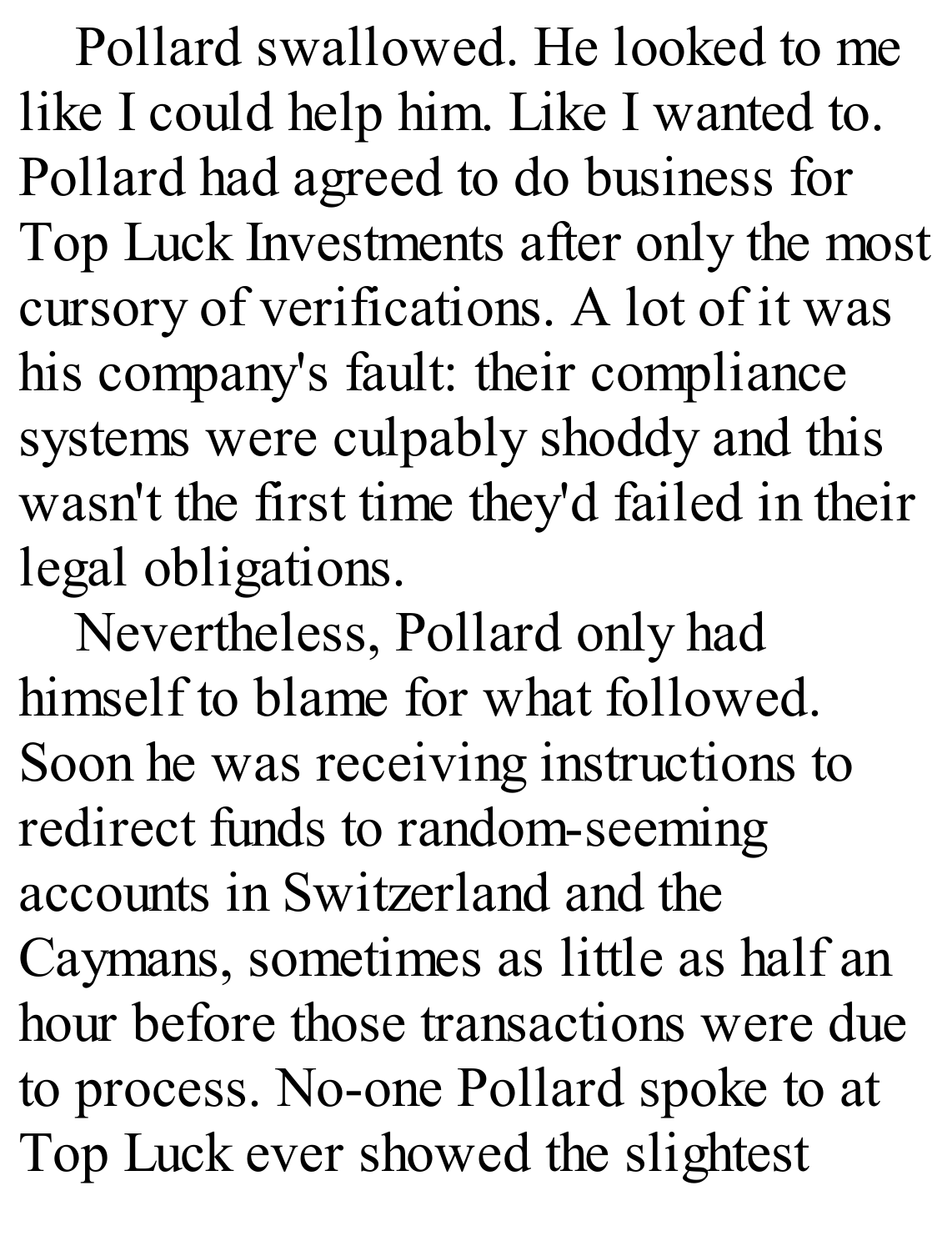interest in the relatively poor rate of return they were getting from their investments. So at last

- this was his story - the penny dropped. Poor sod. His only available defence was that he was a complete idiot.

It was a straightforward case on the surface, and the amounts involved were positively trifling. If it wasn't for the bizarre personal connection - Jimmy Yau's dad getting my girlfriend's granddad slain on Stanley beach - I wouldn't have been that excited. 'And besides,' I asked White, when we were done, 'what's a straightforward compliance failure got to do with the ICAC?'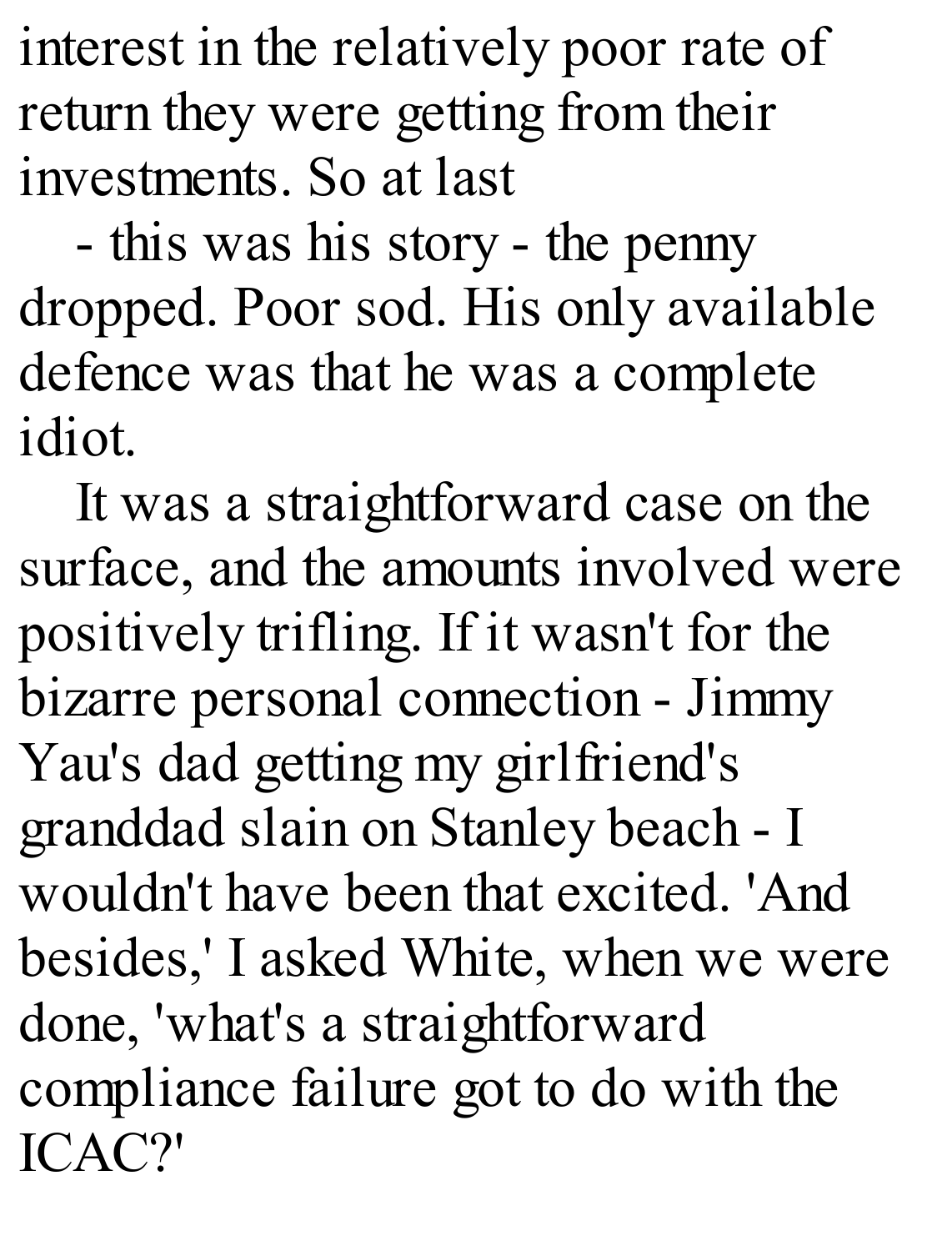White hit the button for the third floor. He looked at me, enquiringly.

'Same,' I said.

The lift slid shut and jerked into life.

'Maybe Pollard's paranoid,' White admitted, as we rode down. 'ICAC's the only body he says he trusts.'

'Yes, but this is hardly ICAC's scale: you'd think with an ordinary case like this ICAC would refer him down to the SCG,' I said.

White fixed me with his discoloured eyes. He smiled. 'They did,' he said. The doors opened.

He said, 'Frank Hamley's had this on his books for two months now.'

I was so surprised, I nearly got stuck in the doors.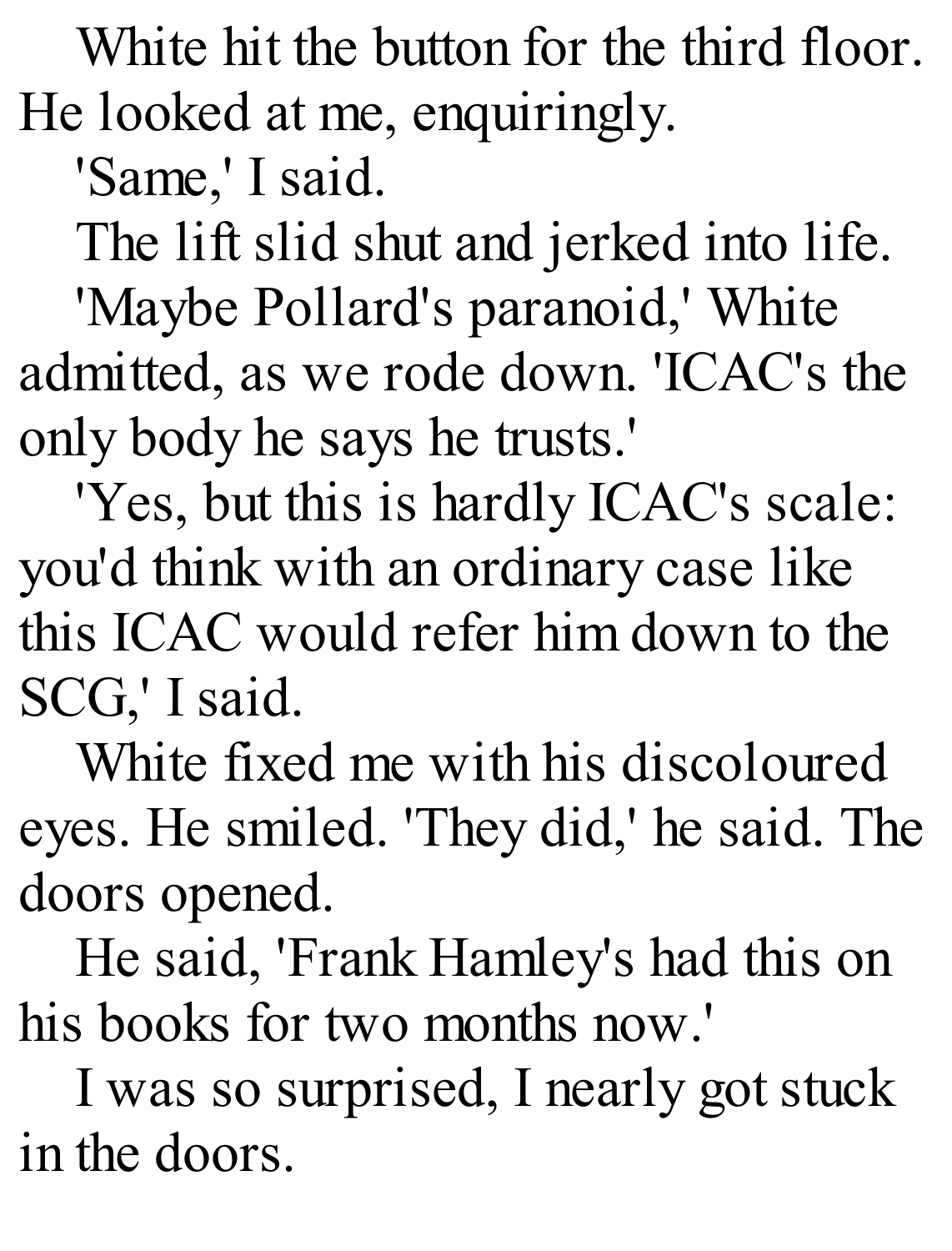'So when you run your paperchase,' said White, as I caught up with him, 'on Top Luck and these brokers, you might keep a weather-eye open for Frank Hamley. See how he reacts to what you're doing. Yes?'

I felt dizzy.

White stopped. 'This is mine.' He pushed the remote button on his car key, and a nearby white Porsche 911 blinked and serenaded him.

I found my voice, somehow. Maybe it wasn't my voice. Maybe it was someone else's. It sounded very odd. 'Are you accusing Frank of obstructing an investigation?'

'Whatever,' White said, losing interest in me. He crossed to his car. A bolt of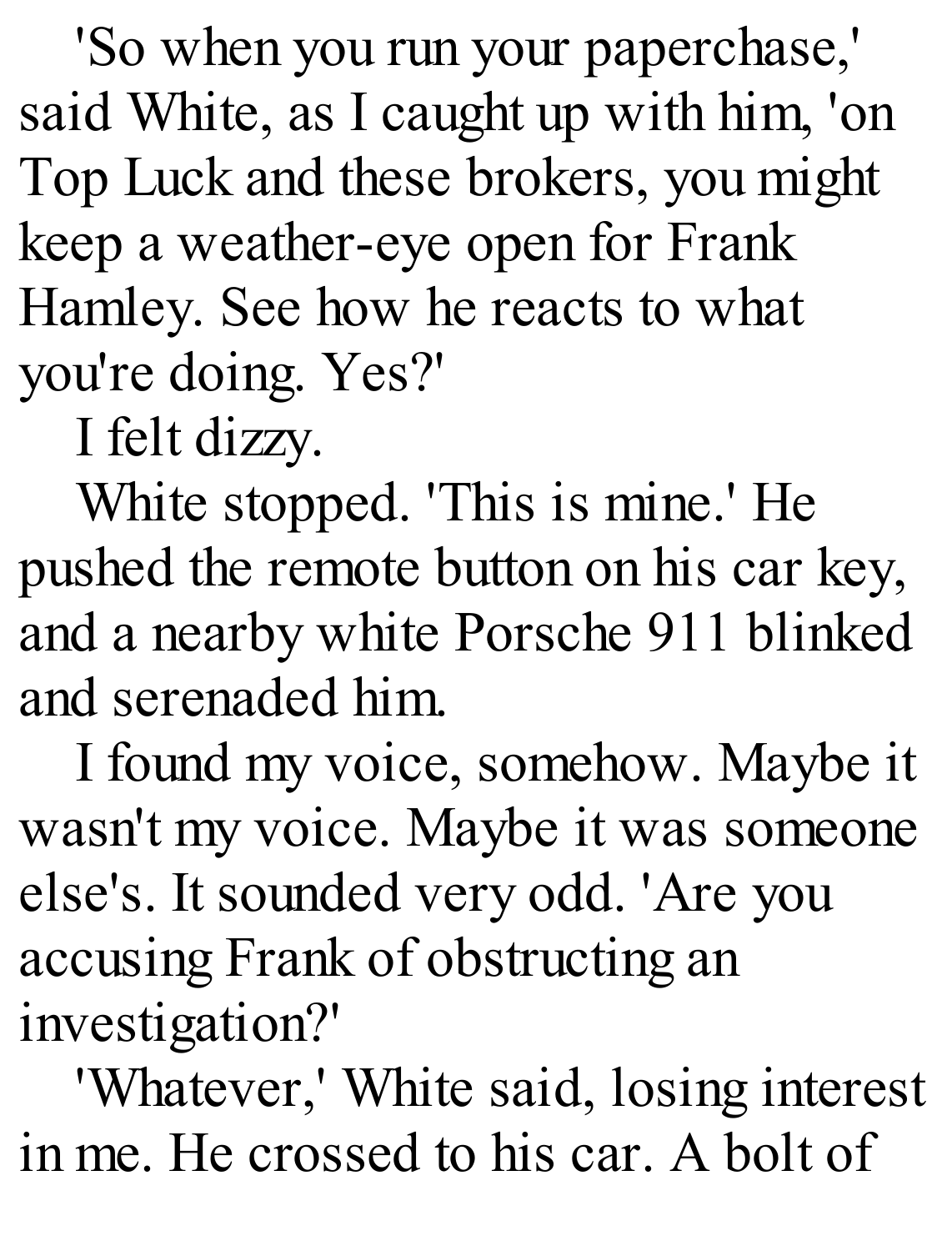anger shot up my throat. 'I don't answer to you,' I said. 'I don't have to tell you what my boss does or doesn't do.'

'Well of course you don't.' He looked at me like I was stupid. 'You got seconded to the Weird Sisters, didn't you? I'm just the errand boy. It's them you have to tell.'

'Well, why the bloody hell would they think Frank's obstructing?' I pleaded.

'How the fuck would I know?' He shed his suit jacket. Its metallic thread caught the lights. It glittered, like it was wet. He opened the driver's door and threw the jacket over onto the passenger seat. 'It's you that works for him,' he said.

## **TWO**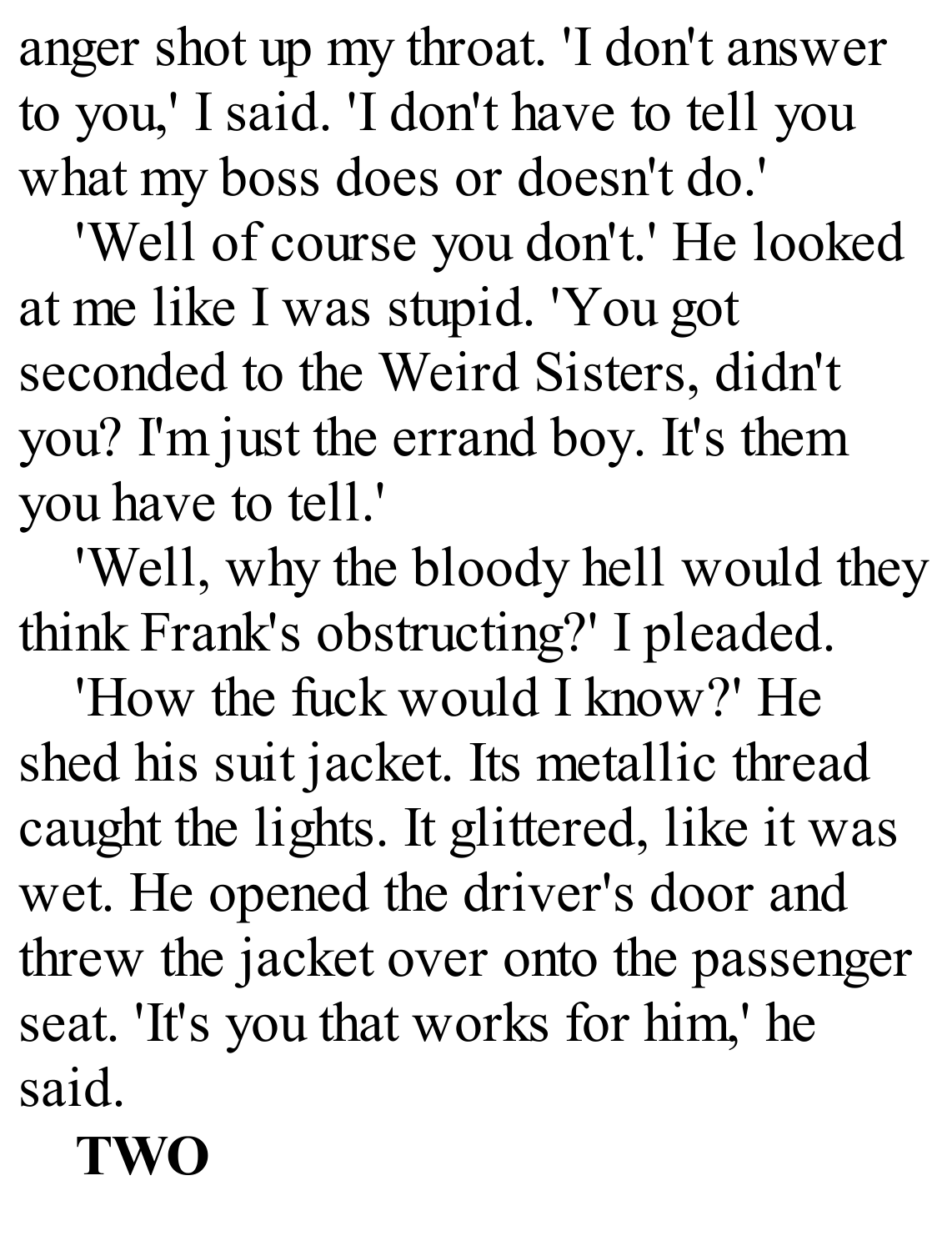## **London Summer, 1998 14.**

Boots never turned up. Eventually Eva gave up puzzling over his disappearance. Did she accept that he'd run out, in the couple of seconds the door had stood open that day? Or had she consigned the puzzle to whatever part of her couldn't see the bruises on my neck, or hear the Wray and Nephew bottles clinking about in the trash? I didn't know, and I didn't care to know. I was still waiting for Boots's mummified tongue to turn up one day, mulching a flower-bed or blocking a drain. There were no more little warnings. I tried not to think about it too much. The work,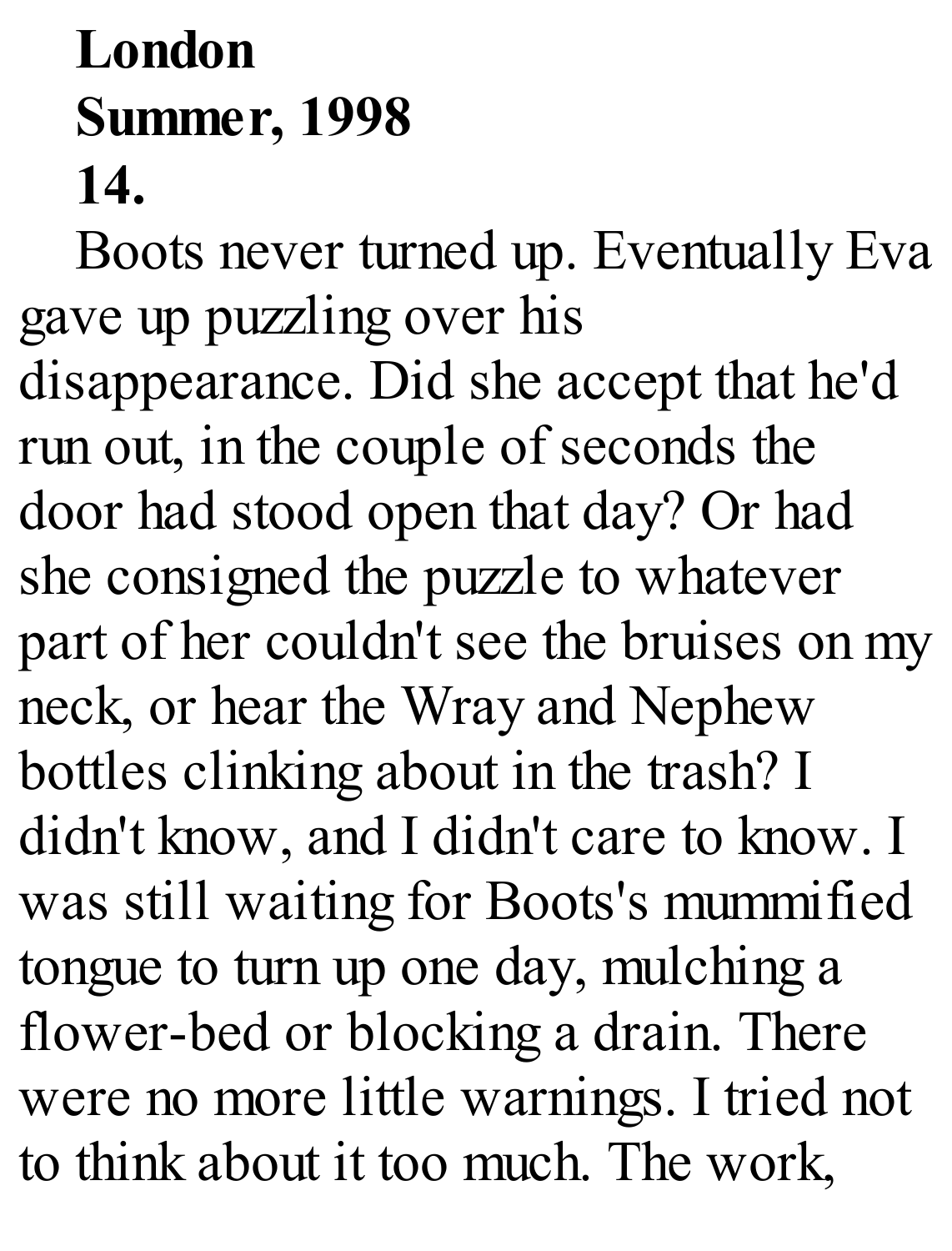incidentally, was as Money had promised: clerical, easy, almost legitimate.

When Jimmy Yau vanished under the waves, he left behind a hotel in Mauritius, fifty-one per cent of the shares in a Salt Lake City bottling plant, and interests in tea plantations in Kenya, titanium sands in Malawi, container shipping in Nagasaki and oil from the Gulf. These were the major businesses, and at a first glance they seemed legitimate. Big enough, anyway, to employ a real workforce and keep up at least a pretence of normal trading.

The scary part of the animal was its soft accretion of dormant, shell and holding companies. Funds passed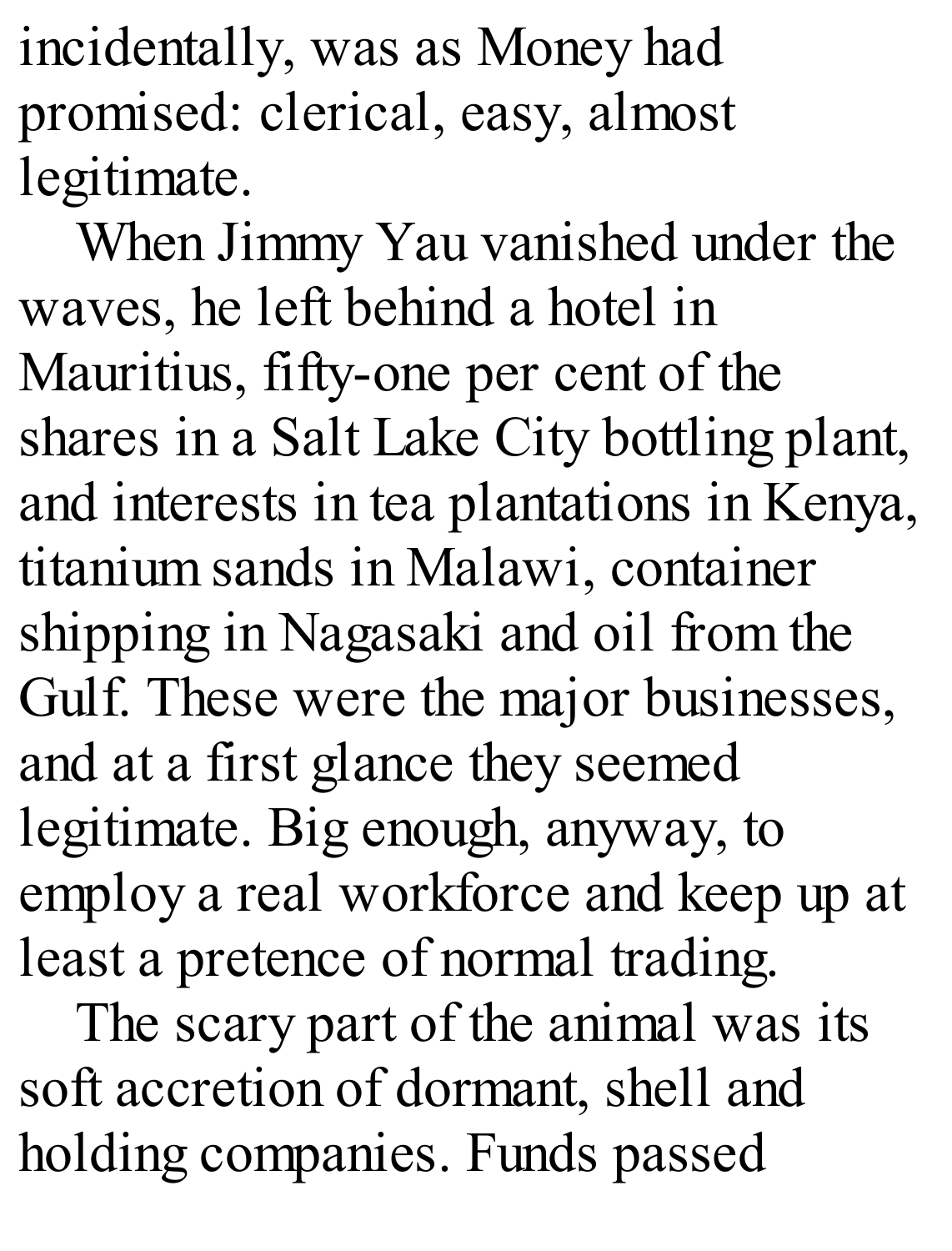through them allincluding the dormants, which was far from sensiblebut where from and why and to whom these funds were eventually to go, it was next to impossible to find out. Jimmy Yau had functionaries in the usual places: Hong Kong and Macau, Belgium and Amsterdam, Toronto and even Miami; their names kept coming up as directors, treasurers, company secretaries and so on. They were courteous enough on the phone, because why wouldn't they be? They were getting their take from the cash flow; in return, it was their names on the paperwork and it was they would be carrying the can should the authorities trip over whatever it was they were doing. Money wanted me to set about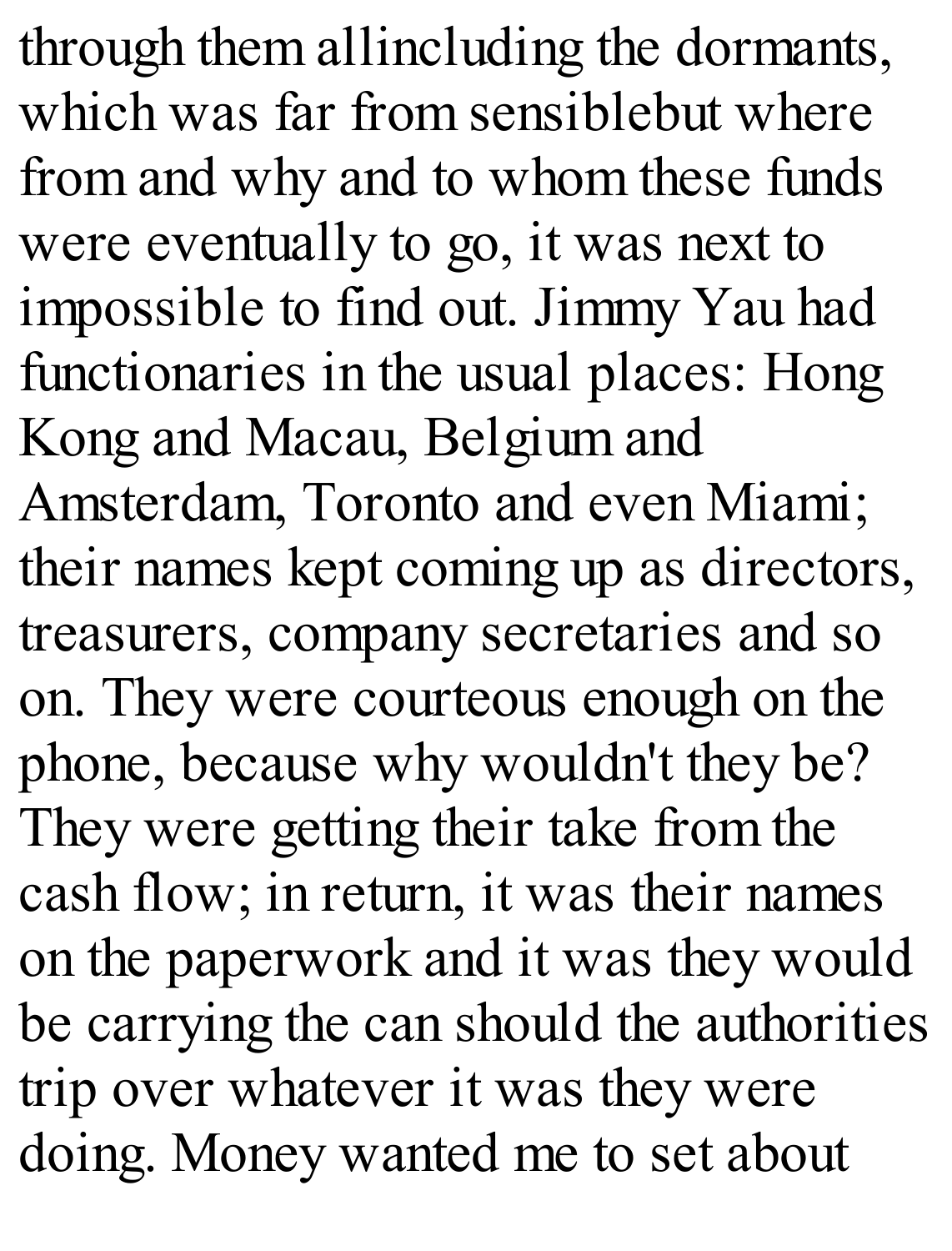liquidating any company that couldn't show a legitimate yearly trading record. 'Import-export,' she sneered, reading off my scratch-pad, 'is that all you could elicit?'

'He owns the company, Money,' I said. It was 11amtoo, too early to have my balls broken. 'As far as he's concerned I'm just some curious gweilo at the wrong end of a phone line. If I tell him to pack up and he calls my bluff, what am I supposed to say? Either we find what it is Jimmy had on these people or we let them get on with it and look suitably blank when they implode.'

I glanced down my crib sheet. That 'import-export' business had no warehousing and had paid nothing to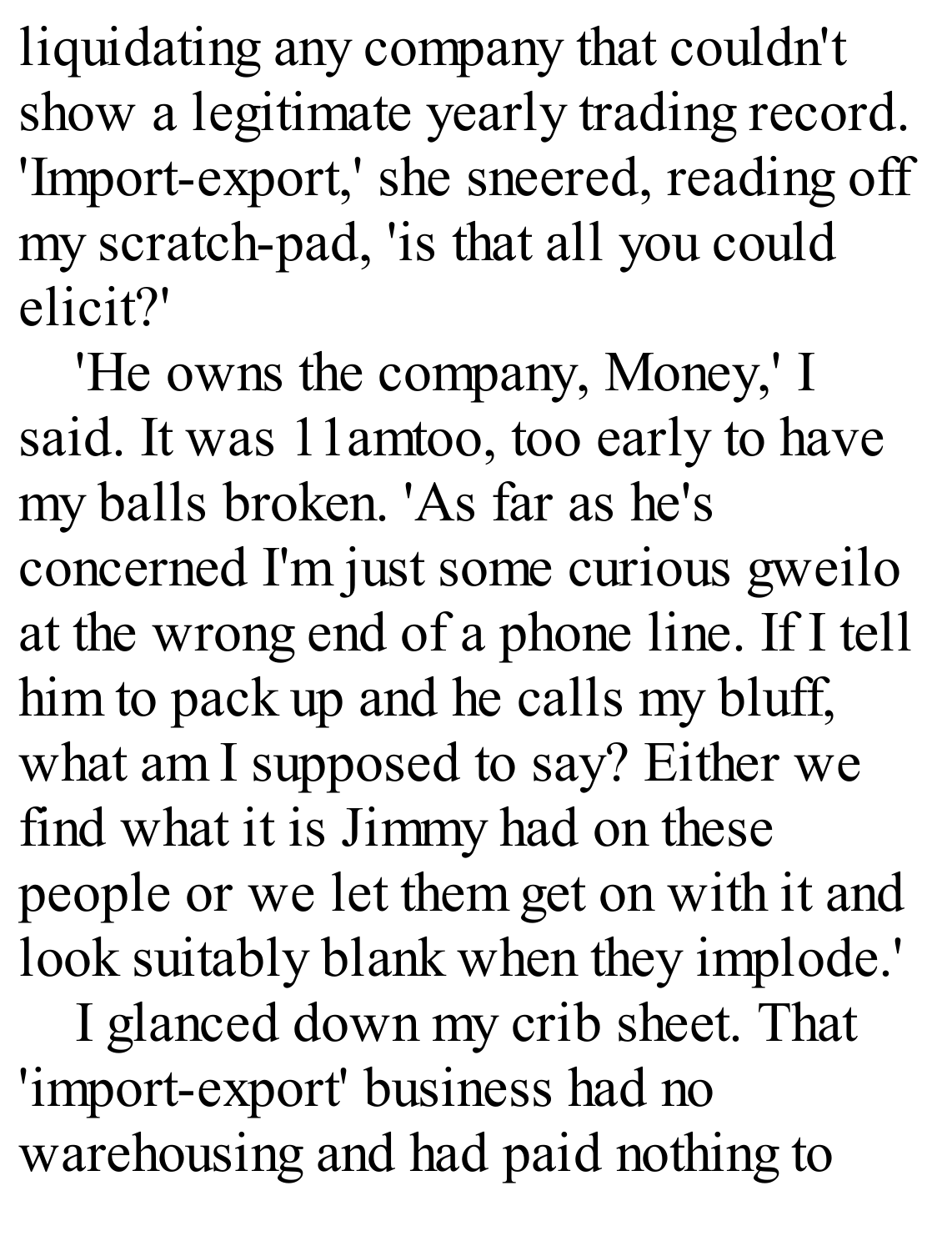manufacturers since 1978. 'And that's only the start of it,' I said. 'Once we get control of bastards like this, once we start laying off staff...'

'Staff?' Money barked, incredulously. 'This company employs people?'

'That's my point,' I said, gently. 'The paperwork says yes. Instinct says noit says that this is simply a laundering outfit. But if its paperwork has created the illusion of employees, we have to maintain that illusion. We have to make these paper employees redundant. We may even have to pay them. All so the tax records tally. Believe me, if this outfit is a laundryif its import-export business is entirely fictitiousclosing it down is going to be like defusing a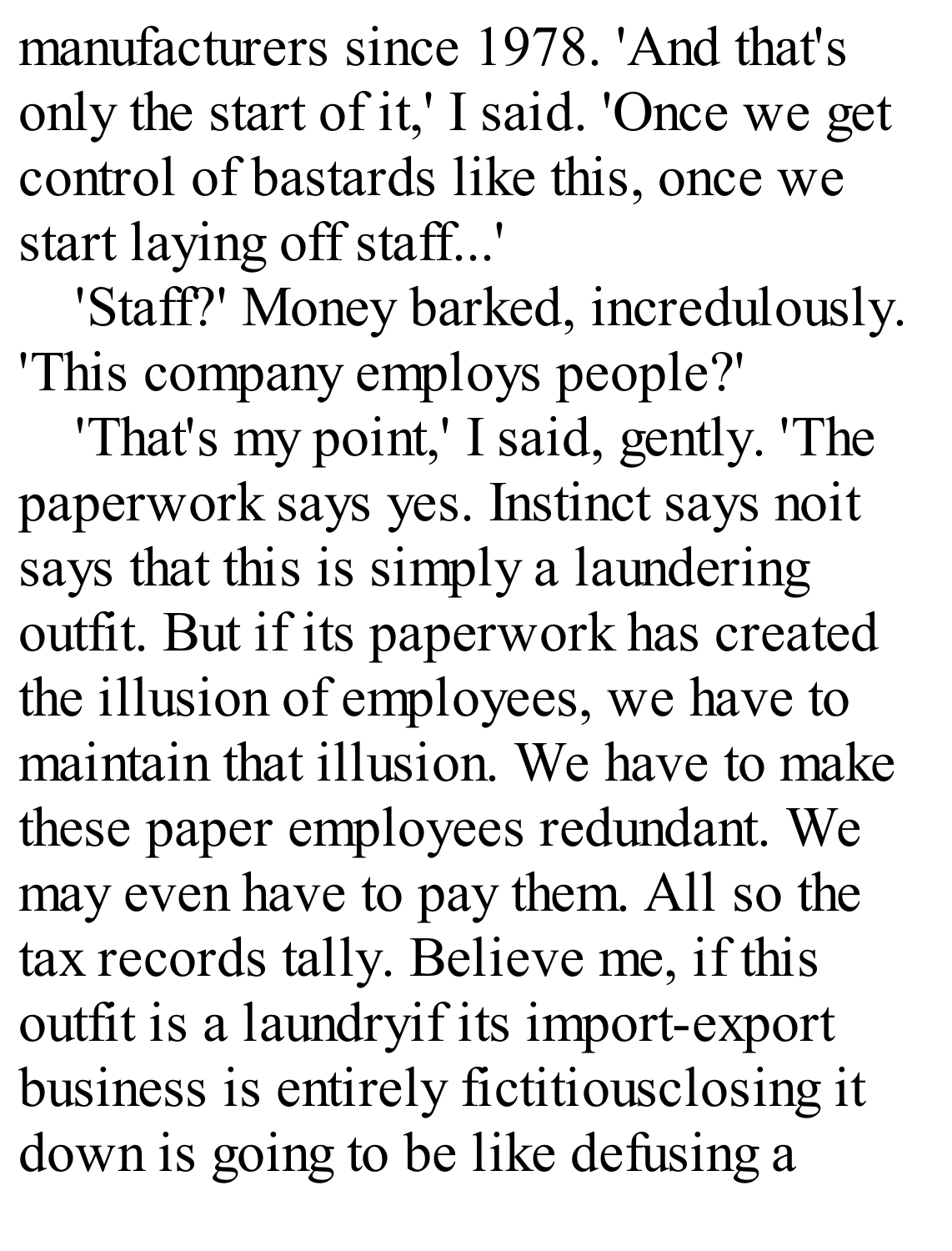bomb.'

'And how many companies like this are there?'

'Altogether, or the ones that make no sense?' I didn't want her to panic. If she did she might be tempted to throw in the towel and give evidence at the enquiry. If she did that, she wasn't going to be able to protect herself, let alone me.

Besides, the more she bought into the dream of legitimising her dead husband's concerns, the longerand betterI got paid. So far she'd been more generous than I had expected. She'd even arranged me an alibi for the time I spent working for her. I was now the proud manager of a longdormant software publisher in Holborn. 'The ones that are obvious trouble,'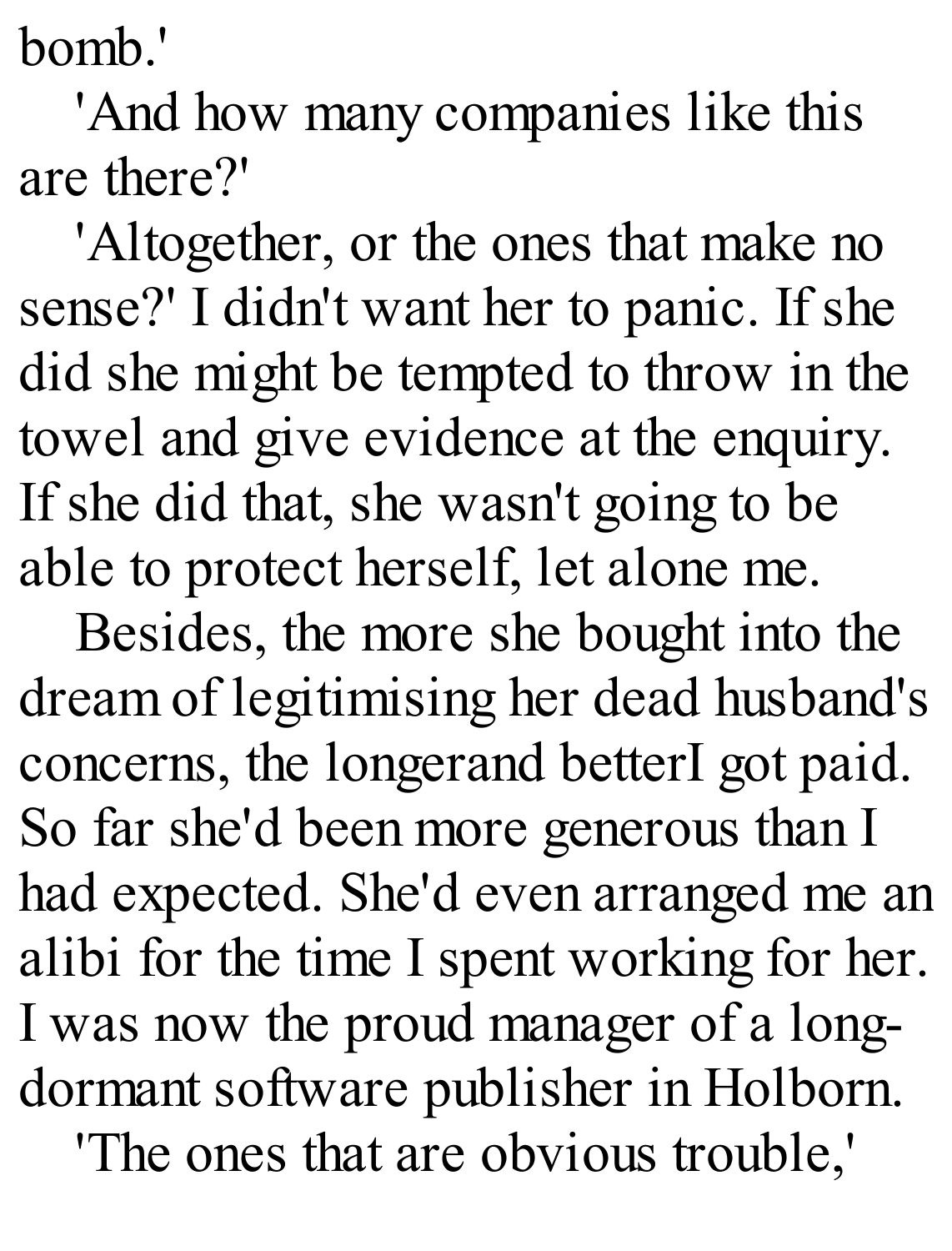said Money. 'How many companies?'

'One hundred and forty-seven,' I said. Eva was impressed when she saw my job offer, the letter-headed paper, the address. 'Darling, you're back in the City.'

'It's hardly that,' I said. The aliens in my chest squirmed with embarrassment. They scrabbled at my chest wall, desperate to bail out.

'How did you find out about this?'

'I rang Mike,' I lied. 'He's just back from Hong Kong. He said that time he phoned he might put some business my way.'

'Well?'

'Well what?'

'So come on,' she insisted, eagerly,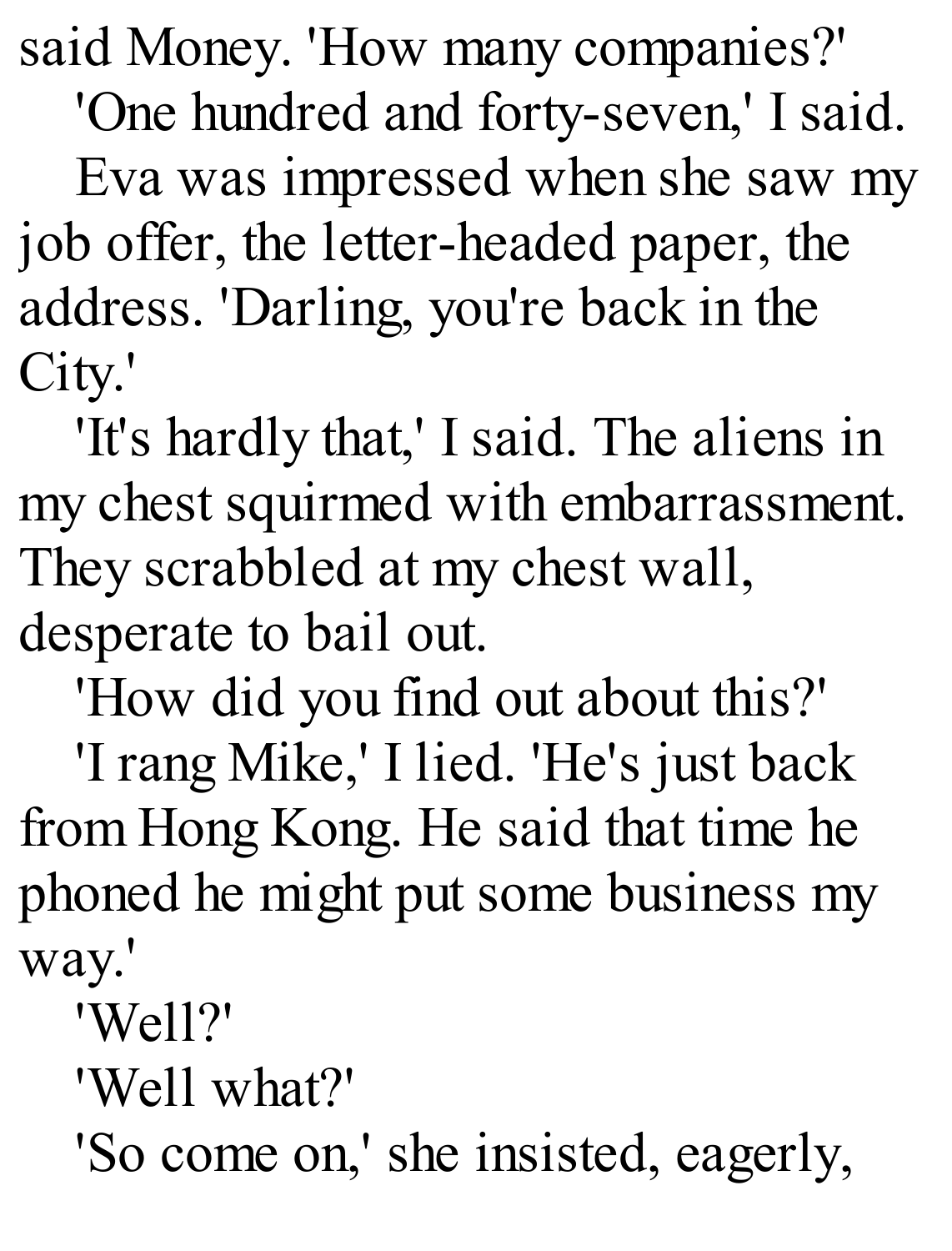'tell me.'

Luckily for me, I'd spent that afternoon reading the company's scrapbooks.

'Telex verification,' I told her. And, 'Their platform-independent financial software ran on the Arpanet.'

All true. I hazed and hazed, and meanwhile the taste in my mouth got worse and worse. At least Eva was pleased, more pleased than she'd been in a very long time - and the sheets didn't smell of dog any more.

Afterwards she said, 'Are we going to ask Mike and Ylwa over for dinner?' **15.**

I started work most mornings at 6.30am, which meant I could ride into work with Eva. But the main reason for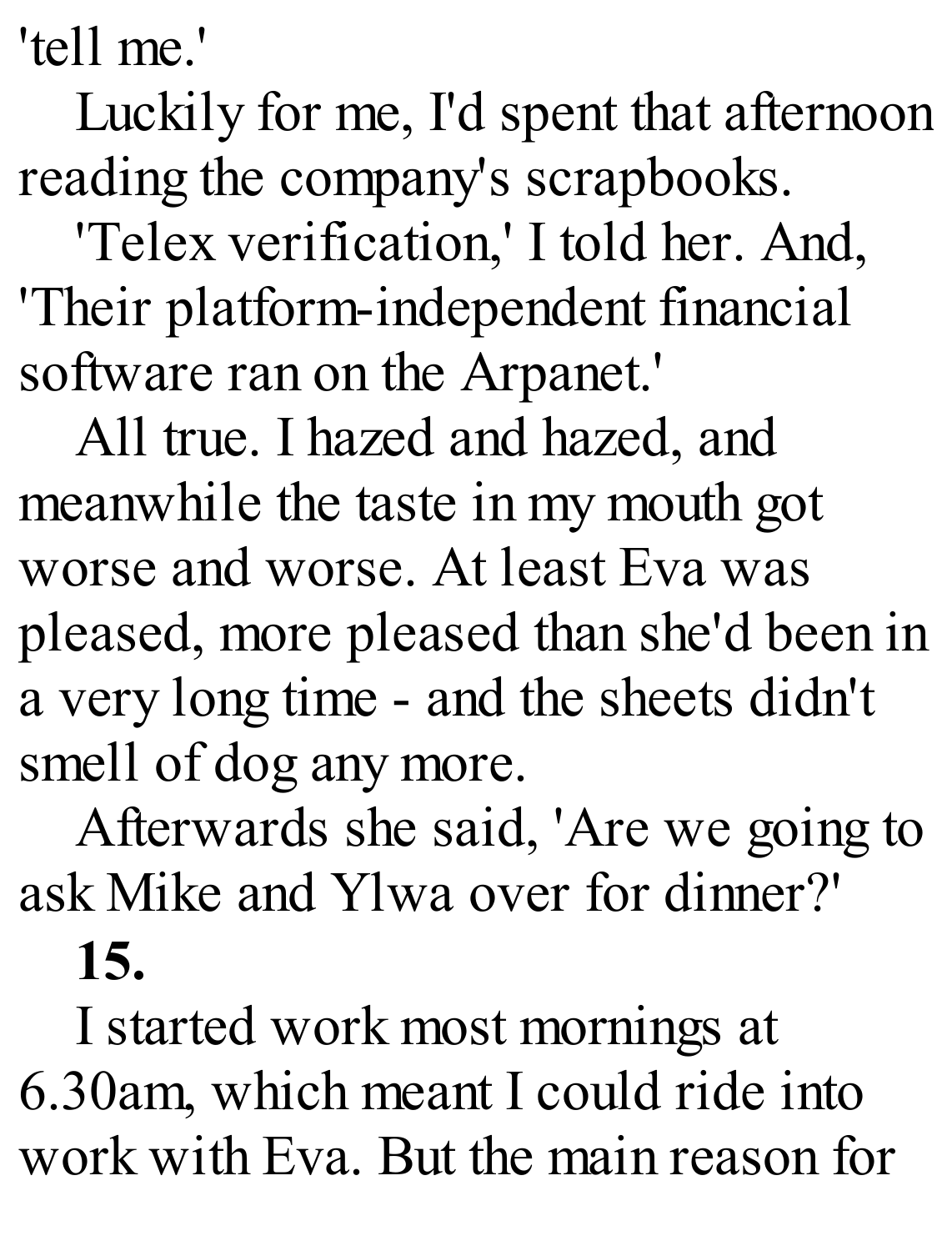the dawn start was Hong Kong's punishing time difference. Nobody takes you seriously out there after lunch, and they're five hours ahead of GMT. I worked best in the mornings, fuelling my way through a solids-free business day with take-out cappuccinos laced with Wray and Nephew. I was drinking a whole lot less now I wasn't having to keep the bottle in a hole in the wall. Money agreed I should have my own office, and paid the deposit for a room above a sandwich shop opposite Southwark Cathedral. A spot of brinkmanship, that - a little touch of the old Hong Kong gambling ethicmy working so near Eva's cafe. It wasn't long before I began to enjoy my double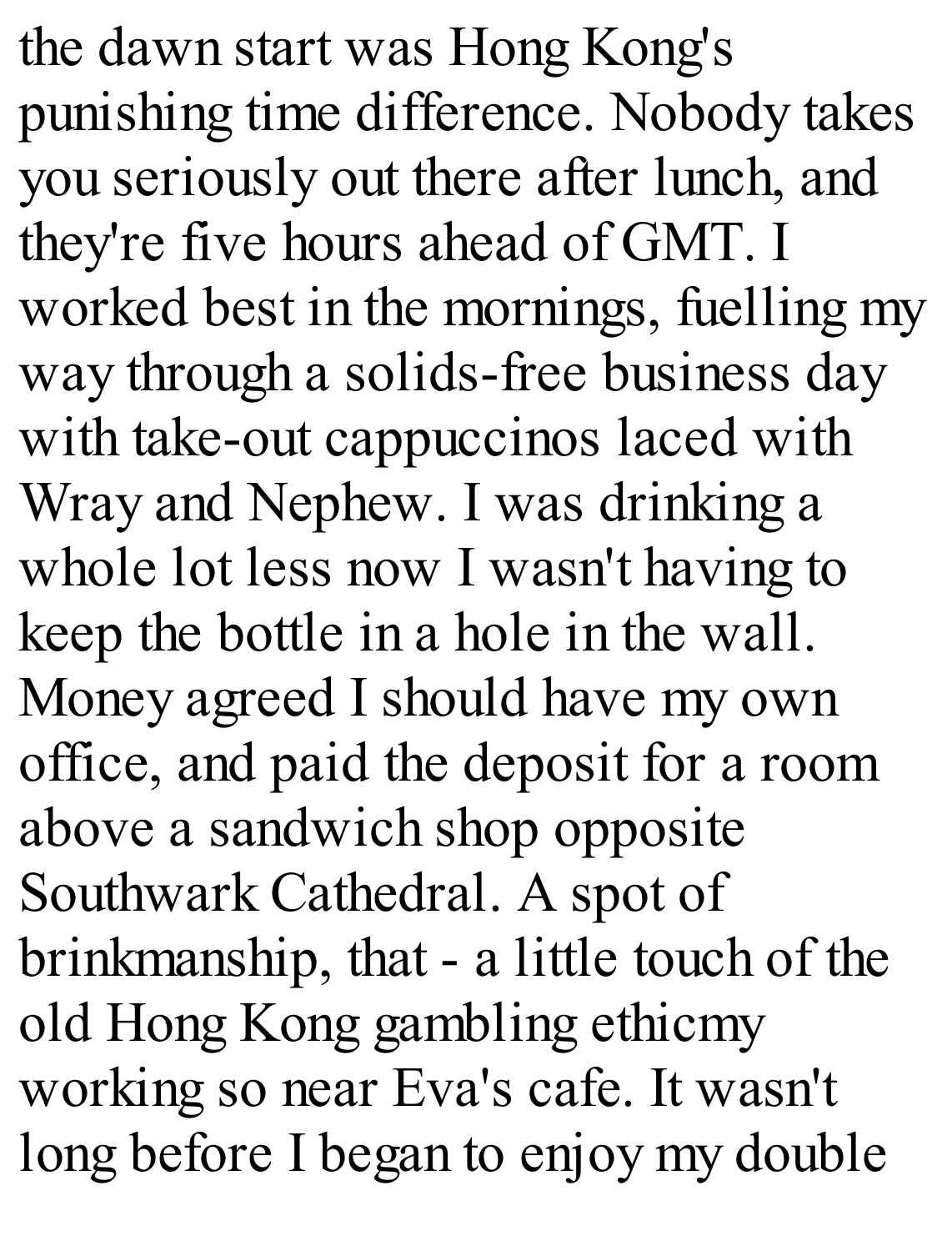life. Fooling Eva wasn't something I felt good about, but it sure as hell helped me nail the lid shut on the emasculated duffer I had been. After a year pouring wine for Kwok and Flora and the rest of Eva's Hong Kong cronies, like Max in Sunset Boulevard, I deserved a break or two. There's great pleasure, I discovered, in propping your feet on your forty-quid office-surplus steel desk, leaning back in your broken-down swivel chair with foam busting out of the arm-rests, and telling a silk-suited poacher on the other side of the world not to bother shipping his container of oh-so-innocent leather goods this month, or next month, orcome to thatever again. Money had learned most of her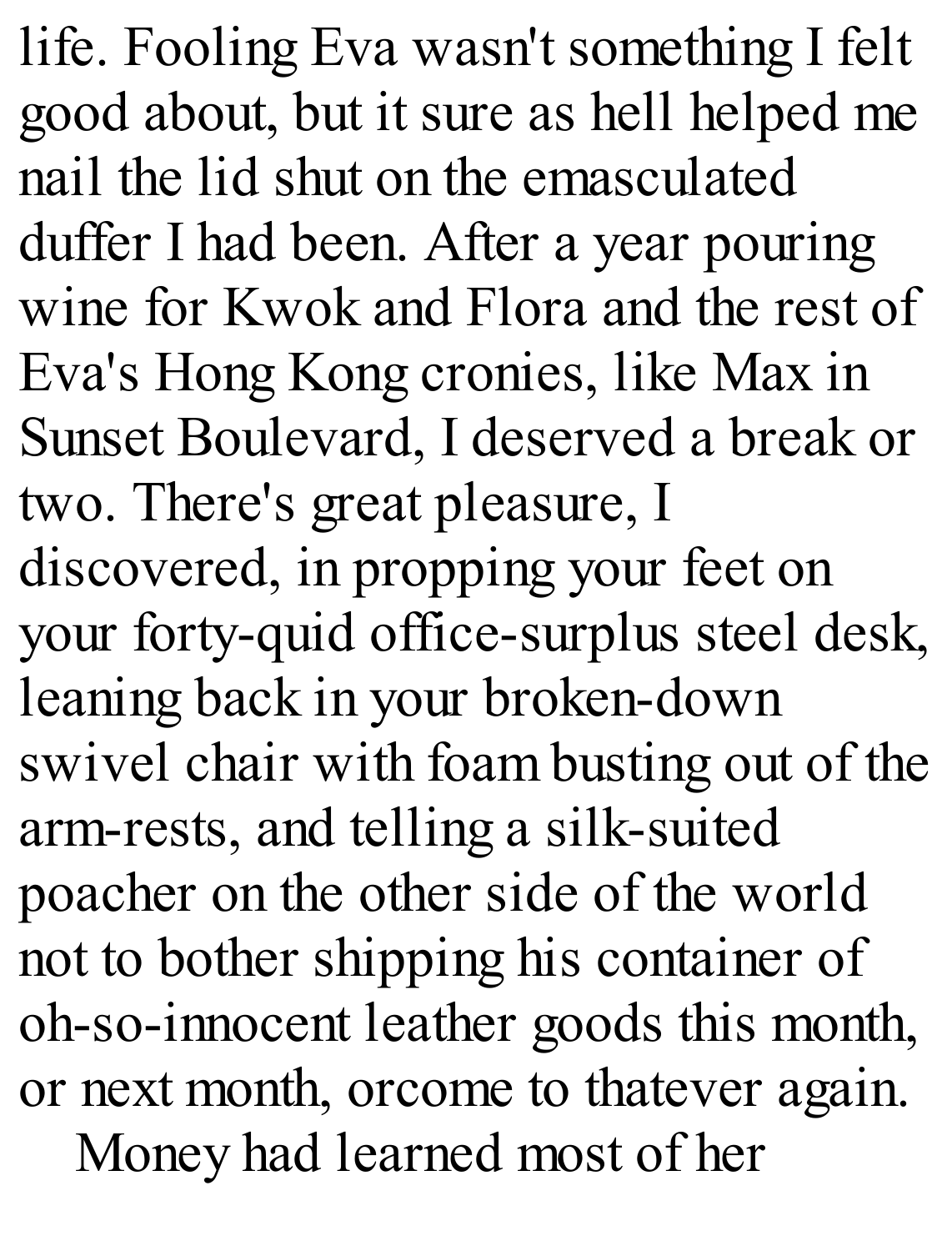management techniques from her husband: more often than not, it was I who had to go visit her. Brian and Eddie stomped around madly as soon as I crossed the threshold. The moment my calf-skin bag hit the living-room table, Eddie would do this yuppie riff with his mobilerunning through stored number after stored number until he found someone he could say 'Hell, mate, yes,' toand then they'd take off, Eddie and his talented animal assistant Brian, tearing the gravel drive to shit in their 4X4.

'Little farts.'

'Zoe.'

'Sorry, mum.'

Dinners were tense affairs. Money and I had nothing in common. Zoe said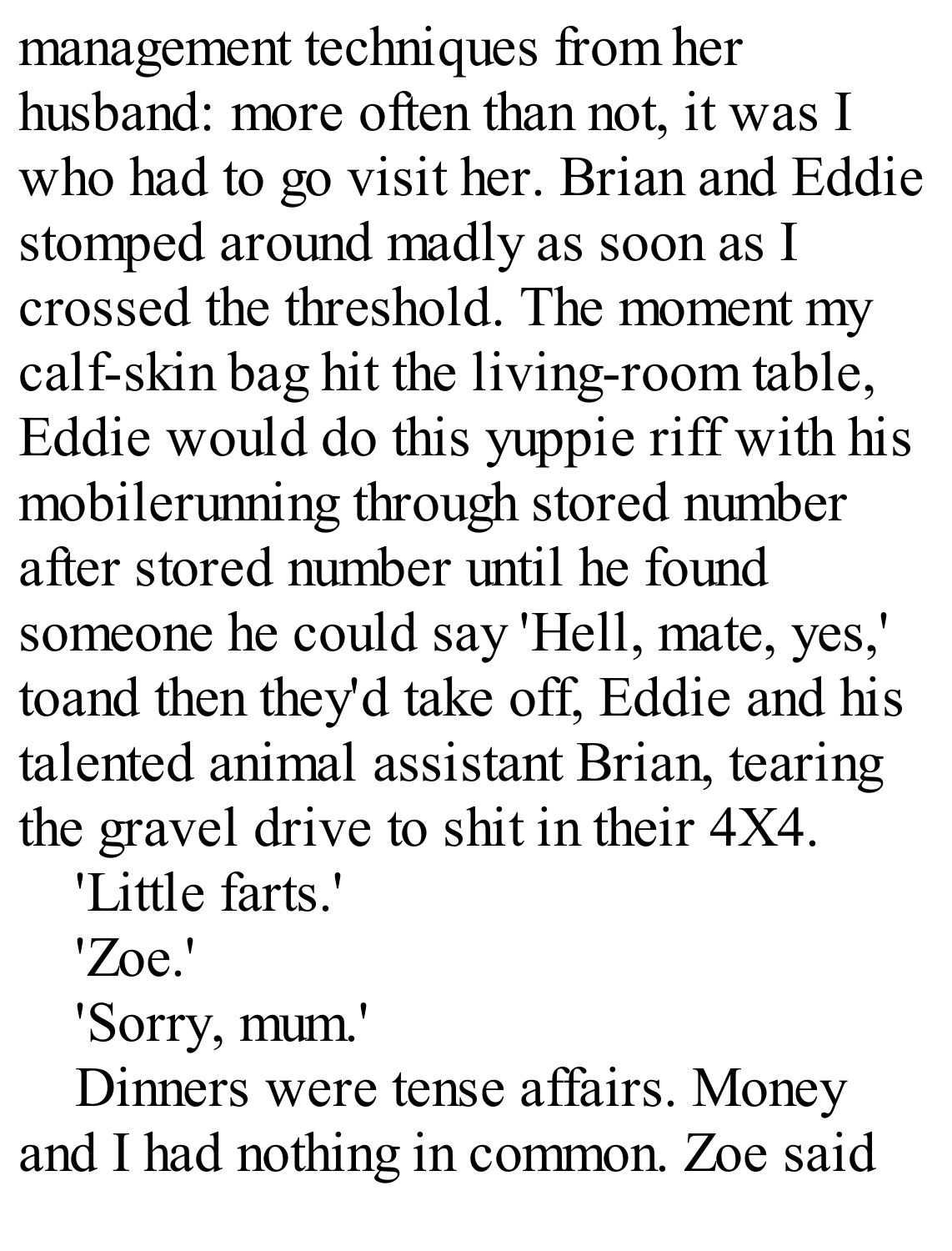little; her blind grey eyes paralysed me.

'And how is Justin?' Money asked, every time. If my wife could have seen her flat expression as she trotted this line out, time after time, it would have allayed all her fears.

'Oh,' I said, 'much the same.' Once or twice I had launched into an account of life at the schoolhygiene lessons, singing games, group outings, gym-workon and on, until you could have cracked the glaze on her eyes with a teaspoon. It never made any difference. Every time it was the same. The same.

'Oh, much the same,' I said, with my brave little smile.

She never quite knew what to say next. Week after week, the formula she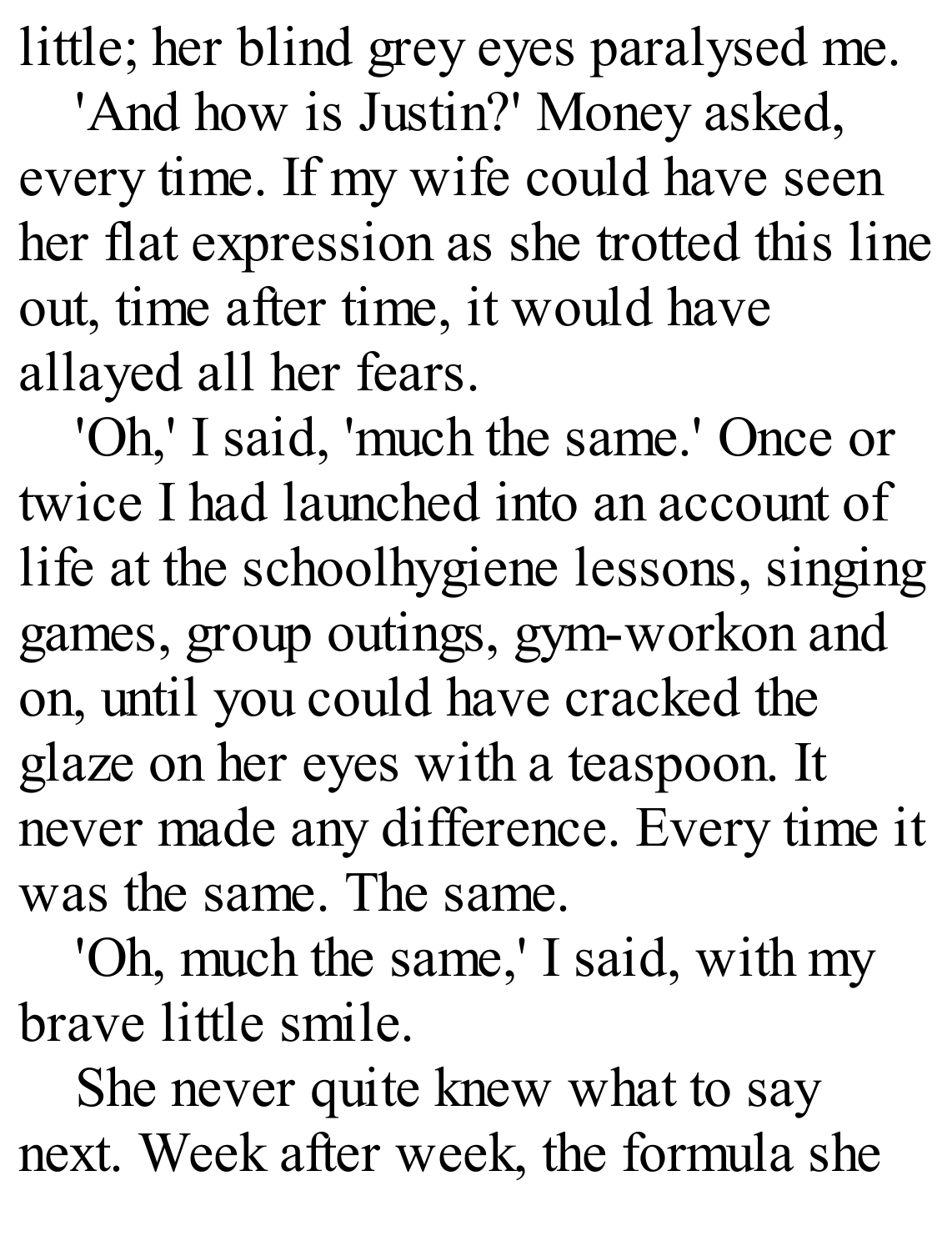sought eluded her. 'Oh good,'

she'd say, and then qualify it immediately, realising she should have said, 'Oh dear,' and then she'd qualify the qualification, figuring that, as there was no hope for him, it was rude of her to be rubbing it in. It wasn't how it once was between Eva and I. The smart young shark in his suit and his cellular phone; his adoring young wife reading Hong Kong Tatler at home: we could never be that way again, thank God. What we had now was new and uncertain.

Eva had sensed the change in me, and liking it, gave it a chance to grow. Relieved of the need to beat up on me, able somehow to trust me again, her own pain receded, and something youthful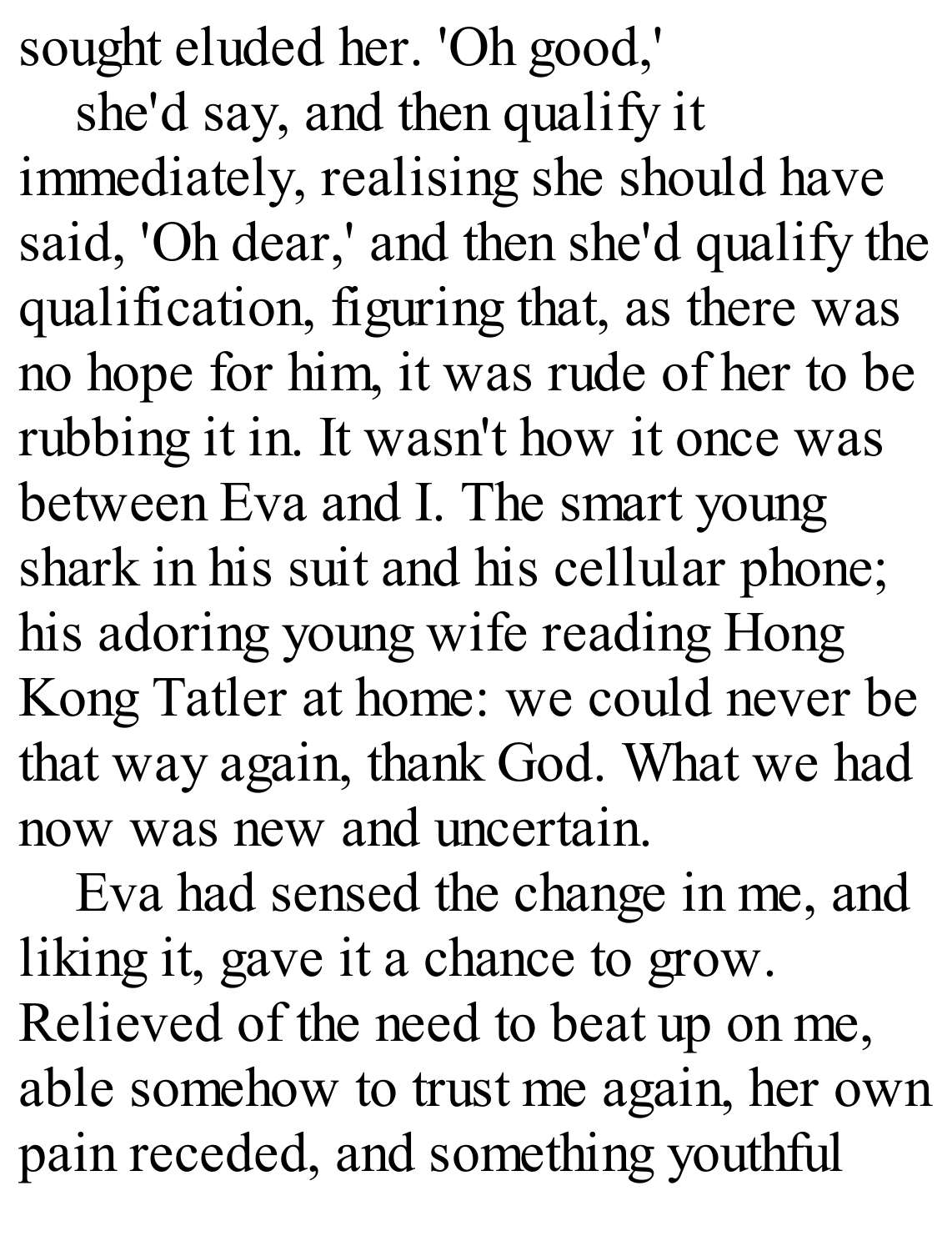and bright returned to her crinkled, bedroomy eyes.

We didn't know how to behave with each other. We floundered happily, shaping out the new space we were making together. At night, we grappled with each other, drowning and saving each other at once. They were nights when the sex got us so high, I really didn't care very much whether I was getting away with whatever it was I was doing. Afterward, of course, my heart was in my throat. Awaiting judgment, I kicked the duvet off the bed and tried to pry ropes of twisted sheet out from under my back. Eva was moving about the en-suite bathroom in a shambling, beat-up sort of way. 'Jesus Christ.'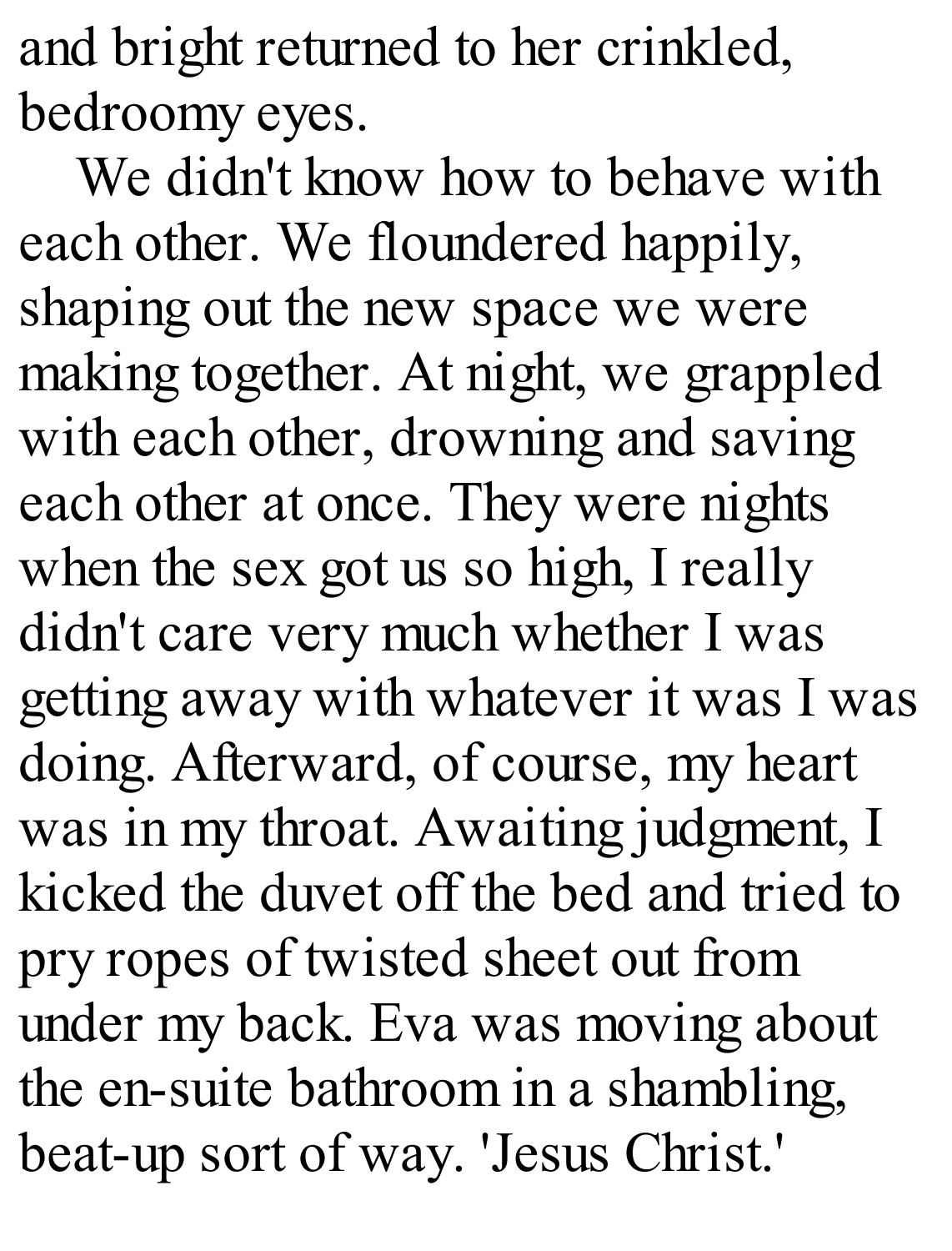'What?'

'My face.'

'What's the matter?'

She came in and posed for me, red cheek turned, eyes shining. Proud. 'Vicious sod.'

'Let's see your arse.'

It was very red. I stroked her buttocks with the backs of my fingers; let them ride down the backs of her legs; drew a circle in the small of her back, round and round. She crumpled onto the bed. She couldn't keep her tongue out of my mouth. It was like the first times. No it wasn't. It was tougher than that, raw and scary and honest. More violent in its demands than any play-rape.

'Christ you're impossibly hard.'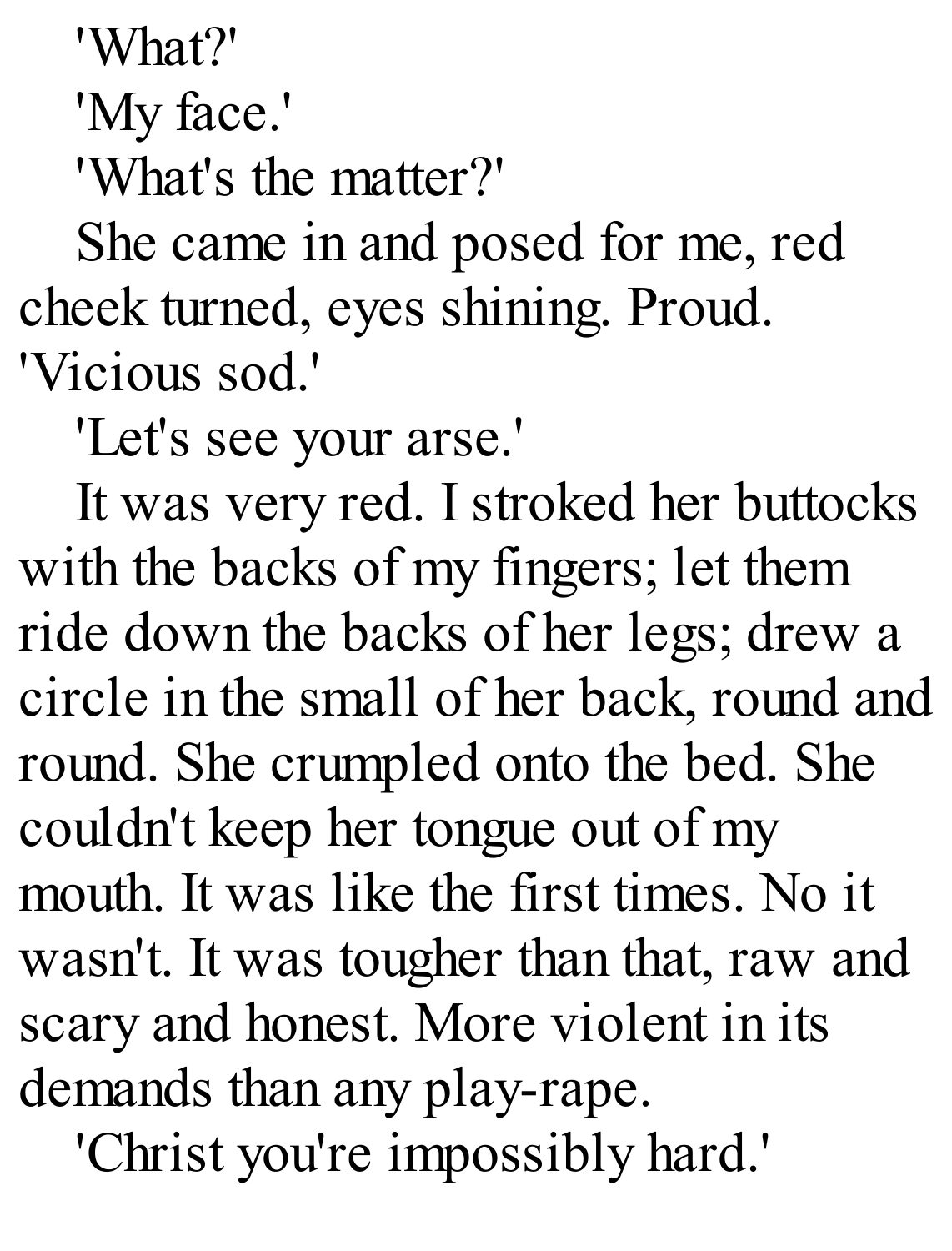We didn't know what to do with it. She was too sore; I was scared of her teeth.

'Don't worry about it,' I said.

'But I love it.'

'I know you do.'

'I do.'

'It knows.'

She wrapped her legs around me. I moved, touching her cunt with the tip of my cock, withdrawing, touching. Her hair prickled me. She pulled me close and laughed into my ear, until after a while the laughter grew regular and desperate, and I knew she was crying.

I kissed my way across her neck to her chin, her cheeks, her eyes.

Ironic, that the dreadful threats we'd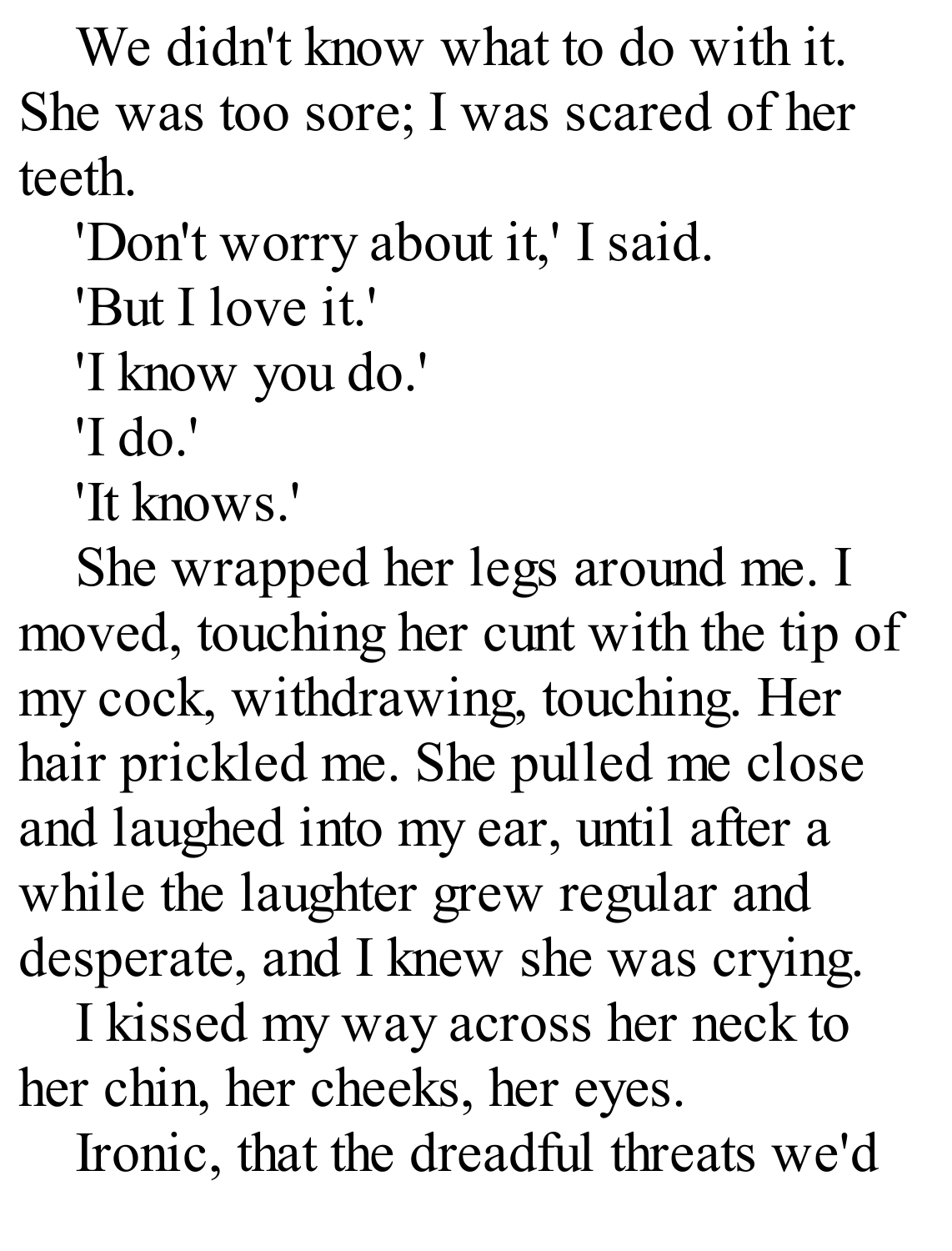lived through should have given us this: a new start, after all. Strange, that by my deceiving her, we could be more properly ourselves. She had waited for me for so long. So long, she had waited for me to come back to her. Did what she could to keep me whole. Failed, yes: but failed while meaning well. I felt no gratitude towards her: nothing so cold as that. No guilt, either, for turning out the way I had - the bottles hidden in the wall. All that mattered in the end was that she had waited and I had weathered, and now we were here, together, and her tears had stopped and I was still licking her face and it was starting to get ticklish and awful and she was laughing and trying to push me away -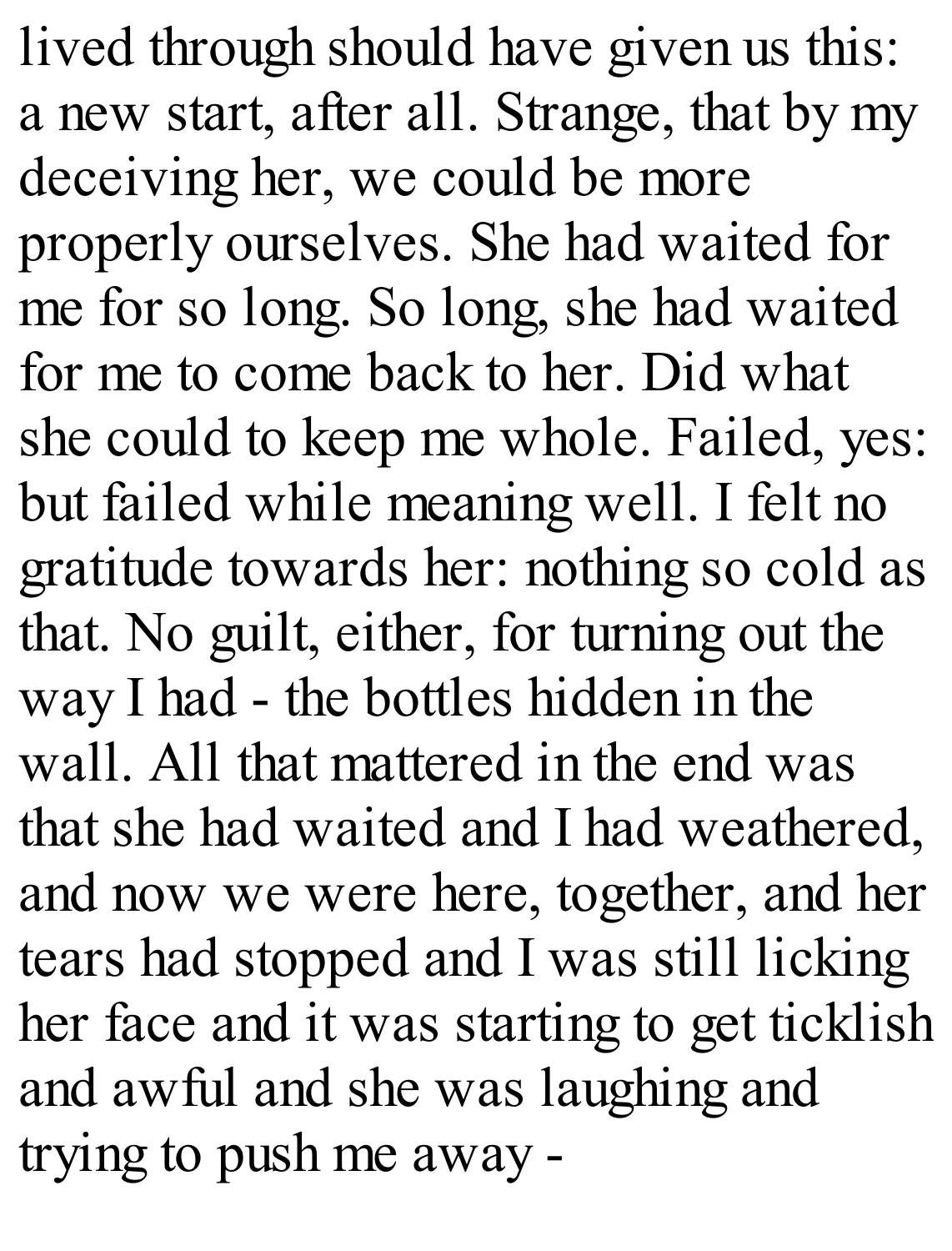'Ugh. Get off.'

I pinned her hands to the bed and gave her mouth a wet lick.

'Drink!' she squealed, threshing about under me.

'What?'

'I thought that'd stop you.'

I tried to lick her again. She fended me off. 'Drink! Drink! I want to get pissed!' She crawled off the bed.

'I'll be back in a sec.'

'Love you,' I sighed, as she went out the door.

'Love you too.'

'I Love you.'

'LOVE YOU.'

It went on like this, stupidly, the way these things do. It was a long way down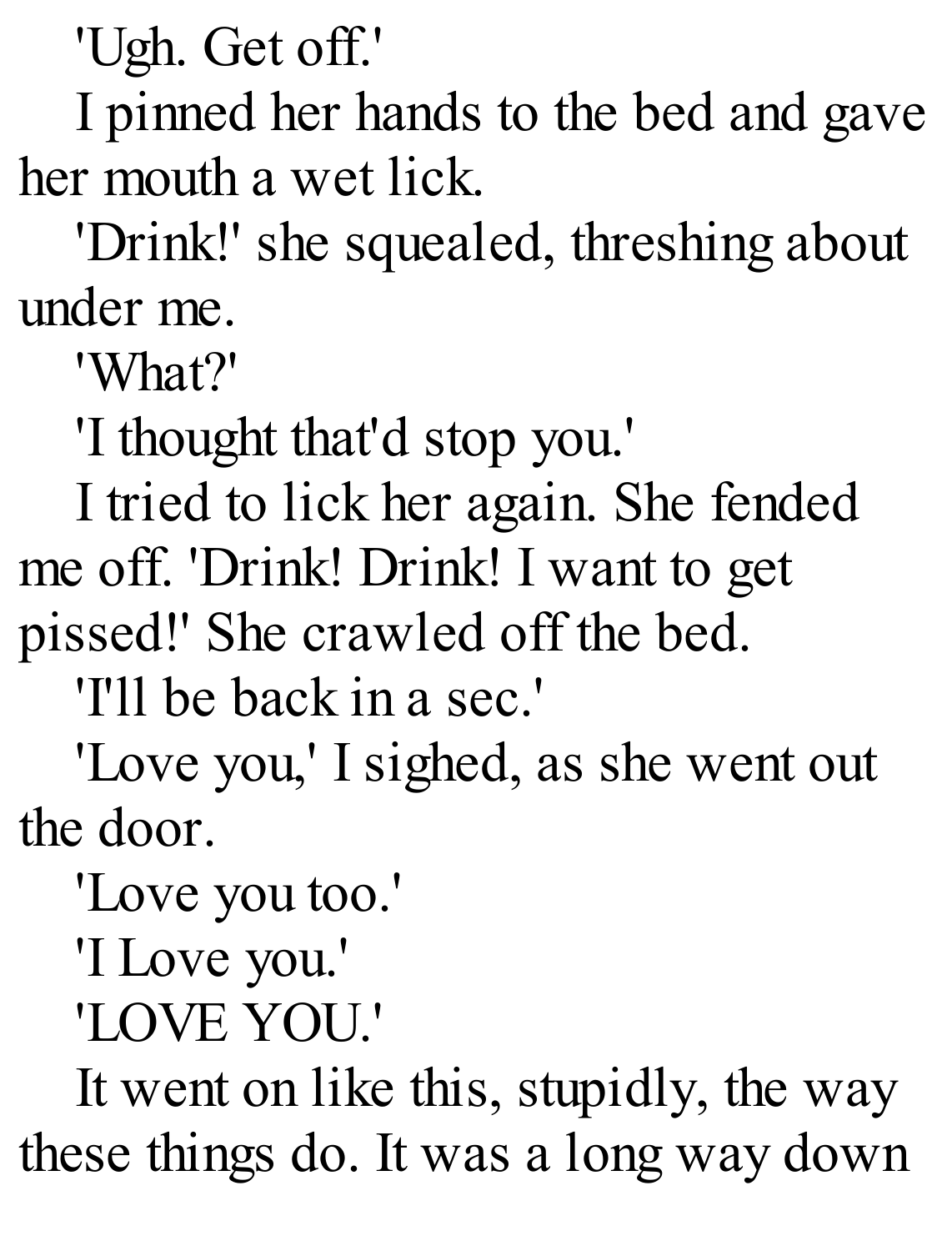to the kitchen and we were screaming at each other just to be heard.

'I fucking love your cock.'

Clink. Smash.

'Oh fuck...'

'Are you okay?' I shouted. I sat up. 'Zoe?'

The aliens flexed and tittered.

'Yeah.'

Zoe...

Had she heard?

They were laughing, oh yes. They were rolling around. They were splitting their sides.

'Adam?' 'Yes?' 'Ice?' 'Yes, yes.'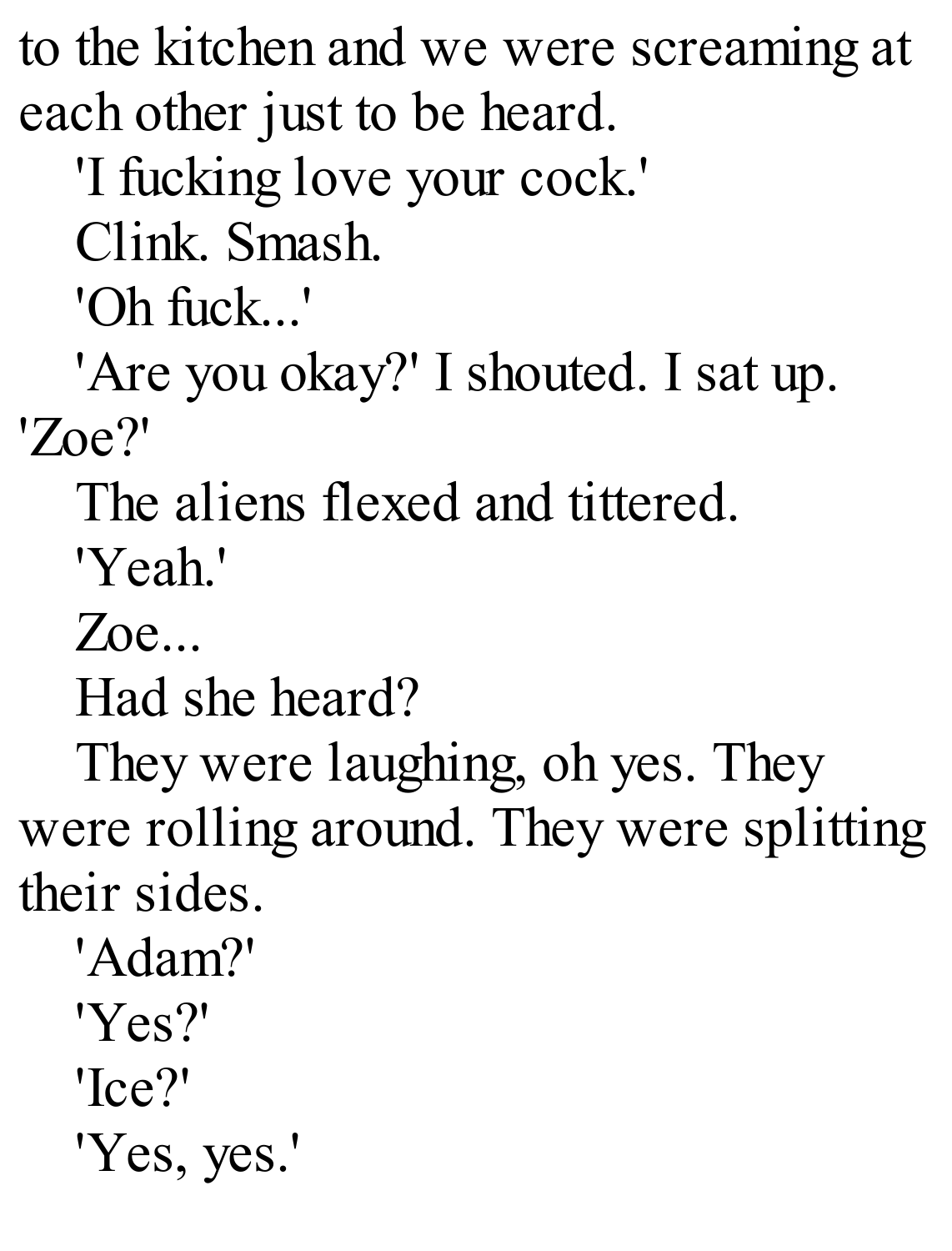She hadn't heard. She hadn't, hadn't. 'Here I come.'

I heard her on the stairs. I strained for breath. The aliens were still laughing, they were sucking up all my oxygen. She stood in the doorway, her arms full of bottles, lovely green bottles. I gasped it out.

'I love you, Eva.'

Eva smiled a melting smile. 'I love you too, Adam,' she said.

## **16.**

The next day, Money phoned me to say that her father-in-law had just died. 'I'm sorry to hear that, Money,' I said. It was early in the afternoon, twentyfive degrees in the shade, and outside it sounded like the world was ending.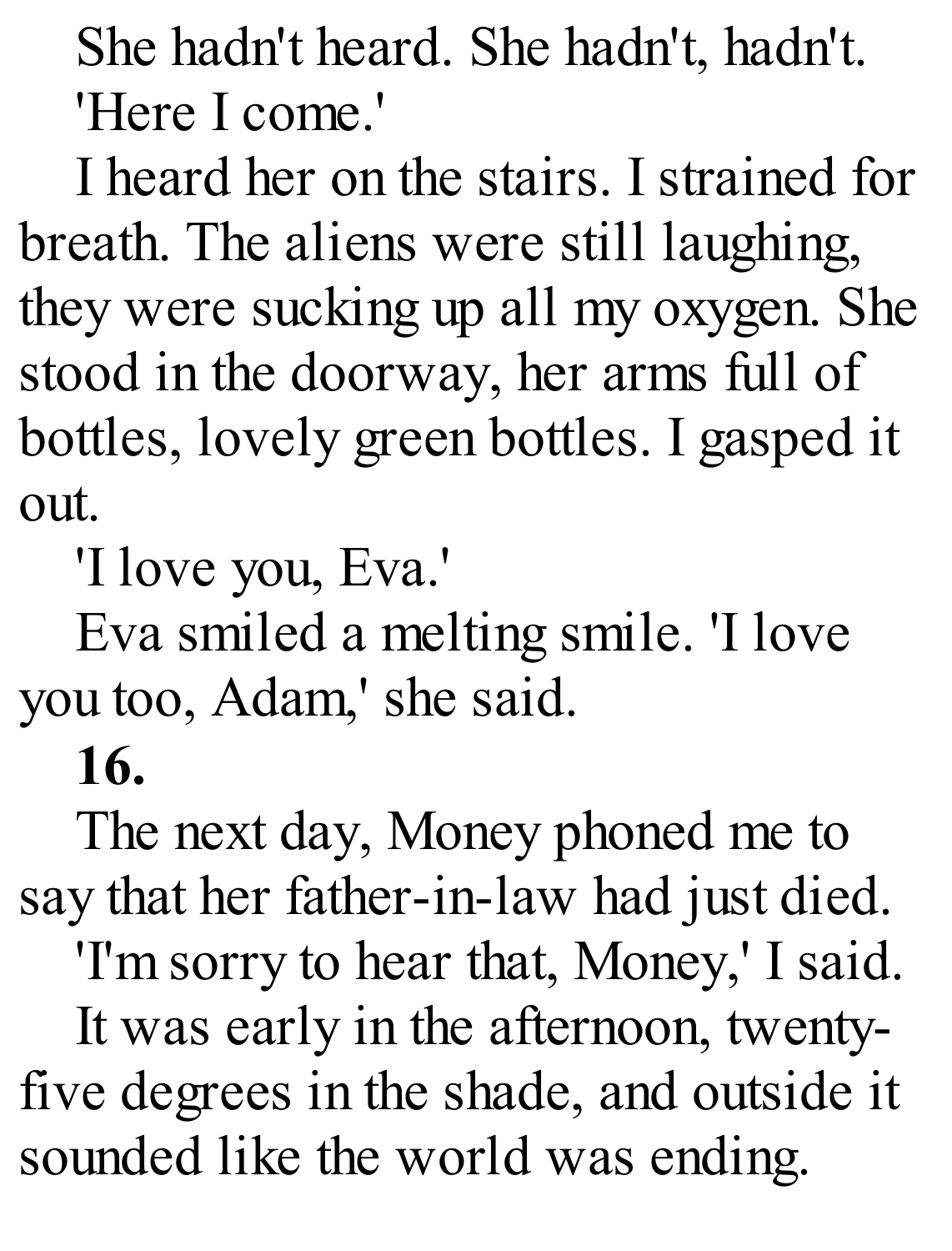Builders from Rattee & Kett were taking down their scaffolding from round the newly restored Southwark Cathedral. An ambulance had got log-jammed on London Bridge and was trying to blast a path clear with its siren. Two doors down, a bunch of boorish suits had strayed across the river for a boozy lunch outside the Mug House wine bar. Normally around now I'd have cooled off with a walk by the river, but only yesterday at this time I had seen Hannah walking towards me down Park Street, laden with bags from Neal's Yard Dairy, and I'd barely time to get out of sight. I didn't dare take a risk like that again.

'I was wondering,' said Money, 'whether you'd feel able to go and take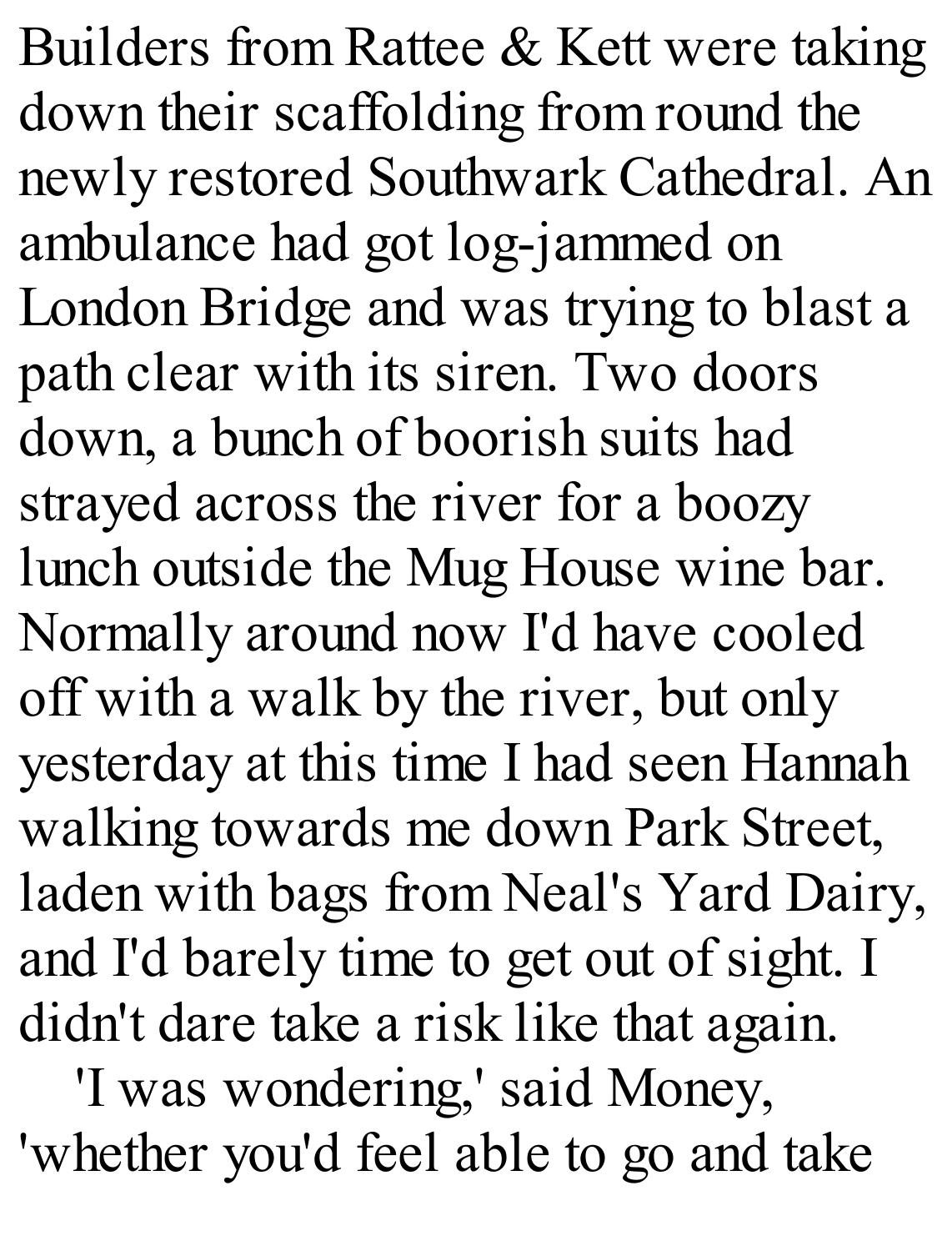care of his things for me.'

I balked slightly at that. 'Well, I'm not sure I'm really the person - '

The sun beat in through the dustbleared sash window. The back of my neck was burning. The air in the office was unbearably close now, but the heat had warped the window shut and besides, there were too many wasps in the room as it was. While I watched, one crept drowsily in through the ventilator grille in the ceiling.

'I don't know the family - '

'It's simply impossible for me to get away at the moment, Adam. I really need you to take care of this for me.'

The wasp swung drunkenly towards the window. I levered myself out the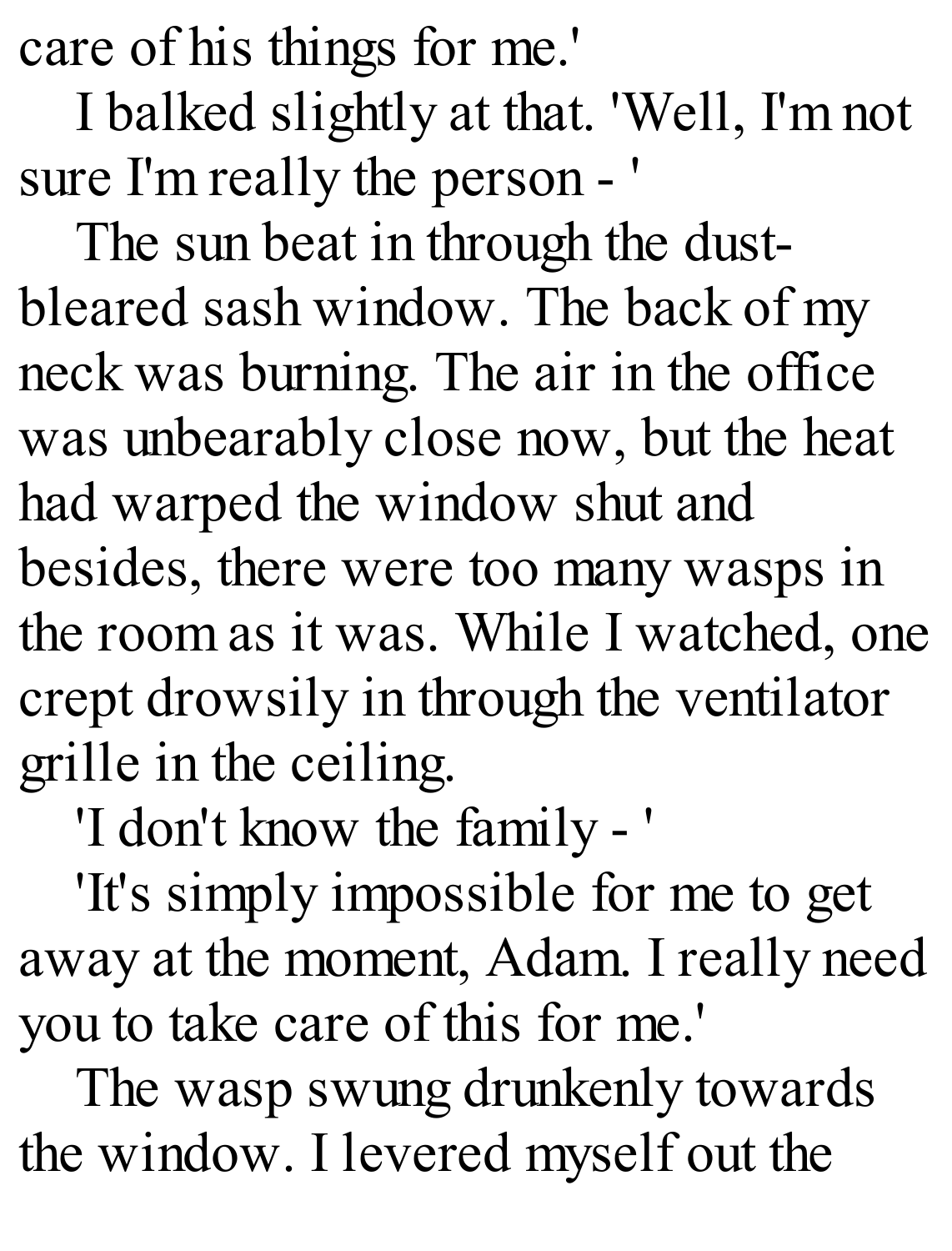way. The office chair dropped an inch or two under me as I rose.

'Adam?'

Yau Zhenshu. I wondered how on earth I was going to explain this one to Eva. Physicist; informant; traitor; radio engineer; spy. Over the years, provoked by Eva's framed photograph of her grandfather, I had collected snippets about the man they said had caused his death. Zhenshu's life pieced together out of scraps and hints from Jimmy, Money, Hamley, Victor and the Hong Kong grapevine - belonged to the darker, Dashiel Hammett end of a Thirties serial.

'His affairs may take some time to sort out,' Money warned me. 'He has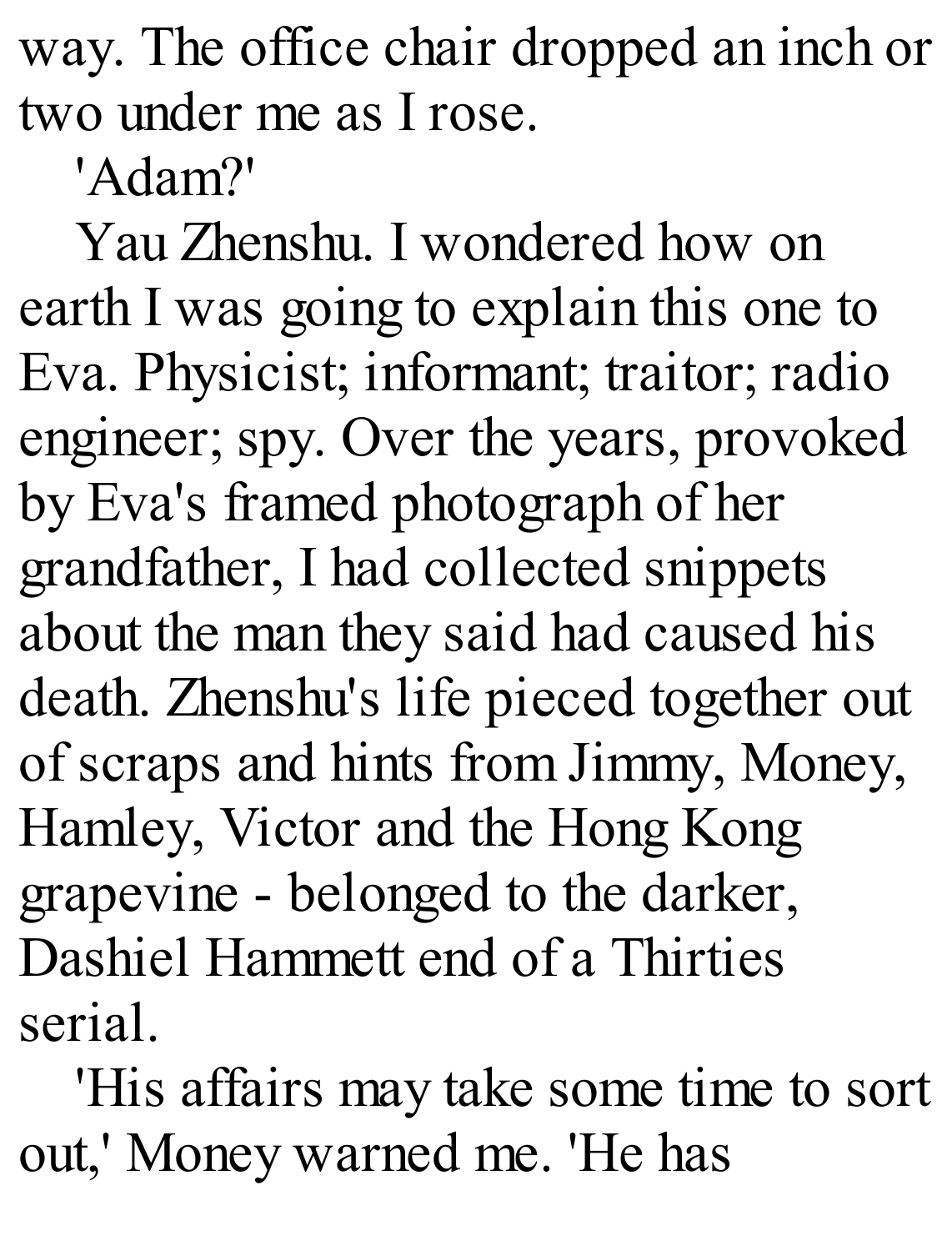property in Hong Kong.'

I had to admit, I was curious. Money was unwittingly pressing all the policepaperchaser buttons in me. There would not come another opportunity like this, to test Zhenshu's heinous reputation against reality. I said, 'You won't want to sell anything.' Property prices there had fallen to a third of their Handover levels.

'I'm always very grateful for your advice, Adam.'

I thought about it some more. 'Where did he live?' I asked.

'Wye, in Kent.'

It was just about commutable. Maybe I wouldn't have to say anything to Eva. The wasp, frustrated, turned and dive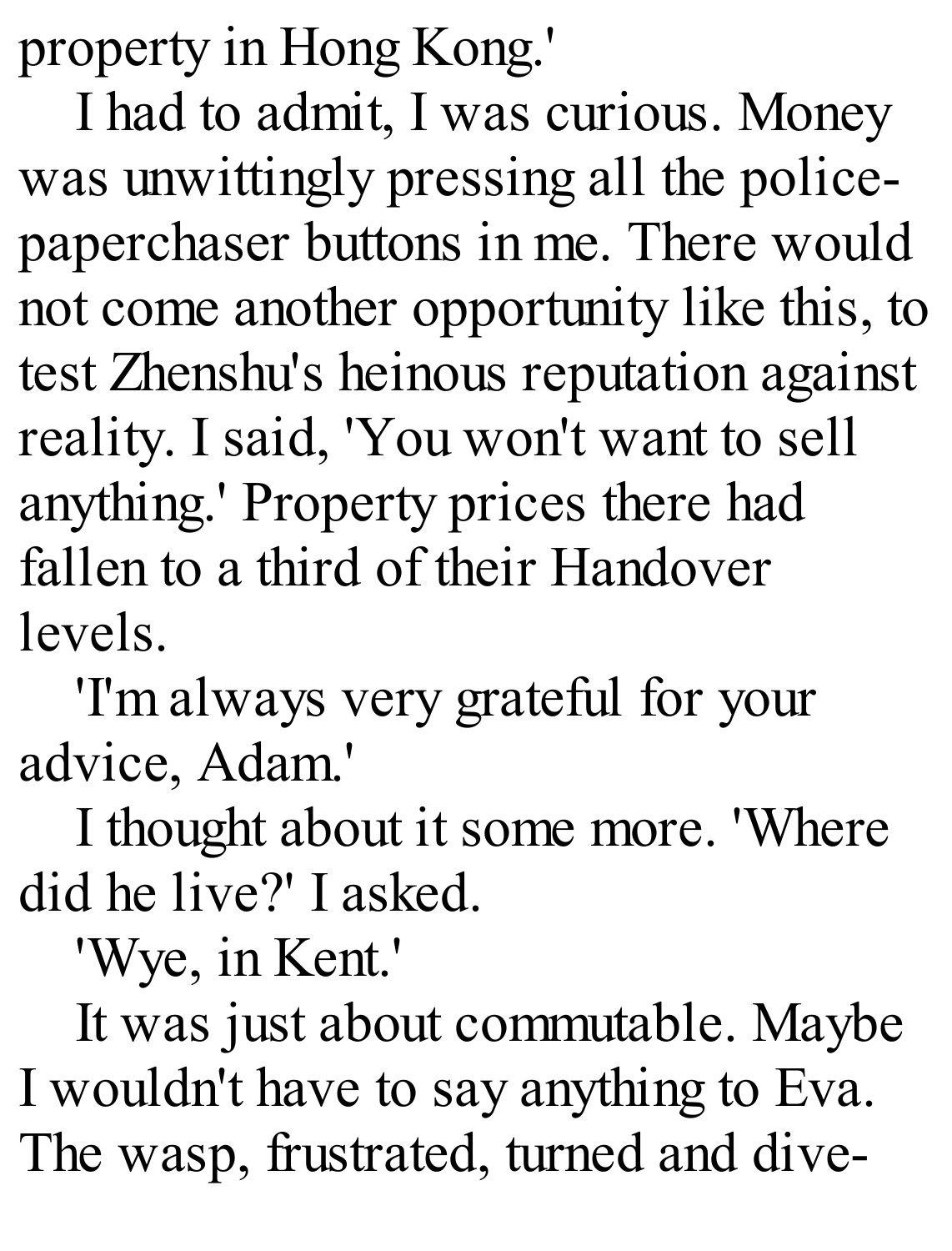bombed my head. I dodged, tugging the phone across the desk on a toboggan of loose papers.

'There's no immediate family. I can give you the number of his carer - '

The wasp landed on the armrest of the broken-down chair and caught its leg in the burst foam. It wrestled and fizzed, uselessly. If I had to spend another day in here I would surely melt into the lino. I took a biro from out my shirt pocket. 'Sure,' I said. 'Go ahead.'

Outside, a scaffolding pipe struck the pavement. It rang like a bell. If you have to lie, lie in detail. The last time I visited Money I told Eva that Richard Kitney had invited me to Imperial College's new medical school for a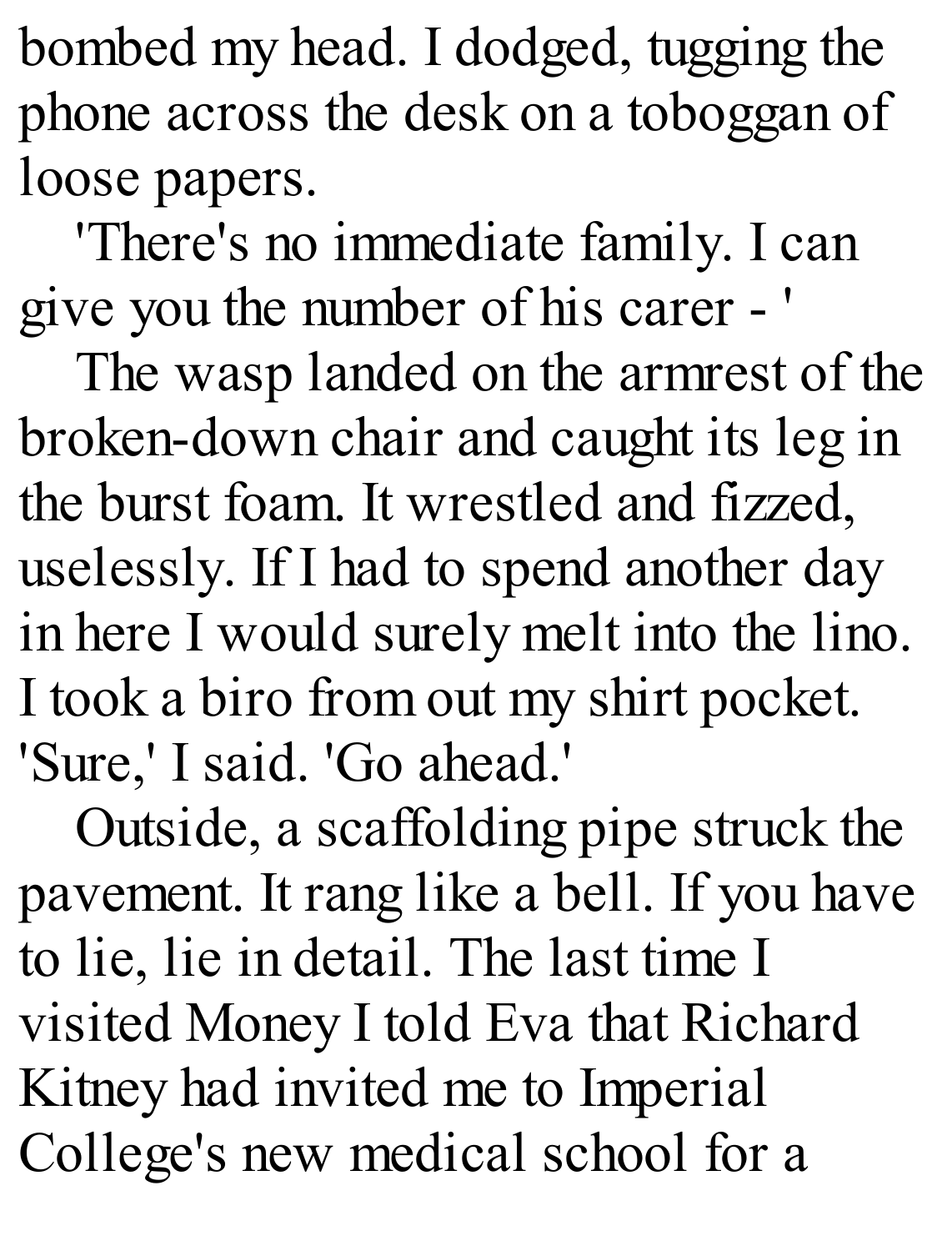demonstration of Dicom 3. Today, I told Eva I was attending a symposium on emotional interfacing chaired by Kevin Leicester at Reading University. Eva was so impressed she offered me the car. The mileage discrepancy between Reading and Wye was too great, so I chose the train instead, and was punished for my deceit by getting trapped in a window seat on the sunny side of a carriage that had probably carried my grandfather to the Great War. By the time I arrived my skin was rendered to glue. I tried straightening my shirt and the back of it was soaking.

The town was far too small for taxis: I was walking up the street to where the shops seemed to be antiques, antiques,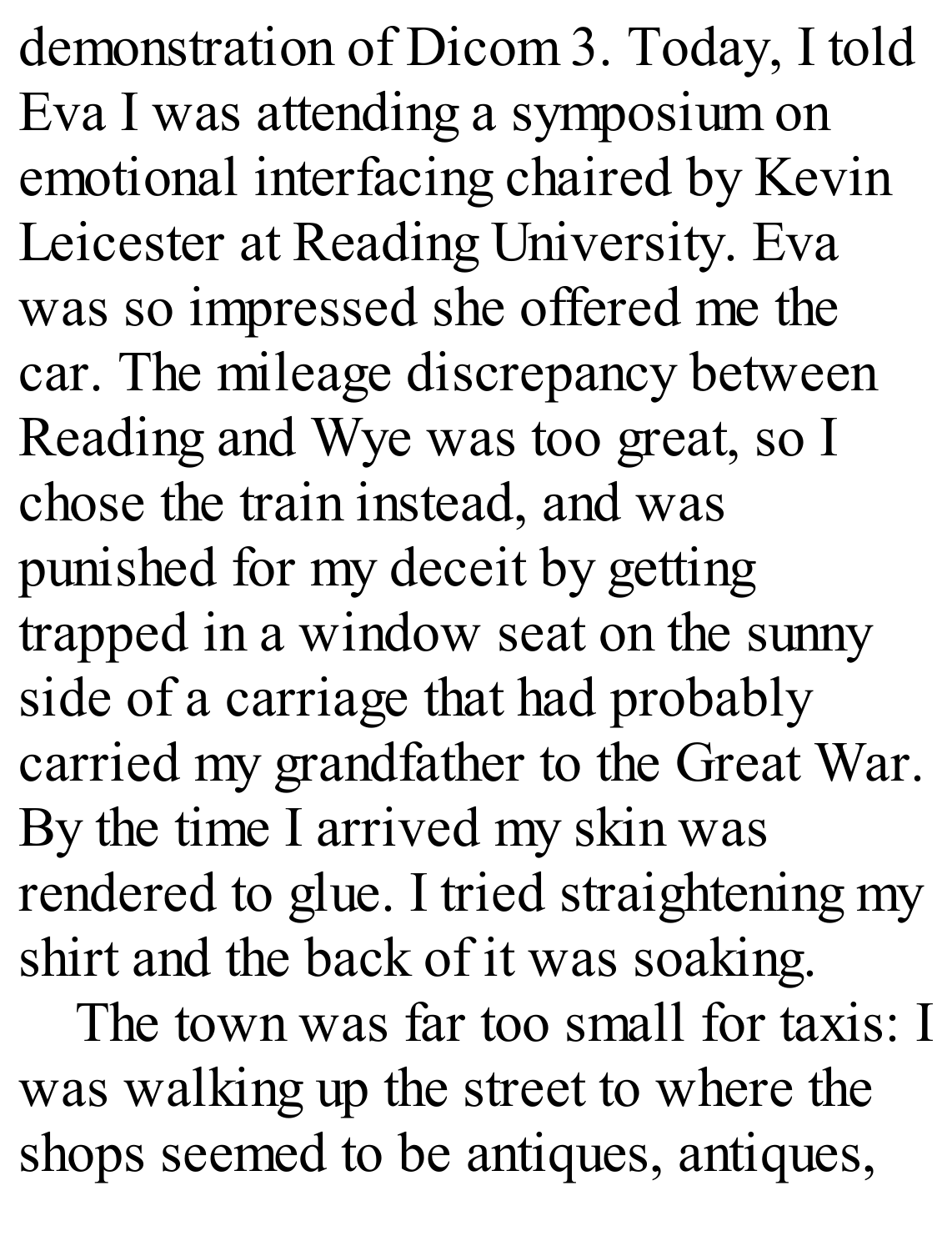and, yes, no doubt about it, antiques when a silver MX5 flew round the bend and slid to a halt, impossibly fast, like a CGI effect, against the opposite pavement. That car - there was probably a button to shoot knives out of the hubcaps. Of course, I could guess who it was.

'Hop in.'

'You should have got a 5-series,' I told her. 'Then you could kill yourself in real comfort.' I strapped myself in. It felt like I was sitting on the road.

Zoe sniffed and reached down to scratch her ankle. She was barefoot. 'You know who buys them?'

'Who?'

She gunned the engine, paddled the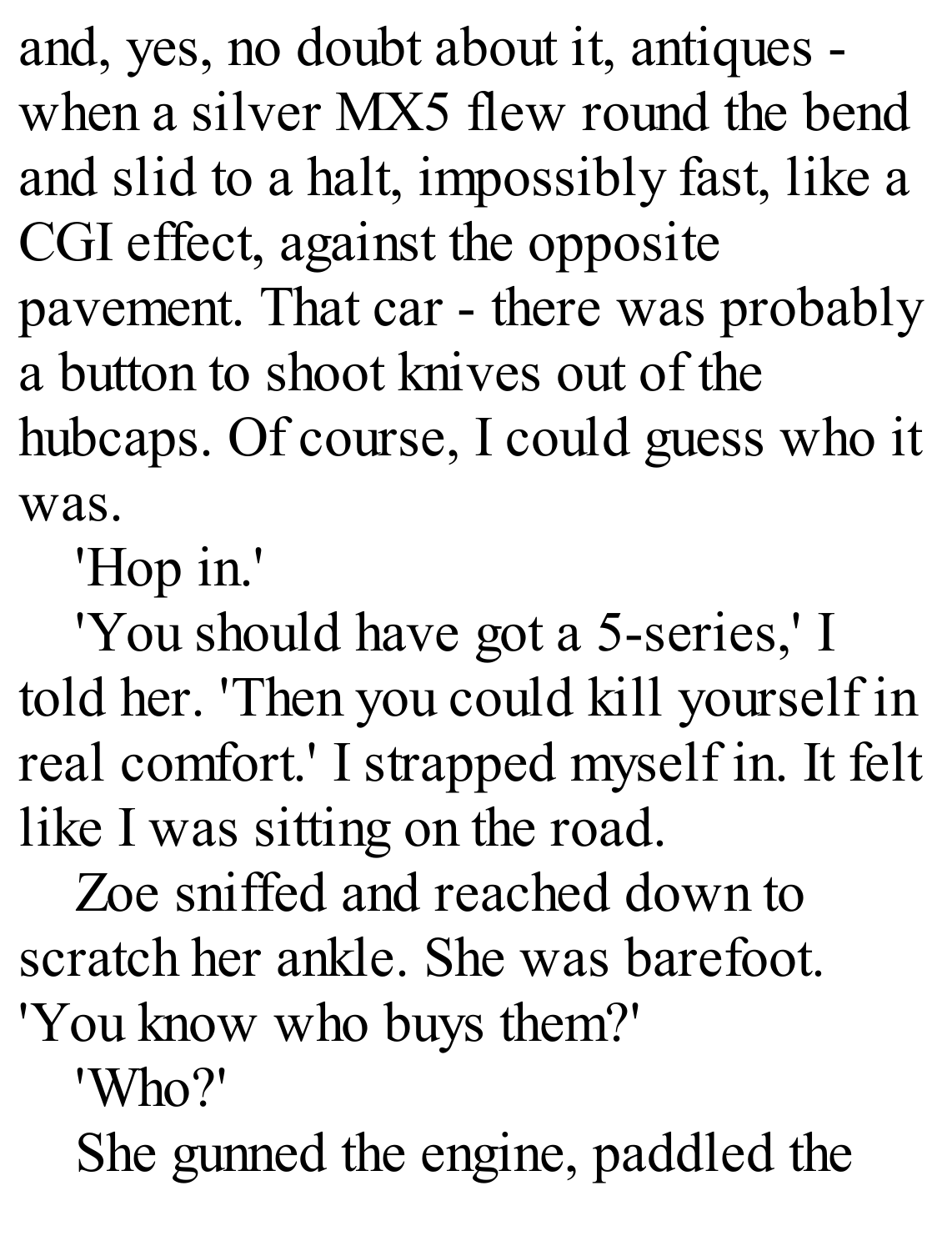wheel, and car leapt round like a cat to face the way it had come.

'Restaurateurs.'

'What the fuck are you doing here, Zoe?'

She took my mood in her stride.

'Mother sent me.'

'Yeah, sure.'

'She figured I'd know who to invite to the cremation.'

'For that you needed to come all this way?'

'It didn't take long.'

She slewed the car around a couple of back streets to show me how little time it would have taken her.

'Christ's sakes.'

She laughed. She was nowhere near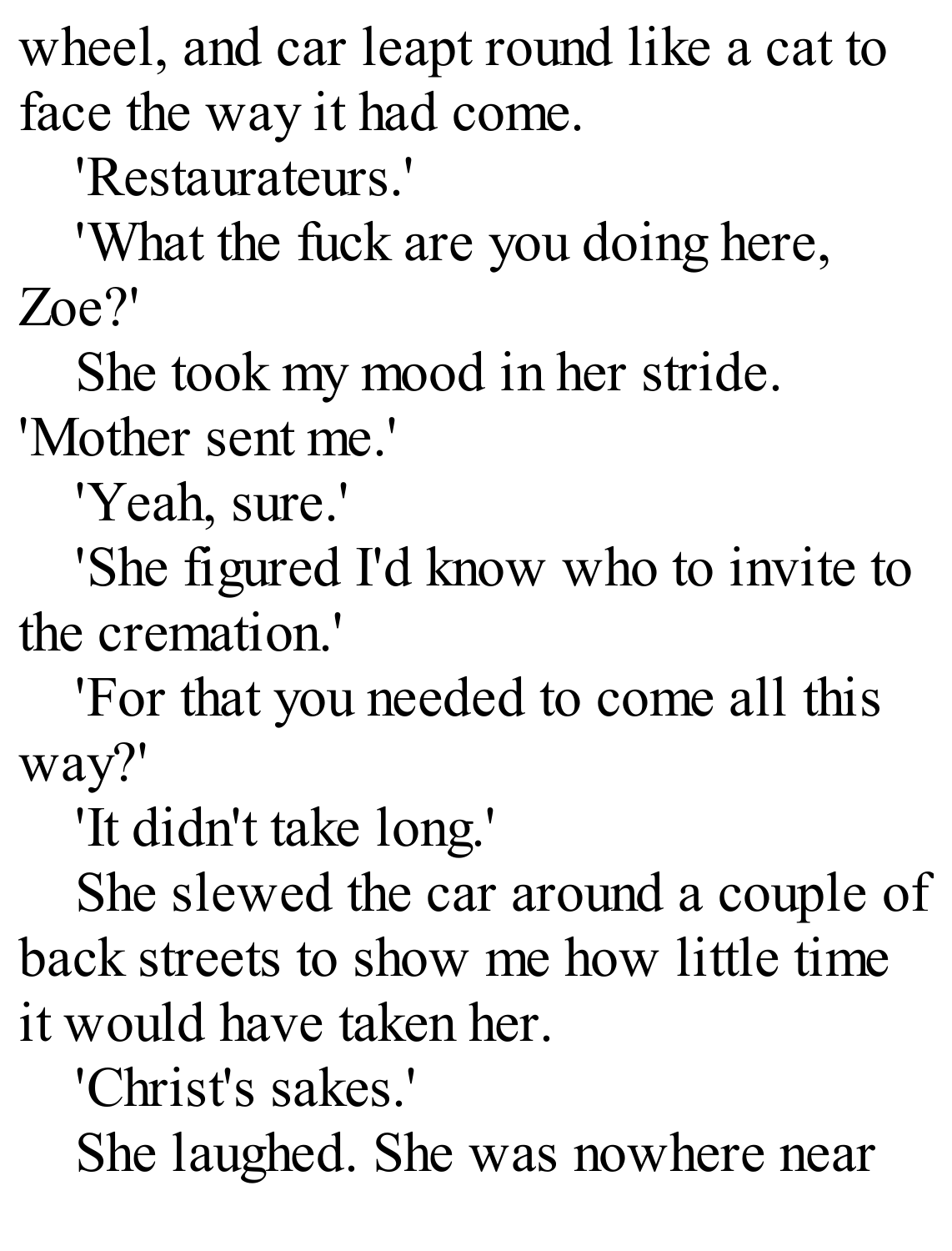as good as she thought she was. 'Nearly there.' She turned down a narrow lane between old high walls and hit the brakes so hard, I could feel my guts being strained out through the seat-belt webbing.

I looked around, dazed. Zoe had teleported us out of town entirely. I could see nothing but trees. A dirt driveway led left.

'Down there?'

'Peaceful, isn't it?'

Suddenly we were doing barely ten miles an hour, over the dirt and onto a poorly-maintained drive. Zoe wanted to show the place off to me. The avenue was old, untended for years, and the chestnut trees had bust up the tarmac;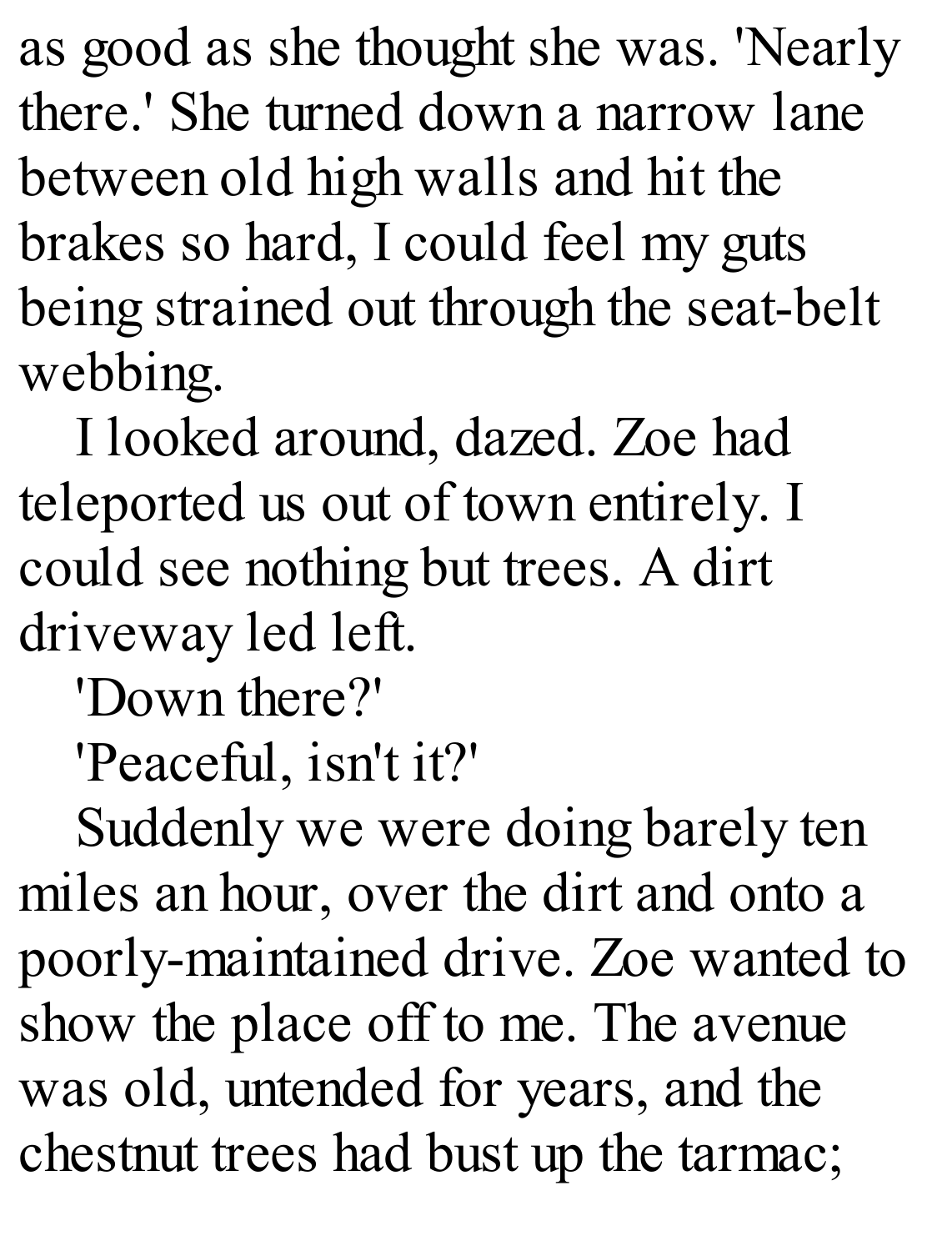roots rippled the surface. The MX5's rock-hard suspension jounced us about as we approached the house.

It was old, rebuilt and refitted so many times, it had lost all memory of itself. Zoe shod herself and climbed out of the car. She didn't bother with the door. The heel of her Miu Miu sandal left an oval dent in the seat leather. Her outfit today was by her standards pretty restrained: a kitsch floral summer dress, probably Sogo. She picked her way across the crazed tarmac. She was so small, so childishly thin - the girl in the Hello Kitty comic strip. You will see her sort any fine day on Shaftesbury Avenue, slumped, bored as a supermodel, in the trophy seat of a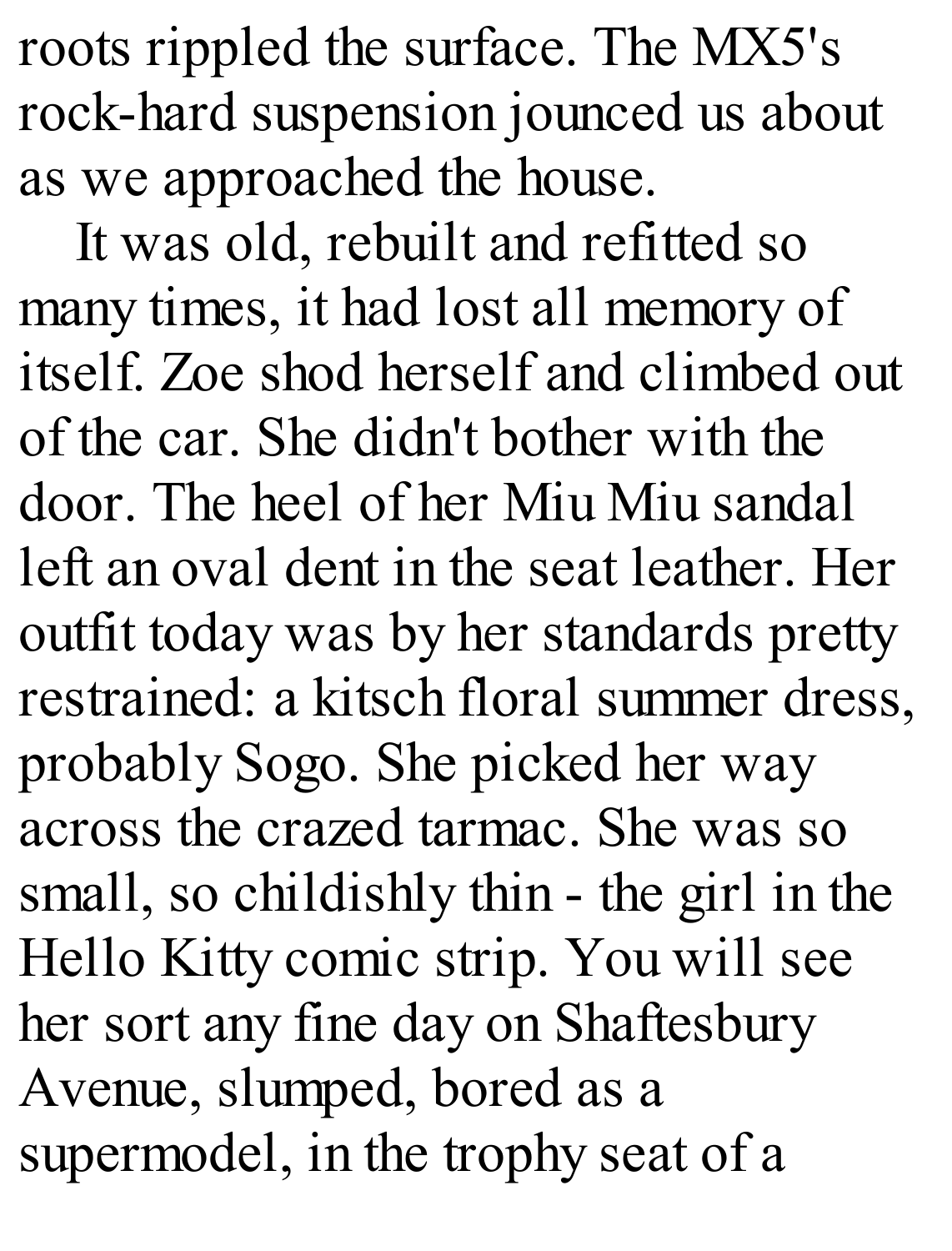yacht-white Audi. I tried not to think of the time she had sat there for me.

She fanned through the keys Zhenshu's nurse had given us, looking for a Yale among the heavy, eccentric shapes. I sat waiting on the low brick wall which framed the portico. The gardens were all overgrown. Roses, long-since outgrowing their pyramidal frames, threw off a faint perfume from scant, sickly flower heads. The dominant scent was of loam and damp.

'Here we are.'

'I thought Zhenshu was supposed to be the money-man of the family,' I said, following her into the front room. The furniture was cheap and old-fashioned, unworthy of these high-ceilinged rooms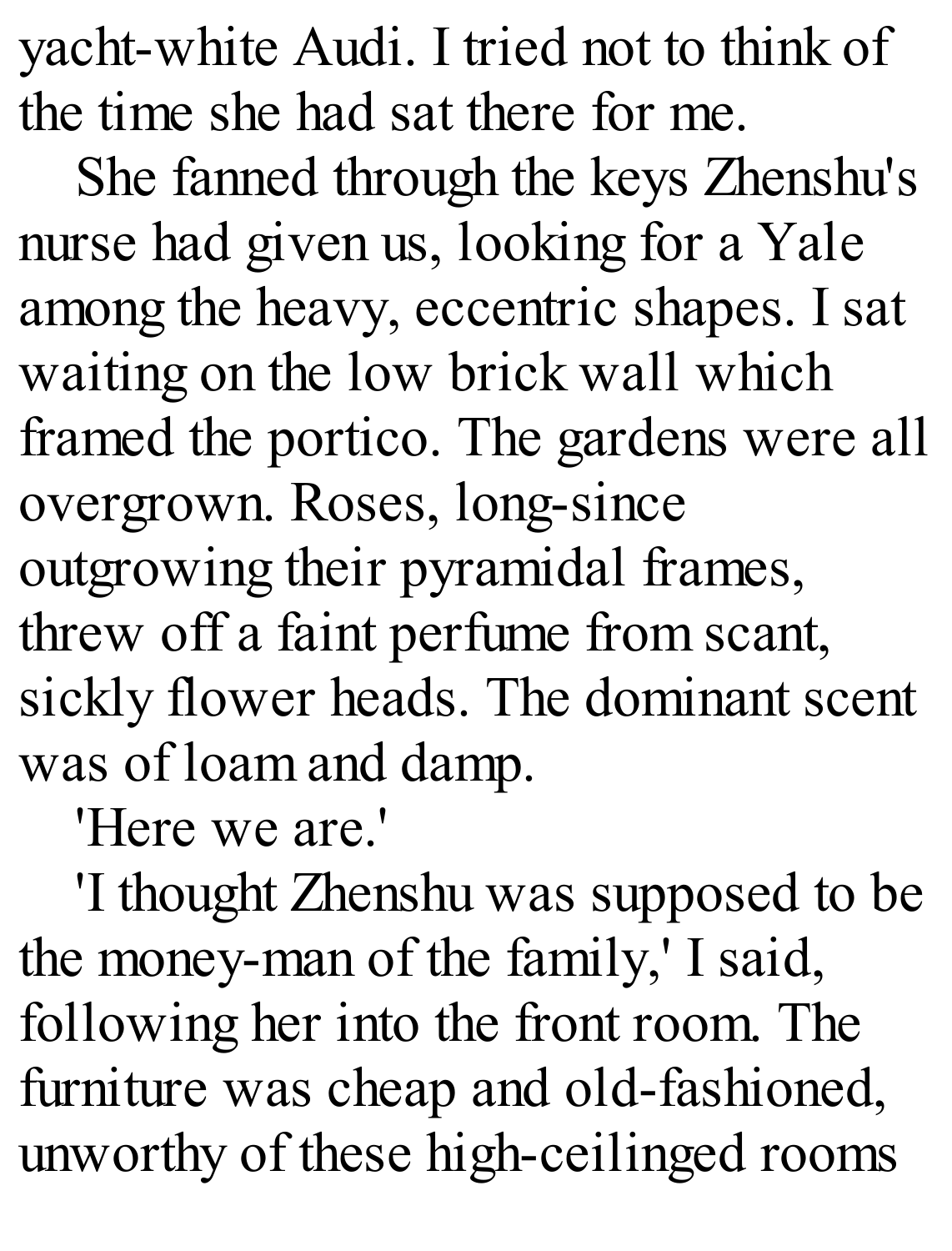with their painted dado rails and elegant ceiling roses. Zhenshu hadn't so much lived here as camped out.

'He didn't want much for himself.'

In the kitchen, the fridge and the cooker were old models - an Electrolux, a Belling - kept spotlessly clean. The table was a nasty wood-effect laminate effort that folded up against the wall when not in use. There were net curtains over the windows, and nasty china figurines gathering dust on the windowsills. It reminded me of Arnos Grove, and of the house where I grew up when mother was still alive, dusting every day.

Upstairs, the rooms smelled of glue. Out in the hall, damp had got into the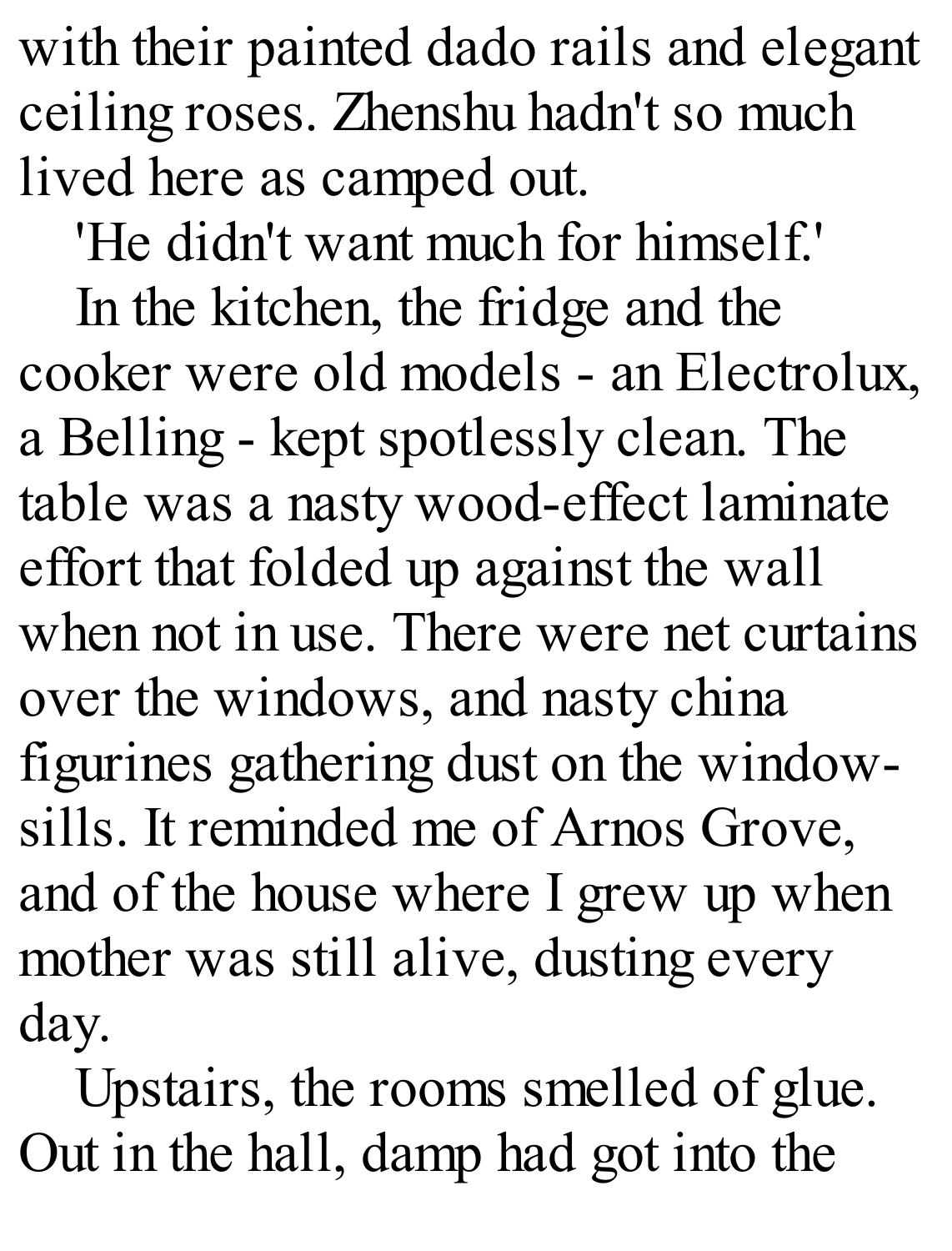plaster, and a corner of the ceiling had fallen in.

'Nice to see he was being looked after properly.' I toed through the pile of plaster and Artex beneath the hole.

'He never used the rooms upstairs.'

I looked up into the hole, where the attic had to be: a wire crate had fallen onto the unsupported part of the ceiling and cracked it open. There were papers poking through the mesh of the crate. I stood on tiptoe and pulled one free.

'Adam! You'll have it down on top of you.'

I stepped smartly away: my Indiana Jones moment. Nothing happened.

'I'm hungry,' said Zoe, already bored with this.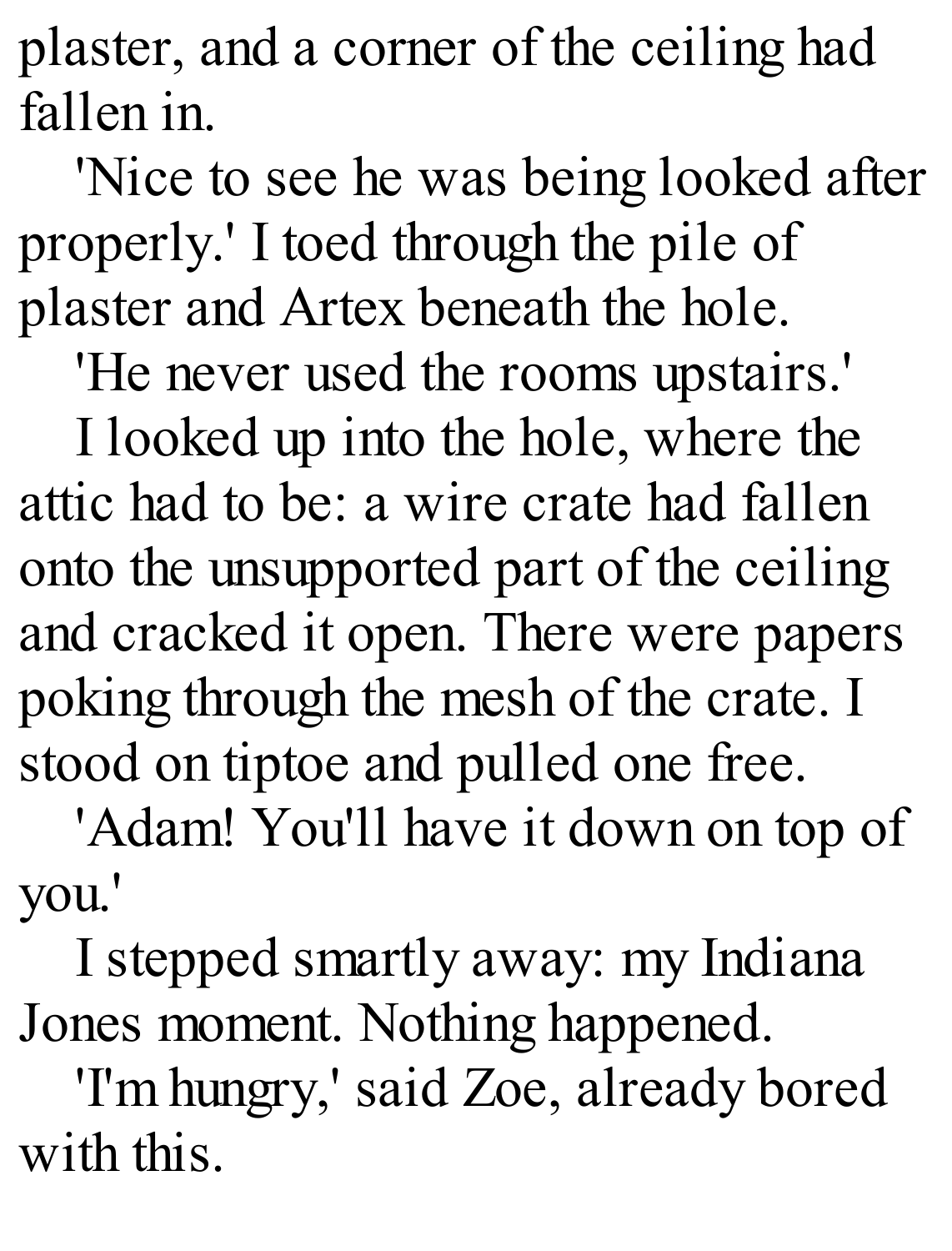'We can go grab some lunch in a minute.' The letter was full of technical details: an argument about tolerances, too involved to make any immediate sense. 'If you like.' It carried the Nabeshima letterhead. I showed it to her.

'Oh,' she said, unsurprised, 'yes, there'll be tons of that here.'

I looked at her, blank. 'I thought he was a teacher.'

'He worked at the University of Hong Kong, but he invented stuff, didn't you know?'

'No.'

'That's what caused all the nastiness in Hong Kong. He was forced to work for Nabeshima during the occupation. That's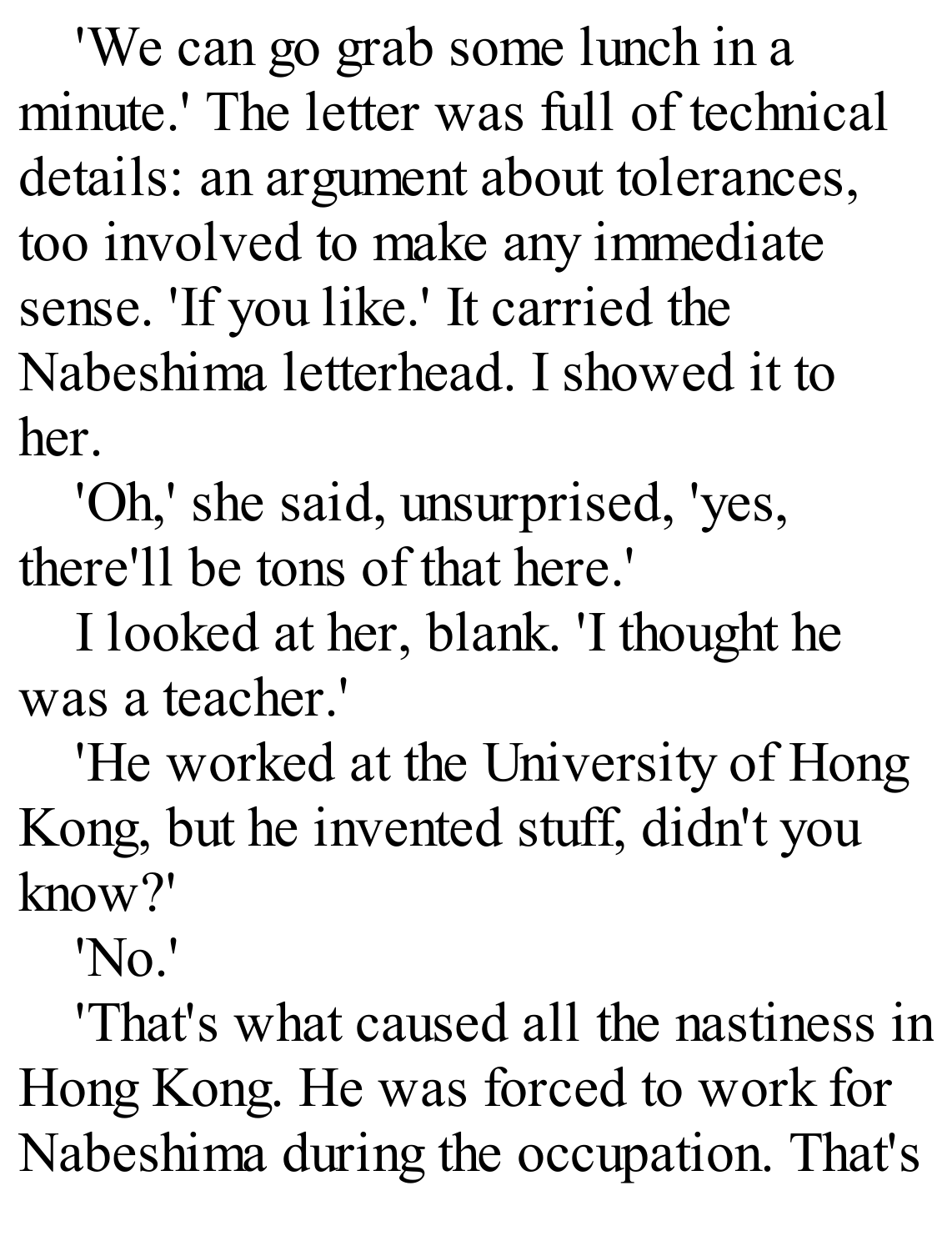when the rumours got started about him being a traitor.'

I looked at the letter again. 'This is dated '55.'

'He rejoined the company when he moved to Japan.'

'Your dad told me they lived on the bread-line in Abashiri.'

'Oh, that was only to start with.'

I remember thinking, just how complicated were Zhenshu's affairs going to be? I wondered how many more crates were waiting for us in the loft.

We drove to Dover for lunch. Zoe wanted to rediscover a tea shop she remembered from when she was little - a pig-tailed, six-year-old tourist armed with a Nikon camera Jimmy had bought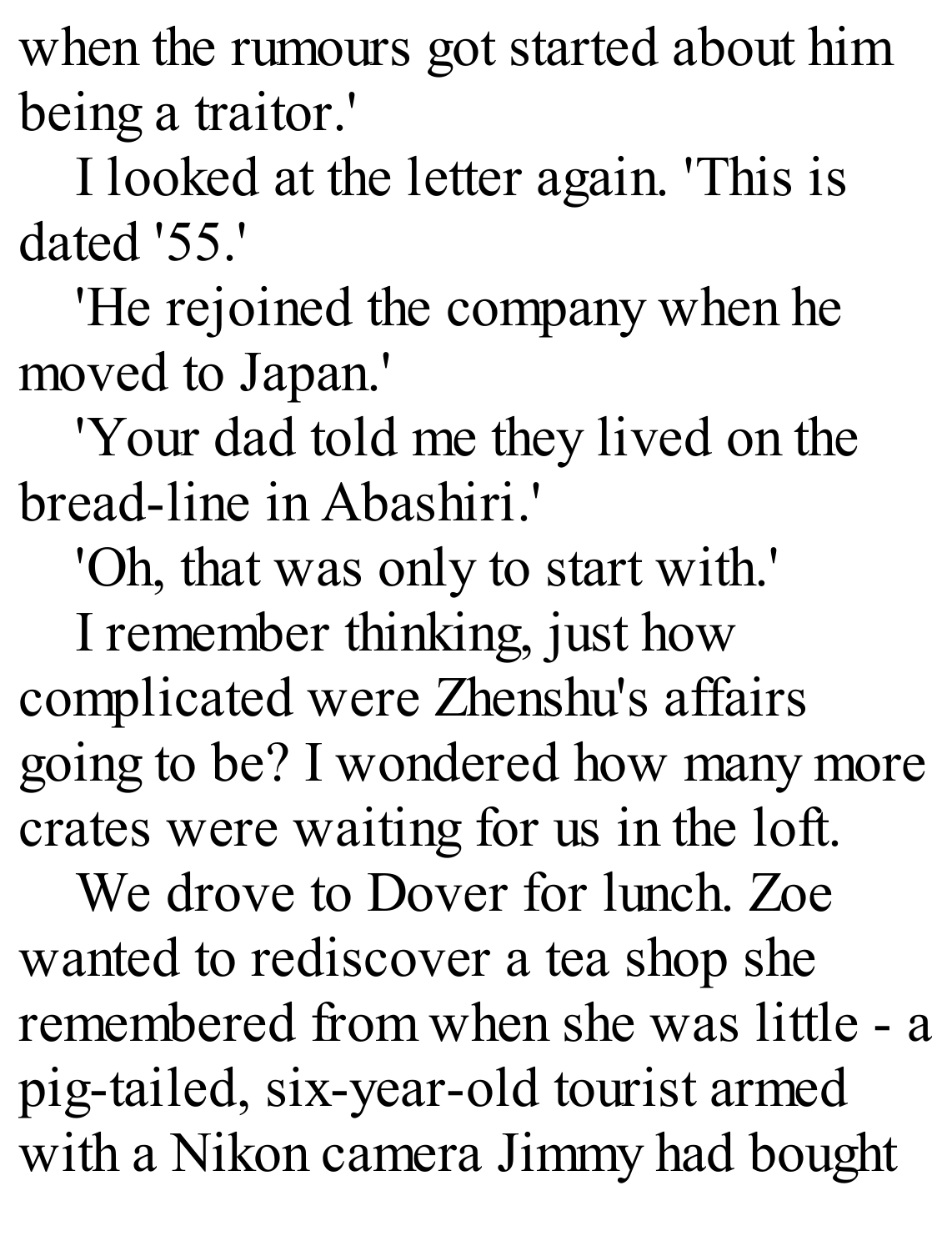her for her birthday. 'It was a proper camera, lenses and everything. It weighed a ton.'

'A strange sort of present for a little girl,' I said.

'You know that's how he was with me,' she said, without rancour. I felt petty. We were walking along the top of the sea wall. The sun was so bright, the sea was full of shattered mirrors. I thought about Jimmy, the Praya, the car swerving and falling. 'How were you two getting along? Before he died?'

'He gave me money for my car.' I looked at her. She shrugged.

Poor Jimmy: the third time around, he finally got a child worthy of him, and it was a girl. She had nowhere he could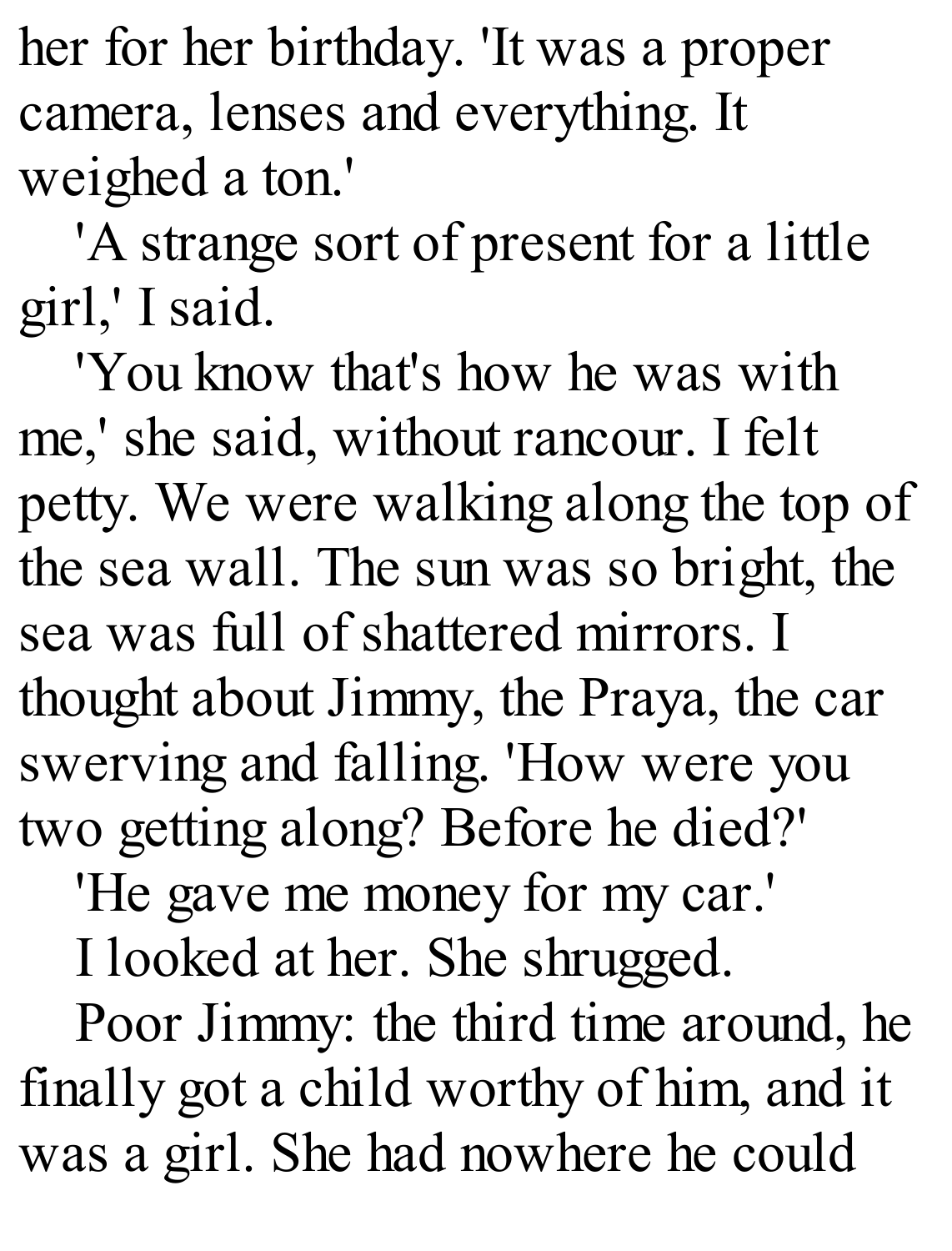make his scars.

'No,' she said, 'things were fine. I thought maybe when I went to study in London it might have got easier between us, but whenever I answered the phone all he ever said was, "Can I talk to your mother?"'

'That's not Jimmy,' I said, 'that's men, period.'

'Really?'

'Well, my dad - '

I stopped myself.

'Were you often here as a child?'

'Only once,' she said. 'Zhenshu took me to the Isle of Wight.' She swung her sandals in her hand. I had forgotten that about her: how she was always dancing. 'There's a castle there, and a lighthouse.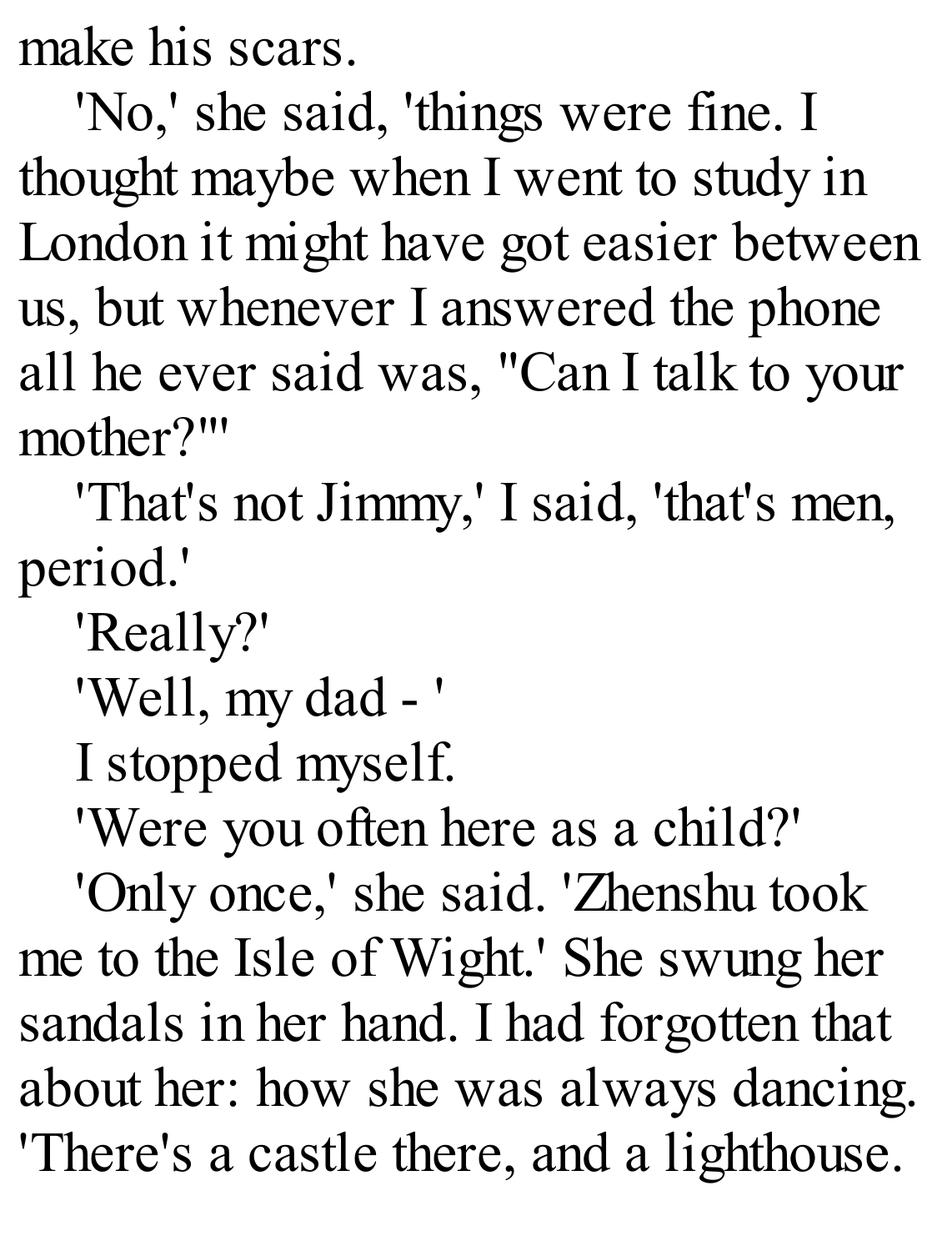It was open, and the lighthouse keeper showed me round. I don't suppose he was real - aren't they all operated by machine now?'

'I suppose' I said, watching her dance.

'I ate sugared almonds,' she said. It was strange, hearing her account of these ordinary places; even now, they had a kind of foreign glamour for her. 'I remember he took me sailing once,' she said. 'It was very rough. You wouldn't think it, would you? It's such a pretty stretch of water.'

'Yes.' I was thinking about my father: his collections of things; his tiny, meticulous handwriting. The formal gestures he used with people to hide his fear.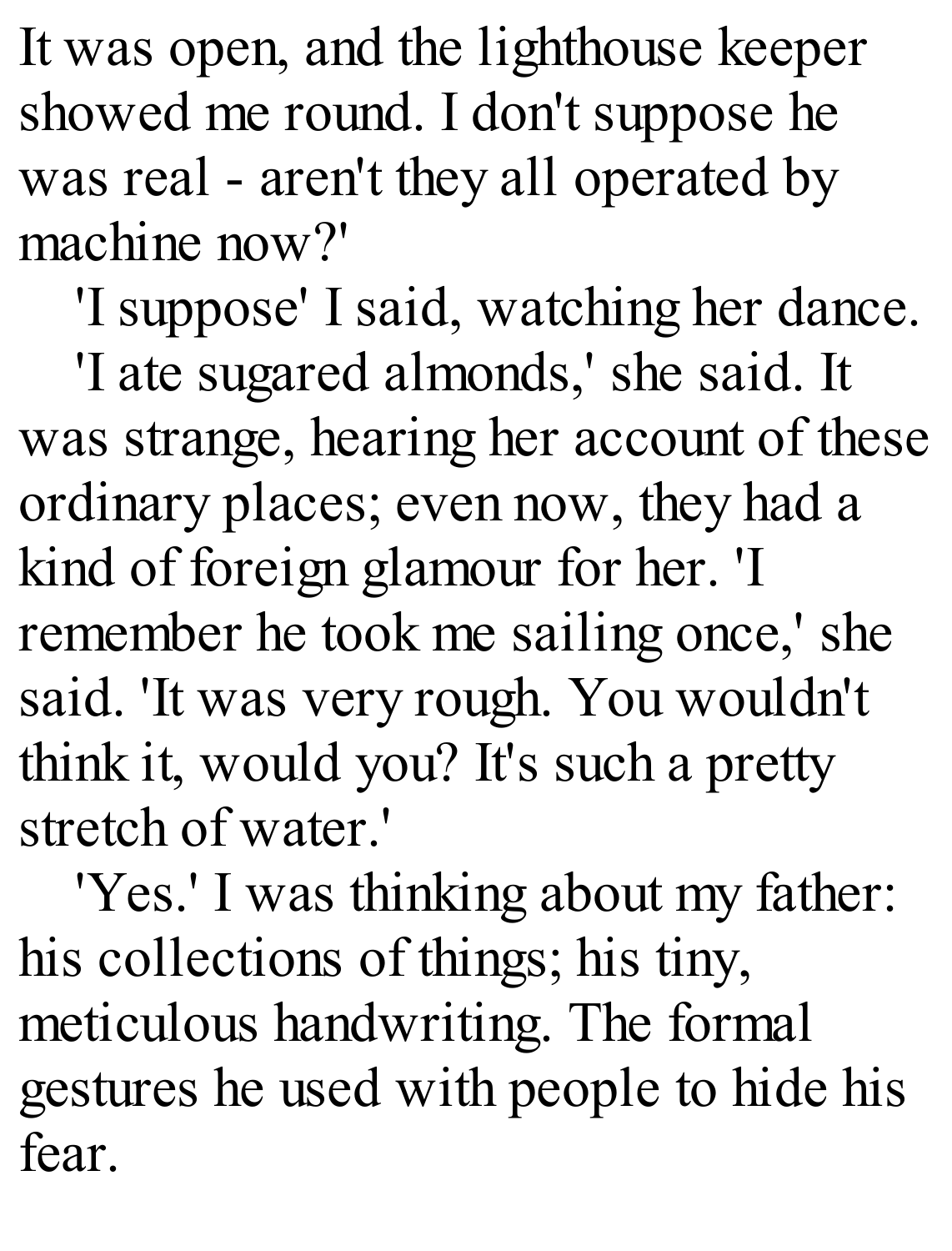The concrete had weathered and crumbled here, and there was a big puddle in front of us. I jumped across it and offered Zoe my hands. 'Jump,' I said.

She jumped, and snatched my hands. I overbalanced and stumbled into the puddle. She leaned into me, struggling to regain her balance. Her hair smelled of salt water and seaweed. Her breasts brushed me. She looked up at me; her eyes were blind eyes, the pupils pinpoint small in grey irises. They expressed nothing.

I tried to smile. My mouth gave way.  $'I - '$ 

She laughed. 'I'm soaking.' Water glistened on her ankles. **17.**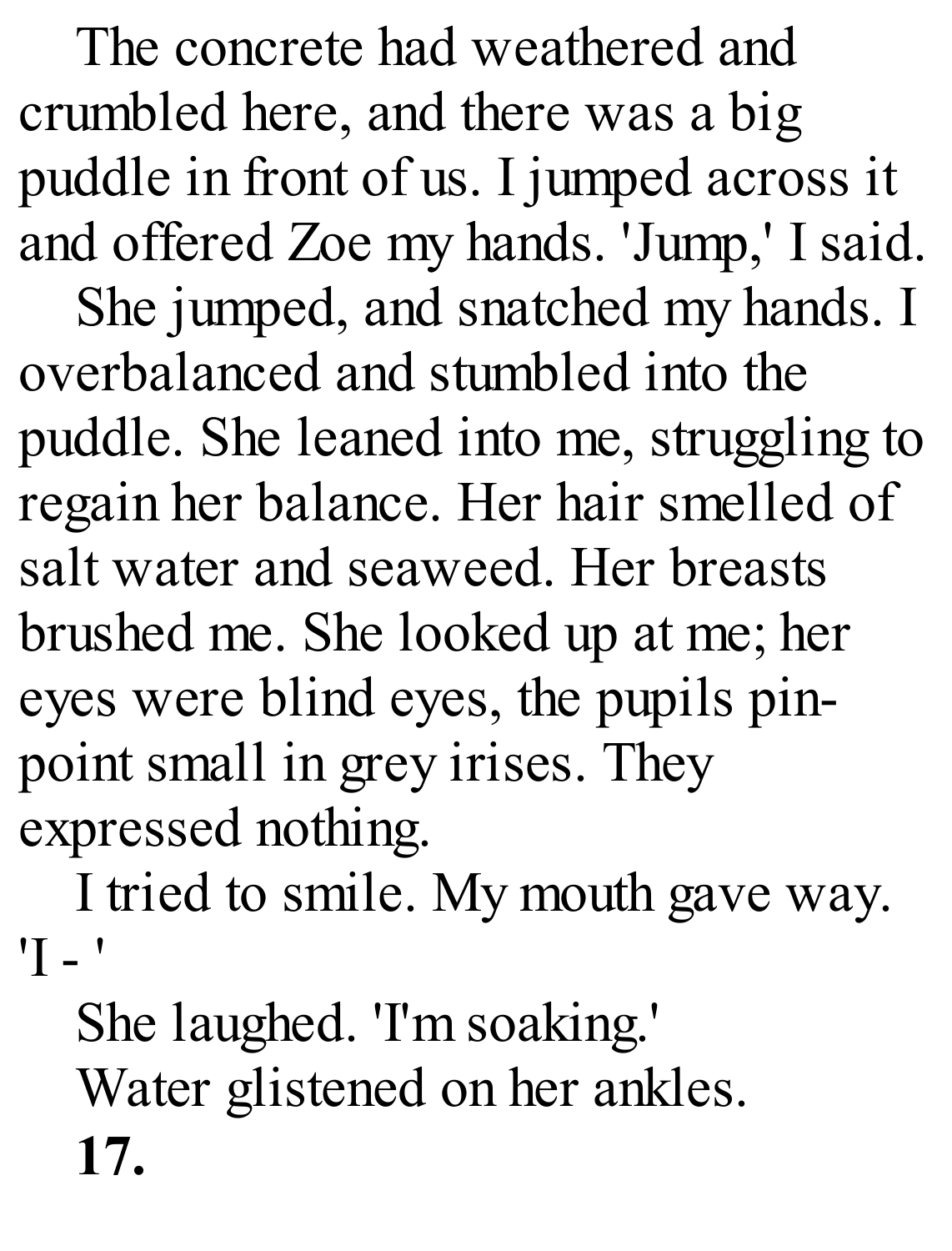My feet were wet through and my socks were balling around my toes as we wandered from street to street in search of Zoe's cafe. Every road seemed to lead us further away from the seafront, into closes lined with four-wheel drive cars and ornamental conifer hedges and ruched blinds in every window.

'There's nothing here,' she said, turning a full circle as she walked. 'What do people do? Where do they shop? It's like an episode of Sliders.'

'They all have cars,' I said. 'It's like this everywhere now.'

We went back to the coast road and entered a greasy spoon we had passed earlier. It wanted to be a Fifties diner,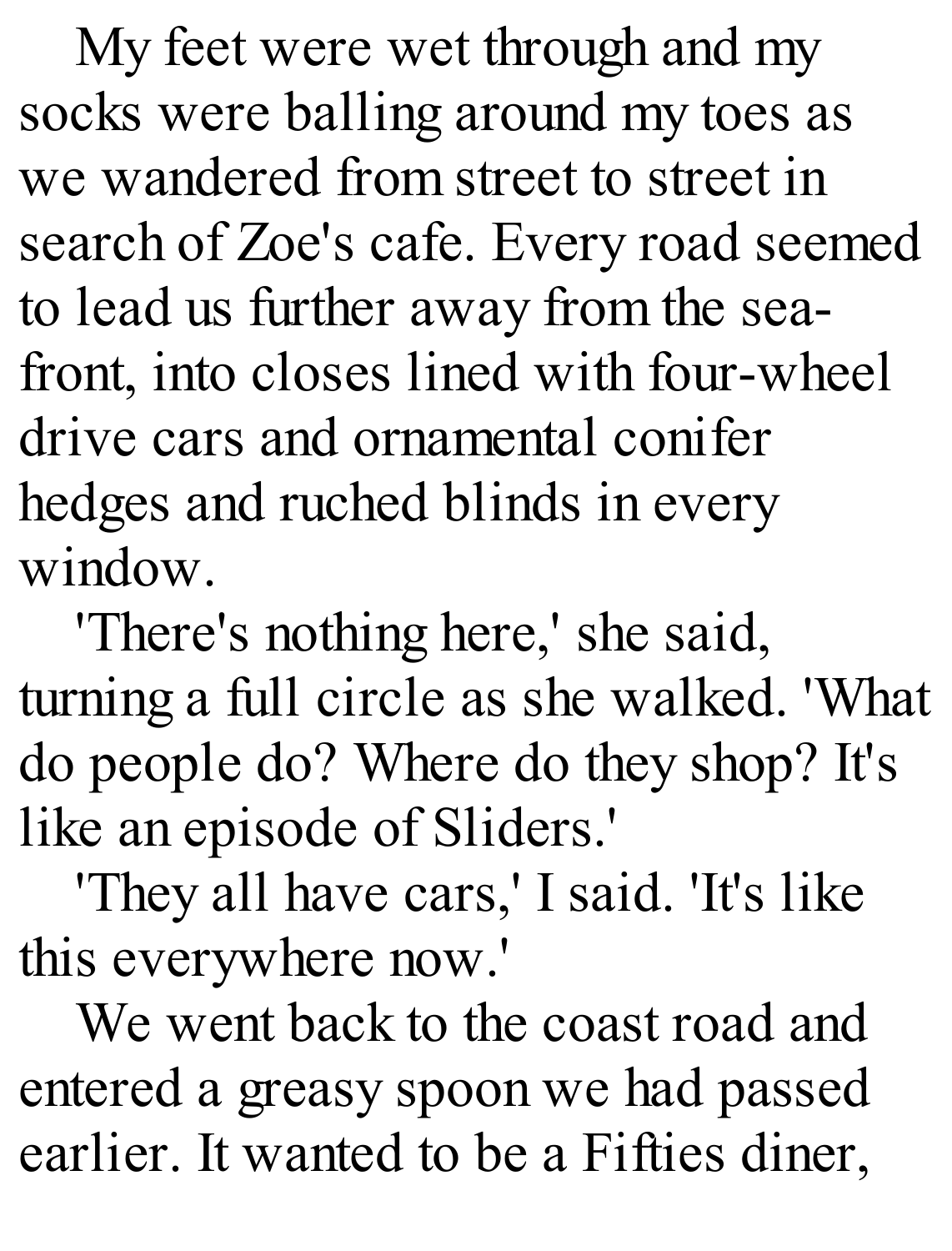with American number plates screwed to the walls and Jimmy Dean on the front of every plasticated menu.

'Egg and chips.'

If Money could have heard us, she would have approved. Zoe, missing her studies at the LSE, wanted me to recall my days with KPMG. I gave her the usual milk-round pep talk about pension funds, ethical investments, and the rest. It was strange, seeing her on the threshold of that world, taking it all on board, drinking it in.

She said, 'I did an ethics paper last year on affinity cards.'

It was a strange conversation.

I can't remember at what point I started not to believe in it. It just snuck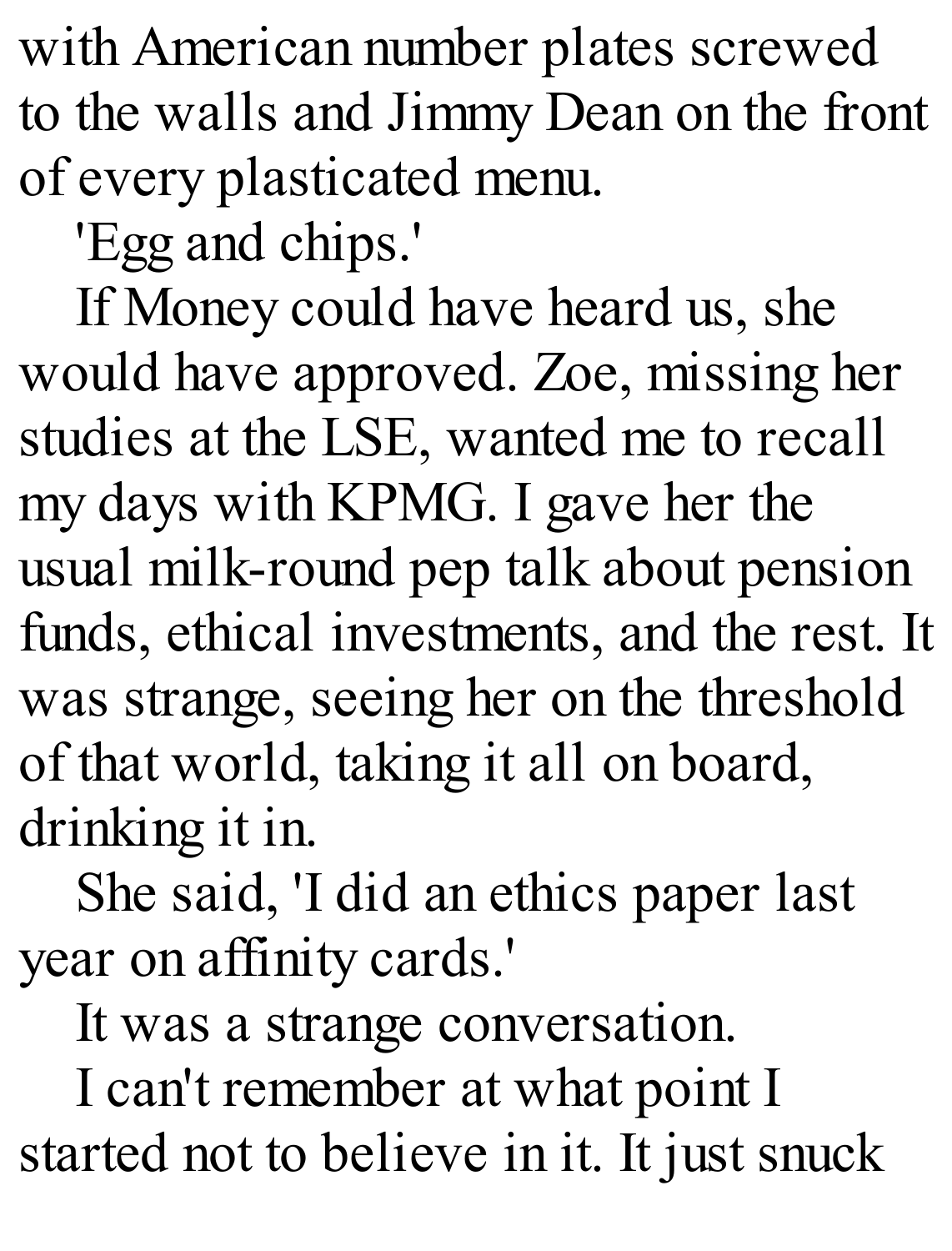up on me somehow: the anger, the desire to confront whatever it was I thought was really going on behind these niceties.

'Why did Money kill my dog?' 'What?'

'I guess it was Brian and Eddie got their hands dirty. It seems their style.'

'What dog?'

'You mean they're working through a list?'

'Adam - '

'Eva's dog. Eva's Yorkshire terrier.'

Her fork was loaded with ham. She let it fall back on her plate. 'What are you talking about?' She knew it was something bad. Her face had paled already. But it was too late now. 'Eva's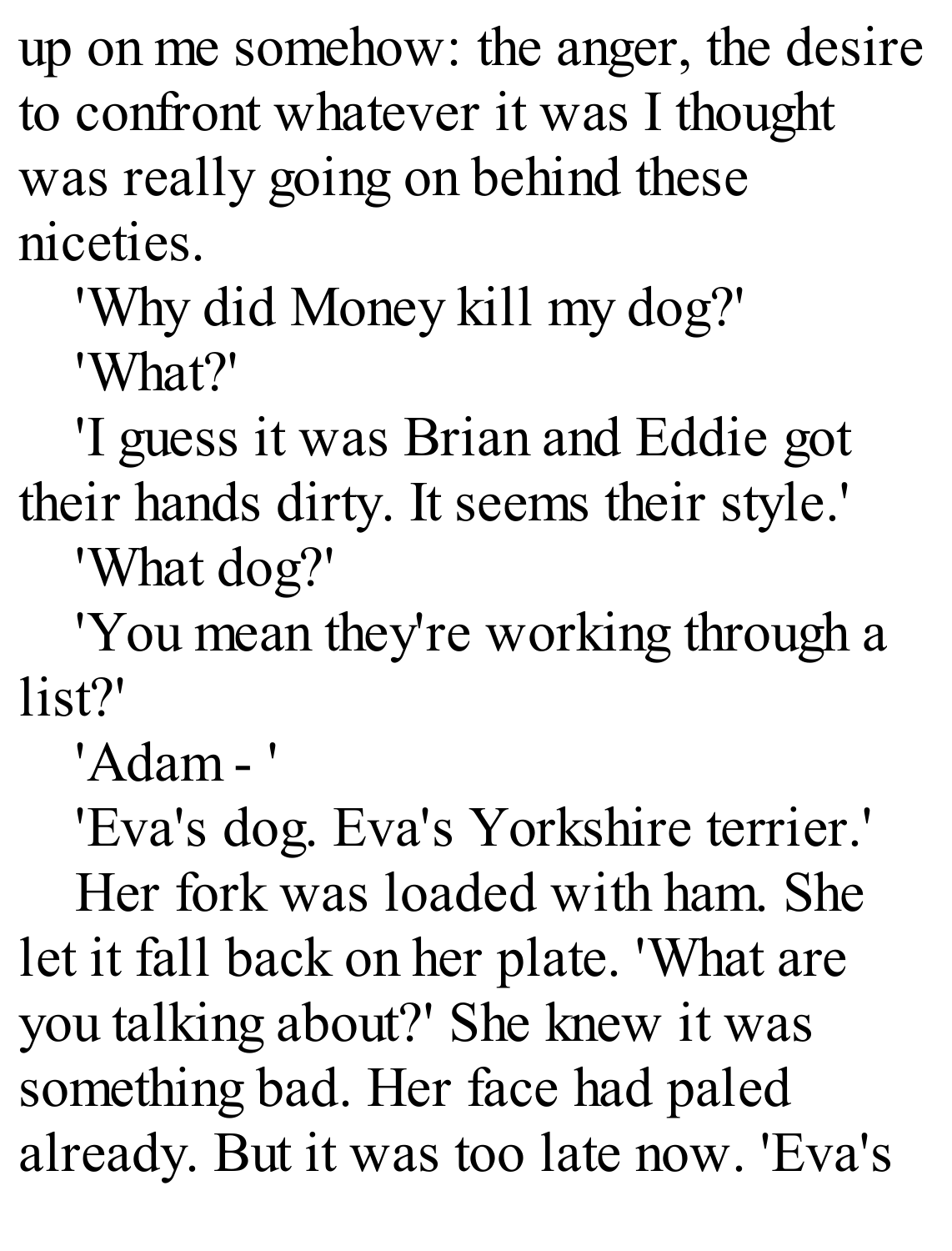dog was crucified against our garage wall<sup>'</sup>

Zoe swallowed.

'It was the day after the meal. It was the day I called your mum and said I'd work for you, after all.'

'You didn't say anything about a dog.' I shrugged. 'Never show a hit,' I said.

'You know,' I said, 'she didn't have to do that. It's fucking crude, apart from anything else. Jimmy would never have done anything like that.'

'She didn't do it!' It was almost a shout.

'Come on, Zoe...'

'She didn't.' There were tears in her eyes.

It was no good. I couldn't stop. 'She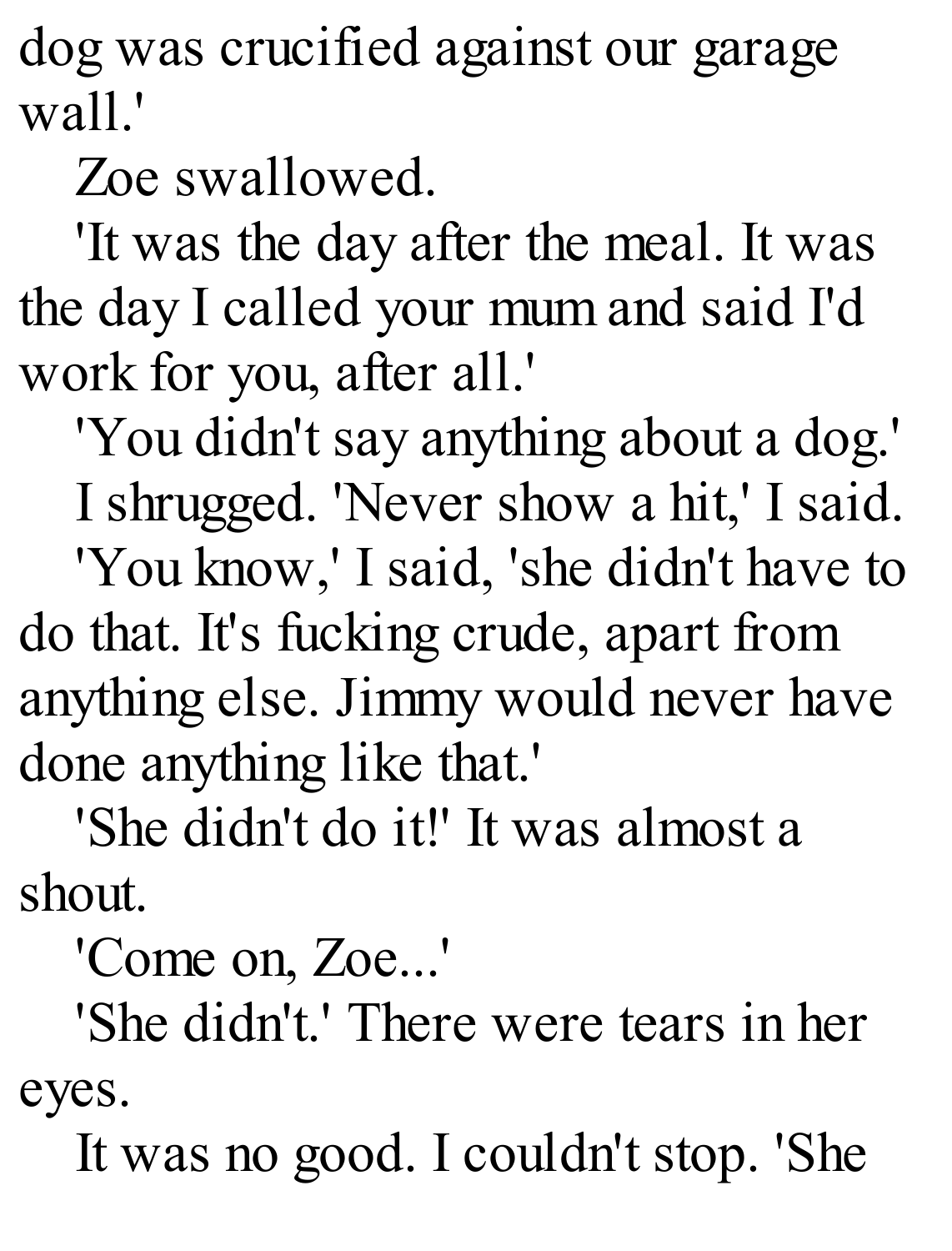has Hamley killed, because he was dumb enough to let the inquiry catch up with him. And when it looked to her like I might get out of line - '

'It's not true.'

I smiled. She had so much to learn. 'Eat your chips,' I said.

She was crying openly now. 'It's not,' she kept saying.

'She more or less told me, Zoe. She's been waving Hamley's accident in my face every time we've spoken.'

'She told you she didn't do it.'

I wiped a scrap of bread round my plate.

'I was there when she phoned to invite you round. She said, "I wasn't the one who ran - who ran over ".' Her jaw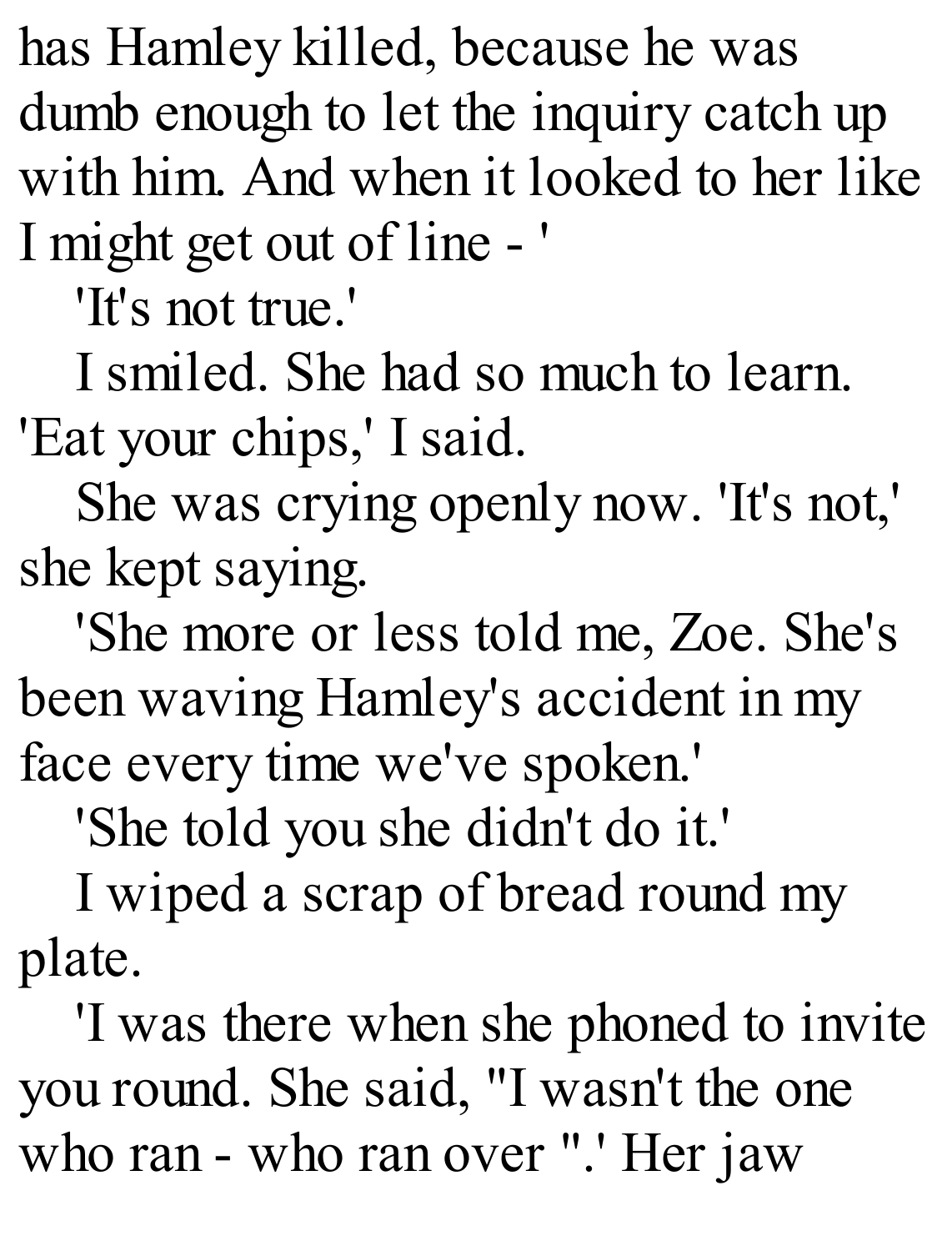trembled.

'She felt she had to force me into working for her.'

'Stop it.'

'I suppose she didn't have anyone else she could threaten.'

Zoe stirred her coffee with a spoon. She wiped her eyes. She waited. There isn't much you can do with a blanket denial, especially when there's no other evidence to hand. Besides, there's only so long you can feel good about making a pretty girl cry. So though the paranoia was still there inside me I packed it back into its box and put it away and began the long climb down.

'I'm sorry,' I said.

'You can't blame me for being on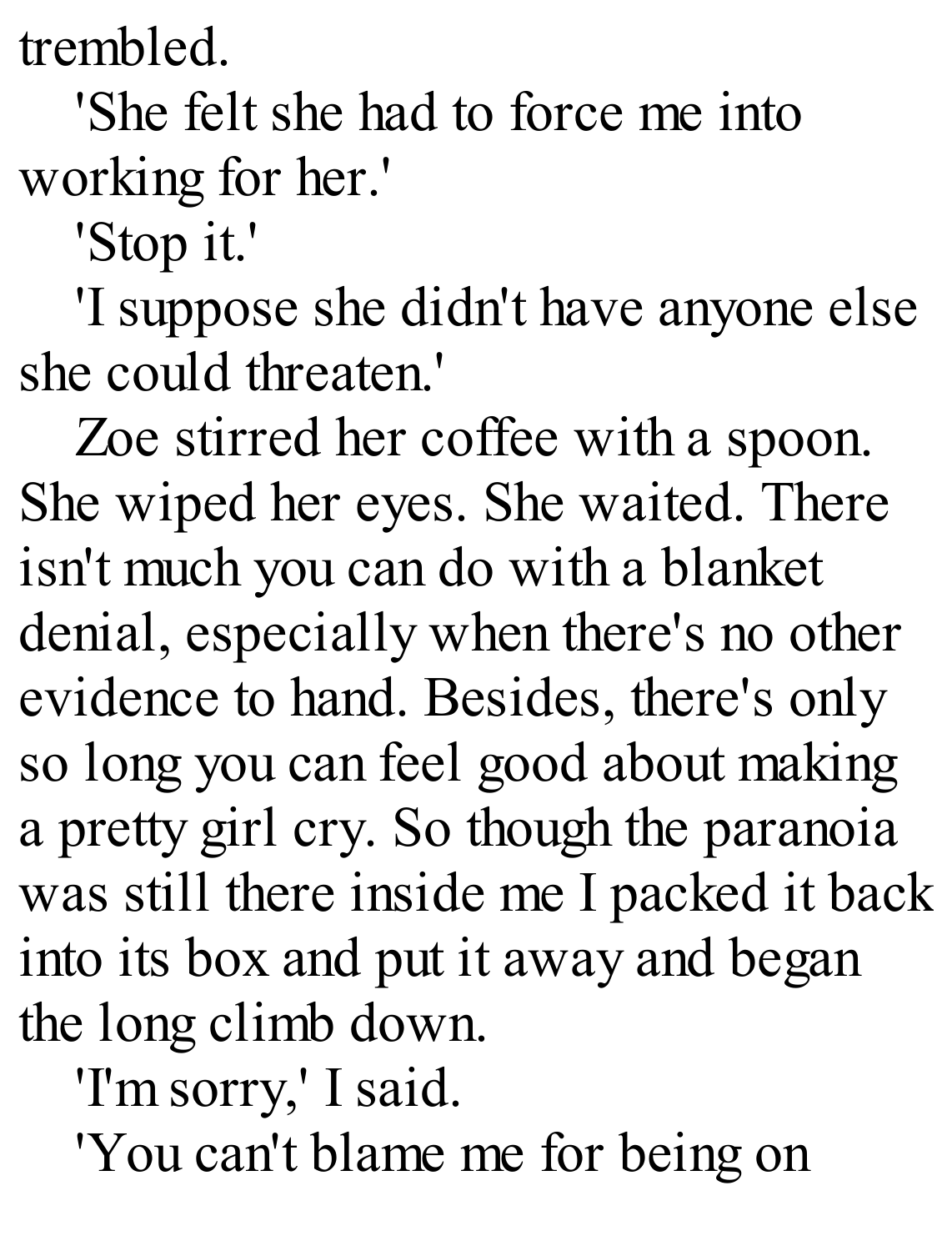edge,' I said. 'Friends?'

'Please, Zoe,' I said.

She shook her head. 'It doesn't matter whether we're friends or not,' she said. 'It matters to me.'

''I mean it's not the point.' She looked at me. Anyone else, it would have been what they call a 'significant'

look. But her blind grey eyes were useless for that - they conveyed nothing. 'Did you mean it about your dog?'

'I had to get rid of him before Eva saw.'

'Then it's like mum said, isn't it? Someone somewhere is calling her bluff.'

It had never occurred to me that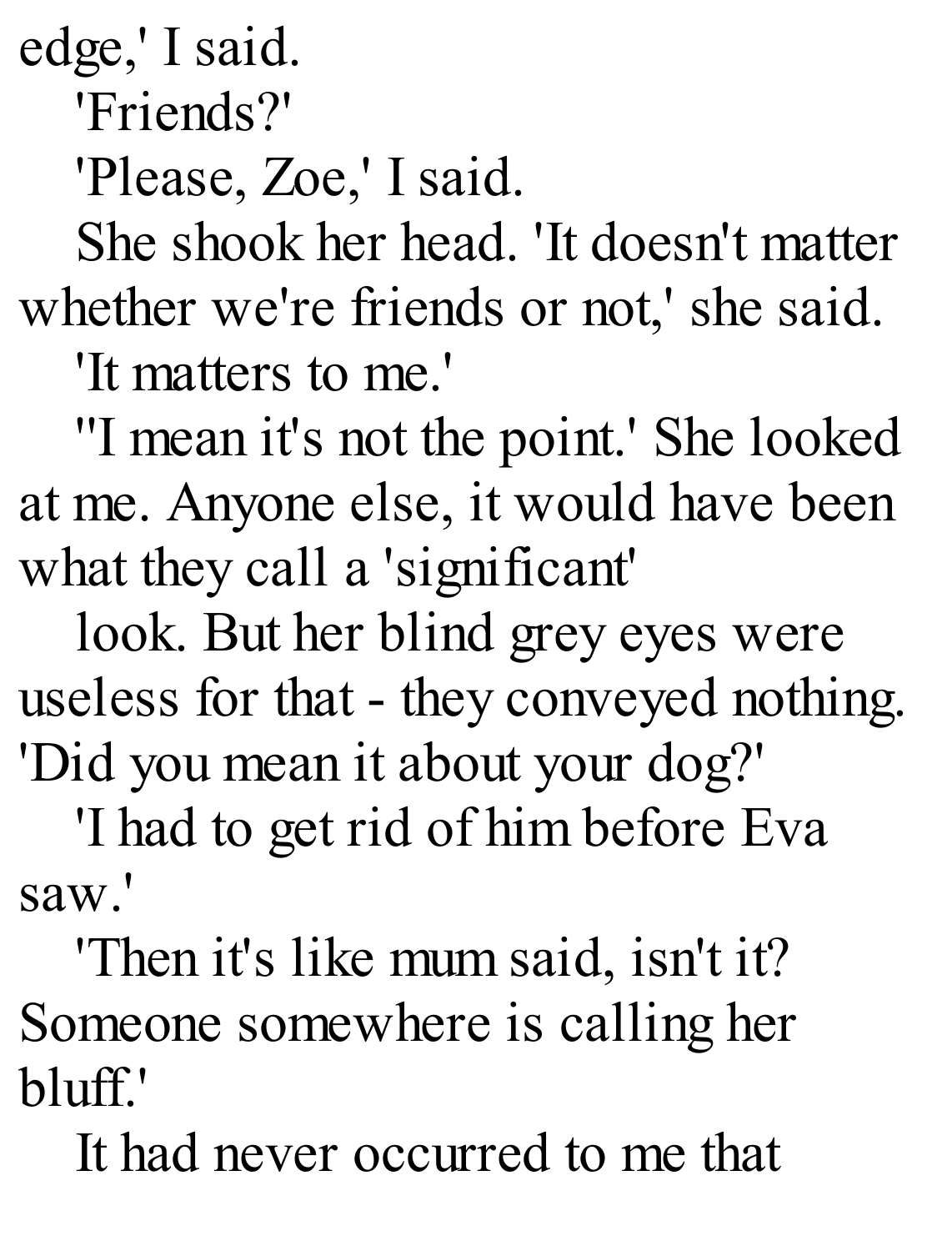Boots's death might be intended as a warning, not for me, but for my protectors the Yaus. 'Well, who would want to do that?' I protested. Zoe tasted her coffee, grimaced, and pushed the cup away. 'How am I supposed to know?' she said.

'You're the spy.'

I'd wanted to clear the air, but all I'd done was stir up more dust. So I did my best to crow-bar the conversation back onto its original track. Zoe joined in. But nothing either of us said after that had much to do with what we were really thinking.

'I'd like to go back to Hong Kong one day,' she said. 'Start my own business there. If the bust bottoms out.'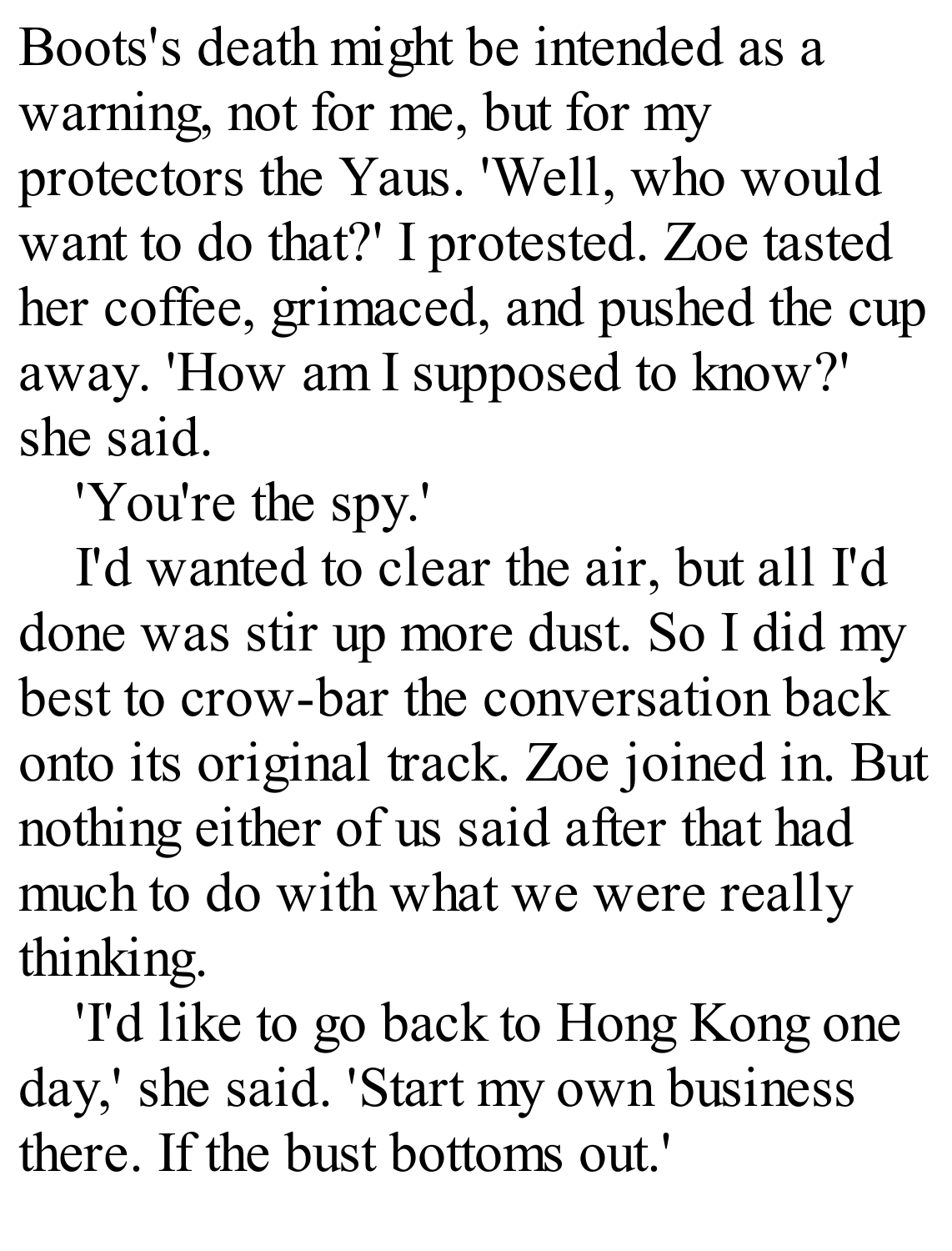It startled me, how quick she was to forgive my accusations. I wanted to thank her but I didn't know how so I followed her lead and pretended nothing had happened. 'More than half China's trade spills through Hong Kong,' I said. 'Sure the bust'll end.'

'Just so long as I can lose our heinous family reputation.'

Well, I thought, I guess I deserve that. 'If we do our job well,' I said, 'you won't owe anybody anything.'

'God,' she said, pushing her plate away, still half-full, 'they certainly give you enough.'

We walked back along the main road and through a public marina to the car park. The wind was damp and feverish,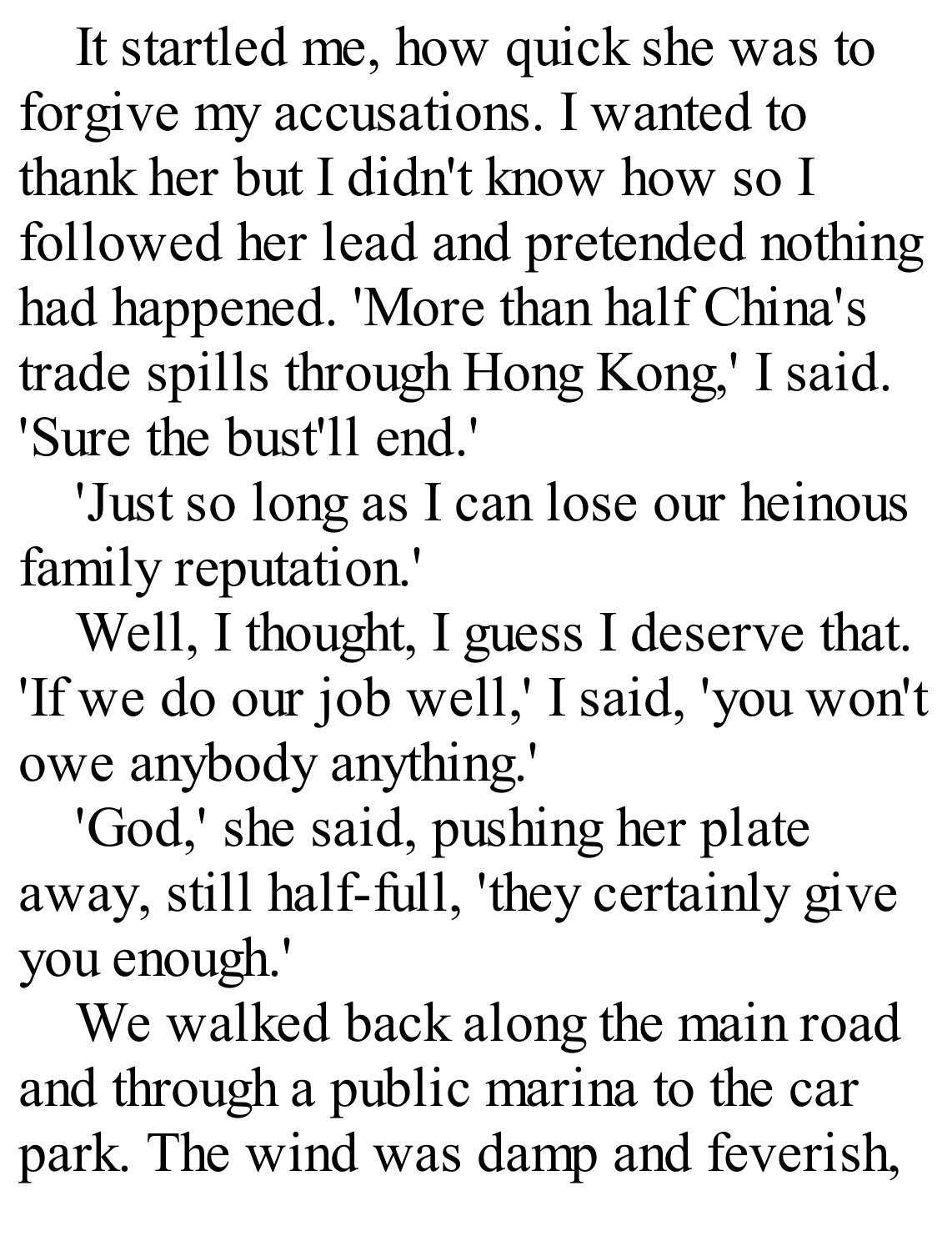and lines tinked against their masts, setting my nerves on edge.

'The thing is to keep Brian and Eddie out of it,' she said, picking between the puddles and flotsam. My trainers and socks were soon so sodden through, it didn't make any difference, and I slopped along untidily beside her. 'They wouldn't have a clue.'

'They seem pretty entrepreneurial,' I said, ineffectually polite. Only five minutes before I'd been calling them dog-killers. 'Especially Eddie,' I offered - a limp olive-branch.

'Eddie imports snowboards,' she said. 'There you are.' My feet were so wet, I felt blisters forming.

'He stuffs them with dope.'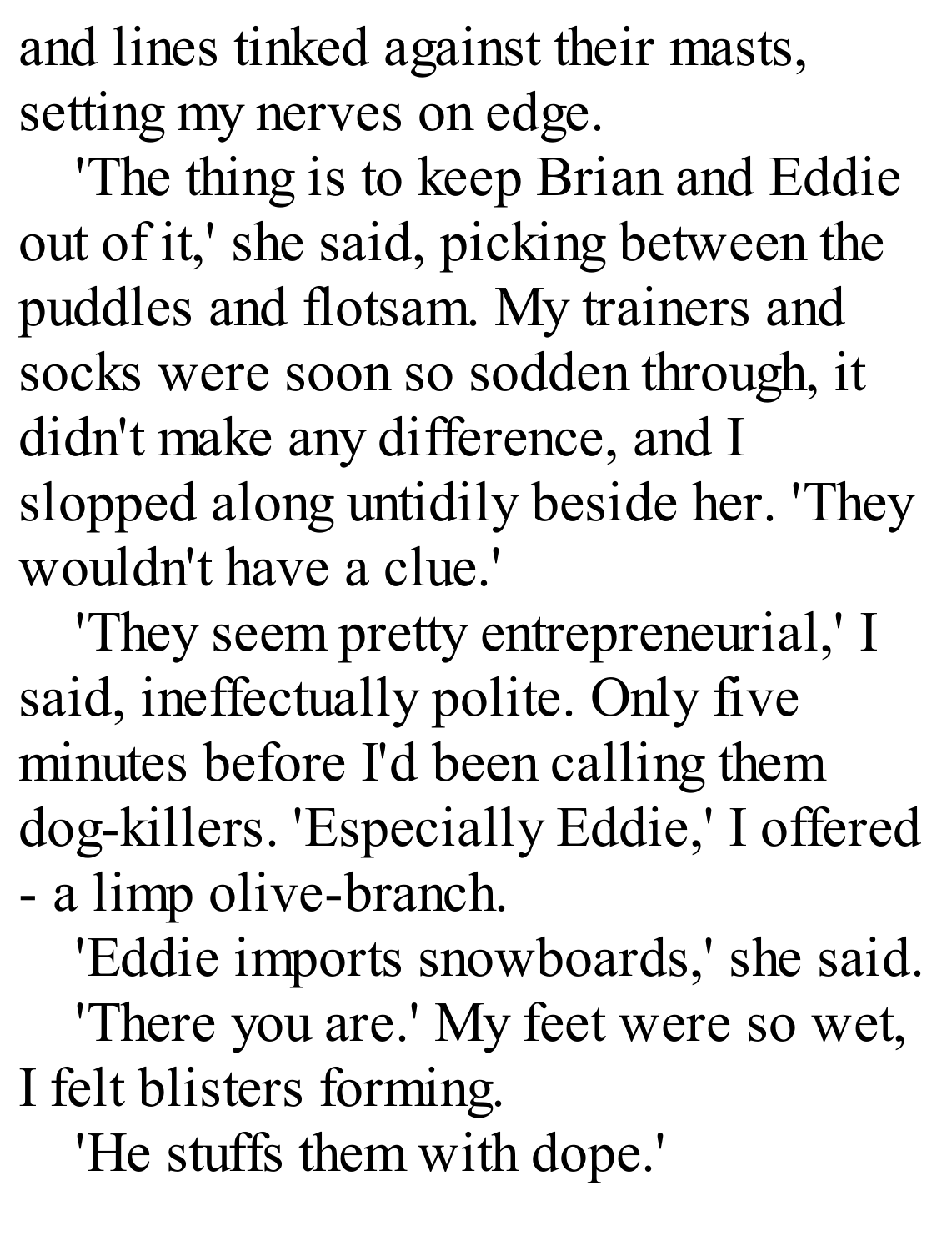I didn't know what to say.

'He has a sculptor from Central St Martin's hollow them out for him with a plaster saw. Meanwhile he sends Brian over on the Dieppe Ferry in a Ford van with a clapped out gas heater in the back. When he returns it's crammed to the gills with beer. No-one ever notices the Calor canister's stuffed with cocaine.'

'Does Money know?'

'Mum's not good at asking the right questions. They keep the empties in her garage.'

'Have you talked to them about it?'

She shook her head. 'I dropped Eddie's mobile phone into the toilet once.'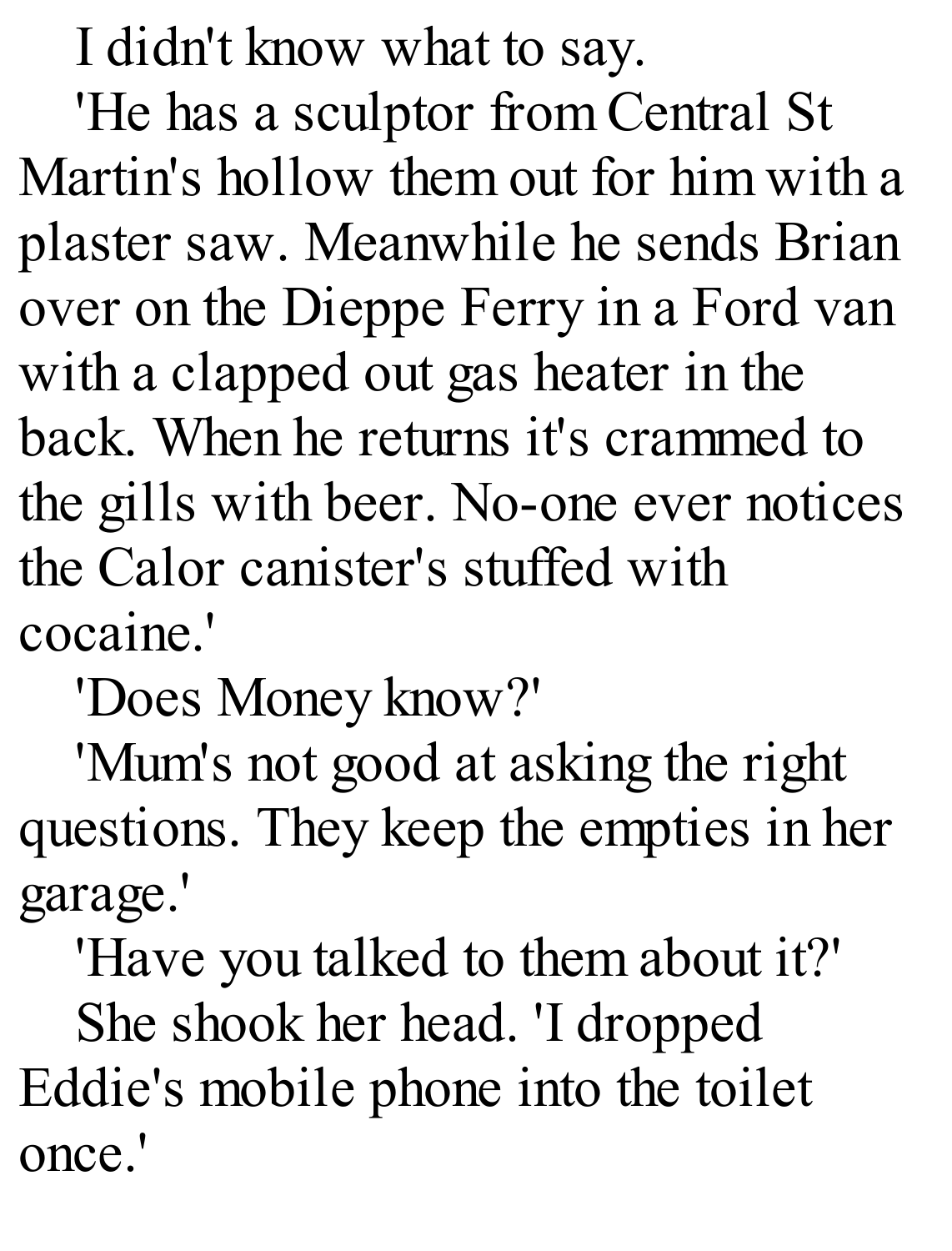I laughed. 'That must have given him pause.'

'He's going to land mum in trouble.'

'And you,' I said.

She said, 'They've got this idea Hong Kong's hassle-free, "catch-as-catch-can, mate".' Her impersonation of Eddie was merciless. 'They want to become film producers. The new Heung brothers. They'll be eaten alive.'

There was nothing to say. Brian and Eddie worshipped their father. If they wanted to follow in his footsteps, there wasn't much anyone could do except try and contain the damage. Back at Zhenshu's house, I shed my shoes and washed my feet in the shower. There wasn't a towel, so I made do with a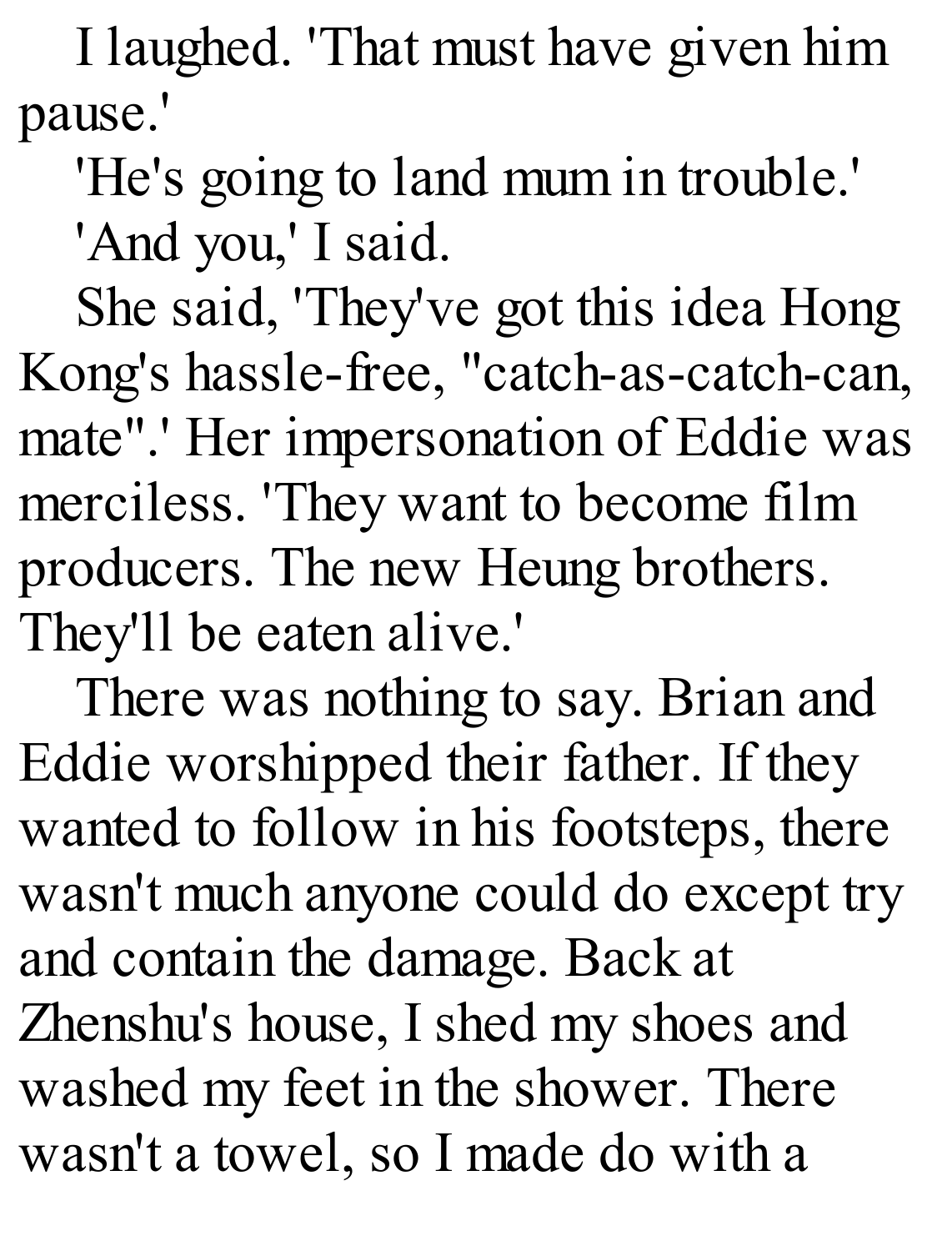flannel I found, folded up, clean and fresh, on the shelf by the sink. When I came out I found Zoe struggling with a stepladder she had brought in from the garage. 'For the attic,' she explained.

I put that off as long as I could, but Zhenshu had been very organised, and it didn't take long to gather the papers in the ground floor rooms. His insurance and pension certificates were arranged in alphabetical order in a series of concertina files. Even his cheque stubs were kept in a box labelled 'Stubs'.

'Shall we have a look in the loft now?'

It was all a big game to her. She was irresistible.

I went first up the stepladder. The stairs were warm under my bare feet.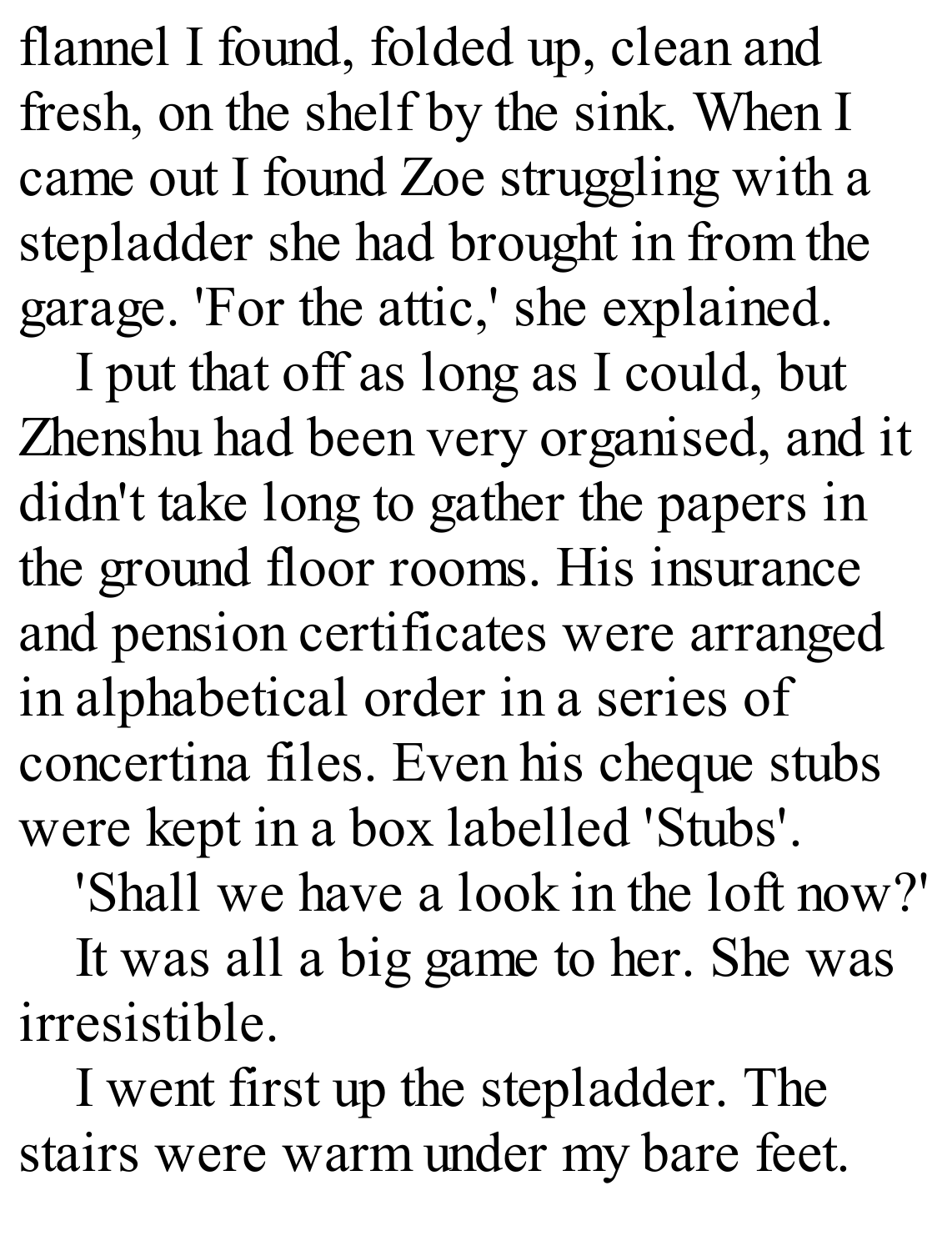There was no lock, and the panel lifted easily enough. I slid it out of the way. 'Can you see anything?'

'There's a pull-cord here.' I reached up and tugged. Nothing happened. 'The electricity's off,' I said, feeling foolish.

'No.' Zoe went and flicked the hall light on and off, proving her point.

'Well the bulb's gone.'

Zoe found a torch and a spare bulb under the sink and handed them up. The socket was live when I pushed the bulb home. 'Fuck.'

'What is it?'

'I hate doing that.' I looked around. The boxes were stacked so close together, there wasn't even space to walk between the stacks. 'Bloody hell.'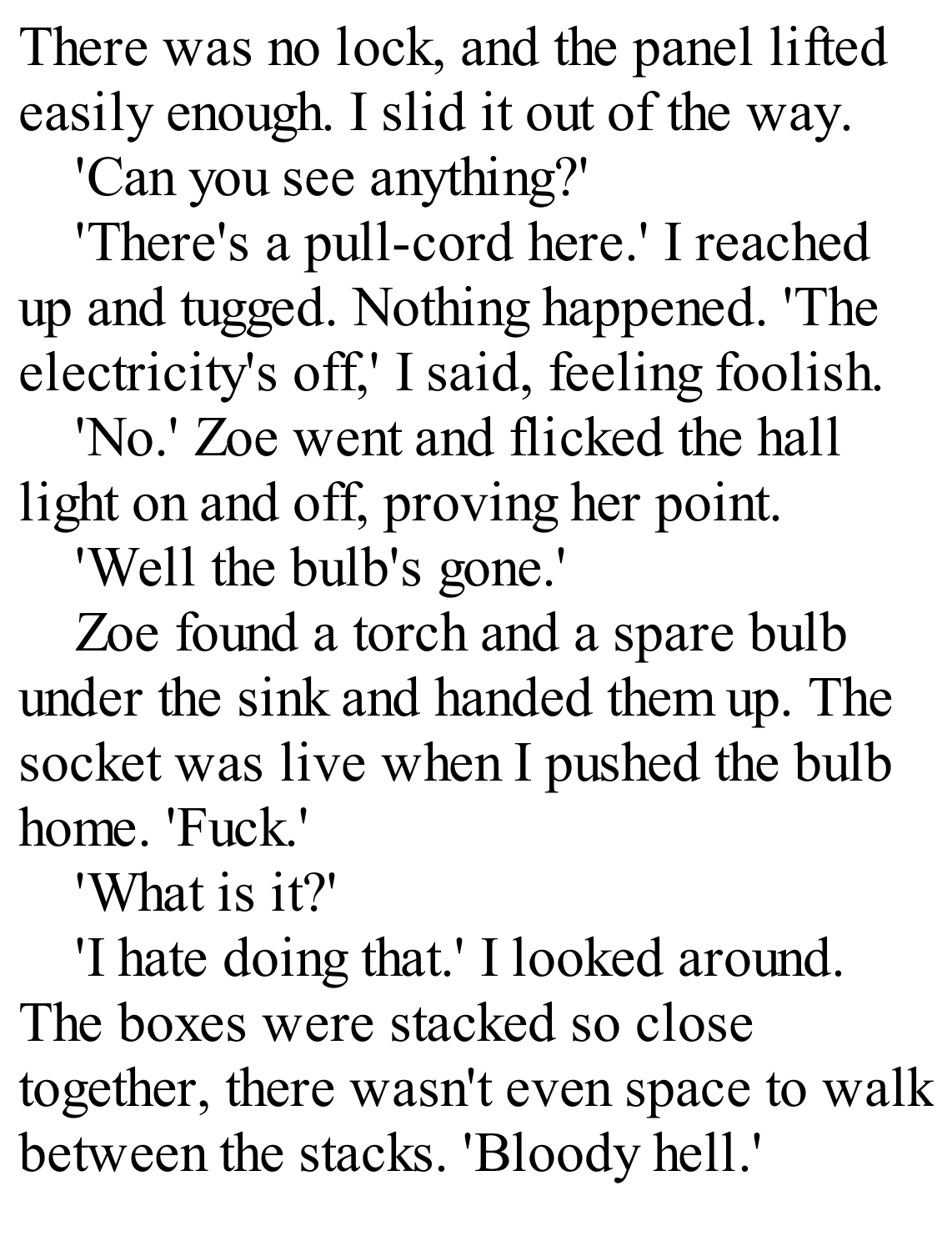'What?'

They were Viking archive boxes. I pulled the lid off the nearest. Inside lay a stack of neatly typed technical specifications; a laminated Nabeshima company brochure from the mid-Fifties; a dot-matrix printout in hexadecimal.

I looked for a way through the stacks. 'Can I come up?'

'Let me make some room.'

An MDF floor had been laid over the joists. I started making a path and found that the stack was only two boxes deep. Beyond, narrow paths of chipboard offcuts made meandering paths from beam to beam, over fungal, bulbous pools of old insulating felt.

'How's it look?'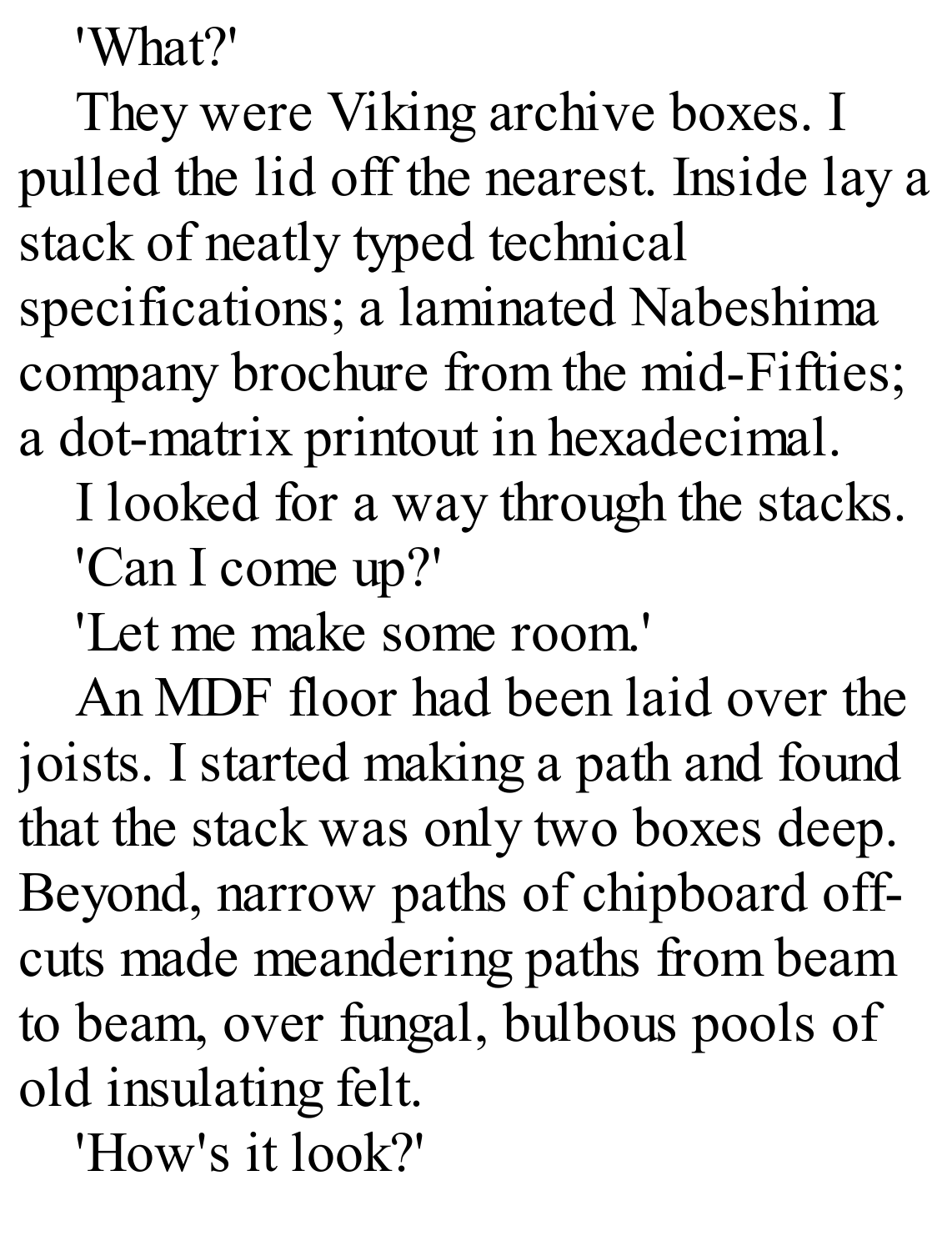'Manageable. Come on up.' There was an old tricycle under a drop-leaf table. 'I thought he didn't have kids,' I said.

'What have you found?' Zoe's voice was bright and excited. She came up the ladder. I made room for her.

'He kept it!' she said. She rushed over to examine it, jumping from board to board. I winced: they weren't even nailed down. She ran her hands over the handlebars. Her fingers almost fitted the brakes, still. I felt something melt inside me, leaving me hollow inside.

Leather trunks and plastic bags, rolls of carpet, a wardrobe rack on casters, jam-packed, the clothes hidden behind dry cleaning bags. I said, 'I don't think he ever threw anything away.'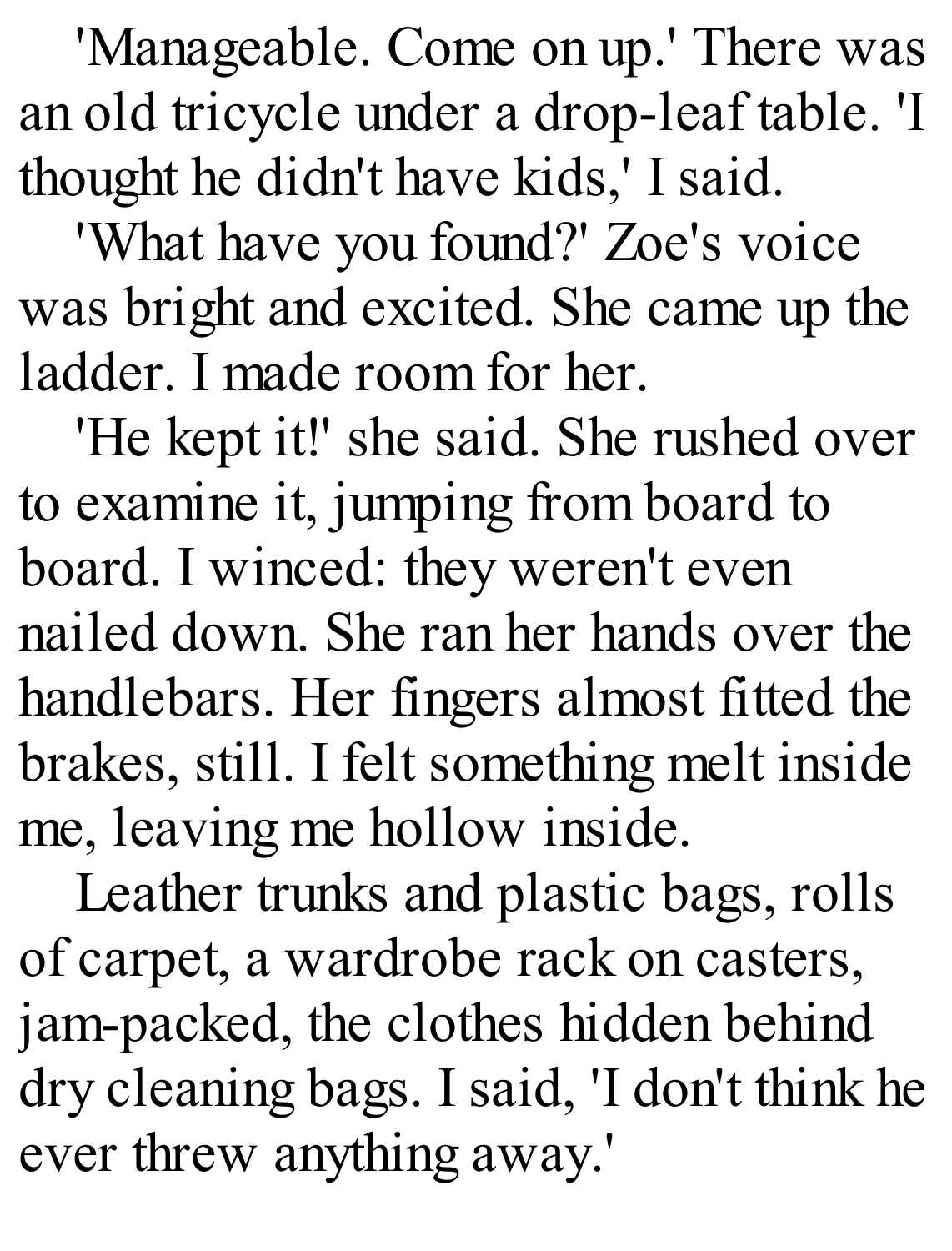Behind the table were three tea chests. The first was full of technical drawings, rolled neatly into cardboard cylinders. Zoe helped me unwrap a couple: blueprints for radios, or what looked like radios. The next chest was covered with a blanket. There was no lid. I looked in. It was as if Zhenshu had taken a bunch of old radios to pieces and thrown the bits in here.

I stirred around in the junk; it meant nothing to me. 'You think all those boxes of letters and print-outs are about this?'

Zoe came over to look. 'God,' she said, 'what a depressing idea.'

The third chest contained crockery. In an old leather trunk we found notebooks written in Cantonese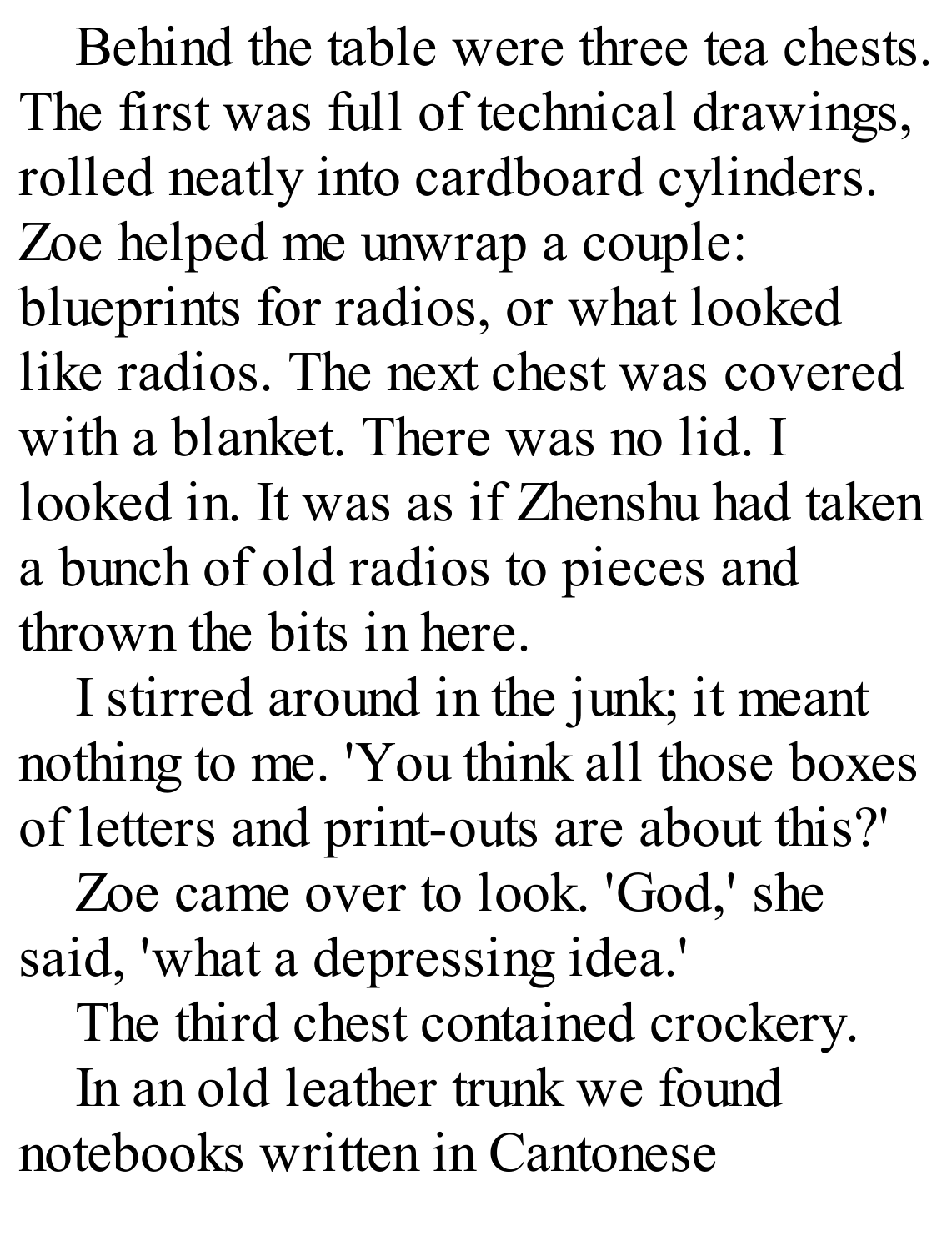interspersed with mathematical equations, amended, scribbled over and crossed through again and again in angry black ink until surely even Zhenshu couldn't have made any sense of them. There were hardback diaries, used as scribbling pads, and a pile of school exercise books tied with string. When we opened them we found a journal, again in Cantonese, interleaved with photographs, most so faded and blotched we couldn't make out the images.

Old ornaments. Prints. A box full of Goss china. A schoolroom globe minus its stand, wrapped in newspaper. The map petals were lifting off the ball. We smoothed them down and read off forgotten names. Rhodesia. Sudetenland.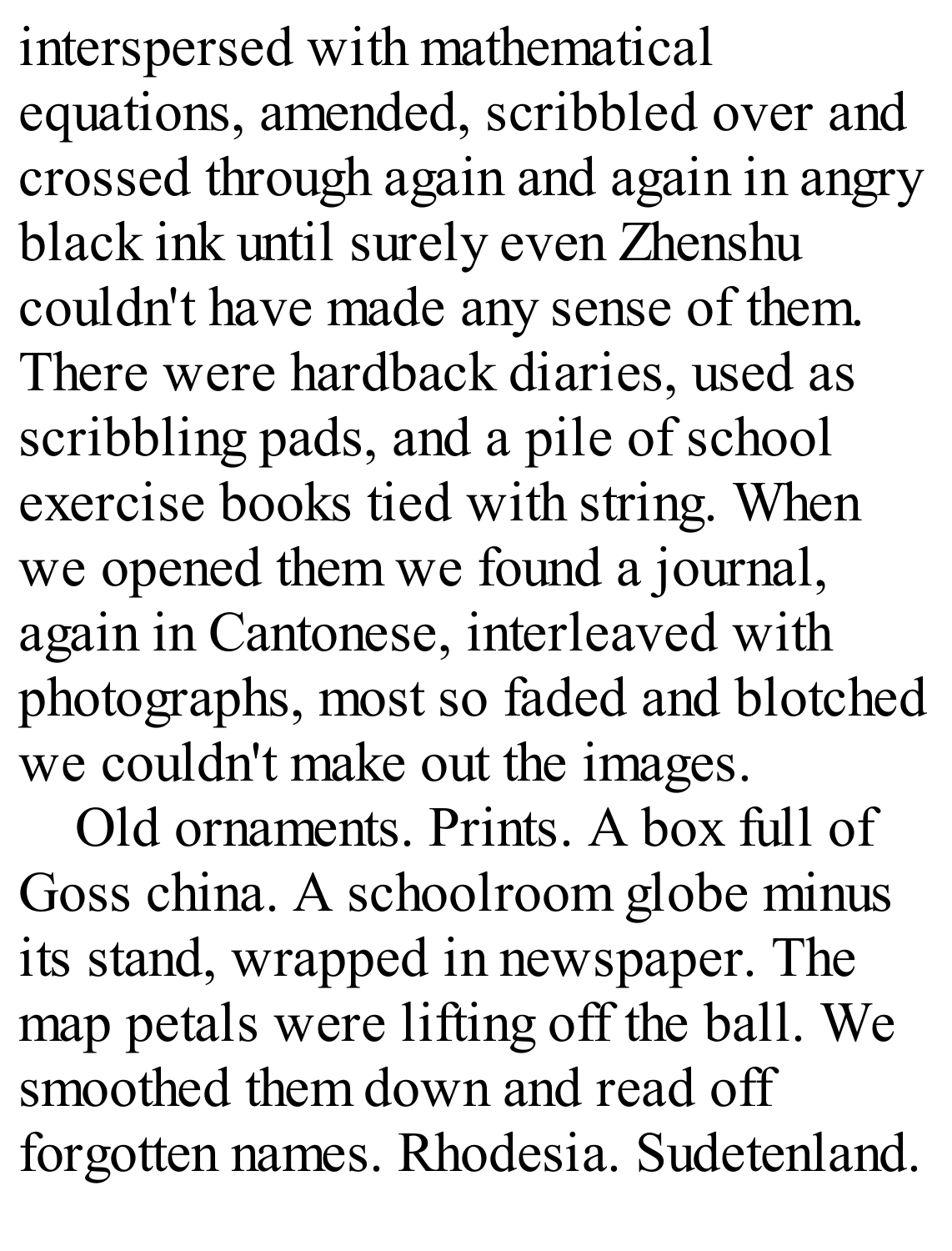Zoe found a pile of 78s wrapped in brown paper, but we couldn't find a player. I opened a Lloyd Loom laundry basket and it was full of silk

cheongsams. I held one out for her. She held it against her. 'It's lovely,' she said.

I said, 'Put it on.'

'What?'

'Put it on.' I had completely lost control of my mouth. 'It looks the right size.'

At the bottom of the basket was a Huntley and Palmer's biscuit tin full of her grandmother's jewellery. She laid the pieces out in the silk nest we'd made beside the laundry basket. Jade and silver. Gold bracelets. Rings that might have been diamond, and probably were.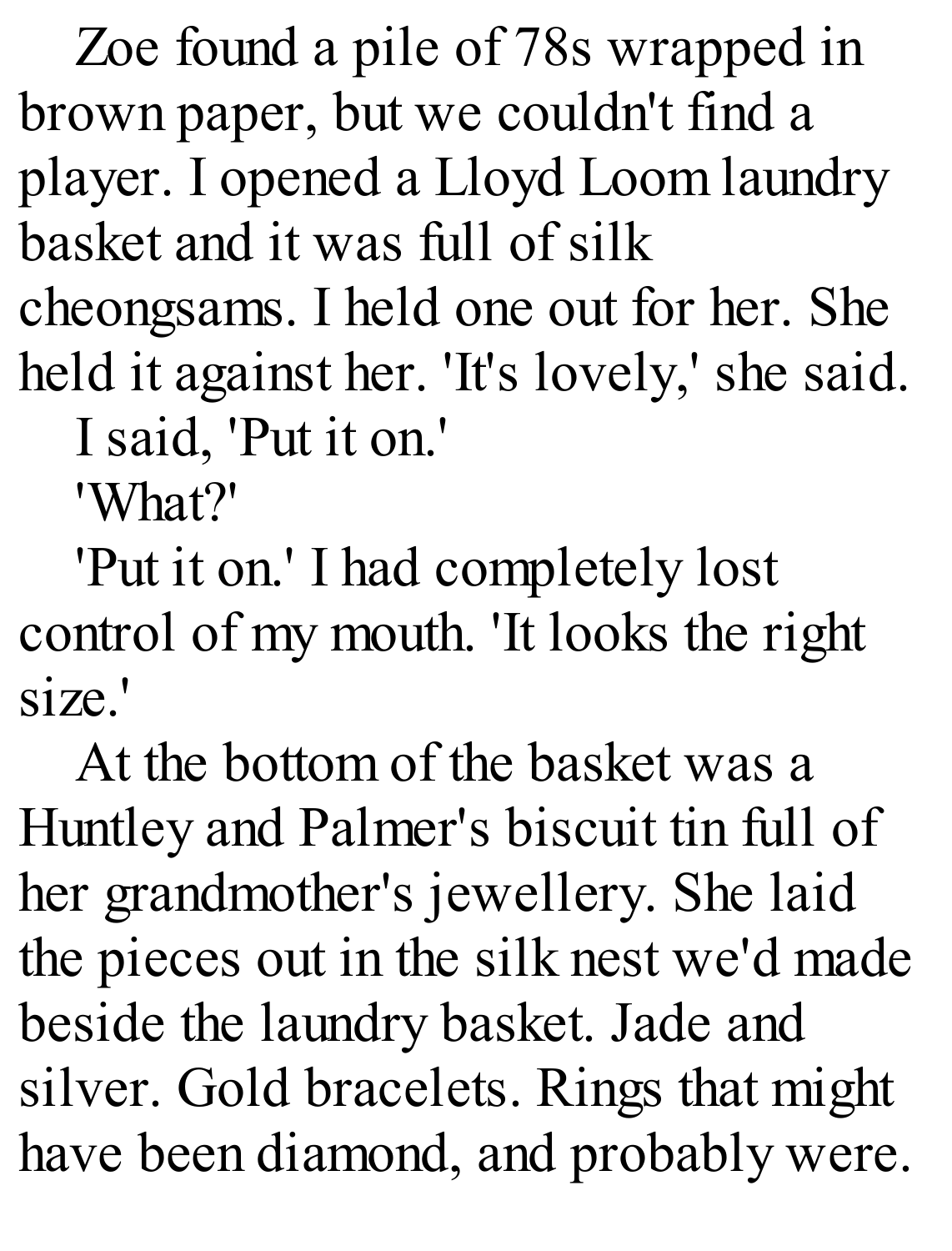A velvet choker with a ruby sewn into the front.

'I never knew her,' said Zoe, sadly, telling me what I already knew: 'She died giving birth to dad.'

'There's probably a photograph of her somewhere,' I said.

But we couldn't find one.

'Jesus, what a mess.'

We surveyed the damage - the pile of old clothes, the papers scattered everywhere, the globe, perched precariously on top of the pile of 78s. 'It was a mess anyway,' she said. 'Only now it looks like a mess.'

'We'd better put it straight.' I said. But Zoe had noticed something in the junk filling the middle tea chest.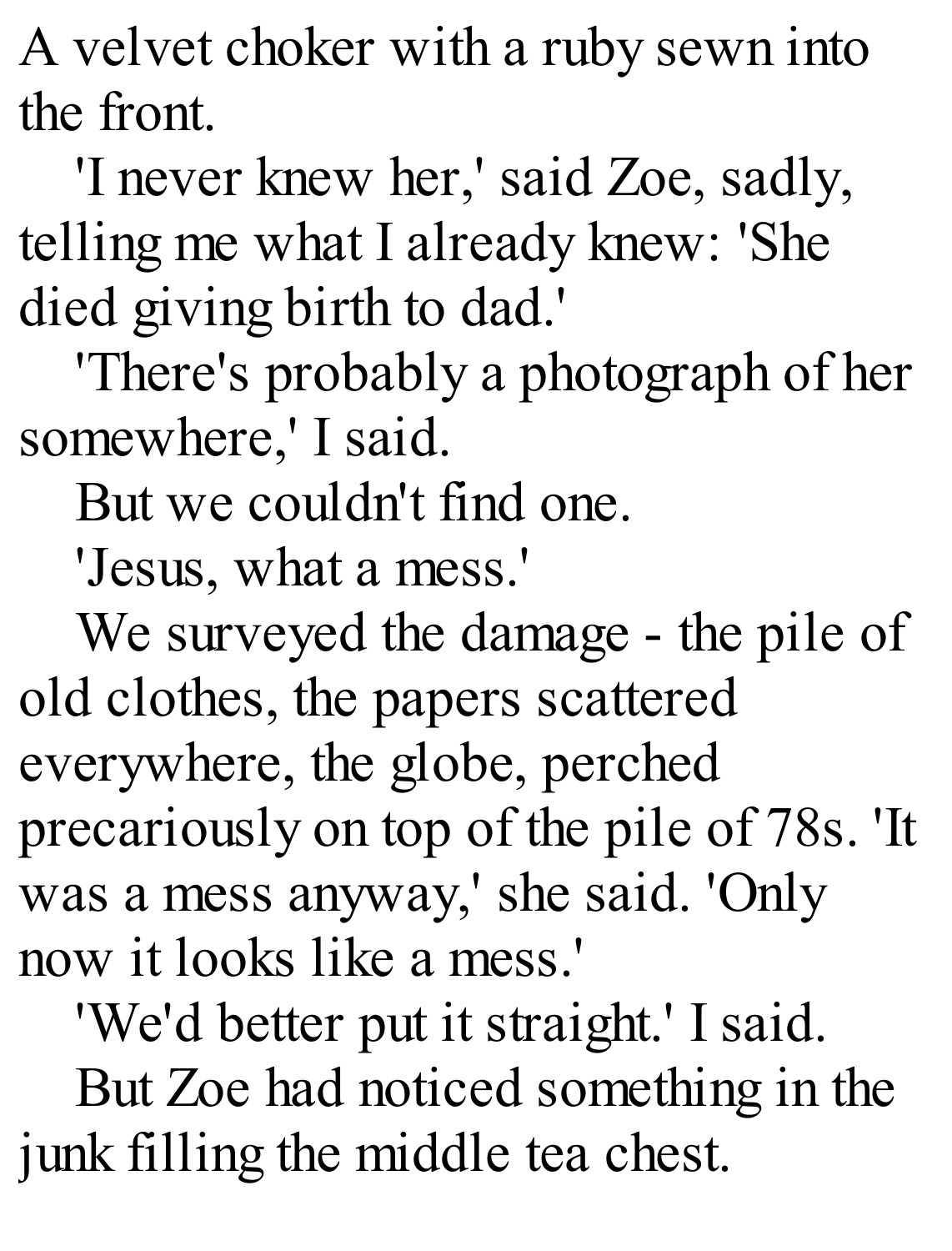'What is it?'

She was having trouble untangling its wires. 'I'll show you if I can only there.'

It looked like a Walkman - a bakelite Walkman, with half a dozen clothsheathed wires dangling from one end. Each ended in a crocodile clip.

I swallowed. I knew what it was.

How could I forget?

She misread my expression totally; she smiled, and handed the box over to me. 'Now this would be worth suing over,' she said.

The aliens inside me backed away frantically, bumping against my spine. There was a brass switch on the side of the box, like an old-fashioned light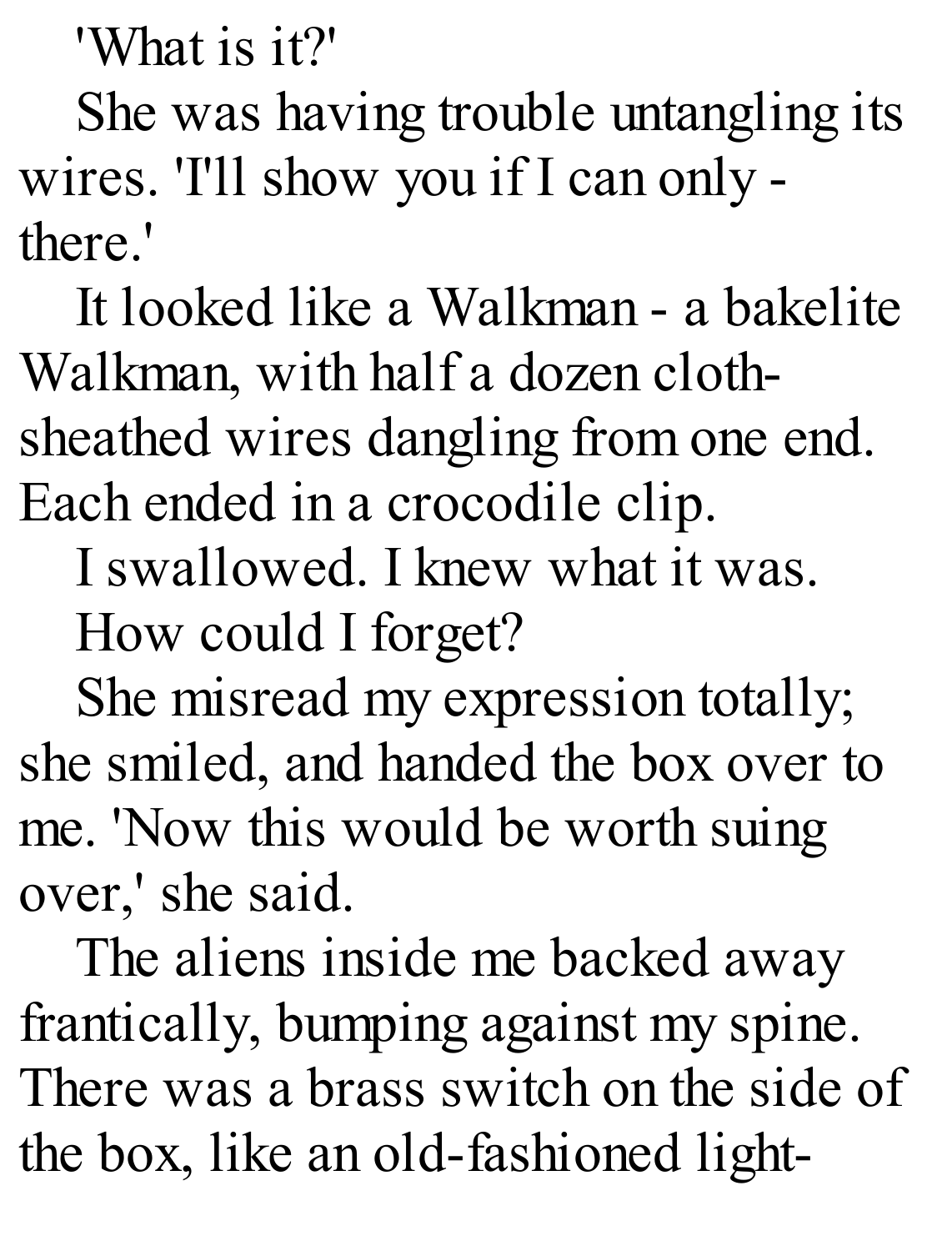switch, and a metal knob with numbered settings up to ten.

'My dad had one. It's a stress-relief thing.'

I didn't dare meet her eyes. Stress?

'You know. Biofeedback.'

Maybe I was wrong. Maybe it wasn't what I thought it was. Maybe it was all one big jolly coincidence. Maybe I was panicking.

'Zhenshu made this?'

'Yes,' she said. 'The family story goes Nabeshima wanted it but Zhenshu would never agree to a deal.'

She laughed a dry laugh. 'Not very likely, is it?'

'I don't know.' I weighed the box in my hand. It was very light. '"Biofeedback"?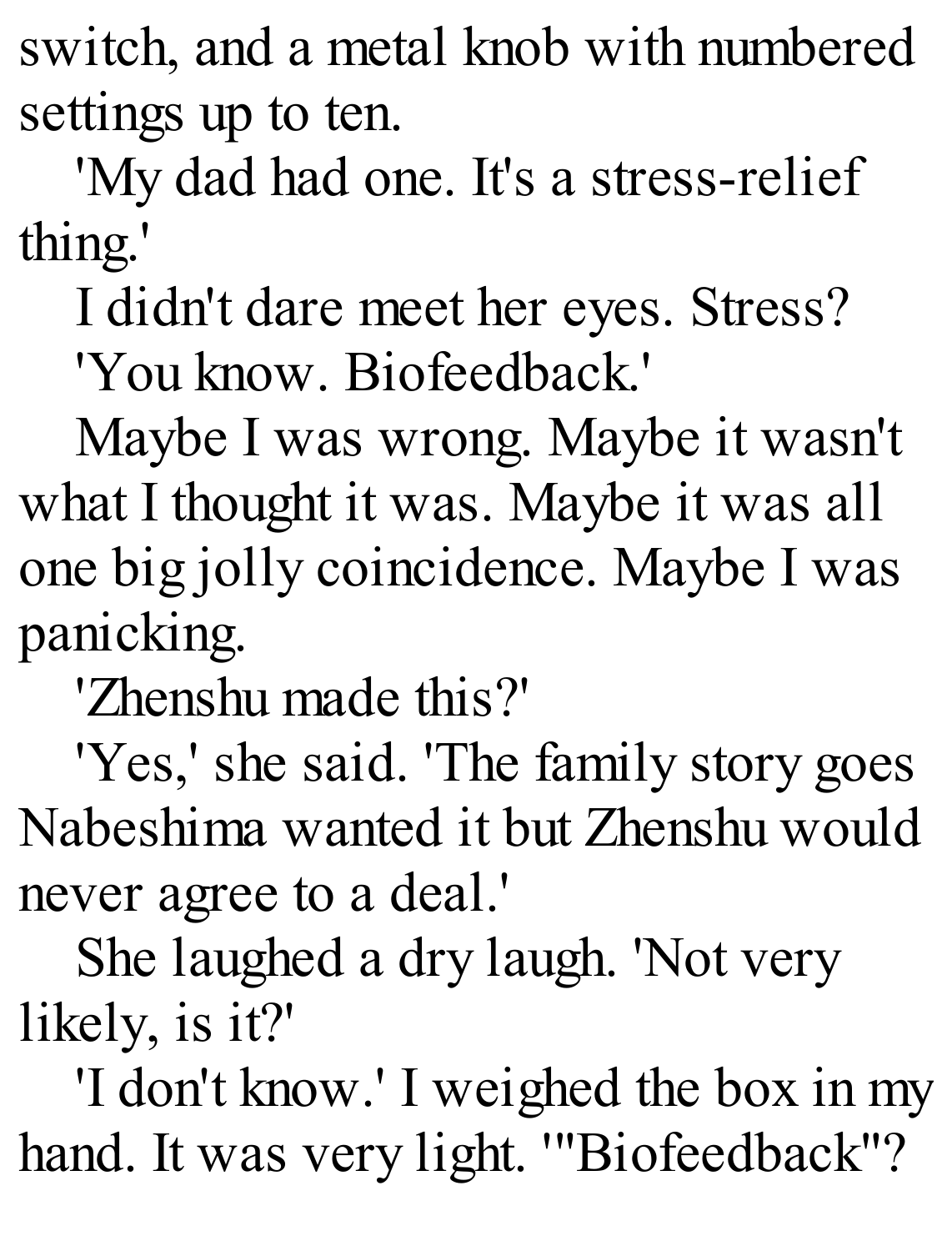Zoe, the word wasn't even invented until the Sixties.'

'Maybe that's why he could never strike a deal. His work was ahead of its time.'

'How does it work?'

'You pinch the clips to your skin.' I looked at her.

'It doesn't hurt. Dad's version has acupuncture needles, so be grateful.'

She slid off the backing plate. 'No batteries,' she said, disappointed, and put the box back together again. I turned away and stuffed newspaper back around the globe. I had to hide my face somehow. 'Let's get on.'

I threw Zhenshu's journals into the trunk. I rolled up the blueprints. I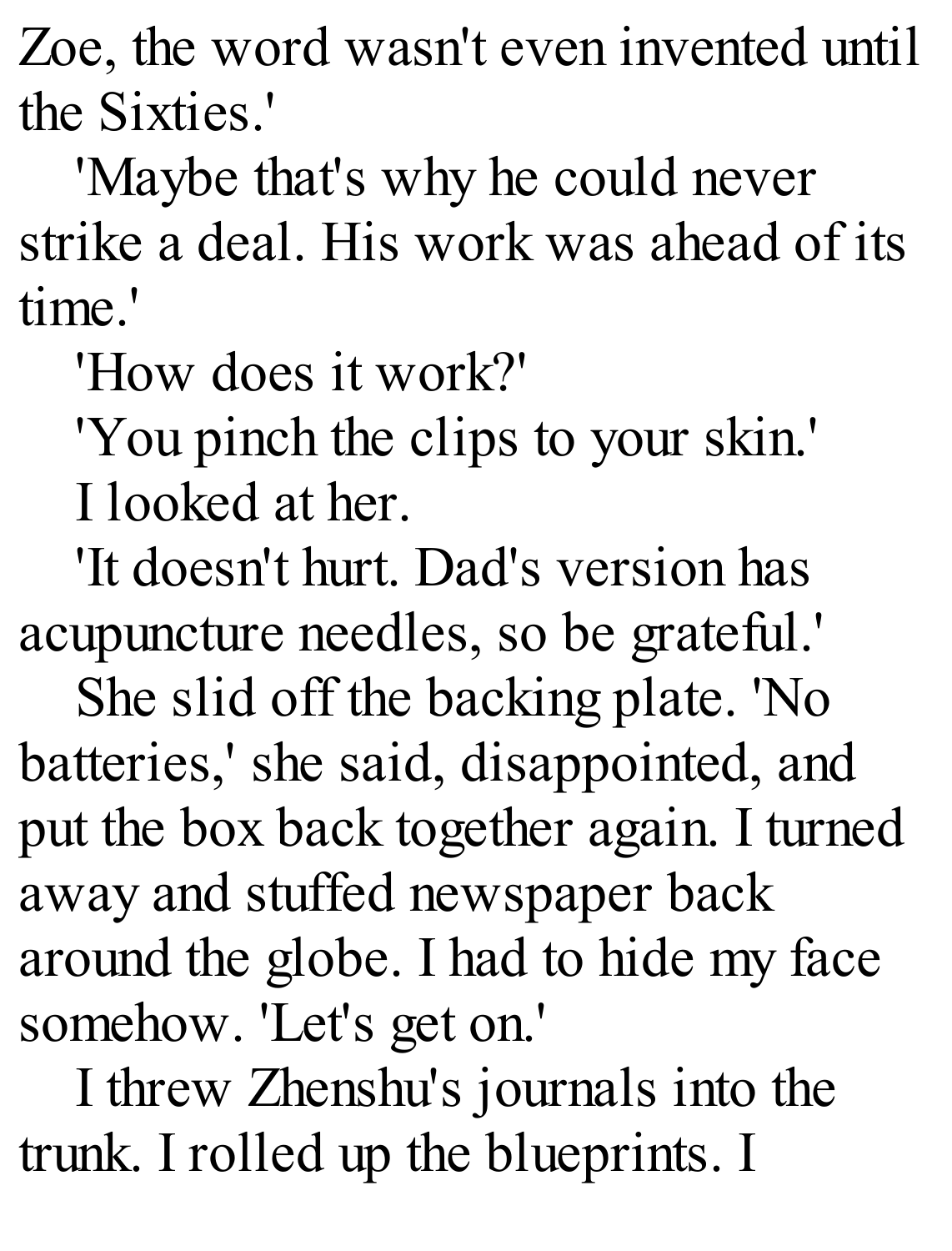worked steadily. When I turned round, Zoe had gone.

Downstairs, I heard a toilet flush.

Zoe had thrown the box back into the trunk. Maybe it meant nothing to her, after all. Even if it was what I thought it was, it was probably the first, an early prototype: probably it couldn't do what the models I had known could do.

I ran my hand across my eyes, trying to wipe away the images. Their needles and their eyes. Their mouths, their centres, the taste of them.

The aliens rattled my spine, shaking me awake.

I picked up Zhenshu's little bakelite box and pushed open the backing plate. The case was made to hold size 3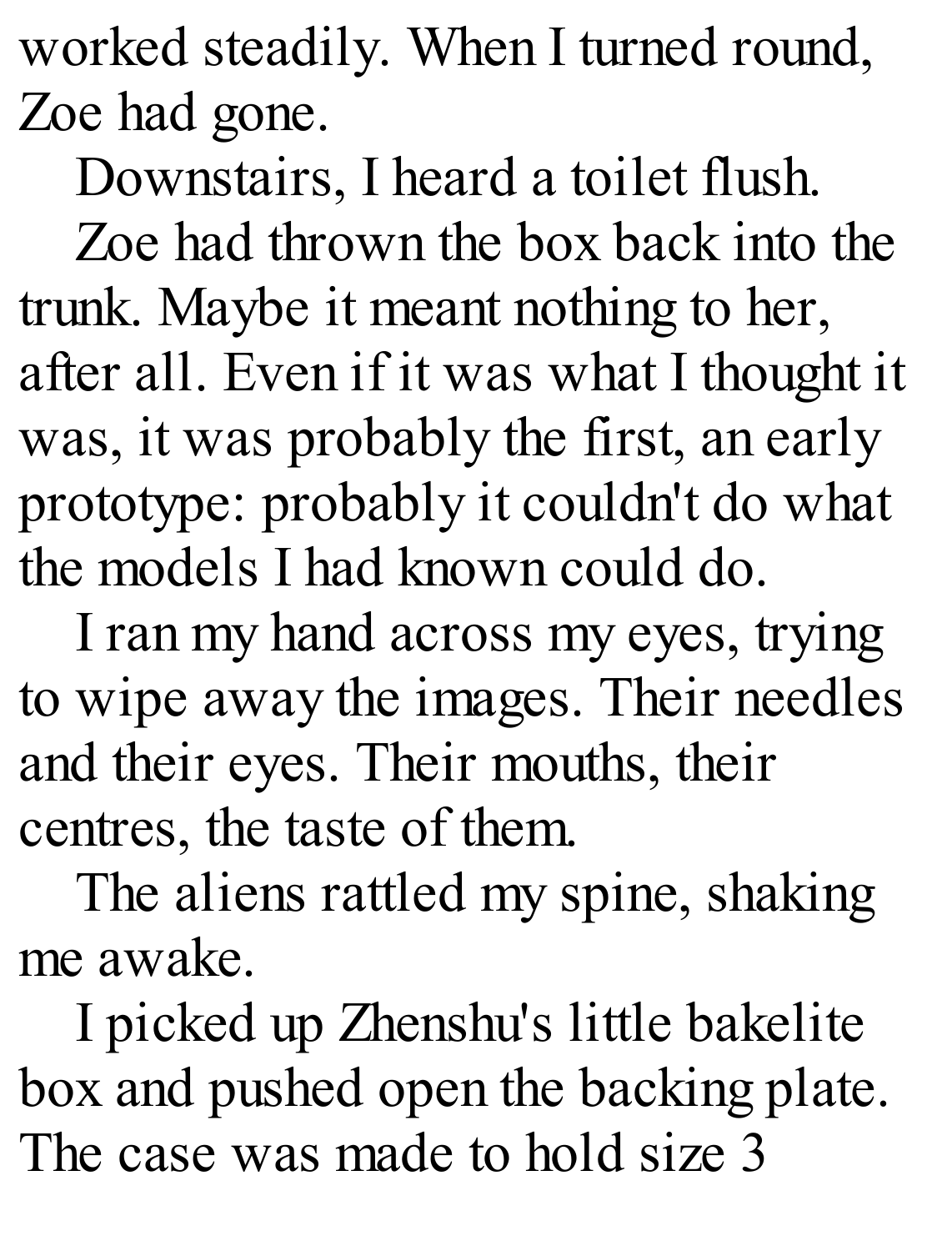batteries. I crossed to the hatch and picked up the torch. I took out the batteries. I slipped them into place inside Zhenshu's box. I must have put the battery cover down someplace stupid because I couldn't find it.

I examined the casing for a light, but there was nothing to indicate that the machine was working. I dabbed my finger against a dangling alligator clip. Nothing. I threw the switch on the side of the box. The heavy spring snapped the contacts together with a satisfying clack. I touched the clip again. The tiniest charge sprang off my finger, like static off a TV screen.

'Adam?'

She had changed into a cheongsam. It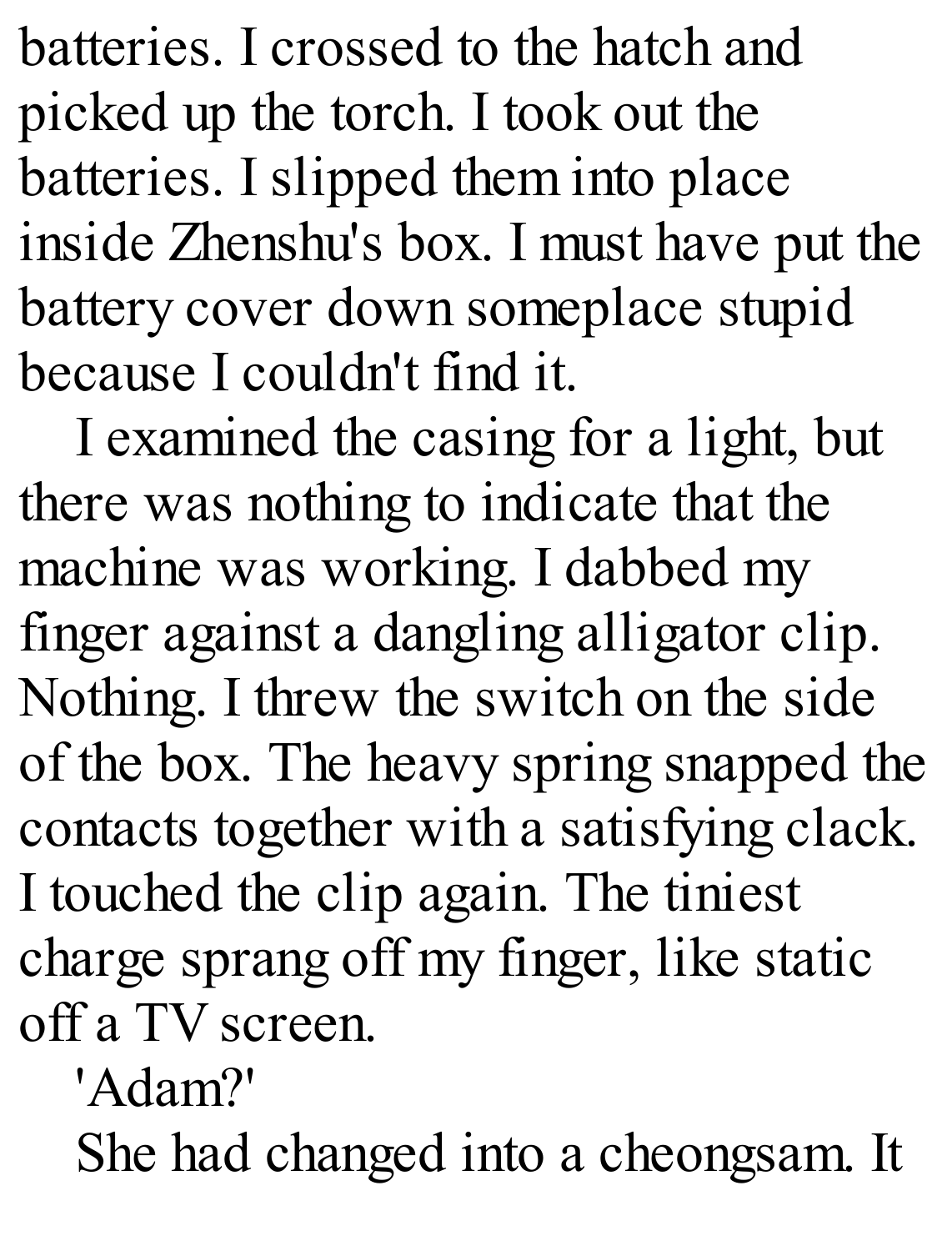was gold, painted with flowers. She'd had to pull it up above her knees to climb the stairs and the material was still rucked up. She stooped and pulled it down around her ankles, smoothing the silk over her calves. Her breasts moved against the front of her dress. She stood up. Her belly was flat and hard. Her hipbones jutting sharply against the narrow cut of the dress - two bright points, sheened by the naked electric light. 'What do you think?' Her grandmother's ruby glittered at her throat.

'I think you're beautiful,' I said. 'Yes?'

'You know what I think.'

She saw the machine in my hand. She came over and sat at my feet. As she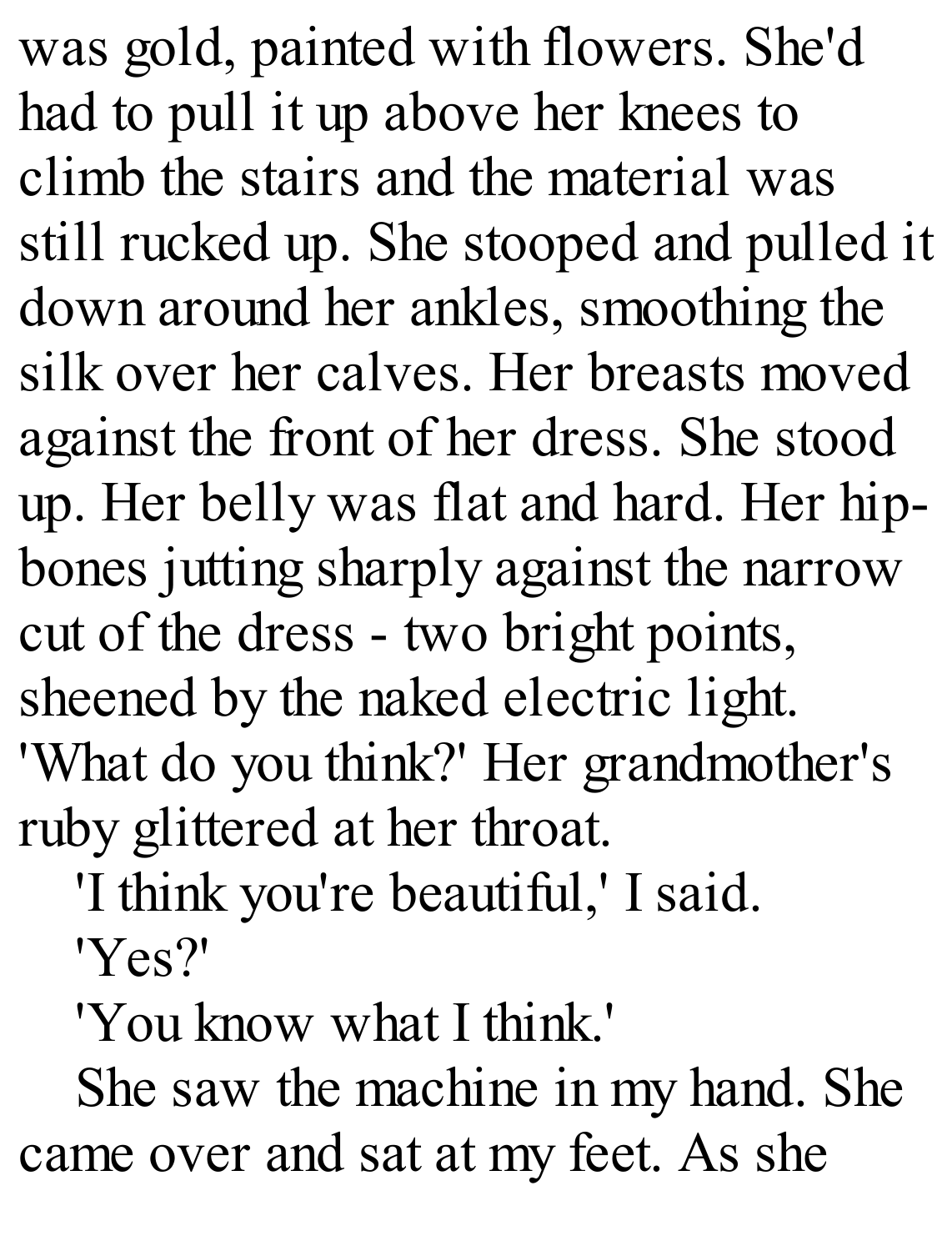sank to her knees, the long slit at the side of her dress opened to show me her thigh. She took the box from me. She saw the batteries there, and smiled.

'What?'

'Put your hand out,' she said. She clipped the wires to my skin: one on the web of my forefinger and thumb, two to the skin below my wrist, another two to the loose skin over my knuckles. She got me to squeeze the last one between my third and fourth fingers. The clips were only weakly sprung. They didn't hurt at all - just a slight tingle as they first touched my skin.

She knew what she was doing.

'Zoe?'

There was an old trunk lying next to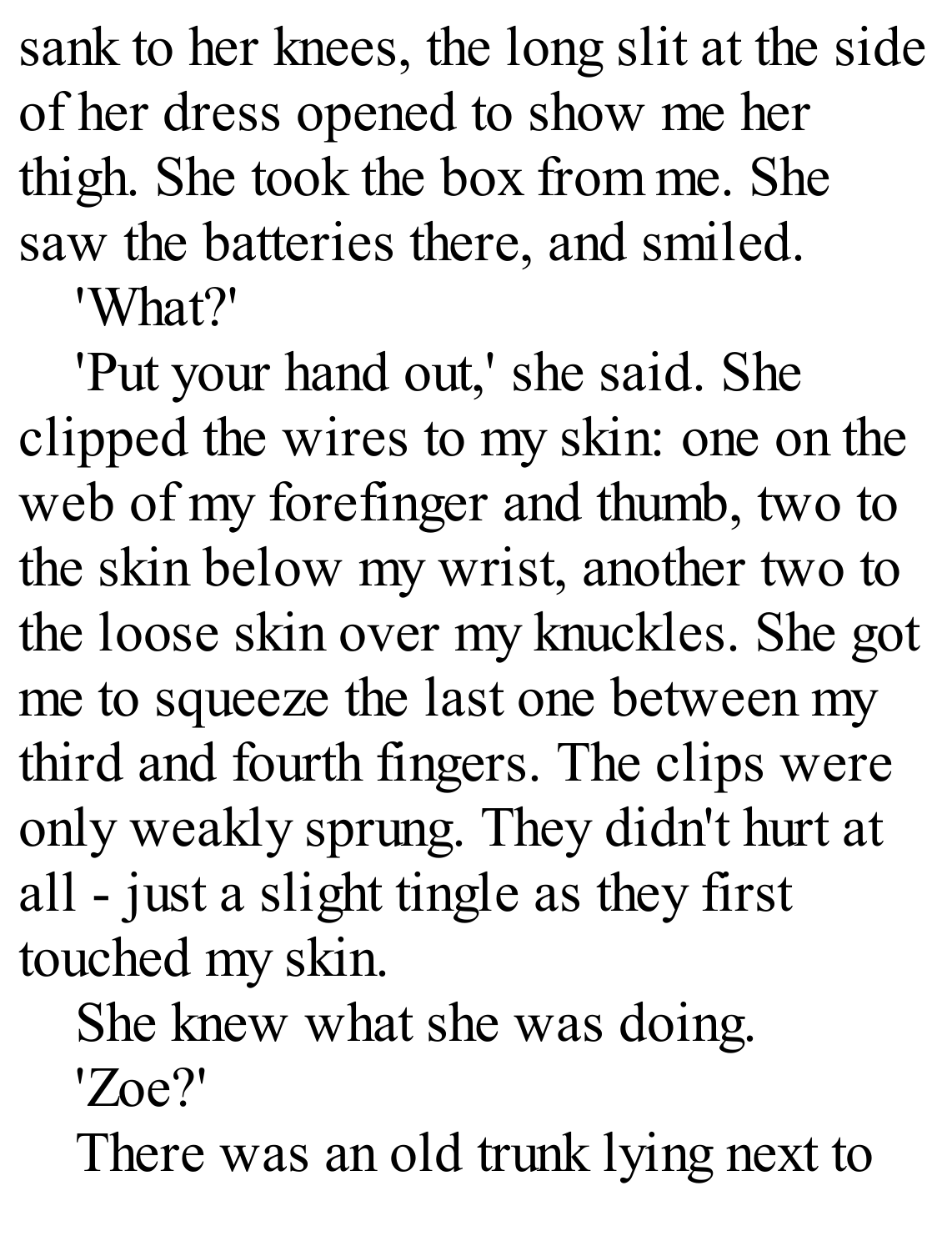us. She had me lay my hand, palm down, on the worn leather surface.

'Zoe, please - '

'Do you remember Hong Kong?' she said, and turned the dial.

My hand swelled.

I felt it. It grew and grew. It became heavy. It tugged at my wrist. Pints of blood welled in my fingers. I felt the tips of my fingers filling like balloons, stretching, about to burst. My wrist twisted sickeningly. The sinew and linkage inside puffed and knotted, struggling to bear the heavy hand. The clips were expanding too. No matter how big my hand got, the clips grew at the same rate. Great metal jaws dragged at skin grown leathery and thick, like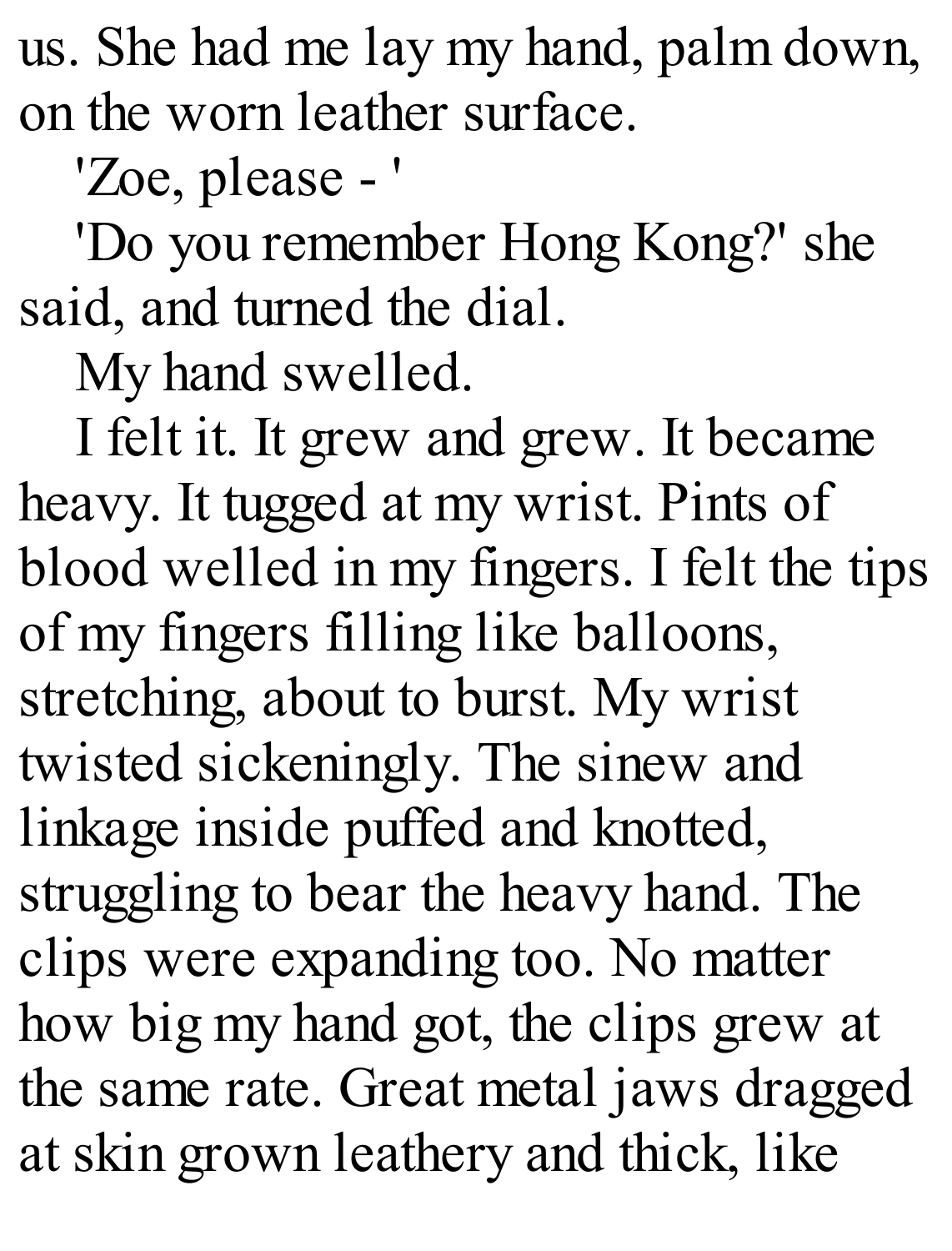whale hide, and I could feel the way each layer of dermis tugged and clung, resisting the pull of the teeth.

I steeled myself, and glanced at my hand.

I knew what to expect, though I still couldn't really believe it. It was lying on the trunk, attached by wires to Zoe's machine. It was exactly as it had been. It wasn't swollen at all. I swallowed. I tried lifting my forefinger off the table.

I felt the muscles knot inside my hand, and let out a ragged breath as the tendon slid slickly along its carpal tunnel. At last the great bloody bag of my fingertip tore free of its sticky fingerprint and rose from the trunk.

'I - ' I said.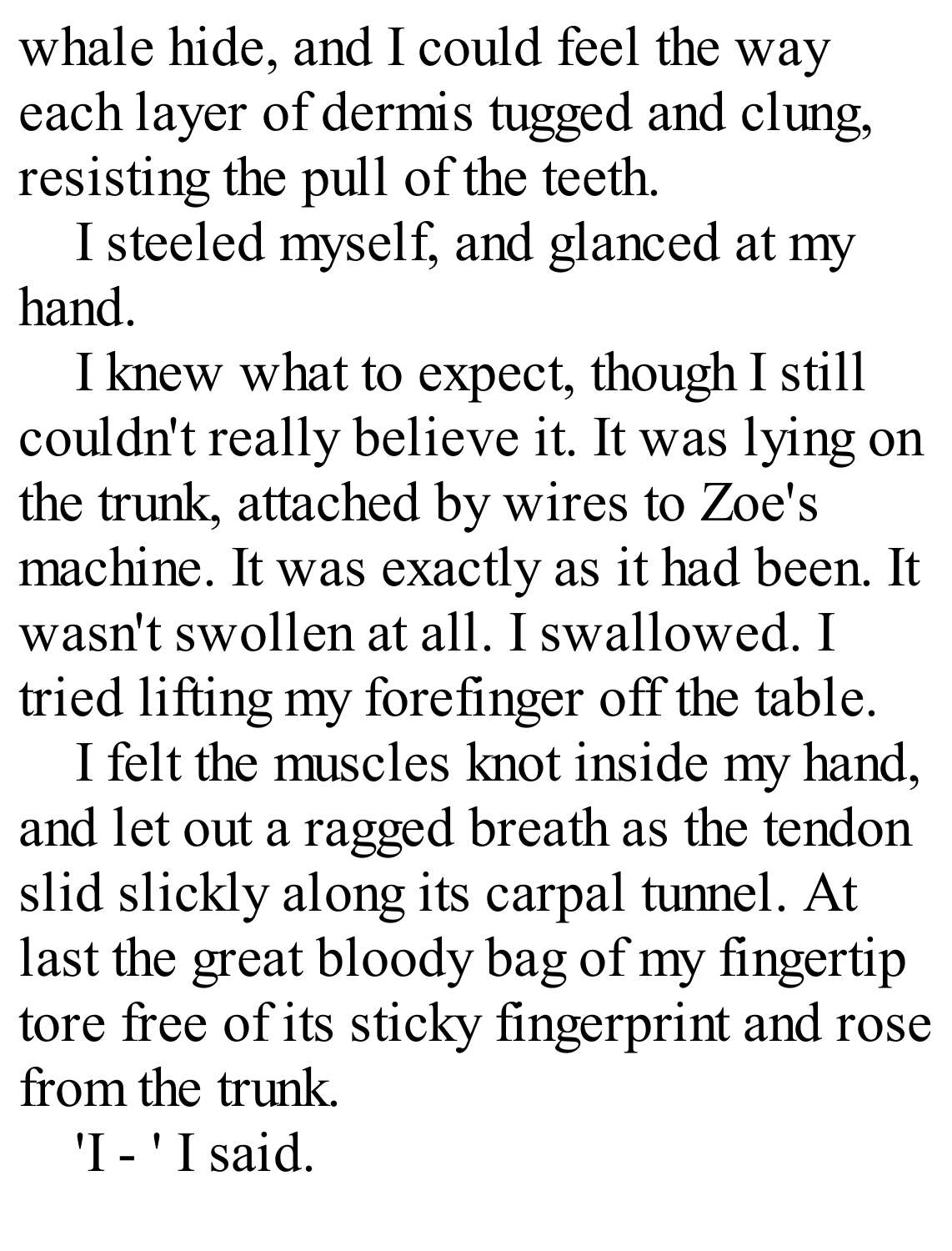Zoe held her hand over mine.

I felt her electricity before she ever touched me. The aura of her flesh. The static hum. The hairs along the back of my hand stood erect for her. Her hand came closer and closer. I swallowed and closed my eyes.

The weight of her crushed my hand into the trunk. Bone bulged through tissue. Nerves sparked. She clenched her hand round mine. Her flesh was soft and insistent. It throbbed against me to an alien rhythm, her rhythm, and I could feel the pulse of her heart through her bones. I blinked away tears. She drew my hand towards her.

'Feel what it can do,' she said - and took my thumb inside her mouth. **Hong**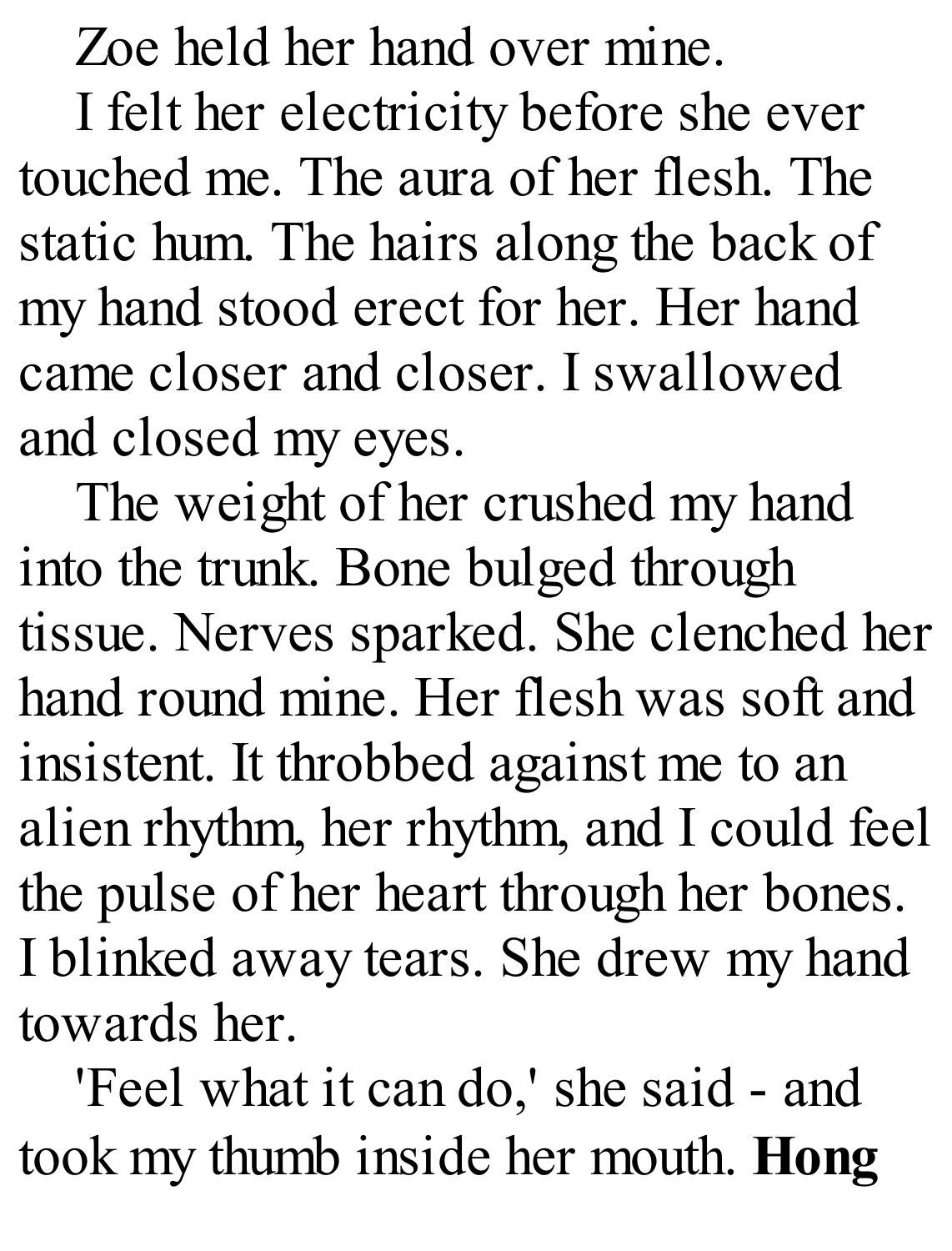## **Kong 1992**

**18.**

All Eva had ever wanted was love. All her life she had thirsted for it. Her mother had never returned it. The first year of our marriage, I had plotted with an awful fascination the dark void it had left inside her, and, because I loved her, filled it up as best I could. But sex and words can't fill that gaping need, and so we'd had a child, both wanting it, both needing it, and both so happy when it came, we never noticed anything was wrong till well into Justin's third year. We thought for a while it was a hearing problem. Then the results came back from the DSM-IV diagnostic interview: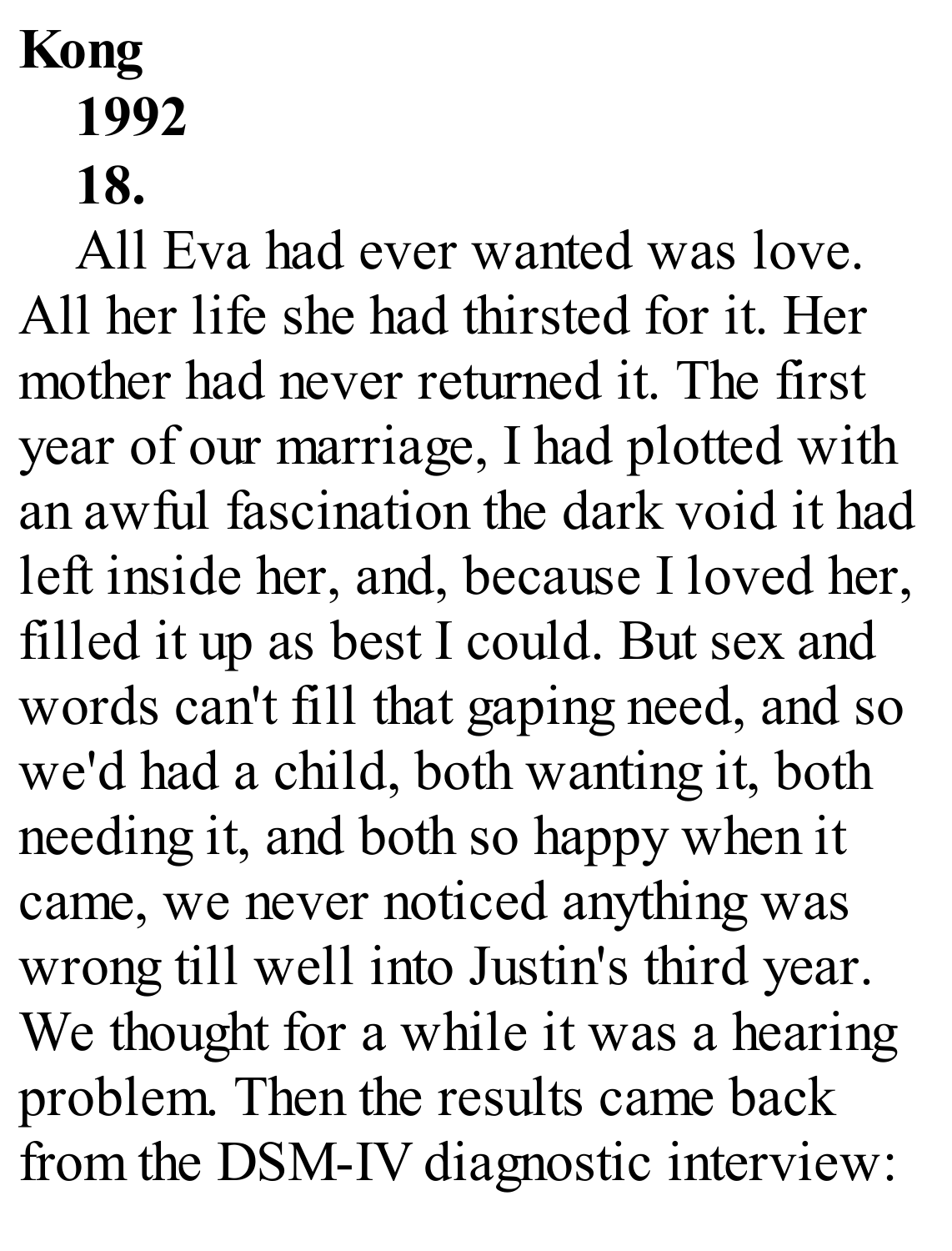it was like the flame inside her guttered.

One day in early 1992, on the fourth floor of City Hall Library in Hong Kong, I came across a two-year-old paper by Chung, Luk and Lee in the Journal of Autism. Autistic children, they wrote, do unusually well in the colony, supported and encouraged by a close-knit network of relatives and friends. The trouble with Eva and I was, I had just that week cut us out of that supportive family loop - and I still had her mother's scratches to prove it.

'He's gone backwards,' Eva sobbed, that evening, 'Just listen to him.'

Alone, in the dark, Justin whirled around his room. His bare toes hoofed the carpet. He had smashed the ceiling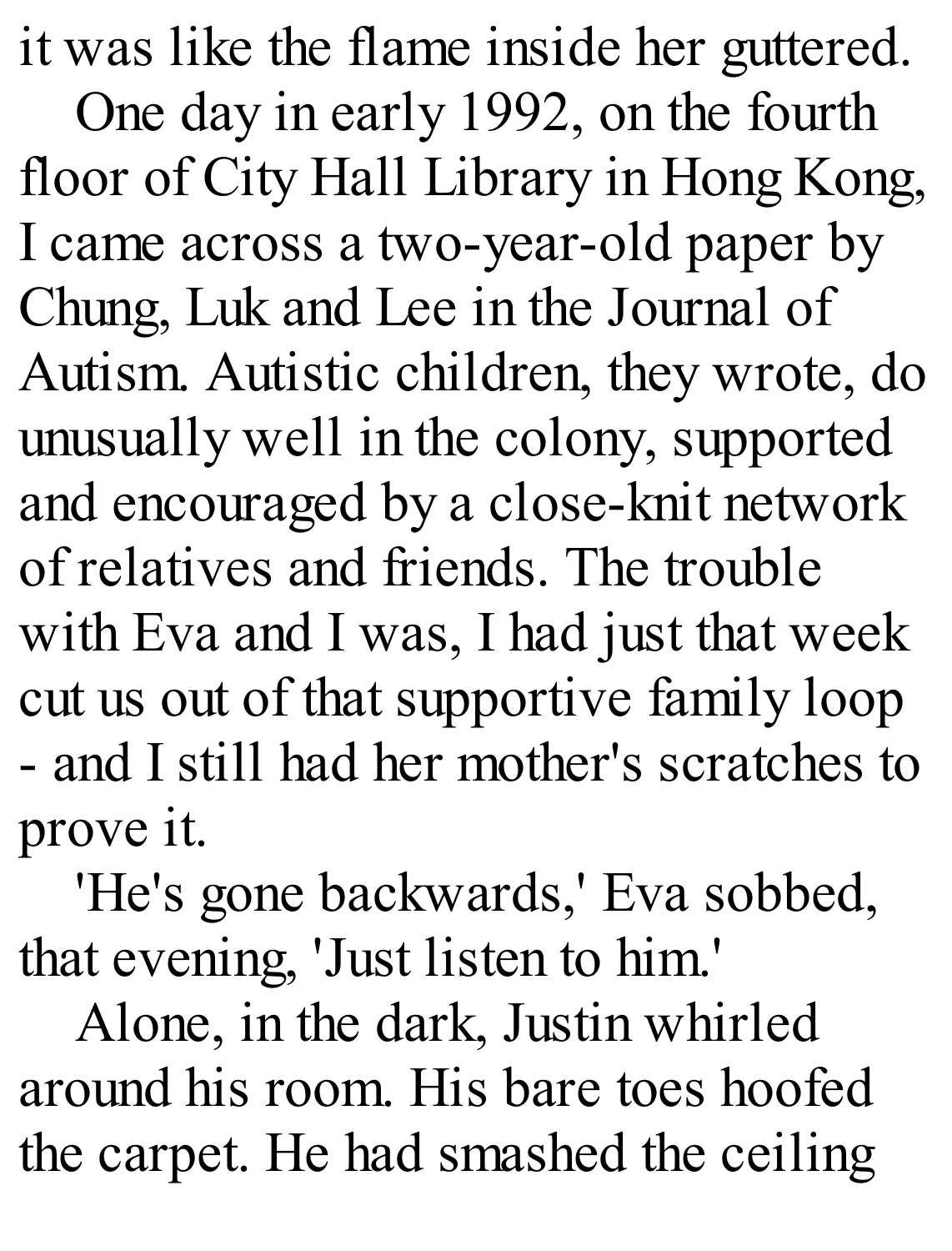light so often, we had stopped replacing the bulb. Besides, he hardly ever bumped into things. He looked at everything out the corner of his eye, and as any amateur astronomer or night fisherman will tell you, peripheral vision works better at night. The orange glow of night-time Hong Kong was more than enough for him to see by.

'I'm not doing him any good, Adam.'

I had known this was coming. I had seen it in Eva's face: the self-doubt, the guilt. Her own mother had spat the seeds in through her ear one Saturday when she came round to baby-sit.

'If you only treated him normally, Eva, all this would go away.'

All I could do was sit there, open-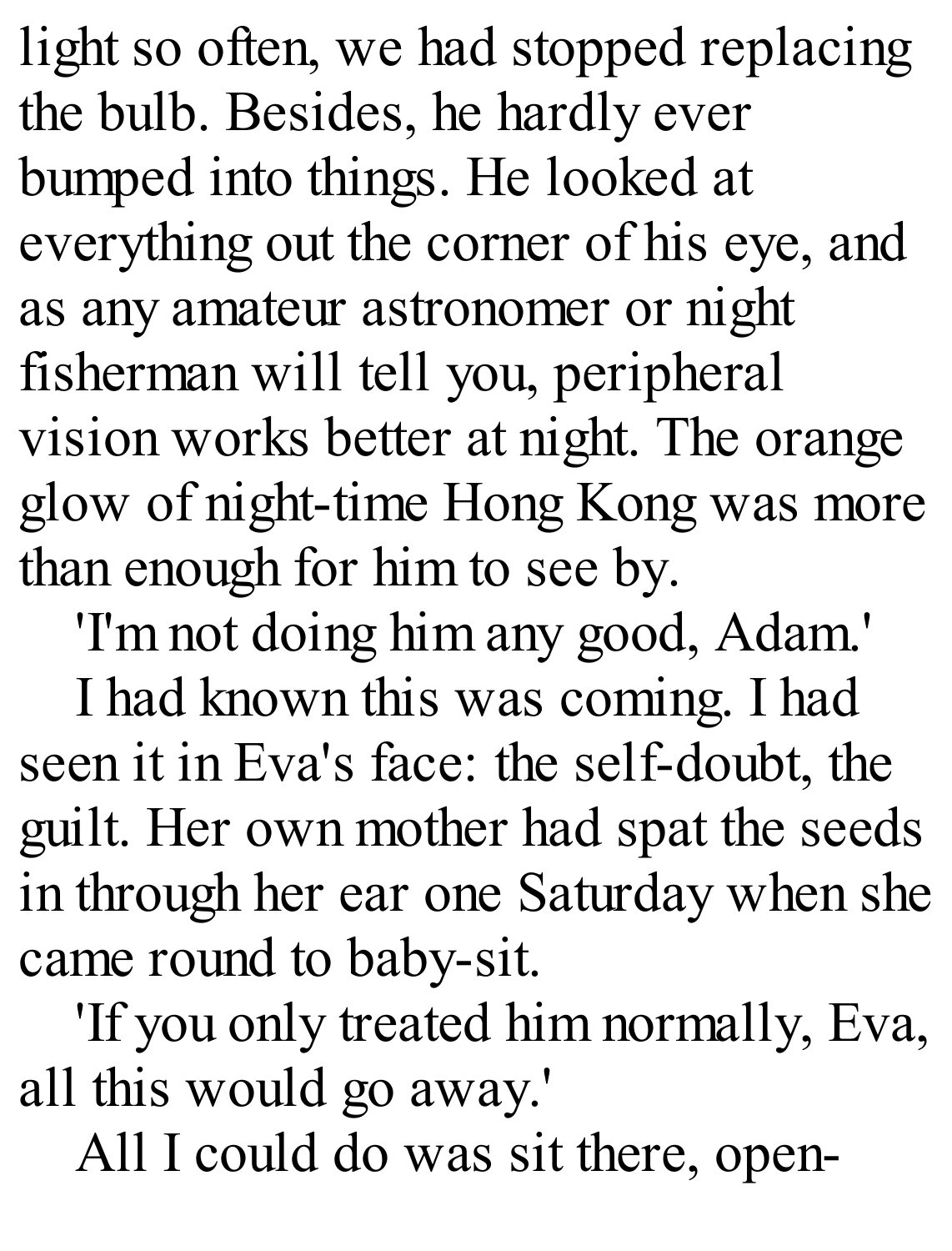mouthed, gravy dripping off my fork. If she'd leaned over the dining table and plunged her steak knife through my wife's heart, I couldn't have been more dumbfounded or more useless.

Eva's mother was incapable of love. Justin, lucky animal, had no need of it. Needless to say Eva's mother handled her grandson better than she had ever handled her own daughter. Around him, and only around him, could she feel whole.

She blamed Eva for Justin's condition. Justin was a lovely little boy, she insisted, the night I threw her out.

'Why can't you two treat him properly?'

She withdrew the knife in time, but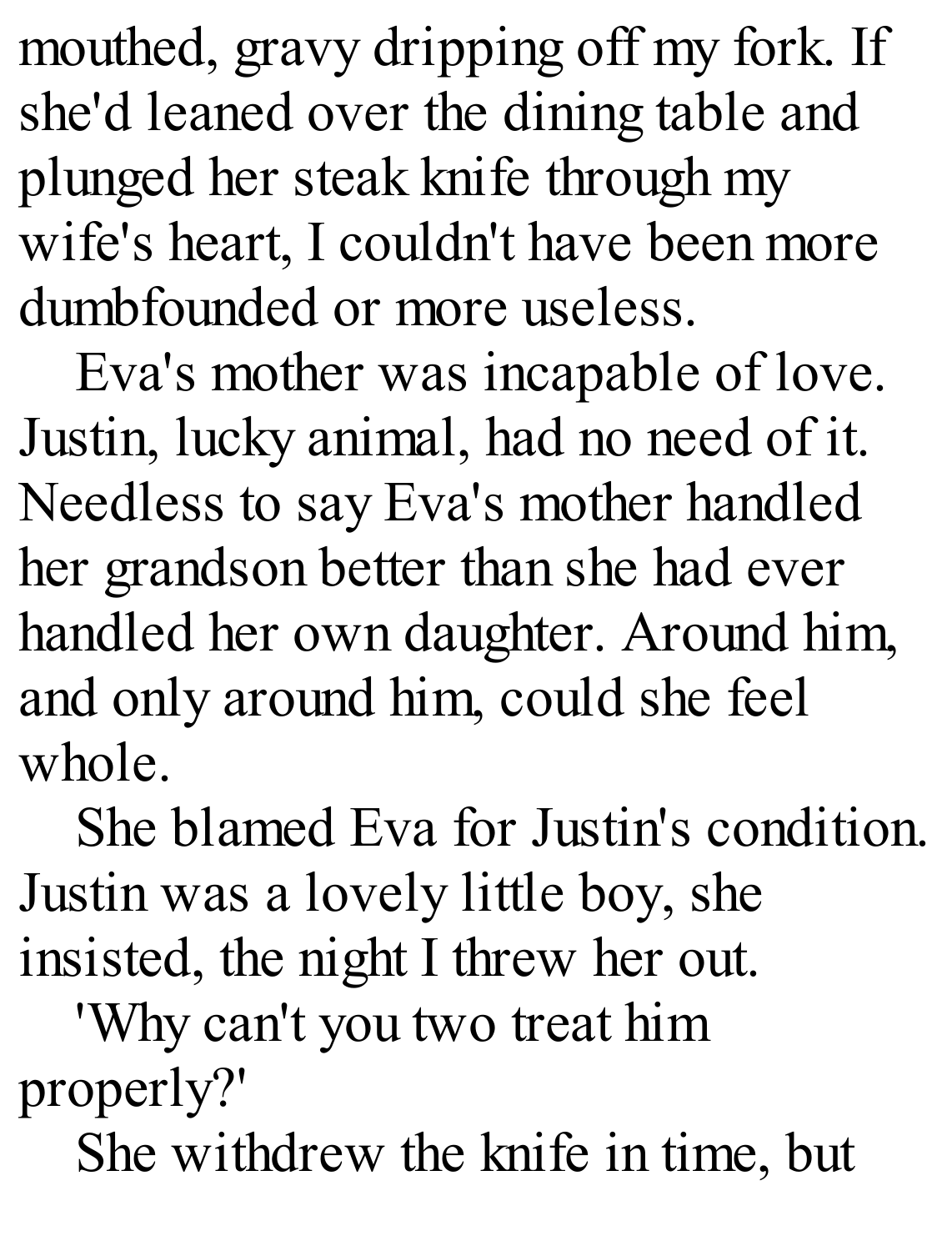not without a hefty twist.

'All I know is, anyone could have done this. Anyone. I don't know a single mother who hasn't felt this in themselves.'

Not Mummy's pearls of wisdom, this time, but those of a Gestalt counsellor she got Eva to see every Thursday afternoon.

And after that I saw it fed, that useless guilt eating my wife, in fits and spurts, by every phone-call Mummy made, and every trip to psychotherapy.

Autistic children cannot show love because they do not know what it is. For a long time it was assumed that autistic children were so cold because their parents - their mothers especially - were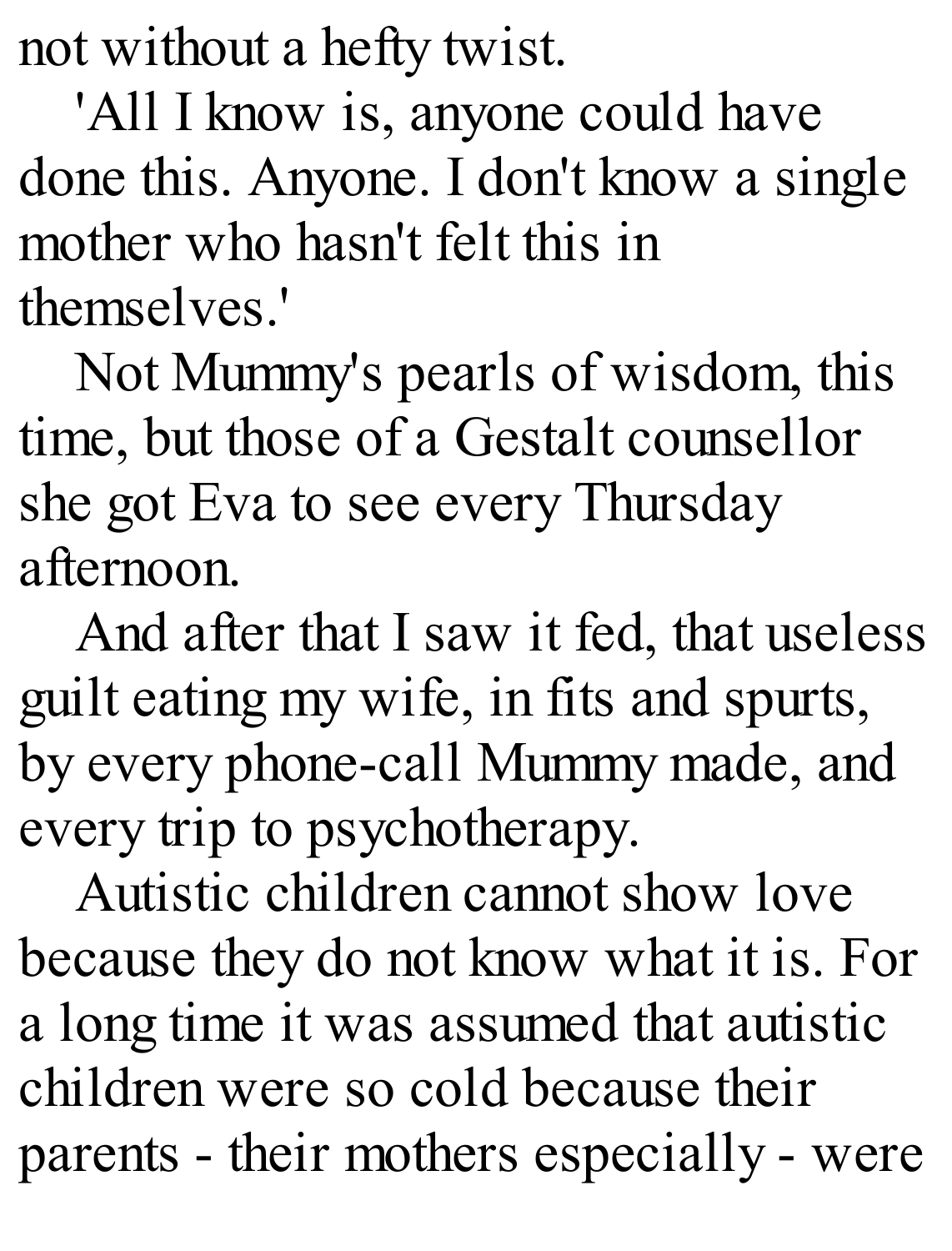cold to them. Autism, it was once thought, was just a symptom of emotional neglect. Which is crap, of course. Neglected children may exhibit some autistic behaviours at first but put them in a more stimulating environment put them together, even - and they will begin to recover very quickly. The improvements are blindingly obvious after about twenty-four hours. But there was no point trying to explain this to Eva's mother, or argue rationally at all, come to that. She was bent on her daughter's destruction.

It was up to me then, to tear Eva's guilt up by the root. The trouble was, that 'refrigerator mother' bullshit, however dreadful it was, had at least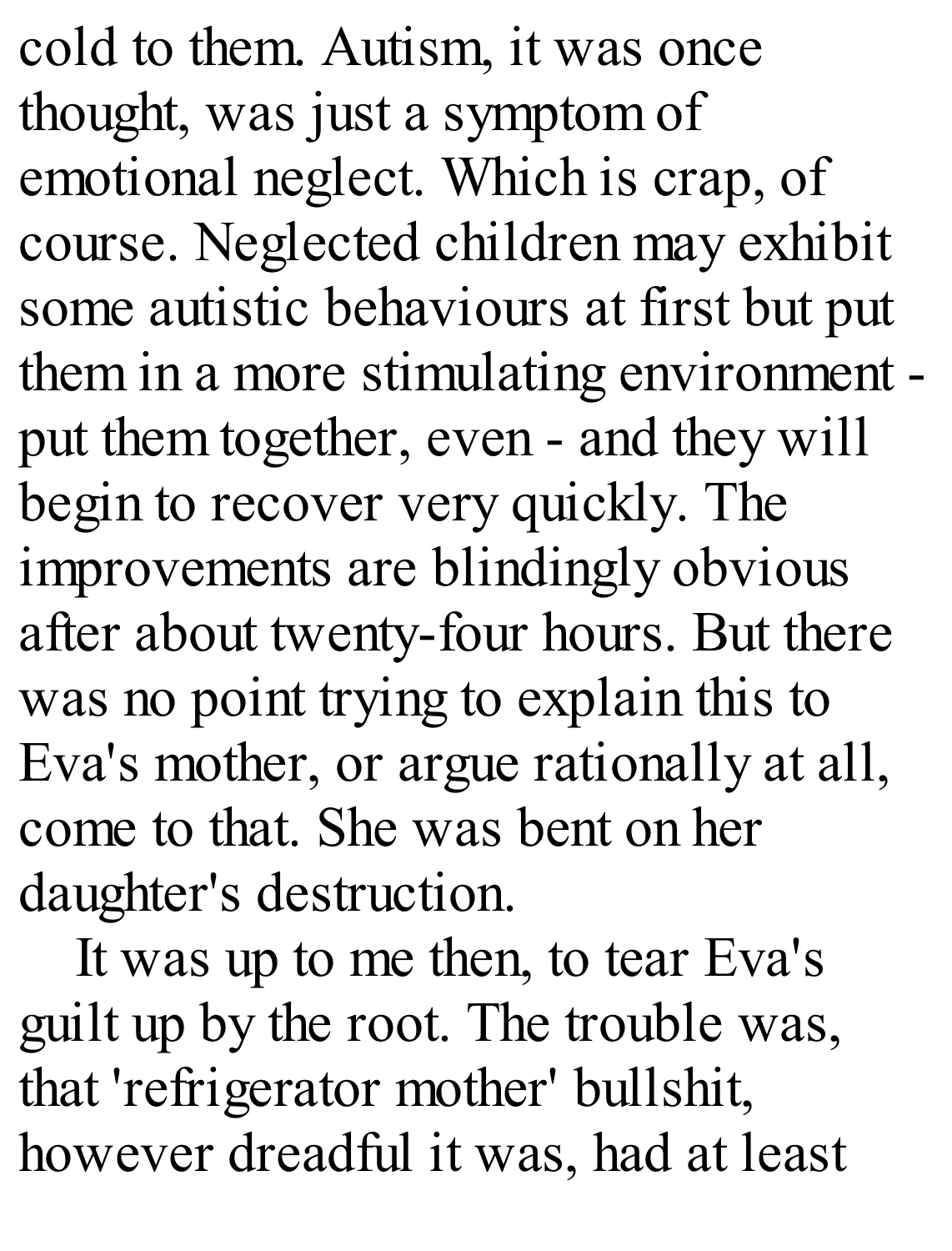provided Eva with a kind of explanation for why Justin was the way he was. All I could offer in exchange were scraps and snatches: a threadbare and - thanks to my own ignorance and aspirin-popping upbringing - a largely pharmaceutical hope. For a little while, Justin had responded well to the dietary supplement DMG. I got our supplies from an outfit calling itself Cognitional basically a worn, gangly, engaging neurologist called Michael Yildiz. His offices were not immediately reassuring. On the coffee table in the reception t here was a copy of Caduceus among the Hong Kong Tatlers. 'Healing into Wholeness', it said on the front. 'Trees for life,' it said.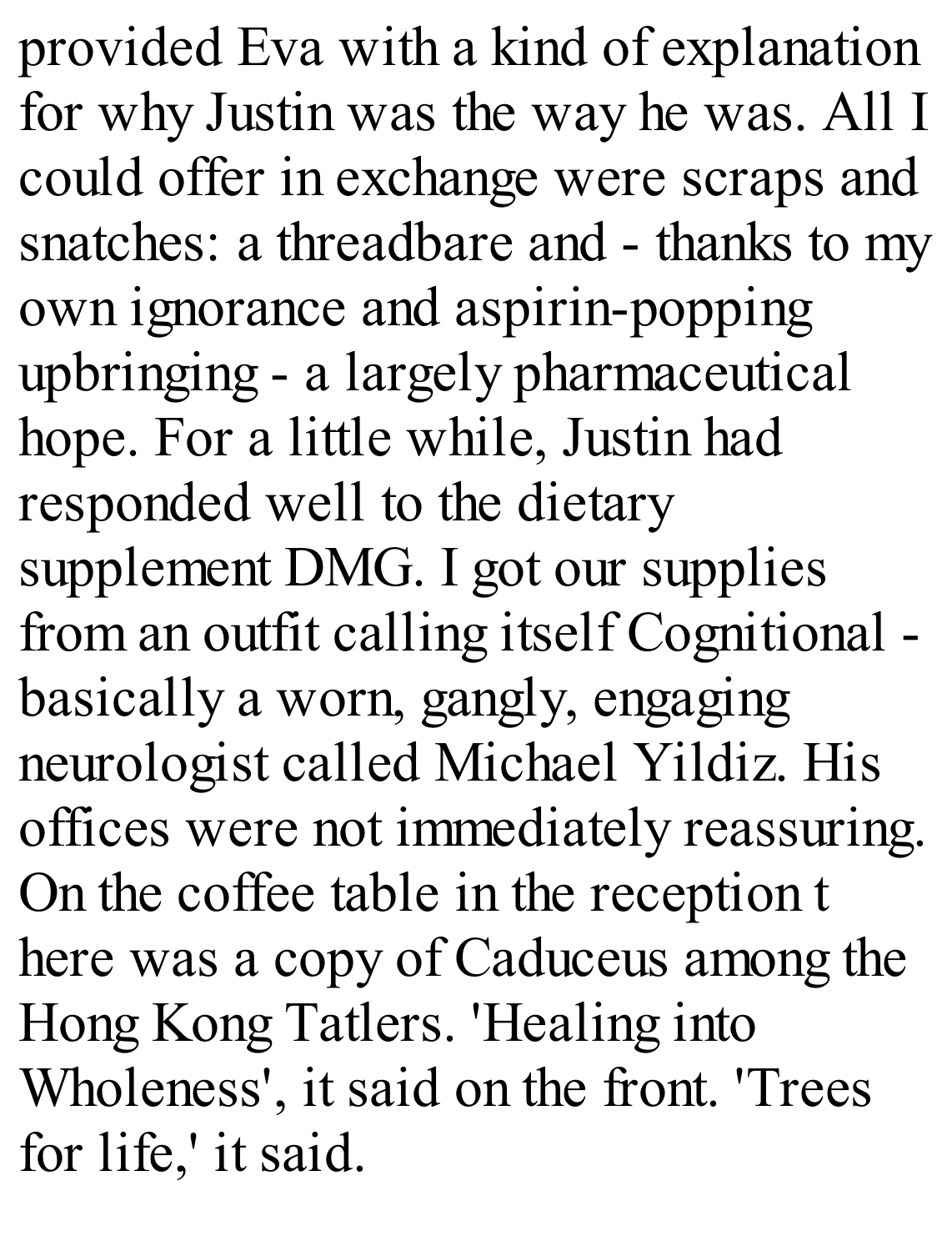'Our Ancient Guardians.' 'Can dolphins heal?'

I was just reaching for the lift when Yildiz buzzed the desk. 'You can go through,' the receptionist said, without looking at me, like it was beyond her why I should want to. Quite what Damascene conversion had drawn Dr Yildiz into the woolly world of complementary medicine, I never found out. One minute he was performing the Wada test on bike crash victims in Bangkok, the next he was knocking down the doors of venture capitalists, buttonholing them about a crazy vision he hadfor a new kind of medical care something he called 'integrated natural healing technologies'.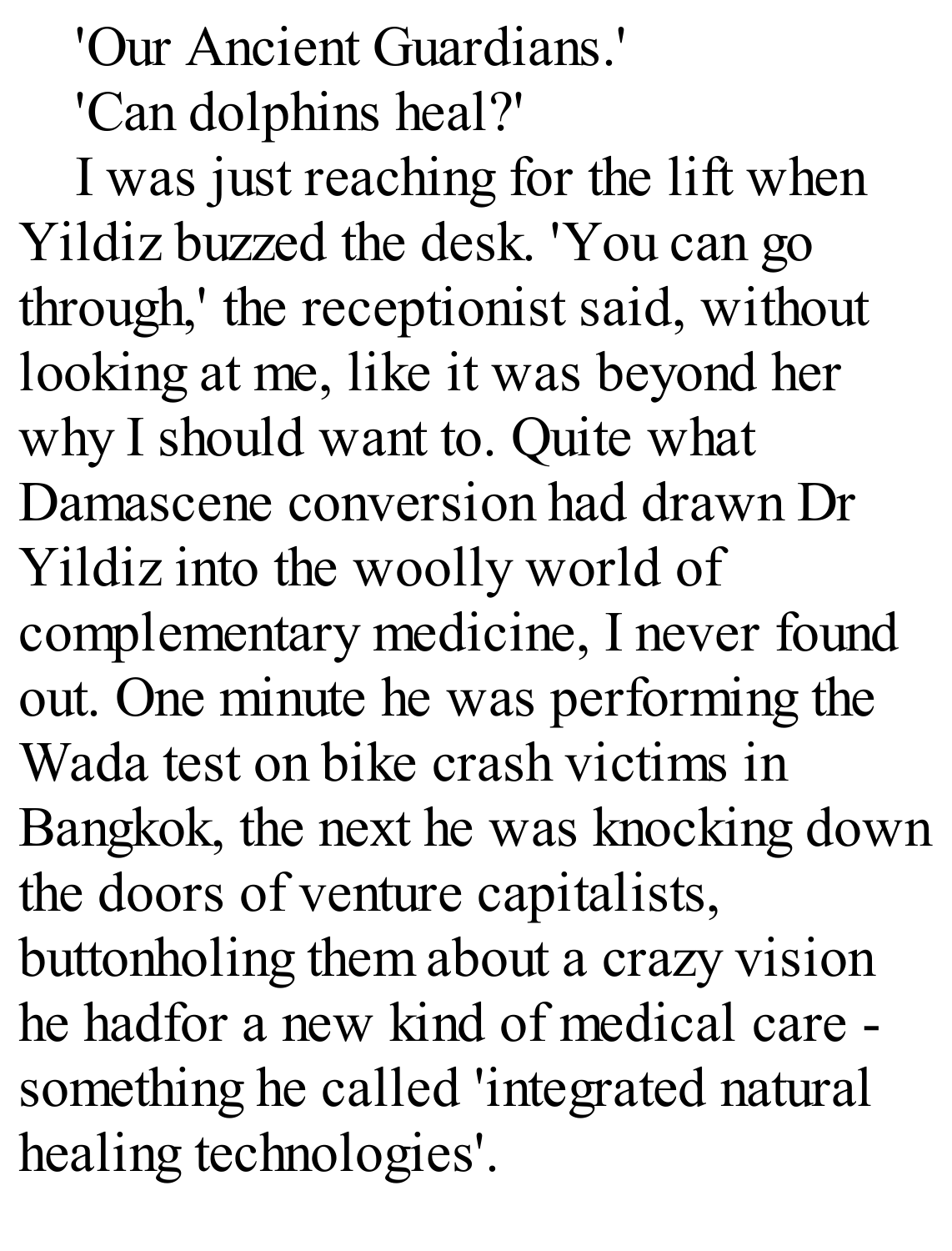What this meant for Eva and Justin and I was reliable information about casein-and gluten-free diets, a video made by parents of autistic children in San Diego about the effects of taurine intake, and near-cost supplies of DMG from a Stateside health-food store.

In his pine-panelled office - it might have been a sauna in a former life - Yildiz handed me some foil strips stamped DMG. 'This stuff's been around since 1965,' he yawned, handing me a copy of Allan Cott's original paper. 'He came across it in Moscow, in the form of pangamic acid. It's not specific to autism: Blumena and Belyakova saw improvement in the speech of twelve out of fifteen mentally handicapped kids.'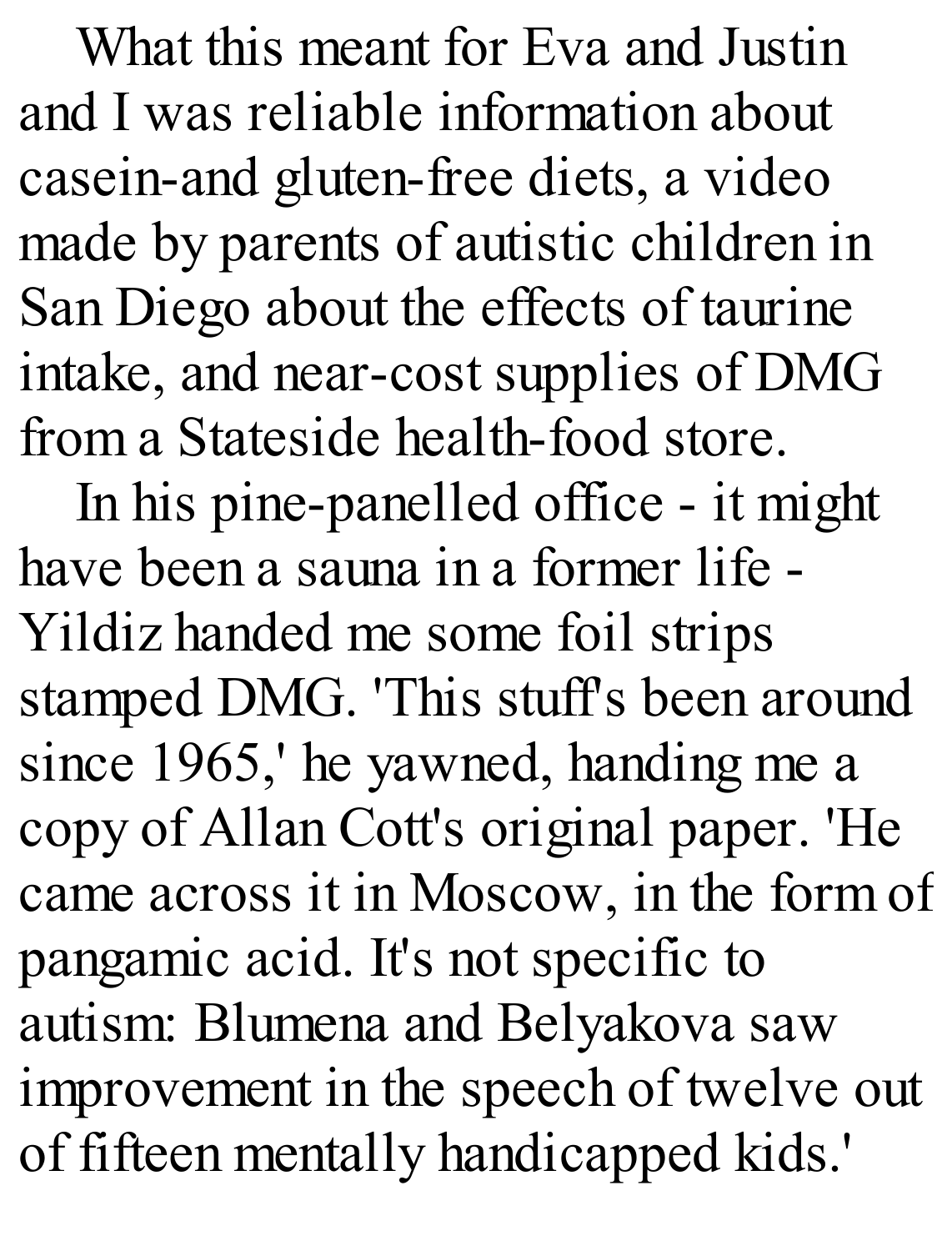I searched his face for clues. He couldn't have changed his razor in months because his neck was one big bloody rash. His clothes were expensive but ill-kempt. His off-hand manner suggested a certain professional assurance, but I was new to all this, and distrustful.

'Has this stuff been tested?' I asked him.

Yildiz smiled. 'There have been plenty of non-autism studies which show it's safe. I'm afraid no-one's going to spend quarter of a million dollars sponsoring a double-blind study for its effects on autistic children.'

'Why not?'

'Because no-one owns exclusive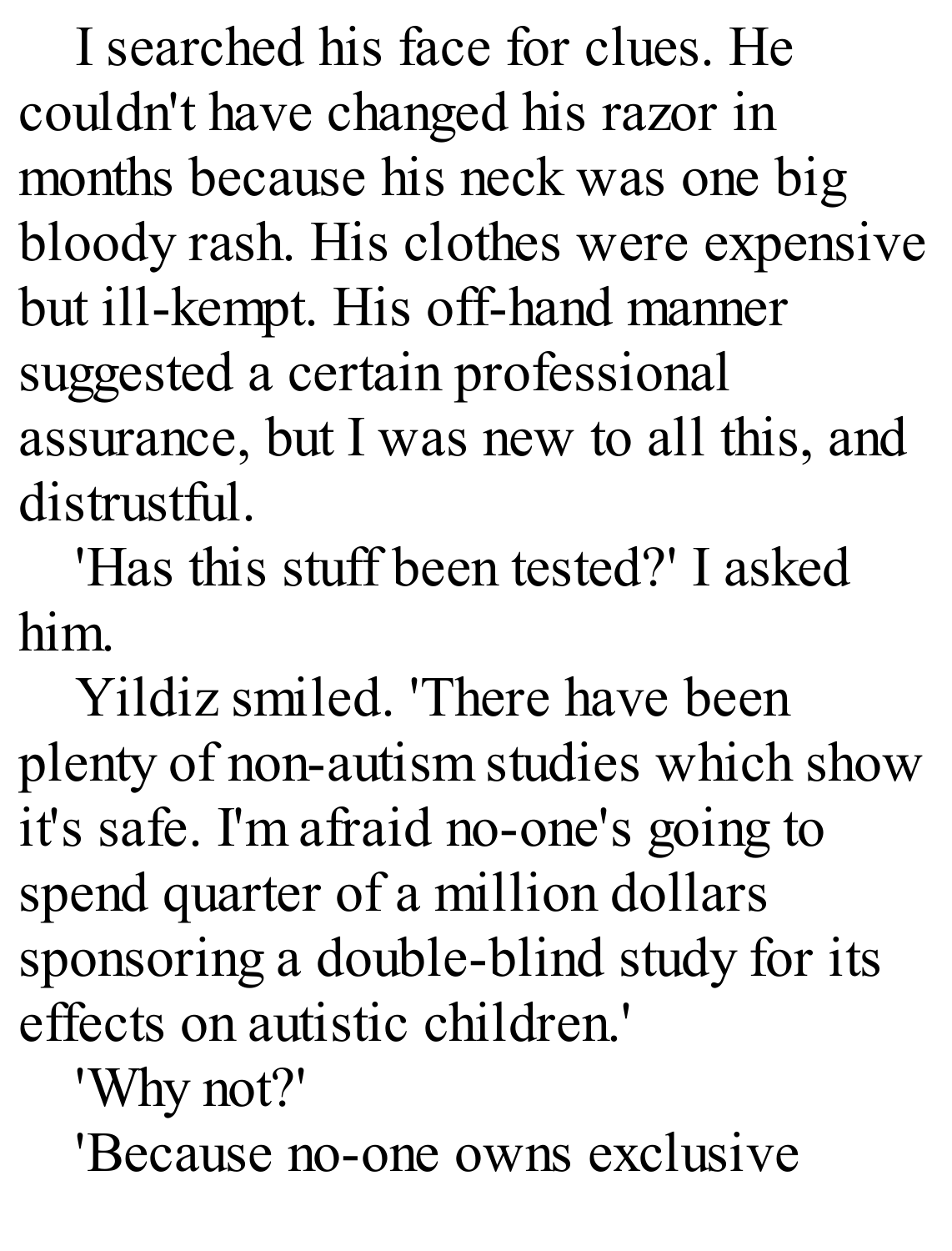rights to manufacture it. It's a healthfood, not a pharmaceutical.'

He was telling the truth, and he was ahead of the game. Eva and Justin and I were already out the other side of the DMG roller-coaster when the hype about it hit the press. A Los Angeles mother crashes her car when her fiveyear-old autistic mute son shouts 'No! No baby-sitter!' At a Moscow funeral, a mentally retarded girl asks her younger brother why he is crying.

It's officially a food, not a drug, you can't overdose on it, and no-one owns exclusive manufacturing rights, so it's as cheap as spit. It works, too, just like the stories say - for a while, at least. If researching my son's condition was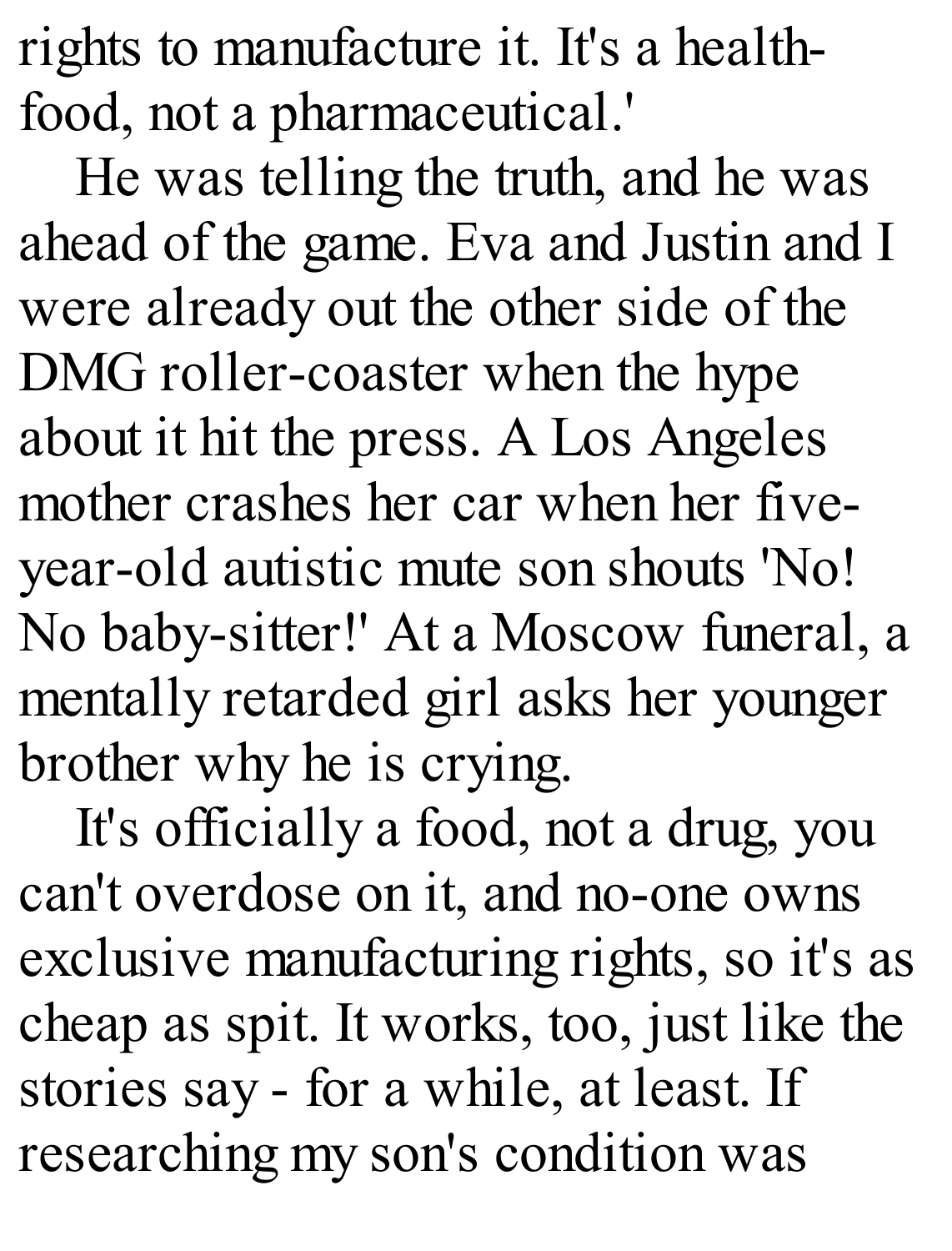consuming all my free time and draining my already much-beleaguered bank balance, at least ICAC provided a certain amount of light relief.

'Spying' on Frank Hamley meant little more than accepting his invitations. A bar here. A strip club there. It was never my style, and it was refreshing, to have Hamley draw me out of myself this way. I tried claiming my evenings on expenses but White wasn't having any.

'I'm not doing this for fun, you know.'

'You could just try paperchasing him, Adam. We want a report, not a tabloid exclusive.'

It got silly. He used to set me up with cocktail waitresses. I wasn't very interested, but the attention was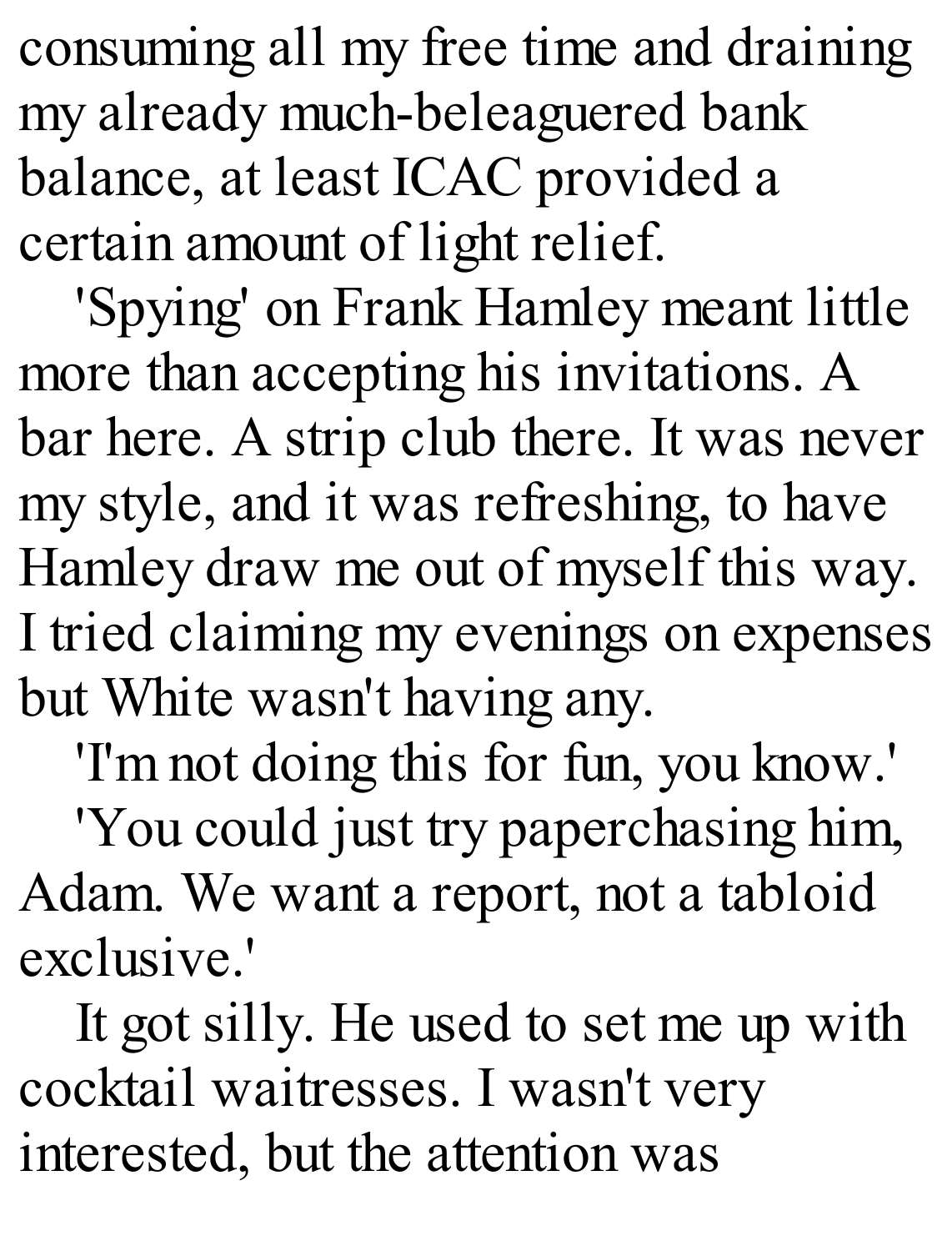flattering. We used to go eat where the lap-dancers got intimate with the desert trolley. He was a Virgil of bad taste, leading his Home-Counties Dante from one unedifying venue to another, abandoning him whenever the mood took him. He used to get me drunk and I'd wake about three in the morning to find myself being carried out of some porno theatre by weary bouncers.

Around about this time, Eva's mother found out that Eva was spending her allowance on Justin, and stopped it.

I shrugged the news off and gave Eva a cheque of my own, like it was nothing, someone else's tantrum, nothing to do with us, something we could easily cover.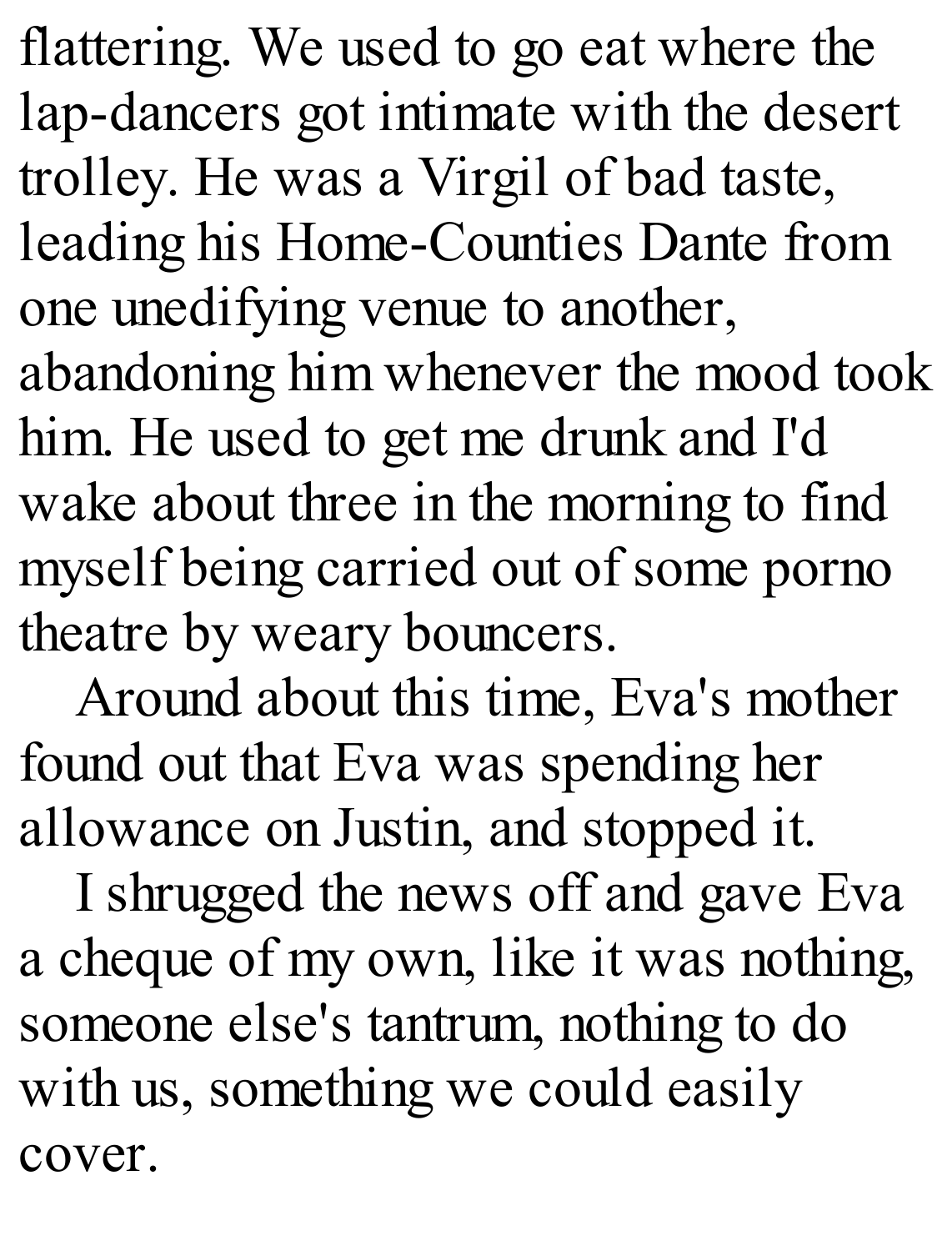It was half my monthly salary.

It was time to sober up, to close down the hatches, to tighten the belt. I told Hamley I was going on the wagon for a while, I borrowed a cheap laptop from work, and did my researches into Justin's illness from the living-room table.

'Come to bed, love.'

'In a minute. It's a really good site.'

'Adam, please - '

'Have we any more paper?'

Hamley took it hard. 'I mean, you know the one I'm talking about, don't you? You have seen her, haven't you?' 'I'm married.'

'I promised her.'

'I can't come out tonight.'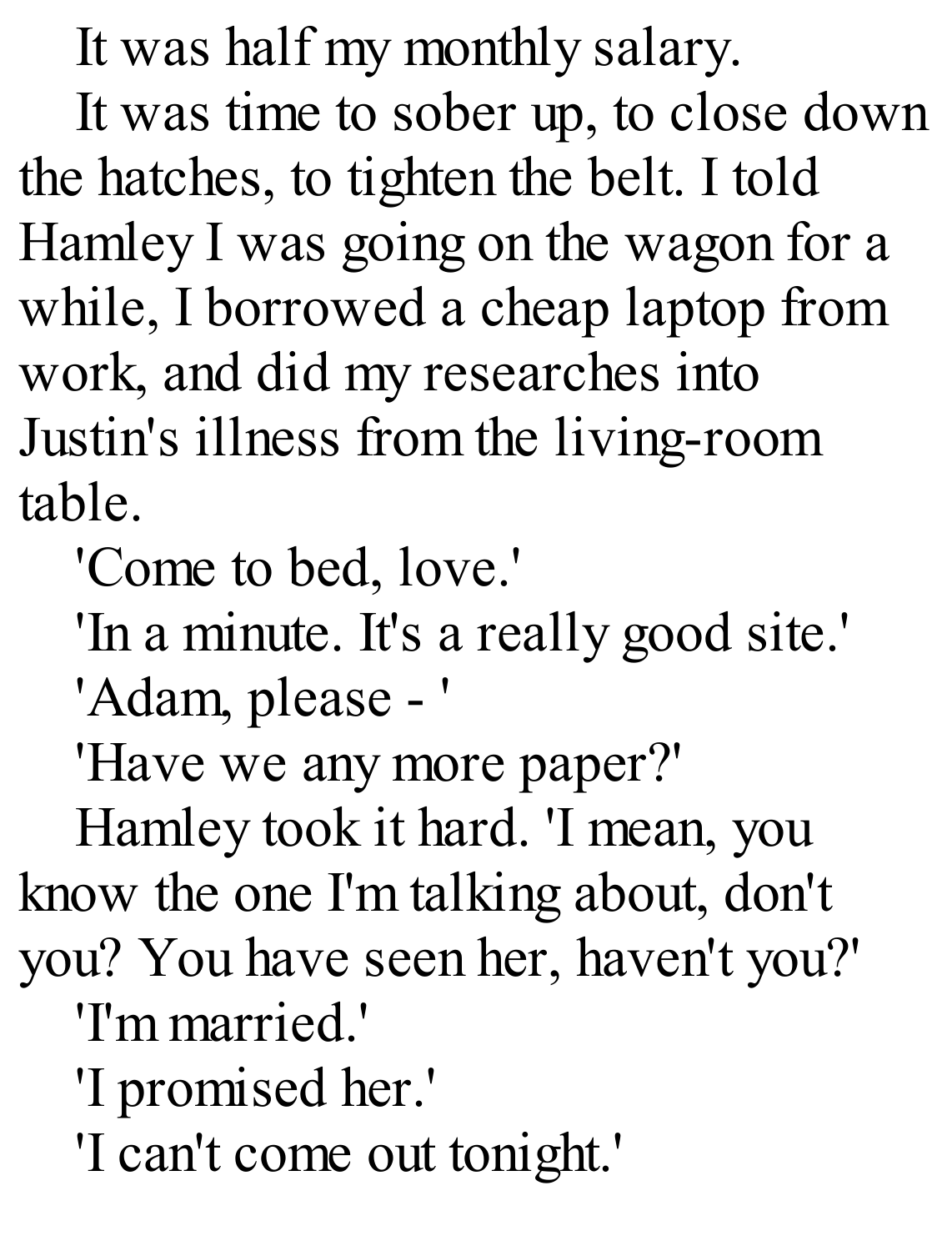'I've got the entire personnel desk hot for you. They're drooling into their soups.'

'Have a good time.'

'Not even a spritzer?'

'Goodnight.'

It tuned out there was more on his mind than a works outing. He had something to tell me. I stuck to my guns. In the end he had to take a lunch hour something he never usually did. 'Let's go for a walk,' he said. Intrigued, I agreed.

In all the time it took us to walk to the Star Ferry Terminal, I don't think we exchanged more than a dozen words. Hamley had something on his mind. The further we walked, the heavier that something seemed, so that by the time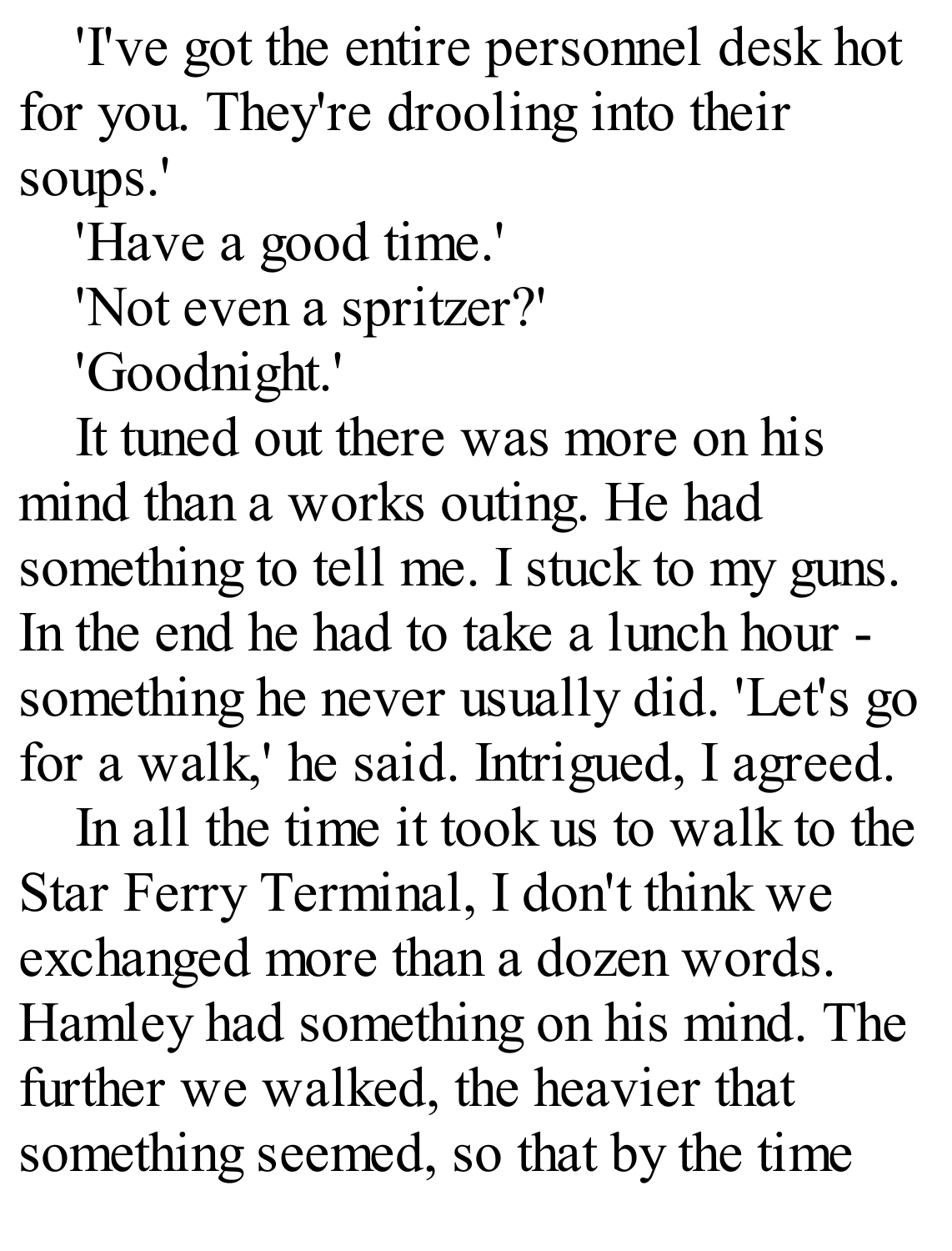we boarded the Shining Stars his dismal, crushed body language suggested a different personality altogether from the ebullient, sensual ogre I had known. For the first time, I was struck by the weakness of his chin.

He bought me a first-class ticket for the crossing of the harbour. I was surprised. Nobody ever rides upstairs but tourists - it takes you five times as long to leave the boat. A striped awning shaded the port-side of the doubleprowed ferry. Hamley swung the reversible seat-backs to face front and beckoned me to sit beside him. A gaggle of Filipina housemaids on a day-trip came and sat in front of us, drowning out, for the gweilos and Japanese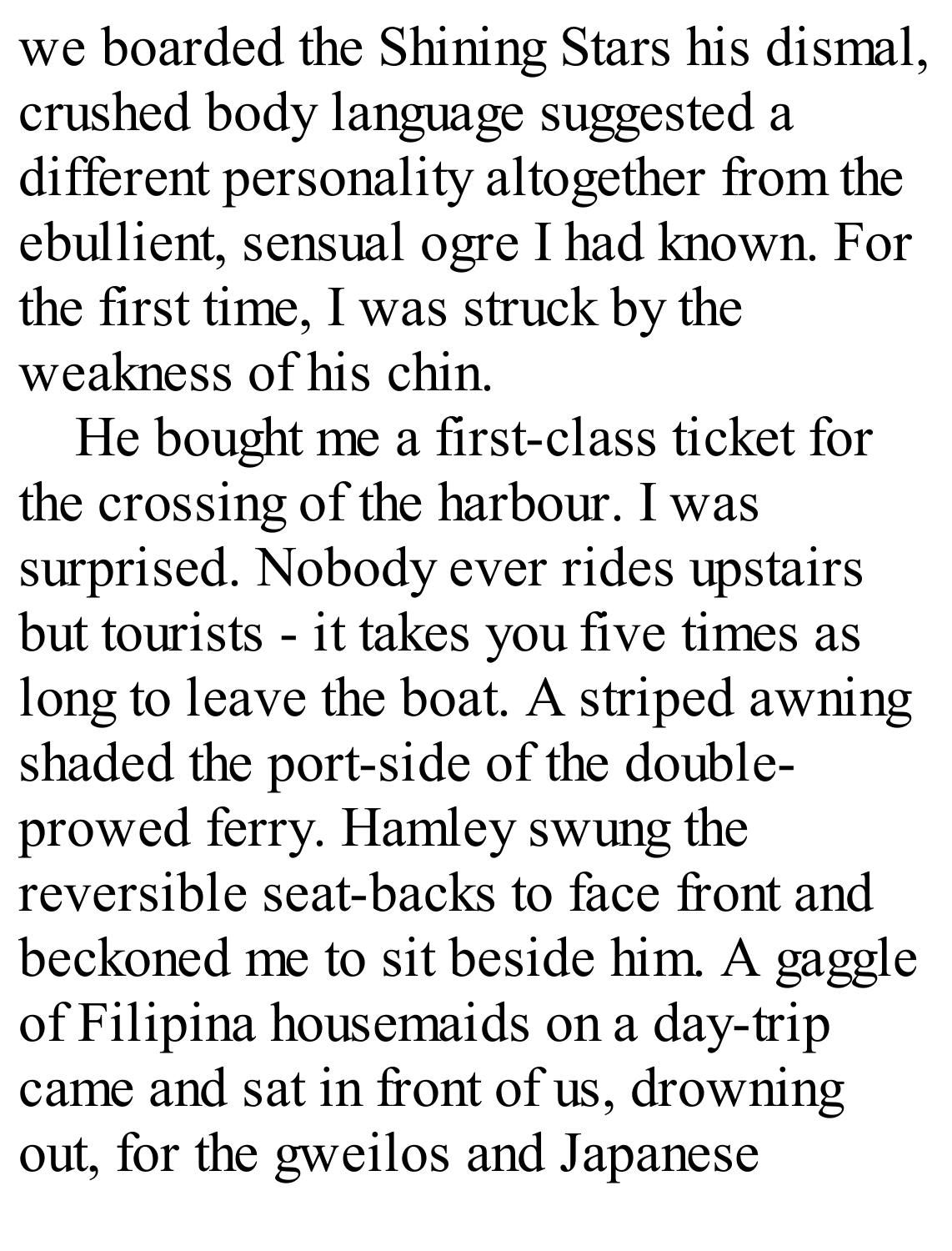businessmen and Australian tourists gathered at the rail, anything we might say.

Hamley seemed pleased with the arrangement.

The crossing only took ten minutes so he made his pitch brief. 'I want to show you something,' he said. He plunged his hand into his trouser pocket, rummaged about there, double-took, rummaged some more, half-rose in his seat and plunged his fingers further in - like a best man who's forgotten the ring. At last he found it, whatever it was, and handed it over. It was a metal disc, like a large watch battery. There was a serial number stamped on the edge, half a dozen kanji, and a name: Nabeshima.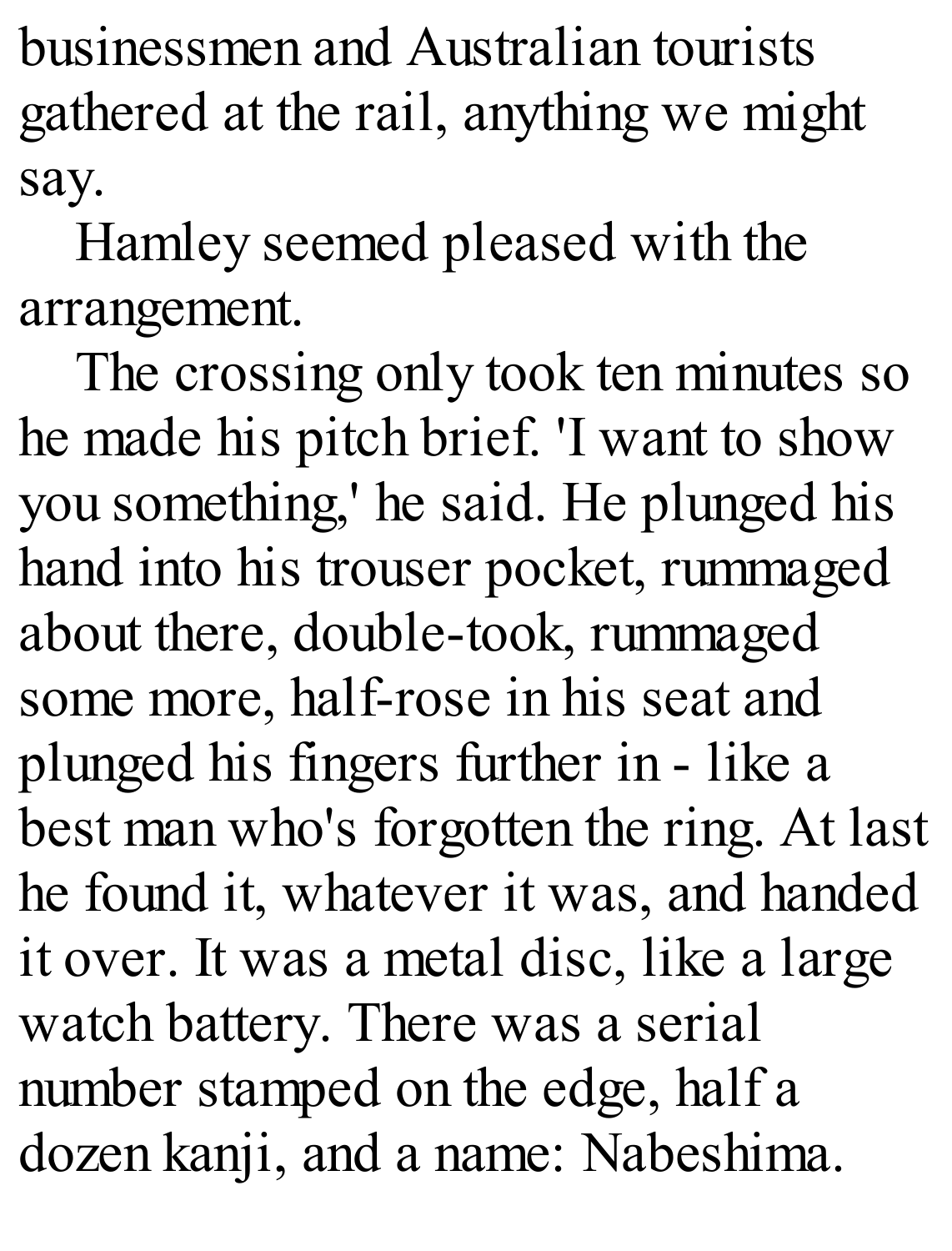'Thanks,' I said, stupidly enough.

'It's a tracker,' he said.

'Uh-huh.'

'You know what a tracker is?'

'Uh, no.'

'Then don't pretend that you do.' He snatched the thing off me. 'God, that's irritating.'

'I'm sorry,' I said.

It's a tracker. People use it to track people. You know: a tag.'

I looked at the thing in his hand. I looked at him.

He said, 'I found it down the back seat of my car when I was creaming the leather last Sunday.'

'Oh,' I said. I hunted furiously for something intelligent to say. 'I guess you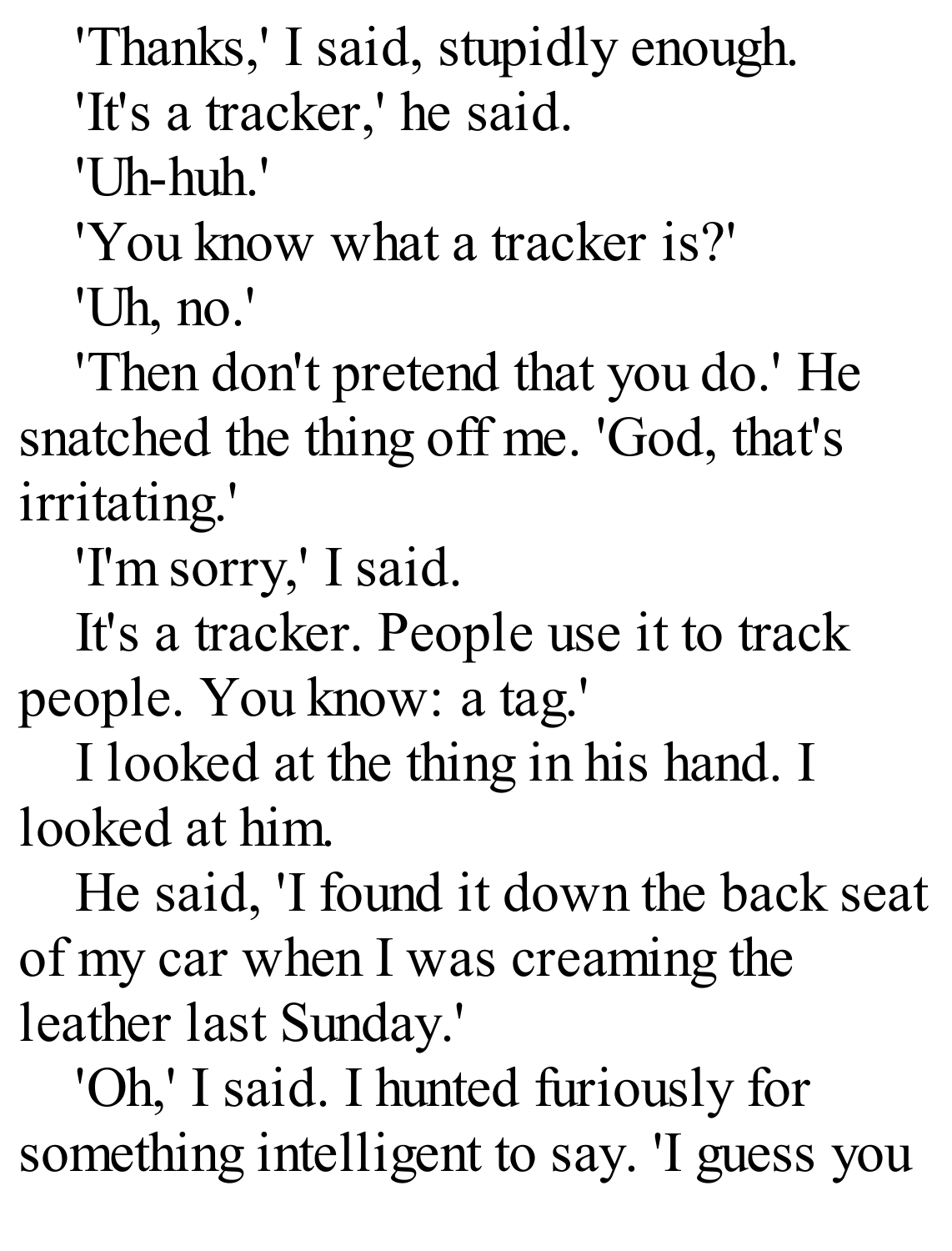don't know whose it is, then.'

Brilliant, I thought, even before I quit speaking. Jim Rockford lives.

'Yes,' Hamley said, 'yes I do.'

I waited. I didn't trust myself to speak.

'You can buy any number of shoddy toys like this in Golden Arcade. Some of them not so shoddy. But not this sort.' 'No?'

'No.' He weighed it in his hand. His fingers closed over it. They tightened. I thought for a moment he was going to throw it overboard. Instead, he tucked it carefully back inside his trouser pocket. He folded his arms over his chest. He looked out over the water. 'It's police issue,' he said. That afternoon I found White in his office and pinned him there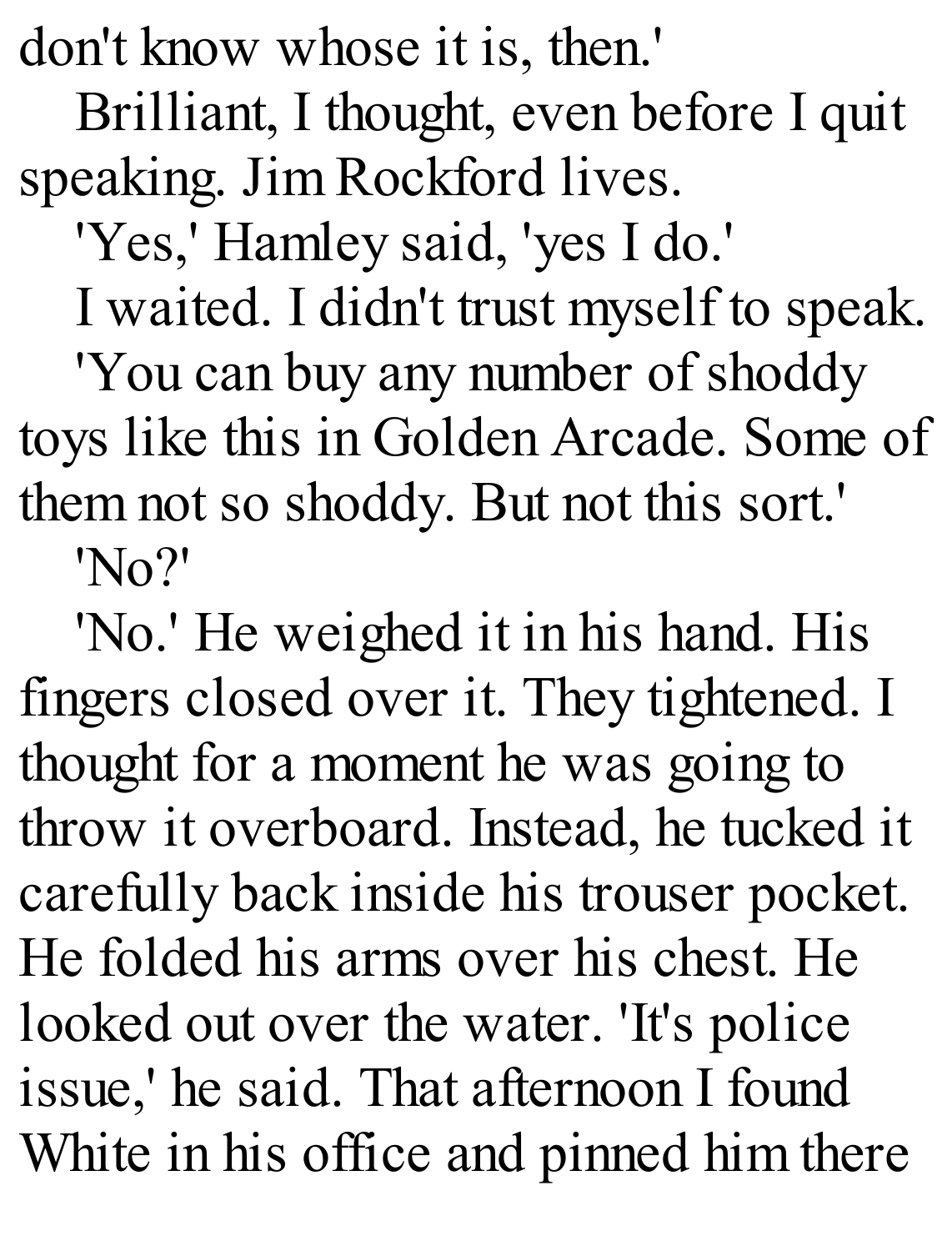a while. He wasn't giving anything away. 'Do we have to do this in the office?'

'No,' I said. 'If you'd rather we can both go talk this through in front of the Weird Sisters.'

'I'd rather talk about this outside.'

'I bet you would.'

I wanted to know why I'd been left out of the loop. 'You should have told me you'd put him under radio surveillance. All the while you've been playing Popular Mechanics I've been out there with my arse hanging out.'

'Oh come on, Adam, it's a lovely day, why don't we - ?'

'You told me to keep an eye on him. What's he going to think now? I don't give a shit about what you think you're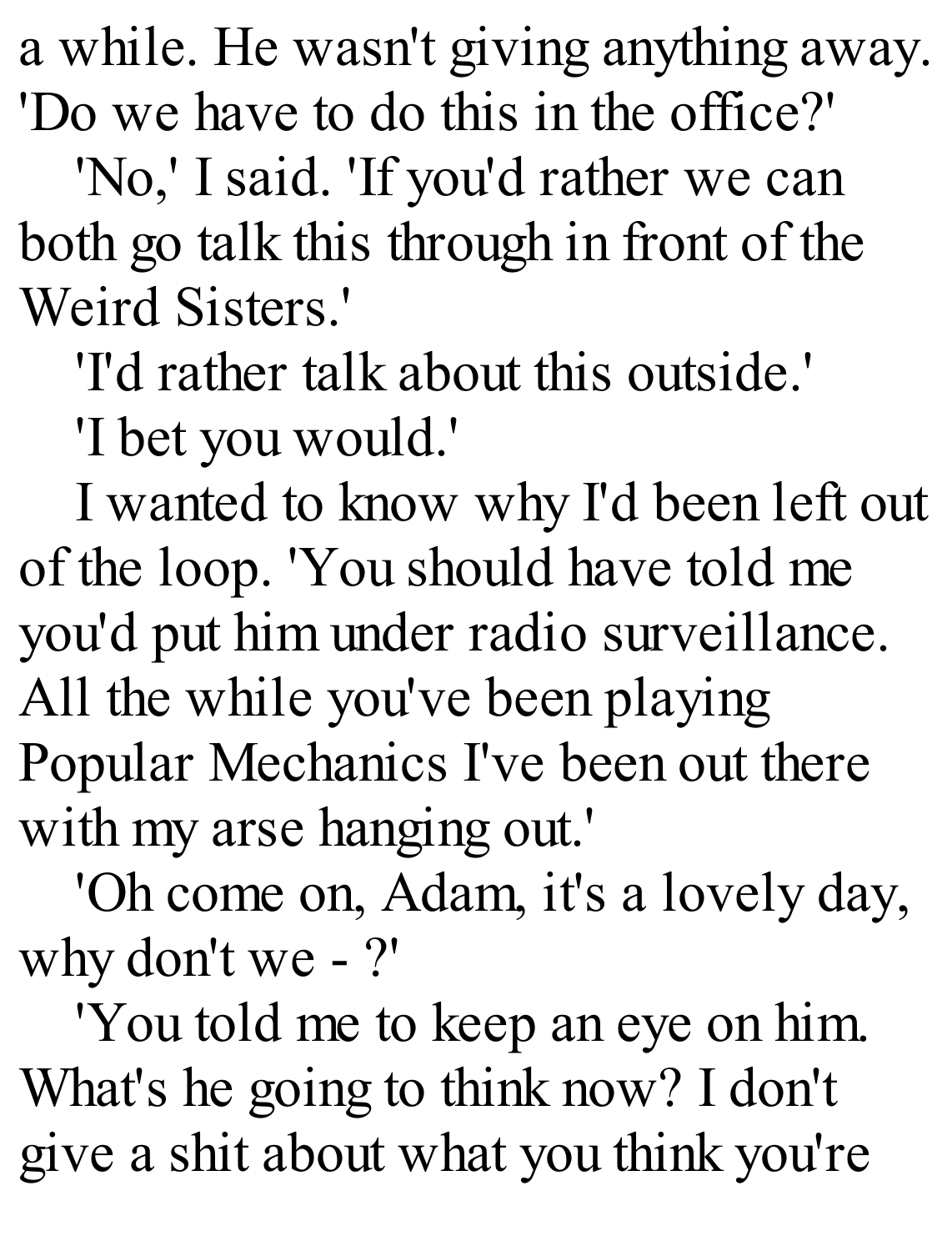on to, but if you lose me my job - '

White compromised. He hung his suit jacket over the glass panel in the door, turned on his desk fan and sat down beside it. He spoke so softly I had to lean into the breeze to hear him. It made my eyes go funny.

'It isn't us,' he said.

 $'$ But -  $'$ 

'It isn't ICAC. We haven't bugged him.'

'Hamley said the tracker was police issue.'

'Did he show it to you?'

'Yes.'

'What did it look like?'

'It had the word Nabeshima on the side.'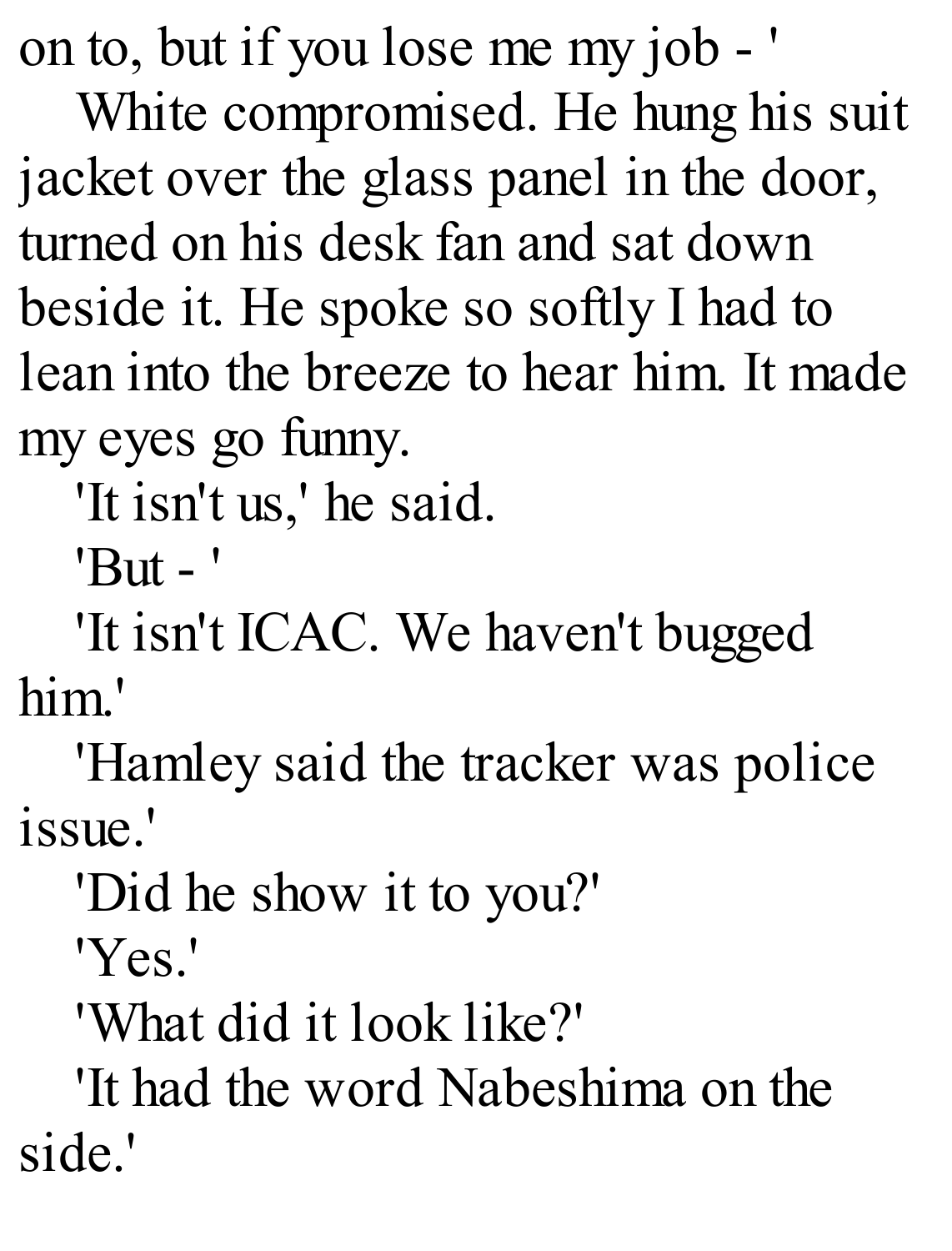White bit his lip.

'Well?'

'Nabeshima are our exclusive suppliers. ICAC, the Serious Crime Group, all the other spooks get their hardware from Nabeshima, via the Royal Hong Kong Police.'

'You know a lot about it.'

White grunted. 'I get their salesman drunk every quarter. Filthy job but somebody has to do it.'

'So who - who, if not us, is investigating Frank?'

White shrugged. 'If it was the regular RHKP we'd already have been told about it. One of Frank's colleagues in the Serious Crime Group, maybe? Only I don't think the SCG have the brief to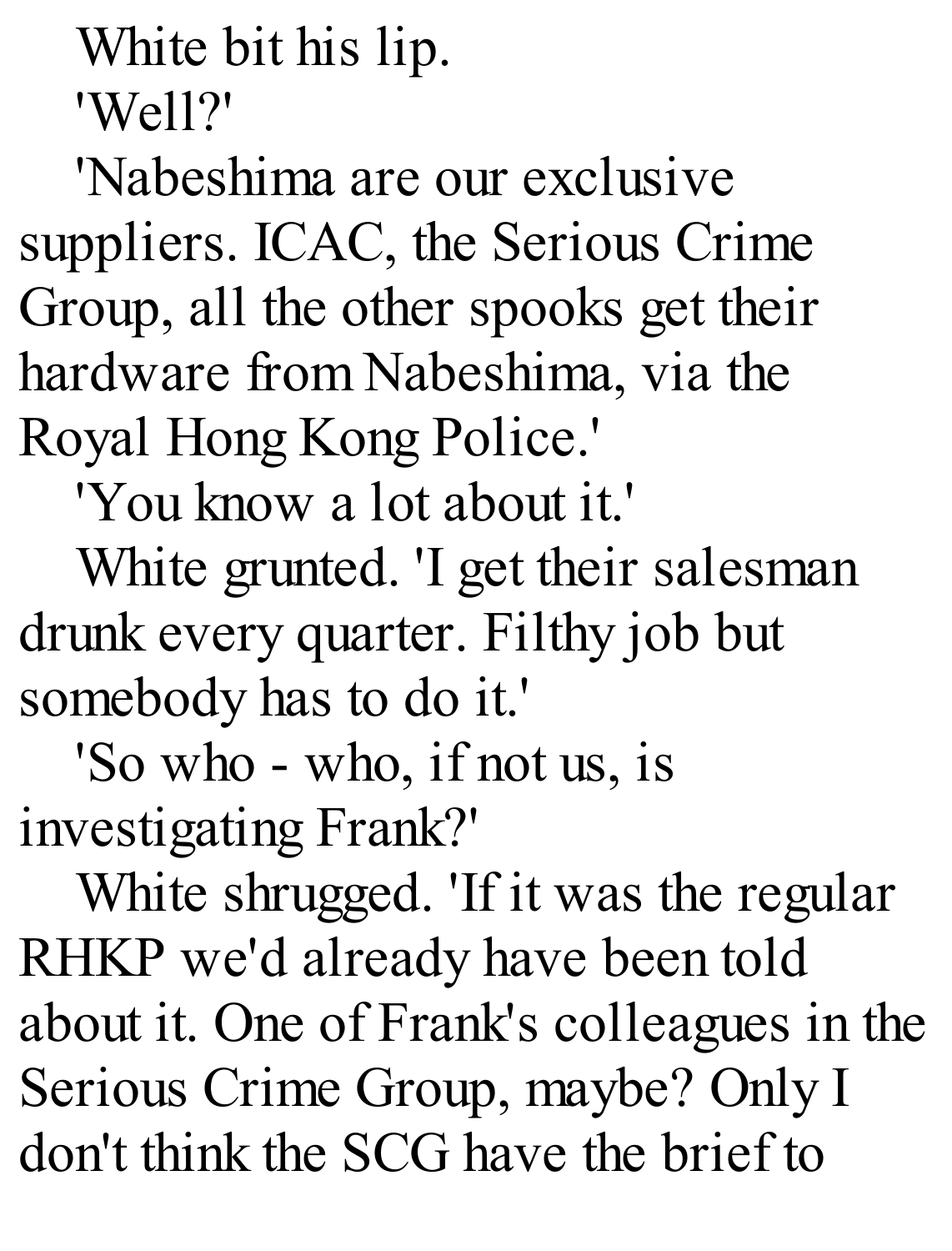conduct internal investigations. If it's not ICAC, there aren't many higher levels could order such an aggressive investigation.'

'The CIA?' I sneered. MI5, maybe? UNCLE?'

He turned off the fan. The Spies Like Us routine had gone sour in his mouth. 'Well?'

'Well - ' White grinned. Pure Schadenfreude - no humour there at all. 'I'm fucked if I know.'

'Justin's gone backwards,' Eva cried.

Justin's tiny, temporary gains, his flashes, his brief moments of connection that were all I won for all my reading, all my money - they brought him little enough gain, and Eva no comfort. She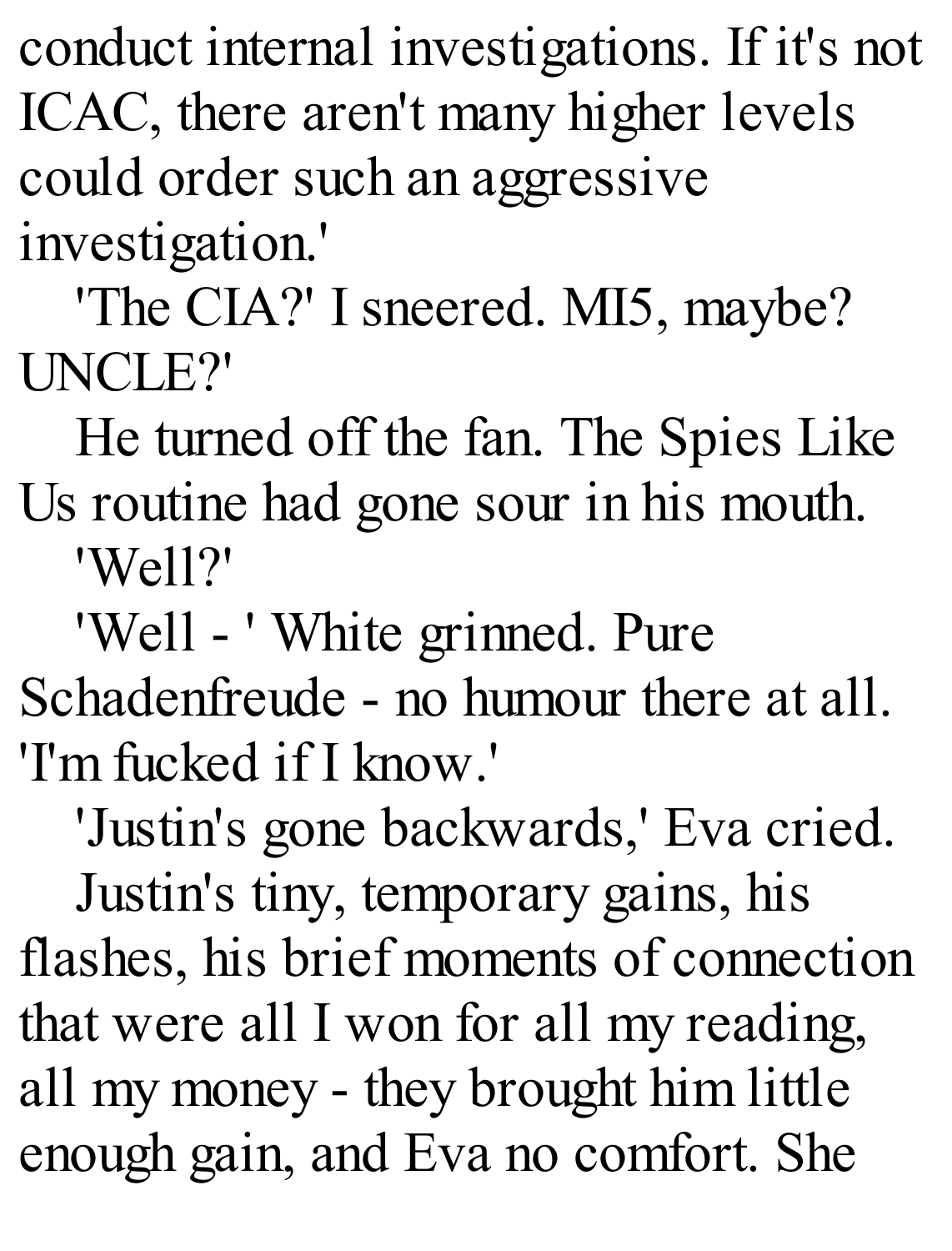wanted to mourn him, but I wouldn't let her. I kept wiring him up to the lightning conductor. I kept him jerking. I wouldn't let hope die. 'I talked to Dr Yildiz on Monday,' I said. I'd been doing my homework for this. 'There's an anticonvulsant called ethosuximide.'

She looked at me like I was mad.

'It's been linked to language gain. Very modest. Nothing like the DMG. But maybe a combination of that and DMG - '

'Can you hear yourself?'

'For God's sake,' I said, 'DMG's a just bloody food supplement. What harm can it do?'

Eva rubbed her face. 'How long are we going to go on like this?'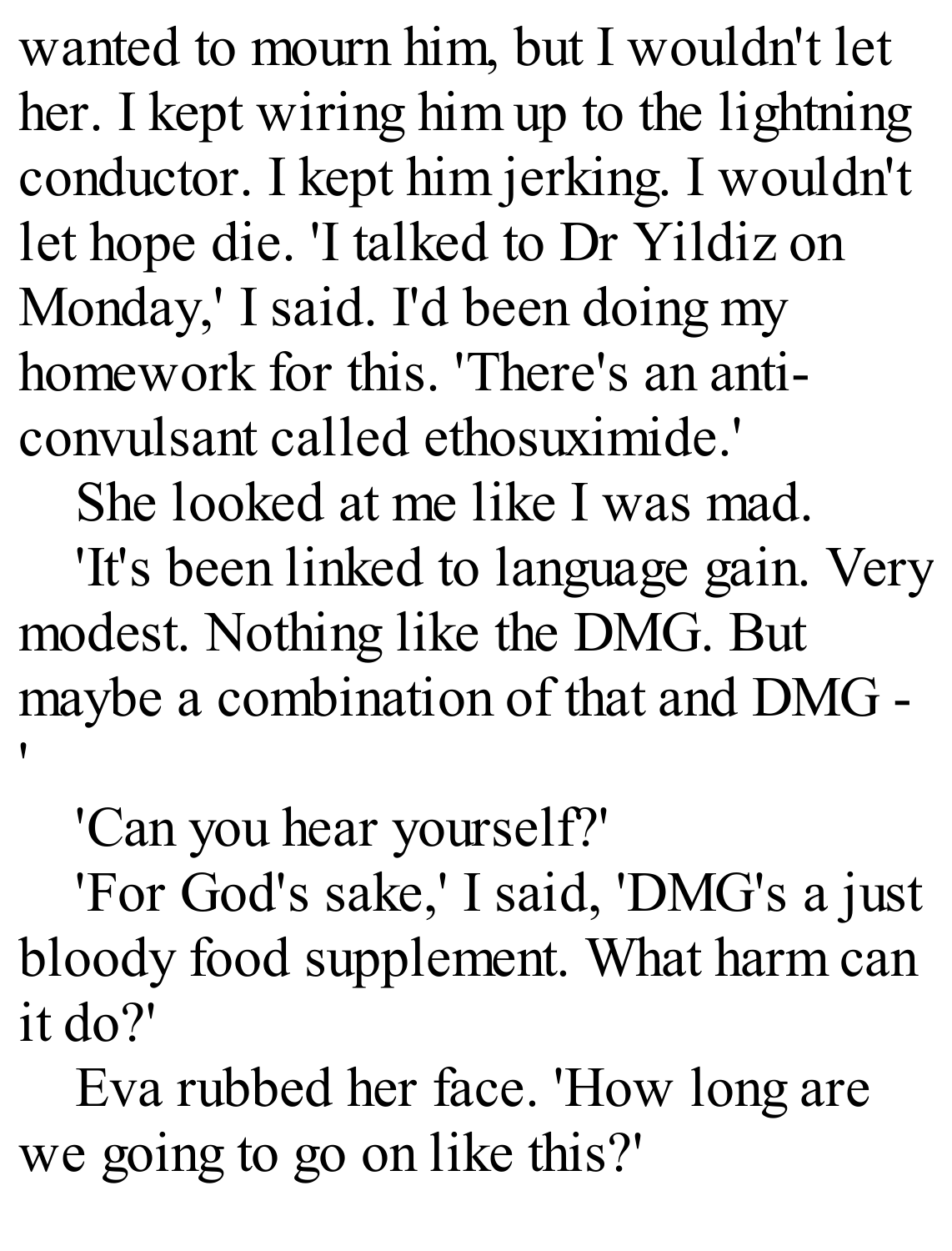'On like what?' I had to engage her. I had to keep her enthused. Somehow.

'Justin's - it's like he's bleeding to death and we're just slapping on Band-Aids!'

'That's not fair. DMG got him talking - '

'Adam.' Her anger startled me. 'It's over.'

'It wears off, I know,' I replied, limply enough.

If I could have kept Eva in the life she was used to, things might have been easier for us. But specialist day-care and private consultants and even the workaday costs of research were pushing me so far into the red, I could barely afford to run my car, let alone my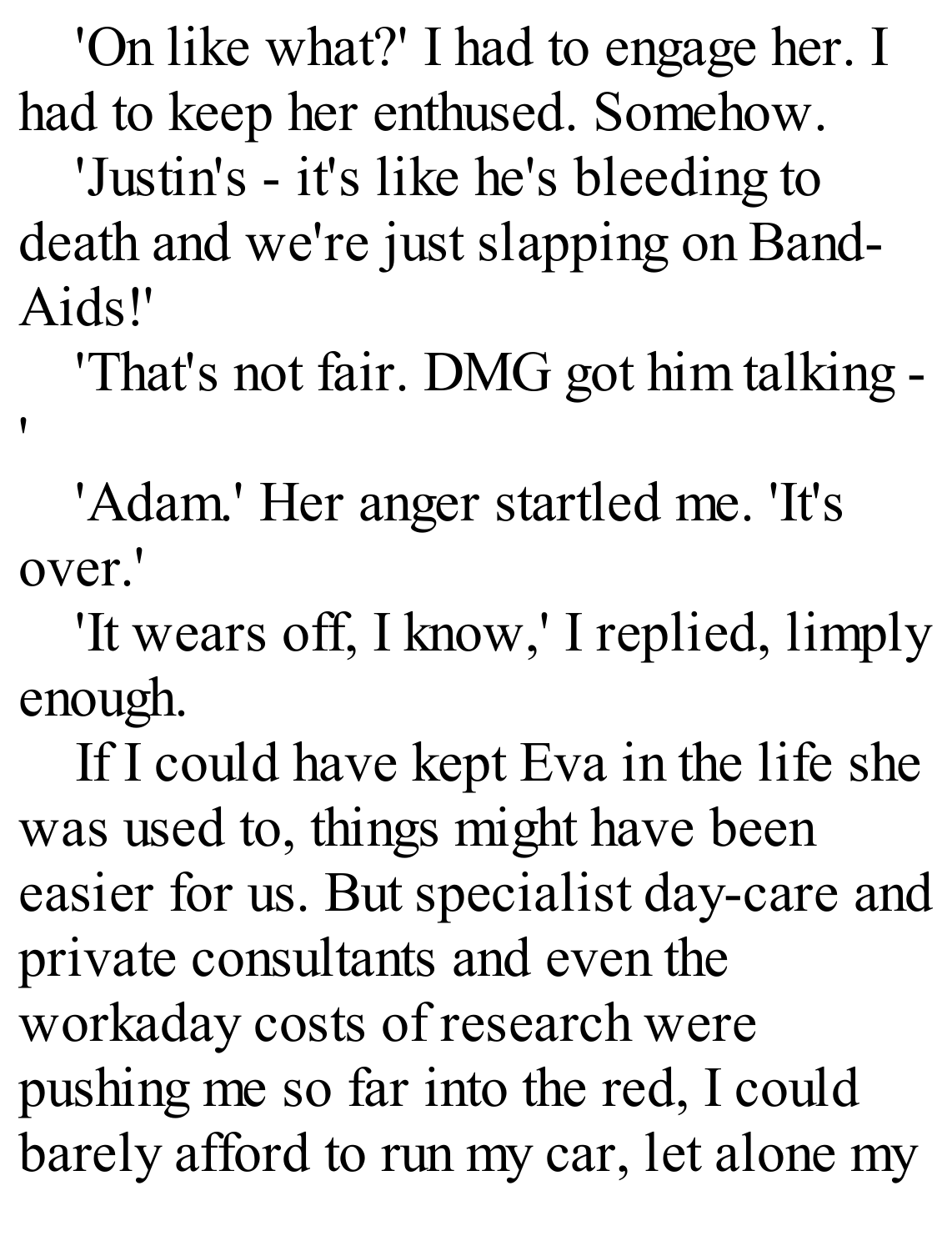wife.

It wasn't that Eva was shallow. Material comforts weren't some kind of fetish with her. She just needed some stability in her life, some sense that we weren't spilling ourselves down the plughole of hopelessness and debt.

I hid my bank statements. Eva spent my cheques the way she had spent her mother's - on Justin. I spent more time at home, poring over the screen in the living room. Eva, the cyberwidow, stroked Justin's forehead while he slept.

I knew she was lonely. I knew I wasn't much company for her. But I couldn't see that I had much choice. Every day I scoured the papers, looking for a loan, a deal, a way to keep our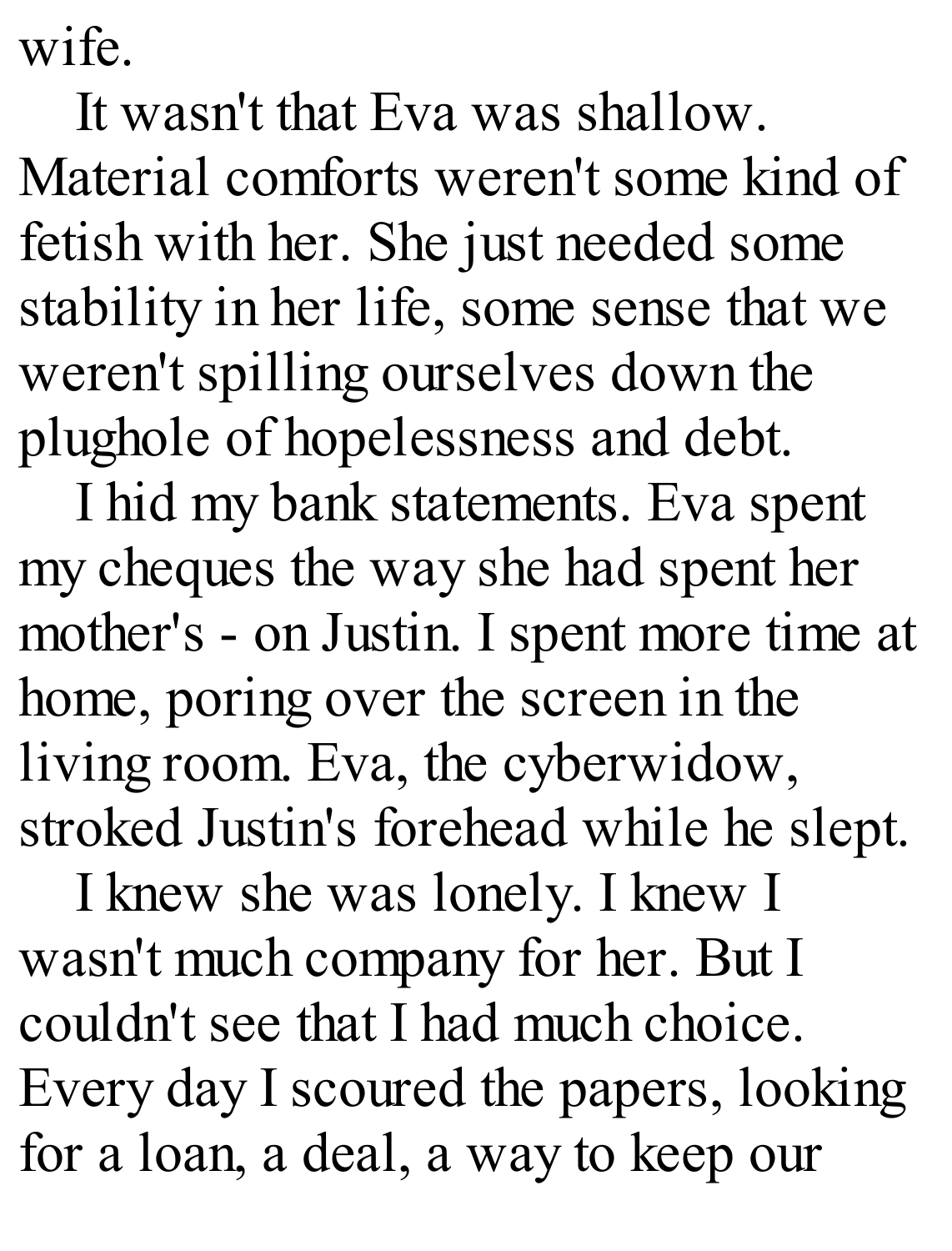sinking ship afloat. But that, obviously, could never be a lasting solution. What I really needed was an answer, a miracle. A treatment. A cure.

That's what I was holding out for.

A cure.

The way I figured it, it was the only thing could save us.

And then, against all reason and all expectation, I found one.

'I cannot do this any more.'

She shouted it so loud, the party at the next table turned round.

'Oh Jesus Christ.' Eva hid her face behind her glass.

'So you raised your voice,' I said, 'so what?'

'For God's sake Adam, not here,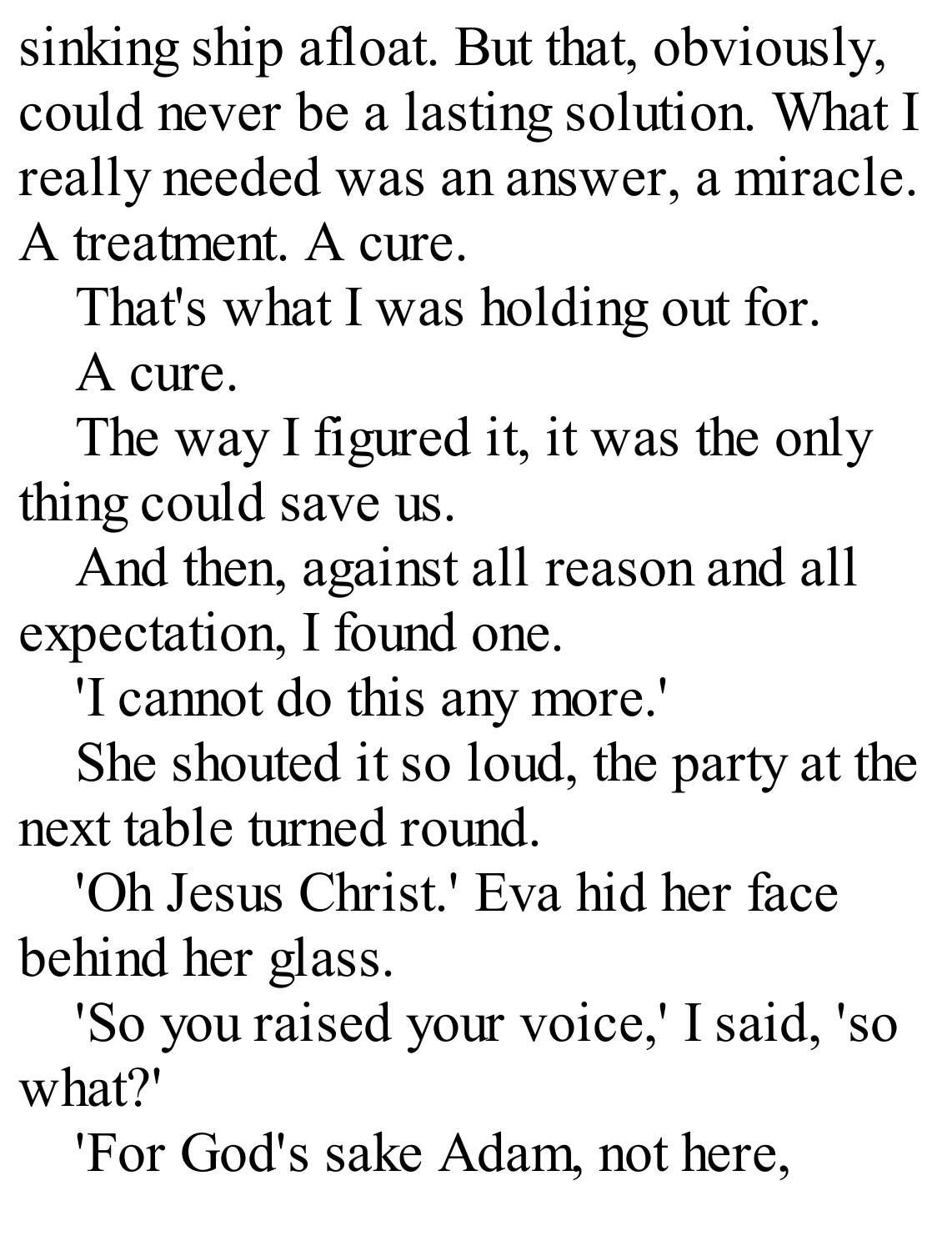please.'

I'd meant it all to be a lovely surprise: a terrace table at the Bela Vista in Macau, to celebrate our anniversary. But then, for the first and probably last time in the hotel's history, they called to confirm the reservation, and blew the surprise. Then our baby-sitter failed to show, and we had to call in the maid.

'You're right,' I said, calming her as best I could. 'Drugs and diet aren't the answer, no-one ever said they were. But Ivar Lovaas's study claims his method's cured some kids - '

We were under a lot of strain at the time. The Lovaas method is very timeand effort-intensive and parental involvement is vital. It's a behavioural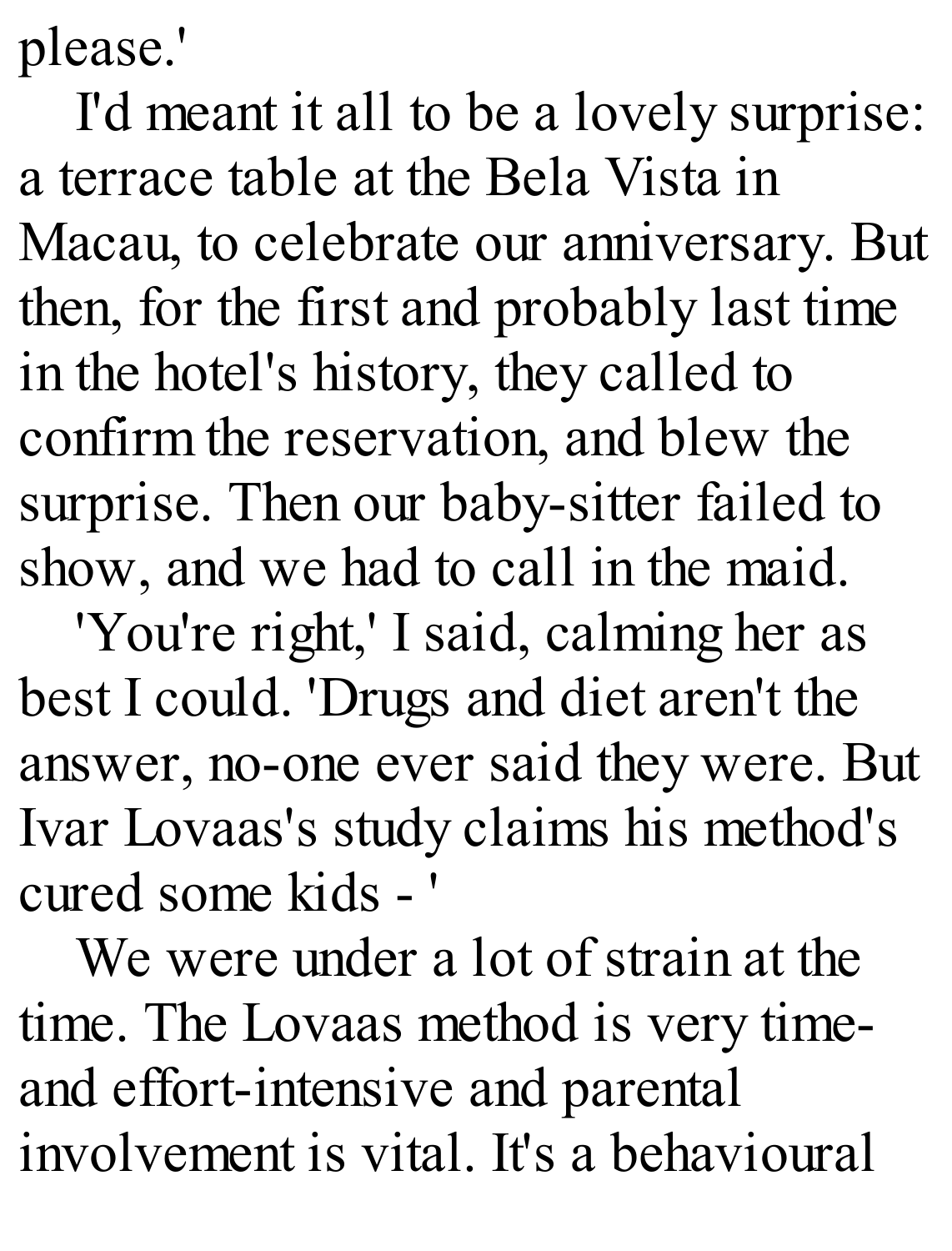programme, very intensive, forty hours a week minimum, at home and in special classes.

Lilly the maid was Lovaas-trained herself, as we had been, and had children of her own enough to populate a whole New Town, but something in Eva - some ingrained class-anxiety wouldn't let her rest this evening. She fretted for her son, nursed by a mere amah...

'Adam, Justin - he's beginning to frighten me. Is that dreadful?'

'No,' I soothed. 'You're just reading into him what isn't there. You know' The cataplana arrived just then, the spices so heady, I lost the thread of what I was saying.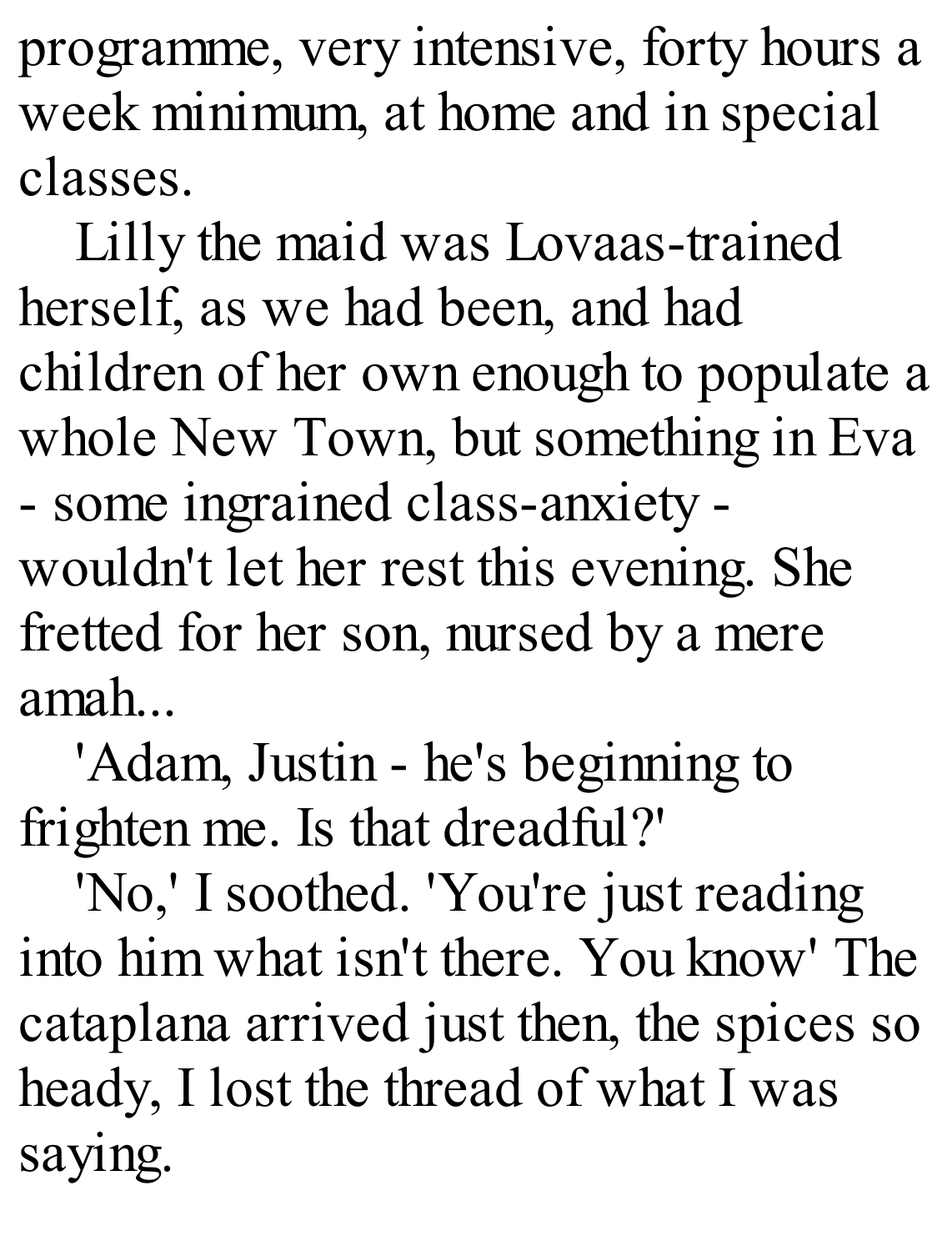'Adam?'

'What were we talking about?' The things I said to comfort her were by now worn so smooth, I kept losing my grip on them.

Eva said, 'Yesterday, for example. I hurt myself. I cut myself. I was getting lunch. The way he looked at me - '

'But we know all this,' I interrupted, losing my patience. 'We've already lived through this. We know he doesn't understand other people's feelings. You're telling me nothing about Justin that we haven't already come to terms with'

Eva smiled a little smile, and pretended not to mind my butting in. 'Maybe mother can help me,' she said.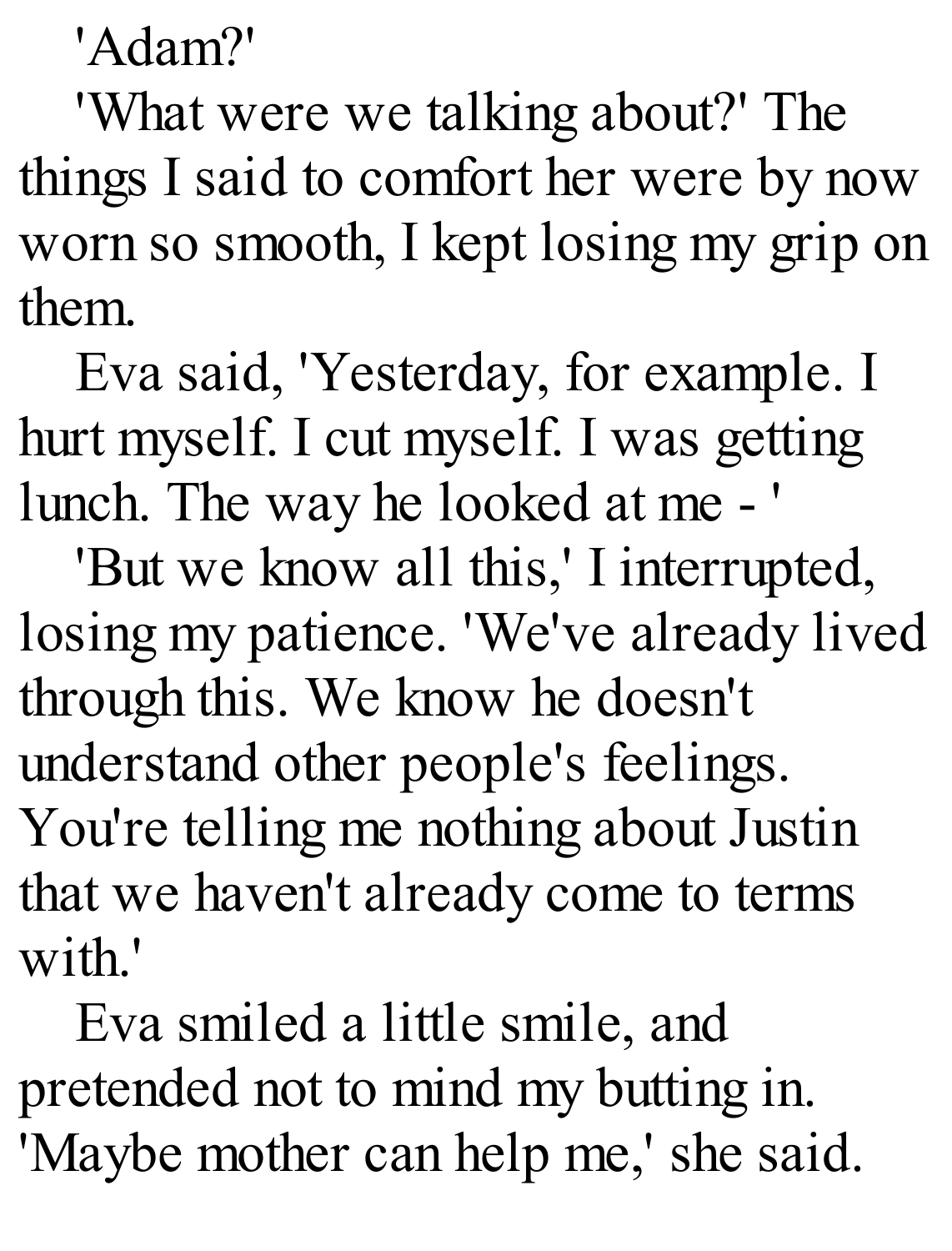Her eyes glistened in the candlelight. The breeze blowing down Rua Comendador caught her hair. She was so beautiful tonight, the undisputed star of the terrace of the Hotel Bela Vista. The waiters were taking turns to serve us, just to get a look at her face. 'I know how you feel, darling, but she's so good with him - '

'No.'

'Adam - '

'Will she do the Lovaas training? Will she stick with it?'

Eva tossed her fork into her cataplana and pushed it aside. In the candlelight, the skin around her eyes looked more bruised than ever, and her lips looked bitten to a dreadful, swollen softness.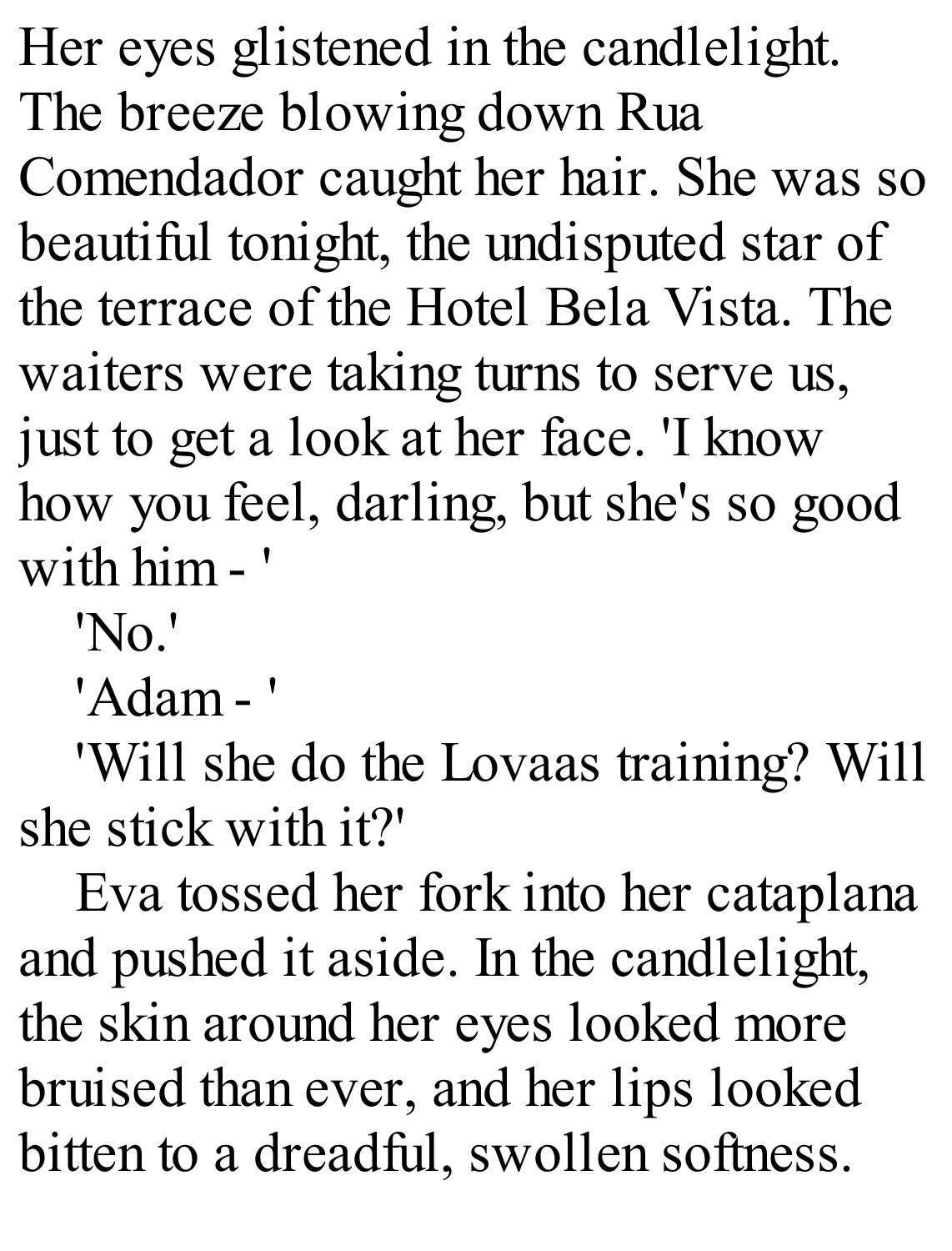'I'm sorry,' I said.

'You want everything your own way,' she said.

'I just hate seeing you bullied.'

'Me in the house wiping food off the walls. You in the library pretending you're Nick Nolte.'

The last happy surprise I had sprung on Eva had been two tickets to see Lorenzo's Oil. Nolte and Susan Sarandon play parents reading up on a cure for their dying son: not, on mature reflection, a happy choice for us.

'I know I'm fucking up - '

'Don't do that!' Eva snapped. 'Don't back away like that. Every time I try to tell you something real, you bland me out.'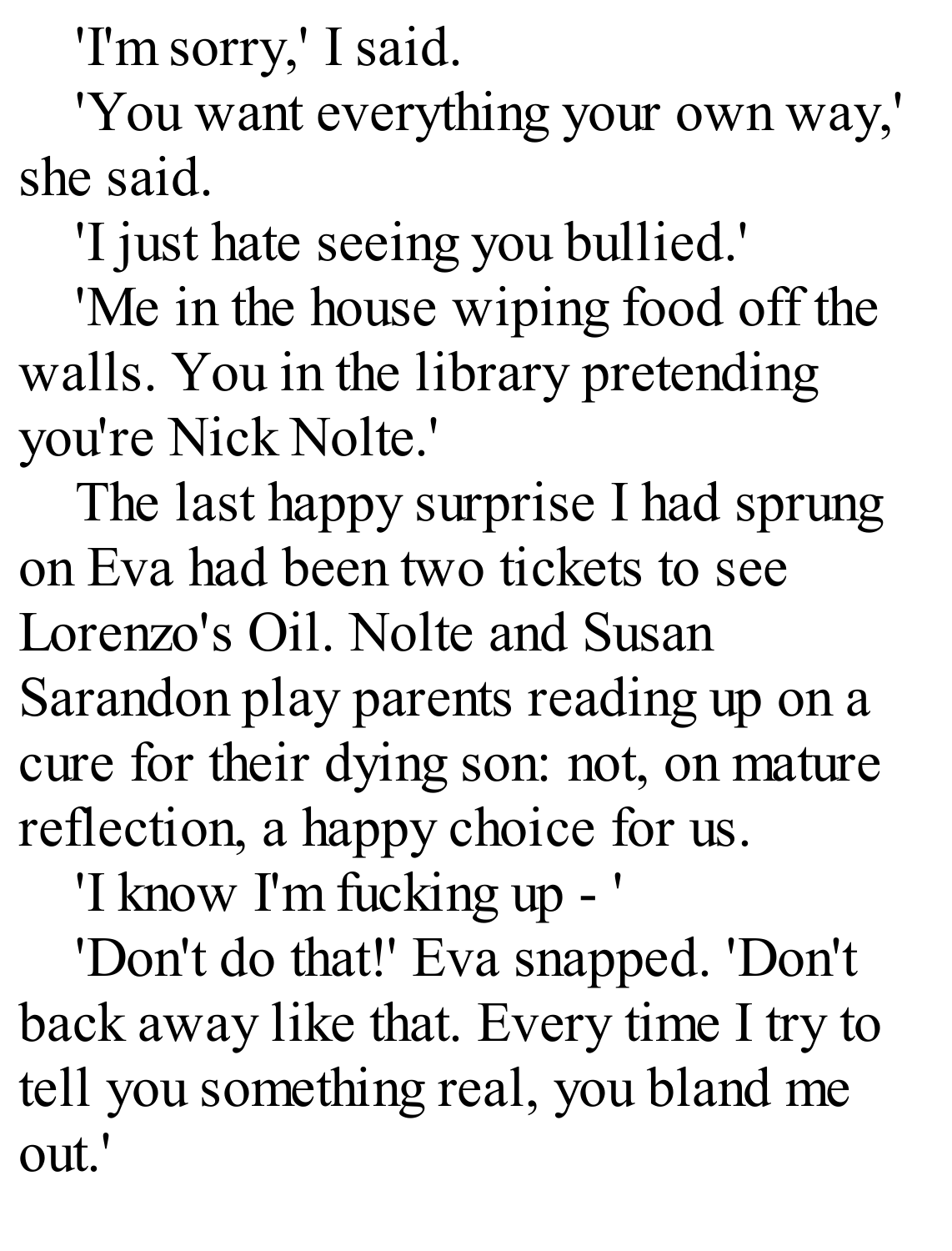'I don't.'

'You do.'

I needed something to calm me down. To soothe me. I drank off the glass of white port I had misguidedly ordered seconds before my fish arrived. The ice had melted: I downed it in one. Alcohol, that famous marital aid.

'I can't cope with Justin in the house any more. I spoke to mother. She's prepared to pay for him to go to the Higashi school.'

Higashi's 'Daily Life Therapy'. Another very highly regarded behavioural programme, only this one is residential. And exclusive.

'Tokyo?'

'Adam - '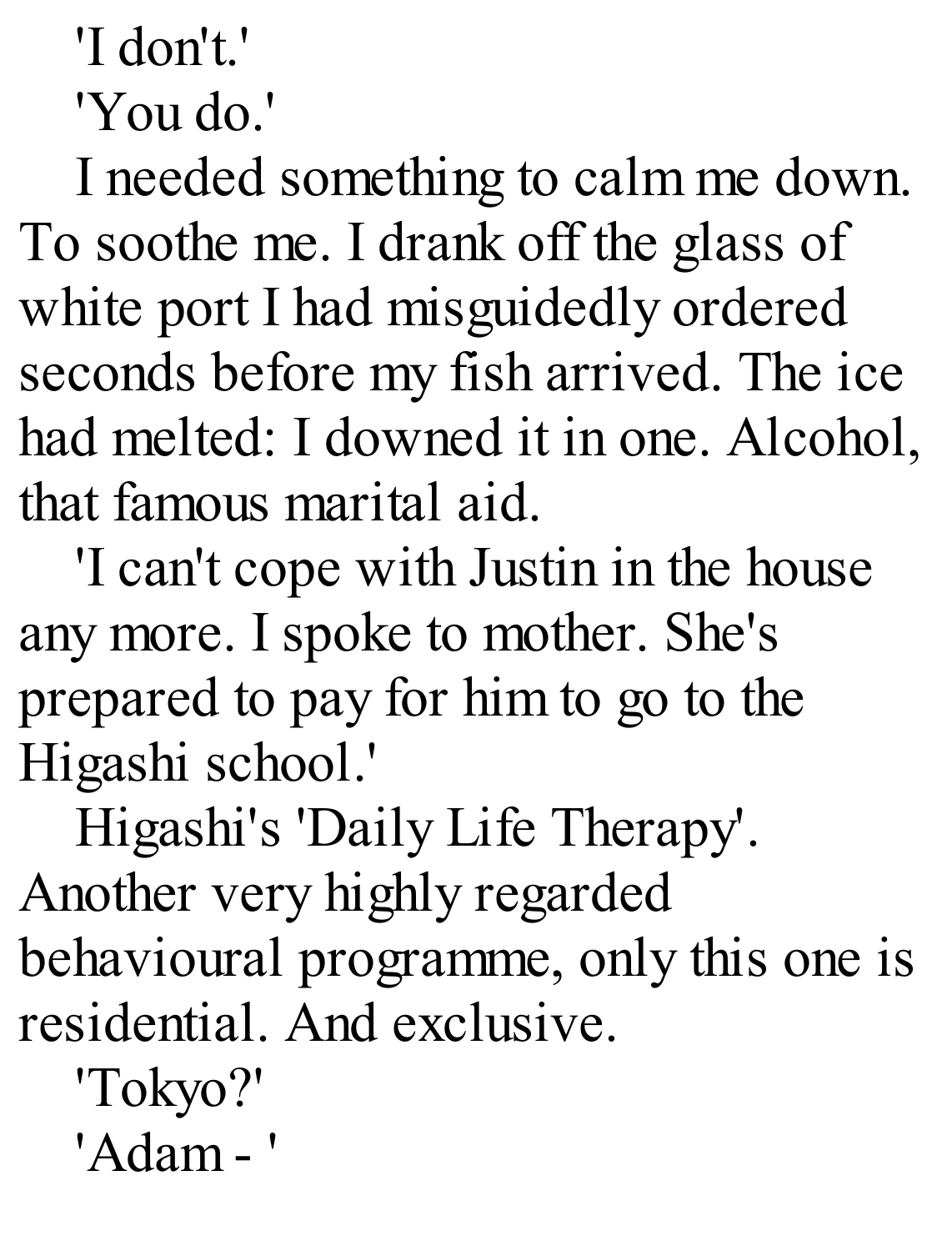'I won't let that bitch steal my son from me.'

My time was now evenly spent smoking Silk Cut in the SCG lounge and getting vertigo in the ICAC car park. I was still reporting to the Weird Sisters about Hamley, and now Hamley, made paranoid by the tracker he had found in his car, had me reporting to him about the Weird Sisters. When Hamley found out I was working on Top Luck he must have seen the writing on the wall because he immediately began his own investigation into the company. This quickly spiralled into a major - if intractably complicated money laundering case. Hamley had me working on it on the days I was in the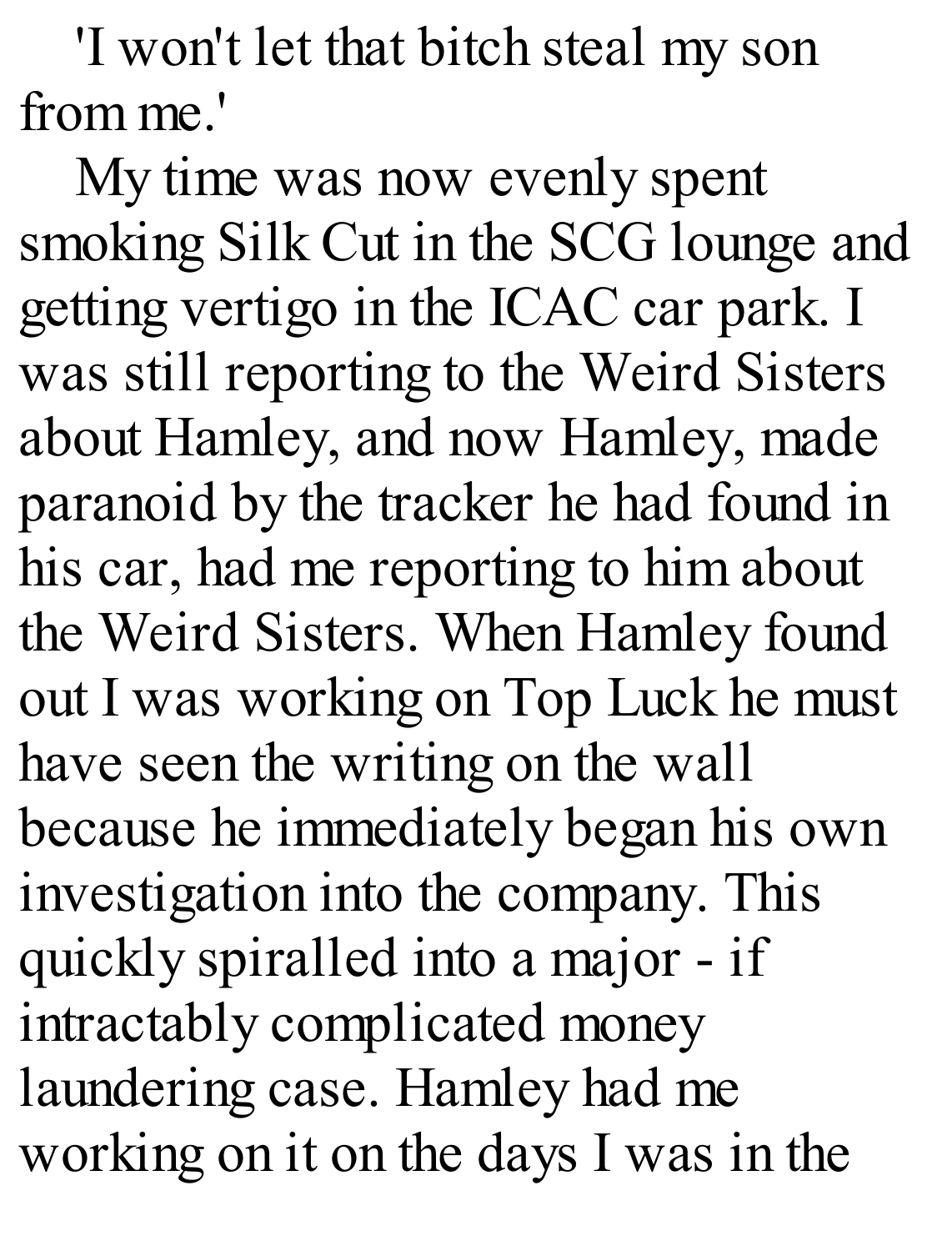SCG building. Meanwhile Daniel White had me working on it when I was at ICAC. Which meant that while I was reporting on Top Luck to White I was also reporting dizzyingly similar information to Hamley. If I was actually getting anything out of this arrangement, it might have been almost bearable. But there were no bonuses to be had with a secondment like mine, and every month saw me eating further and further into what few savings I had put by, simply to meet the household expenses. I was earning well, but the salary transfers barely touched my account before they were gone. Everything I earned was going on Justin.

It was the only way I could keep him.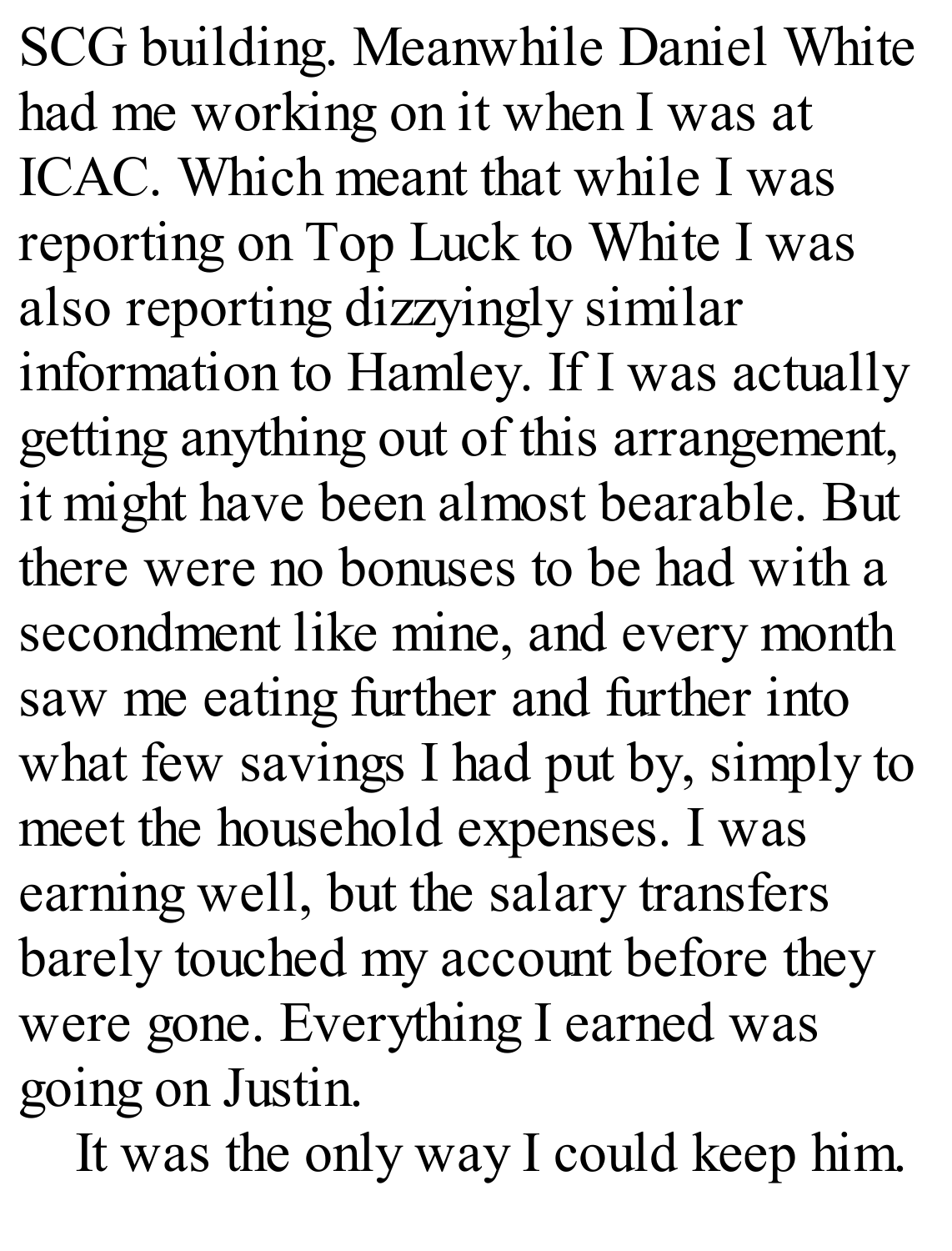In the end, Eva's mother won. Her hatchet job on her daughter was total. The Lovaas regime we were running at home broke down in a welter of tears and recrimination. My wife was wrecked, and Justin was suffering.

Eva needed time to put herself back together. A respite from Justin, she said, needlessly ashamed; and her mother repeated her offer to sweep our son off to Daily Life Therapy in Tokyo. But that, I knew, would only be the beginning, as piece by piece she reclaimed and reconsumed her daughter. The only way I could think of to fend her off was if we sent Justin to Tokyo and I paid for the therapy myself.

So that's what we did. I'd been sitting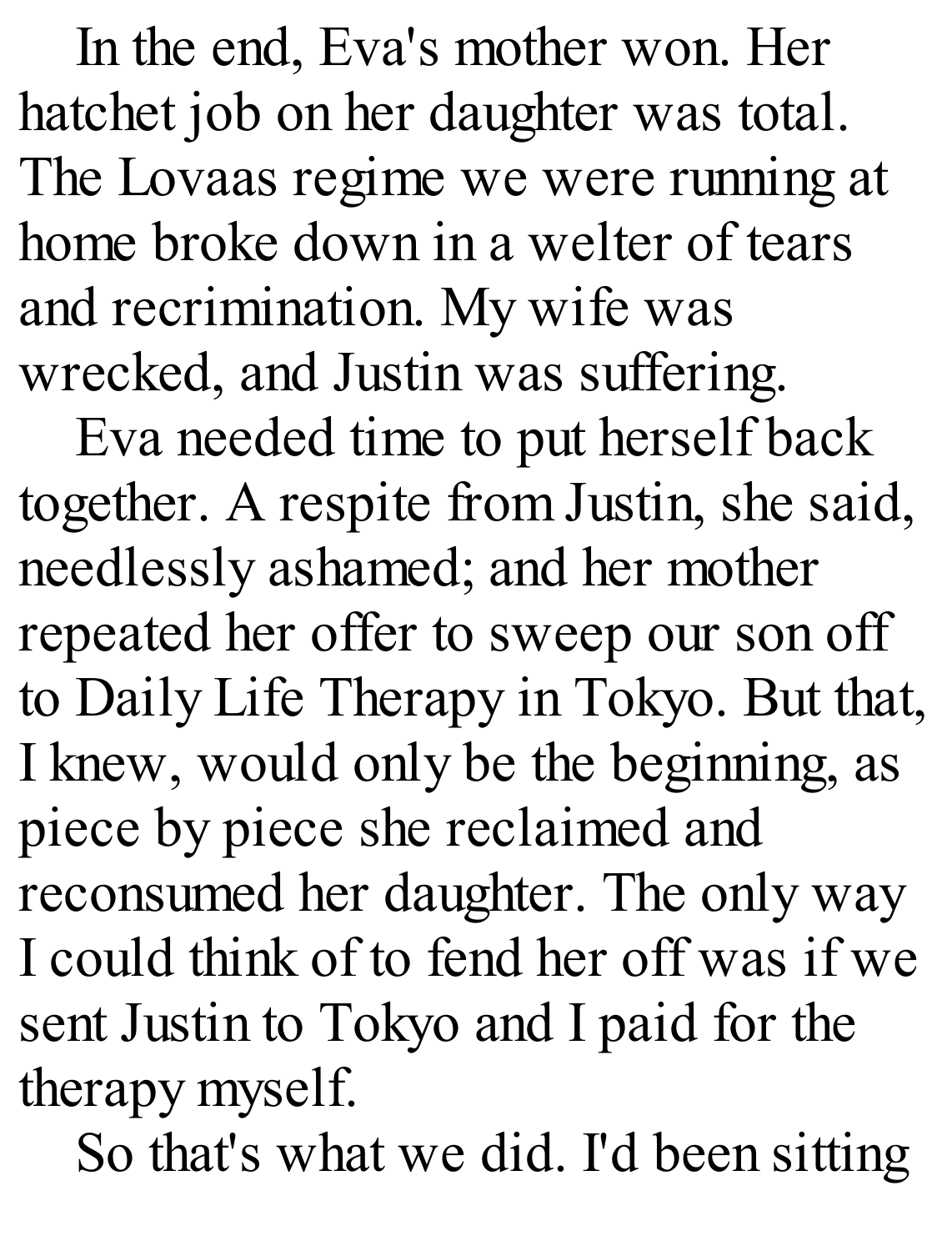up long into the small hours many nights now, poring over the laptop, juggling figures, trying to make things balance. It was all so hopeless, once I phoned dad, to ask whether maybe he could remortgage his house if I paid the instalments. It turned out he had already remortgaged years before, without telling me, to pay for mum's respite care. He said he had savings.

'What do you need?' he said.

'Christ, Dad.'

'Come on. It's okay.' He knew I'd married money, but he didn't say anything. It was all I could do not to burst into tears. I said something dumb and put down the phone.

We didn't entertain any more. We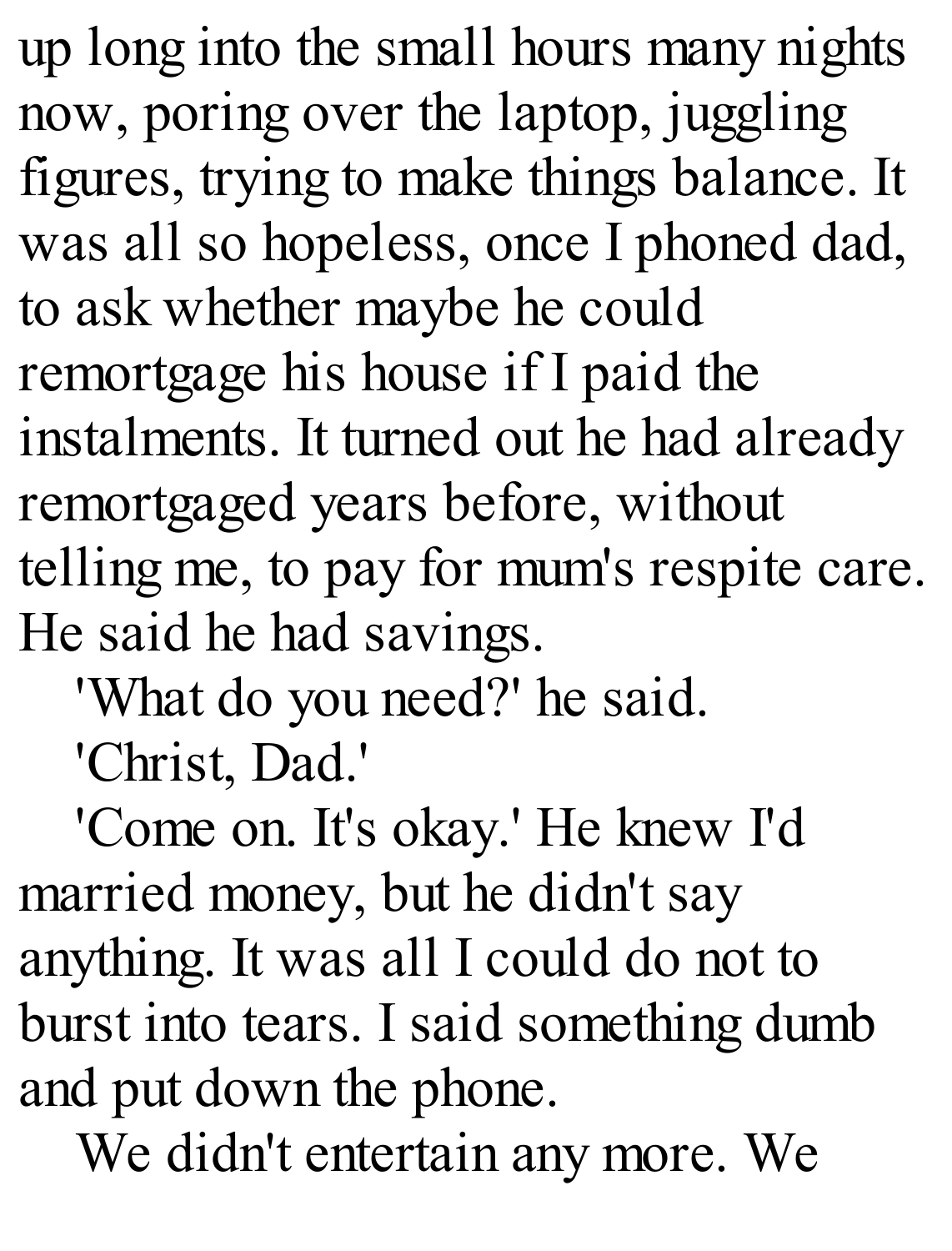couldn't afford to. It became embarrassing, not inviting people back, so Eva spent most of her time indoors.

It got so that an unannounced visit by Daniel White was a major break in routine. Eva went into overdrive. 'Another drink?' she called, hovering at the kitchen door. Her face was drawn and weary. Justin was home after his first term at Higashi, and the flight had left him nervous and irritable. But despite her weariness Eva kept on determinedly fussing around us like the perfect hostess.

'Well, I'm fine,' White told her. 'In fact it's such a nice day, shall we all take a walk?'

It was obvious White wanted to speak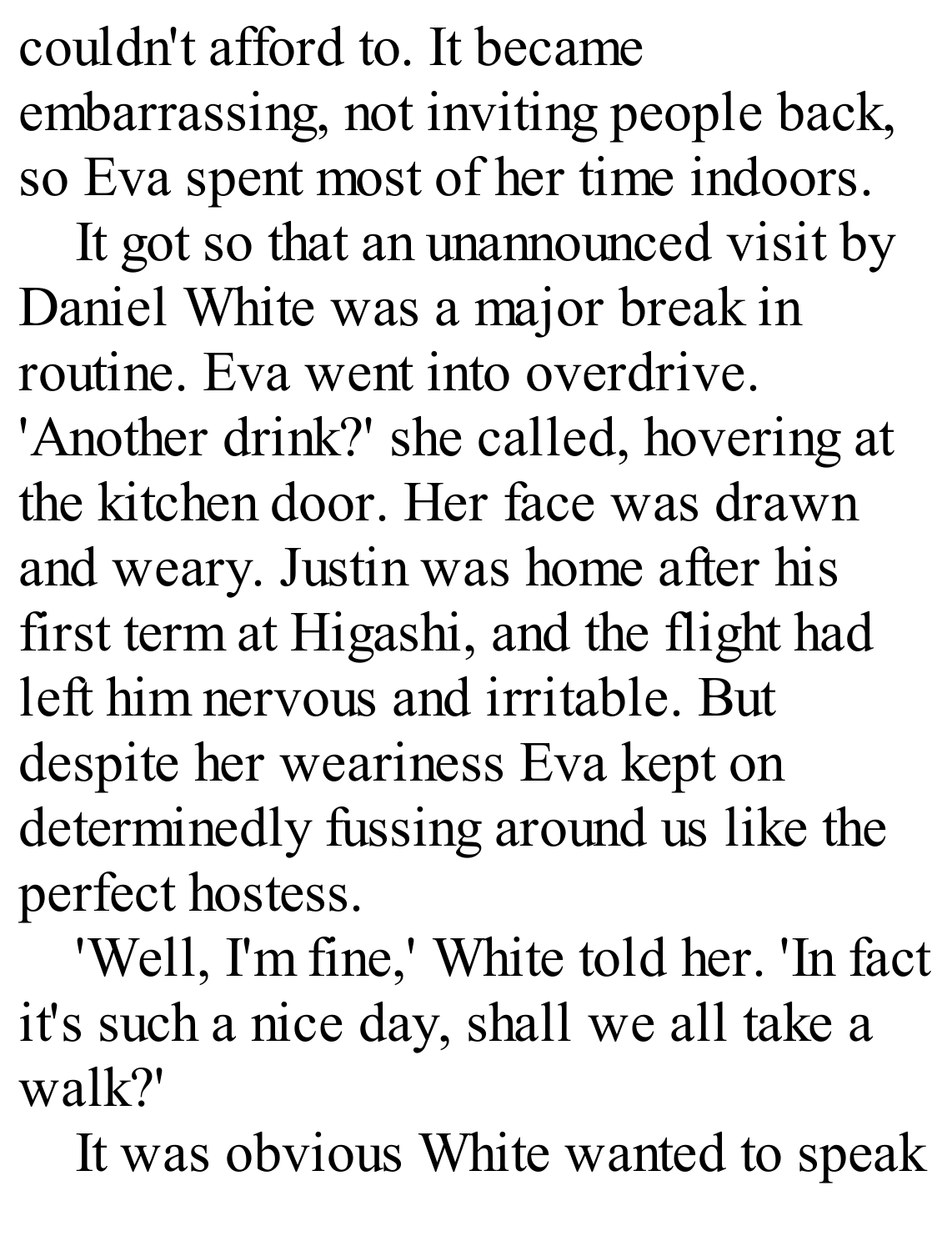to me alone - appearances aside he was hardly a friend of the family, so why else would he turn up like this unannounced on a Sunday afternoon? But he extended the invitation to Eva, guessing rightly that she would have to stay in and look after Justin. I despised him, suddenly and fiercely, for his hypocrisy. Americans are at their very worst when they think they're being tactful.

I walked him down Lugard Road. I liked White, translation problems apart, but he had begun to represent for me a nemesis I knew would come very soon, if I wasn't bloody careful.

'He's a beautiful little boy.' 'Hmm?' 'Justin.'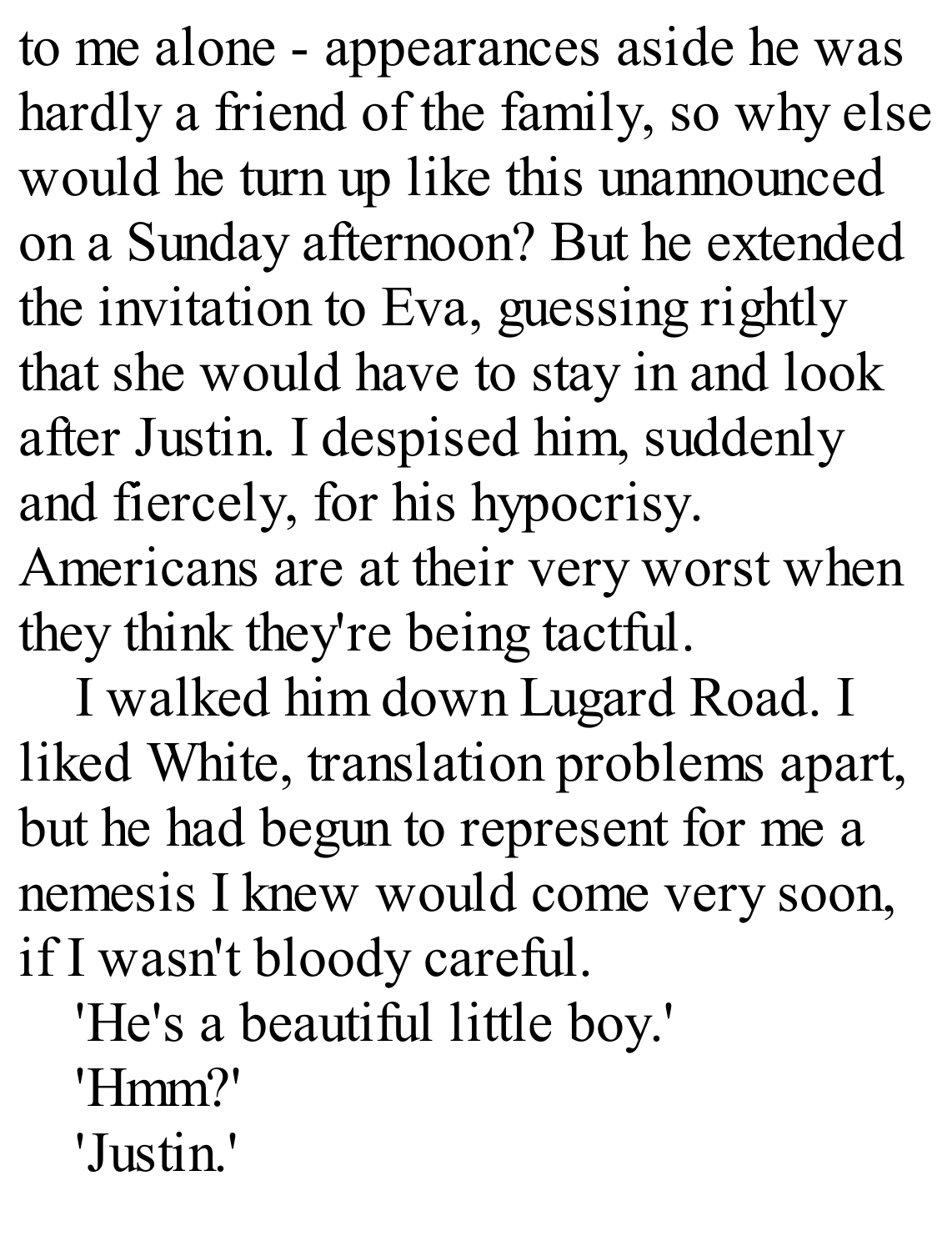'Yes,' I said. 'He's autistic,' I said.

'Yeah, I know.' Absently, White broke a sprig of jasmine off a tree hanging over the path. There was a gap in the foliage here, and we stood for a moment looking down on Hong Kong. They have amazing faces, don't they?'

'You know about that?'

'My sister lives in a sheltered house in Delray Beach. Every once in a while Dad has to go rescue her. Fort Myers; once she made it as far as Orlando. She has an obsession with bus travel. Muriel. She's very bright.' He put his hands in his pockets and started walking again along the bridle track. 'Small world, huh?'

A party of Australian joggers tramped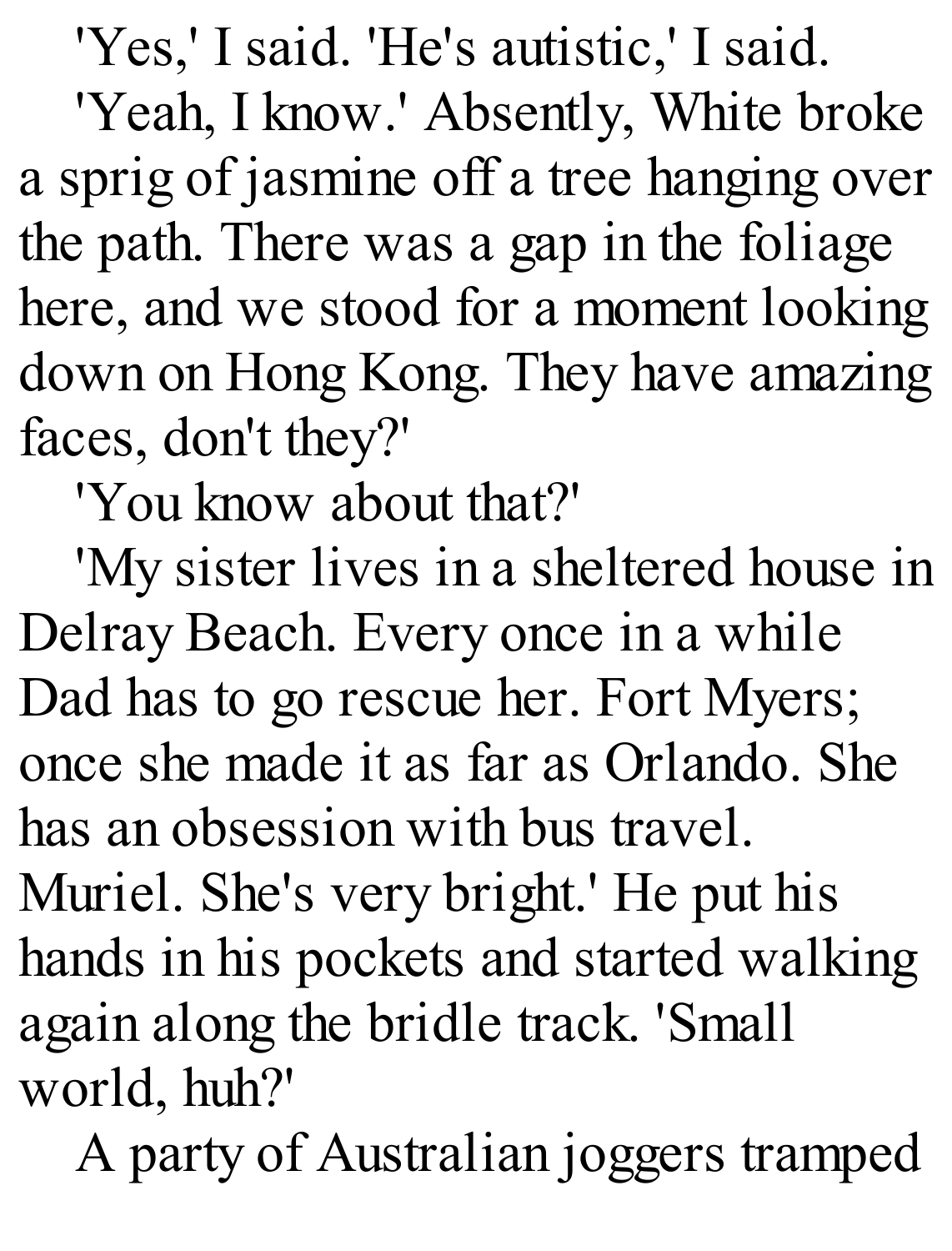past us.

White was going back to the States for a week to see his father safely out of hospital.

'What happened?'

'Golfing accident.'

'He get hit by a ball?'

'No, an alligator bit his hand off.'

'I was  $-$ '

'Really. Bit his forefinger clean off and severed a tendon in his thumb. They sneak into the water features at night.'

'Jesus.'

'One hell of a handicap.' He turned his troubled blue eyes on me. 'I'll be away, these next six days.'

'Well,' I said, 'if there's anything - ' 'Whoever's tracking Hamley, they did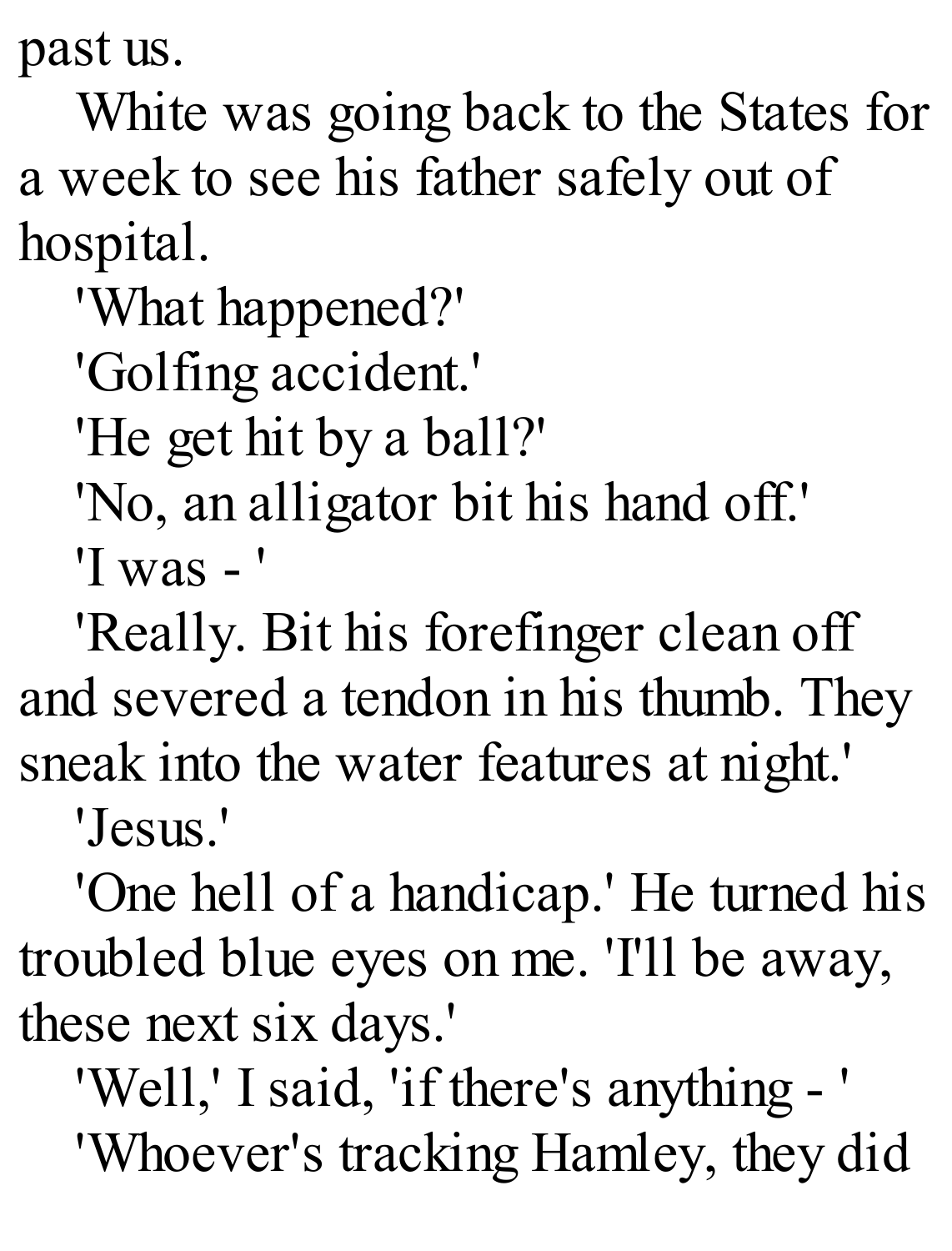more than bug his car.'

I didn't need this. My life was

complicated enough. 'Haven't you found out who it is yet?'

'There's a listening device in his office phone.'

I felt myself colour up. Whenever Hamley was out of the office I'd go in there and use that very phone. It was the only way, in an office as crowded as ours, that I could plead with my bank manager in private. (I'd given up my mobile. I couldn't afford the bill.)

'In his desk. In his washroom...'

'I can't be doing with this, Dan. I work for him. He employs me. I can't hear this.'

'They're all police issue so it's a piece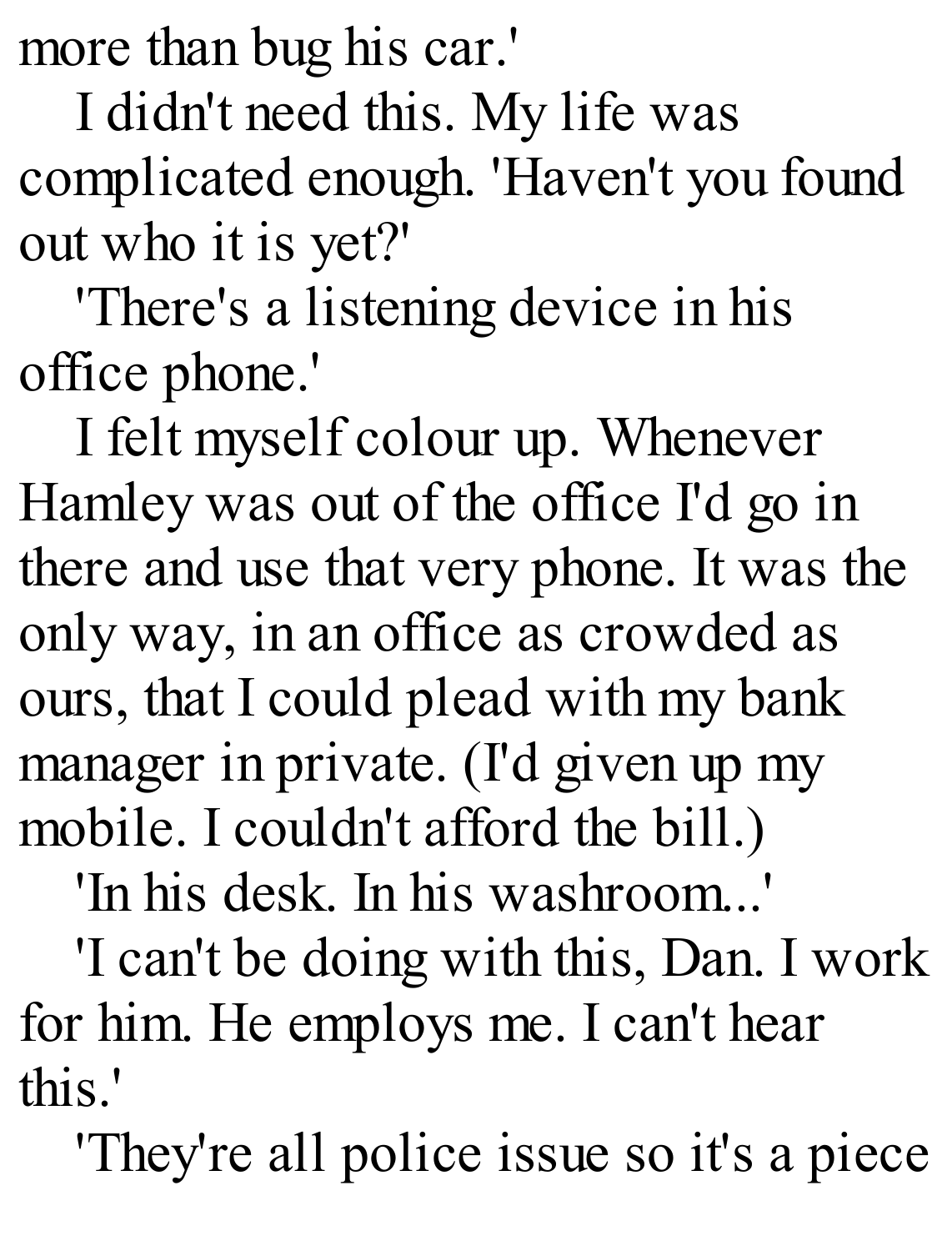of piss for us to listen in on them.' 'Really.'

'Trouble is, now Hamley's on his guard, it's only a matter of time before he has his office swept.'

'Not my problem.'

'And when he finds them, he'll blame ICAC. We're the only spooks are entitled to plant equipment on him.'

'Not my problem.'

'Whoever works for ICAC and has access to his office - ' White shrugged. 'Obviously, until we know who's actually bugging him, suspicion's going to have to fall somewhere.'

I couldn't believe what I was hearing. 'You're framing me?

'Don't be dumb. I'm just telling you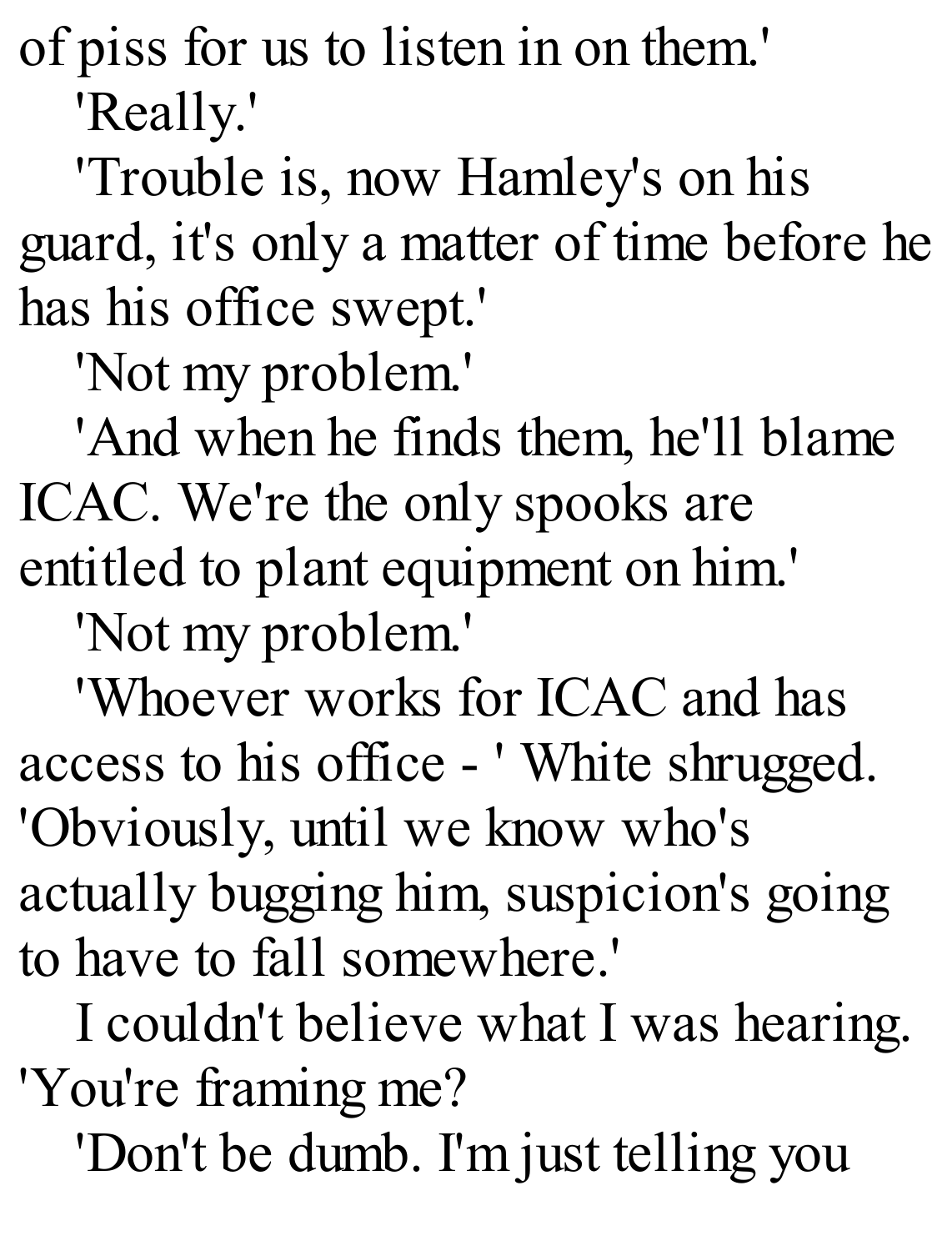how things are going to look.'

'But you've go to do something.'

He shrugged. 'What can I do? I'm off to see my dad.'

We walked on a little way. 'If you want to cover your back,' he said, 'you'll have to do it yourself.'

I laughed. I couldn't help it.

'They're only bloody microphones. They're in his office. We can tell you what they look like, where to find them.

Please, Adam.'

'I don't believe I'm hearing this.'

'What's so difficult?'

'You want me to save ICAC embarrassment? Daniel, I work for Frank Hamley. I'm not going to put my job on the line like that.'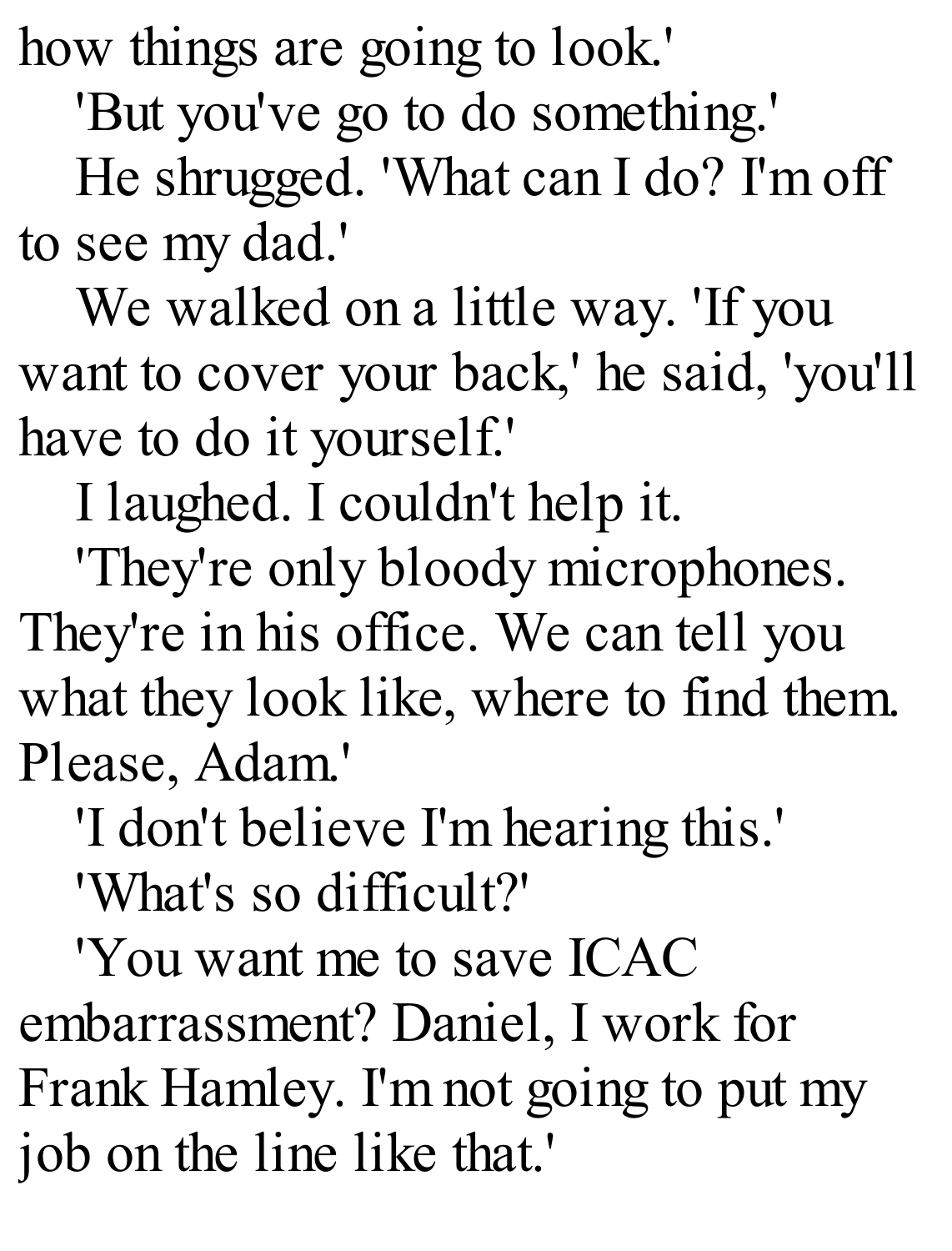Your job's already on the line. If he finds them, he's going to suspect you, isn't he?'

'Hang on a minute,' I said, using anger to conceal my confusion. 'Every month since I got here the Weird Sisters have been pumping me for everything I know about Hamley. Now they have a bug in Hamley's office and they want me to pull it out?'

'Tomorrow,' he said. 'Without fail. Adam, this is serious. We can't nail Hamley with an unauthorised listening device - '

'You're nowhere near to nailing Hamley for anything Daniel and you never have been.'

'Oh yes?'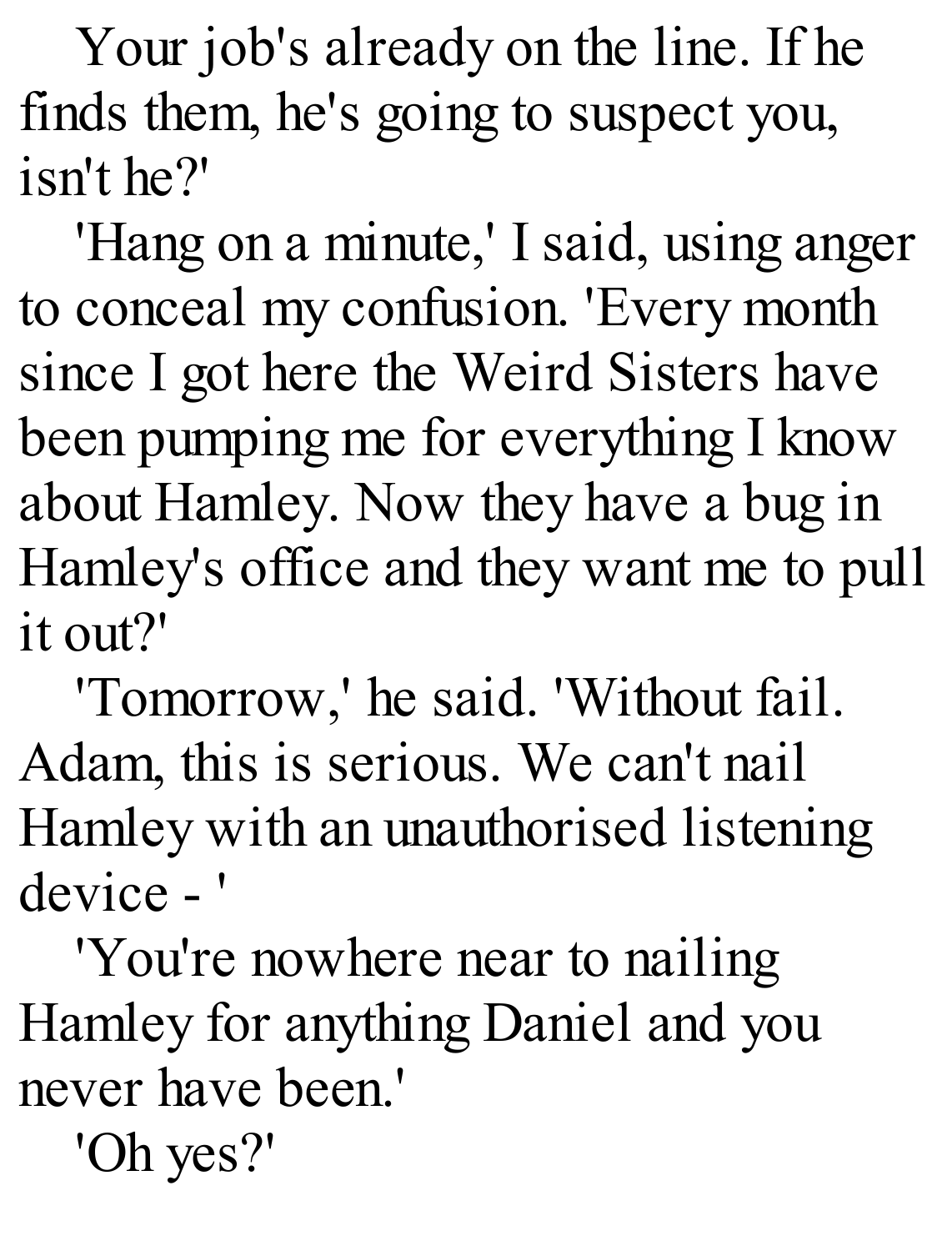'It's all office-politics bullshit and you know it.'

'Really.'

'What if I get caught?' I said. 'I'm sorry, Daniel. I can't get involved with things like this.'

He let me alone until my anger dissipated. Then he started in again: a different tack, this time. 'All your victories are on paper, right?'

'I suppose so,' I replied, sulkily. Let him insult my manhood, I thought. I'm British. I don't need manhood.

'Well,' White sighed, 'I guess that's where your strengths are.' His discoloured eyes had a saurian quality: he knew it and used it. 'I mean it. Frank Hamley's very impressed with your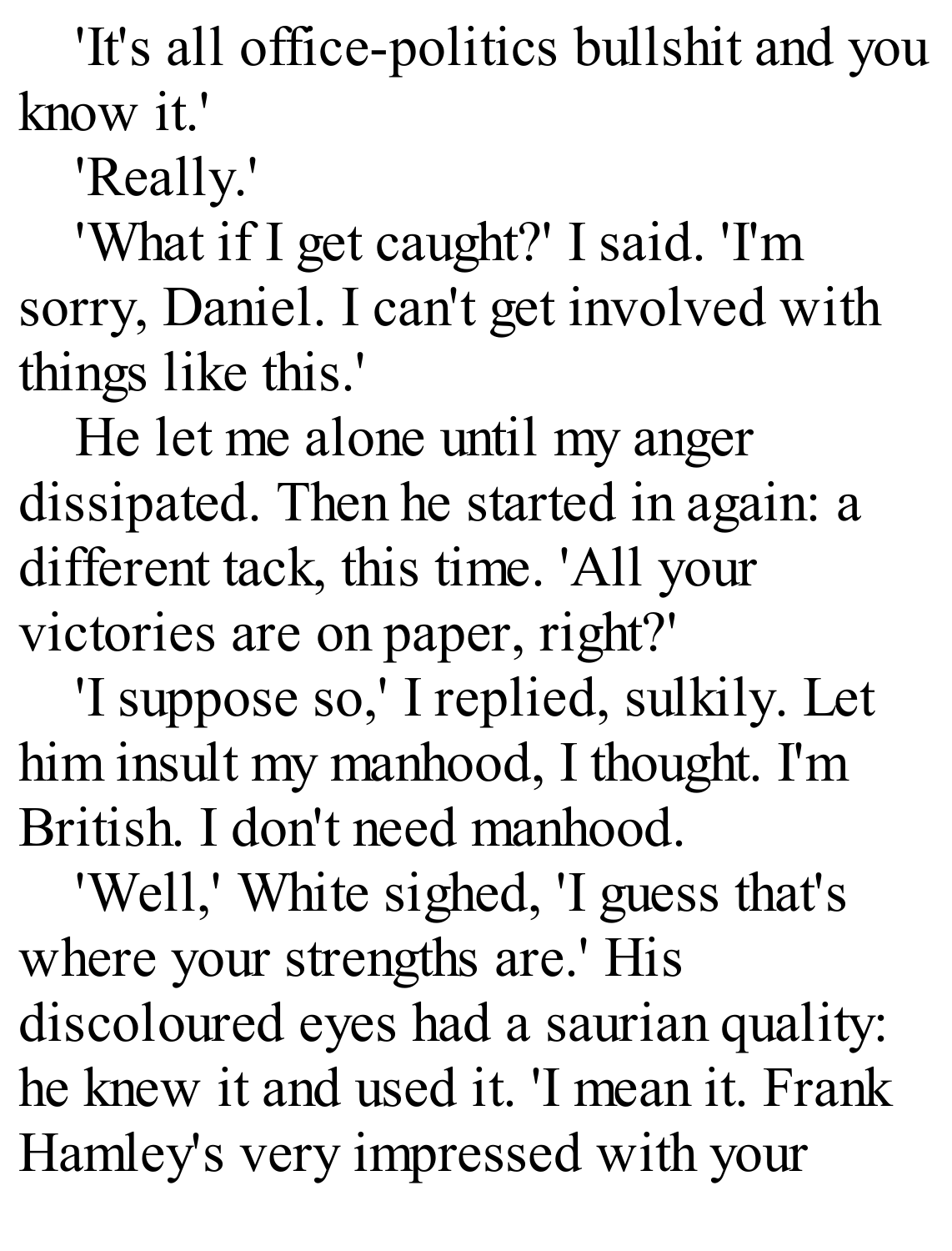paperchasing, Adam.' 'Oh?'

'According to the last tape we lifted from that bug in your office.'

'You listened in on it?'

White shrugged. 'No crime in just listening, Adam. Yes I heard him. Hamley, I mean. Talking to Top Luck's MD Jimmy Yau.'

'He called - '

'He was in kind of a state. I've got the tape. Do you want to hear it?'

I don't know how I responded. White saw he was getting through. 'He warned Mr Yau about you,' he said. 'He said you were a very good paperchaser.'

'So?'

He said you're close to breaking Top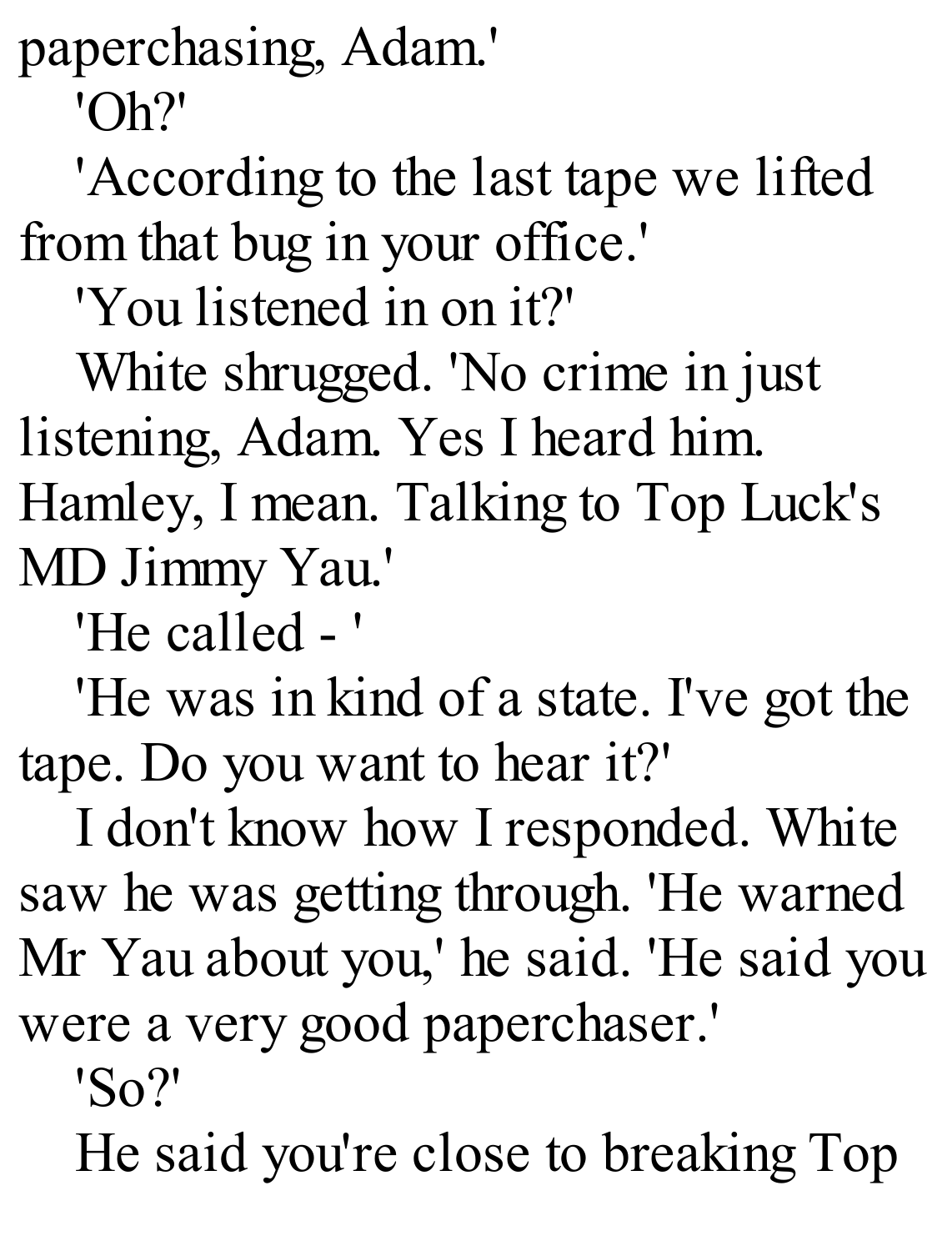Luck's operation. He said you would have to be dealt with.'

'Dan - '

'We can't always be holding your hand Adam,' he said. 'You're going to have to learn to look out for yourself.'

The next day, arrived at the office an hour earlier than usual. I was the first one in. Hamley's inner sanctum was locked. I went and borrowed the key off the cleaner, said I had some papers in there I needed. The cleaner waited for me by the door. I told him I'd bring him his keys. He told me he was leaving now, and was happy to wait. I gave him some money and told him to buy me a coffee, and something for himself. He treatest me to a nasty smile and sloped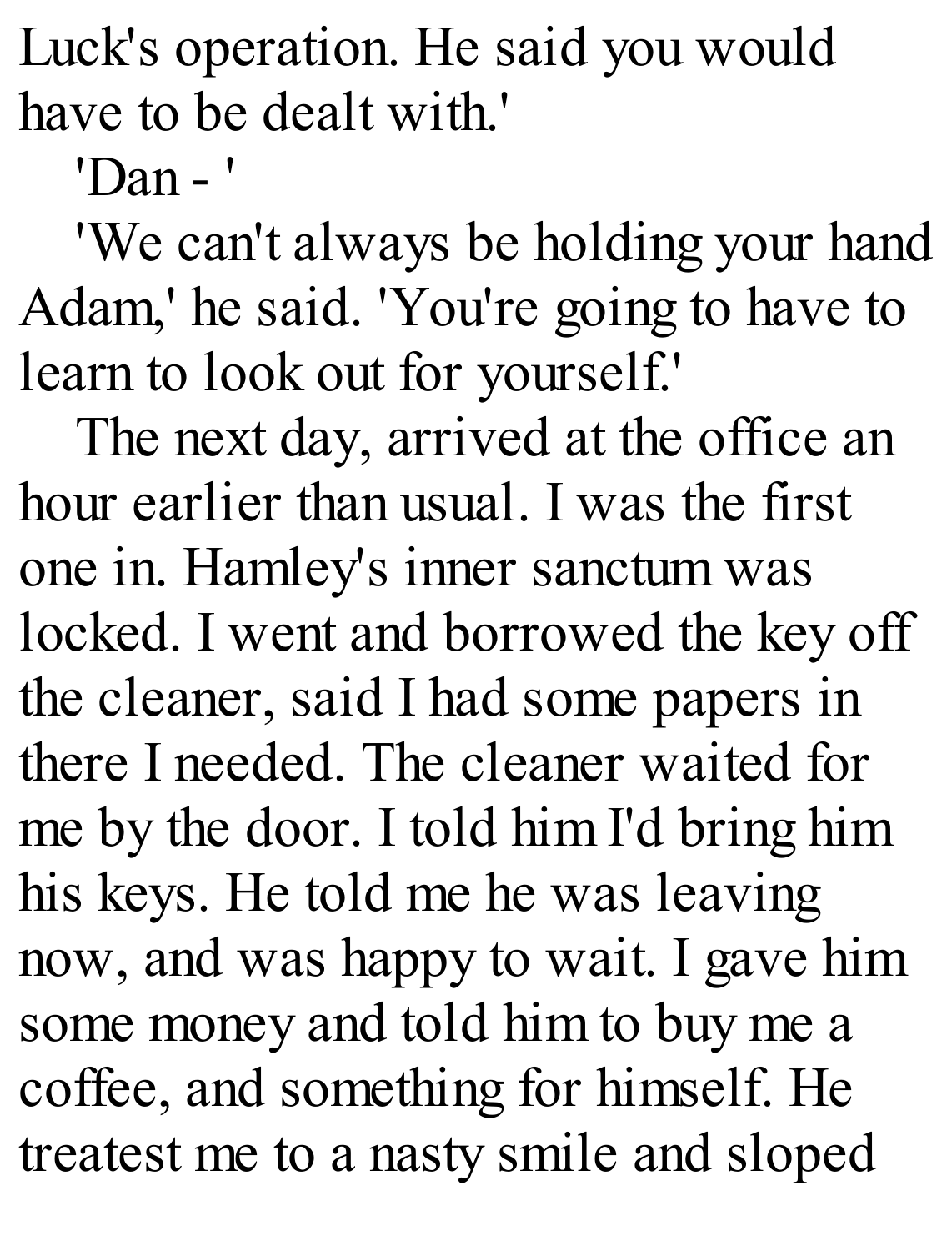off. I looked at my watch. I had fortyfive minutes

Hamley's phone was the oldfashioned kind where the mouthpiece simply unscrews from the handset. It was stuck.

I tapped it against the edge of the desk.

It wouldn't come free. I hit it again, hard.

'Oh. Adam.' Lucy Wah, the

receptionist, bit the tip of her thumb and leaned against the door jamb. 'It's you.'

'Yes.'

'You're in early.'

'Yes.'

'Do you want a coffee or anything?' 'Sorry, Lucy, I've got to make this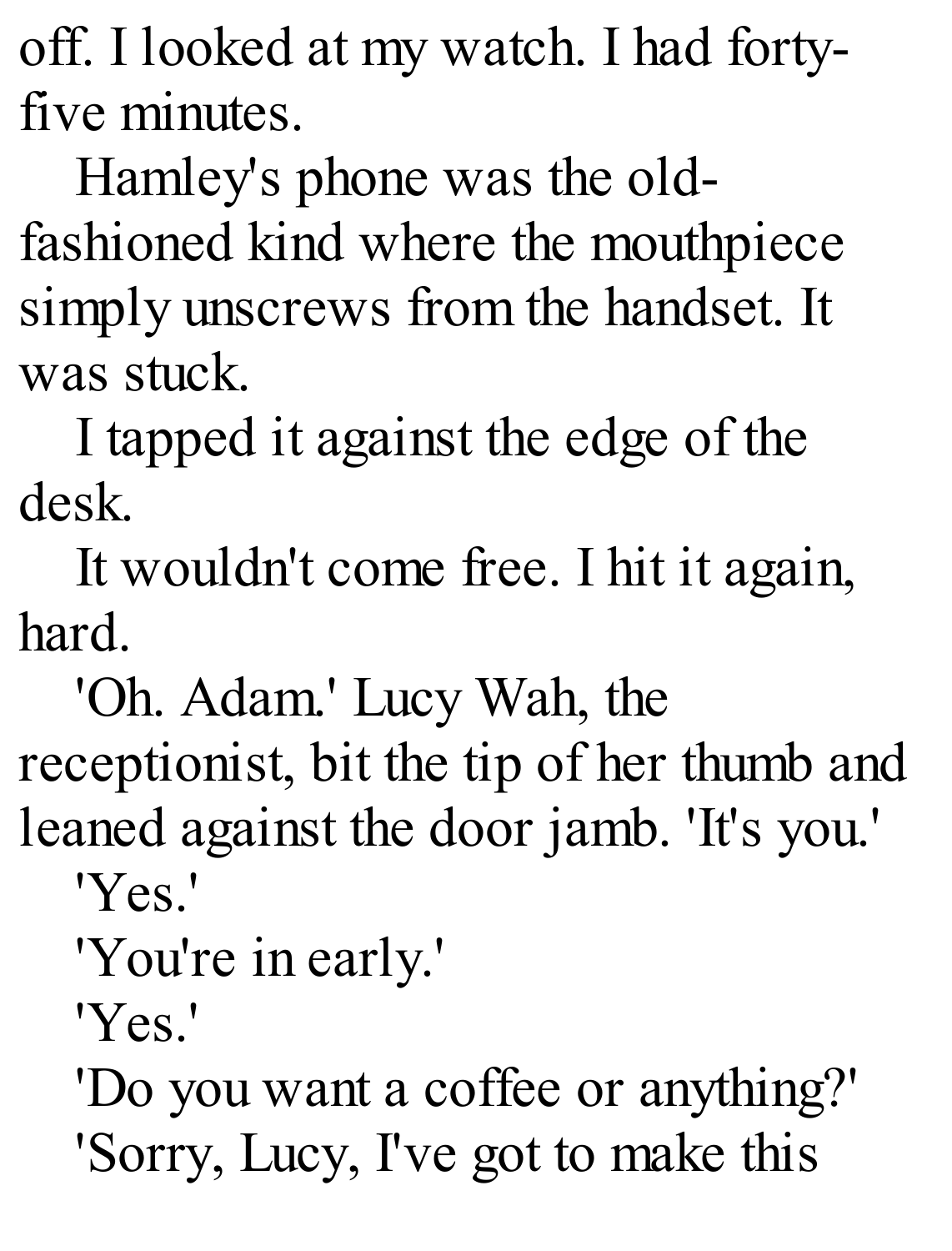call.'

''Hm.' She went back to her desk. Now I needed to make a call so the light would light up on her switchboard. I dialled home, got the answerphone, and let it run. I pulled my shirt-tail out and used it to get a grip on the mouthpiece.

There was a knock at the door.

'Your coffee.'

He didn't offer me any change. I didn't ask for it. 'Go away,' I said, when he lingered. 'You're not supposed to be in here'

'I want to leave. I'm late.'

'Here. Take the keys.'

Hamley would just have to think the cleaners had forgotten to lock the door behind them. I looked at my watch.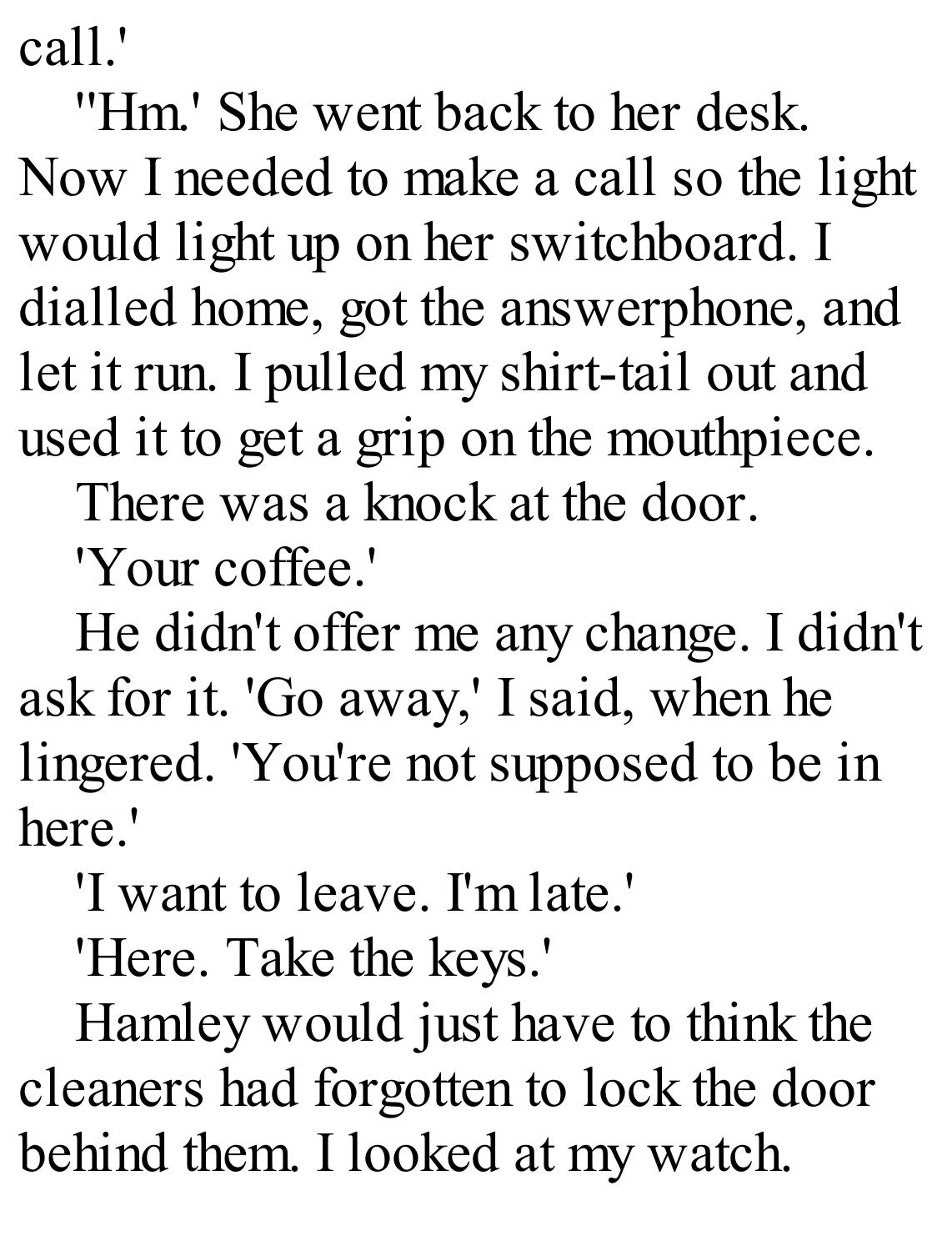Thirty-five minutes.

I reached forward to close the door. Lucy was watching me from her desk by the lifts. We were the only ones there still. How well could she hear from there? Could she tell I wasn't talking down the phone? I smiled at her, got nothing back, closed the door.

The handset came undone.

I tipped the microphone out so it dangled from its wires and looked inside. There was nothing there.

The door swung open. 'Morning, Adam.'

Hamley put his briefcase on the desk, took the phone out of my hand, screwed the mouthpiece cover back on, and dropped it into its cradle. He sat down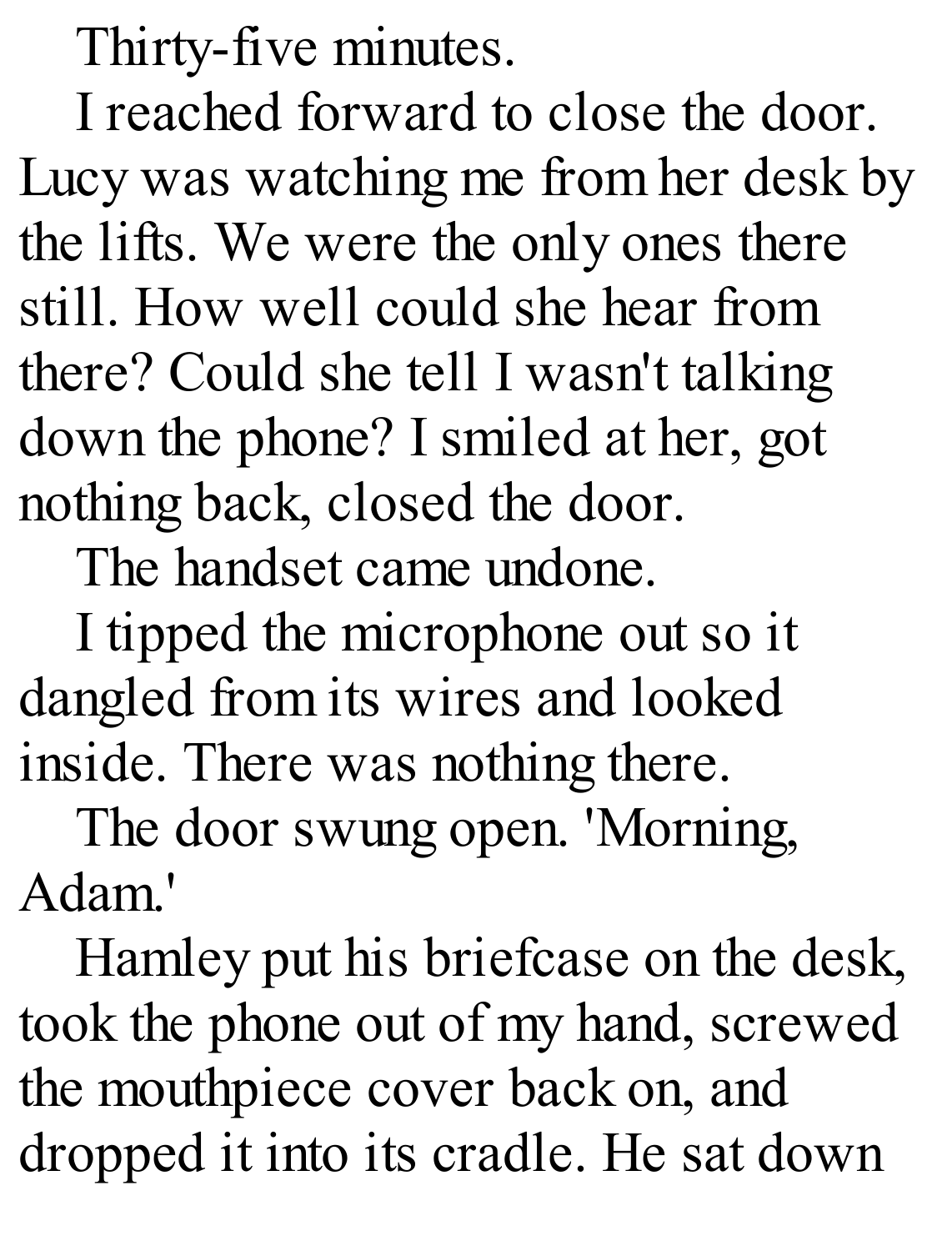and put his feet on the desk. 'Lost something?'

I don't remember what I said.

'It's all right, Adam,' he sighed. 'I guessed it was you.'

## **19.**

In all the time I knew him, Jimmy Yau never went nowhere for nobody. They always came to him. Jimmy's home was a hillside retreat near Wong Nai Chung Gap, overlooking the Tai Tam Reservoir. The exclusive, touristcrammed beaches around Shek O were just a few minutes' drive away, but up here, the worst intrusion he'd ever suffer would come from the expats who regularly hiked over these hills back to Happy Valley. After lunch near the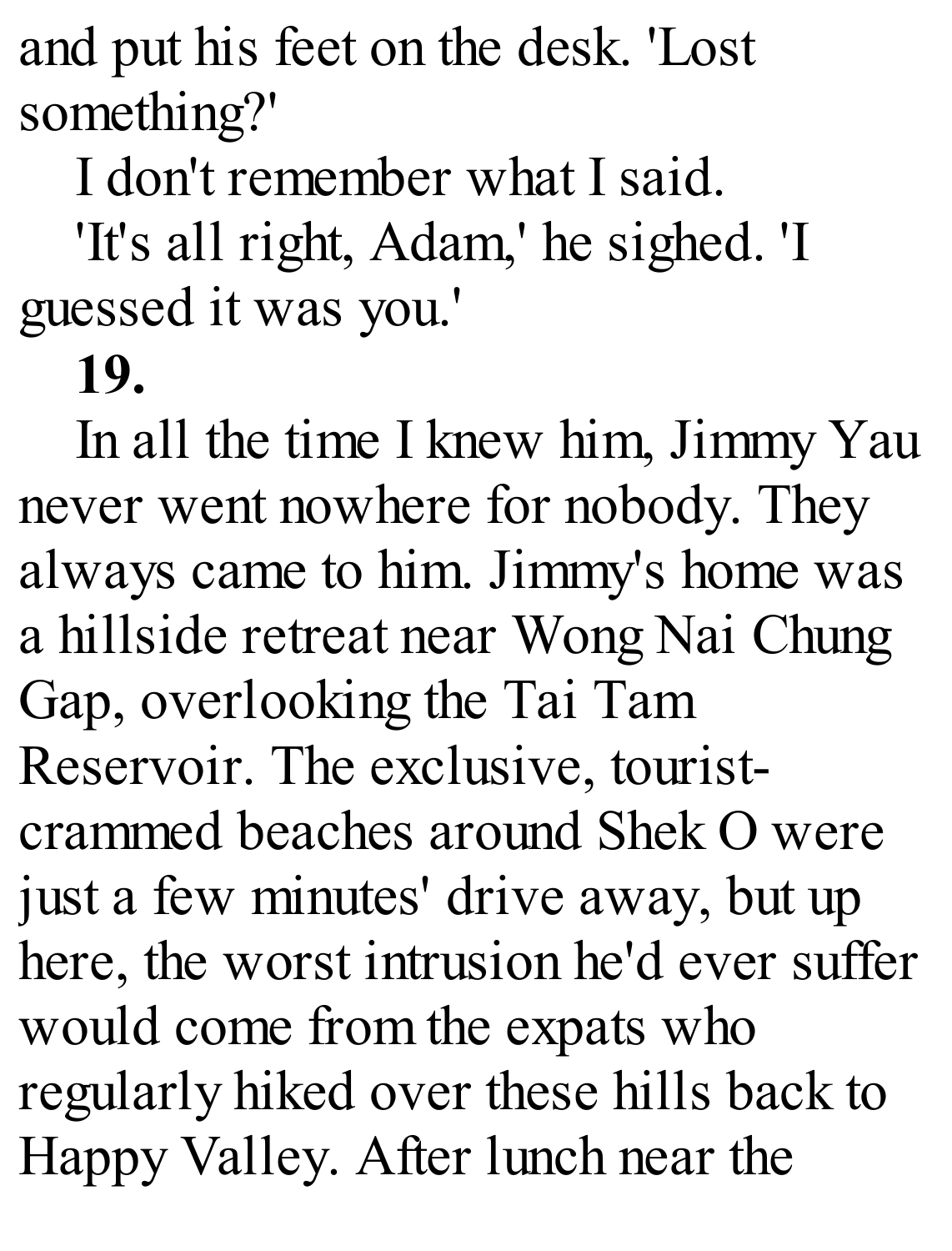office I took the Eastern Island Corridor along the coast, and even though I dawdled, savouring the elevated view of high-rise beach apartments, aflame with early summer light, I reached Shau Kei Wan by 2:30. Today was the Tam Kung temple's festival day and the streets were full of fish; wire head-dresses, costumes of card and crepe - it took me for ever to get through it all, and then I missed the turn for the reservoir.

It was just as I dropped the car into a mean-tempered first that I saw his turning. There was no sign, but then, there were no other houses. I could just see its grey tile roof, over the trees that lined the fence. They had been planted here in defiance of the landscape, lush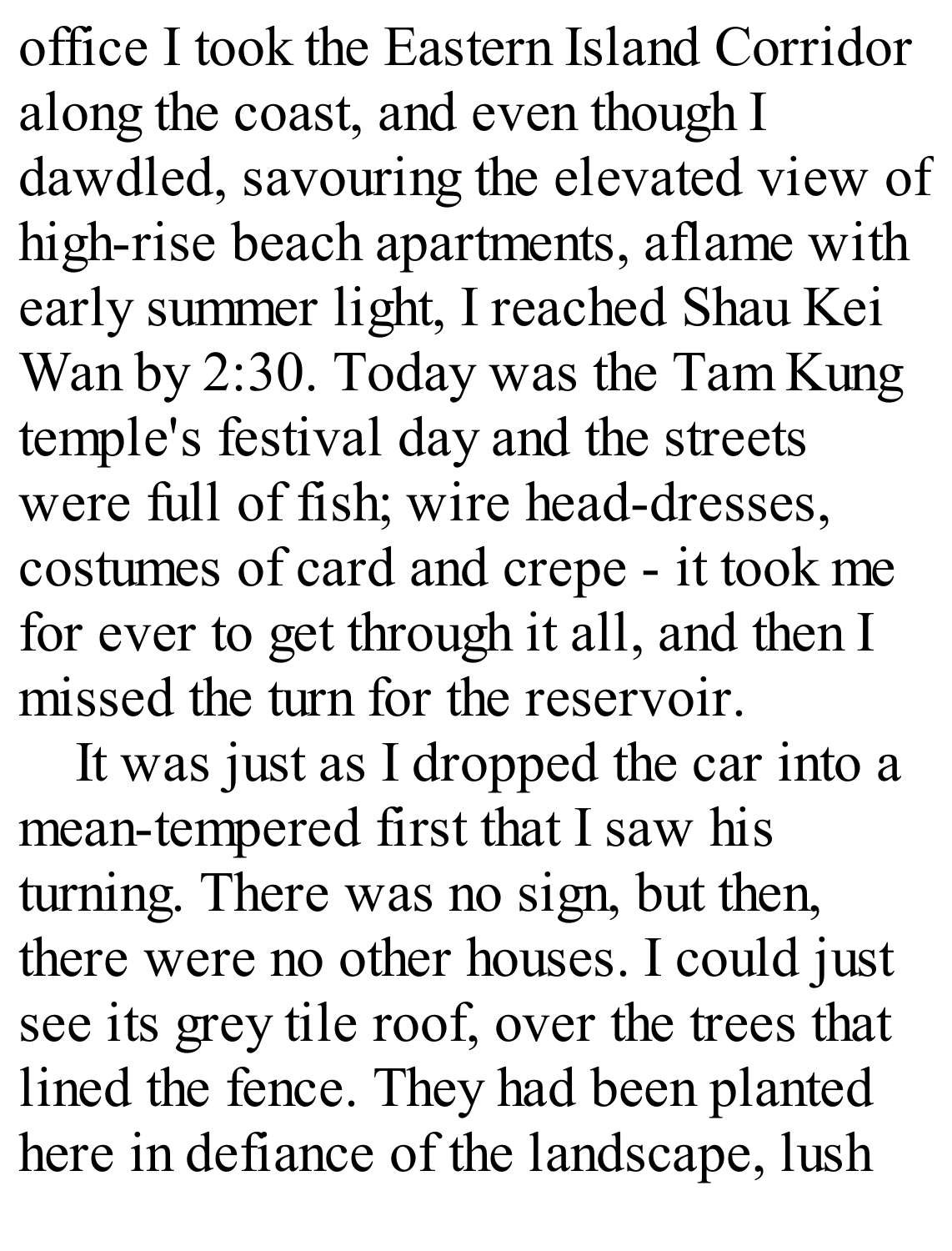and unlikely as the dressings of a film set. There was an intercom beside the heavy, brutal gate. I got out and used it and something clanged. I pushed experimentally at the drab-painted bars. The gates rolled back on tracks mulched over with dead Gingko leaves.

The foliage went on and on, rhododendrons and wax trees and jasmine, wild indigo: the garden seemed arranged to take all the light from the earth. The drive made its final turn. The house was intimidating. Three storeys. A cupola above the front door. Deco mouldings round each window. A portico with pillars. It might once, but for its location, have been an ambassador's residence. The most I'd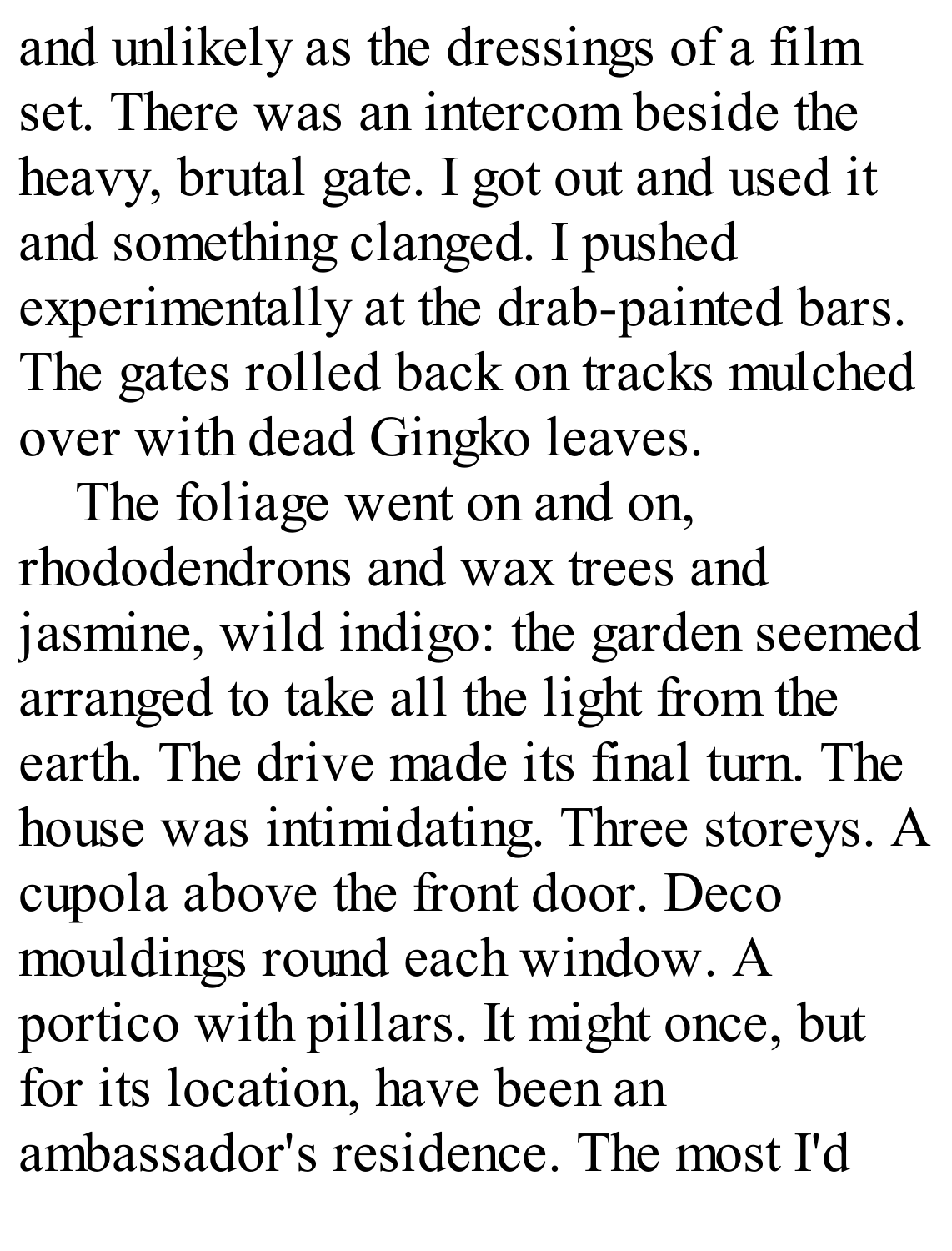expected of Jimmy was a minimalist apartment in Good Profit Towers. Indeed, before I saw his address, I assumed he'd conform to the usual pattern of his kind - holed up in a single, subdivided room within spitting distance of a dai pai dong, surrounded by boxes of kiddie-porn videos and counterfeit Dunhill lighters.

Wrong.

The door was opened by an old man wearing an apron over a cheap but wellcut suit. He smelled of beeswax. His lined, defeated face belied his strength; there was something hard and thick about the set of his shoulders. I followed him through a vestibule tiled with pink marble. I imagined him of a morning,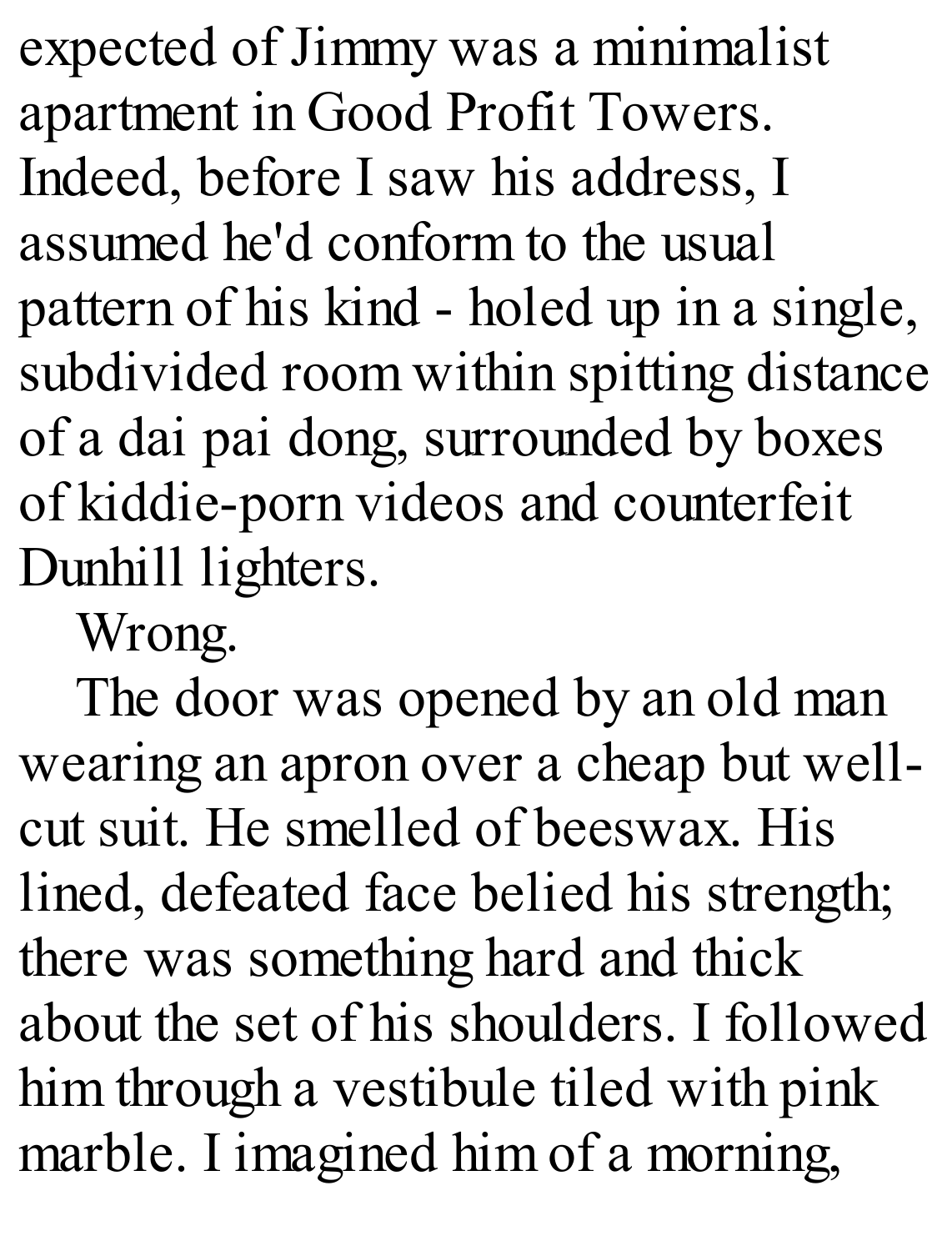wading treacle-ishly through his Tai Chi moves, splitting logs with his bare hands for firewood. Anyway, he couldn't have got those muscles from just rubbing down the Chippendale. Garden urns converted to uplighters lit the neutrallypainted hall. Campaign-style curtains busied-up the narrow windows. It was a strange, chinzed-up house; like a society woman who can't follow the new makeup. More likely, Jimmy Yau's wife had come late to the CondŽ Nast look, and this was her attempt to fit in.

Either the front of the house was a period fake, or the back of the house had been outraged, because the room the old servant finally led me to had a wall all of glass. Outside, a teenage girl in a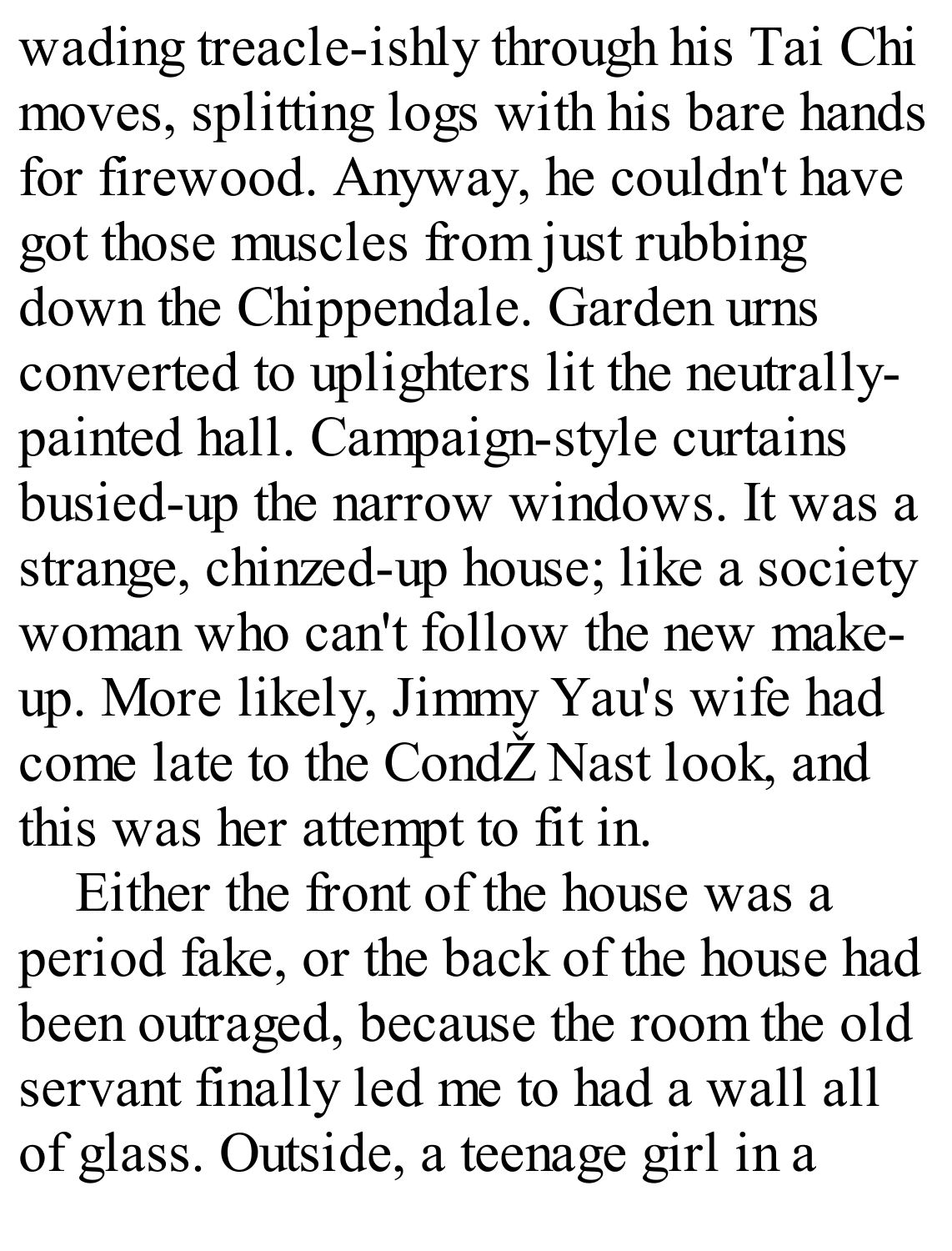black strappy swimming costume was turning laps in a kidney-shaped pool. The old man shuffled out without a word. The room was more what I had expected, but perhaps only because it revealed so little. Low-voltage track lighting hung from taut steel wires anchored lengthways across the room. The desk at the far end wanted to be a Kubrick monolith when it grew up. A notebook computer sat ostentatiously askew on its black granite surface. Behind it, the floor-to-ceiling limed ash shelves were empty. I went to the window. The glass was tinted, lending a greenish cast to the girl's skin as she lifted herself from the pool. Water ran off her back and her legs. She was very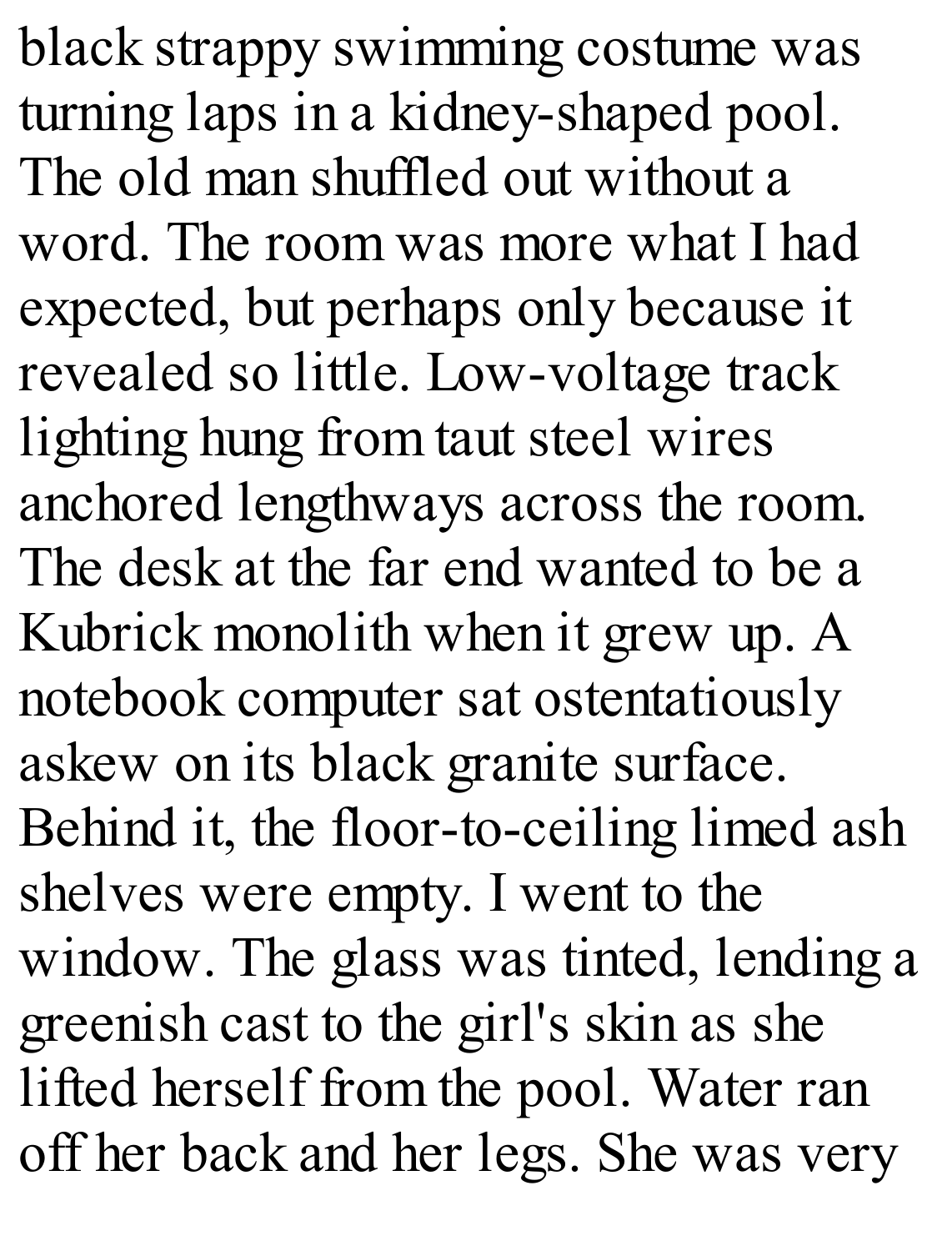thin, very young. Her hips were beginning to fill. She got to her feet, water puddling the pink tiles. She crossed her arms, reaching for her shoulder straps, and pulled them down. She bent, pulling the costume away. She was evenly tanned. As she stepped out of the suit she hooked it with a toe and kicked it expertly onto the table beside her sun lounger. Water Catherinewheeled from the damp lycra. She settled on the lounger, facing the window. Her shallow breasts hardly bobbed as she moved, they were so taut. She couldn't be more than sixteen. She was facing the window now; I turned away.

Jimmy Yau stood in the doorway.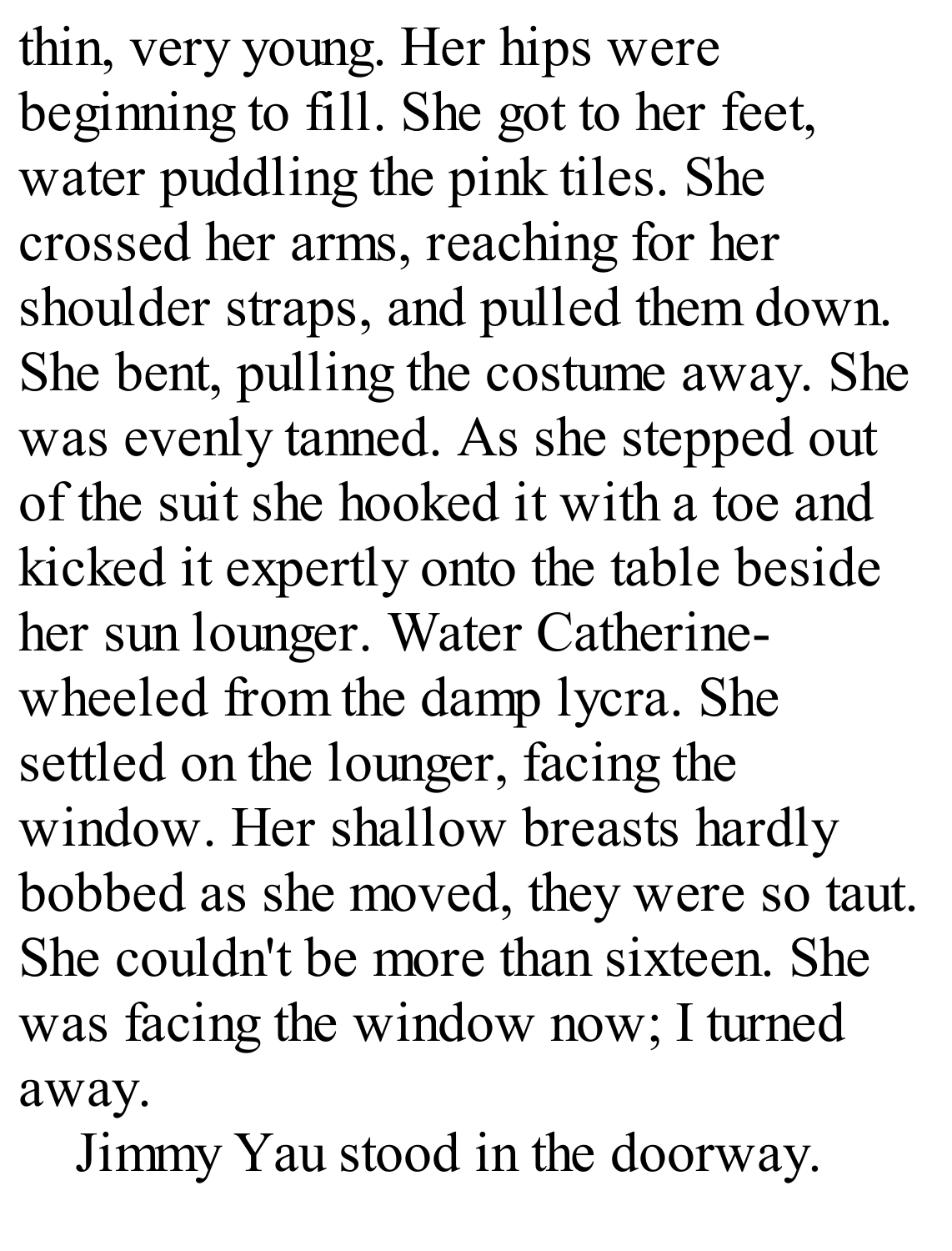He was wearing chinos; his white shirt was untucked. Jesus sandals bound his powerful, hairy feet. He was eating pears out of a paper bag.

I swallowed, smiled, watched as he walked slowly across the room and around behind his desk. He pulled out his chair. He sat down. 'Adam.' It was his favourite weapon - the pause. 'You got a new job, I hear.'

Before my walk with Daniel White, I would have been impressed. 'News travels fast,' I said. Now, thanks to White, I knew just how fast it travelled.

'You're making quite an impression, for a newcomer.'

'Old job. New title.'

'Up to you.' He took the last pear, bit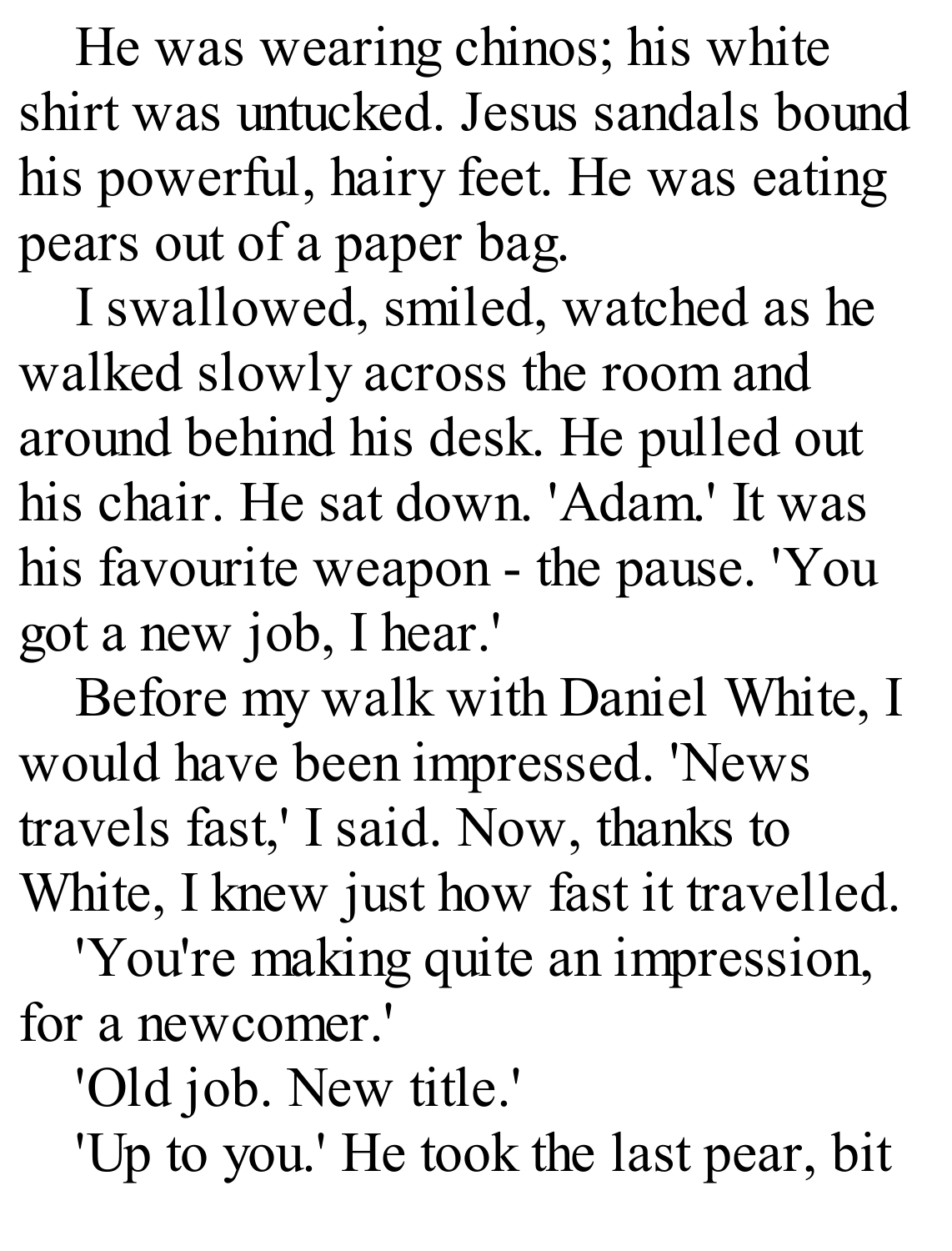the stalk off and spat it back into the bag I said, 'You know I know about Top Luck.'

He looked at me, and looked, and looked. 'Are you a cinephile, Adam?' 'What?'

He leant back in his chair. 'An enthusiast of the cinema. A movie fan. Do you follow our films?'

'Frank Hamley,' I said.

Jimmy Yau blinked.

'Sack him,' I said.

Jimmy Yau's laughter was mischievous and childish. It sent a shiver down my back. 'Adam,' he chided me, 'you're supposed to be his friend.'

'If it wasn't for Hamley, ICAC would be dangling you by your ankles over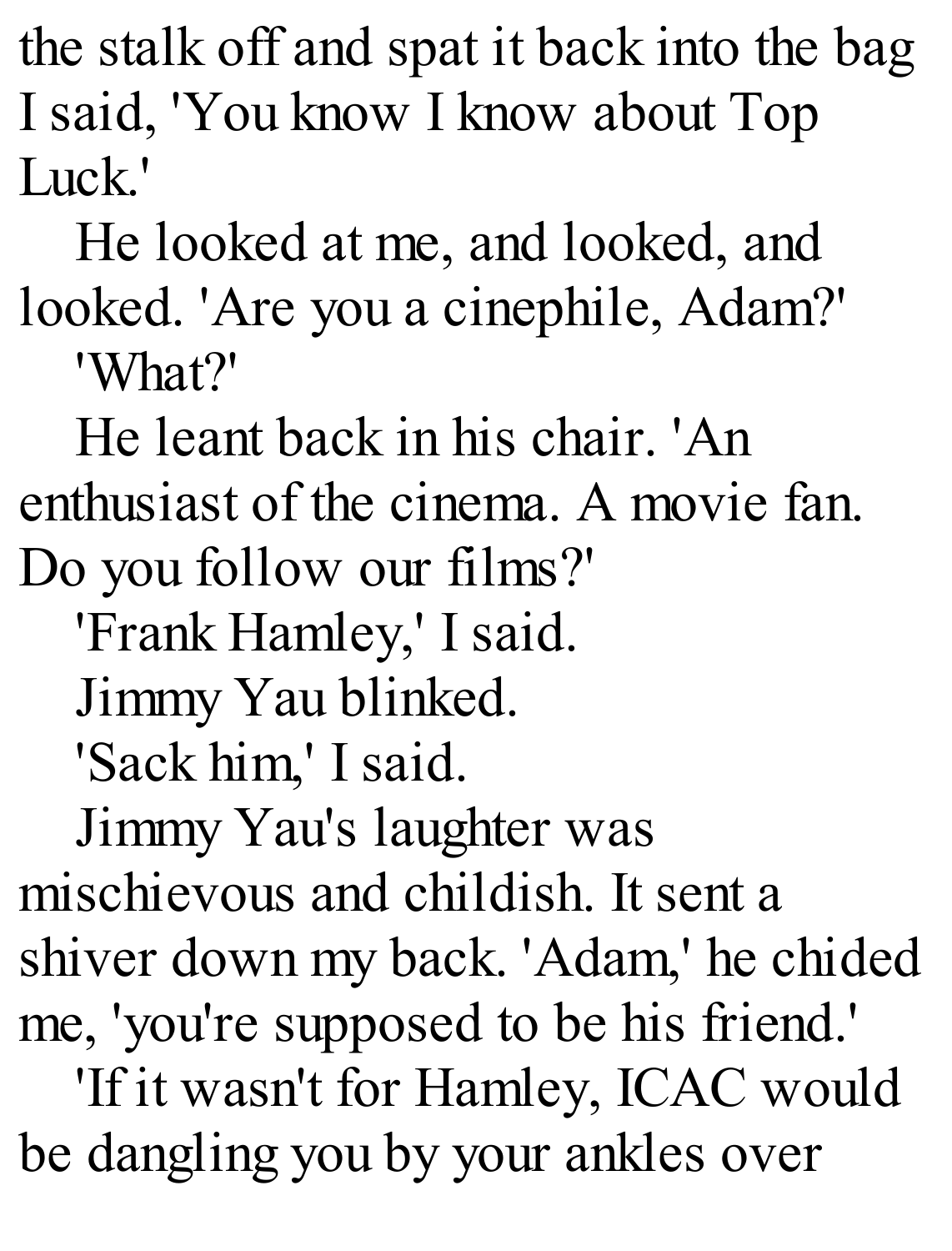Garden Road by now. Trouble is, ICAC know it. Frank's no use to you, any more. He's a liability. Get rid of him.'

He studied me, probably wondering which of my limbs to tear off first. 'And if I don't?' he said at last, very measured, very calm. I was impressed.

'How long do you think it will be before I crack your operation?'

'Operation?'

'I work for ICAC now. I know you're layering funds through Top Luck. I know how'

'Get to the point, please.'

'Only I know how.' I let it sink in a second.

'Go on.'

I said, 'You need a player in ICAC.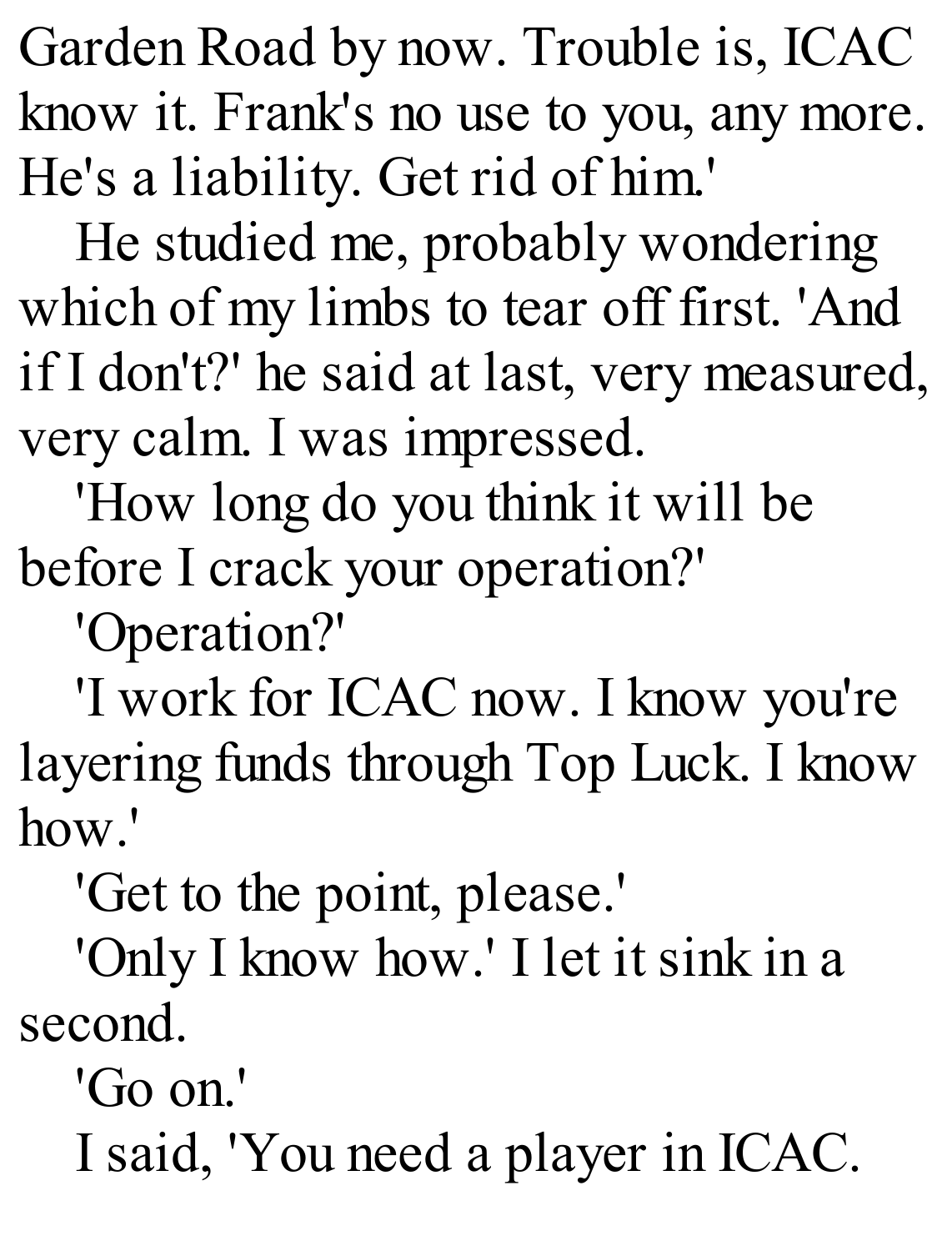Someone who can cover your back.'

He smiled. 'No I don't,' he said.

'Buy me,' I said. 'I've better things to spend your money on than whores.'

Jimmy Yau bit through the core of his pear, pushed both halves into his mouth and swallowed them down.

'I'm broke, Jimmy.'

Jimmy pulled out a handkerchief and wiped his hands. He screwed the empty bag into a tight ball. I explained about Justin. 'I can't meet the school fees,' I said. They were setting me back seventy thousand pounds a year.

From a desk drawer he pulled out a mobile phone, thumbed it on, and spoke Cantonese. Seconds later the long, defeated face that had greeted me on my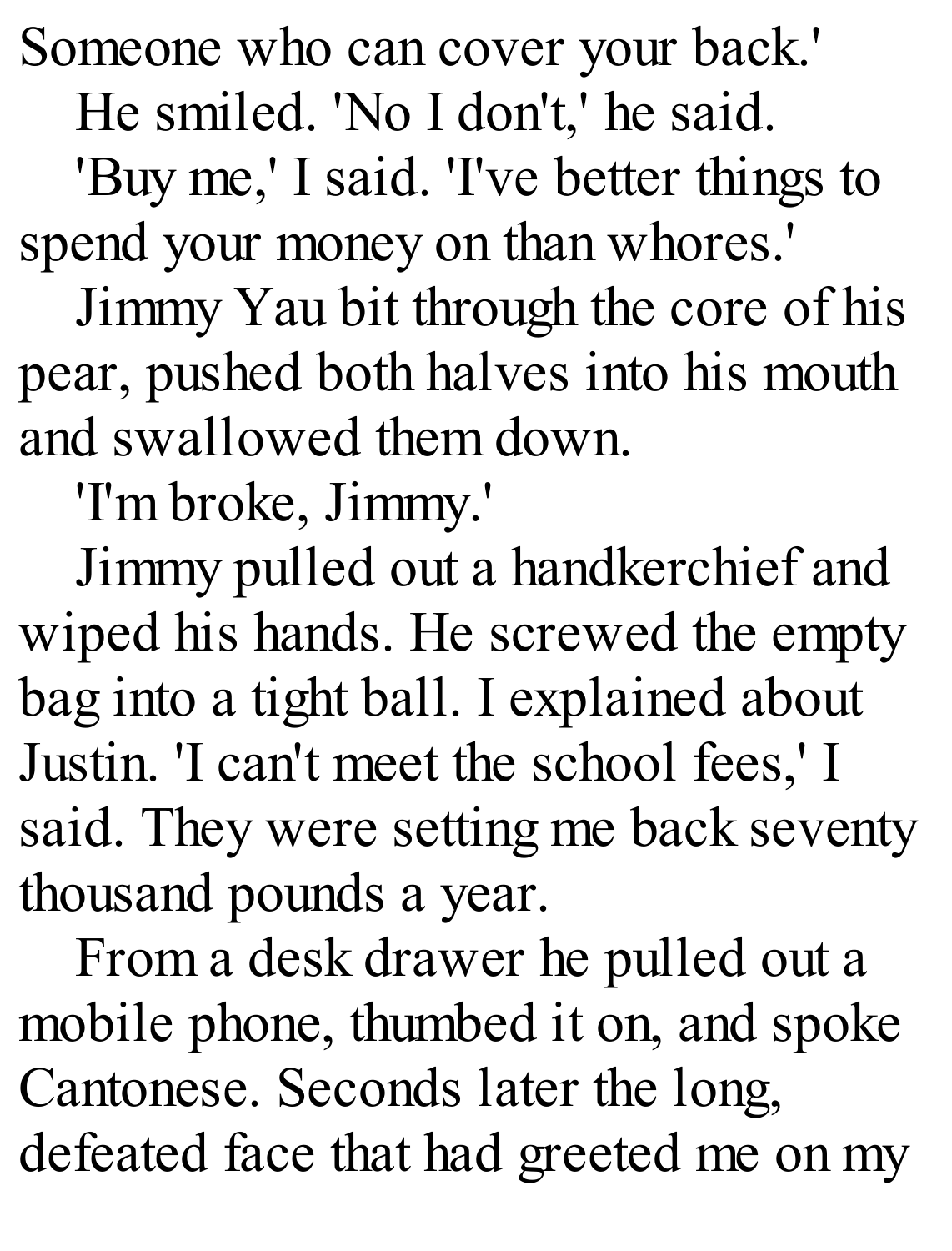arrival reappeared at the open door. He was still wearing his apron.

'Take some fruit for Eva,' said Jimmy Yau. 'It's ripe.'

I must have looked a picture.

He threw me the balled-up bag.

'Willy, take him through the garden. Send her in while you're about it.'

Willy glanced at the girl by the pool, and back to Jimmy, without turning his head. A well-trained retriever.

'Jimmy, I - '

'Okay?'

There was nothing more to say. There never had been. I wondered, with a sick feeling in the pit of my stomach, whether he'd heard a single word I'd said.

I stood up. I even managed to muster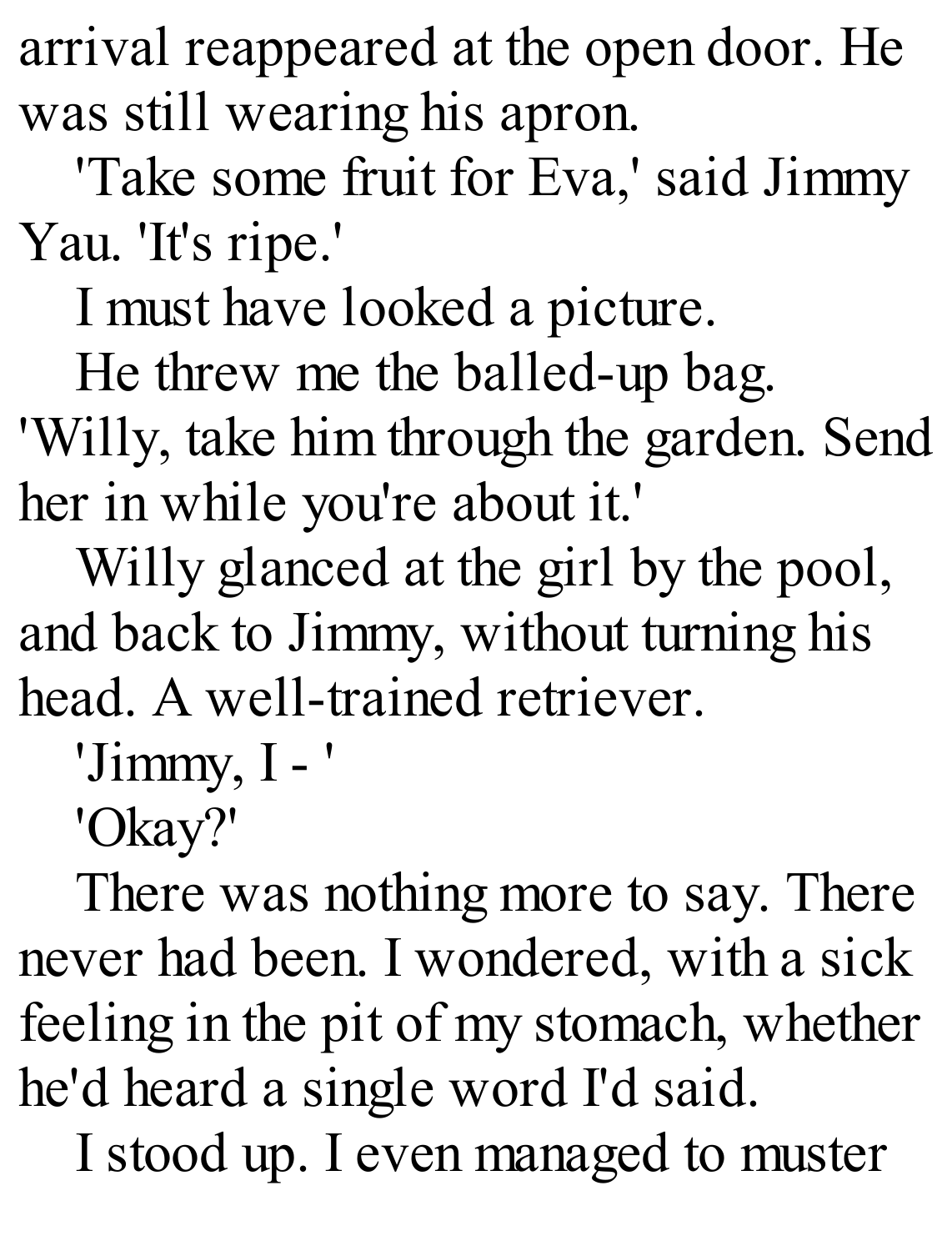up a little dignity. 'You have my number, Jimmy,' I said.

'Oh yes.' His teeth were long and grey as old bones. 'Take some fruit before you go.'

Jimmy Yau's soldier slid open the glass door. I followed him through onto the patio surrounding the pool. The girl was still naked, stretched out on her sunlounger. Her breasts were small and round and unfinished. The hair between her legs was sparse: she had already begun shaving it into shape. Willy barked something in Cantonese. The girl blinked at him and stretched and smiled, but his eyes were already off her. He picked a narrow dirt path between jasmine trees and beckoned me to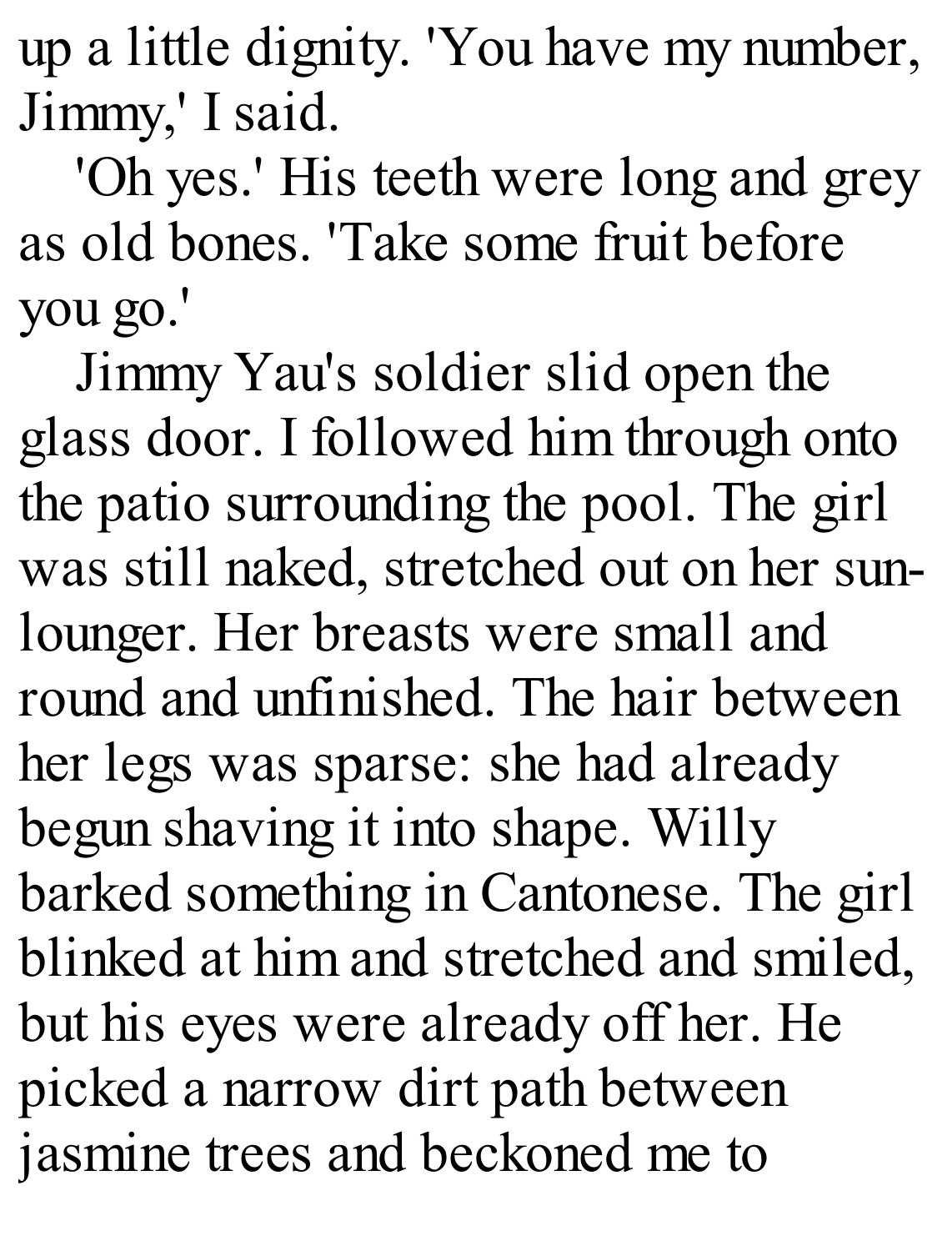follow. This wasn't the way to my car. This wasn't the way to anywhere. Willy saw my hesitation and sighed.

'Sir, you wanted some fruit?'

The girl brushed my back as she eased between me and the edge of the pool.

'Yeah,' I said. 'Whatever.' I watched her go: her towel was slung low round her back, showing off her powerful shoulders. Jimmy was waiting for her at the open door.

'Jimmy likes them young,' I said, following Willy in between the trees. 'She's his daughter.'

 $'Oh'$ 

The orchard was laid out in neat, well-maintained rows. Roses bordered the plot. The air was so thick and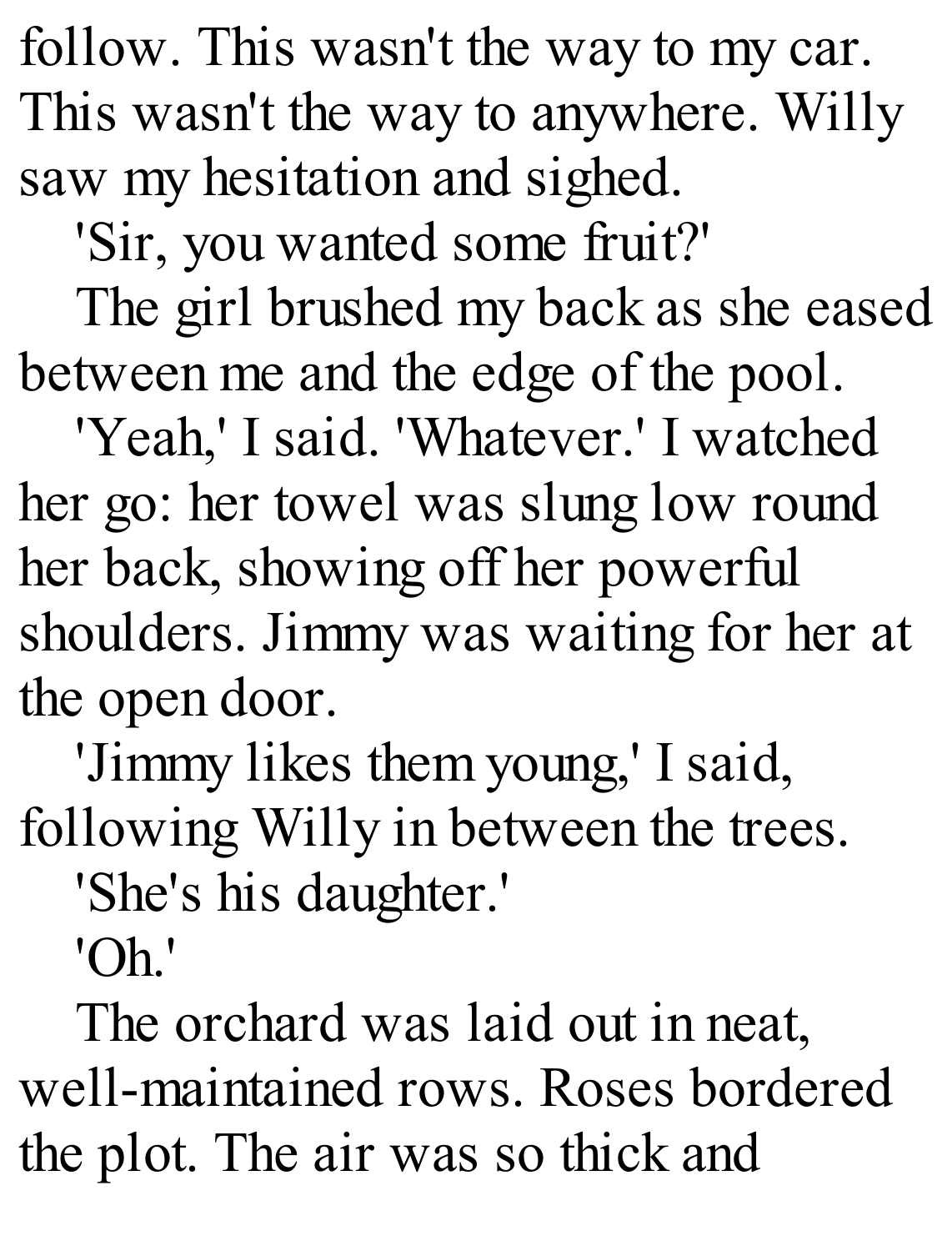scented here, it was like wafting a sweet jar under your nose.

'His youngest,' said Willy. 'Her brothers are stunt fighters. Karate, all that. For Top Luck films. Here.' He picked a pear for me.

'I'm sorry,' I said, taking it. 'I didn't mean any offence.'

The fruit was soft and rotten. A wasp crawled out of it onto my hand. I cried out and dropped the pear. It landed on Willy's shoe and burst over the polished leather. Willy looked at his shoe, looked back up at me, and tried to smile. The lines on his face were so melancholy and deep, a Pierrot could not have looked more pitiable. 'You don't have to apologise,' he said. He flicked his fist